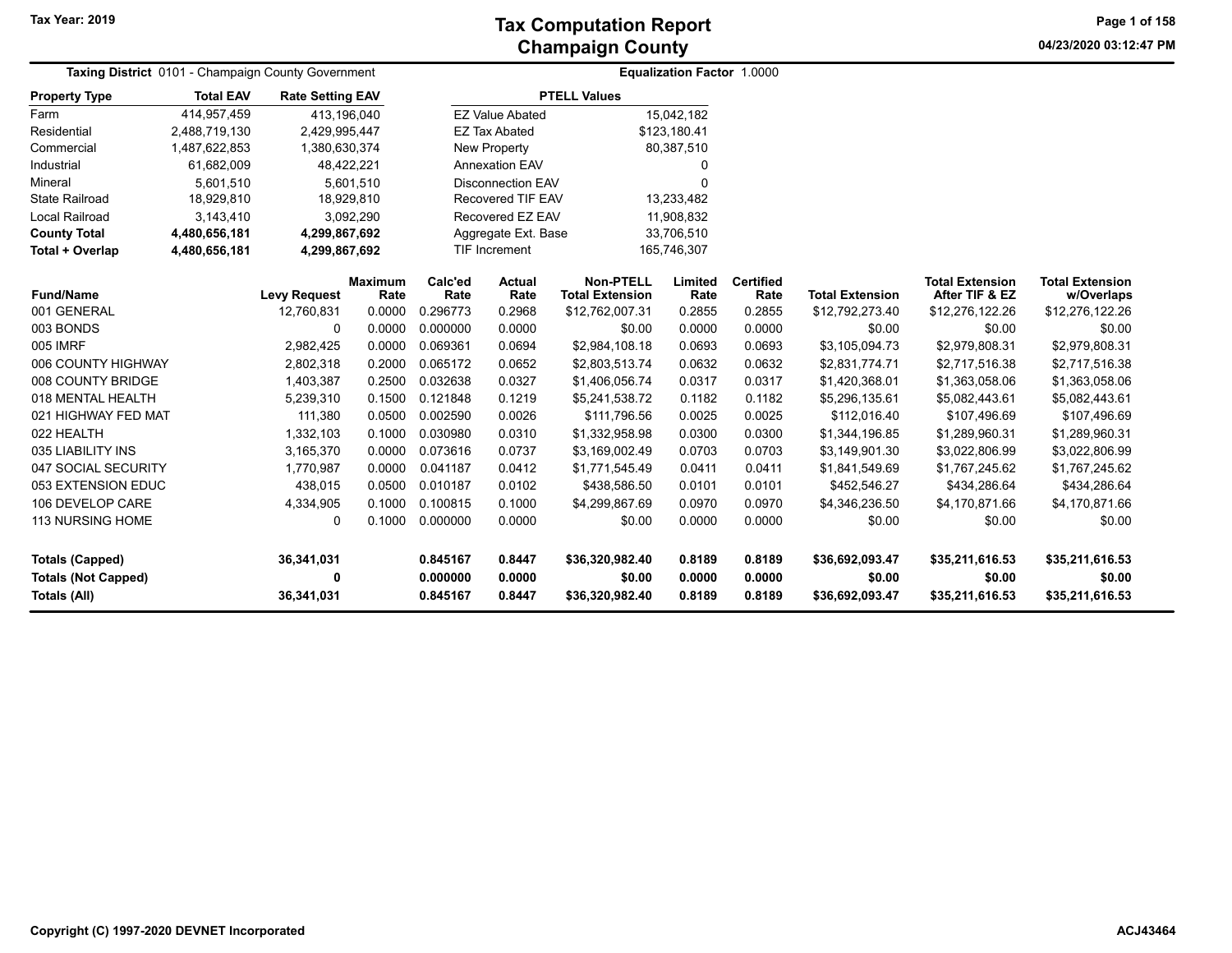**Tax Year: 2019**

# **Champaign County Tax Computation Report**

**04/23/2020 03:12:47 PMPage 2 of 158**

| Taxing District 0201 - Forest Preserve District<br><b>Property Type</b> |                                           |                                  |                                                                                                                                                                  |                                  |                                                                                                              |                                                                 |                          |                                      |                                          |                                                  |
|-------------------------------------------------------------------------|-------------------------------------------|----------------------------------|------------------------------------------------------------------------------------------------------------------------------------------------------------------|----------------------------------|--------------------------------------------------------------------------------------------------------------|-----------------------------------------------------------------|--------------------------|--------------------------------------|------------------------------------------|--------------------------------------------------|
| <b>Total EAV</b>                                                        |                                           |                                  |                                                                                                                                                                  |                                  |                                                                                                              |                                                                 |                          |                                      |                                          |                                                  |
| 413, 164, 709                                                           |                                           |                                  |                                                                                                                                                                  |                                  |                                                                                                              | $\Omega$                                                        |                          |                                      |                                          |                                                  |
| 2,488,442,890                                                           |                                           |                                  |                                                                                                                                                                  |                                  |                                                                                                              | \$0.00                                                          |                          |                                      |                                          |                                                  |
| 1,487,622,853                                                           |                                           |                                  |                                                                                                                                                                  | New Property                     |                                                                                                              |                                                                 |                          |                                      |                                          |                                                  |
| 61,682,009                                                              |                                           |                                  |                                                                                                                                                                  | <b>Annexation EAV</b>            |                                                                                                              | 0                                                               |                          |                                      |                                          |                                                  |
| 5,601,510                                                               |                                           |                                  |                                                                                                                                                                  |                                  | ი                                                                                                            |                                                                 |                          |                                      |                                          |                                                  |
| 12,391,145                                                              |                                           |                                  |                                                                                                                                                                  | <b>Recovered TIF EAV</b>         |                                                                                                              | 13,233,482                                                      |                          |                                      |                                          |                                                  |
| 3,143,410                                                               |                                           |                                  |                                                                                                                                                                  | Recovered EZ EAV<br>0            |                                                                                                              |                                                                 |                          |                                      |                                          |                                                  |
| 4,472,048,526                                                           |                                           |                                  |                                                                                                                                                                  | 3,609,088<br>Aggregate Ext. Base |                                                                                                              |                                                                 |                          |                                      |                                          |                                                  |
| 4,472,048,526                                                           |                                           |                                  |                                                                                                                                                                  | 165,746,307                      |                                                                                                              |                                                                 |                          |                                      |                                          |                                                  |
|                                                                         |                                           | <b>Maximum</b><br>Rate           | Calc'ed<br>Rate                                                                                                                                                  | <b>Actual</b><br>Rate            | <b>Non-PTELL</b>                                                                                             | Limited<br>Rate                                                 | <b>Certified</b><br>Rate | <b>Total Extension</b>               | <b>Total Extension</b><br>After TIF & EZ | <b>Total Extension</b><br>w/Overlaps             |
|                                                                         | 2,764,290                                 | 0.0600                           | 0.064192                                                                                                                                                         | 0.0600                           | \$2,583,781.33                                                                                               | 0.0540                                                          | 0.0540                   | \$2,414,906.20                       | \$2,325,403.20                           | \$2,325,403.20                                   |
|                                                                         | 238,093                                   | 0.0000                           | 0.005529                                                                                                                                                         | 0.0056                           | \$241.152.92                                                                                                 | 0.0057                                                          | 0.0057                   | \$254,906.77                         | \$245,459.23                             | \$245,459.23                                     |
|                                                                         | 221,588                                   | 0.0000                           | 0.005146                                                                                                                                                         | 0.0052                           | \$223,927.72                                                                                                 | 0.0047                                                          | 0.0047                   | \$210,186.28                         | \$202,396.20                             | \$202,396.20                                     |
|                                                                         | 33,275                                    | 0.0050                           | 0.000773                                                                                                                                                         | 0.0008                           | \$34.450.42                                                                                                  | 0.0008                                                          | 0.0008                   | \$35,776.39                          | \$34,450.42                              | \$34,450.42                                      |
|                                                                         | 165,797                                   | 0.0000                           | 0.003850                                                                                                                                                         | 0.0039                           | \$167,945.79                                                                                                 | 0.0036                                                          | 0.0036                   | \$160,993.75                         | \$155,026.88                             | \$155,026.88                                     |
|                                                                         | 201,440                                   | 0.0000                           | 0.004678                                                                                                                                                         | 0.0047                           | \$202,396.20                                                                                                 | 0.0043                                                          | 0.0043                   | \$192,298.09                         | \$185,171.00                             | \$185,171.00                                     |
|                                                                         | 945,322                                   | 0.0250                           | 0.021952                                                                                                                                                         | 0.0220                           | \$947,386.49                                                                                                 | 0.0199                                                          | 0.0199                   | \$889,937.66                         | \$856,954.14                             | \$856,954.14                                     |
|                                                                         | 4,331,712<br>238,093                      |                                  | 0.100591<br>0.005529                                                                                                                                             | 0.0966<br>0.0056                 | \$4,159,887.95<br>\$241,152.92                                                                               | 0.0873<br>0.0057                                                | 0.0873<br>0.0057         | \$3,904,098.37<br>\$254,906.77       | \$3,759,401.84<br>\$245,459.23           | \$3,759,401.84<br>\$245,459.23<br>\$4,004,861.07 |
|                                                                         | 047 SOCIAL SECURITY<br>137 IMP & DEV FUND | <b>Levy Request</b><br>4,569,805 | <b>Rate Setting EAV</b><br>411,403,290<br>2,433,412,727<br>1,391,979,036<br>48,422,221<br>5,601,510<br>12,391,145<br>3,092,290<br>4,306,302,219<br>4,306,302,219 | 0.106120                         | <b>EZ Value Abated</b><br><b>EZ Tax Abated</b><br><b>Disconnection EAV</b><br><b>TIF Increment</b><br>0.1022 | <b>PTELL Values</b><br><b>Total Extension</b><br>\$4,401,040.87 | 80,387,510<br>0.0930     | Equalization Factor 1.0000<br>0.0930 | \$4,159,005.14                           | \$4,004,861.07                                   |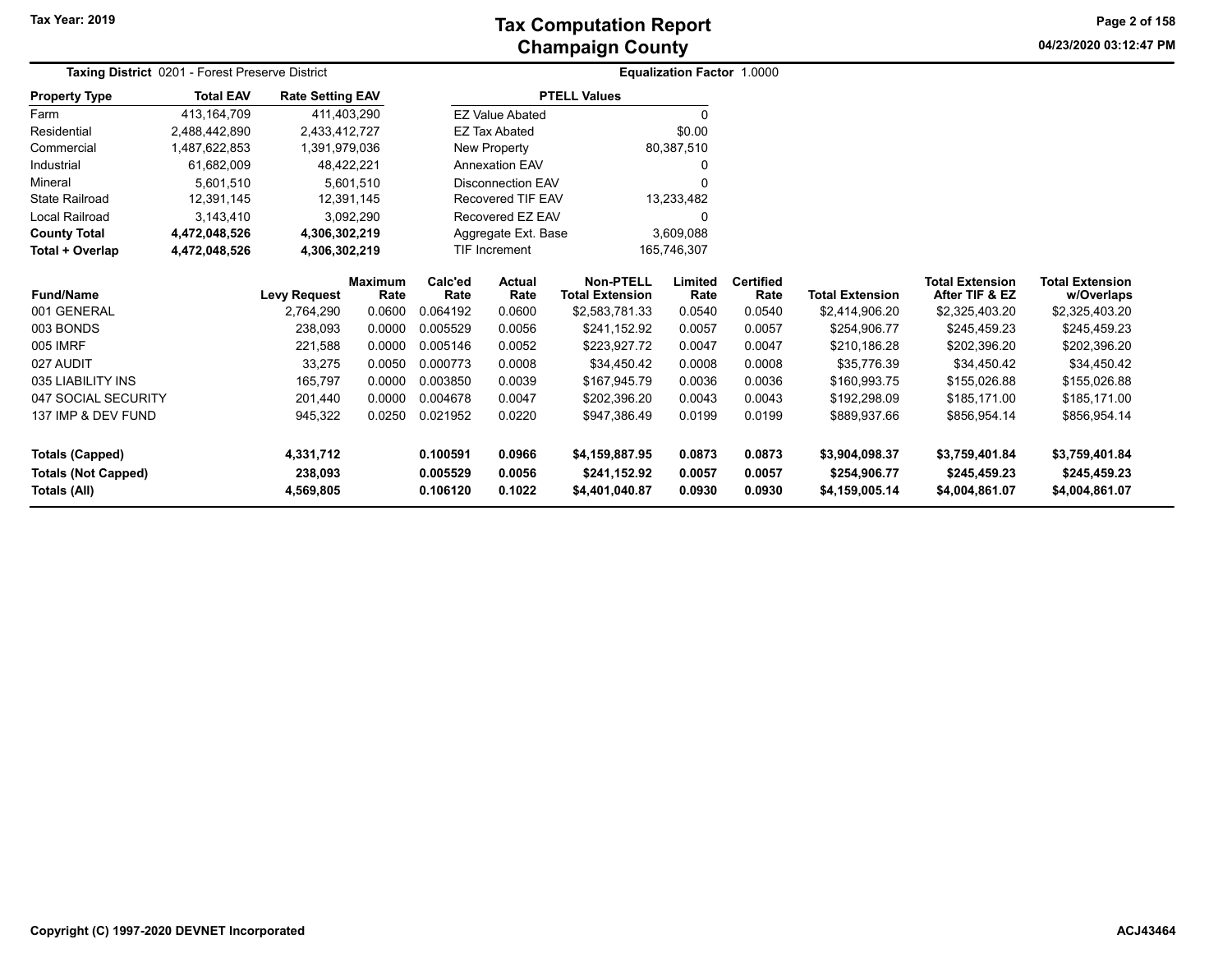| Taxing District 0301 - Parkland College 505 |                 |                                   |                                                                                                                                                                                            |                          | <b>Equalization Factor 1.0000</b>                                                                 |                                                                                                           |                                                                                                    |                           |                                                                                                                                                                                                                                                                                                           |                                                                                                                                                                                                                                                                                      |
|---------------------------------------------|-----------------|-----------------------------------|--------------------------------------------------------------------------------------------------------------------------------------------------------------------------------------------|--------------------------|---------------------------------------------------------------------------------------------------|-----------------------------------------------------------------------------------------------------------|----------------------------------------------------------------------------------------------------|---------------------------|-----------------------------------------------------------------------------------------------------------------------------------------------------------------------------------------------------------------------------------------------------------------------------------------------------------|--------------------------------------------------------------------------------------------------------------------------------------------------------------------------------------------------------------------------------------------------------------------------------------|
| <b>Total EAV</b>                            |                 |                                   |                                                                                                                                                                                            |                          |                                                                                                   |                                                                                                           |                                                                                                    |                           |                                                                                                                                                                                                                                                                                                           |                                                                                                                                                                                                                                                                                      |
| 401,888,989                                 |                 |                                   |                                                                                                                                                                                            |                          |                                                                                                   |                                                                                                           |                                                                                                    |                           |                                                                                                                                                                                                                                                                                                           |                                                                                                                                                                                                                                                                                      |
| 2,485,242,872                               |                 |                                   |                                                                                                                                                                                            |                          |                                                                                                   |                                                                                                           |                                                                                                    |                           |                                                                                                                                                                                                                                                                                                           |                                                                                                                                                                                                                                                                                      |
| 1,487,298,593                               |                 |                                   |                                                                                                                                                                                            |                          |                                                                                                   |                                                                                                           | Douglas County                                                                                     |                           |                                                                                                                                                                                                                                                                                                           |                                                                                                                                                                                                                                                                                      |
| 61,682,009                                  |                 |                                   | <b>Annexation EAV</b>                                                                                                                                                                      |                          |                                                                                                   | 0                                                                                                         | <b>Edgar County</b>                                                                                |                           |                                                                                                                                                                                                                                                                                                           |                                                                                                                                                                                                                                                                                      |
| 1,311,950                                   |                 |                                   |                                                                                                                                                                                            | <b>Disconnection EAV</b> |                                                                                                   | $\mathbf 0$                                                                                               |                                                                                                    |                           |                                                                                                                                                                                                                                                                                                           |                                                                                                                                                                                                                                                                                      |
| 18,317,355                                  |                 |                                   |                                                                                                                                                                                            | Recovered TIF EAV        |                                                                                                   |                                                                                                           |                                                                                                    |                           |                                                                                                                                                                                                                                                                                                           |                                                                                                                                                                                                                                                                                      |
| 3,141,970                                   |                 |                                   | Recovered EZ EAV                                                                                                                                                                           |                          |                                                                                                   |                                                                                                           |                                                                                                    |                           |                                                                                                                                                                                                                                                                                                           |                                                                                                                                                                                                                                                                                      |
| 4,458,883,738                               |                 |                                   |                                                                                                                                                                                            |                          |                                                                                                   | 0                                                                                                         |                                                                                                    |                           |                                                                                                                                                                                                                                                                                                           |                                                                                                                                                                                                                                                                                      |
| 6,037,411,418                               |                 |                                   |                                                                                                                                                                                            |                          |                                                                                                   |                                                                                                           |                                                                                                    |                           |                                                                                                                                                                                                                                                                                                           |                                                                                                                                                                                                                                                                                      |
|                                             |                 |                                   |                                                                                                                                                                                            |                          |                                                                                                   |                                                                                                           |                                                                                                    |                           |                                                                                                                                                                                                                                                                                                           |                                                                                                                                                                                                                                                                                      |
|                                             |                 |                                   |                                                                                                                                                                                            |                          |                                                                                                   |                                                                                                           |                                                                                                    |                           |                                                                                                                                                                                                                                                                                                           |                                                                                                                                                                                                                                                                                      |
|                                             |                 |                                   |                                                                                                                                                                                            |                          |                                                                                                   |                                                                                                           | <b>Total</b>                                                                                       |                           |                                                                                                                                                                                                                                                                                                           |                                                                                                                                                                                                                                                                                      |
|                                             |                 |                                   |                                                                                                                                                                                            |                          |                                                                                                   |                                                                                                           |                                                                                                    |                           |                                                                                                                                                                                                                                                                                                           |                                                                                                                                                                                                                                                                                      |
|                                             |                 |                                   | Calc'ed                                                                                                                                                                                    | <b>Actual</b>            | Non-PTELL                                                                                         | Limited                                                                                                   | <b>Certified</b>                                                                                   |                           | <b>Total Extension</b><br>After TIF & EZ                                                                                                                                                                                                                                                                  | <b>Total Extension</b><br>w/Overlaps                                                                                                                                                                                                                                                 |
|                                             | 4,590,110       | 0.0000                            | 0.078228                                                                                                                                                                                   | 0.0783                   |                                                                                                   | 0.0791                                                                                                    | 0.0791                                                                                             |                           |                                                                                                                                                                                                                                                                                                           | \$4,641,295.89                                                                                                                                                                                                                                                                       |
|                                             | 85,000          | 0.0050                            | 0.001449                                                                                                                                                                                   | 0.0015                   | \$64,336.55                                                                                       | 0.0015                                                                                                    | 0.0015                                                                                             | \$66,883.26               | \$64,336.55                                                                                                                                                                                                                                                                                               | \$88,014.46                                                                                                                                                                                                                                                                          |
|                                             | 1,970,000       | 0.0000                            | 0.033574                                                                                                                                                                                   | 0.0336                   | \$1,441,138.62                                                                                    | 0.0336                                                                                                    | 0.0336                                                                                             | \$1,498,184.94            | \$1,441,138.62                                                                                                                                                                                                                                                                                            | \$1,971,523.92                                                                                                                                                                                                                                                                       |
|                                             | 50,000          | 0.0000                            | 0.000852                                                                                                                                                                                   | 0.0009                   | \$38,601.93                                                                                       | 0.0009                                                                                                    | 0.0009                                                                                             | \$40,129.95               | \$38,601.93                                                                                                                                                                                                                                                                                               | \$52,808.68                                                                                                                                                                                                                                                                          |
|                                             | 85,000          | 0.0000                            | 0.001449                                                                                                                                                                                   | 0.0015                   | \$64,336.55                                                                                       | 0.0015                                                                                                    | 0.0015                                                                                             | \$66,883.26               | \$64,336.55                                                                                                                                                                                                                                                                                               | \$88,014.46                                                                                                                                                                                                                                                                          |
|                                             | 600,000         | 0.0000                            | 0.010226                                                                                                                                                                                   | 0.0103                   | \$441,777.61                                                                                      | 0.0103                                                                                                    | 0.0103                                                                                             | \$459,265.03              | \$441,777.61                                                                                                                                                                                                                                                                                              | \$604,365.96                                                                                                                                                                                                                                                                         |
|                                             | 6,500,000       | 0.1000                            | 0.110777                                                                                                                                                                                   | 0.1000                   | \$4,289,103.02                                                                                    | 0.1000                                                                                                    | 0.1000                                                                                             | \$4,458,883.74            | \$4,289,103.02                                                                                                                                                                                                                                                                                            | \$5,867,630.70                                                                                                                                                                                                                                                                       |
|                                             | 2,200,000       | 0.0500                            | 0.037494                                                                                                                                                                                   | 0.0375                   | \$1,608,413.63                                                                                    | 0.0375                                                                                                    | 0.0375                                                                                             | \$1,672,081.40            | \$1,608,413.63                                                                                                                                                                                                                                                                                            | \$2,200,361.51                                                                                                                                                                                                                                                                       |
|                                             | 650,000         | 0.0000                            | 0.011078                                                                                                                                                                                   | 0.0111                   | \$476,090.44                                                                                      | 0.0111                                                                                                    | 0.0111                                                                                             | \$494,936.09              | \$476,090.44                                                                                                                                                                                                                                                                                              | \$651,307.01                                                                                                                                                                                                                                                                         |
|                                             | 16,900,000      | 0.2600                            | 0.288021                                                                                                                                                                                   | 0.2600                   | \$11,151,667.86                                                                                   | 0.2600                                                                                                    | 0.2600                                                                                             | \$11,593,097.72           | \$11,151,667.86                                                                                                                                                                                                                                                                                           | \$15,255,839.83                                                                                                                                                                                                                                                                      |
|                                             | 0<br>33,630,110 |                                   | 0.000000<br>0.573148                                                                                                                                                                       | 0.0000<br>0.5347         | \$0.00<br>\$22,933,833.88                                                                         | 0.0000<br>0.5355                                                                                          | 0.0000<br>0.5355                                                                                   | \$0.00<br>\$23,877,322.43 | \$0.00<br>\$22,968,146.70                                                                                                                                                                                                                                                                                 | \$0.00<br>\$31,421,162.42<br>\$31,421,162.42                                                                                                                                                                                                                                         |
|                                             |                 | <b>Levy Request</b><br>33,630,110 | <b>Rate Setting EAV</b><br>400,127,570<br>2,430,051,379<br>1,387,781,698<br>48,422,221<br>1,311,950<br>18,317,355<br>3,090,850<br>4,289,103,023<br>5,867,630,703<br><b>Maximum</b><br>Rate | Rate<br>0.573148         | <b>EZ Value Abated</b><br><b>EZ Tax Abated</b><br>New Property<br>TIF Increment<br>Rate<br>0.5347 | <b>PTELL Values</b><br>Aggregate Ext. Base<br><b>Total Extension</b><br>\$3,358,367.67<br>\$22,933,833.88 | 4,034,408<br>\$21,604.24<br>80,333,420<br>13,233,482<br>1,091,736<br>165,746,307<br>Rate<br>0.5355 | Rate<br>0.5355            | <b>Overlapping County</b><br><b>Coles County</b><br><b>DeWitt County</b><br>Ford County<br><b>Iroquois County</b><br><b>Livingston County</b><br><b>McLean County</b><br>Moultrie County<br><b>Piatt County</b><br><b>Vermilion County</b><br><b>Total Extension</b><br>\$3,526,977.04<br>\$23,877,322.43 | <b>Overlap EAV</b><br>*10,858,865<br>*100,837,498<br>*329,159,465<br>*5,629,481<br>*268,488,860<br>*112,270,006<br>*81,881,548<br>*207,512,370<br>$*5,435,178$<br>435,908,684<br>*20,545,725<br>1,578,527,680<br>* denotes use of estimated EAV<br>\$3,392,680.49<br>\$22,968,146.70 |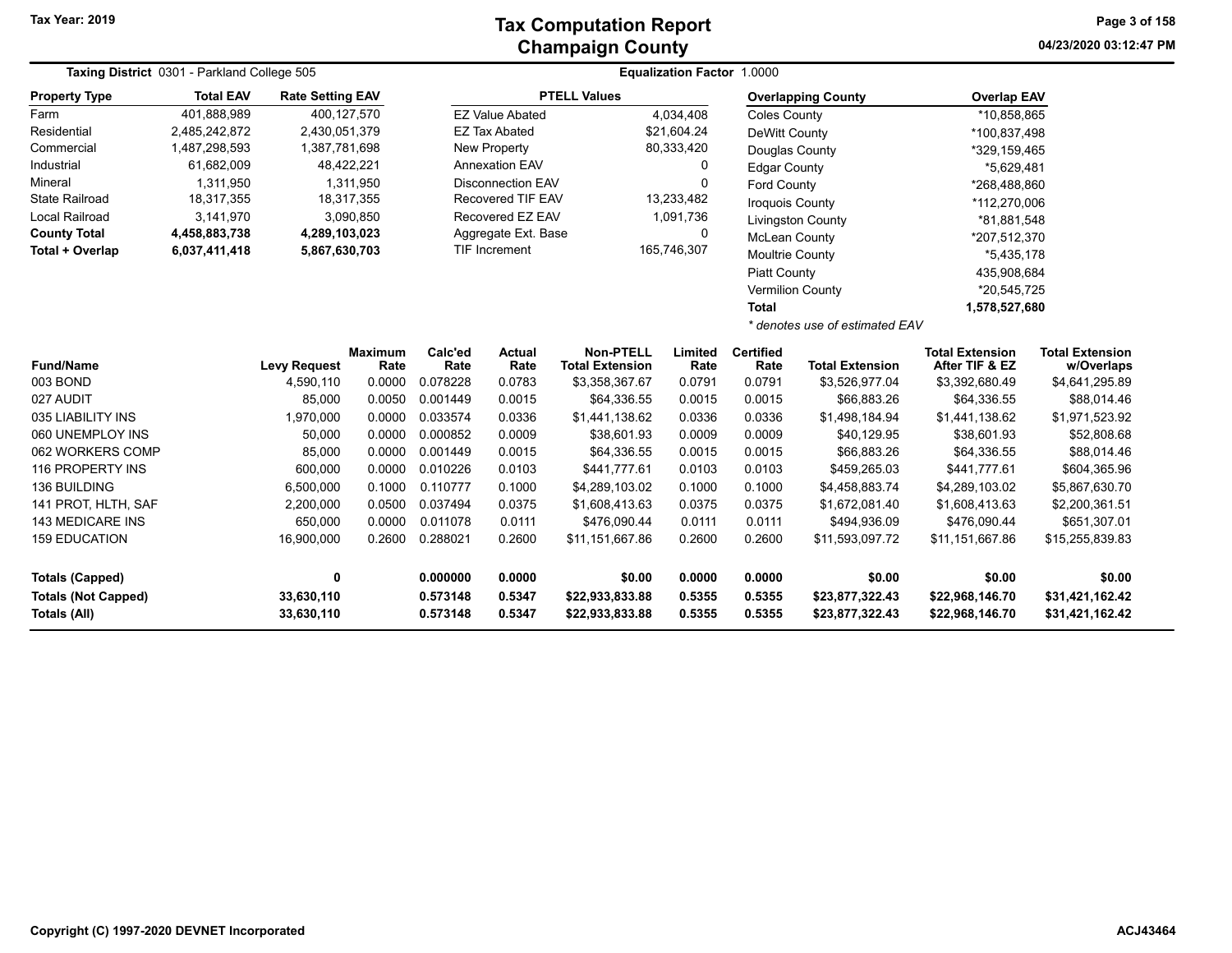| Taxing District 0302 - Danville Community College 507 |                                                                                                                        |                         |                        | Equalization Factor 1.0000       |                              |                                            |                                  |                          |                                |                                          |                                      |
|-------------------------------------------------------|------------------------------------------------------------------------------------------------------------------------|-------------------------|------------------------|----------------------------------|------------------------------|--------------------------------------------|----------------------------------|--------------------------|--------------------------------|------------------------------------------|--------------------------------------|
| <b>Property Type</b>                                  | <b>Total EAV</b>                                                                                                       | <b>Rate Setting EAV</b> |                        |                                  |                              | <b>PTELL Values</b>                        |                                  |                          | <b>Overlapping County</b>      | <b>Overlap EAV</b>                       |                                      |
| Farm                                                  | 13,068,470                                                                                                             |                         | 13,068,470             |                                  | <b>EZ Value Abated</b>       |                                            | $\Omega$                         | <b>Edgar County</b>      |                                | *110,240,634                             |                                      |
| Residential                                           | 3,476,258                                                                                                              |                         | 3,476,258              |                                  | <b>EZ Tax Abated</b>         |                                            | \$0.00                           | <b>Ford County</b>       |                                | *211,890                                 |                                      |
| Commercial                                            | 324,260                                                                                                                |                         | 324,260                |                                  | New Property                 |                                            | 54,090                           | <b>Iroquois County</b>   |                                | *57,551,120                              |                                      |
| Industrial                                            | $\Omega$                                                                                                               |                         | O                      |                                  | <b>Annexation EAV</b>        |                                            |                                  |                          | <b>Vermilion County</b>        | *957,858,181                             |                                      |
| Mineral                                               | 4,289,560                                                                                                              |                         | 4,289,560              |                                  | <b>Disconnection EAV</b>     |                                            | 0                                | <b>Total</b>             |                                | 1,125,861,825                            |                                      |
| <b>State Railroad</b>                                 | 612,455                                                                                                                |                         | 612,455                |                                  | <b>Recovered TIF EAV</b>     |                                            |                                  |                          | * denotes use of estimated EAV |                                          |                                      |
| Local Railroad                                        | 1.440                                                                                                                  |                         | 1,440                  | Recovered EZ EAV                 |                              |                                            | 0                                |                          |                                |                                          |                                      |
| <b>County Total</b>                                   | 21,772,443                                                                                                             |                         | 21,772,443             | Aggregate Ext. Base<br>0         |                              |                                            |                                  |                          |                                |                                          |                                      |
| Total + Overlap                                       | 1,147,634,268                                                                                                          | 1,147,634,268           |                        | $\Omega$<br><b>TIF Increment</b> |                              |                                            |                                  |                          |                                |                                          |                                      |
| <b>Fund/Name</b>                                      |                                                                                                                        | <b>Levy Request</b>     | <b>Maximum</b><br>Rate | Calc'ed<br>Rate                  | Actual<br>Rate               | <b>Non-PTELL</b><br><b>Total Extension</b> | Limited<br>Rate                  | <b>Certified</b><br>Rate | <b>Total Extension</b>         | <b>Total Extension</b><br>After TIF & EZ | <b>Total Extension</b><br>w/Overlaps |
| 003 BOND                                              |                                                                                                                        | 799,650                 | 0.0000                 | 0.069678                         | 0.0697                       | \$15,175.39                                | 0.0704                           | 0.0704                   | \$15,327.80                    | \$15,327.80                              | \$807,934.52                         |
| 027 AUDIT                                             |                                                                                                                        | 45,000                  | 0.0050                 | 0.003921                         | 0.0040                       | \$870.90                                   | 0.0040                           | 0.0040                   | \$870.90                       | \$870.90                                 | \$45,905.37                          |
| 035 LIABILITY INS                                     |                                                                                                                        | 675,000                 | 0.0000                 | 0.058817                         | 0.0589                       | \$12,823.97                                | 0.0589                           | 0.0589                   | \$12,823.97                    | \$12,823.97                              | \$675,956.58                         |
| 062 WORKERS COMP                                      |                                                                                                                        | 50,000                  | 0.0000                 | 0.004357                         | 0.0044                       | \$957.99                                   | 0.0044                           | 0.0044                   | \$957.99                       | \$957.99                                 | \$50,495.91                          |
| <b>136 BUILDING</b>                                   |                                                                                                                        | 839,000                 | 0.0750                 | 0.073107                         | 0.0732                       | \$15,937.43                                | 0.0732                           | 0.0732                   | \$15,937.43                    | \$15,937.43                              | \$840,068.28                         |
| 141 PROT. HLTH. SAF                                   |                                                                                                                        | 75.000                  | 0.0500                 | 0.006535                         | 0.0066                       | \$1.436.98                                 | 0.0066                           | 0.0066                   | \$1,436.98                     | \$1,436.98                               | \$75,743.86                          |
| <b>143 MEDICARE INS</b>                               |                                                                                                                        | 165,000                 | 0.0000                 | 0.014377                         | 0.0144                       | \$3,135.23                                 | 0.0144                           | 0.0144                   | \$3,135.23                     | \$3,135.23                               | \$165,259.33                         |
| <b>159 EDUCATION</b>                                  |                                                                                                                        | 4,171,700               | 0.3729                 | 0.363504                         | 0.3636                       | \$79,164.60                                | 0.3636                           | 0.3636                   | \$79,164.60                    | \$79,164.60                              | \$4,172,798.20                       |
|                                                       |                                                                                                                        |                         |                        |                                  |                              |                                            |                                  |                          |                                |                                          |                                      |
| <b>Totals (Capped)</b>                                |                                                                                                                        | $\mathbf{0}$            |                        | 0.000000                         | 0.0000                       | \$0.00                                     | 0.0000                           | 0.0000                   | \$0.00                         | \$0.00                                   | \$0.00                               |
| <b>Totals (Not Capped)</b><br>Totals (All)            | 0.594296<br>6,820,350<br>0.5948<br>\$129,502.49<br>0.5955<br>0.594296<br>0.5948<br>6,820,350<br>\$129,502.49<br>0.5955 |                         |                        | 0.5955<br>0.5955                 | \$129,654.90<br>\$129,654.90 | \$129,654.90<br>\$129,654.90               | \$6,834,162.05<br>\$6,834,162.05 |                          |                                |                                          |                                      |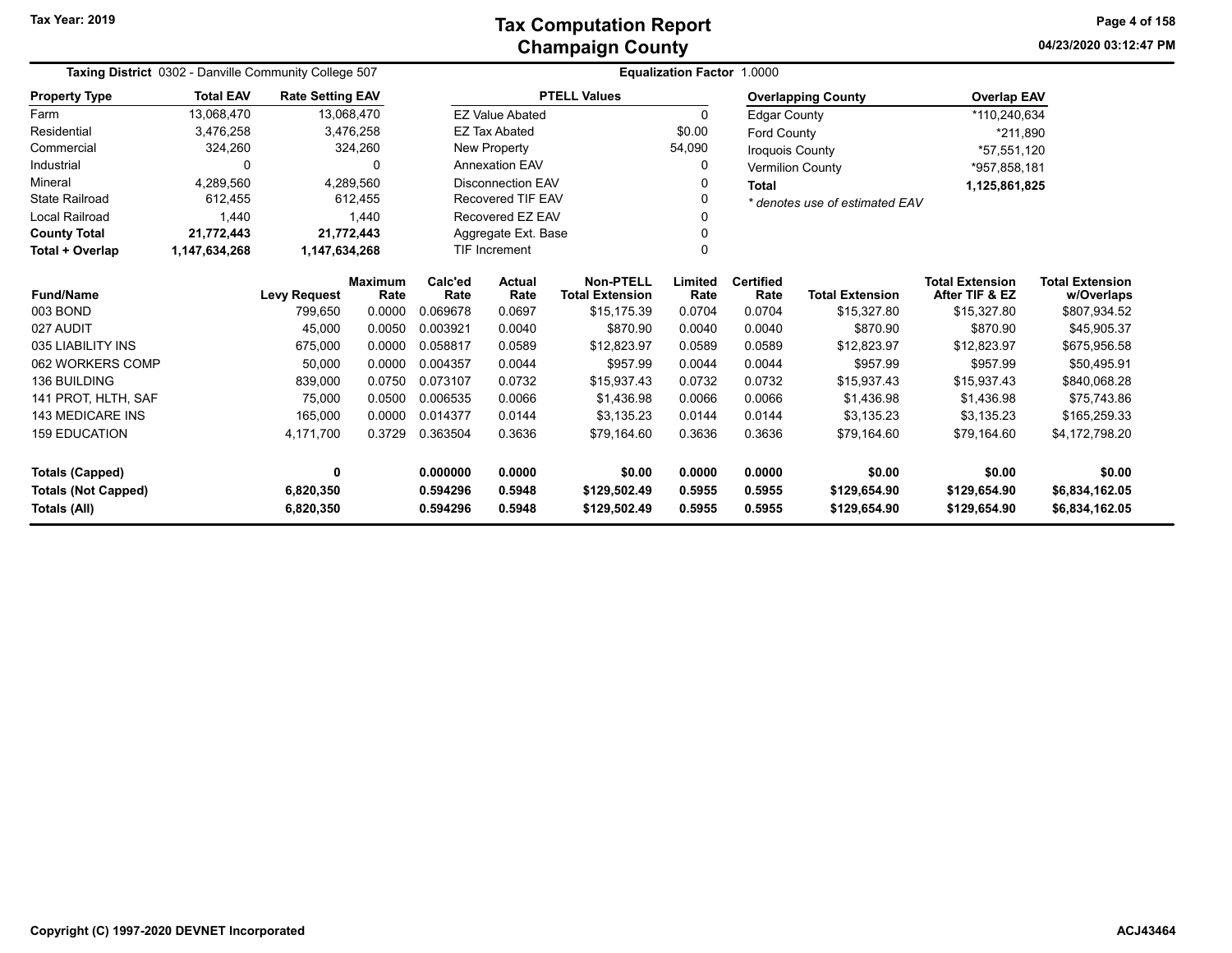**04/23/2020 03:12:47 PM Page 5 of 158**

| Taxing District 0311 - Thomasboro CCSD #130 |                  |                         |                        |                 | Equalization Factor 1.0000 |                                            |                 |                          |                        |                                          |                                      |
|---------------------------------------------|------------------|-------------------------|------------------------|-----------------|----------------------------|--------------------------------------------|-----------------|--------------------------|------------------------|------------------------------------------|--------------------------------------|
| <b>Property Type</b>                        | <b>Total EAV</b> | <b>Rate Setting EAV</b> |                        |                 |                            | <b>PTELL Values</b>                        |                 |                          |                        |                                          |                                      |
| Farm                                        | 13,569,470       | 13,569,470              |                        |                 | <b>EZ Value Abated</b>     |                                            | $\Omega$        |                          |                        |                                          |                                      |
| Residential                                 | 11,147,180       | 11,147,180              |                        |                 | <b>EZ Tax Abated</b>       |                                            | \$0.00          |                          |                        |                                          |                                      |
| Commercial                                  | 3,271,260        |                         | 3,271,260              |                 | <b>New Property</b>        |                                            | 476,630         |                          |                        |                                          |                                      |
| Industrial                                  | 0                |                         | 0                      |                 | <b>Annexation EAV</b>      |                                            | 0               |                          |                        |                                          |                                      |
| Mineral                                     | 0                |                         | $\Omega$               |                 | <b>Disconnection EAV</b>   |                                            | $\Omega$        |                          |                        |                                          |                                      |
| <b>State Railroad</b>                       | 572,348          |                         | 572,348                |                 | <b>Recovered TIF EAV</b>   |                                            | 43,820          |                          |                        |                                          |                                      |
| <b>Local Railroad</b>                       | 176,710          |                         | 176.710                |                 | Recovered EZ EAV           |                                            | $\Omega$        |                          |                        |                                          |                                      |
| <b>County Total</b>                         | 28,736,968       | 28,736,968              |                        |                 | Aggregate Ext. Base        |                                            | 699,092         |                          |                        |                                          |                                      |
| Total + Overlap                             | 28,736,968       | 28,736,968              |                        |                 | <b>TIF Increment</b>       |                                            | 0               |                          |                        |                                          |                                      |
| <b>Fund/Name</b>                            |                  | <b>Levy Request</b>     | <b>Maximum</b><br>Rate | Calc'ed<br>Rate | <b>Actual</b><br>Rate      | <b>Non-PTELL</b><br><b>Total Extension</b> | Limited<br>Rate | <b>Certified</b><br>Rate | <b>Total Extension</b> | <b>Total Extension</b><br>After TIF & EZ | <b>Total Extension</b><br>w/Overlaps |
| 002 EDUCATION                               |                  | 540,075                 | 0.0000                 | 1.879374        | 1.8794                     | \$540,082.58                               | 1.8576          | 1.8576                   | \$533,817.92           | \$533,817.92                             | \$533,817.92                         |
| 003 BOND                                    |                  | 92,160                  | 0.0000                 | 0.320702        | 0.3208                     | \$92,188.19                                | 0.3241          | 0.3241                   | \$93,136.51            | \$93,136.51                              | \$93,136.51                          |
| 004 BUILDING                                |                  | 66,958                  | 0.5500                 | 0.233003        | 0.2331                     | \$66,985.87                                | 0.2305          | 0.2305                   | \$66,238.71            | \$66,238.71                              | \$66,238.71                          |
| 005 IMRF                                    |                  | 22,000                  | 0.0000                 | 0.076556        | 0.0766                     | \$22,012.52                                | 0.0758          | 0.0758                   | \$21,782.62            | \$21,782.62                              | \$21,782.62                          |
| 030 TRANSPORTATION                          |                  | 33,066                  | 0.0000                 | 0.115064        | 0.1151                     | \$33,076.25                                | 0.1138          | 0.1138                   | \$32,702.67            | \$32,702.67                              | \$32,702.67                          |
| 031 WORKING CASH                            |                  | 12,620                  | 0.0500                 | 0.043916        | 0.0440                     | \$12,644.27                                | 0.0436          | 0.0436                   | \$12,529.32            | \$12,529.32                              | \$12,529.32                          |
| 032 FIRE & SAFETY                           |                  | 28                      | 0.1000                 | 0.000097        | 0.0001                     | \$28.74                                    | 0.0001          | 0.0001                   | \$28.74                | \$28.74                                  | \$28.74                              |
| 033 SPECIAL EDUC                            |                  | 5,511                   | 0.4000                 | 0.019177        | 0.0192                     | \$5,517.50                                 | 0.0190          | 0.0190                   | \$5,460.02             | \$5,460.02                               | \$5,460.02                           |
| 035 LIABILITY INS                           |                  | 35,000                  | 0.0000                 | 0.121794        | 0.1218                     | \$35,001.63                                | 0.1205          | 0.1205                   | \$34,628.05            | \$34,628.05                              | \$34,628.05                          |
| 047 SOCIAL SECURITY                         |                  | 18,500                  | 0.0000                 | 0.064377        | 0.0644                     | \$18,506.61                                | 0.0637          | 0.0637                   | \$18,305.45            | \$18,305.45                              | \$18,305.45                          |
| 057 TECH & LEASING                          |                  | 28                      | 0.1000                 | 0.000097        | 0.0001                     | \$28.74                                    | 0.0001          | 0.0001                   | \$28.74                | \$28.74                                  | \$28.74                              |
| <b>Totals (Capped)</b>                      |                  | 733,786                 |                        | 2.553455        | 2.5538                     | \$733,884.71                               | 2.5247          | 2.5247                   | \$725,522.24           | \$725,522.24                             | \$725,522.24                         |
| <b>Totals (Not Capped)</b>                  |                  | 92,160                  |                        | 0.320702        | 0.3208                     | \$92,188.19                                | 0.3241          | 0.3241                   | \$93,136.51            | \$93,136.51                              | \$93,136.51                          |
| Totals (All)                                |                  | 825,946                 |                        | 2.874157        | 2.8746                     | \$826,072.90                               | 2.8488          | 2.8488                   | \$818,658.75           | \$818,658.75                             | \$818,658.75                         |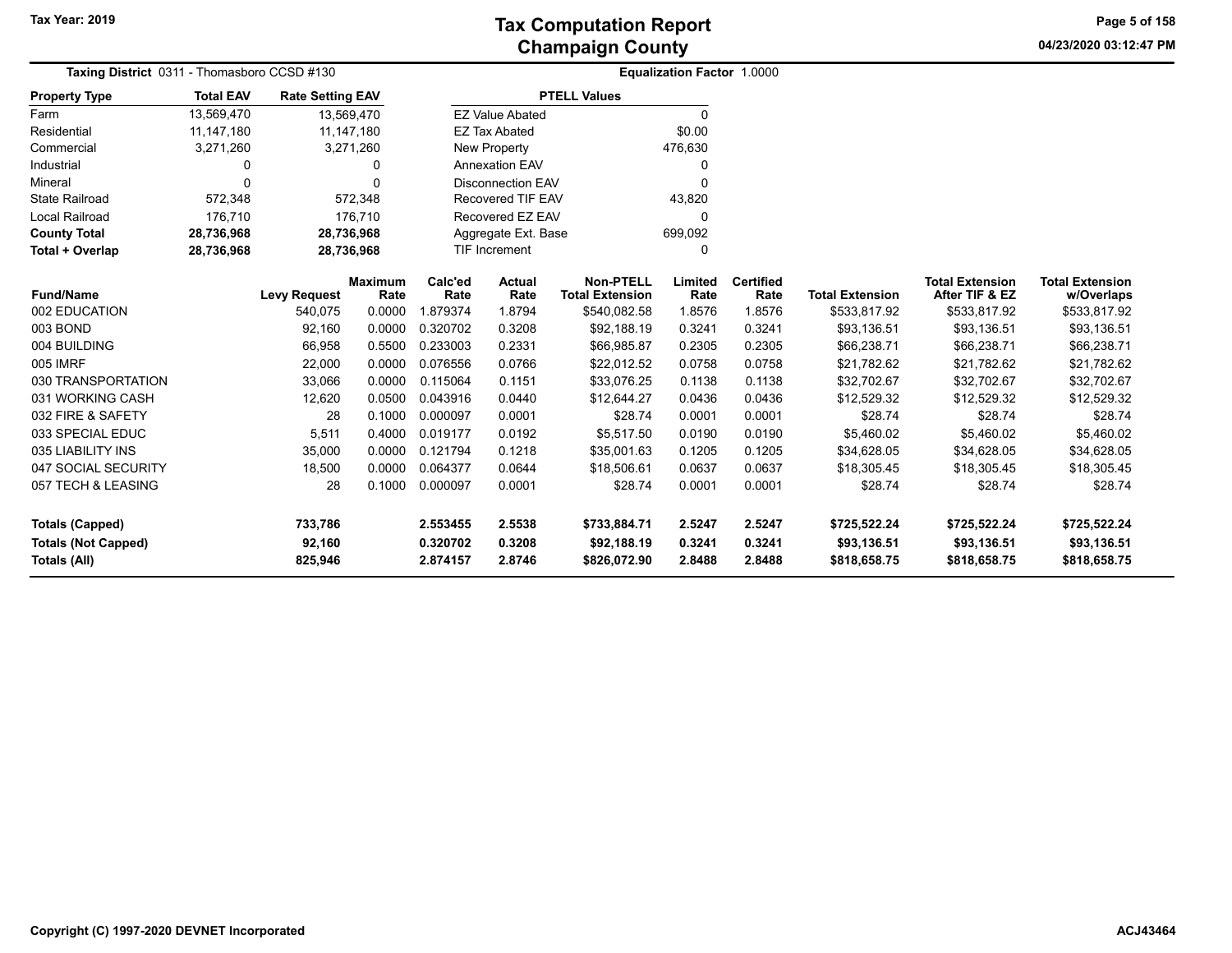**04/23/2020 03:12:47 PM Page 6 of 158**

| Taxing District 0312 - Rantoul City Schools #137                            |                  |                                  |                |                                  | <b>Equalization Factor 1.0000</b> |                                            |                            |                            |                                            |                                            |                                            |
|-----------------------------------------------------------------------------|------------------|----------------------------------|----------------|----------------------------------|-----------------------------------|--------------------------------------------|----------------------------|----------------------------|--------------------------------------------|--------------------------------------------|--------------------------------------------|
| <b>Property Type</b>                                                        | <b>Total EAV</b> | <b>Rate Setting EAV</b>          |                |                                  |                                   | <b>PTELL Values</b>                        |                            |                            |                                            |                                            |                                            |
| Farm                                                                        | 12,664,300       | 12,544,428                       |                |                                  | <b>EZ Value Abated</b>            |                                            | $\Omega$                   |                            |                                            |                                            |                                            |
| Residential                                                                 | 65,776,119       | 65,744,769                       |                |                                  | <b>EZ Tax Abated</b>              |                                            | \$0.00                     |                            |                                            |                                            |                                            |
| Commercial                                                                  | 54,484,400       | 38,130,242                       |                |                                  | <b>New Property</b>               |                                            | 4,672,830                  |                            |                                            |                                            |                                            |
| Industrial                                                                  | 6,860,134        |                                  | 6,860,134      |                                  | <b>Annexation EAV</b>             |                                            | 0                          |                            |                                            |                                            |                                            |
| Mineral                                                                     | 0                |                                  | 0              |                                  | <b>Disconnection EAV</b>          |                                            | $\Omega$                   |                            |                                            |                                            |                                            |
| <b>State Railroad</b>                                                       | 739,755          |                                  | 739,755        |                                  | <b>Recovered TIF EAV</b>          |                                            | 13,117,686                 |                            |                                            |                                            |                                            |
| <b>Local Railroad</b>                                                       | 44,510           |                                  | 44,510         |                                  | Recovered EZ EAV                  |                                            | O                          |                            |                                            |                                            |                                            |
| <b>County Total</b>                                                         | 140,569,218      | 124,063,838                      |                |                                  | Aggregate Ext. Base               |                                            | 4,967,583                  |                            |                                            |                                            |                                            |
| Total + Overlap                                                             | 140,569,218      | 124,063,838                      |                |                                  | TIF Increment                     |                                            | 16,505,380                 |                            |                                            |                                            |                                            |
| <b>Fund/Name</b>                                                            |                  |                                  | <b>Maximum</b> | Calc'ed<br>Rate                  | Actual<br>Rate                    | <b>Non-PTELL</b><br><b>Total Extension</b> | Limited<br>Rate            | <b>Certified</b>           | <b>Total Extension</b>                     | <b>Total Extension</b><br>After TIF & EZ   | <b>Total Extension</b>                     |
| 002 EDUCATION                                                               |                  | <b>Levy Request</b><br>3,176,000 | Rate<br>0.0000 | 2.559972                         | 2.5600                            | \$3,176,034.25                             | 2.5600                     | Rate<br>2.5600             | \$3,598,571.98                             | \$3,176,034.25                             | w/Overlaps<br>\$3,176,034.25               |
| 003 BONDS                                                                   |                  | $\Omega$                         | 0.0000         | 0.000000                         | 0.0000                            | \$0.00                                     | 0.0000                     | 0.0000                     | \$0.00                                     | \$0.00                                     | \$0.00                                     |
| 004 BUILDING                                                                |                  | 493,067                          | 0.5500         | 0.397430                         | 0.3975                            | \$493,153.76                               | 0.3975                     | 0.3975                     | \$558,762.64                               | \$493,153.76                               | \$493,153.76                               |
| <b>005 IMRF</b>                                                             |                  | 300,000                          | 0.0000         | 0.241811                         | 0.2419                            | \$300,110.42                               | 0.2419                     | 0.2419                     | \$340,036.94                               | \$300,110.42                               | \$300,110.42                               |
| 030 TRANSPORTATION                                                          |                  | 219,141                          | 0.0000         | 0.176636                         | 0.1767                            | \$219,220.80                               | 0.1767                     | 0.1767                     | \$248,385.81                               | \$219,220.80                               |                                            |
| 031 WORKING CASH                                                            |                  | 11,286                           | 0.0500         | 0.009097                         | 0.0091                            | \$11,289.81                                | 0.0091                     | 0.0091                     | \$12,791.80                                | \$11,289.81                                | \$219,220.80<br>\$11,289.81                |
| 032 FIRE & SAFETY                                                           |                  |                                  | 0.1000         | 0.000000                         | 0.0000                            | \$0.00                                     | 0.0000                     | 0.0000                     | \$0.00                                     | \$0.00                                     | \$0.00                                     |
| 033 SPECIAL EDUC                                                            |                  | 0<br>295,840                     | 0.4000         | 0.238458                         | 0.2385                            | \$295,892.25                               | 0.2385                     | 0.2385                     |                                            | \$295,892.25                               | \$295,892.25                               |
| 035 LIABILITY INS                                                           |                  | 300,000                          | 0.0000         | 0.241811                         | 0.2419                            | \$300,110.42                               | 0.2419                     | 0.2419                     | \$335,257.58<br>\$340,036.94               | \$300,110.42                               | \$300,110.42                               |
|                                                                             |                  |                                  |                |                                  |                                   |                                            |                            |                            |                                            |                                            |                                            |
| 047 SOCIAL SECURITY                                                         |                  | 420,000                          | 0.0000         | 0.338535                         | 0.3386                            | \$420,080.16                               | 0.3386                     | 0.3386                     | \$475,967.37                               | \$420,080.16                               | \$420,080.16                               |
| <b>Totals (Capped)</b><br><b>Totals (Not Capped)</b><br><b>Totals (All)</b> |                  | 5,215,334<br>0<br>5,215,334      |                | 4.203750<br>0.000000<br>4.203750 | 4.2042<br>0.0000<br>4.2042        | \$5,215,891.87<br>\$0.00<br>\$5,215,891.87 | 4.2042<br>0.0000<br>4.2042 | 4.2042<br>0.0000<br>4.2042 | \$5,909,811.06<br>\$0.00<br>\$5,909,811.06 | \$5,215,891.87<br>\$0.00<br>\$5,215,891.87 | \$5,215,891.87<br>\$0.00<br>\$5,215,891.87 |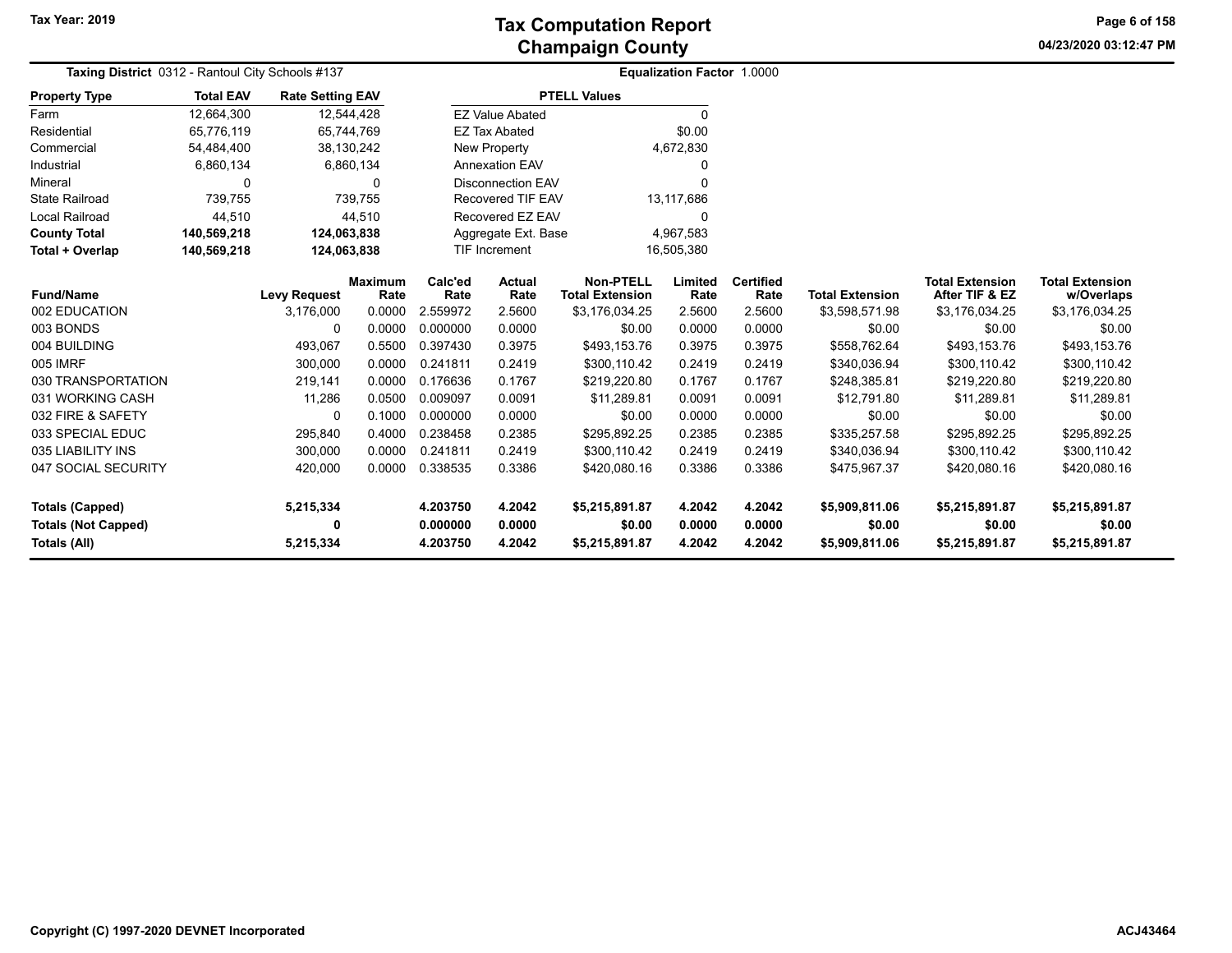**04/23/2020 03:12:47 PM Page 7 of 158**

| Taxing District 0313 - Ludlow CCSD #142 |                    |                         |                 | <b>Equalization Factor 1.0000</b> |                          |                                            |                 |                          |                        |                                          |                                      |
|-----------------------------------------|--------------------|-------------------------|-----------------|-----------------------------------|--------------------------|--------------------------------------------|-----------------|--------------------------|------------------------|------------------------------------------|--------------------------------------|
| <b>Property Type</b>                    | <b>Total EAV</b>   | <b>Rate Setting EAV</b> |                 |                                   |                          | <b>PTELL Values</b>                        |                 |                          |                        |                                          |                                      |
| Farm                                    | 9,198,970          |                         | 9,198,970       |                                   | <b>EZ Value Abated</b>   |                                            | 0               |                          |                        |                                          |                                      |
| Residential                             | 6,161,771          |                         | 6,161,771       |                                   | <b>EZ Tax Abated</b>     |                                            | \$0.00          |                          |                        |                                          |                                      |
| Commercial                              | 815,330            |                         | 815,330         |                                   | New Property             |                                            | 60,320          |                          |                        |                                          |                                      |
| Industrial                              | 1,105,300          |                         | 1,105,300       |                                   | <b>Annexation EAV</b>    |                                            | 0               |                          |                        |                                          |                                      |
| Mineral                                 | $\Omega$           |                         | $\Omega$        |                                   | <b>Disconnection EAV</b> |                                            |                 |                          |                        |                                          |                                      |
| <b>State Railroad</b>                   | 483,923            |                         | 483,923         |                                   | <b>Recovered TIF EAV</b> |                                            | U               |                          |                        |                                          |                                      |
| <b>Local Railroad</b>                   | 631,320<br>631,320 |                         |                 |                                   | Recovered EZ EAV         |                                            | 0               |                          |                        |                                          |                                      |
| <b>County Total</b>                     | 18,396,614         | 18,396,614              |                 |                                   | Aggregate Ext. Base      |                                            | 567,496         |                          |                        |                                          |                                      |
| Total + Overlap                         | 18,396,614         | 18,396,614              |                 |                                   | TIF Increment            |                                            | 0               |                          |                        |                                          |                                      |
| <b>Fund/Name</b>                        |                    | <b>Levy Request</b>     | Maximum<br>Rate | Calc'ed<br>Rate                   | Actual<br>Rate           | <b>Non-PTELL</b><br><b>Total Extension</b> | Limited<br>Rate | <b>Certified</b><br>Rate | <b>Total Extension</b> | <b>Total Extension</b><br>After TIF & EZ | <b>Total Extension</b><br>w/Overlaps |
| 002 EDUCATION                           |                    | 447,711                 | 0.0000          | 2.433660                          | 2.4337                   | \$447,718.39                               | 2.3690          | 2.3690                   | \$435,815.79           | \$435,815.79                             | \$435,815.79                         |
| 003 BOND                                |                    | 35,400                  | 0.0000          | 0.192427                          | 0.1925                   | \$35,413.48                                | 0.1945          | 0.1945                   | \$35,781.41            | \$35,781.41                              | \$35,781.41                          |
| 004 BUILDING                            |                    | 76,111                  | 0.5500          | 0.413723                          | 0.4138                   | \$76,125.19                                | 0.4029          | 0.4029                   | \$74,119.96            | \$74,119.96                              | \$74,119.96                          |
| 005 IMRF                                |                    | 12,000                  | 0.0000          | 0.065229                          | 0.0653                   | \$12,012.99                                | 0.0636          | 0.0636                   | \$11,700.25            | \$11,700.25                              | \$11,700.25                          |
| 030 TRANSPORTATION                      |                    | 26,146                  | 0.0000          | 0.142124                          | 0.1422                   | \$26,159.99                                | 0.1385          | 0.1385                   | \$25,479.31            | \$25,479.31                              | \$25,479.31                          |
| 031 WORKING CASH                        |                    | 7,611                   | 0.0500          | 0.041372                          | 0.0414                   | \$7,616.20                                 | 0.0404          | 0.0404                   | \$7,432.23             | \$7,432.23                               | \$7,432.23                           |
| 032 FIRE & SAFETY                       |                    | 107                     | 0.1000          | 0.000582                          | 0.0006                   | \$110.38                                   | 0.0006          | 0.0006                   | \$110.38               | \$110.38                                 | \$110.38                             |
| 033 SPECIAL EDUC                        |                    | 3,922                   | 0.4000          | 0.021319                          | 0.0214                   | \$3,936.88                                 | 0.0209          | 0.0209                   | \$3,844.89             | \$3,844.89                               | \$3,844.89                           |
| 035 LIABILITY INS                       |                    | 1,000                   | 0.0000          | 0.005436                          | 0.0055                   | \$1,011.81                                 | 0.0054          | 0.0054                   | \$993.42               | \$993.42                                 | \$993.42                             |
| 047 SOCIAL SECURITY                     |                    | 12,000                  | 0.0000          | 0.065229                          | 0.0653                   | \$12,012.99                                | 0.0636          | 0.0636                   | \$11,700.25            | \$11,700.25                              | \$11,700.25                          |
| 057 TECH & LEASING                      |                    | 9,223                   | 0.1000          | 0.050134                          | 0.0502                   | \$9,235.10                                 | 0.0489          | 0.0489                   | \$8,995.94             | \$8,995.94                               | \$8,995.94                           |
| <b>Totals (Capped)</b>                  |                    | 595,831                 |                 | 3.238808                          | 3.2394                   | \$595,939.92                               | 3.1538          | 3.1538                   | \$580,192.42           | \$580,192.42                             | \$580,192.42                         |
| <b>Totals (Not Capped)</b>              |                    | 35,400                  |                 | 0.192427                          | 0.1925                   | \$35,413.48                                | 0.1945          | 0.1945                   | \$35,781.41            | \$35,781.41                              | \$35,781.41                          |
| Totals (All)                            |                    | 631,231                 |                 | 3.431235                          | 3.4319                   | \$631,353.40                               | 3.3483          | 3.3483                   | \$615,973.83           | \$615,973.83                             | \$615,973.83                         |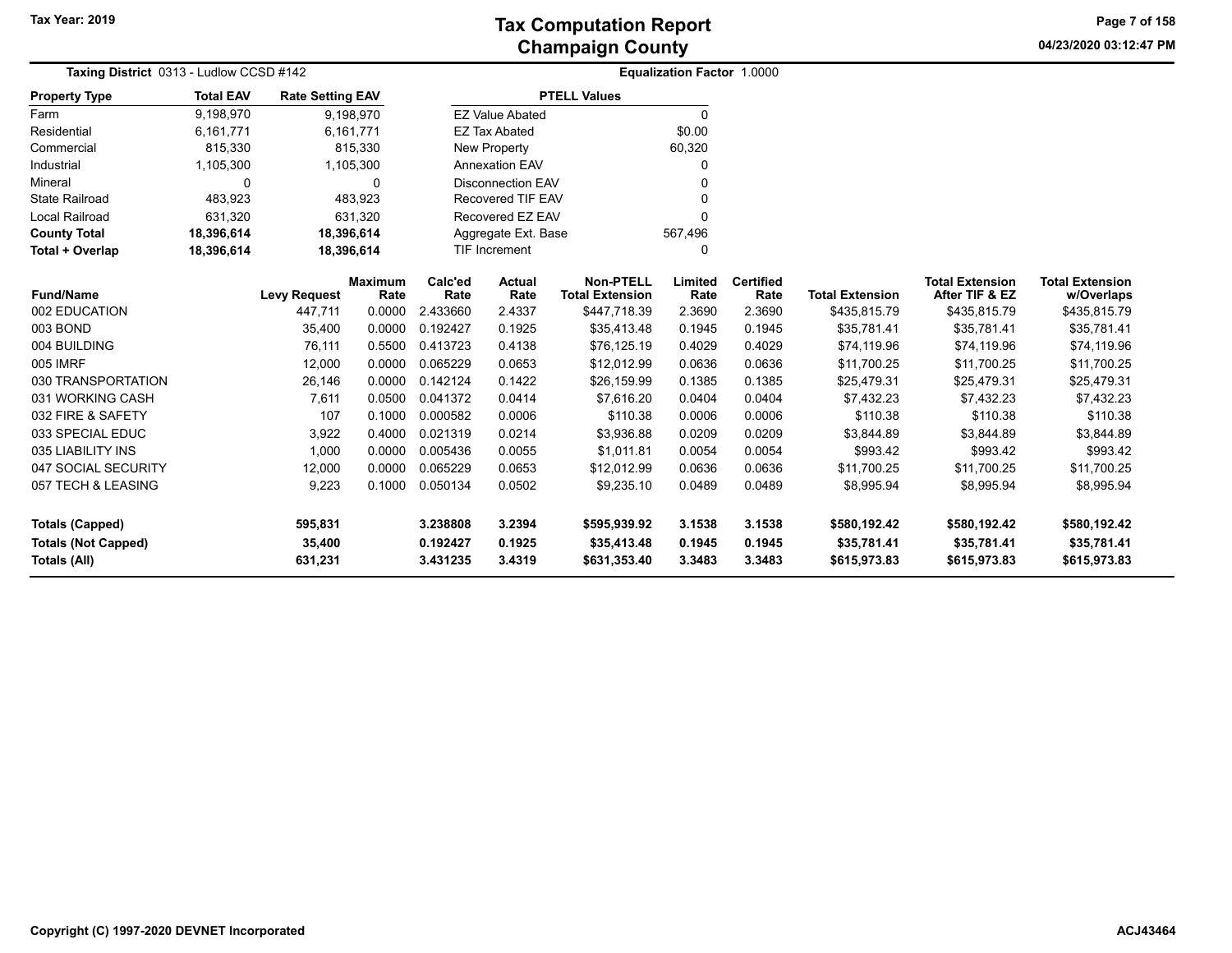**04/23/2020 03:12:47 PM Page 8 of 158**

| Taxing District 0314 - St. Joseph CCSD #169 |                               |                         |                        |                 | <b>Equalization Factor 1.0000</b> |                                            |                 |                          |                        |                                          |                                      |
|---------------------------------------------|-------------------------------|-------------------------|------------------------|-----------------|-----------------------------------|--------------------------------------------|-----------------|--------------------------|------------------------|------------------------------------------|--------------------------------------|
| <b>Property Type</b>                        | <b>Total EAV</b>              | <b>Rate Setting EAV</b> |                        |                 |                                   | <b>PTELL Values</b>                        |                 |                          |                        |                                          |                                      |
| Farm                                        | 24,851,430                    |                         | 24,851,430             |                 | <b>EZ Value Abated</b>            |                                            | $\Omega$        |                          |                        |                                          |                                      |
| Residential                                 | 110,699,199                   | 110,699,199             |                        |                 | <b>EZ Tax Abated</b>              |                                            | \$0.00          |                          |                        |                                          |                                      |
| Commercial                                  | 6,385,350                     |                         | 6,385,350              |                 | New Property                      |                                            | 767,350         |                          |                        |                                          |                                      |
| Industrial                                  |                               |                         |                        |                 | <b>Annexation EAV</b>             |                                            | 0               |                          |                        |                                          |                                      |
| Mineral                                     | $\Omega$                      |                         |                        |                 | <b>Disconnection EAV</b>          |                                            |                 |                          |                        |                                          |                                      |
| <b>State Railroad</b>                       | 1,090,204                     |                         | 1,090,204              |                 | <b>Recovered TIF EAV</b>          |                                            | ŋ               |                          |                        |                                          |                                      |
| Local Railroad                              | 41,160                        |                         | 41.160                 |                 | Recovered EZ EAV                  |                                            | 0               |                          |                        |                                          |                                      |
| <b>County Total</b>                         | 143,067,343                   | 143,067,343             |                        |                 | Aggregate Ext. Base               |                                            | 3,286,287       |                          |                        |                                          |                                      |
| Total + Overlap                             | 143,067,343                   | 143,067,343             |                        |                 | <b>TIF Increment</b>              |                                            | 0               |                          |                        |                                          |                                      |
| <b>Fund/Name</b>                            |                               | <b>Levy Request</b>     | <b>Maximum</b><br>Rate | Calc'ed<br>Rate | <b>Actual</b><br>Rate             | <b>Non-PTELL</b><br><b>Total Extension</b> | Limited<br>Rate | <b>Certified</b><br>Rate | <b>Total Extension</b> | <b>Total Extension</b><br>After TIF & EZ | <b>Total Extension</b><br>w/Overlaps |
| 002 EDUCATION                               |                               | 2,456,235               | 0.0000                 | 1.716838        | 1.7169                            | \$2,456,323.21                             | 1.7000          | 1.7000                   | \$2,432,144.83         | \$2,432,144.83                           | \$2,432,144.83                       |
| 003 BOND                                    |                               | 574,956                 | 0.0000                 | 0.401878        | 0.4019                            | \$574,987.65                               | 0.4060          | 0.4060                   | \$580,853.41           | \$580,853.41                             | \$580,853.41                         |
| 004 BUILDING                                |                               | 540,000                 | 0.5500                 | 0.377445        | 0.3775                            | \$540,079.22                               | 0.3687          | 0.3687                   | \$527,489.29           | \$527,489.29                             | \$527,489.29                         |
| 005 IMRF                                    |                               | 67,000                  | 0.0000                 | 0.046831        | 0.0469                            | \$67,098.58                                | 0.0400          | 0.0400                   | \$57,226.94            | \$57,226.94                              | \$57,226.94                          |
| 030 TRANSPORTATION                          |                               | 125,000                 | 0.0000                 | 0.087371        | 0.0874                            | \$125,040.86                               | 0.0700          | 0.0700                   | \$100,147.14           | \$100,147.14                             | \$100,147.14                         |
| 033 SPECIAL EDUC                            |                               | 30,080                  | 0.4000                 | 0.021025        | 0.0211                            | \$30,187.21                                | 0.0207          | 0.0207                   | \$29,614.94            | \$29,614.94                              | \$29,614.94                          |
| 035 LIABILITY INS                           |                               | 65,000                  | 0.0000                 | 0.045433        | 0.0455                            | \$65,095.64                                | 0.0445          | 0.0445                   | \$63,664.97            | \$63,664.97                              | \$63,664.97                          |
| 047 SOCIAL SECURITY                         |                               | 121,000                 | 0.0000                 | 0.084576        | 0.0846                            | \$121.034.97                               | 0.0800          | 0.0800                   | \$114,453.87           | \$114,453.87                             | \$114,453.87                         |
| 057 TECH & LEASING                          |                               | 43,000                  | 0.1000                 | 0.030056        | 0.0301                            | \$43,063.27                                | 0.0294          | 0.0294                   | \$42,061.80            | \$42,061.80                              | \$42,061.80                          |
| <b>Totals (Capped)</b>                      |                               | 3,447,315               |                        | 2.409575        | 2.4100                            | \$3,447,922.96                             | 2.3533          | 2.3533                   | \$3,366,803.78         | \$3,366,803.78                           | \$3,366,803.78                       |
| <b>Totals (Not Capped)</b>                  | 574,956<br>0.401878<br>0.4019 |                         | \$574,987.65           | 0.4060          | 0.4060                            | \$580,853.41                               | \$580,853.41    | \$580,853.41             |                        |                                          |                                      |
| Totals (All)                                |                               | 4,022,271               |                        | 2.811453        | 2.8119                            | \$4,022,910.61                             | 2.7593          | 2.7593                   | \$3,947,657.19         | \$3,947,657.19                           | \$3,947,657.19                       |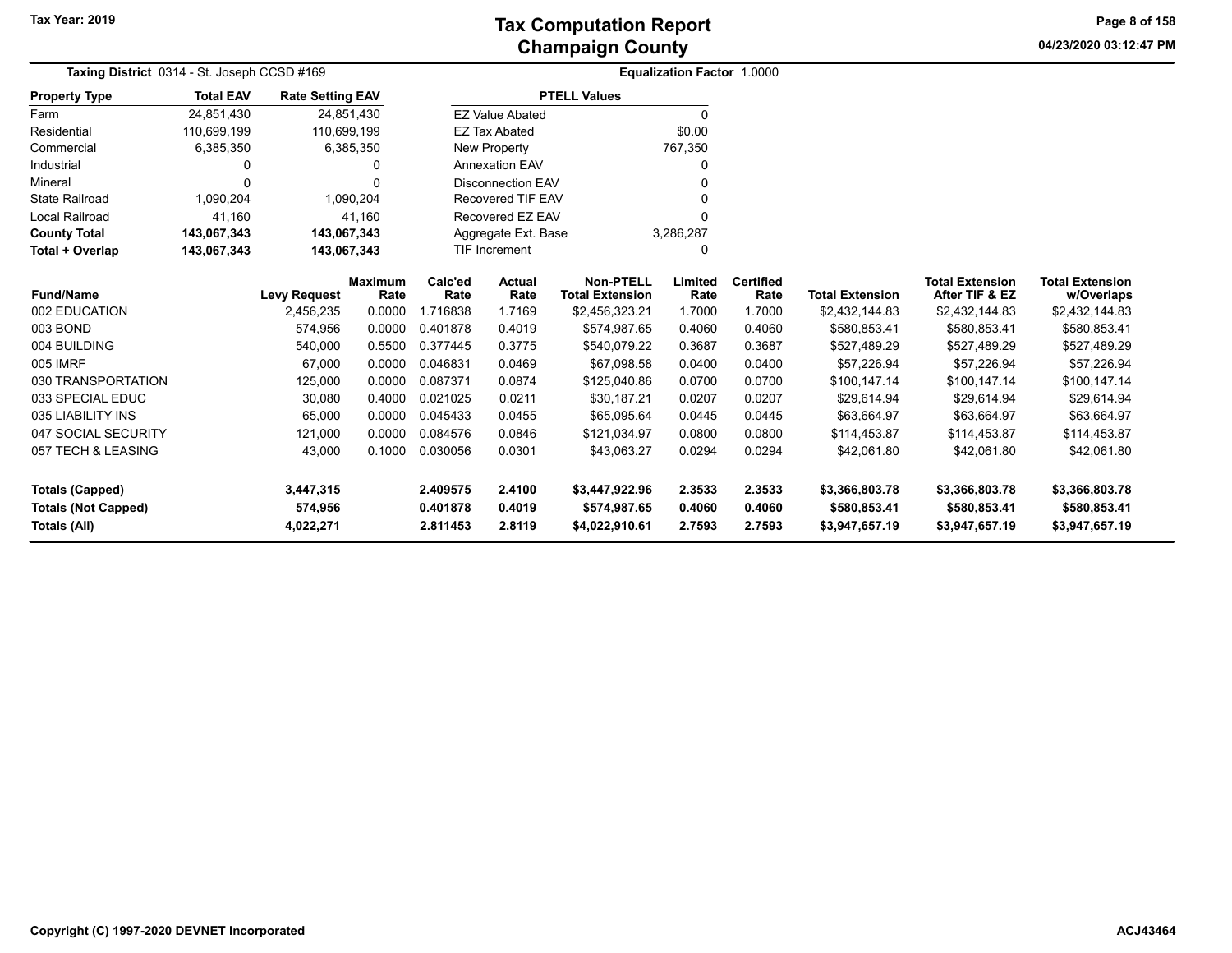**04/23/2020 03:12:47 PM Page 9 of 158**

| Taxing District 0315 - Gifford CCSD #188 |                  |                         |                |          |                          | Equalization Factor 1.0000 |           |                  |                        |                        |                        |
|------------------------------------------|------------------|-------------------------|----------------|----------|--------------------------|----------------------------|-----------|------------------|------------------------|------------------------|------------------------|
| <b>Property Type</b>                     | <b>Total EAV</b> | <b>Rate Setting EAV</b> |                |          |                          | <b>PTELL Values</b>        |           |                  |                        |                        |                        |
| Farm                                     | 19,440,150       | 19,440,150              |                |          | <b>EZ Value Abated</b>   |                            | $\Omega$  |                  |                        |                        |                        |
| Residential                              | 20,173,910       | 20,173,910              |                |          | <b>EZ Tax Abated</b>     |                            | \$0.00    |                  |                        |                        |                        |
| Commercial                               | 6,895,840        |                         | 6,895,840      |          | New Property             |                            | 123,340   |                  |                        |                        |                        |
| Industrial                               | $\Omega$         |                         | 0              |          | <b>Annexation EAV</b>    |                            |           |                  |                        |                        |                        |
| Mineral                                  | 4,103,160        |                         | 4,103,160      |          | <b>Disconnection EAV</b> |                            |           |                  |                        |                        |                        |
| <b>State Railroad</b>                    | 612,455          |                         | 612,455        |          | <b>Recovered TIF EAV</b> |                            |           |                  |                        |                        |                        |
| Local Railroad                           | 27,070           |                         | 27.070         |          | Recovered EZ EAV         |                            |           |                  |                        |                        |                        |
| <b>County Total</b>                      | 51,252,585       | 51,252,585              |                |          | Aggregate Ext. Base      |                            | 1,290,024 |                  |                        |                        |                        |
| Total + Overlap                          | 51,252,585       | 51,252,585              |                |          | <b>TIF Increment</b>     |                            | $\Omega$  |                  |                        |                        |                        |
|                                          |                  |                         | <b>Maximum</b> | Calc'ed  | <b>Actual</b>            | <b>Non-PTELL</b>           | Limited   | <b>Certified</b> |                        | <b>Total Extension</b> | <b>Total Extension</b> |
| <b>Fund/Name</b>                         |                  | <b>Levy Request</b>     | Rate           | Rate     | Rate                     | <b>Total Extension</b>     | Rate      | Rate             | <b>Total Extension</b> | After TIF & EZ         | w/Overlaps             |
| 002 EDUCATION                            |                  | 1,013,023               | 0.0000         | 1.976531 | 1.9766                   | \$1,013,058.60             | 1.8513    | 1.8513           | \$948,839.11           | \$948,839.11           | \$948,839.11           |
| 003 BOND                                 |                  | $\Omega$                | 0.0000         | 0.000000 | 0.0000                   | \$0.00                     | 0.0000    | 0.0000           | \$0.00                 | \$0.00                 | \$0.00                 |
| 004 BUILDING                             |                  | 166,659                 | 0.5500         | 0.325172 | 0.3252                   | \$166,673.41               | 0.3048    | 0.3048           | \$156,217.88           | \$156,217.88           | \$156,217.88           |
| 005 IMRF                                 |                  | 30,000                  | 0.0000         | 0.058534 | 0.0586                   | \$30,034.01                | 0.0550    | 0.0550           | \$28,188.92            | \$28,188.92            | \$28,188.92            |
| 030 TRANSPORTATION                       |                  | 49,918                  | 0.0000         | 0.097396 | 0.0974                   | \$49,920.02                | 0.0913    | 0.0913           | \$46,793.61            | \$46,793.61            | \$46,793.61            |
| 031 WORKING CASH                         |                  | 24,106                  | 0.0500         | 0.047034 | 0.0471                   | \$24,139.97                | 0.0442    | 0.0442           | \$22,653.64            | \$22,653.64            | \$22,653.64            |
| 032 FIRE & SAFETY                        |                  | 29,172                  | 0.1000         | 0.056918 | 0.0570                   | \$29,213.97                | 0.0535    | 0.0535           | \$27,420.13            | \$27,420.13            | \$27,420.13            |
| 033 SPECIAL EDUC                         |                  | 10,240                  | 0.4000         | 0.019980 | 0.0200                   | \$10,250.52                | 0.0188    | 0.0188           | \$9,635.49             | \$9,635.49             | \$9,635.49             |
| 035 LIABILITY INS                        |                  | 48,588                  | 0.0000         | 0.094801 | 0.0949                   | \$48,638.70                | 0.0890    | 0.0890           | \$45,614.80            | \$45,614.80            | \$45,614.80            |
| 047 SOCIAL SECURITY                      |                  | 10,000                  | 0.0000         | 0.019511 | 0.0196                   | \$10,045.51                | 0.0184    | 0.0184           | \$9,430.48             | \$9,430.48             | \$9,430.48             |
| 057 TECH & LEASING                       |                  | 24,426                  | 0.1000         | 0.047658 | 0.0477                   | \$24,447.48                | 0.0447    | 0.0447           | \$22,909.91            | \$22,909.91            | \$22,909.91            |
|                                          |                  |                         |                |          |                          |                            |           |                  |                        |                        |                        |
| <b>Totals (Capped)</b>                   |                  | 1,406,132               |                | 2.743535 | 2.7441                   | \$1,406,422.19             | 2.5710    | 2.5710           | \$1,317,703.97         | \$1,317,703.97         | \$1,317,703.97         |
| <b>Totals (Not Capped)</b>               |                  | 0                       |                | 0.000000 | 0.0000                   | \$0.00                     | 0.0000    | 0.0000           | \$0.00                 | \$0.00                 | \$0.00                 |
| <b>Totals (All)</b>                      |                  | 1,406,132               |                | 2.743535 | 2.7441                   | \$1,406,422.19             | 2.5710    | 2.5710           | \$1,317,703.97         | \$1,317,703.97         | \$1,317,703.97         |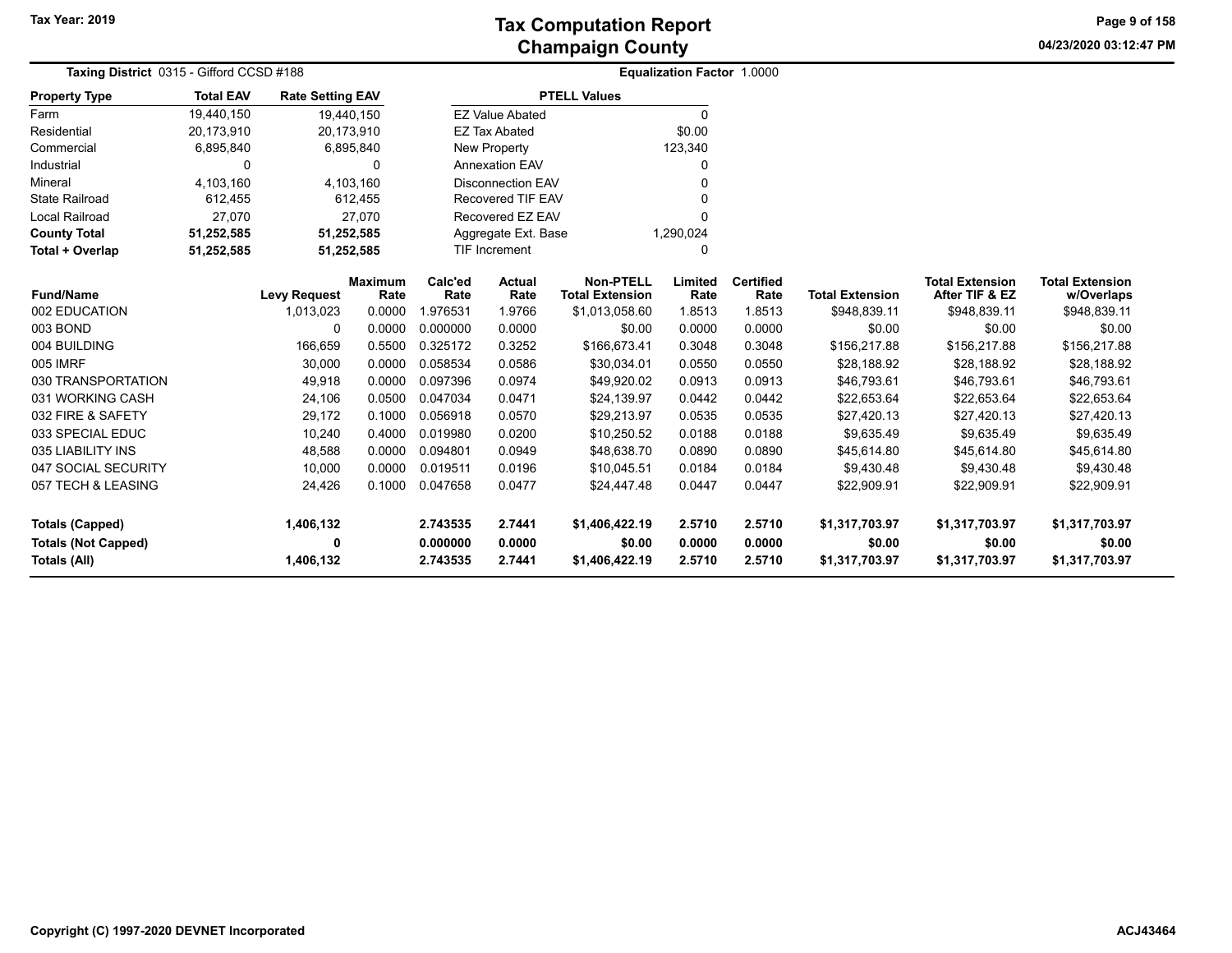**04/23/2020 03:12:47 PM Page 10 of 158**

|                            | Taxing District 0320 - Armstrong-Ellis CCSD #61 |                                |                |                 | <b>Equalization Factor 1.0000</b> |                                            |                |                  |                                |                                          |                            |
|----------------------------|-------------------------------------------------|--------------------------------|----------------|-----------------|-----------------------------------|--------------------------------------------|----------------|------------------|--------------------------------|------------------------------------------|----------------------------|
| <b>Property Type</b>       | <b>Total EAV</b>                                | <b>Rate Setting EAV</b>        |                |                 |                                   | <b>PTELL Values</b>                        |                |                  | <b>Overlapping County</b>      | <b>Overlap EAV</b>                       |                            |
| Farm                       | 2,244,440                                       |                                | 2,244,440      |                 | <b>EZ Value Abated</b>            |                                            | 0              |                  | <b>Vermilion County</b>        | *44,435,631                              |                            |
| Residential                | 260,440                                         |                                | 260,440        |                 | <b>EZ Tax Abated</b>              |                                            | \$0.00         | <b>Total</b>     |                                | 44,435,631                               |                            |
| Commercial                 | 0                                               |                                | 0              |                 | New Property                      |                                            | 0              |                  | * denotes use of estimated EAV |                                          |                            |
| Industrial                 | 0                                               |                                | 0              |                 | <b>Annexation EAV</b>             |                                            |                |                  |                                |                                          |                            |
| Mineral                    | 0                                               |                                | 0              |                 | <b>Disconnection EAV</b>          |                                            | 0              |                  |                                |                                          |                            |
| <b>State Railroad</b>      | 0                                               |                                | $\Omega$       |                 | <b>Recovered TIF EAV</b>          |                                            | 0              |                  |                                |                                          |                            |
| <b>Local Railroad</b>      | $\Omega$                                        |                                | $\Omega$       |                 | Recovered EZ EAV                  |                                            | 0              |                  |                                |                                          |                            |
| <b>County Total</b>        | 2,504,880                                       |                                | 2,504,880      |                 | Aggregate Ext. Base               |                                            |                |                  |                                |                                          |                            |
| Total + Overlap            | 46,940,511                                      | 46,940,511                     |                |                 | <b>TIF Increment</b><br>$\Omega$  |                                            |                |                  |                                |                                          |                            |
| <b>Fund/Name</b>           |                                                 |                                | <b>Maximum</b> | Calc'ed<br>Rate | <b>Actual</b>                     | <b>Non-PTELL</b><br><b>Total Extension</b> | Limited        | <b>Certified</b> | <b>Total Extension</b>         | <b>Total Extension</b><br>After TIF & EZ | <b>Total Extension</b>     |
| 002 EDUCATION              |                                                 | <b>Levy Request</b><br>745,000 | Rate<br>1.6700 | 1.587115        | Rate<br>1.5872                    | \$39,757.46                                | Rate<br>1.5872 | Rate<br>1.5872   | \$39,757.46                    | \$39,757.46                              | w/Overlaps<br>\$745,039.79 |
| 003 BOND                   |                                                 | 128,594                        | 0.0000         | 0.273951        | 0.2740                            | \$6,863.37                                 | 0.2768         | 0.2768           | \$6,933.51                     | \$6,933.51                               | \$129,931.33               |
| 004 BUILDING               |                                                 | 112,000                        | 0.2500         | 0.238600        | 0.2386                            | \$5,976.64                                 | 0.2386         | 0.2386           | \$5,976.64                     | \$5,976.64                               |                            |
| 005 IMRF                   |                                                 | 20,000                         | 0.0000         | 0.042607        | 0.0427                            | \$1,069.58                                 | 0.0427         | 0.0427           | \$1,069.58                     | \$1,069.58                               | \$112,000.06               |
| 030 TRANSPORTATION         |                                                 |                                | 0.1200         | 0.053259        |                                   |                                            | 0.0533         | 0.0533           |                                |                                          | \$20,043.60                |
| 031 WORKING CASH           |                                                 | 25,000<br>10,000               | 0.0500         | 0.021304        | 0.0533<br>0.0214                  | \$1,335.10<br>\$536.04                     | 0.0214         | 0.0214           | \$1,335.10<br>\$536.04         | \$1,335.10                               | \$25,019.29<br>\$10,045.27 |
| 032 FIRE & SAFETY          |                                                 |                                | 0.0500         | 0.021304        | 0.0214                            | \$536.04                                   | 0.0214         | 0.0214           | \$536.04                       | \$536.04<br>\$536.04                     |                            |
| 033 SPECIAL EDUC           |                                                 | 10,000<br>5,000                | 0.0200         | 0.010652        | 0.0107                            | \$268.02                                   | 0.0107         | 0.0107           | \$268.02                       | \$268.02                                 | \$10,045.27<br>\$5,022.63  |
| 035 LIABILITY INS          |                                                 | 92,000                         | 0.0000         | 0.195993        | 0.1960                            | \$4,909.56                                 | 0.1960         | 0.1960           | \$4,909.56                     | \$4,909.56                               | \$92,003.40                |
| 047 SOCIAL SECURITY        |                                                 |                                | 0.0000         | 0.042607        | 0.0427                            | \$1.069.58                                 | 0.0427         | 0.0427           |                                | \$1.069.58                               |                            |
|                            |                                                 | 20,000                         |                |                 |                                   |                                            |                |                  | \$1,069.58                     |                                          | \$20,043.60                |
| 057 TECH & LEASING         |                                                 | 5,000                          | 0.0500         | 0.010652        | 0.0107                            | \$268.02                                   | 0.0107         | 0.0107           | \$268.02                       | \$268.02                                 | \$5,022.63                 |
| <b>Totals (Capped)</b>     |                                                 | 0                              |                | 0.000000        | 0.0000                            | \$0.00                                     | 0.0000         | 0.0000           | \$0.00                         | \$0.00                                   | \$0.00                     |
| <b>Totals (Not Capped)</b> |                                                 | 1,172,594                      |                | 2.498044        | 2.4987                            | \$62,589.41                                | 2.5015         | 2.5015           | \$62,659.55                    | \$62,659.55                              | \$1,174,216.87             |
| Totals (All)               |                                                 | 1,172,594                      |                | 2.498044        | 2.4987                            | \$62,589.41                                | 2.5015         | 2.5015           | \$62,659.55                    | \$62,659.55                              | \$1,174,216.87             |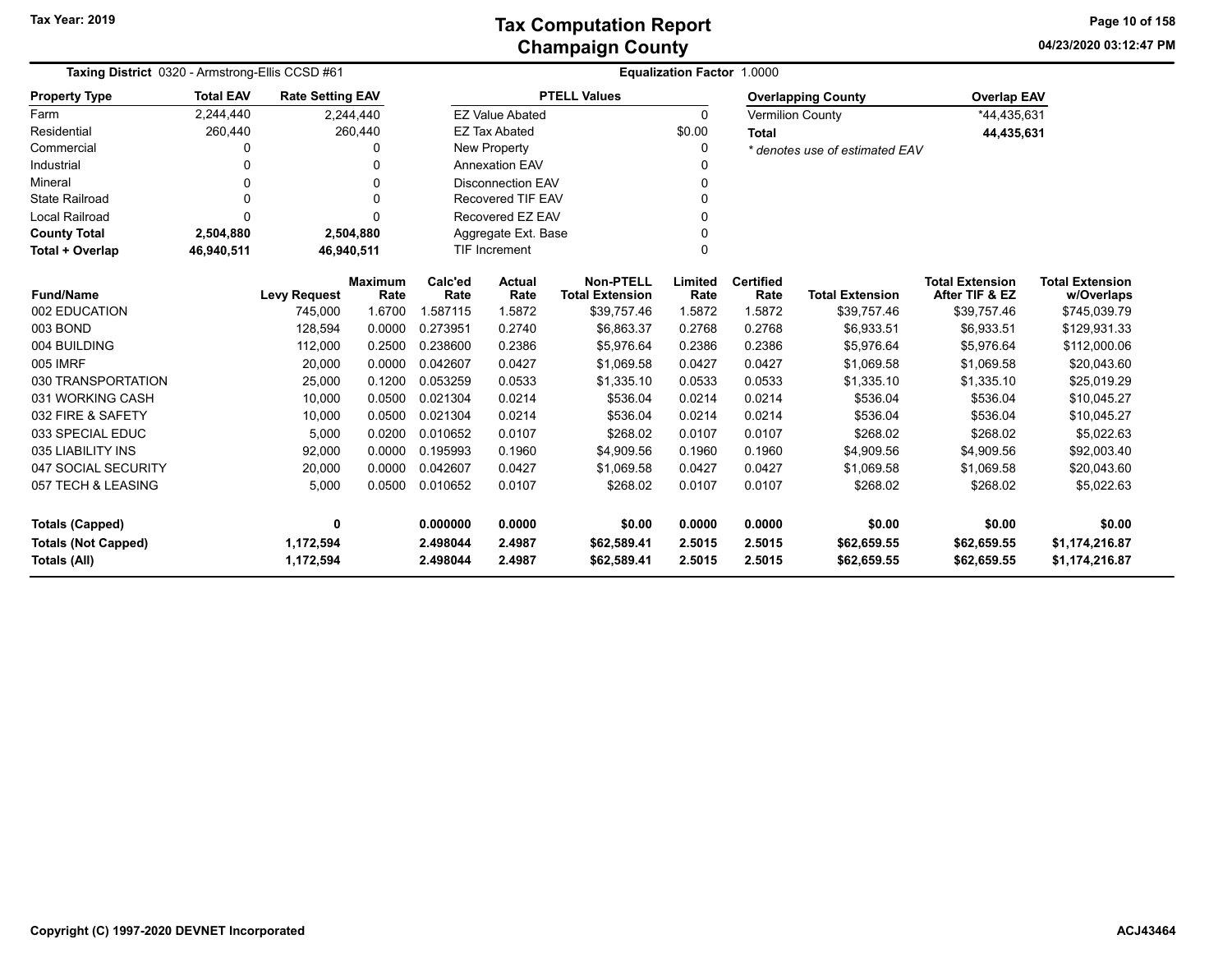**04/23/2020 03:12:47 PM Page 11 of 158**

| Taxing District 0331 - Rantoul Twp High School #193 |                  |                         |                        |                          | <b>Equalization Factor 1.0000</b> |                                            |                 |                          |                        |                                          |                                      |
|-----------------------------------------------------|------------------|-------------------------|------------------------|--------------------------|-----------------------------------|--------------------------------------------|-----------------|--------------------------|------------------------|------------------------------------------|--------------------------------------|
| <b>Property Type</b>                                | <b>Total EAV</b> | <b>Rate Setting EAV</b> |                        |                          |                                   | <b>PTELL Values</b>                        |                 |                          |                        |                                          |                                      |
| Farm                                                | 54,755,530       |                         | 54,635,658             |                          | <b>EZ Value Abated</b>            |                                            | 0               |                          |                        |                                          |                                      |
| Residential                                         | 102,126,643      | 102,095,293             |                        |                          | <b>EZ Tax Abated</b>              |                                            | \$0.00          |                          |                        |                                          |                                      |
| Commercial                                          | 65,315,150       |                         | 48,960,992             |                          | New Property                      |                                            | 5,324,700       |                          |                        |                                          |                                      |
| Industrial                                          | 7,965,434        |                         | 7,965,434              |                          | <b>Annexation EAV</b>             |                                            | 0               |                          |                        |                                          |                                      |
| Mineral                                             | 935,220          |                         | 935,220                |                          | <b>Disconnection EAV</b>          |                                            | 0               |                          |                        |                                          |                                      |
| <b>State Railroad</b>                               | 1,796,026        |                         | 1,796,026              | <b>Recovered TIF EAV</b> |                                   |                                            | 13,161,506      |                          |                        |                                          |                                      |
| <b>Local Railroad</b>                               | 878,170          |                         | 878.170                | Recovered EZ EAV         |                                   |                                            | 0               |                          |                        |                                          |                                      |
| <b>County Total</b>                                 | 233,772,173      | 217,266,793             |                        |                          | Aggregate Ext. Base               |                                            | 5,372,678       |                          |                        |                                          |                                      |
| Total + Overlap                                     | 233,772,173      | 217,266,793             |                        |                          | TIF Increment                     |                                            | 16,505,380      |                          |                        |                                          |                                      |
| <b>Fund/Name</b>                                    |                  | <b>Levy Request</b>     | <b>Maximum</b><br>Rate | Calc'ed<br>Rate          | Actual<br>Rate                    | <b>Non-PTELL</b><br><b>Total Extension</b> | Limited<br>Rate | <b>Certified</b><br>Rate | <b>Total Extension</b> | <b>Total Extension</b><br>After TIF & EZ | <b>Total Extension</b><br>w/Overlaps |
| 002 EDUCATION                                       |                  | 3,918,058               | 0.0000                 | 1.803340                 | 1.8034                            | \$3,918,189.34                             | 1.8034          | 1.8034                   | \$4,215,847.37         | \$3,918,189.34                           | \$3,918,189.34                       |
| 003 BONDS                                           |                  | 0                       | 0.0000                 | 0.000000                 | 0.0000                            | \$0.00                                     | 0.0000          | 0.0000                   | \$0.00                 | \$0.00                                   | \$0.00                               |
| 004 BUILDING                                        |                  | 639,453                 | 0.5500                 | 0.294317                 | 0.2944                            | \$639,633.44                               | 0.2944          | 0.2944                   | \$688,225.28           | \$639,633.44                             | \$639,633.44                         |
| 005 IMRF                                            |                  | 164,465                 | 0.0000                 | 0.075697                 | 0.0757                            | \$164,470.96                               | 0.0757          | 0.0757                   | \$176,965.53           | \$164,470.96                             | \$164,470.96                         |
| 030 TRANSPORTATION                                  |                  | 288,159                 | 0.0000                 | 0.132629                 | 0.1327                            | \$288,313.03                               | 0.1327          | 0.1327                   | \$310,215.67           | \$288,313.03                             | \$288,313.03                         |
| 032 FIRE & SAFETY                                   |                  | 0                       | 0.1000                 | 0.000000                 | 0.0000                            | \$0.00                                     | 0.0000          | 0.0000                   | \$0.00                 | \$0.00                                   | \$0.00                               |
| 033 SPECIAL EDUC                                    |                  | 95,987                  | 0.4000                 | 0.044179                 | 0.0442                            | \$96,031.92                                | 0.0442          | 0.0442                   | \$103,327.30           | \$96,031.92                              | \$96,031.92                          |
| 035 LIABILITY INS                                   |                  | 130,226                 | 0.0000                 | 0.059938                 | 0.0600                            | \$130,360.08                               | 0.0600          | 0.0600                   | \$140,263.30           | \$130,360.08                             | \$130,360.08                         |
| 047 SOCIAL SECURITY                                 |                  | 84,508                  | 0.0000                 | 0.038896                 | 0.0389                            | \$84,516.78                                | 0.0389          | 0.0389                   | \$90,937.38            | \$84,516.78                              | \$84,516.78                          |
| <b>Totals (Capped)</b>                              |                  | 5,320,856               |                        | 2.448996                 | 2.4493                            | \$5,321,515.55                             | 2.4493          | 2.4493                   | \$5,725,781.83         | \$5,321,515.55                           | \$5,321,515.55                       |
| <b>Totals (Not Capped)</b>                          |                  | 0                       |                        | 0.000000                 | 0.0000                            | \$0.00                                     | 0.0000          | 0.0000                   | \$0.00                 | \$0.00                                   | \$0.00                               |
| Totals (All)                                        |                  | 5,320,856               |                        | 2.448996                 | 2.4493                            | \$5,321,515.55                             | 2.4493          | 2.4493                   | \$5,725,781.83         | \$5,321,515.55                           | \$5,321,515.55                       |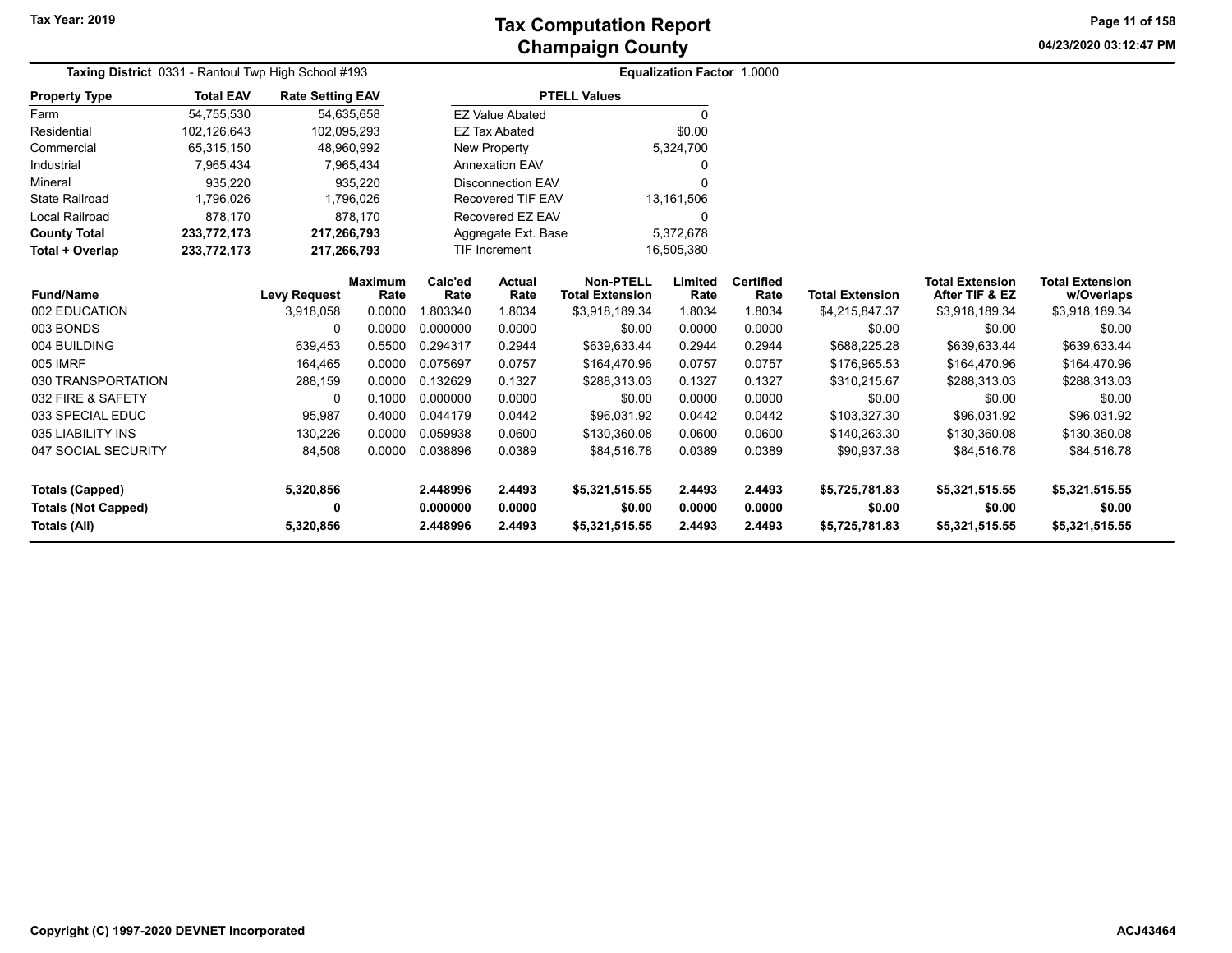**04/23/2020 03:12:47 PM Page 12 of 158**

| Taxing District 0332 - Armstrong Twp High School #225 |                  |                         |                        |                      | <b>Equalization Factor 1.0000</b> |                                            |                  |                          |                                |                                          |                                      |
|-------------------------------------------------------|------------------|-------------------------|------------------------|----------------------|-----------------------------------|--------------------------------------------|------------------|--------------------------|--------------------------------|------------------------------------------|--------------------------------------|
| <b>Property Type</b>                                  | <b>Total EAV</b> | <b>Rate Setting EAV</b> |                        |                      |                                   | <b>PTELL Values</b>                        |                  |                          | <b>Overlapping County</b>      | <b>Overlap EAV</b>                       |                                      |
| Farm                                                  | 13,068,470       |                         | 13,068,470             |                      | <b>EZ Value Abated</b>            |                                            | 0                |                          | <b>Vermilion County</b>        | *45,722,471                              |                                      |
| Residential                                           | 3,476,258        |                         | 3,476,258              |                      | <b>EZ Tax Abated</b>              |                                            | \$0.00           | <b>Total</b>             |                                | 45,722,471                               |                                      |
| Commercial                                            | 324,260          |                         | 324,260                |                      | New Property                      |                                            | 54,090           |                          | * denotes use of estimated EAV |                                          |                                      |
| Industrial                                            | 0                |                         | 0                      |                      | <b>Annexation EAV</b>             |                                            | 0                |                          |                                |                                          |                                      |
| Mineral                                               | 4,289,560        |                         | 4,289,560              |                      | <b>Disconnection EAV</b>          |                                            | 0                |                          |                                |                                          |                                      |
| <b>State Railroad</b>                                 | 612,455          |                         | 612,455                |                      | Recovered TIF EAV                 |                                            |                  |                          |                                |                                          |                                      |
| Local Railroad                                        | 1,440            |                         | 1,440                  |                      | Recovered EZ EAV                  |                                            | 0                |                          |                                |                                          |                                      |
| <b>County Total</b>                                   | 21,772,443       |                         | 21,772,443             |                      | Aggregate Ext. Base               |                                            |                  |                          |                                |                                          |                                      |
| Total + Overlap                                       | 67,494,914       |                         | 67,494,914             |                      | <b>TIF Increment</b>              |                                            | 0                |                          |                                |                                          |                                      |
| <b>Fund/Name</b>                                      |                  | <b>Levy Request</b>     | <b>Maximum</b><br>Rate | Calc'ed<br>Rate      | <b>Actual</b><br>Rate             | <b>Non-PTELL</b><br><b>Total Extension</b> | Limited<br>Rate  | <b>Certified</b><br>Rate | <b>Total Extension</b>         | <b>Total Extension</b><br>After TIF & EZ | <b>Total Extension</b><br>w/Overlaps |
| 002 EDUCATION                                         |                  | 897,000                 | 1.5500                 | 1.328989             | 1.3290                            | \$289,355.77                               | 1.3290           | 1.3290                   | \$289,355.77                   | \$289,355.77                             | \$897,007.41                         |
| 003 BOND                                              |                  | 109,135                 | 0.0000                 | 0.161694             | 0.1617                            | \$35,206.04                                | 0.1634           | 0.1634                   | \$35,576.17                    | \$35,576.17                              | \$110,286.69                         |
| 004 BUILDING                                          |                  | 162,000                 | 0.2500                 | 0.240018             | 0.2401                            | \$52,275.64                                | 0.2401           | 0.2401                   | \$52,275.64                    | \$52,275.64                              | \$162,055.29                         |
| 005 IMRF                                              |                  | 39,000                  | 0.0000                 | 0.057782             | 0.0578                            | \$12,584.47                                | 0.0578           | 0.0578                   | \$12,584.47                    | \$12,584.47                              | \$39,012.06                          |
| 030 TRANSPORTATION                                    |                  | 78,000                  | 0.1200                 | 0.115564             | 0.1156                            | \$25,168.94                                | 0.1156           | 0.1156                   | \$25,168.94                    | \$25,168.94                              | \$78,024.12                          |
| 031 WORKING CASH                                      |                  | 32,500                  | 0.0500                 | 0.048152             | 0.0482                            | \$10,494.32                                | 0.0482           | 0.0482                   | \$10,494.32                    | \$10,494.32                              | \$32,532.55                          |
| 032 FIRE & SAFETY                                     |                  | 26,000                  | 0.0500                 | 0.038521             | 0.0386                            | \$8,404.16                                 | 0.0386           | 0.0386                   | \$8,404.16                     | \$8,404.16                               | \$26,053.04                          |
| 033 SPECIAL EDUC                                      |                  | 13,000                  | 0.0200                 | 0.019261             | 0.0193                            | \$4,202.08                                 | 0.0193           | 0.0193                   | \$4,202.08                     | \$4,202.08                               | \$13,026.52                          |
| 035 LIABILITY INS                                     |                  | 78,000                  | 0.0000                 | 0.115564             | 0.1156                            | \$25,168.94                                | 0.1156           | 0.1156                   | \$25,168.94                    | \$25,168.94                              | \$78,024.12                          |
| 047 SOCIAL SECURITY                                   |                  | 39,000                  | 0.0000                 | 0.057782             | 0.0578                            | \$12,584.47                                | 0.0578           | 0.0578                   | \$12,584.47                    | \$12,584.47                              | \$39,012.06                          |
| 057 TECH & LEASING                                    |                  | 32,500                  | 0.0500                 | 0.048152             | 0.0482                            | \$10,494.32                                | 0.0482           | 0.0482                   | \$10,494.32                    | \$10,494.32                              | \$32,532.55                          |
| <b>Totals (Capped)</b>                                |                  | 0                       |                        | 0.000000             | 0.0000                            | \$0.00                                     | 0.0000           | 0.0000                   | \$0.00                         | \$0.00                                   | \$0.00                               |
| <b>Totals (Not Capped)</b><br><b>Totals (All)</b>     |                  | 1,506,135<br>1,506,135  |                        | 2.231479<br>2.231479 | 2.2319<br>2.2319                  | \$485,939.15<br>\$485,939.15               | 2.2336<br>2.2336 | 2.2336<br>2.2336         | \$486,309.28<br>\$486,309.28   | \$486,309.28<br>\$486,309.28             | \$1,507,566.41<br>\$1,507,566.41     |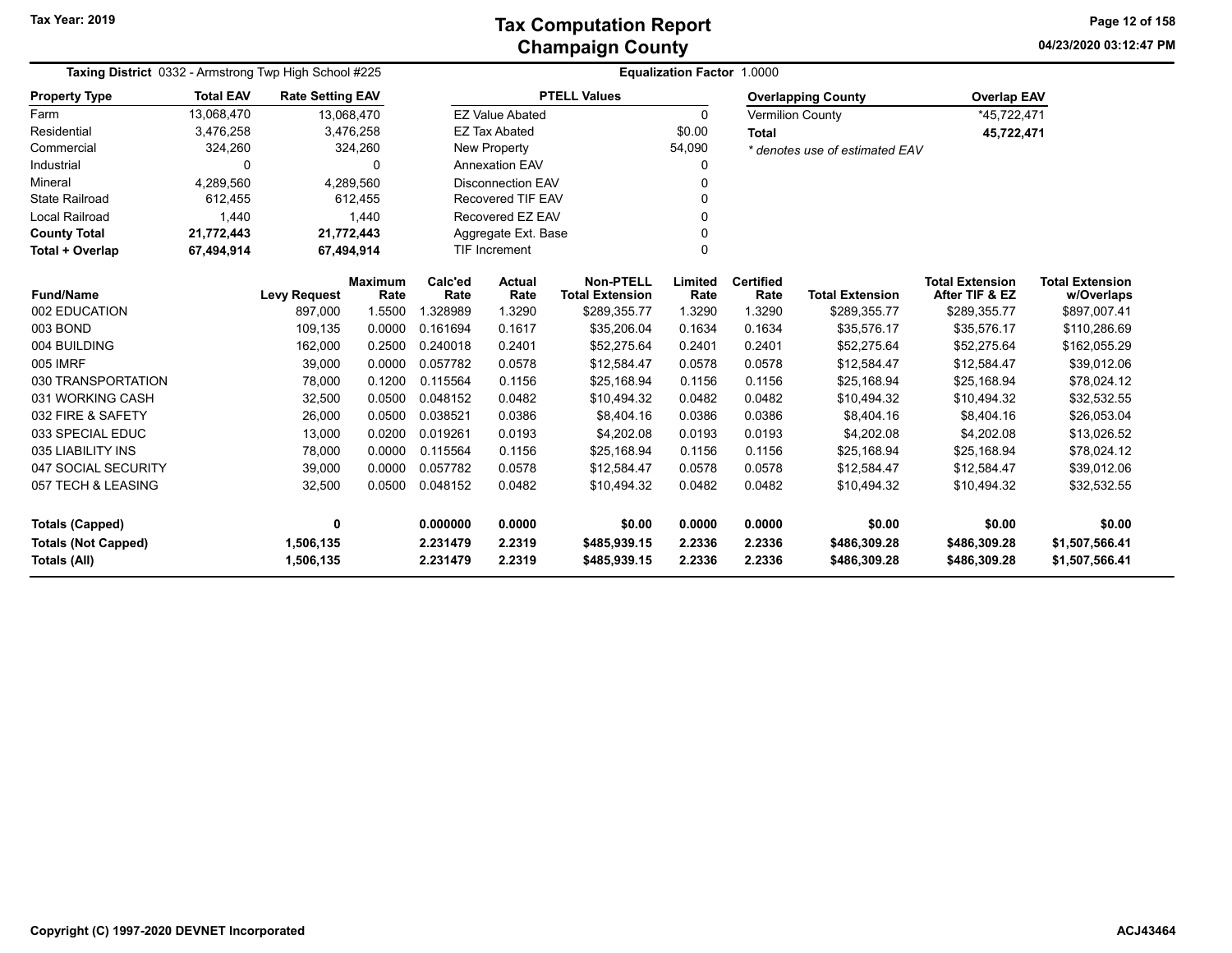**04/23/2020 03:12:47 PM Page 13 of 158**

| Taxing District 0333 - St. Jos-Ogden High School #305                                                         |                  | Equalization Factor 1.0000 |                        |                 |                          |                                            |                 |                          |                                |                                          |                                      |  |
|---------------------------------------------------------------------------------------------------------------|------------------|----------------------------|------------------------|-----------------|--------------------------|--------------------------------------------|-----------------|--------------------------|--------------------------------|------------------------------------------|--------------------------------------|--|
| <b>Property Type</b>                                                                                          | <b>Total EAV</b> | <b>Rate Setting EAV</b>    |                        |                 |                          | <b>PTELL Values</b>                        |                 |                          | <b>Overlapping County</b>      | <b>Overlap EAV</b>                       |                                      |  |
| Farm                                                                                                          | 58,008,472       | 58,008,472                 |                        |                 | <b>EZ Value Abated</b>   |                                            | $\mathbf{0}$    |                          | <b>Vermilion County</b>        | *1,689,466                               |                                      |  |
| Residential                                                                                                   | 139,408,781      | 139,408,781                |                        |                 | <b>EZ Tax Abated</b>     |                                            | \$0.00          | <b>Total</b>             |                                | 1,689,466                                |                                      |  |
| Commercial                                                                                                    | 9,942,590        |                            | 9,942,590              |                 | New Property             |                                            | 1,405,490       |                          | * denotes use of estimated EAV |                                          |                                      |  |
| Industrial                                                                                                    | 0                |                            | 0                      |                 | <b>Annexation EAV</b>    |                                            | 0               |                          |                                |                                          |                                      |  |
| Mineral                                                                                                       | 376.730          |                            | 376,730                |                 | Disconnection EAV        |                                            |                 |                          |                                |                                          |                                      |  |
| <b>State Railroad</b>                                                                                         | 2,430,458        |                            | 2,430,458              |                 | Recovered TIF EAV        |                                            |                 |                          |                                |                                          |                                      |  |
| <b>Local Railroad</b>                                                                                         | 771,400          |                            | 771,400                |                 | Recovered EZ EAV         | $\Omega$                                   |                 |                          |                                |                                          |                                      |  |
| <b>County Total</b>                                                                                           | 210,938,431      | 210,938,431                |                        |                 | Aggregate Ext. Base<br>O |                                            |                 |                          |                                |                                          |                                      |  |
| Total + Overlap                                                                                               | 212,627,897      | 212,627,897                |                        |                 | TIF Increment            |                                            | $\Omega$        |                          |                                |                                          |                                      |  |
| <b>Fund/Name</b>                                                                                              |                  | <b>Levy Request</b>        | <b>Maximum</b><br>Rate | Calc'ed<br>Rate | Actual<br>Rate           | <b>Non-PTELL</b><br><b>Total Extension</b> | Limited<br>Rate | <b>Certified</b><br>Rate | <b>Total Extension</b>         | <b>Total Extension</b><br>After TIF & EZ | <b>Total Extension</b><br>w/Overlaps |  |
| 002 EDUCATION                                                                                                 |                  | 2,016,510                  | 0.9200                 | 0.948375        | 0.9200                   | \$1,940,633.57                             | 0.9200          | 0.9200                   | \$1,940,633.57                 | \$1,940,633.57                           | \$1,956,176.65                       |  |
| 003 BONDS                                                                                                     |                  | 826,552                    | 0.0000                 | 0.388732        | 0.3888                   | \$820,128.62                               | 0.3927          | 0.3927                   | \$828,355.22                   | \$828,355.22                             | \$834,989.75                         |  |
| 004 BUILDING                                                                                                  |                  | 547,965                    | 0.2500                 | 0.257711        | 0.2500                   | \$527,346.08                               | 0.2500          | 0.2500                   | \$527,346.08                   | \$527,346.08                             | \$531,569.74                         |  |
| 005 IMRF                                                                                                      |                  | 62,500                     | 0.0000                 | 0.029394        | 0.0294                   | \$62,015.90                                | 0.0294          | 0.0294                   | \$62,015.90                    | \$62,015.90                              | \$62,512.60                          |  |
| 030 TRANSPORTATION                                                                                            |                  | 263,023                    | 0.1200                 | 0.123701        | 0.1200                   | \$253,126.12                               | 0.1200          | 0.1200                   | \$253,126.12                   | \$253,126.12                             | \$255,153.48                         |  |
| 031 WORKING CASH                                                                                              |                  | 109,593                    | 0.0500                 | 0.051542        | 0.0500                   | \$105,469.22                               | 0.0500          | 0.0500                   | \$105,469.22                   | \$105,469.22                             | \$106,313.95                         |  |
| 032 FIRE & SAFETY                                                                                             |                  | 109,593                    | 0.0500                 | 0.051542        | 0.0500                   | \$105,469.22                               | 0.0500          | 0.0500                   | \$105,469.22                   | \$105,469.22                             | \$106,313.95                         |  |
| 033 SPECIAL EDUC                                                                                              |                  | 43,837                     | 0.0200                 | 0.020617        | 0.0200                   | \$42,187.69                                | 0.0200          | 0.0200                   | \$42,187.69                    | \$42,187.69                              | \$42,525.58                          |  |
| 035 LIABILITY INS                                                                                             |                  | 170,000                    | 0.0000                 | 0.079952        | 0.0800                   | \$168,750.74                               | 0.0800          | 0.0800                   | \$168,750.74                   | \$168,750.74                             | \$170,102.32                         |  |
| 047 SOCIAL SECURITY                                                                                           |                  | 62,500                     | 0.0000                 | 0.029394        | 0.0294                   | \$62,015.90                                | 0.0294          | 0.0294                   | \$62,015.90                    | \$62,015.90                              | \$62,512.60                          |  |
| 057 TECH & LEASING                                                                                            |                  | 109,593                    | 0.0500                 | 0.051542        | 0.0500                   | \$105,469.22                               | 0.0500          | 0.0500                   | \$105,469.22                   | \$105,469.22                             | \$106,313.95                         |  |
| 109 PRIOR YEAR ADJUSTMENT<br>0.0000<br>0.000000<br>0.0000<br>\$0.00<br>0.0000<br>0.0000<br>\$0.00<br>$\Omega$ |                  |                            |                        | \$0.00          | \$0.00                   |                                            |                 |                          |                                |                                          |                                      |  |
| 0.000000<br>0.0000<br>0.0000<br>0.0000<br>\$0.00<br>\$0.00<br><b>Totals (Capped)</b><br>0<br>\$0.00           |                  |                            |                        |                 | \$0.00                   |                                            |                 |                          |                                |                                          |                                      |  |
| <b>Totals (Not Capped)</b>                                                                                    |                  | 4,321,666                  |                        | 2.032502        | 1.9876                   | \$4,192,612.28                             | 1.9915          | 1.9915                   | \$4,200,838.88                 | \$4,200,838.88<br>\$4,234,484.57         |                                      |  |
| <b>Totals (All)</b>                                                                                           |                  | 4,321,666                  |                        | 2.032502        | 1.9876                   | \$4,192,612.28                             | 1.9915          |                          | \$4,200,838.88                 | \$4,200,838.88                           | \$4,234,484.57                       |  |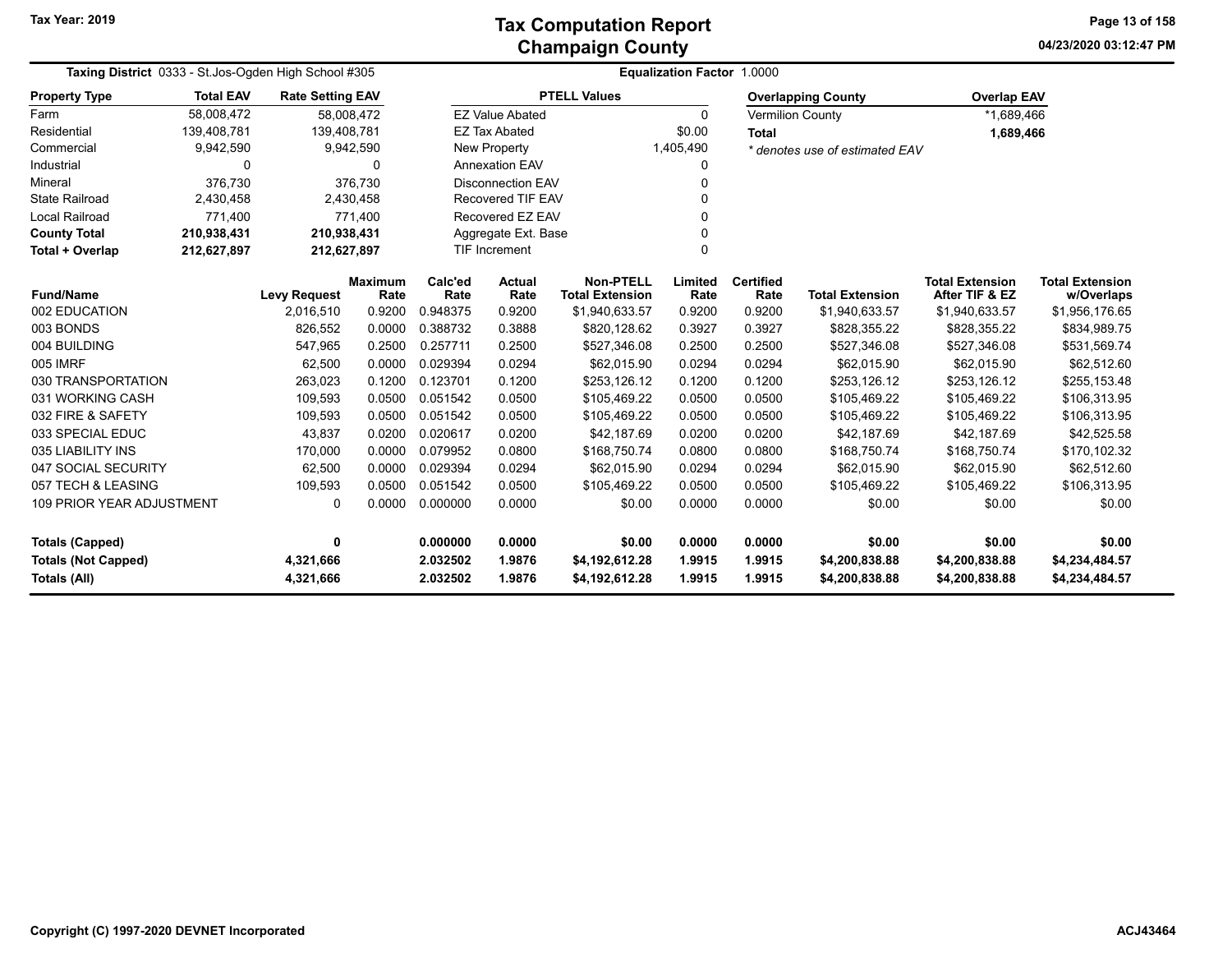**04/23/2020 03:12:47 PM Page 14 of 158**

| Taxing District 0341 - Fisher CUSD #1 |                  |                         |                        |                 | Equalization Factor 1.0000 |                                            |                 |                          |                        |                                          |                                      |
|---------------------------------------|------------------|-------------------------|------------------------|-----------------|----------------------------|--------------------------------------------|-----------------|--------------------------|------------------------|------------------------------------------|--------------------------------------|
| <b>Property Type</b>                  | <b>Total EAV</b> | <b>Rate Setting EAV</b> |                        |                 |                            | <b>PTELL Values</b>                        |                 |                          |                        |                                          |                                      |
| Farm                                  | 38,585,160       | 38,406,580              |                        |                 | <b>EZ Value Abated</b>     |                                            | $\Omega$        |                          |                        |                                          |                                      |
| Residential                           | 50,874,300       | 38,623,240              |                        |                 | <b>EZ Tax Abated</b>       |                                            | \$0.00          |                          |                        |                                          |                                      |
| Commercial                            | 7,413,660        |                         | 6,359,450              |                 | New Property               |                                            | 391,460         |                          |                        |                                          |                                      |
| Industrial                            | 1,058,890        |                         | 297,220                |                 | <b>Annexation EAV</b>      |                                            | 0               |                          |                        |                                          |                                      |
| Mineral                               | <sup>0</sup>     |                         | 0                      |                 | <b>Disconnection EAV</b>   |                                            | ∩               |                          |                        |                                          |                                      |
| <b>State Railroad</b>                 | 255,116          |                         | 255,116                |                 | <b>Recovered TIF EAV</b>   |                                            | $\Omega$        |                          |                        |                                          |                                      |
| <b>Local Railroad</b>                 | 3,600            |                         | 3,600                  |                 | Recovered EZ EAV           |                                            | $\Omega$        |                          |                        |                                          |                                      |
| <b>County Total</b>                   | 98,190,726       | 83,945,206              |                        |                 | Aggregate Ext. Base        |                                            | 3,357,271       |                          |                        |                                          |                                      |
| Total + Overlap                       | 98,190,726       | 83,945,206              |                        |                 | TIF Increment              |                                            | 14,245,520      |                          |                        |                                          |                                      |
| <b>Fund/Name</b>                      |                  | <b>Levy Request</b>     | <b>Maximum</b><br>Rate | Calc'ed<br>Rate | <b>Actual</b><br>Rate      | <b>Non-PTELL</b><br><b>Total Extension</b> | Limited<br>Rate | <b>Certified</b><br>Rate | <b>Total Extension</b> | <b>Total Extension</b><br>After TIF & EZ | <b>Total Extension</b><br>w/Overlaps |
| 002 EDUCATION                         |                  | 2,771,000               | 0.0000                 | 3.300963        | 3.3010                     | \$2,771,031.25                             | 2.8379          | 2.8379                   | \$2,786,554.61         | \$2,382,281.00                           | \$2,382,281.00                       |
| 003 BOND                              |                  | 492,700                 | 0.0000                 | 0.586931        | 0.5870                     | \$492,758.36                               | 0.5929          | 0.5929                   | \$582,172.81           | \$497,711.13                             | \$497,711.13                         |
| 004 BUILDING                          |                  | 567,662                 | 0.7500                 | 0.676229        | 0.6763                     | \$567,721.43                               | 0.5816          | 0.5816                   | \$571,077.26           | \$488,225.32                             | \$488,225.32                         |
| 005 IMRF                              |                  | 83,000                  | 0.0000                 | 0.098874        | 0.0989                     | \$83,021.81                                | 0.0851          | 0.0851                   | \$83,560.31            | \$71,437.37                              | \$71,437.37                          |
| 030 TRANSPORTATION                    |                  | 245,714                 | 0.0000                 | 0.292708        | 0.2928                     | \$245,791.56                               | 0.2518          | 0.2518                   | \$247,244.25           | \$211,374.03                             | \$211,374.03                         |
| 031 WORKING CASH                      |                  | 7,437                   | 0.0500                 | 0.008859        | 0.0089                     | \$7,471.12                                 | 0.0077          | 0.0077                   | \$7,560.69             | \$6,463.78                               | \$6,463.78                           |
| 032 FIRE & SAFETY                     |                  | 30,000                  | 0.1000                 | 0.035738        | 0.0358                     | \$30,052.38                                | 0.0308          | 0.0308                   | \$30,242.74            | \$25,855.12                              | \$25,855.12                          |
| 033 SPECIAL EDUC                      |                  | 50,203                  | 0.8000                 | 0.059805        | 0.0599                     | \$50,283.18                                | 0.0516          | 0.0516                   | \$50,666.41            | \$43,315.73                              | \$43,315.73                          |
| 035 LIABILITY INS                     |                  | 150,000                 | 0.0000                 | 0.178688        | 0.1787                     | \$150,010.08                               | 0.1537          | 0.1537                   | \$150,919.15           | \$129,023.78                             | \$129,023.78                         |
| 047 SOCIAL SECURITY                   |                  | 92,000                  | 0.0000                 | 0.109595        | 0.1096                     | \$92,003.95                                | 0.0943          | 0.0943                   | \$92,593.85            | \$79,160.33                              | \$79,160.33                          |
|                                       |                  |                         |                        |                 |                            |                                            |                 |                          |                        |                                          |                                      |
| <b>Totals (Capped)</b>                |                  | 3,997,016               |                        | 4.761459        | 4.7619                     | \$3,997,386.76                             | 4.0945          | 4.0945                   | \$4,020,419.27         | \$3,437,136.46                           | \$3,437,136.46                       |
| <b>Totals (Not Capped)</b>            |                  | 492,700                 |                        | 0.586931        | 0.5870                     | \$492,758.36                               | 0.5929          | 0.5929                   | \$582,172.81           | \$497,711.13                             | \$497,711.13                         |
| Totals (All)                          |                  | 4,489,716               |                        | 5.348390        | 5.3489                     | \$4,490,145.12                             | 4.6874          | 4.6874                   | \$4,602,592.08         | \$3,934,847.59                           | \$3,934,847.59                       |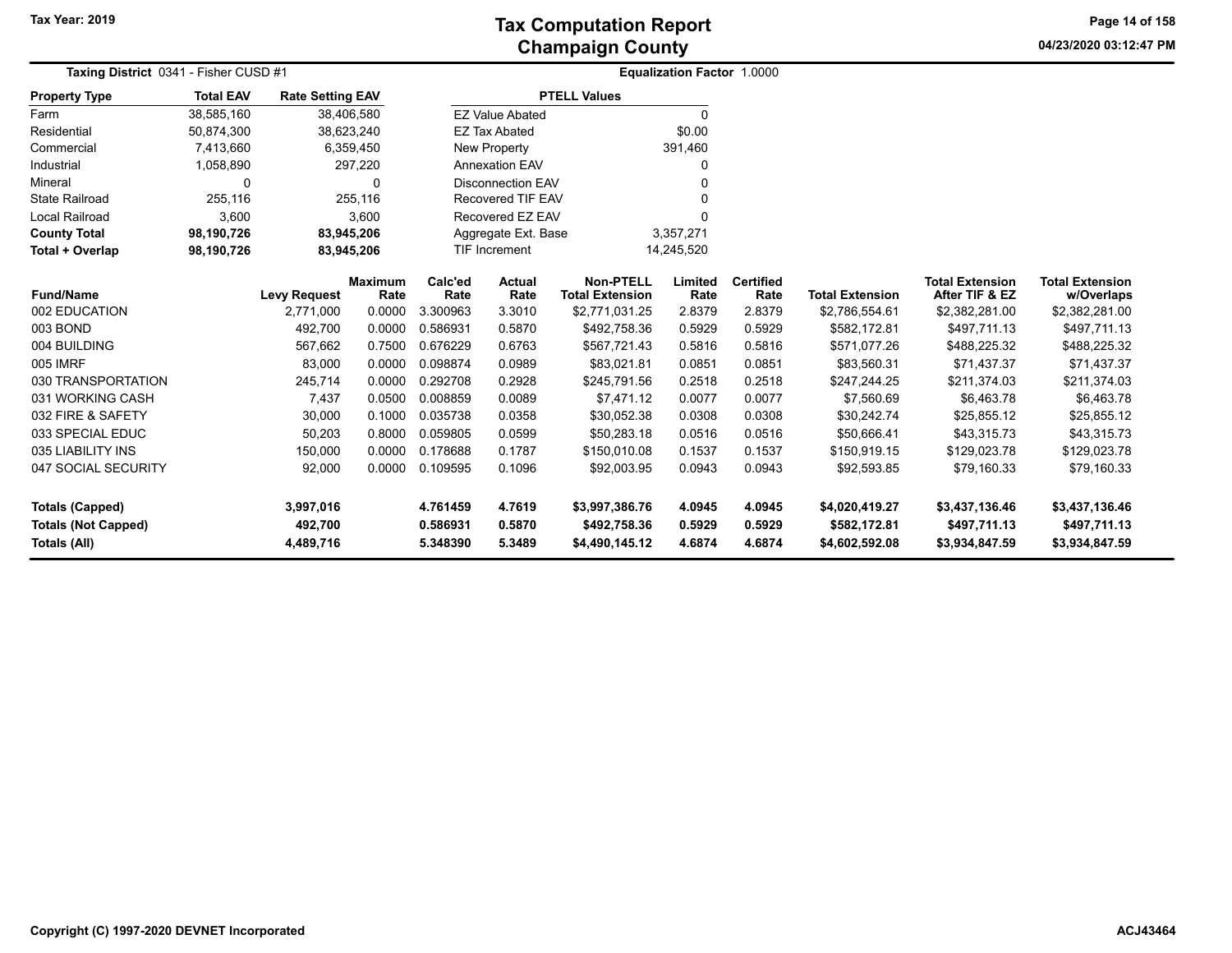**04/23/2020 03:12:47 PM Page 15 of 158**

| Taxing District 0344 - Mahomet-Seymour CUSD #3 |                  |                         |                 |                 |                                      |                                            | <b>Equalization Factor 1.0000</b> |                          |                                |                                          |                                      |
|------------------------------------------------|------------------|-------------------------|-----------------|-----------------|--------------------------------------|--------------------------------------------|-----------------------------------|--------------------------|--------------------------------|------------------------------------------|--------------------------------------|
| <b>Property Type</b>                           | <b>Total EAV</b> | <b>Rate Setting EAV</b> |                 |                 |                                      | <b>PTELL Values</b>                        |                                   |                          | <b>Overlapping County</b>      | <b>Overlap EAV</b>                       |                                      |
| Farm                                           | 41,287,200       | 40,764,563              |                 |                 | <b>EZ Value Abated</b>               |                                            | $\mathbf{0}$                      | <b>Piatt County</b>      |                                | 92,703                                   |                                      |
| Residential                                    | 322,598,120      | 301,899,817             |                 |                 | <b>EZ Tax Abated</b>                 |                                            | \$0.00                            | <b>Total</b>             |                                | 92,703                                   |                                      |
| Commercial                                     | 32,885,011       | 23,568,891              |                 |                 | New Property                         |                                            | 5,997,440                         |                          | * denotes use of estimated EAV |                                          |                                      |
| Industrial                                     | 14,460           |                         | 14,460          |                 | <b>Annexation EAV</b><br>0           |                                            |                                   |                          |                                |                                          |                                      |
| Mineral                                        | $\Omega$         |                         | $\Omega$        |                 | <b>Disconnection EAV</b><br>$\Omega$ |                                            |                                   |                          |                                |                                          |                                      |
| <b>State Railroad</b>                          | 973,898          |                         | 973.898         |                 | <b>Recovered TIF EAV</b><br>$\Omega$ |                                            |                                   |                          |                                |                                          |                                      |
| <b>Local Railroad</b>                          | 4,290            |                         | 4,290           |                 | Recovered EZ EAV<br>$\Omega$         |                                            |                                   |                          |                                |                                          |                                      |
| <b>County Total</b>                            | 397,762,979      | 367,225,919             |                 |                 | Aggregate Ext. Base<br>$\Omega$      |                                            |                                   |                          |                                |                                          |                                      |
| Total + Overlap                                | 397,855,682      | 367,318,622             |                 |                 | <b>TIF Increment</b>                 |                                            | 30,537,060                        |                          |                                |                                          |                                      |
| <b>Fund/Name</b>                               |                  | <b>Levy Request</b>     | Maximum<br>Rate | Calc'ed<br>Rate | <b>Actual</b><br>Rate                | <b>Non-PTELL</b><br><b>Total Extension</b> | Limited<br>Rate                   | <b>Certified</b><br>Rate | <b>Total Extension</b>         | <b>Total Extension</b><br>After TIF & EZ | <b>Total Extension</b><br>w/Overlaps |
| 002 EDUCATION                                  |                  | 9,080,469               | 2.4500          | 2.472096        | 2.4500                               | \$8,997,035.02                             | 2.4500                            | 2.4500                   | \$9,745,192.99                 | \$8,997,035.02                           | \$8,999,306.24                       |
| 003 BOND                                       |                  | 2,325,875               | 0.0000          | 0.633204        | 0.6333                               | \$2,325,641.75                             | 0.6397                            | 0.6397                   | \$2,544,489.78                 | \$2,349,144.20                           | \$2,349,737.22                       |
| 004 BUILDING                                   |                  | 1,853,157               | 0.5000          | 0.504509        | 0.5000                               | \$1,836,129.60                             | 0.5000                            | 0.5000                   | \$1,988,814.90                 | \$1,836,129.60                           | \$1,836,593.11                       |
| 005 IMRF                                       |                  | 670,000                 | 0.0000          | 0.182403        | 0.1825                               | \$670,187.30                               | 0.1825                            | 0.1825                   | \$725,917.44                   | \$670,187.30                             | \$670,356.49                         |
| 030 TRANSPORTATION                             |                  | 741,263                 | 0.2000          | 0.201804        | 0.2000                               | \$734,451.84                               | 0.2000                            | 0.2000                   | \$795,525.96                   | \$734,451.84                             | \$734,637.24                         |
| 031 WORKING CASH                               |                  | 185,316                 | 0.0500          | 0.050451        | 0.0500                               | \$183,612.96                               | 0.0500                            | 0.0500                   | \$198,881.49                   | \$183,612.96                             | \$183,659.31                         |
| 032 FIRE & SAFETY                              |                  | 185,316                 | 0.0500          | 0.050451        | 0.0500                               | \$183,612.96                               | 0.0500                            | 0.0500                   | \$198,881.49                   | \$183,612.96                             | \$183,659.31                         |
| 033 SPECIAL EDUC                               |                  | 148,253                 | 0.0400          | 0.040361        | 0.0400                               | \$146,890.37                               | 0.0400                            | 0.0400                   | \$159,105.19                   | \$146,890.37                             | \$146,927.45                         |
| 035 LIABILITY INS                              |                  | 930,000                 | 0.0000          | 0.253186        | 0.2532                               | \$929,816.03                               | 0.2532                            | 0.2532                   | \$1,007,135.86                 | \$929,816.03                             | \$930,050.75                         |
| 047 SOCIAL SECURITY                            |                  | 670,000                 | 0.0000          | 0.182403        | 0.1825                               | \$670,187.30                               | 0.1825                            | 0.1825                   | \$725,917.44                   | \$670,187.30                             | \$670,356.49                         |
| 057 TECH & LEASING                             |                  | 185,316                 | 0.0500          | 0.050451        | 0.0500                               | \$183,612.96                               | 0.0500                            | 0.0500                   | \$198,881.49                   | \$183,612.96                             | \$183,659.31                         |
| <b>Totals (Capped)</b>                         |                  | 0                       |                 | 0.000000        | 0.0000                               | \$0.00                                     | 0.0000                            | 0.0000                   | \$0.00                         | \$0.00                                   | \$0.00                               |
| <b>Totals (Not Capped)</b>                     |                  | 16,974,965              |                 | 4.621319        | 4.5915                               | \$16,861,178.09                            | 4.5979                            | 4.5979                   | \$18,288,744.03                | \$16,884,680.54                          | \$16,888,942.92                      |
| Totals (All)                                   |                  | 16,974,965              |                 | 4.621319        | 4.5915                               | \$16,861,178.09                            | 4.5979                            | 4.5979                   | \$18,288,744.03                | \$16,884,680.54                          | \$16,888,942.92                      |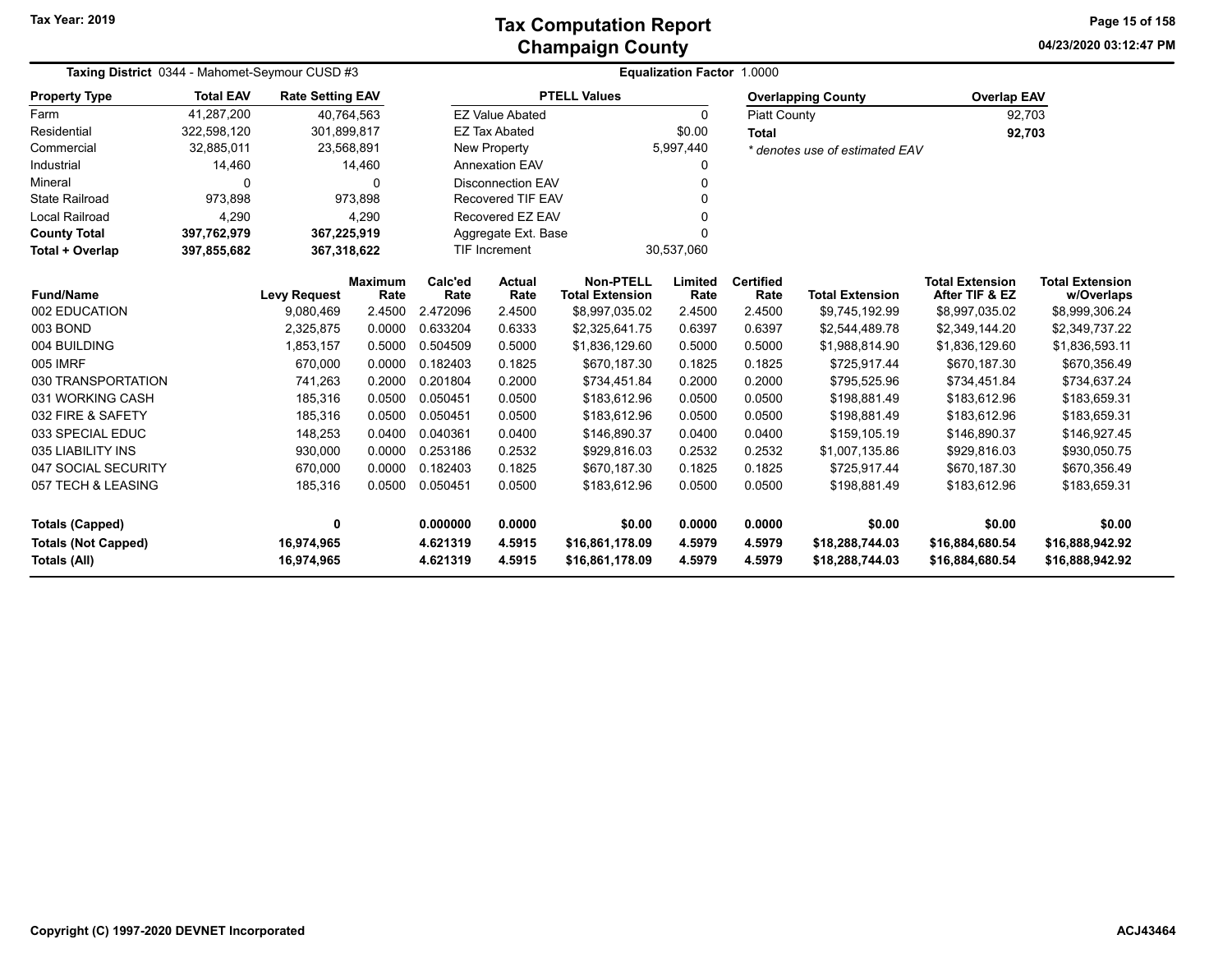**04/23/2020 03:12:47 PM Page 16 of 158**

| Taxing District 0345 - Champaign Unit 4 Schools   | Equalization Factor 1.0000 |                           |                        |                      |                                   |                                            |                  |                          |                                     |                                          |                                      |
|---------------------------------------------------|----------------------------|---------------------------|------------------------|----------------------|-----------------------------------|--------------------------------------------|------------------|--------------------------|-------------------------------------|------------------------------------------|--------------------------------------|
| <b>Property Type</b>                              | <b>Total EAV</b>           | <b>Rate Setting EAV</b>   |                        |                      |                                   | <b>PTELL Values</b>                        |                  |                          |                                     |                                          |                                      |
| Farm                                              | 26,462,480                 | 26,462,480                |                        |                      | <b>EZ Value Abated</b>            |                                            | $\Omega$         |                          |                                     |                                          |                                      |
| Residential                                       | 1,285,885,148              | 1,284,452,222             |                        |                      | <b>EZ Tax Abated</b>              |                                            | \$0.00           |                          |                                     |                                          |                                      |
| Commercial                                        | 1,062,957,198              | 1,024,026,174             |                        |                      | <b>New Property</b><br>55,873,050 |                                            |                  |                          |                                     |                                          |                                      |
| Industrial                                        | 40,730,525                 | 28,765,305                |                        |                      | <b>Annexation EAV</b>             |                                            | ი                |                          |                                     |                                          |                                      |
| Mineral                                           | 0                          |                           | $\Omega$               |                      | <b>Disconnection EAV</b>          |                                            |                  |                          |                                     |                                          |                                      |
| <b>State Railroad</b>                             | 4,941,406                  |                           | 4,941,406              |                      | <b>Recovered TIF EAV</b><br>ი     |                                            |                  |                          |                                     |                                          |                                      |
| Local Railroad                                    | 158,700                    |                           | 158,190                |                      | Recovered EZ EAV                  |                                            |                  |                          |                                     |                                          |                                      |
| <b>County Total</b>                               | 2,421,135,457              | 2,368,805,777             |                        |                      | Aggregate Ext. Base               |                                            | 97,960,396       |                          |                                     |                                          |                                      |
| Total + Overlap                                   | 2,421,135,457              | 2,368,805,777             |                        |                      | <b>TIF Increment</b>              |                                            | 52,329,680       |                          |                                     |                                          |                                      |
| <b>Fund/Name</b>                                  |                            | <b>Levy Request</b>       | <b>Maximum</b><br>Rate | Calc'ed<br>Rate      | Actual<br>Rate                    | <b>Non-PTELL</b><br><b>Total Extension</b> | Limited<br>Rate  | <b>Certified</b><br>Rate | <b>Total Extension</b>              | <b>Total Extension</b><br>After TIF & EZ | <b>Total Extension</b><br>w/Overlaps |
| 002 EDUCATION                                     |                            | 82,322,774                | 0.0000                 | 3.475286             | 3.4753                            | \$82,323,107.17                            | 3.4564           | 3.4564                   | \$83,684,125.94                     | \$81,875,402.88                          | \$81,875,402.88                      |
| 003 BOND                                          |                            | 17,406,512                | 0.0000                 | 0.734822             | 0.7349                            | \$17,408,353.66                            | 0.7349           | 0.7349                   | \$17,792,924.47                     | \$17,408,353.66                          | \$17,408,353.66                      |
| 004 BUILDING                                      |                            | 9,458,690                 | 0.7500                 | 0.399302             | 0.3994                            | \$9,461,010.27                             | 0.3993           | 0.3993                   | \$9,667,593.88                      | \$9,458,641.47                           | \$9,458,641.47                       |
| 005 IMRF                                          |                            | 840,506                   | 0.0000                 | 0.035482             | 0.0355                            | \$840.926.05                               | 0.0355           | 0.0355                   | \$859,503.09                        | \$840,926.05                             | \$840,926.05                         |
| 030 TRANSPORTATION                                |                            | 3,092,220                 | 0.0000                 | 0.130539             | 0.1306                            | \$3,093,660.34                             | 0.1305           | 0.1305                   | \$3,159,581.77                      | \$3,091,291.54                           | \$3,091,291.54                       |
| 031 WORKING CASH                                  |                            | 6,865                     | 0.0500                 | 0.000290             | 0.0003                            | \$7,106.42                                 | 0.0003           | 0.0003                   | \$7,263.41                          | \$7,106.42                               | \$7,106.42                           |
| 032 FIRE & SAFETY                                 |                            | 267,793                   | 0.1000                 | 0.011305             | 0.0114                            | \$270,043.86                               | 0.0113           | 0.0113                   | \$273,588.31                        | \$267,675.05                             | \$267,675.05                         |
| 033 SPECIAL EDUC                                  |                            | 1,949,051                 | 0.8000                 | 0.082280             | 0.0823                            | \$1,949,527.15                             | 0.0823           | 0.0823                   | \$1,992,594.48                      | \$1,949,527.15                           | \$1,949,527.15                       |
| 035 LIABILITY INS                                 |                            | 1,034,555                 | 0.0000                 | 0.043674             | 0.0437                            | \$1,035,168.12                             | 0.0437           | 0.0437                   | \$1,058,036.19                      | \$1,035,168.12                           | \$1,035,168.12                       |
| 047 SOCIAL SECURITY                               |                            | 3,706,886                 | 0.0000                 | 0.156488             | 0.1565                            | \$3.707.181.04                             | 0.1565           | 0.1565                   | \$3,789,076.99                      | \$3,707,181.04                           | \$3,707,181.04                       |
| <b>Totals (Capped)</b>                            |                            | 102,679,340               |                        | 4.334646             | 4.3350                            | \$102,687,730.42                           | 4.3158           | 4.3158                   | \$104,491,364.06                    | \$102,232,919.72                         | \$102,232,919.72                     |
| <b>Totals (Not Capped)</b><br><b>Totals (All)</b> |                            | 17,406,512<br>120,085,852 |                        | 0.734822<br>5.069468 | 0.7349<br>5.0699                  | \$17,408,353.66<br>\$120,096,084.08        | 0.7349<br>5.0507 | 0.7349<br>5.0507         | \$17,792,924.47<br>\$122,284,288.53 | \$17,408,353.66<br>\$119,641,273.38      | \$17,408,353.66<br>\$119,641,273.38  |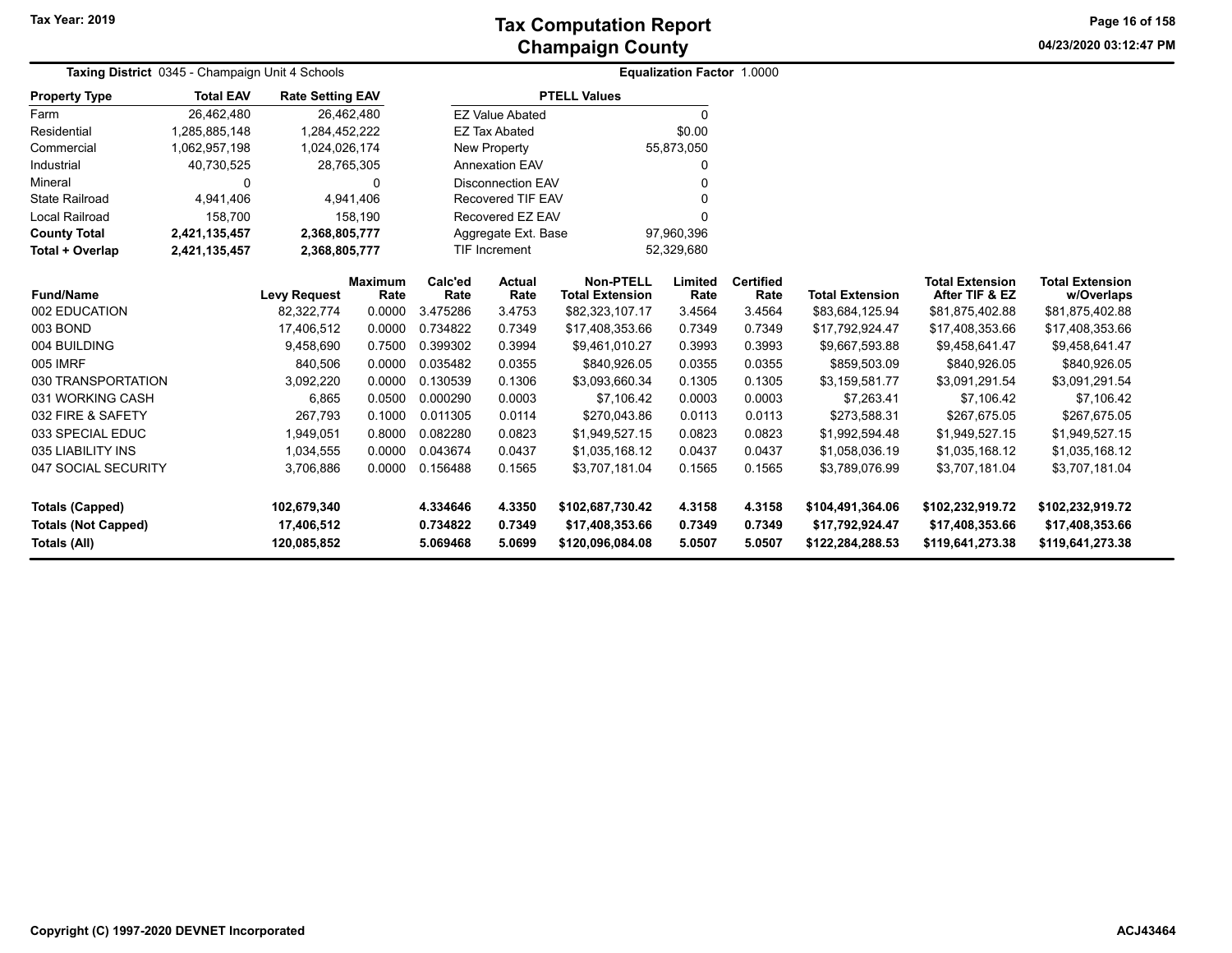**04/23/2020 03:12:47 PM Page 17 of 158**

| Taxing District 0346 - Bement CUSD #5                                |                  |                         |                        | <b>Equalization Factor 1.0000</b> |                               |                                            |                  |                              |                                |                                          |                                      |  |  |
|----------------------------------------------------------------------|------------------|-------------------------|------------------------|-----------------------------------|-------------------------------|--------------------------------------------|------------------|------------------------------|--------------------------------|------------------------------------------|--------------------------------------|--|--|
| <b>Property Type</b>                                                 | <b>Total EAV</b> | <b>Rate Setting EAV</b> |                        |                                   |                               | <b>PTELL Values</b>                        |                  |                              | <b>Overlapping County</b>      | <b>Overlap EAV</b>                       |                                      |  |  |
| Farm                                                                 | 4,202,720        |                         | 4,202,720              |                                   | <b>EZ Value Abated</b>        |                                            | 0                | <b>Piatt County</b>          |                                | 60,284,284                               |                                      |  |  |
| Residential                                                          | 3,099,785        |                         | 3,099,785              |                                   | <b>EZ Tax Abated</b>          |                                            | \$0.00           | <b>Total</b>                 |                                | 60,284,284                               |                                      |  |  |
| Commercial                                                           | 610,960          |                         | 610,960                |                                   | New Property                  |                                            | 8,840            |                              | * denotes use of estimated EAV |                                          |                                      |  |  |
| Industrial                                                           | 0                |                         | 0                      |                                   | Annexation EAV                |                                            | 0                |                              |                                |                                          |                                      |  |  |
| Mineral                                                              | $\Omega$         |                         | ∩                      |                                   | <b>Disconnection EAV</b><br>U |                                            |                  |                              |                                |                                          |                                      |  |  |
| <b>State Railroad</b>                                                | 24,116           |                         | 24,116                 |                                   | Recovered TIF EAV             |                                            |                  |                              |                                |                                          |                                      |  |  |
| <b>Local Railroad</b>                                                | 430,750          |                         | 430,750                |                                   | Recovered EZ EAV<br>U         |                                            |                  |                              |                                |                                          |                                      |  |  |
| <b>County Total</b>                                                  | 8,368,331        |                         | 8,368,331              |                                   | Aggregate Ext. Base           |                                            |                  |                              |                                |                                          |                                      |  |  |
| Total + Overlap                                                      | 68,652,615       | 68,652,615              |                        |                                   | TIF Increment<br>0            |                                            |                  |                              |                                |                                          |                                      |  |  |
| <b>Fund/Name</b>                                                     |                  | <b>Levy Request</b>     | <b>Maximum</b><br>Rate | Calc'ed<br>Rate                   | <b>Actual</b><br>Rate         | <b>Non-PTELL</b><br><b>Total Extension</b> | Limited<br>Rate  | <b>Certified</b><br>Rate     | <b>Total Extension</b>         | <b>Total Extension</b><br>After TIF & EZ | <b>Total Extension</b><br>w/Overlaps |  |  |
| 002 EDUCATION                                                        |                  | 2,171,725               | 3.0800                 | 3.163354                          | 3.0800                        | \$257,744.59                               | 3.0800           | 3.0800                       | \$257,744.59                   | \$257,744.59                             | \$2,114,500.54                       |  |  |
| 003 BONDS                                                            |                  | 386,729                 | 0.0000                 | 0.563313                          | 0.5634                        | \$47,147.18                                | 0.5691           | 0.5691                       | \$47,624.17                    | \$47,624.17                              | \$390,702.03                         |  |  |
| 004 BUILDING                                                         |                  | 370,180                 | 0.5250                 | 0.539207                          | 0.5250                        | \$43,933.74                                | 0.5250           | 0.5250                       | \$43,933.74                    | \$43,933.74                              | \$360,426.23                         |  |  |
| 005 IMRF                                                             |                  | 10,000                  | 0.0000                 | 0.014566                          | 0.0146                        | \$1,221.78                                 | 0.0146           | 0.0146                       | \$1,221.78                     | \$1,221.78                               | \$10,023.28                          |  |  |
| 030 TRANSPORTATION                                                   |                  | 141,021                 | 0.2000                 | 0.205412                          | 0.2000                        | \$16,736.66                                | 0.2000           | 0.2000                       | \$16,736.66                    | \$16,736.66                              | \$137,305.23                         |  |  |
| 031 WORKING CASH                                                     |                  | 35,255                  | 0.0500                 | 0.051353                          | 0.0500                        | \$4,184.17                                 | 0.0500           | 0.0500                       | \$4,184.17                     | \$4,184.17                               | \$34,326.31                          |  |  |
| 032 FIRE & SAFETY                                                    |                  | 35,255                  | 0.0500                 | 0.051353                          | 0.0500                        | \$4,184.17                                 | 0.0500           | 0.0500                       | \$4,184.17                     | \$4,184.17                               | \$34,326.31                          |  |  |
| 033 SPECIAL EDUC                                                     |                  | 28,204                  | 0.0400                 | 0.041082                          | 0.0400                        | \$3,347.33                                 | 0.0400           | 0.0400                       | \$3,347.33                     | \$3,347.33                               | \$27,461.05                          |  |  |
| 035 LIABILITY INS                                                    |                  | 250,000                 | 0.0000                 | 0.364152                          | 0.3642                        | \$30,477.46                                | 0.3642           | 0.3642                       | \$30,477.46                    | \$30,477.46                              | \$250,032.82                         |  |  |
| 047 SOCIAL SECURITY                                                  |                  | 10,000                  | 0.0000                 | 0.014566                          | 0.0146                        | \$1,221.78                                 | 0.0146           | 0.0146                       | \$1,221.78                     | \$1,221.78                               | \$10,023.28                          |  |  |
| 057 TECH & LEASING                                                   |                  | 35,255                  | 0.0500                 | 0.051353                          | 0.0500                        | \$4,184.17                                 | 0.0500           | 0.0500                       | \$4,184.17                     | \$4,184.17                               | \$34,326.31                          |  |  |
| <b>Totals (Capped)</b>                                               |                  | 0                       |                        | 0.000000                          | 0.0000                        | \$0.00                                     | 0.0000           | 0.0000                       | \$0.00                         | \$0.00                                   | \$0.00                               |  |  |
| <b>Totals (Not Capped)</b><br>3,473,624<br>Totals (All)<br>3,473,624 |                  |                         | 5.059711<br>5.059711   | 4.9518<br>4.9518                  | \$414,383.03<br>\$414,383.03  | 4.9575<br>4.9575                           | 4.9575<br>4.9575 | \$414,860.02<br>\$414,860.02 | \$414,860.02<br>\$414,860.02   | \$3,403,453.39<br>\$3,403,453.39         |                                      |  |  |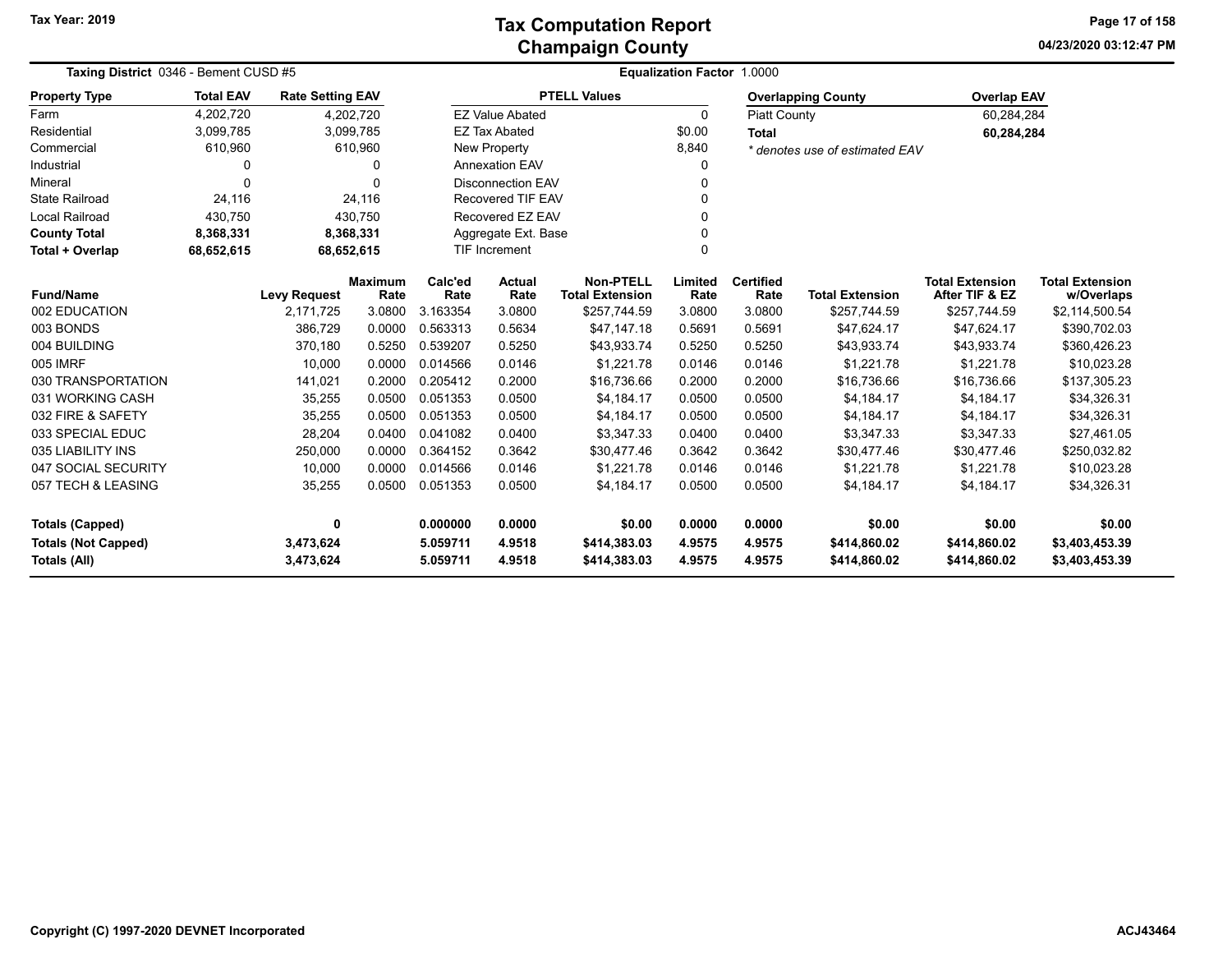**04/23/2020 03:12:47 PM Page 18 of 158**

| Taxing District 0348 - Tolono CUSD #7 |                  |                         |                |          |                          |                        | <b>Equalization Factor 1.0000</b> |                  |                        |                        |                        |
|---------------------------------------|------------------|-------------------------|----------------|----------|--------------------------|------------------------|-----------------------------------|------------------|------------------------|------------------------|------------------------|
| <b>Property Type</b>                  | <b>Total EAV</b> | <b>Rate Setting EAV</b> |                |          |                          | <b>PTELL Values</b>    |                                   |                  |                        |                        |                        |
| Farm                                  | 81,525,090       |                         | 81,498,971     |          | <b>EZ Value Abated</b>   |                        | 0                                 |                  |                        |                        |                        |
| Residential                           | 134,109,060      | 116,451,882             |                |          | <b>EZ Tax Abated</b>     |                        | \$0.00                            |                  |                        |                        |                        |
| Commercial                            | 13,054,171       |                         | 11,737,996     |          | New Property             |                        | 1,593,130                         |                  |                        |                        |                        |
| Industrial                            | 198,530          |                         | 198,482        |          | <b>Annexation EAV</b>    |                        | 4,500                             |                  |                        |                        |                        |
| Mineral                               | 0                |                         | $\Omega$       |          | <b>Disconnection EAV</b> |                        | 50,100                            |                  |                        |                        |                        |
| <b>State Railroad</b>                 | 5,471,511        |                         | 5,471,511      |          | Recovered TIF EAV        |                        | 71,976                            |                  |                        |                        |                        |
| Local Railroad                        | 838,490          |                         | 787,880        |          | Recovered EZ EAV         |                        | 0                                 |                  |                        |                        |                        |
| <b>County Total</b>                   | 235, 196, 852    | 216,146,722             |                |          | Aggregate Ext. Base      |                        | 7,144,962                         |                  |                        |                        |                        |
| Total + Overlap                       | 235, 196, 852    | 216, 146, 722           |                |          | TIF Increment            |                        | 19,050,130                        |                  |                        |                        |                        |
|                                       |                  |                         | <b>Maximum</b> | Calc'ed  | <b>Actual</b>            | <b>Non-PTELL</b>       | Limited                           | <b>Certified</b> |                        | <b>Total Extension</b> | <b>Total Extension</b> |
| <b>Fund/Name</b>                      |                  | <b>Levy Request</b>     | Rate           | Rate     | Rate                     | <b>Total Extension</b> | Rate                              | Rate             | <b>Total Extension</b> | After TIF & EZ         | w/Overlaps             |
| 002 EDUCATION                         |                  | 5,902,289               | 0.0000         | 2.730686 | 2.7307                   | \$5,902,318.54         | 2.5953                            | 2.5953           | \$6,104,063.90         | \$5,609,655.88         | \$5,609,655.88         |
| 003 BOND                              |                  | 1,452,923               | 0.0000         | 0.672193 | 0.6722                   | \$1,452,938.27         | 0.6790                            | 0.6790           | \$1,596,986.63         | \$1,467,636.24         | \$1,467,636.24         |
| 004 BUILDING                          |                  | 851,689                 | 0.7500         | 0.394033 | 0.3941                   | \$851,834.23           | 0.3747                            | 0.3747           | \$881,282.60           | \$809,901.77           | \$809,901.77           |
| 005 IMRF                              |                  | 137,933                 | 0.0000         | 0.063815 | 0.0639                   | \$138,117.76           | 0.0608                            | 0.0608           | \$142,999.69           | \$131,417.21           | \$131,417.21           |
| 030 TRANSPORTATION                    |                  | 336,995                 | 0.0000         | 0.155910 | 0.1560                   | \$337,188.89           | 0.1483                            | 0.1483           | \$348,796.93           | \$320,545.59           | \$320,545.59           |
| 031 WORKING CASH                      |                  | 12,952                  | 0.0500         | 0.005992 | 0.0060                   | \$12,968.80            | 0.0058                            | 0.0058           | \$13,641.42            | \$12,536.51            | \$12,536.51            |
| 033 SPECIAL EDUC                      |                  | 54,537                  | 0.8000         | 0.025232 | 0.0253                   | \$54,685.12            | 0.0241                            | 0.0241           | \$56,682.44            | \$52,091.36            | \$52,091.36            |
| 035 LIABILITY INS                     |                  | 244,963                 | 0.0000         | 0.113332 | 0.1134                   | \$245,110.38           | 0.1078                            | 0.1078           | \$253,542.21           | \$233,006.17           | \$233,006.17           |
| 047 SOCIAL SECURITY                   |                  | 175,201                 | 0.0000         | 0.081057 | 0.0811                   | \$175,294.99           | 0.0771                            | 0.0771           | \$181,336.77           | \$166,649.12           | \$166,649.12           |
| <b>Totals (Capped)</b>                |                  | 7,716,559               |                | 3.570057 | 3.5705                   | \$7,717,518.71         | 3.3939                            | 3.3939           | \$7,982,345.96         | \$7,335,803.61         | \$7,335,803.61         |
| <b>Totals (Not Capped)</b>            |                  | 1,452,923               |                | 0.672193 | 0.6722                   | \$1,452,938.27         | 0.6790                            | 0.6790           | \$1,596,986.63         | \$1,467,636.24         | \$1,467,636.24         |
| Totals (All)                          |                  | 9,169,482               |                | 4.242250 | 4.2427                   | \$9,170,456.98         | 4.0729                            | 4.0729           | \$9,579,332.59         | \$8,803,439.85         | \$8,803,439.85         |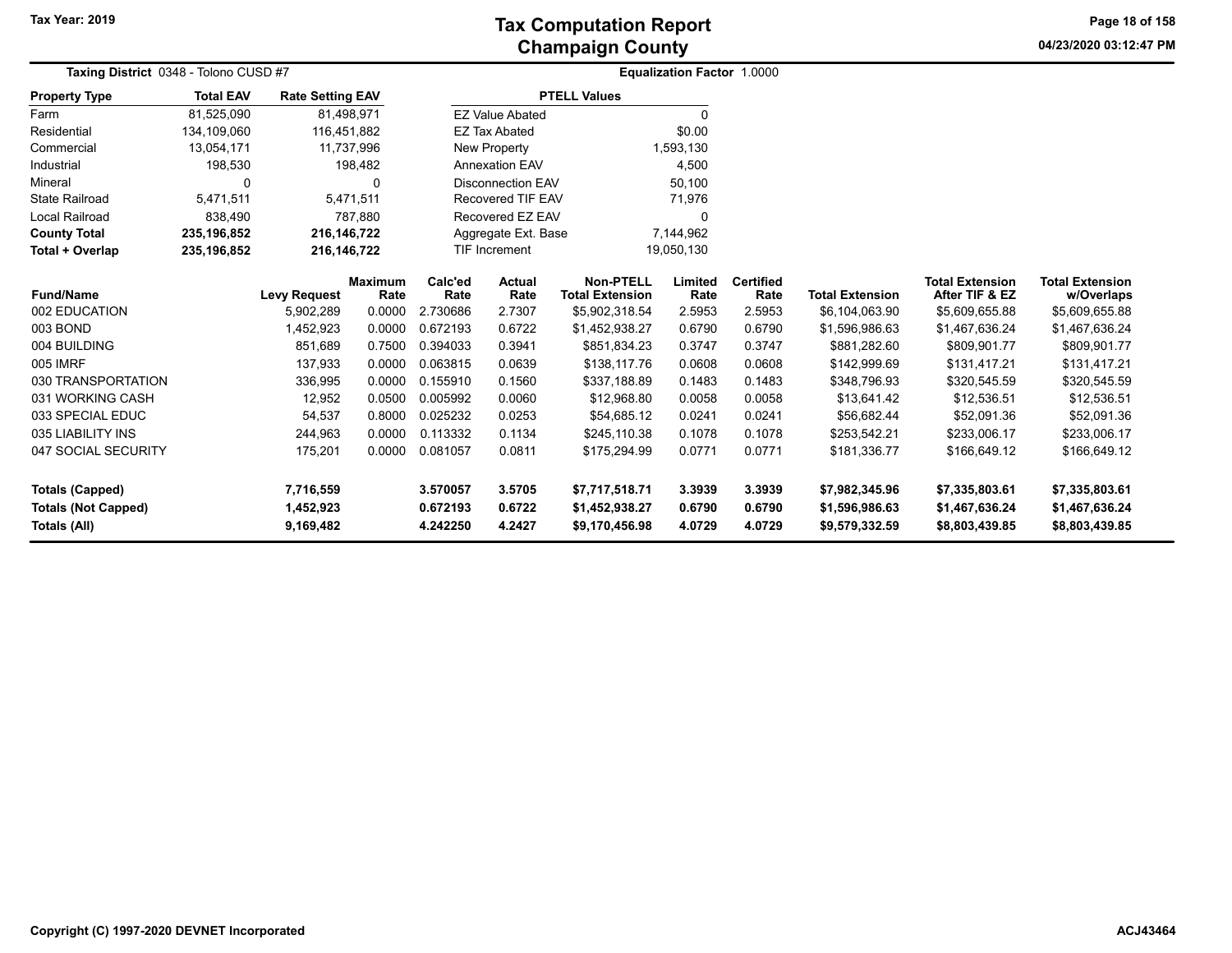**04/23/2020 03:12:47 PM Page 19 of 158**

| Taxing District 0349 - Monticello CUSD #25 |                  |                         |                | <b>Equalization Factor 1.0000</b> |                                  |                        |              |                     |                                                |                        |                        |  |
|--------------------------------------------|------------------|-------------------------|----------------|-----------------------------------|----------------------------------|------------------------|--------------|---------------------|------------------------------------------------|------------------------|------------------------|--|
| <b>Property Type</b>                       | <b>Total EAV</b> | <b>Rate Setting EAV</b> |                |                                   |                                  | <b>PTELL Values</b>    |              |                     | <b>Overlapping County</b>                      | <b>Overlap EAV</b>     |                        |  |
| Farm                                       | 14,792,380       |                         | 14,792,380     |                                   | <b>EZ Value Abated</b>           |                        | $\mathbf{0}$ | DeWitt County       |                                                | *712,168               |                        |  |
| Residential                                | 1,215,890        |                         | 1,215,890      |                                   | <b>EZ Tax Abated</b>             |                        | \$0.00       | <b>Piatt County</b> |                                                | 248,707,051            |                        |  |
| Commercial                                 | 0                |                         | O              |                                   | New Property                     |                        | 494,320      | <b>Total</b>        |                                                | 249,419,219            |                        |  |
| Industrial                                 | O                |                         |                |                                   | <b>Annexation EAV</b>            |                        | 0            |                     | * denotes use of estimated EAV                 |                        |                        |  |
| Mineral                                    | 0                |                         | $\Omega$       |                                   | <b>Disconnection EAV</b><br>U    |                        |              |                     |                                                |                        |                        |  |
| <b>State Railroad</b>                      | 0                |                         | $\Omega$       |                                   | <b>Recovered TIF EAV</b>         |                        |              |                     |                                                |                        |                        |  |
| Local Railroad                             | 4,520            |                         | 4,520          |                                   | Recovered EZ EAV                 |                        | $\Omega$     |                     |                                                |                        |                        |  |
| <b>County Total</b>                        | 16,012,790       |                         | 16,012,790     |                                   | Aggregate Ext. Base              |                        |              |                     |                                                |                        |                        |  |
| Total + Overlap                            | 265,432,009      | 265,432,009             |                |                                   | <b>TIF Increment</b><br>$\Omega$ |                        |              |                     |                                                |                        |                        |  |
|                                            |                  |                         | <b>Maximum</b> | Calc'ed                           | <b>Actual</b>                    | <b>Non-PTELL</b>       | Limited      | <b>Certified</b>    |                                                | <b>Total Extension</b> | <b>Total Extension</b> |  |
| <b>Fund/Name</b>                           |                  | <b>Levy Request</b>     | Rate           | Rate                              | Rate                             | <b>Total Extension</b> | Rate         | Rate                | <b>Total Extension</b>                         | After TIF & EZ         | w/Overlaps             |  |
| 002 EDUCATION                              |                  | 5,030,000               | 1.8400         | 1.895024                          | 1.8400                           | \$294,635.34           | 1.8400       | 1.8400              | \$294,635.34                                   | \$294,635.34           | \$4,883,948.97         |  |
| 003 BOND                                   |                  | 1,994,696               | 0.0000         | 0.751490                          | 0.7515                           | \$120,336.12           | 0.7591       | 0.7591              | \$121,553.09                                   | \$121,553.09           | \$2,014,894.38         |  |
| 004 BUILDING                               |                  | 1,365,000               | 0.5000         | 0.514256                          | 0.5000                           | \$80,063.95            | 0.5000       | 0.5000              | \$80,063.95                                    | \$80,063.95            | \$1,327,160.05         |  |
| 005 IMRF                                   |                  | 275.000                 | 0.0000         | 0.103605                          | 0.1037                           | \$16,605.26            | 0.1037       | 0.1037              | \$16,605.26                                    | \$16,605.26            | \$275,252.99           |  |
| 030 TRANSPORTATION                         |                  | 440,000                 | 0.2000         | 0.165768                          | 0.1658                           | \$26,549.21            | 0.1658       | 0.1658              | \$26,549.21                                    | \$26,549.21            | \$440,086.27           |  |
| 031 WORKING CASH                           |                  | 136,000                 | 0.0500         | 0.051237                          | 0.0500                           | \$8,006.40             | 0.0500       | 0.0500              | \$8,006.40                                     | \$8,006.40             | \$132,716.00           |  |
| 032 FIRE & SAFETY                          |                  | 136,000                 | 0.0500         | 0.051237                          | 0.0500                           | \$8,006.40             | 0.0500       | 0.0500              | \$8,006.40                                     | \$8,006.40             | \$132,716.00           |  |
| 033 SPECIAL EDUC                           |                  | 109,000                 | 0.0400         | 0.041065                          | 0.0400                           | \$6,405.12             | 0.0400       | 0.0400              | \$6,405.12                                     | \$6,405.12             | \$106,172.80           |  |
| 035 LIABILITY INS                          |                  | 295,000                 | 0.0000         | 0.111140                          | 0.1112                           | \$17,806.22            | 0.1112       | 0.1112              | \$17,806.22                                    | \$17,806.22            | \$295,160.39           |  |
| 047 SOCIAL SECURITY                        |                  | 275,000                 | 0.0000         | 0.103605                          | 0.1037                           | \$16,605.26            | 0.1037       | 0.1037              | \$16,605.26                                    | \$16,605.26            | \$275,252.99           |  |
| 057 TECH & LEASING                         |                  | 100,000                 | 0.0500         | 0.037674                          | 0.0377                           | \$6,036.82             | 0.0377       | 0.0377              | \$6,036.82                                     | \$6,036.82             | \$100,067.87           |  |
| <b>Totals (Capped)</b>                     |                  | 0                       |                | 0.000000                          | 0.0000                           | \$0.00                 | 0.0000       | 0.0000              | \$0.00                                         | \$0.00                 | \$0.00                 |  |
| <b>Totals (Not Capped)</b>                 |                  | 10,155,696              |                | 3.826101                          | 3.7536                           | \$601,056.10           | 3.7612       | 3.7612              | \$602,273.07<br>\$602,273.07<br>\$9,983,428.71 |                        |                        |  |
| Totals (All)                               |                  | 10,155,696              |                | 3.826101                          | 3.7536                           | \$601,056.10           | 3.7612       | 3.7612              | \$602,273.07                                   | \$602,273.07           | \$9,983,428.71         |  |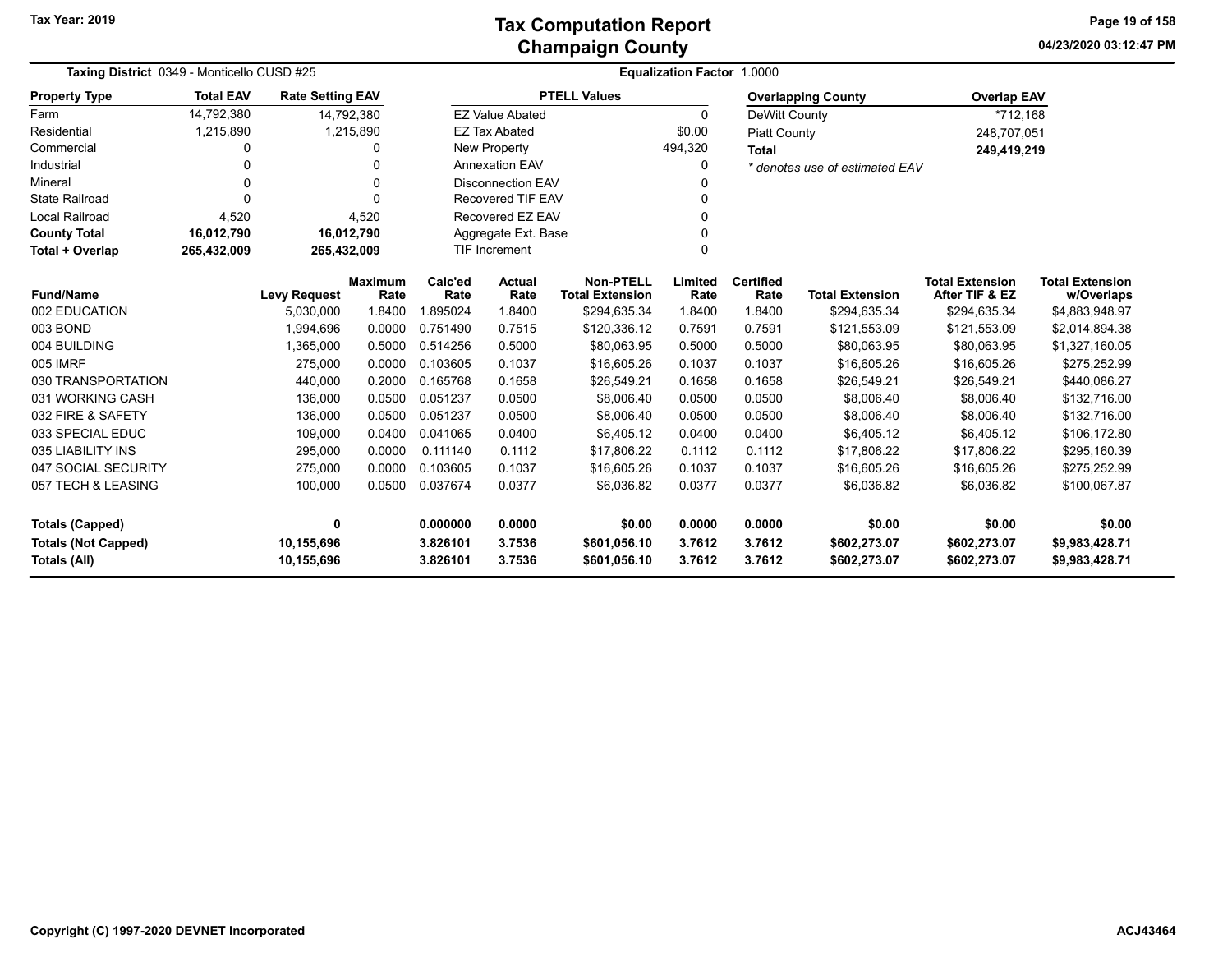**04/23/2020 03:12:47 PM Page 20 of 158**

| Taxing District 0350 - Atwood-Hammond School #39-P<br><b>Total EAV</b><br><b>Rate Setting EAV</b> |            |                                |                                  | Equalization Factor 1.0000       |                            |                                                   |                            |                                    |                                      |                                                        |                                                      |  |
|---------------------------------------------------------------------------------------------------|------------|--------------------------------|----------------------------------|----------------------------------|----------------------------|---------------------------------------------------|----------------------------|------------------------------------|--------------------------------------|--------------------------------------------------------|------------------------------------------------------|--|
| <b>Property Type</b>                                                                              |            |                                |                                  |                                  |                            | <b>PTELL Values</b>                               |                            |                                    | <b>Overlapping County</b>            | <b>Overlap EAV</b>                                     |                                                      |  |
| Farm                                                                                              | 425,170    |                                | 425,170                          |                                  | <b>EZ Value Abated</b>     |                                                   | 0                          | Douglas County                     |                                      | *23,571,476                                            |                                                      |  |
| Residential                                                                                       | 76,100     |                                | 76,100                           |                                  | <b>EZ Tax Abated</b>       |                                                   | \$0.00                     | Moultrie County                    |                                      | *5,310,451                                             |                                                      |  |
| Commercial                                                                                        | 0          |                                |                                  |                                  | New Property               |                                                   | 0                          | <b>Piatt County</b>                |                                      | 32,017,439                                             |                                                      |  |
| Industrial                                                                                        | 0          |                                | 0                                |                                  | <b>Annexation EAV</b>      |                                                   | 0                          | <b>Total</b>                       |                                      | 60,899,366                                             |                                                      |  |
| Mineral                                                                                           | 0          |                                | 0                                |                                  | Disconnection EAV          |                                                   | 0                          |                                    | * denotes use of estimated EAV       |                                                        |                                                      |  |
| <b>State Railroad</b>                                                                             | 0          |                                | 0                                | Recovered TIF EAV<br>0           |                            |                                                   |                            |                                    |                                      |                                                        |                                                      |  |
| Local Railroad                                                                                    | 0          |                                | 0                                |                                  | Recovered EZ EAV           |                                                   | 0                          |                                    |                                      |                                                        |                                                      |  |
| <b>County Total</b>                                                                               | 501,270    |                                | 501,270                          | Aggregate Ext. Base              |                            |                                                   |                            |                                    |                                      |                                                        |                                                      |  |
| Total + Overlap                                                                                   | 61,400,636 |                                | 61,400,636                       |                                  | TIF Increment              |                                                   | 0                          |                                    |                                      |                                                        |                                                      |  |
| <b>Fund/Name</b><br>003 BOND                                                                      |            | <b>Levy Request</b><br>295,917 | <b>Maximum</b><br>Rate<br>0.0000 | Calc'ed<br>Rate<br>0.481945      | Actual<br>Rate<br>0.4820   | Non-PTELL<br><b>Total Extension</b><br>\$2,416.12 | Limited<br>Rate<br>0.4869  | <b>Certified</b><br>Rate<br>0.4869 | <b>Total Extension</b><br>\$2,440.68 | <b>Total Extension</b><br>After TIF & EZ<br>\$2,440.68 | <b>Total Extension</b><br>w/Overlaps<br>\$298,959.70 |  |
| <b>Totals (Capped)</b><br><b>Totals (Not Capped)</b><br>Totals (All)                              |            | 0<br>295,917<br>295,917        |                                  | 0.000000<br>0.481945<br>0.481945 | 0.0000<br>0.4820<br>0.4820 | \$0.00<br>\$2,416.12<br>\$2,416.12                | 0.0000<br>0.4869<br>0.4869 | 0.0000<br>0.4869<br>0.4869         | \$0.00<br>\$2,440.68<br>\$2,440.68   | \$0.00<br>\$2,440.68<br>\$2,440.68                     | \$0.00<br>\$298,959.70<br>\$298,959.70               |  |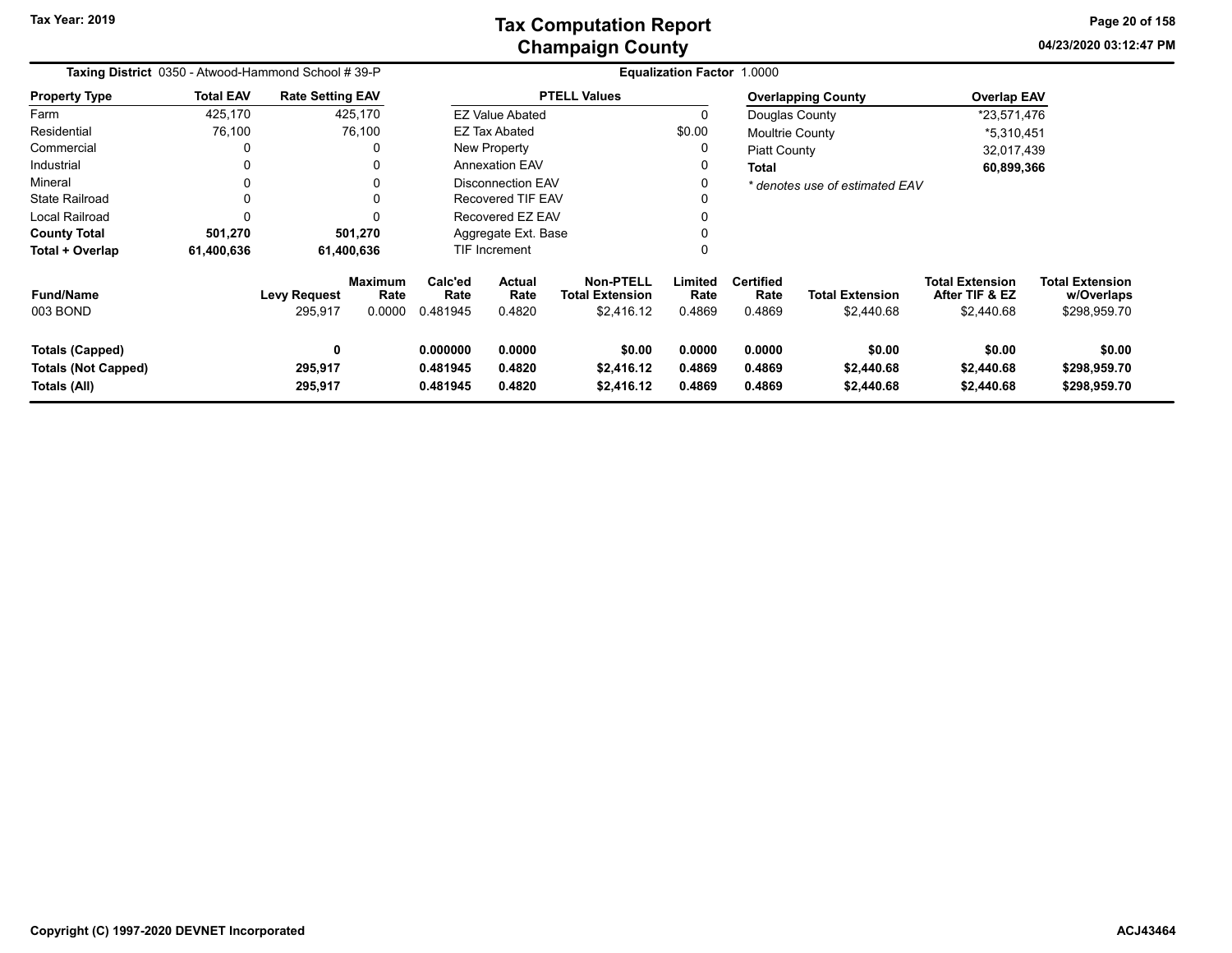**04/23/2020 03:12:47 PM Page 21 of 158**

| Taxing District 0351 - Urbana Unit 116 Schools                              |                  |                                       |                        |                                  | Equalization Factor 1.0000 |                                                      |                            |                            |                                                      |                                                      |                                                      |
|-----------------------------------------------------------------------------|------------------|---------------------------------------|------------------------|----------------------------------|----------------------------|------------------------------------------------------|----------------------------|----------------------------|------------------------------------------------------|------------------------------------------------------|------------------------------------------------------|
| <b>Property Type</b>                                                        | <b>Total EAV</b> | <b>Rate Setting EAV</b>               |                        |                                  |                            | <b>PTELL Values</b>                                  |                            |                            |                                                      |                                                      |                                                      |
| Farm                                                                        | 14,869,230       | 14,780,001                            |                        |                                  | <b>EZ Value Abated</b>     |                                                      | 4,792,852                  |                            |                                                      |                                                      |                                                      |
| Residential                                                                 | 413,365,536      | 408,094,059                           |                        |                                  | <b>EZ Tax Abated</b>       |                                                      | \$274,093.60               |                            |                                                      |                                                      |                                                      |
| Commercial                                                                  | 290,894,873      | 261,503,781                           |                        |                                  | New Property               |                                                      | 8,961,590                  |                            |                                                      |                                                      |                                                      |
| Industrial                                                                  | 8,526,520        |                                       | 7,993,670              |                                  | <b>Annexation EAV</b>      |                                                      | 0                          |                            |                                                      |                                                      |                                                      |
| Mineral                                                                     | 0                |                                       | $\Omega$               |                                  | <b>Disconnection EAV</b>   |                                                      | 0                          |                            |                                                      |                                                      |                                                      |
| <b>State Railroad</b>                                                       | 171.828          |                                       | 171.828                |                                  | <b>Recovered TIF EAV</b>   |                                                      | 0                          |                            |                                                      |                                                      |                                                      |
| <b>Local Railroad</b>                                                       | 16,730           |                                       | 16.730                 |                                  | Recovered EZ EAV           |                                                      | 1,082,292                  |                            |                                                      |                                                      |                                                      |
| <b>County Total</b>                                                         | 727,844,717      | 692,560,069                           |                        |                                  | Aggregate Ext. Base        |                                                      | 35,721,295                 |                            |                                                      |                                                      |                                                      |
| Total + Overlap                                                             | 727,844,717      | 692,560,069                           |                        |                                  | <b>TIF Increment</b>       | 30,491,796                                           |                            |                            |                                                      |                                                      |                                                      |
| <b>Fund/Name</b>                                                            |                  | <b>Levy Request</b>                   | <b>Maximum</b><br>Rate | Calc'ed<br>Rate                  | Actual<br>Rate             | <b>Non-PTELL</b><br><b>Total Extension</b>           | Limited<br>Rate            | <b>Certified</b><br>Rate   | <b>Total Extension</b>                               | <b>Total Extension</b><br>After TIF & EZ             | <b>Total Extension</b><br>w/Overlaps                 |
| 002 EDUCATION                                                               |                  | 32,850,619                            | 0.0000                 | 4.743360                         | 4.7434                     | \$32,850,894.31                                      | 3.9806                     | 3.9806                     | \$28,972,586.80                                      | \$27,568,046.11                                      | \$27,568,046.11                                      |
| 003 BOND                                                                    |                  | 2,642,689                             | 0.0000                 | 0.381583                         | 0.3816                     | \$2,642,809.22                                       | 0.3855                     | 0.3855                     | \$2,805,841.38                                       | \$2,669,819.07                                       | \$2,669,819.07                                       |
| 004 BUILDING                                                                |                  | 5,200,000                             | 0.7500                 | 0.750837                         | 0.7500                     | \$5,194,200.52                                       | 0.6480                     | 0.6480                     | \$4,716,433.77                                       | \$4,487,789.25                                       | \$4,487,789.25                                       |
| 005 IMRF                                                                    |                  | 1,000,000                             | 0.0000                 | 0.144392                         | 0.1444                     | \$1,000,056.74                                       | 0.1030                     | 0.1030                     | \$749,680.06                                         | \$713,336.87                                         | \$713,336.87                                         |
| 030 TRANSPORTATION                                                          |                  | 2,000,000                             | 0.0000                 | 0.288784                         | 0.2888                     | \$2,000,113.48                                       | 0.1944                     | 0.1944                     | \$1,414,930.13                                       | \$1,346,336.77                                       | \$1,346,336.77                                       |
| 031 WORKING CASH                                                            |                  | 1,000                                 | 0.0500                 | 0.000144                         | 0.0002                     | \$1,385.12                                           | 0.0001                     | 0.0001                     | \$727.84                                             | \$692.56                                             | \$692.56                                             |
| 032 FIRE & SAFETY                                                           |                  | 500,000                               | 0.1000                 | 0.072196                         | 0.0722                     | \$500.028.37                                         | 0.0500                     | 0.0500                     | \$363,922.36                                         | \$346,280.03                                         | \$346,280.03                                         |
| 033 SPECIAL EDUC                                                            |                  | 1,000,000                             | 0.8000                 | 0.144392                         | 0.1444                     | \$1,000,056.74                                       | 0.1245                     | 0.1245                     | \$906,166.67                                         | \$862,237.29                                         | \$862,237.29                                         |
| 035 LIABILITY INS                                                           |                  | 1,000,000                             | 0.0000                 | 0.144392                         | 0.1444                     | \$1,000,056.74                                       | 0.1127                     | 0.1127                     | \$820,281.00                                         | \$780,515.20                                         | \$780,515.20                                         |
| 047 SOCIAL SECURITY                                                         |                  | 1,100,000                             | 0.0000                 | 0.158831                         | 0.1589                     | \$1,100,477.95                                       | 0.1200                     | 0.1200                     | \$873,413.66                                         | \$831,072.08                                         | \$831,072.08                                         |
| <b>Totals (Capped)</b><br><b>Totals (Not Capped)</b><br><b>Totals (All)</b> |                  | 44,651,619<br>2,642,689<br>47,294,308 |                        | 6.447328<br>0.381583<br>6.828911 | 6.4467<br>0.3816<br>6.8283 | \$44,647,269.97<br>\$2,642,809.22<br>\$47,290,079.19 | 5.3333<br>0.3855<br>5.7188 | 5.3333<br>0.3855<br>5.7188 | \$38,818,142.29<br>\$2,805,841.38<br>\$41,623,983.67 | \$36,936,306.16<br>\$2,669,819.07<br>\$39,606,125.23 | \$36,936,306.16<br>\$2,669,819.07<br>\$39,606,125.23 |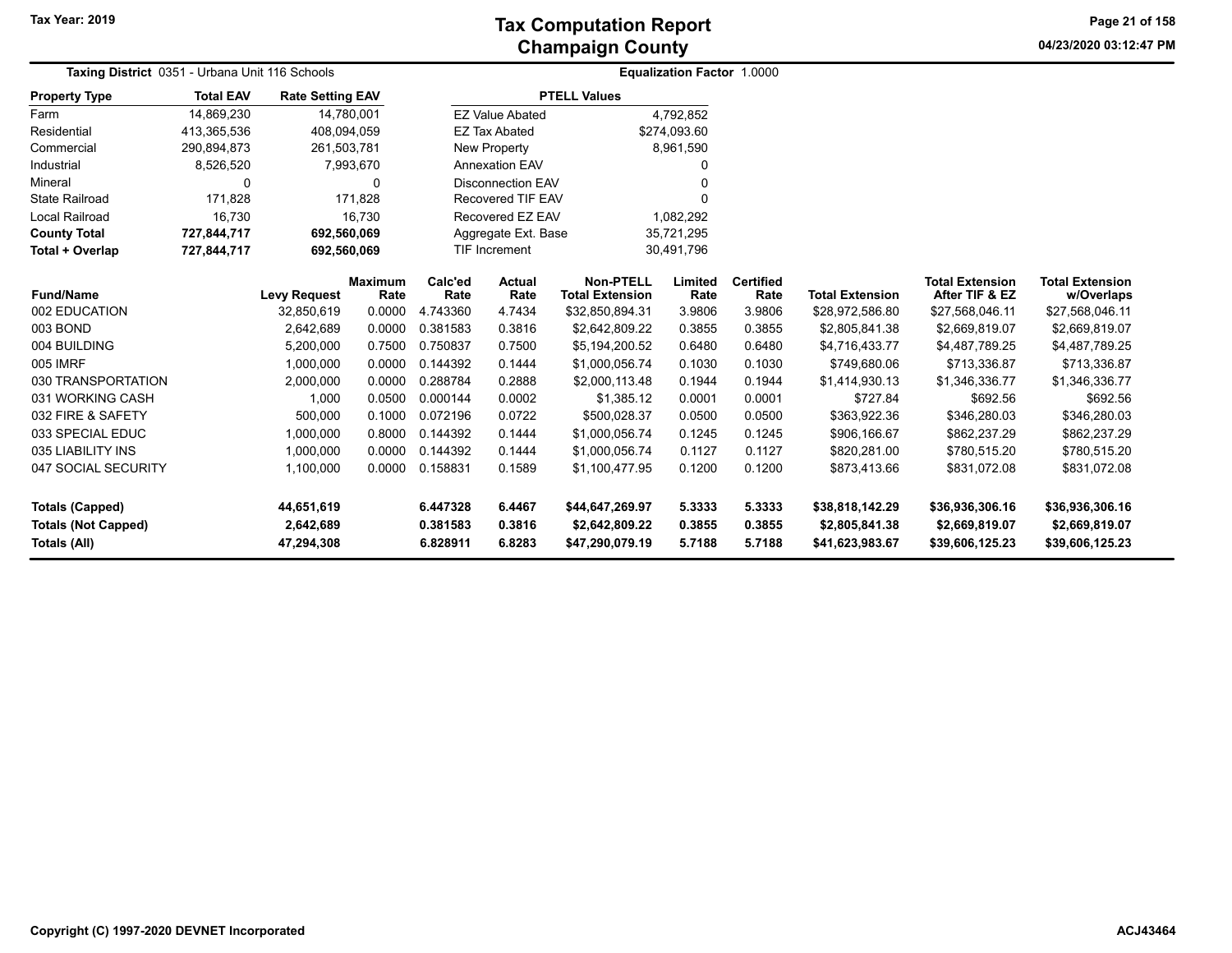**04/23/2020 03:12:47 PM Page 22 of 158**

| Taxing District 0352 - Tuscola CUSD #301                                                                                | <b>Equalization Factor 1.0000</b> |                         |                        |                 |                          |                                            |                 |                          |                                |                                          |                                      |  |
|-------------------------------------------------------------------------------------------------------------------------|-----------------------------------|-------------------------|------------------------|-----------------|--------------------------|--------------------------------------------|-----------------|--------------------------|--------------------------------|------------------------------------------|--------------------------------------|--|
| <b>Property Type</b>                                                                                                    | <b>Total EAV</b>                  | <b>Rate Setting EAV</b> |                        |                 |                          | <b>PTELL Values</b>                        |                 |                          | <b>Overlapping County</b>      | <b>Overlap EAV</b>                       |                                      |  |
| Farm                                                                                                                    | 3,116,920                         |                         | 3,116,920              |                 | <b>EZ Value Abated</b>   |                                            | 0               | Douglas County           |                                | *126,135,801                             |                                      |  |
| Residential                                                                                                             | 1,240,330                         |                         | 1,240,330              |                 | <b>EZ Tax Abated</b>     |                                            | \$0.00          | <b>Total</b>             |                                | 126,135,801                              |                                      |  |
| Commercial                                                                                                              | 53,120                            |                         | 53,120                 |                 | <b>New Property</b>      |                                            | 42,820          |                          | * denotes use of estimated EAV |                                          |                                      |  |
| Industrial                                                                                                              | 0                                 |                         | 0                      |                 | <b>Annexation EAV</b>    |                                            | 50,100          |                          |                                |                                          |                                      |  |
| Mineral                                                                                                                 | $\Omega$                          |                         | O                      |                 | <b>Disconnection EAV</b> |                                            | 4,500           |                          |                                |                                          |                                      |  |
| <b>State Railroad</b>                                                                                                   | 40,193                            |                         | 40,193                 |                 | Recovered TIF EAV        |                                            | O               |                          |                                |                                          |                                      |  |
| Local Railroad                                                                                                          | 0                                 |                         | <sup>0</sup>           |                 | Recovered EZ EAV         |                                            | O               |                          |                                |                                          |                                      |  |
| <b>County Total</b>                                                                                                     | 4,450,563                         |                         | 4,450,563              |                 | Aggregate Ext. Base      |                                            | $\Omega$        |                          |                                |                                          |                                      |  |
| Total + Overlap                                                                                                         | 130,586,364                       | 130,586,364             |                        |                 | <b>TIF Increment</b>     |                                            | $\Omega$        |                          |                                |                                          |                                      |  |
| <b>Fund/Name</b>                                                                                                        |                                   | <b>Levy Request</b>     | <b>Maximum</b><br>Rate | Calc'ed<br>Rate | Actual<br>Rate           | <b>Non-PTELL</b><br><b>Total Extension</b> | Limited<br>Rate | <b>Certified</b><br>Rate | <b>Total Extension</b>         | <b>Total Extension</b><br>After TIF & EZ | <b>Total Extension</b><br>w/Overlaps |  |
| 002 EDUCATION                                                                                                           |                                   | 3,734,536               | 2.7500                 | 2.859821        | 2.7500                   | \$122,390.48                               | 2.7500          | 2.7500                   | \$122,390.48                   | \$122,390.48                             | \$3,591,125.01                       |  |
| 003 BOND                                                                                                                |                                   | 993,338                 | 0.0000                 | 0.760675        | 0.7607                   | \$33,855.43                                | 0.7684          | 0.7684                   | \$34,198.13                    | \$34,198.13                              | \$1,003,425.62                       |  |
| 004 BUILDING                                                                                                            |                                   | 679,007                 | 0.5000                 | 0.519968        | 0.5000                   | \$22,252.82                                | 0.5000          | 0.5000                   | \$22,252.82                    | \$22,252.82                              | \$652,931.82                         |  |
| 005 IMRF                                                                                                                |                                   | 78,000                  | 0.0000                 | 0.059731        | 0.0598                   | \$2,661.44                                 | 0.0598          | 0.0598                   | \$2,661.44                     | \$2,661.44                               | \$78,090.65                          |  |
| 030 TRANSPORTATION                                                                                                      |                                   | 271,603                 | 0.2000                 | 0.207987        | 0.2000                   | \$8,901.13                                 | 0.2000          | 0.2000                   | \$8,901.13                     | \$8,901.13                               | \$261,172.73                         |  |
| 031 WORKING CASH                                                                                                        |                                   | 67,901                  | 0.0500                 | 0.051997        | 0.0500                   | \$2,225.28                                 | 0.0500          | 0.0500                   | \$2,225.28                     | \$2,225.28                               | \$65,293.18                          |  |
| 032 FIRE & SAFETY                                                                                                       |                                   | 67,901                  | 0.0500                 | 0.051997        | 0.0500                   | \$2,225.28                                 | 0.0500          | 0.0500                   | \$2,225.28                     | \$2,225.28                               | \$65,293.18                          |  |
| 033 SPECIAL EDUC                                                                                                        |                                   | 54,321                  | 0.0400                 | 0.041598        | 0.0400                   | \$1,780.23                                 | 0.0400          | 0.0400                   | \$1.780.23                     | \$1.780.23                               | \$52,234.55                          |  |
| 035 LIABILITY INS                                                                                                       |                                   | 430,000                 | 0.0000                 | 0.329284        | 0.3293                   | \$14,655.70                                | 0.3293          | 0.3293                   | \$14,655.70                    | \$14,655.70                              | \$430,020.90                         |  |
| 047 SOCIAL SECURITY                                                                                                     |                                   | 113,000                 | 0.0000                 | 0.086533        | 0.0866                   | \$3,854.19                                 | 0.0866          | 0.0866                   | \$3,854.19                     | \$3,854.19                               | \$113,087.79                         |  |
| 057 TECH & LEASING                                                                                                      |                                   | 67,901                  | 0.0500                 | 0.051997        | 0.0500                   | \$2,225.28                                 | 0.0500          | 0.0500                   | \$2,225.28                     | \$2,225.28                               | \$65,293.18                          |  |
| 0.0000<br><b>109 PRIOR YEAR ADJUSTMENT</b><br>0.0000<br>0.000000<br>\$0.00<br>0.0000<br>0.0000<br>\$0.00<br>\$0.00<br>0 |                                   |                         |                        | \$0.00          |                          |                                            |                 |                          |                                |                                          |                                      |  |
| <b>Totals (Capped)</b>                                                                                                  |                                   | 0                       |                        | 0.000000        | 0.0000                   | \$0.00                                     | 0.0000          | 0.0000                   | \$0.00                         | \$0.00                                   | \$0.00                               |  |
| <b>Totals (Not Capped)</b>                                                                                              |                                   | 6,557,508               |                        | 5.021588        | 4.8764                   | \$217,027.26                               | 4.8841          | 4.8841                   | \$217,369.96                   | \$217,369.96<br>\$6,377,968.61           |                                      |  |
| <b>Totals (All)</b>                                                                                                     |                                   | 6,557,508               |                        | 5.021588        | 4.8764                   | \$217,027.26                               | 4.8841          | 4.8841                   | \$217,369.96                   | \$217,369.96                             | \$6,377,968.61                       |  |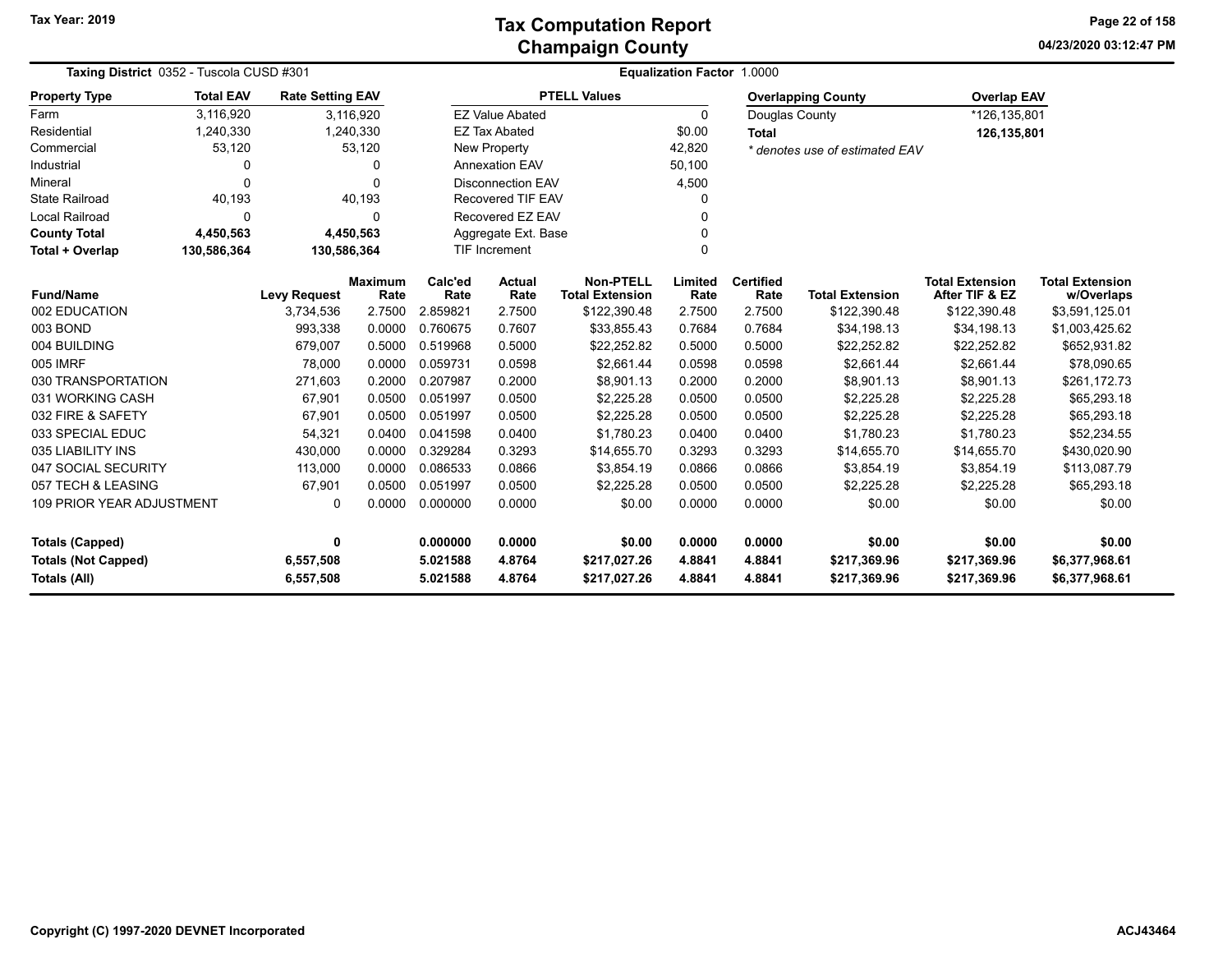**04/23/2020 03:12:47 PM Page 23 of 158**

| Taxing District 0353 - Villa Grove CUSD #302 |                  |                         |                        | <b>Equalization Factor 1.0000</b> |                          |                                            |                 |                          |                                |                                          |                                      |  |  |
|----------------------------------------------|------------------|-------------------------|------------------------|-----------------------------------|--------------------------|--------------------------------------------|-----------------|--------------------------|--------------------------------|------------------------------------------|--------------------------------------|--|--|
| <b>Property Type</b>                         | <b>Total EAV</b> | <b>Rate Setting EAV</b> |                        |                                   |                          | <b>PTELL Values</b>                        |                 |                          | <b>Overlapping County</b>      | <b>Overlap EAV</b>                       |                                      |  |  |
| Farm                                         | 13,572,250       | 13,572,250              |                        |                                   | <b>EZ Value Abated</b>   |                                            | $\Omega$        | Douglas County           |                                | *58,623,667                              |                                      |  |  |
| Residential                                  | 3,074,720        |                         | 3,074,720              |                                   | <b>EZ Tax Abated</b>     |                                            | \$0.00          | <b>Total</b>             |                                | 58,623,667                               |                                      |  |  |
| Commercial                                   | 0                |                         | $\Omega$               |                                   | <b>New Property</b>      |                                            | 64,530          |                          | * denotes use of estimated EAV |                                          |                                      |  |  |
| Industrial                                   | 0                |                         | $\Omega$               |                                   | <b>Annexation EAV</b>    |                                            | 0               |                          |                                |                                          |                                      |  |  |
| Mineral                                      | 0                |                         | $\Omega$               |                                   | <b>Disconnection EAV</b> |                                            | 0               |                          |                                |                                          |                                      |  |  |
| <b>State Railroad</b>                        | 378,520          |                         | 378,520                |                                   | Recovered TIF EAV        |                                            | 0               |                          |                                |                                          |                                      |  |  |
| <b>Local Railroad</b>                        | 0                |                         | $\Omega$               |                                   | Recovered EZ EAV         |                                            | 0               |                          |                                |                                          |                                      |  |  |
| <b>County Total</b>                          | 17,025,490       | 17,025,490              |                        |                                   | Aggregate Ext. Base<br>0 |                                            |                 |                          |                                |                                          |                                      |  |  |
| Total + Overlap                              | 75,649,157       | 75,649,157              |                        |                                   | <b>TIF Increment</b>     |                                            | $\Omega$        |                          |                                |                                          |                                      |  |  |
| <b>Fund/Name</b>                             |                  | <b>Levy Request</b>     | <b>Maximum</b><br>Rate | Calc'ed<br>Rate                   | Actual<br>Rate           | <b>Non-PTELL</b><br><b>Total Extension</b> | Limited<br>Rate | <b>Certified</b><br>Rate | <b>Total Extension</b>         | <b>Total Extension</b><br>After TIF & EZ | <b>Total Extension</b><br>w/Overlaps |  |  |
| 002 EDUCATION                                |                  | 1,597,000               | 2.0700                 | 2.111061                          | 2.0700                   | \$352,427.64                               | 2.0700          | 2.0700                   | \$352,427.64                   | \$352,427.64                             | \$1,565,937.55                       |  |  |
| 003 BOND                                     |                  | 297,609                 | 0.0000                 | 0.393407                          | 0.3935                   | \$66,995.30                                | 0.3975          | 0.3975                   | \$67,676.32                    | \$67,676.32                              | \$300,705.40                         |  |  |
| 004 BUILDING                                 |                  | 385,750                 | 0.5000                 | 0.509920                          | 0.5000                   | \$85,127.45                                | 0.5000          | 0.5000                   | \$85,127.45                    | \$85,127.45                              | \$378,245.79                         |  |  |
| 005 IMRF                                     |                  | 101,220                 | 0.0000                 | 0.133802                          | 0.1339                   | \$22,797.13                                | 0.1339          | 0.1339                   | \$22,797.13                    | \$22,797.13                              | \$101,294.22                         |  |  |
| 030 TRANSPORTATION                           |                  | 154,300                 | 0.2000                 | 0.203968                          | 0.2000                   | \$34,050.98                                | 0.2000          | 0.2000                   | \$34,050.98                    | \$34,050.98                              | \$151,298.31                         |  |  |
| 031 WORKING CASH                             |                  | 38,575                  | 0.0500                 | 0.050992                          | 0.0500                   | \$8,512.75                                 | 0.0500          | 0.0500                   | \$8,512.75                     | \$8,512.75                               | \$37,824.58                          |  |  |
| 032 FIRE & SAFETY                            |                  | 38,575                  | 0.0500                 | 0.050992                          | 0.0500                   | \$8,512.75                                 | 0.0500          | 0.0500                   | \$8,512.75                     | \$8,512.75                               | \$37,824.58                          |  |  |
| 033 SPECIAL EDUC                             |                  | 30,860                  | 0.0400                 | 0.040794                          | 0.0400                   | \$6,810.20                                 | 0.0400          | 0.0400                   | \$6,810.20                     | \$6,810.20                               | \$30,259.66                          |  |  |
| 035 LIABILITY INS                            |                  | 542,400                 | 0.0000                 | 0.716994                          | 0.7170                   | \$122,072.76                               | 0.7170          | 0.7170                   | \$122,072.76                   | \$122,072.76                             | \$542,404.46                         |  |  |
| 047 SOCIAL SECURITY                          |                  | 101,220                 | 0.0000                 | 0.133802                          | 0.1339                   | \$22,797.13                                | 0.1339          | 0.1339                   | \$22,797.13                    | \$22,797.13                              | \$101,294.22                         |  |  |
| 057 TECH & LEASING                           |                  | 38,575                  | 0.0500                 | 0.050992                          | 0.0500                   | \$8,512.75                                 | 0.0500          | 0.0500                   | \$8,512.75                     | \$8,512.75                               | \$37,824.58                          |  |  |
| 109 PRIOR YEAR ADJUSTMENT                    |                  | 0                       | 0.0000                 | 0.000000                          | 0.0000                   | \$0.00                                     | 0.0000          | 0.0000                   | \$0.00                         | \$0.00                                   | \$0.00                               |  |  |
| Totals (Capped)                              |                  | 0                       |                        | 0.000000                          | 0.0000                   | \$0.00                                     | 0.0000          | 0.0000                   | \$0.00                         | \$0.00                                   | \$0.00                               |  |  |
| <b>Totals (Not Capped)</b>                   |                  | 3,326,084               |                        | 4.396724                          | 4.3383                   | \$738,616.84                               | 4.3423          | 4.3423                   | \$739,297.86                   | \$739,297.86                             | \$3,284,913.35                       |  |  |
| <b>Totals (All)</b>                          |                  | 3,326,084               |                        | 4.396724                          | 4.3383                   | \$738,616.84                               | 4.3423          | 4.3423                   | \$739,297.86                   | \$739,297.86                             | \$3,284,913.35                       |  |  |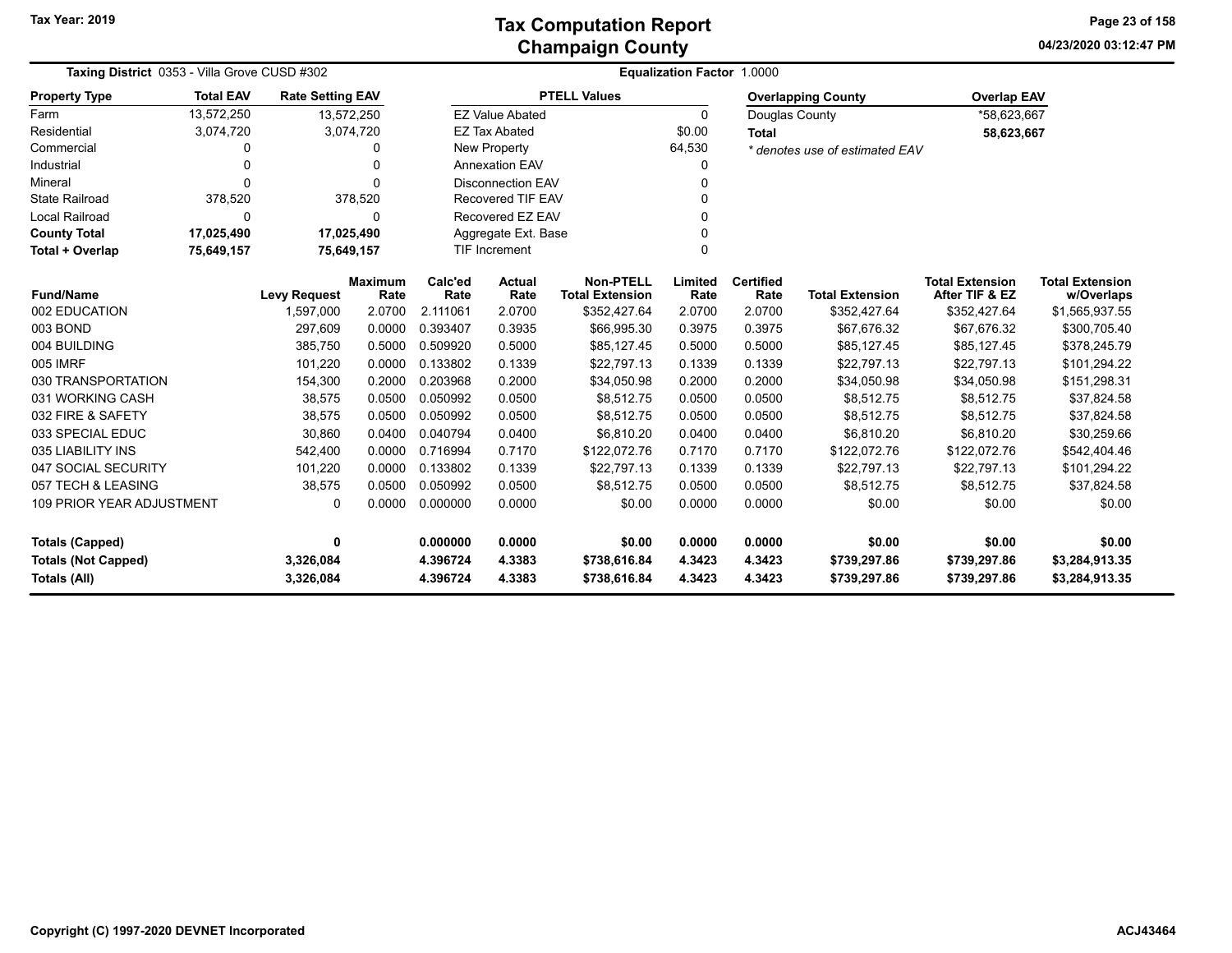**04/23/2020 03:12:47 PM Page 24 of 158**

| Taxing District 0354 - Heritage CUSD #8    |                                                                                                                                                            |                         |                          | <b>Equalization Factor 1.0000</b> |                                          |                                      |                  |                     |                                  |                                  |                                  |  |  |
|--------------------------------------------|------------------------------------------------------------------------------------------------------------------------------------------------------------|-------------------------|--------------------------|-----------------------------------|------------------------------------------|--------------------------------------|------------------|---------------------|----------------------------------|----------------------------------|----------------------------------|--|--|
| <b>Property Type</b>                       | <b>Total EAV</b>                                                                                                                                           | <b>Rate Setting EAV</b> |                          |                                   |                                          | <b>PTELL Values</b>                  |                  |                     | <b>Overlapping County</b>        | <b>Overlap EAV</b>               |                                  |  |  |
| Farm                                       | 43,216,227                                                                                                                                                 |                         | 42,391,245               |                                   | <b>EZ Value Abated</b>                   |                                      | $\Omega$         | Douglas County      |                                  | *2,611,245                       |                                  |  |  |
| Residential                                | 26,836,919                                                                                                                                                 |                         | 25,704,670               |                                   | <b>EZ Tax Abated</b>                     |                                      | \$0.00           | <b>Edgar County</b> |                                  | *154,728                         |                                  |  |  |
| Commercial                                 | 4,003,800                                                                                                                                                  |                         | 3,374,290                |                                   | New Property                             |                                      | 166,690          |                     | <b>Vermilion County</b>          | *18,854,178                      |                                  |  |  |
| Industrial                                 | 3,187,650                                                                                                                                                  |                         | 3,187,650                |                                   | <b>Annexation EAV</b><br>0               |                                      |                  |                     |                                  | 21,620,151                       |                                  |  |  |
| Mineral                                    | 0                                                                                                                                                          |                         | $\Omega$                 |                                   | <b>Disconnection EAV</b><br>0            |                                      |                  |                     | * denotes use of estimated EAV   |                                  |                                  |  |  |
| <b>State Railroad</b>                      | 1,423,847                                                                                                                                                  |                         | 1,423,847                |                                   | <b>Recovered TIF EAV</b>                 |                                      |                  |                     |                                  |                                  |                                  |  |  |
| Local Railroad                             | 35,320                                                                                                                                                     |                         | 35,320                   |                                   | Recovered EZ EAV<br>0                    |                                      |                  |                     |                                  |                                  |                                  |  |  |
| <b>County Total</b>                        | 78,703,763                                                                                                                                                 |                         | 76,117,022               |                                   | Aggregate Ext. Base<br>0                 |                                      |                  |                     |                                  |                                  |                                  |  |  |
| Total + Overlap                            | 100,323,914                                                                                                                                                |                         | 97,737,173               |                                   | TIF Increment                            |                                      | 2,586,741        |                     |                                  |                                  |                                  |  |  |
| <b>Fund/Name</b>                           | Calc'ed<br><b>Non-PTELL</b><br>Limited<br><b>Maximum</b><br><b>Actual</b><br><b>Levy Request</b><br>Rate<br>Rate<br>Rate<br><b>Total Extension</b><br>Rate |                         | <b>Certified</b><br>Rate | <b>Total Extension</b>            | <b>Total Extension</b><br>After TIF & EZ | <b>Total Extension</b><br>w/Overlaps |                  |                     |                                  |                                  |                                  |  |  |
| 002 EDUCATION                              |                                                                                                                                                            | 2,432,040               | 2.4000                   | 2.488347                          | 2.4000                                   | \$1,826,808.53                       | 2.4000           | 2.4000              | \$1,888,890.31                   | \$1,826,808.53                   | \$2,345,692.15                   |  |  |
| 003 BOND                                   |                                                                                                                                                            | 782,740                 | 0.0000                   | 0.800862                          | 0.8009                                   | \$609,621.23                         | 0.8090           | 0.8090              | \$636,713.44                     | \$615,786.71                     | \$790,693.73                     |  |  |
| 004 BUILDING                               |                                                                                                                                                            | 506,726                 | 0.5000                   | 0.518458                          | 0.5000                                   | \$380,585.11                         | 0.5000           | 0.5000              | \$393,518.82                     | \$380,585.11                     | \$488,685.87                     |  |  |
| 005 IMRF                                   |                                                                                                                                                            | 135,000                 | 0.0000                   | 0.138126                          | 0.1382                                   | \$105,193.72                         | 0.1382           | 0.1382              | \$108,768.60                     | \$105,193.72                     | \$135,072.77                     |  |  |
| 030 TRANSPORTATION                         |                                                                                                                                                            | 202,670                 | 0.2000                   | 0.207362                          | 0.2000                                   | \$152,234.04                         | 0.2000           | 0.2000              | \$157,407.53                     | \$152,234.04                     | \$195,474.35                     |  |  |
| 031 WORKING CASH                           |                                                                                                                                                            | 50,693                  | 0.0500                   | 0.051867                          | 0.0500                                   | \$38,058.51                          | 0.0500           | 0.0500              | \$39,351.88                      | \$38,058.51                      | \$48,868.59                      |  |  |
| 033 SPECIAL EDUC                           |                                                                                                                                                            | 40,616                  | 0.0400                   | 0.041556                          | 0.0400                                   | \$30,446.81                          | 0.0400           | 0.0400              | \$31,481.51                      | \$30,446.81                      | \$39,094.87                      |  |  |
| 035 LIABILITY INS                          |                                                                                                                                                            | 550,000                 | 0.0000                   | 0.562734                          | 0.5628                                   | \$428,386.60                         | 0.5628           | 0.5628              | \$442,944.78                     | \$428,386.60                     | \$550,064.81                     |  |  |
| 047 SOCIAL SECURITY                        |                                                                                                                                                            | 135,000                 | 0.0000                   | 0.138126                          | 0.1382                                   | \$105,193.72                         | 0.1382           | 0.1382              | \$108,768.60                     | \$105,193.72                     | \$135,072.77                     |  |  |
| 057 TECH & LEASING                         |                                                                                                                                                            | 50,693                  | 0.0500                   | 0.051867                          | 0.0500                                   | \$38,058.51                          | 0.0500           | 0.0500              | \$39,351.88                      | \$38,058.51                      | \$48,868.59                      |  |  |
| <b>Totals (Capped)</b>                     |                                                                                                                                                            | 0                       |                          | 0.000000                          | 0.0000                                   | \$0.00                               | 0.0000           | 0.0000              | \$0.00                           | \$0.00                           | \$0.00                           |  |  |
| <b>Totals (Not Capped)</b><br>Totals (All) |                                                                                                                                                            | 4,886,178<br>4,886,178  |                          | 4.999305<br>4.999305              | 4.8801<br>4.8801                         | \$3,714,586.78<br>\$3,714,586.78     | 4.8882<br>4.8882 | 4.8882<br>4.8882    | \$3,847,197.35<br>\$3,847,197.35 | \$3,720,752.26<br>\$3,720,752.26 | \$4,777,588.50<br>\$4,777,588.50 |  |  |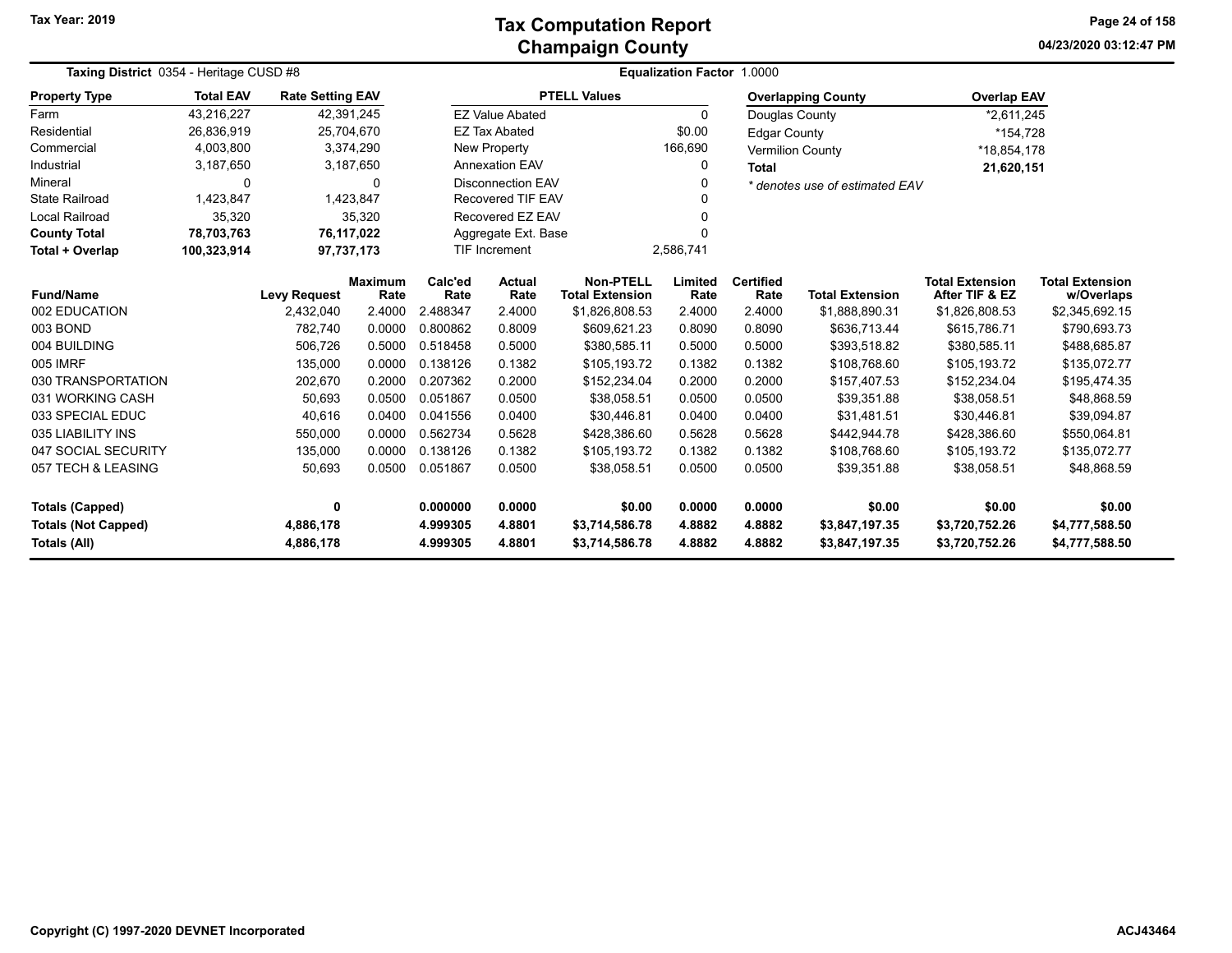**04/23/2020 03:12:47 PM Page 25 of 158**

| Taxing District 0355 - P-B-L CUSD #10      |                  |                          |                        | <b>Equalization Factor 1.0000</b>                                                      |                          |                     |                  |                              |                                |                                          |                                      |
|--------------------------------------------|------------------|--------------------------|------------------------|----------------------------------------------------------------------------------------|--------------------------|---------------------|------------------|------------------------------|--------------------------------|------------------------------------------|--------------------------------------|
| <b>Property Type</b>                       | <b>Total EAV</b> | <b>Rate Setting EAV</b>  |                        |                                                                                        |                          | <b>PTELL Values</b> |                  |                              | <b>Overlapping County</b>      | <b>Overlap EAV</b>                       |                                      |
| Farm                                       | 3,280,350        |                          | 3,280,350              |                                                                                        | <b>EZ Value Abated</b>   |                     | $\Omega$         | <b>Ford County</b>           |                                | *112,249,713                             |                                      |
| Residential                                | 652,820          |                          | 652,820                |                                                                                        | <b>EZ Tax Abated</b>     |                     | \$0.00           | <b>Iroquois County</b>       |                                | 67,015,080                               |                                      |
| Commercial                                 | 0                |                          |                        |                                                                                        | New Property             |                     | 9,360            |                              | <b>Livingston County</b>       | *198,873                                 |                                      |
| Industrial                                 |                  |                          |                        |                                                                                        | <b>Annexation EAV</b>    |                     | O                |                              | <b>Vermilion County</b>        | *73,968                                  |                                      |
| Mineral                                    |                  |                          | U                      |                                                                                        | <b>Disconnection EAV</b> |                     | 0                | <b>Total</b>                 |                                | 179,537,634                              |                                      |
| <b>State Railroad</b>                      | $\Omega$         |                          |                        | <b>Recovered TIF EAV</b>                                                               |                          |                     |                  |                              | * denotes use of estimated EAV |                                          |                                      |
| <b>Local Railroad</b>                      | 0                |                          |                        | Recovered EZ EAV                                                                       |                          |                     |                  |                              |                                |                                          |                                      |
| <b>County Total</b>                        | 3,933,170        |                          | 3,933,170              | Aggregate Ext. Base                                                                    |                          |                     |                  |                              |                                |                                          |                                      |
| Total + Overlap                            | 183,470,804      | 183,470,804              |                        | <b>TIF Increment</b>                                                                   |                          |                     | $\Omega$         |                              |                                |                                          |                                      |
| <b>Fund/Name</b>                           |                  | <b>Levy Request</b>      | <b>Maximum</b><br>Rate | <b>Non-PTELL</b><br>Calc'ed<br><b>Actual</b><br>Rate<br>Rate<br><b>Total Extension</b> |                          |                     | Limited<br>Rate  | <b>Certified</b><br>Rate     | <b>Total Extension</b>         | <b>Total Extension</b><br>After TIF & EZ | <b>Total Extension</b><br>w/Overlaps |
| 002 EDUCATION                              |                  | 6,569,834                | 3.6500                 | 3.580861                                                                               | 3.5809                   | \$140,842.88        | 3.5809           | 3.5809                       | \$140,842.88                   | \$140,842.88                             | \$6,569,906.02                       |
| 003 BOND                                   |                  | 2,180,253                | 0.0000                 | 1.188338                                                                               | 1.1884                   | \$46,741.79         | 1.2003           | 1.2003                       | \$47,209.84                    | \$47,209.84                              | \$2,202,200.06                       |
| 004 BUILDING                               |                  | 899,977                  | 0.5000                 | 0.490529                                                                               | 0.4906                   | \$19,296.13         | 0.4906           | 0.4906                       | \$19,296.13                    | \$19,296.13                              | \$900,107.76                         |
| 005 IMRF                                   |                  | 149,396                  | 0.0000                 | 0.081428                                                                               | 0.0815                   | \$3,205.53          | 0.0815           | 0.0815                       | \$3,205.53                     | \$3,205.53                               | \$149,528.71                         |
| 030 TRANSPORTATION                         |                  | 359,991                  | 0.2000                 | 0.196212                                                                               | 0.1963                   | \$7,720.81          | 0.1963           | 0.1963                       | \$7,720.81                     | \$7,720.81                               | \$360,153.19                         |
| 031 WORKING CASH                           |                  | 89,998                   | 0.0500                 | 0.049053                                                                               | 0.0491                   | \$1,931.19          | 0.0491           | 0.0491                       | \$1,931.19                     | \$1,931.19                               | \$90,084.16                          |
| 032 FIRE & SAFETY                          |                  | 0                        | 0.0500                 | 0.000000                                                                               | 0.0000                   | \$0.00              | 0.0000           | 0.0000                       | \$0.00                         | \$0.00                                   | \$0.00                               |
| 033 SPECIAL EDUC                           |                  | 70,198                   | 0.0400                 | 0.038261                                                                               | 0.0383                   | \$1,506.40          | 0.0383           | 0.0383                       | \$1,506.40                     | \$1.506.40                               | \$70,269.32                          |
| 035 LIABILITY INS                          |                  | 215,995                  | 0.0000                 | 0.117727                                                                               | 0.1178                   | \$4,633.27          | 0.1178           | 0.1178                       | \$4,633.27                     | \$4,633.27                               | \$216,128.61                         |
| 047 SOCIAL SECURITY                        |                  | 270,173                  | 0.0000                 | 0.147257                                                                               | 0.1473                   | \$5,793.56          | 0.1473           | 0.1473                       | \$5,793.56                     | \$5,793.56                               | \$270,252.49                         |
| 057 TECH & LEASING                         |                  | 79,558                   | 0.0500                 | 0.043363                                                                               | 0.0434                   | \$1,707.00          | 0.0434           | 0.0434                       | \$1,707.00                     | \$1,707.00                               | \$79,626.33                          |
| <b>Totals (Capped)</b>                     |                  | 0                        |                        | 0.000000<br>0.0000<br>\$0.00                                                           |                          | 0.0000              | 0.0000           | \$0.00                       | \$0.00                         | \$0.00                                   |                                      |
| <b>Totals (Not Capped)</b><br>Totals (All) |                  | 10,885,373<br>10,885,373 |                        | 5.933029<br>5.9336<br>\$233,378.56<br>5.933029<br>5.9336<br>\$233,378.56               |                          | 5.9455<br>5.9455    | 5.9455<br>5.9455 | \$233,846.61<br>\$233,846.61 | \$233,846.61<br>\$233,846.61   | \$10,908,256.65<br>\$10,908,256.65       |                                      |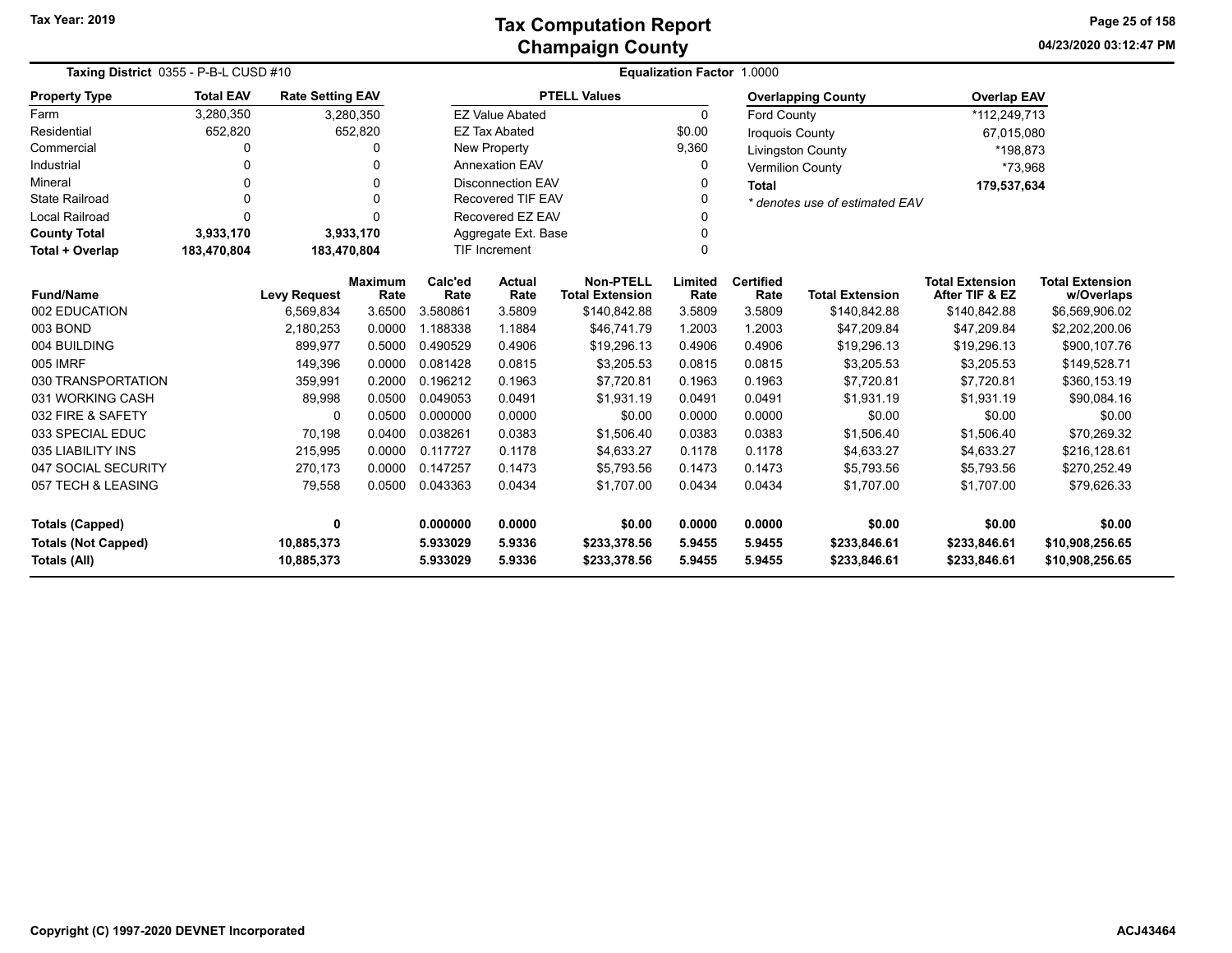| Taxing District 0356 - GC-M-S CUSD #5             |                  |                         |                        | <b>Equalization Factor 1.0000</b> |                          |                                            |                  |                          |                                |                                          |                                      |
|---------------------------------------------------|------------------|-------------------------|------------------------|-----------------------------------|--------------------------|--------------------------------------------|------------------|--------------------------|--------------------------------|------------------------------------------|--------------------------------------|
| <b>Property Type</b>                              | <b>Total EAV</b> | <b>Rate Setting EAV</b> |                        |                                   |                          | <b>PTELL Values</b>                        |                  |                          | <b>Overlapping County</b>      | <b>Overlap EAV</b>                       |                                      |
| Farm                                              | 3,764,120        |                         | 3,764,120              |                                   | <b>EZ Value Abated</b>   |                                            | $\Omega$         | <b>Ford County</b>       |                                | *128,652,210                             |                                      |
| Residential                                       | 678,720          |                         | 678,720                |                                   | <b>EZ Tax Abated</b>     |                                            | \$0.00           |                          | <b>Livingston County</b>       | *2,234,406                               |                                      |
| Commercial                                        | 168,060          |                         | 168,060                |                                   | New Property             |                                            | 0                | <b>McLean County</b>     |                                | *4,750,046                               |                                      |
| Industrial                                        | $\Omega$         |                         | 0                      |                                   | <b>Annexation EAV</b>    |                                            | 0                | <b>Total</b>             |                                | 135,636,662                              |                                      |
| Mineral                                           | $\Omega$         |                         | $\Omega$               |                                   | <b>Disconnection EAV</b> |                                            | 0                |                          | * denotes use of estimated EAV |                                          |                                      |
| <b>State Railroad</b>                             | 410,436          |                         | 410,436                | <b>Recovered TIF EAV</b>          |                          |                                            |                  |                          |                                |                                          |                                      |
| Local Railroad                                    | 0                |                         | $\Omega$               |                                   | Recovered EZ EAV         |                                            |                  |                          |                                |                                          |                                      |
| <b>County Total</b>                               | 5,021,336        |                         | 5,021,336              |                                   | Aggregate Ext. Base      |                                            | 0                |                          |                                |                                          |                                      |
| Total + Overlap                                   | 140,657,998      | 140,657,998             |                        | TIF Increment                     |                          |                                            | $\Omega$         |                          |                                |                                          |                                      |
| <b>Fund/Name</b>                                  |                  | <b>Levy Request</b>     | <b>Maximum</b><br>Rate | Calc'ed<br>Rate                   | <b>Actual</b><br>Rate    | <b>Non-PTELL</b><br><b>Total Extension</b> | Limited<br>Rate  | <b>Certified</b><br>Rate | <b>Total Extension</b>         | <b>Total Extension</b><br>After TIF & EZ | <b>Total Extension</b><br>w/Overlaps |
| 002 EDUCATION                                     |                  | 5,071,213               | 3.6000                 | 3.605350                          | 3.6000                   | \$180,768.10                               | 3.6000           | 3.6000                   | \$180,768.10                   | \$180,768.10                             | \$5,063,687.93                       |
| 003 BOND                                          |                  | 513,654                 | 0.0000                 | 0.365179                          | 0.3652                   | \$18,337.92                                | 0.3689           | 0.3689                   | \$18,523.71                    | \$18,523.71                              | \$518,887.35                         |
| 004 BUILDING                                      |                  | 704,335                 | 0.5000                 | 0.500743                          | 0.5000                   | \$25,106.68                                | 0.5000           | 0.5000                   | \$25,106.68                    | \$25,106.68                              | \$703,289.99                         |
| 005 IMRF                                          |                  | 150,000                 | 0.0000                 | 0.106642                          | 0.1067                   | \$5,357.77                                 | 0.1067           | 0.1067                   | \$5,357.77                     | \$5,357.77                               | \$150,082.08                         |
| 030 TRANSPORTATION                                |                  | 281,734                 | 0.2000                 | 0.200297                          | 0.2000                   | \$10,042.67                                | 0.2000           | 0.2000                   | \$10,042.67                    | \$10,042.67                              | \$281,316.00                         |
| 031 WORKING CASH                                  |                  | 70,434                  | 0.0500                 | 0.050075                          | 0.0500                   | \$2,510.67                                 | 0.0500           | 0.0500                   | \$2,510.67                     | \$2,510.67                               | \$70,329.00                          |
| 032 FIRE & SAFETY                                 |                  | 70,434                  | 0.0500                 | 0.050075                          | 0.0500                   | \$2,510.67                                 | 0.0500           | 0.0500                   | \$2,510.67                     | \$2,510.67                               | \$70,329.00                          |
| 033 SPECIAL EDUC                                  |                  | 56,347                  | 0.0400                 | 0.040060                          | 0.0400                   | \$2,008.53                                 | 0.0400           | 0.0400                   | \$2,008.53                     | \$2,008.53                               | \$56,263.20                          |
| 035 LIABILITY INS                                 |                  | 900,000                 | 0.0000                 | 0.639850                          | 0.6399                   | \$32,131.53                                | 0.6399           | 0.6399                   | \$32,131.53                    | \$32,131.53                              | \$900,070.53                         |
| 047 SOCIAL SECURITY                               |                  | 100,000                 | 0.0000                 | 0.071094                          | 0.0711                   | \$3,570.17                                 | 0.0711           | 0.0711                   | \$3,570.17                     | \$3,570.17                               | \$100,007.84                         |
| 057 TECH & LEASING                                |                  | 70,434                  | 0.0500                 | 0.050075                          | 0.0500                   | \$2,510.67                                 | 0.0500           | 0.0500                   | \$2,510.67                     | \$2,510.67                               | \$70,329.00                          |
| <b>Totals (Capped)</b>                            |                  | 0                       |                        | 0.000000                          | 0.0000                   | \$0.00                                     | 0.0000           | 0.0000                   | \$0.00                         | \$0.00                                   | \$0.00                               |
| <b>Totals (Not Capped)</b><br><b>Totals (All)</b> |                  | 7,988,585<br>7,988,585  |                        | 5.679440<br>5.679440              | 5.6729<br>5.6729         | \$284,855.38<br>\$284,855.38               | 5.6766<br>5.6766 | 5.6766<br>5.6766         | \$285,041.17<br>\$285,041.17   | \$285,041.17<br>\$285,041.17             | \$7,984,591.92<br>\$7,984,591.92     |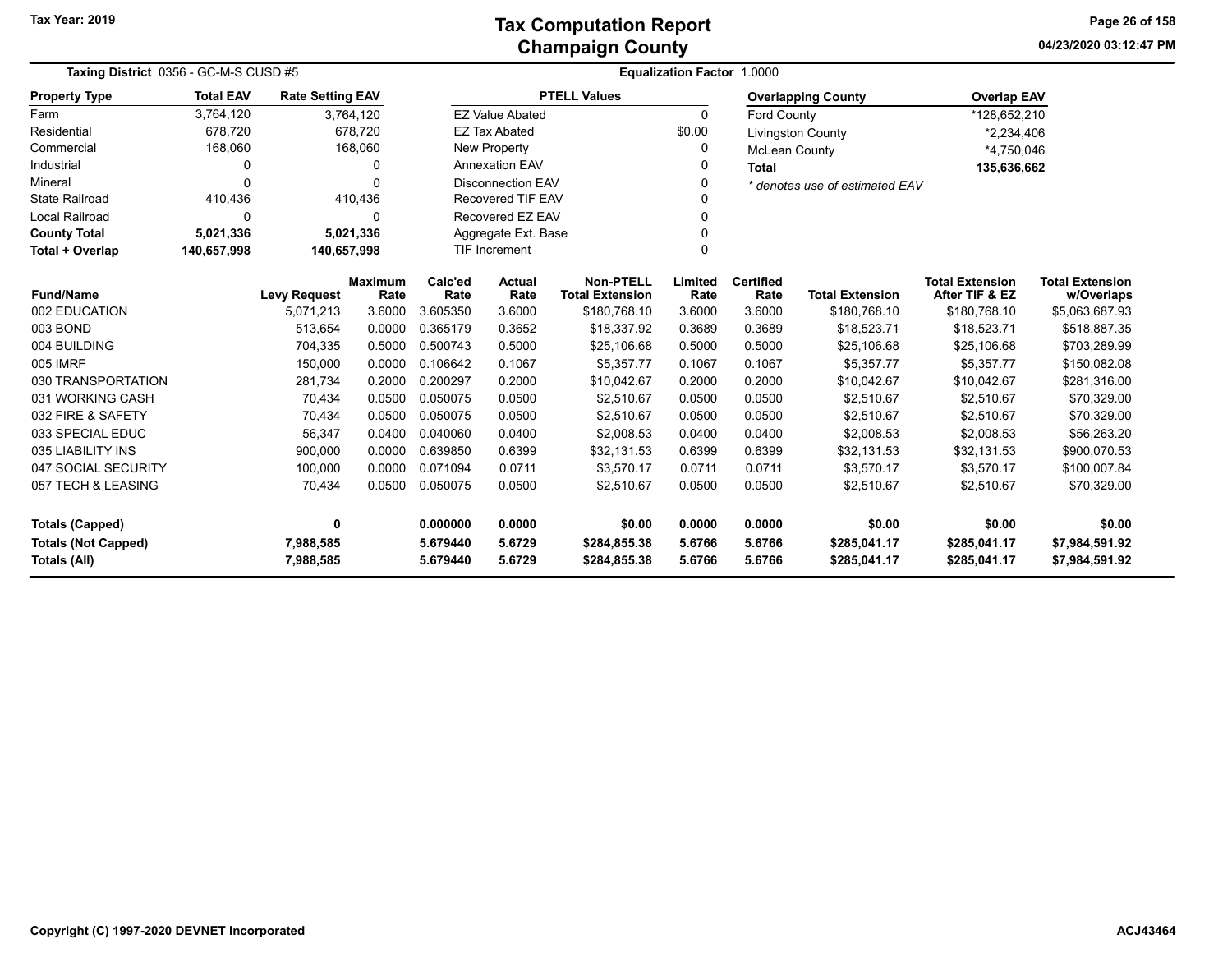**04/23/2020 03:12:47 PM Page 27 of 158**

| Taxing District 0357 - Oakwood CUSD #76    |                  |                         |                        |                      |                          |                                            | Equalization Factor 1.0000 |                          |                                |                                          |                                      |
|--------------------------------------------|------------------|-------------------------|------------------------|----------------------|--------------------------|--------------------------------------------|----------------------------|--------------------------|--------------------------------|------------------------------------------|--------------------------------------|
| <b>Property Type</b>                       | <b>Total EAV</b> | <b>Rate Setting EAV</b> |                        |                      |                          | <b>PTELL Values</b>                        |                            |                          | <b>Overlapping County</b>      | <b>Overlap EAV</b>                       |                                      |
| Farm                                       | 25,690           |                         | 25,690                 |                      | <b>EZ Value Abated</b>   |                                            | $\Omega$                   |                          | <b>Vermilion County</b>        | *90,780,729                              |                                      |
| Residential                                | 0                |                         |                        |                      | <b>EZ Tax Abated</b>     |                                            | \$0.00                     | <b>Total</b>             |                                | 90,780,729                               |                                      |
| Commercial                                 | 0                |                         | 0                      |                      | New Property             |                                            |                            |                          | * denotes use of estimated EAV |                                          |                                      |
| Industrial                                 | 0                |                         | $\Omega$               |                      | <b>Annexation EAV</b>    |                                            |                            |                          |                                |                                          |                                      |
| Mineral                                    | 0                |                         | 0                      |                      | <b>Disconnection EAV</b> |                                            |                            |                          |                                |                                          |                                      |
| <b>State Railroad</b>                      | 0                |                         |                        |                      | <b>Recovered TIF EAV</b> |                                            |                            |                          |                                |                                          |                                      |
| Local Railroad                             | $\Omega$         |                         |                        | Recovered EZ EAV     |                          |                                            |                            |                          |                                |                                          |                                      |
| <b>County Total</b>                        | 25,690           |                         | 25,690                 |                      | Aggregate Ext. Base      |                                            |                            |                          |                                |                                          |                                      |
| Total + Overlap                            | 90,806,419       | 90,806,419              |                        |                      | <b>TIF Increment</b>     |                                            | O                          |                          |                                |                                          |                                      |
| <b>Fund/Name</b>                           |                  | <b>Levy Request</b>     | <b>Maximum</b><br>Rate | Calc'ed<br>Rate      | <b>Actual</b><br>Rate    | <b>Non-PTELL</b><br><b>Total Extension</b> | Limited<br>Rate            | <b>Certified</b><br>Rate | <b>Total Extension</b>         | <b>Total Extension</b><br>After TIF & EZ | <b>Total Extension</b><br>w/Overlaps |
| 002 EDUCATION                              |                  | 2,307,503               | 2.5200                 | 2.541123             | 2.5200                   | \$647.39                                   | 2.5200                     | 2.5200                   | \$647.39                       | \$647.39                                 | \$2,288,321.76                       |
| 003 BOND                                   |                  | 658,937                 | 0.0000                 | 0.725650             | 0.7257                   | \$186.43                                   | 0.7330                     | 0.7330                   | \$188.31                       | \$188.31                                 | \$665,611.05                         |
| 004 BUILDING                               |                  | 549,405                 | 0.6000                 | 0.605029             | 0.6000                   | \$154.14                                   | 0.6000                     | 0.6000                   | \$154.14                       | \$154.14                                 | \$544,838.51                         |
| 005 IMRF                                   |                  | 215,000                 | 0.0000                 | 0.236767             | 0.2368                   | \$60.83                                    | 0.2368                     | 0.2368                   | \$60.83                        | \$60.83                                  | \$215,029.60                         |
| 030 TRANSPORTATION                         |                  | 183,135                 | 0.2000                 | 0.201676             | 0.2000                   | \$51.38                                    | 0.2000                     | 0.2000                   | \$51.38                        | \$51.38                                  | \$181,612.84                         |
| 031 WORKING CASH                           |                  | 45,683                  | 0.0500                 | 0.050308             | 0.0500                   | \$12.85                                    | 0.0500                     | 0.0500                   | \$12.85                        | \$12.85                                  | \$45,403.21                          |
| 032 FIRE & SAFETY                          |                  | 46,783                  | 0.0500                 | 0.051520             | 0.0500                   | \$12.85                                    | 0.0500                     | 0.0500                   | \$12.85                        | \$12.85                                  | \$45,403.21                          |
| 033 SPECIAL EDUC                           |                  | 36,627                  | 0.0400                 | 0.040335             | 0.0400                   | \$10.28                                    | 0.0400                     | 0.0400                   | \$10.28                        | \$10.28                                  | \$36,322.57                          |
| 035 LIABILITY INS                          |                  | 430,000                 | 0.0000                 | 0.473535             | 0.4736                   | \$121.67                                   | 0.4736                     | 0.4736                   | \$121.67                       | \$121.67                                 | \$430,059.20                         |
| 047 SOCIAL SECURITY                        |                  | 166,000                 | 0.0000                 | 0.182807             | 0.1829                   | \$46.99                                    | 0.1829                     | 0.1829                   | \$46.99                        | \$46.99                                  | \$166,084.94                         |
| 057 TECH & LEASING                         |                  | 45,784                  | 0.0500                 | 0.050419             | 0.0500                   | \$12.85                                    | 0.0500                     | 0.0500                   | \$12.85                        | \$12.85                                  | \$45,403.21                          |
| <b>Totals (Capped)</b>                     |                  | 0                       |                        | 0.000000             | 0.0000                   | \$0.00                                     | 0.0000                     | 0.0000                   | \$0.00                         | \$0.00                                   | \$0.00                               |
| <b>Totals (Not Capped)</b><br>Totals (All) |                  | 4,684,857<br>4,684,857  |                        | 5.159169<br>5.159169 | 5.1290<br>5.1290         | \$1,317.66<br>\$1,317.66                   | 5.1363<br>5.1363           | 5.1363<br>5.1363         | \$1,319.54<br>\$1,319.54       | \$1,319.54<br>\$1,319.54                 | \$4,664,090.10<br>\$4,664,090.10     |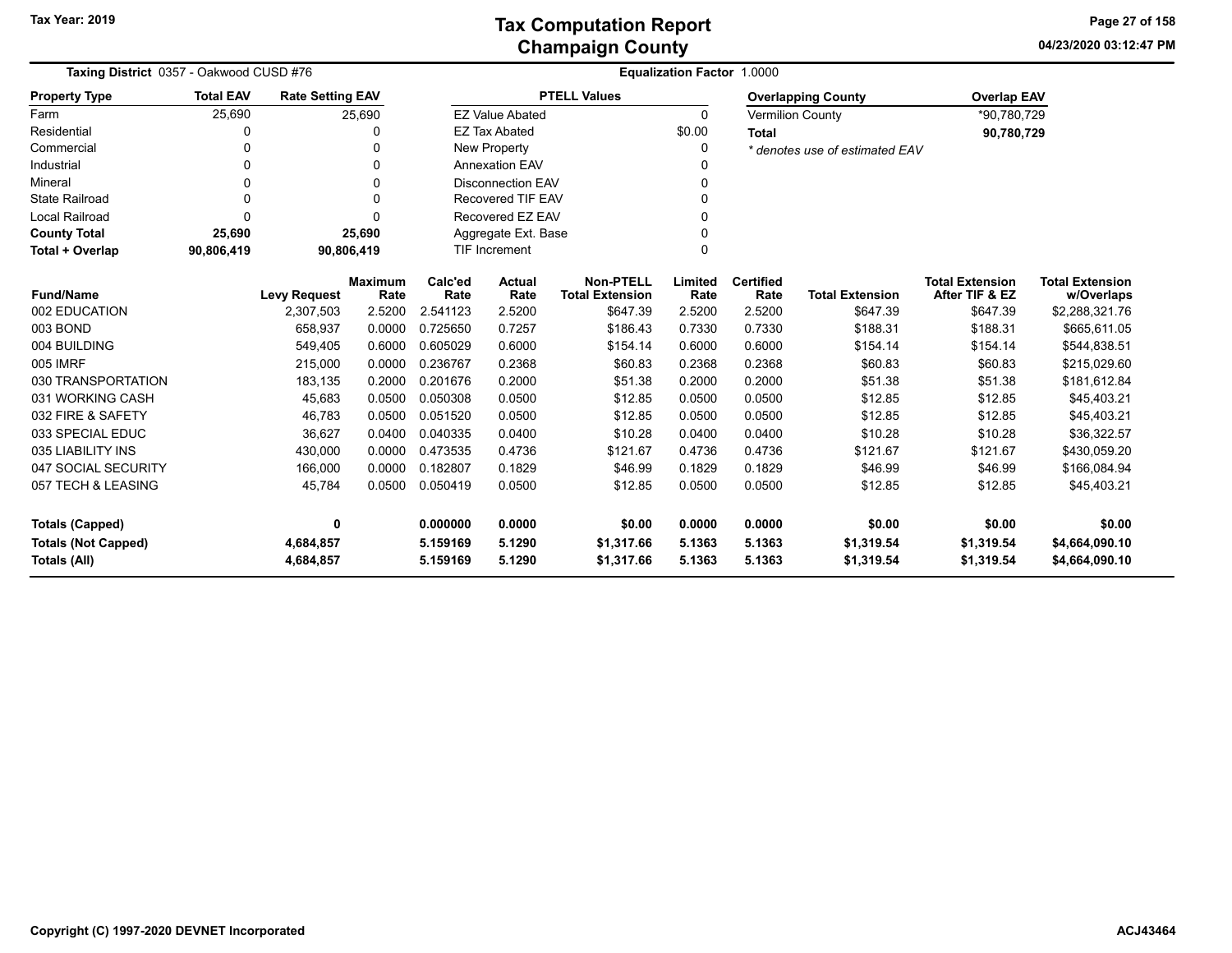**04/23/2020 03:12:47 PM Page 28 of 158**

| Taxing District 0358 - Prairieview-Ogden CCSD #197 |                  |                                        |           |                      |                          |                                            | <b>Equalization Factor 1.0000</b> |                          |                                  |                                          |                                      |
|----------------------------------------------------|------------------|----------------------------------------|-----------|----------------------|--------------------------|--------------------------------------------|-----------------------------------|--------------------------|----------------------------------|------------------------------------------|--------------------------------------|
| <b>Property Type</b>                               | <b>Total EAV</b> | <b>Rate Setting EAV</b>                |           |                      |                          | <b>PTELL Values</b>                        |                                   |                          | <b>Overlapping County</b>        | <b>Overlap EAV</b>                       |                                      |
| Farm                                               | 43,863,712       | 43,863,712                             |           |                      | <b>EZ Value Abated</b>   |                                            | 0                                 | <b>Vermilion County</b>  |                                  | *2,976,306                               |                                      |
| Residential                                        | 30,793,063       | 30,793,063                             |           |                      | <b>EZ Tax Abated</b>     |                                            | \$0.00                            | <b>Total</b>             |                                  | 2,976,306                                |                                      |
| Commercial                                         | 3,729,820        |                                        | 3,729,820 |                      | <b>New Property</b>      |                                            | 683,810                           |                          | * denotes use of estimated EAV   |                                          |                                      |
| Industrial                                         | $\Omega$         |                                        | 0         |                      | <b>Annexation EAV</b>    |                                            | O                                 |                          |                                  |                                          |                                      |
| Mineral                                            | 1,498,350        |                                        | 1,498,350 |                      | <b>Disconnection EAV</b> |                                            | 0                                 |                          |                                  |                                          |                                      |
| <b>State Railroad</b>                              | 1,340,254        |                                        | 1,340,254 |                      | Recovered TIF EAV        |                                            | O                                 |                          |                                  |                                          |                                      |
| <b>Local Railroad</b>                              | 730,240          |                                        | 730,240   |                      | Recovered EZ EAV         |                                            |                                   |                          |                                  |                                          |                                      |
| <b>County Total</b>                                | 81,955,439       | 81,955,439                             |           |                      | Aggregate Ext. Base      |                                            | $\Omega$                          |                          |                                  |                                          |                                      |
| Total + Overlap                                    | 84,931,745       | 84,931,745                             |           |                      | TIF Increment            |                                            |                                   |                          |                                  |                                          |                                      |
| <b>Fund/Name</b>                                   |                  | Maximum<br><b>Levy Request</b><br>Rate |           | Calc'ed<br>Rate      | <b>Actual</b><br>Rate    | <b>Non-PTELL</b><br><b>Total Extension</b> | Limited<br>Rate                   | <b>Certified</b><br>Rate | <b>Total Extension</b>           | <b>Total Extension</b><br>After TIF & EZ | <b>Total Extension</b><br>w/Overlaps |
| 002 EDUCATION                                      |                  | 1,675,000                              | 1.9200    | 1.972172             | 1.9200                   | \$1,573,544.43                             | 1.9200                            | 1.9200                   | \$1,573,544.43                   | \$1,573,544.43                           | \$1,630,689.50                       |
| 003 BOND                                           |                  | 186,445                                | 0.0000    | 0.219523             | 0.2196                   | \$179,974.14                               | 0.2218                            | 0.2218                   | \$181,777.16                     | \$181,777.16                             | \$188,378.61                         |
| 004 BUILDING                                       |                  | 393,000                                | 0.4500    | 0.462725             | 0.4500                   | \$368,799.48                               | 0.4500                            | 0.4500                   | \$368,799.48                     | \$368,799.48                             | \$382,192.85                         |
| 005 IMRF                                           |                  | 35,000                                 | 0.0000    | 0.041210             | 0.0413                   | \$33,847.60                                | 0.0413                            | 0.0413                   | \$33,847.60                      | \$33,847.60                              | \$35,076.81                          |
| 030 TRANSPORTATION                                 |                  | 105,000                                | 0.1200    | 0.123629             | 0.1200                   | \$98,346.53                                | 0.1200                            | 0.1200                   | \$98,346.53                      | \$98,346.53                              | \$101,918.09                         |
| 031 WORKING CASH                                   |                  | 44,000                                 | 0.0500    | 0.051806             | 0.0500                   | \$40,977.72                                | 0.0500                            | 0.0500                   | \$40,977.72                      | \$40,977.72                              | \$42,465.87                          |
| 033 SPECIAL EDUC                                   |                  | 18,000                                 | 0.0200    | 0.021194             | 0.0200                   | \$16,391.09                                | 0.0200                            | 0.0200                   | \$16,391.09                      | \$16,391.09                              | \$16,986.35                          |
| 035 LIABILITY INS                                  |                  | 80,000                                 | 0.0000    | 0.094193             | 0.0942                   | \$77,202.02                                | 0.0942                            | 0.0942                   | \$77,202.02                      | \$77,202.02                              | \$80,005.70                          |
| 047 SOCIAL SECURITY                                |                  | 35,000                                 | 0.0000    | 0.041210             | 0.0413                   | \$33,847.60                                | 0.0413                            | 0.0413                   | \$33,847.60                      | \$33,847.60                              | \$35,076.81                          |
| 057 TECH & LEASING                                 |                  | $\Omega$                               | 0.0500    | 0.000000             | 0.0000                   | \$0.00                                     | 0.0000                            | 0.0000                   | \$0.00                           | \$0.00                                   | \$0.00                               |
| Totals (Capped)                                    |                  | 0                                      |           | 0.000000             | 0.0000                   | \$0.00                                     | 0.0000                            | 0.0000                   | \$0.00                           | \$0.00                                   | \$0.00                               |
| <b>Totals (Not Capped)</b><br>Totals (All)         |                  | 2,571,445<br>2,571,445                 |           | 3.027662<br>3.027662 | 2.9564<br>2.9564         | \$2,422,930.61<br>\$2,422,930.61           | 2.9586<br>2.9586                  | 2.9586<br>2.9586         | \$2,424,733.63<br>\$2,424,733.63 | \$2,424,733.63<br>\$2,424,733.63         | \$2,512,790.59<br>\$2,512,790.59     |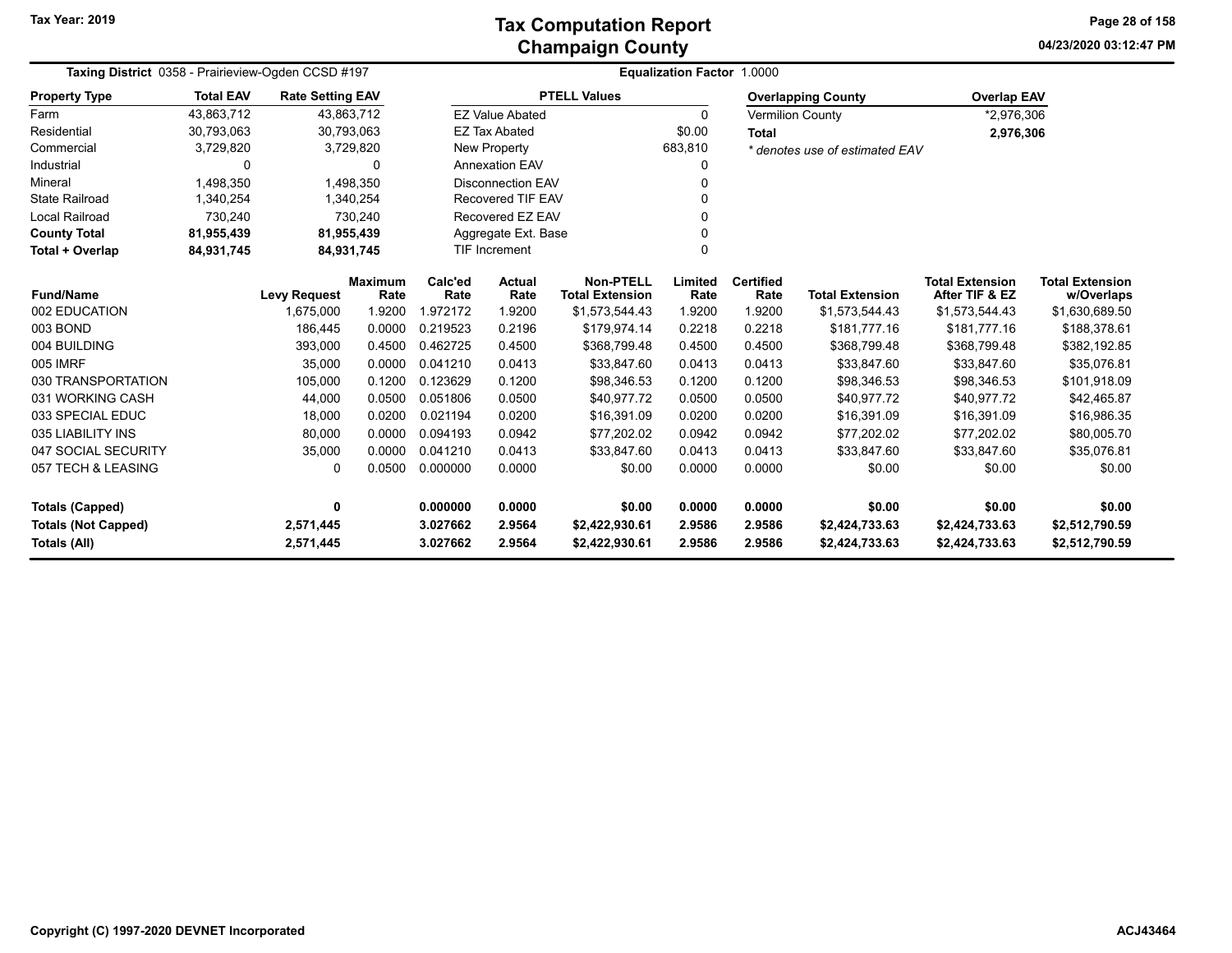**04/23/2020 03:12:47 PM Page 29 of 158**

| Taxing District 0359 - Arthur CUSD #305 |                  |                         |                        |                                                                                        |                        |                     | Equalization Factor 1.0000 |                          |                                |                                          |                                      |
|-----------------------------------------|------------------|-------------------------|------------------------|----------------------------------------------------------------------------------------|------------------------|---------------------|----------------------------|--------------------------|--------------------------------|------------------------------------------|--------------------------------------|
| <b>Property Type</b>                    | <b>Total EAV</b> | <b>Rate Setting EAV</b> |                        |                                                                                        |                        | <b>PTELL Values</b> |                            |                          | <b>Overlapping County</b>      | <b>Overlap EAV</b>                       |                                      |
| Farm                                    | 425,170          |                         | 425,170                |                                                                                        | <b>EZ Value Abated</b> |                     | $\Omega$                   | <b>Coles County</b>      |                                | *5,909,102                               |                                      |
| Residential                             | 76,100           |                         | 76,100                 |                                                                                        | <b>EZ Tax Abated</b>   |                     | \$0.00                     | Douglas County           |                                | *97,817,172                              |                                      |
| Commercial                              | 0                |                         | 0                      |                                                                                        | New Property           |                     | 0                          | <b>Moultrie County</b>   |                                | *98,062,382                              |                                      |
| Industrial                              |                  |                         | 0                      |                                                                                        | <b>Annexation EAV</b>  |                     |                            | <b>Piatt County</b>      |                                | 32,303,629                               |                                      |
| Mineral                                 | 0                |                         | $\Omega$               | <b>Disconnection EAV</b>                                                               |                        |                     | 0                          | <b>Total</b>             |                                | 234,092,285                              |                                      |
| <b>State Railroad</b>                   | 0                |                         | 0                      | <b>Recovered TIF EAV</b>                                                               |                        |                     | $\Omega$                   |                          | * denotes use of estimated EAV |                                          |                                      |
| <b>Local Railroad</b>                   | $\Omega$         |                         | $\Omega$               |                                                                                        | Recovered EZ EAV       |                     |                            |                          |                                |                                          |                                      |
| <b>County Total</b>                     | 501,270          |                         | 501,270                | Aggregate Ext. Base                                                                    |                        |                     | 0                          |                          |                                |                                          |                                      |
| Total + Overlap                         | 234,593,555      | 234,593,555             |                        | <b>TIF Increment</b>                                                                   |                        |                     | 0                          |                          |                                |                                          |                                      |
| <b>Fund/Name</b>                        |                  | <b>Levy Request</b>     | <b>Maximum</b><br>Rate | <b>Non-PTELL</b><br>Calc'ed<br><b>Actual</b><br>Rate<br>Rate<br><b>Total Extension</b> |                        |                     | Limited<br>Rate            | <b>Certified</b><br>Rate | <b>Total Extension</b>         | <b>Total Extension</b><br>After TIF & EZ | <b>Total Extension</b><br>w/Overlaps |
| 002 EDUCATION                           |                  | 5,716,619               | 2.4000                 | 2.436818                                                                               | 2.4000                 | \$12,030.48         | 2.4000                     | 2.4000                   | \$12,030.48                    | \$12,030.48                              | \$5,630,245.32                       |
| 004 BUILDING                            |                  | 1,190,962               | 0.5000                 | 0.507670                                                                               | 0.5000                 | \$2,506.35          | 0.5000                     | 0.5000                   | \$2,506.35                     | \$2,506.35                               | \$1,172,967.78                       |
| 005 IMRF                                |                  | 135,000                 | 0.0000                 | 0.057546                                                                               | 0.0576                 | \$288.73            | 0.0576                     | 0.0576                   | \$288.73                       | \$288.73                                 | \$135,125.89                         |
| 030 TRANSPORTATION                      |                  | 476,385                 | 0.2000                 | 0.203068                                                                               | 0.2000                 | \$1,002.54          | 0.2000                     | 0.2000                   | \$1,002.54                     | \$1,002.54                               | \$469,187.11                         |
| 031 WORKING CASH                        |                  | 119,096                 | 0.0500                 | 0.050767                                                                               | 0.0500                 | \$250.64            | 0.0500                     | 0.0500                   | \$250.64                       | \$250.64                                 | \$117,296.78                         |
| 032 FIRE & SAFETY                       |                  | 119,096                 | 0.0500                 | 0.050767                                                                               | 0.0500                 | \$250.64            | 0.0500                     | 0.0500                   | \$250.64                       | \$250.64                                 | \$117,296.78                         |
| 033 SPECIAL EDUC                        |                  | 95,277                  | 0.0400                 | 0.040614                                                                               | 0.0400                 | \$200.51            | 0.0400                     | 0.0400                   | \$200.51                       | \$200.51                                 | \$93,837.42                          |
| 035 LIABILITY INS                       |                  | 285,000                 | 0.0000                 | 0.121487                                                                               | 0.1215                 | \$609.04            | 0.1215                     | 0.1215                   | \$609.04                       | \$609.04                                 | \$285,031.17                         |
| 047 SOCIAL SECURITY                     |                  | 195,000                 | 0.0000                 | 0.083123                                                                               | 0.0832                 | \$417.06            | 0.0832                     | 0.0832                   | \$417.06                       | \$417.06                                 | \$195,181.84                         |
| 057 TECH & LEASING                      |                  | 119,096                 | 0.0500                 | 0.050767                                                                               | 0.0500                 | \$250.64            | 0.0500                     | 0.0500                   | \$250.64                       | \$250.64                                 | \$117,296.78                         |
| <b>Totals (Capped)</b>                  |                  | 0                       |                        | 0.000000                                                                               | 0.0000                 | \$0.00              | 0.0000                     | 0.0000                   | \$0.00                         | \$0.00                                   | \$0.00                               |
| <b>Totals (Not Capped)</b>              |                  | 8,451,531<br>3.602627   |                        |                                                                                        | 3.5523                 | \$17,806.63         | 3.5523                     | 3.5523                   | \$17,806.63                    | \$17,806.63                              | \$8,333,466.87                       |
| Totals (All)                            |                  | 8,451,531               | 3.602627               |                                                                                        | 3.5523                 | \$17,806.63         | 3.5523                     | 3.5523                   | \$17,806.63                    | \$17,806.63                              | \$8,333,466.87                       |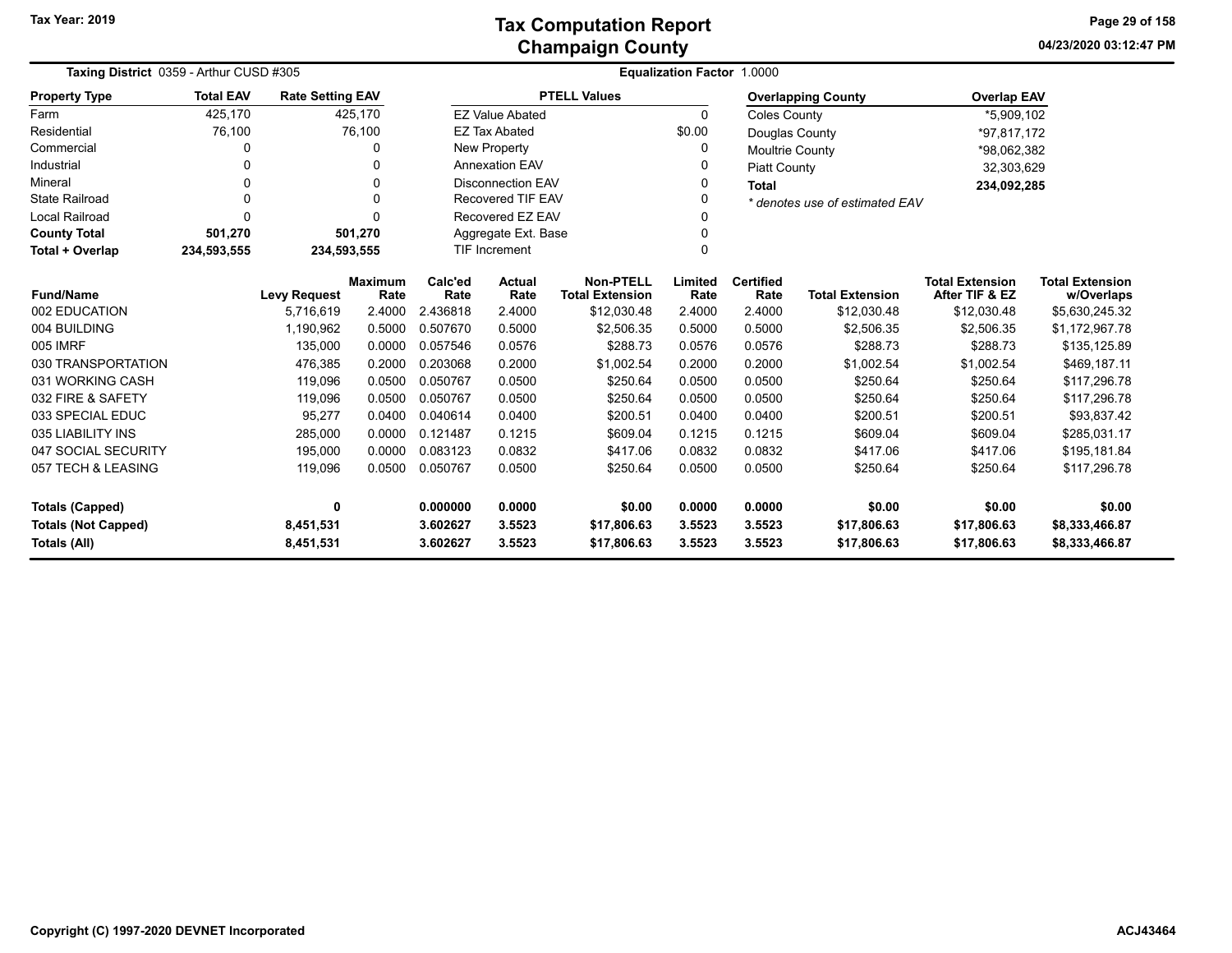**04/23/2020 03:12:47 PMPage 30 of 158**

| Taxing District 0401 - Allerton Fire Protection                      |                  |                         |                        |                                  |                                                                     |                                      | Equalization Factor 1.0000 |                            |                                      |                                          |                                      |
|----------------------------------------------------------------------|------------------|-------------------------|------------------------|----------------------------------|---------------------------------------------------------------------|--------------------------------------|----------------------------|----------------------------|--------------------------------------|------------------------------------------|--------------------------------------|
| <b>Property Type</b>                                                 | <b>Total EAV</b> | <b>Rate Setting EAV</b> |                        |                                  |                                                                     | <b>PTELL Values</b>                  |                            |                            | <b>Overlapping County</b>            | <b>Overlap EAV</b>                       |                                      |
| Farm                                                                 | 4,558,150        |                         | 4,558,150              |                                  | <b>EZ Value Abated</b>                                              |                                      | $\Omega$                   | Douglas County             |                                      | *826,292                                 |                                      |
| Residential                                                          | 291,400          |                         | 291,400                |                                  | EZ Tax Abated                                                       |                                      | \$0.00                     | <b>Edgar County</b>        |                                      | *1,835,325                               |                                      |
| Commercial                                                           | 0                |                         | 0                      |                                  | New Property                                                        |                                      | $\Omega$                   |                            | <b>Vermilion County</b>              | *13,905,744                              |                                      |
| Industrial                                                           | 0                |                         | 0                      |                                  | <b>Annexation EAV</b>                                               |                                      | 0                          | Total                      |                                      | 16,567,361                               |                                      |
| Mineral                                                              | 0                |                         | 0                      |                                  | Disconnection EAV                                                   |                                      |                            |                            | * denotes use of estimated EAV       |                                          |                                      |
| <b>State Railroad</b>                                                | 0                |                         | 0                      |                                  | Recovered TIF EAV                                                   |                                      |                            |                            |                                      |                                          |                                      |
| <b>Local Railroad</b>                                                | 0                |                         | ŋ                      | Recovered EZ EAV                 |                                                                     |                                      |                            |                            |                                      |                                          |                                      |
| <b>County Total</b>                                                  | 4,849,550        |                         | 4,849,550              |                                  | Aggregate Ext. Base                                                 |                                      |                            |                            |                                      |                                          |                                      |
| Total + Overlap                                                      | 21,416,911       |                         | 21,416,911             |                                  | <b>TIF Increment</b>                                                |                                      |                            |                            |                                      |                                          |                                      |
| <b>Fund/Name</b>                                                     |                  | <b>Levy Request</b>     | <b>Maximum</b><br>Rate | Calc'ed<br>Rate                  | <b>Non-PTELL</b><br><b>Actual</b><br>Rate<br><b>Total Extension</b> |                                      | Limited<br>Rate            | <b>Certified</b><br>Rate   | <b>Total Extension</b>               | <b>Total Extension</b><br>After TIF & EZ | <b>Total Extension</b><br>w/Overlaps |
| 001 GENERAL                                                          |                  | 55,058                  | 0.3000                 | 0.257077                         | 0.2571                                                              | \$12,468.19                          | 0.2571                     | 0.2571                     | \$12,468.19                          | \$12,468.19                              | \$55,062.88                          |
| 027 AUDIT                                                            |                  | 1,051                   | 0.0050                 | 0.004907                         | 0.0050                                                              | \$242.48                             | 0.0050                     | 0.0050                     | \$242.48                             | \$242.48                                 | \$1,070.85                           |
| <b>Totals (Capped)</b><br><b>Totals (Not Capped)</b><br>Totals (All) |                  | 0<br>56,109<br>56,109   |                        | 0.000000<br>0.261984<br>0.261984 | 0.0000<br>0.2621<br>0.2621                                          | \$0.00<br>\$12,710.67<br>\$12,710.67 | 0.0000<br>0.2621<br>0.2621 | 0.0000<br>0.2621<br>0.2621 | \$0.00<br>\$12,710.67<br>\$12,710.67 | \$0.00<br>\$12,710.67<br>\$12,710.67     | \$0.00<br>\$56,133.73<br>\$56,133.73 |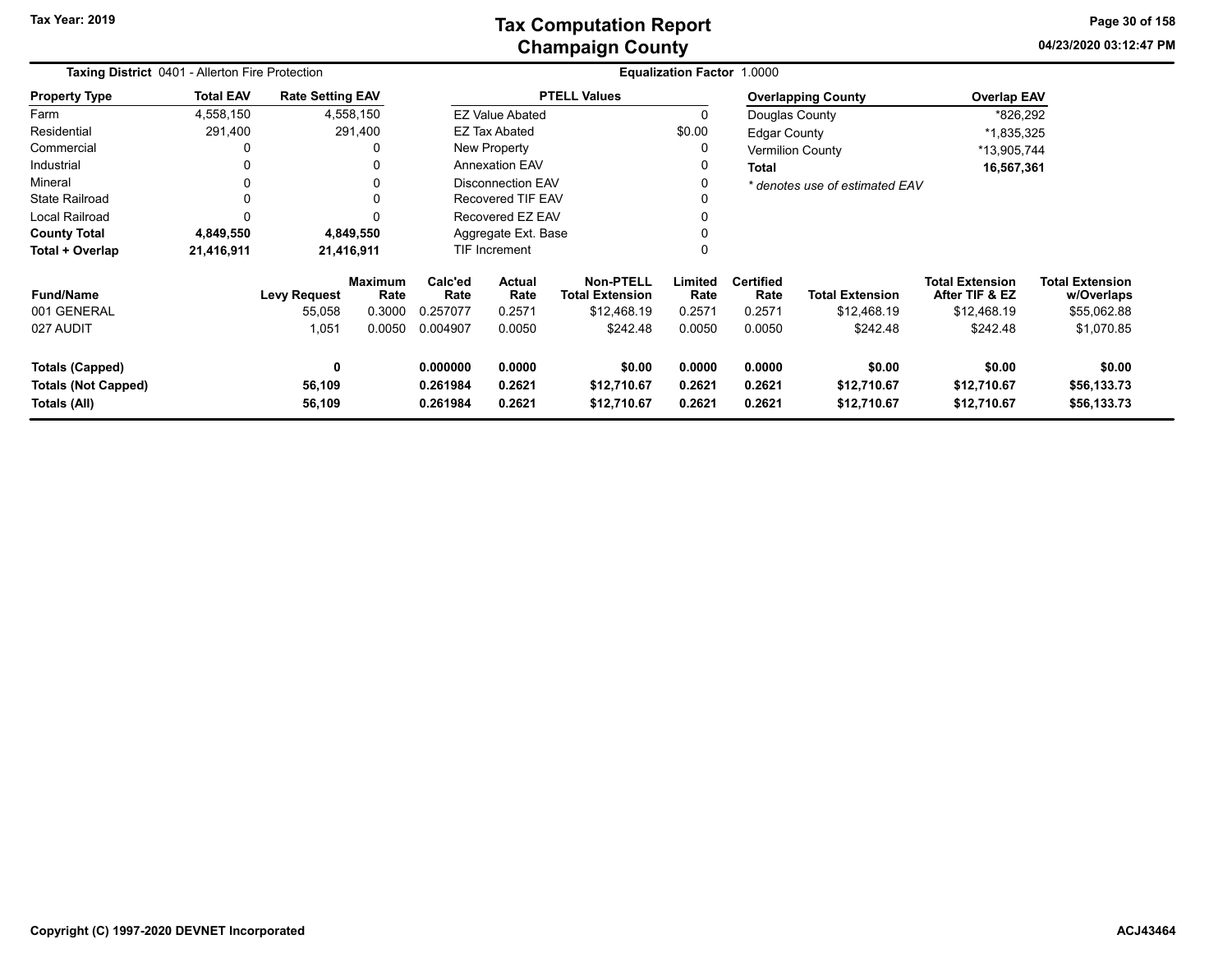**Tax Year: 2019**

### **Champaign County Tax Computation Report**

**04/23/2020 03:12:47 PM Page 31 of 158**

| <b>Taxing District 0402 - Broadlands Fire Protection</b> |                  |                         |                        |                     |                          |                                            | Equalization Factor 1.0000 |                          |                                |                                          |                                      |
|----------------------------------------------------------|------------------|-------------------------|------------------------|---------------------|--------------------------|--------------------------------------------|----------------------------|--------------------------|--------------------------------|------------------------------------------|--------------------------------------|
| <b>Property Type</b>                                     | <b>Total EAV</b> | <b>Rate Setting EAV</b> |                        |                     |                          | <b>PTELL Values</b>                        |                            |                          | <b>Overlapping County</b>      | <b>Overlap EAV</b>                       |                                      |
| Farm                                                     | 21,044,567       | 21,044,567              |                        |                     | <b>EZ Value Abated</b>   |                                            | 0                          | Douglas County           |                                | *7,478,390                               |                                      |
| Residential                                              | 6,635,620        |                         | 6,635,620              |                     | <b>EZ Tax Abated</b>     |                                            | \$0.00                     | Total                    |                                | 7,478,390                                |                                      |
| Commercial                                               | 1,797,670        |                         | 1,797,670              |                     | New Property             |                                            | 45,330                     |                          | * denotes use of estimated EAV |                                          |                                      |
| Industrial                                               | $\Omega$         |                         |                        |                     | <b>Annexation EAV</b>    |                                            | 0                          |                          |                                |                                          |                                      |
| Mineral                                                  | $\Omega$         |                         |                        |                     | <b>Disconnection EAV</b> |                                            | 0                          |                          |                                |                                          |                                      |
| <b>State Railroad</b>                                    | 1,239,531        |                         | 1,239,531              |                     | <b>Recovered TIF EAV</b> |                                            | 0                          |                          |                                |                                          |                                      |
| Local Railroad                                           | 34,840           |                         | 34,840                 |                     | Recovered EZ EAV         |                                            | 0                          |                          |                                |                                          |                                      |
| <b>County Total</b>                                      | 30,752,228       | 30,752,228              |                        | Aggregate Ext. Base |                          |                                            |                            |                          |                                |                                          |                                      |
| Total + Overlap                                          | 38,230,618       | 38,230,618              |                        | TIF Increment       |                          |                                            | $\mathbf{0}$               |                          |                                |                                          |                                      |
| <b>Fund/Name</b>                                         |                  | <b>Levy Request</b>     | <b>Maximum</b><br>Rate | Calc'ed<br>Rate     | <b>Actual</b><br>Rate    | <b>Non-PTELL</b><br><b>Total Extension</b> | Limited<br>Rate            | <b>Certified</b><br>Rate | <b>Total Extension</b>         | <b>Total Extension</b><br>After TIF & EZ | <b>Total Extension</b><br>w/Overlaps |
| 001 GENERAL                                              |                  | 119,421                 | 0.3000                 | 0.312370            | 0.3000                   | \$92,256.68                                | 0.3000                     | 0.3000                   | \$92,256.68                    | \$92,256.68                              | \$114,691.85                         |
| 003 BOND                                                 |                  | 76,430                  | 0.0000                 | 0.199918            | 0.2000                   | \$61,504.46                                | 0.2020                     | 0.2020                   | \$62,119.50                    | \$62,119.50                              | \$77,225.85                          |
| 035 LIABILITY INS                                        |                  | 11.754                  | 0.0000                 | 0.030745            | 0.0308                   | \$9,471.69                                 | 0.0308                     | 0.0308                   | \$9,471.69                     | \$9,471.69                               | \$11,775.03                          |
| 049 EMER & RESCUE                                        |                  | 20,019                  | 0.0500                 | 0.052364            | 0.0500                   | \$15,376.11                                | 0.0500                     | 0.0500                   | \$15,376.11                    | \$15,376.11                              | \$19,115.31                          |
| 109 PRIOR YEAR ADJUSTMENT                                |                  | 0                       | 0.0000                 | 0.000000            | 0.0000                   | \$0.00                                     | 0.0000                     | 0.0000                   | \$0.00                         | \$0.00                                   | \$0.00                               |
| <b>Totals (Capped)</b>                                   |                  | 0                       |                        | 0.000000            | 0.0000                   | \$0.00                                     | 0.0000                     | 0.0000                   | \$0.00                         | \$0.00                                   | \$0.00                               |
| <b>Totals (Not Capped)</b>                               |                  | 227,624                 |                        | 0.595397            | 0.5808                   | \$178,608.94                               | 0.5828                     | 0.5828                   | \$179,223.98                   | \$179,223.98                             | \$222,808.04                         |
| Totals (All)                                             |                  | 227,624                 |                        | 0.595397            | 0.5808                   | \$178,608.94                               | 0.5828                     | 0.5828                   | \$179,223.98                   | \$179,223.98                             | \$222,808.04                         |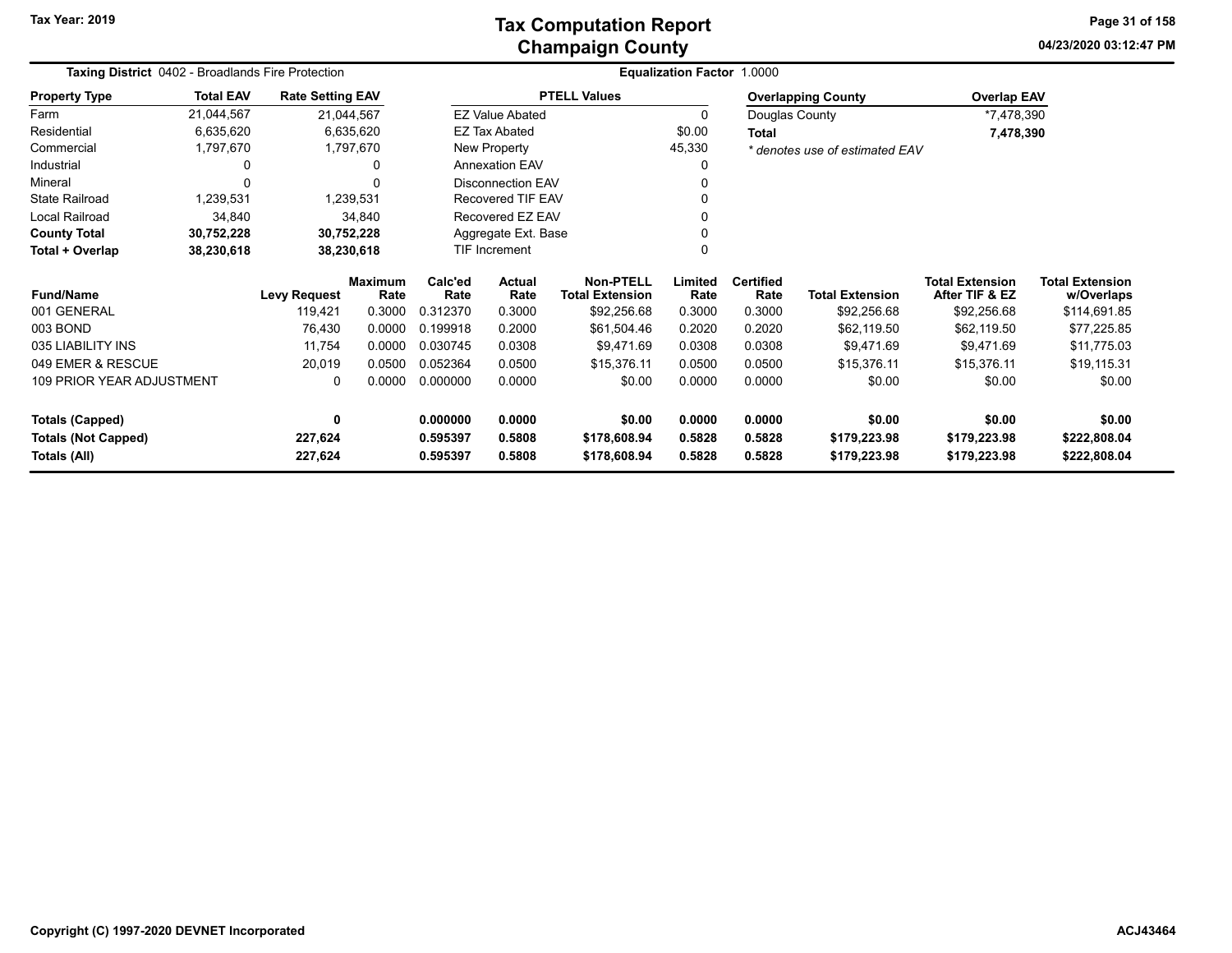**04/23/2020 03:12:47 PM Page 32 of 158**

|                            | <b>Taxing District 0403 - Carroll Fire Protection</b> |                         |                        |                                    |                          |                                            | <b>Equalization Factor 1.0000</b> |                          |                        |                                          |                                      |  |
|----------------------------|-------------------------------------------------------|-------------------------|------------------------|------------------------------------|--------------------------|--------------------------------------------|-----------------------------------|--------------------------|------------------------|------------------------------------------|--------------------------------------|--|
| <b>Property Type</b>       | <b>Total EAV</b>                                      | <b>Rate Setting EAV</b> |                        |                                    |                          | <b>PTELL Values</b>                        |                                   |                          |                        |                                          |                                      |  |
| Farm                       | 5,487,750                                             |                         | 5,487,750              |                                    | <b>EZ Value Abated</b>   |                                            |                                   |                          |                        |                                          |                                      |  |
| Residential                | 31,323,914                                            |                         | 31,323,914             |                                    | EZ Tax Abated            |                                            | \$0.00                            |                          |                        |                                          |                                      |  |
| Commercial                 | 8,726,130                                             |                         | 8,726,130              |                                    | <b>New Property</b>      |                                            | 316,860                           |                          |                        |                                          |                                      |  |
| Industrial                 |                                                       |                         |                        |                                    | <b>Annexation EAV</b>    |                                            |                                   |                          |                        |                                          |                                      |  |
| Mineral                    |                                                       |                         |                        |                                    | <b>Disconnection EAV</b> |                                            |                                   |                          |                        |                                          |                                      |  |
| <b>State Railroad</b>      |                                                       |                         |                        |                                    | <b>Recovered TIF EAV</b> |                                            | 0                                 |                          |                        |                                          |                                      |  |
| Local Railroad             |                                                       |                         |                        |                                    | Recovered EZ EAV         |                                            | $\Omega$                          |                          |                        |                                          |                                      |  |
| <b>County Total</b>        | 45,537,794                                            |                         | 45,537,794             |                                    | Aggregate Ext. Base      |                                            | 137,488                           |                          |                        |                                          |                                      |  |
| Total + Overlap            | 45,537,794                                            |                         | 45,537,794             |                                    | <b>TIF Increment</b>     |                                            | 0                                 |                          |                        |                                          |                                      |  |
| <b>Fund/Name</b>           |                                                       | <b>Levy Request</b>     | <b>Maximum</b><br>Rate | Calc'ed<br>Rate                    | <b>Actual</b><br>Rate    | <b>Non-PTELL</b><br><b>Total Extension</b> | Limited<br>Rate                   | <b>Certified</b><br>Rate | <b>Total Extension</b> | <b>Total Extension</b><br>After TIF & EZ | <b>Total Extension</b><br>w/Overlaps |  |
| 001 GENERAL                |                                                       | 139,992                 | 0.4000                 | 0.307419                           | 0.3075                   | \$140,028.72                               | 0.3012                            | 0.3012                   | \$137,159.84           | \$137,159.84                             | \$137,159.84                         |  |
| 035 LIABILITY INS          |                                                       | 4,000                   | 0.0000                 | 0.008784                           | 0.0088                   | \$4,007.33                                 | 0.0087                            | 0.0087                   | \$3,961.79             | \$3,961.79                               | \$3,961.79                           |  |
| <b>Totals (Capped)</b>     |                                                       | 143,992                 |                        | 0.3163<br>0.316203                 |                          | \$144,036.05                               | 0.3099                            | 0.3099                   | \$141,121.63           | \$141,121.63                             | \$141,121.63                         |  |
| <b>Totals (Not Capped)</b> |                                                       | 0                       |                        | 0.000000<br>0.0000                 |                          | \$0.00                                     | 0.0000                            | 0.0000                   | \$0.00                 | \$0.00                                   | \$0.00                               |  |
| Totals (All)               |                                                       | 143,992                 |                        | 0.3163<br>0.316203<br>\$144,036.05 |                          |                                            | 0.3099                            | 0.3099                   | \$141,121.63           | \$141,121.63                             | \$141,121.63                         |  |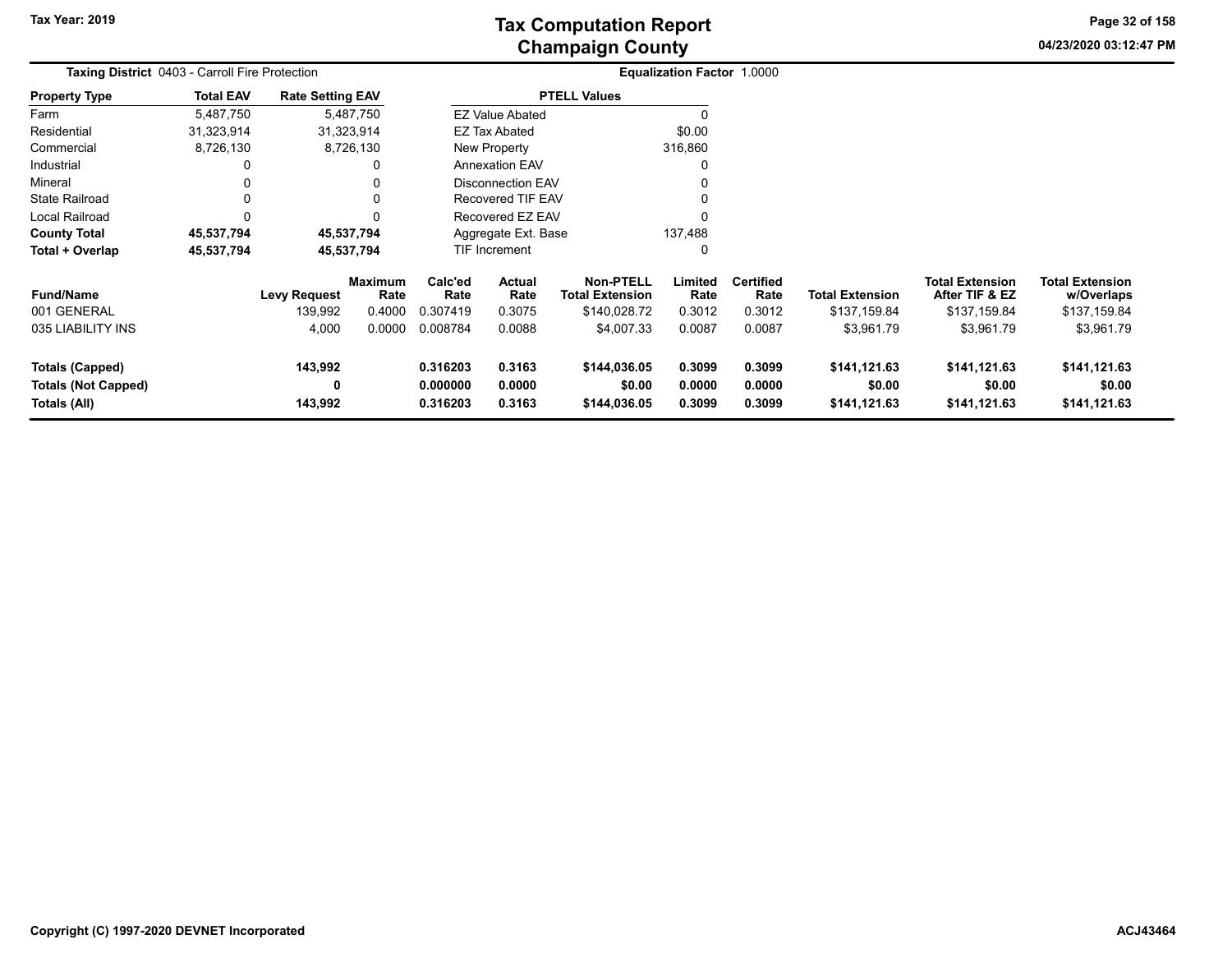**Tax Year: 2019**

# **Champaign County Tax Computation Report**

**04/23/2020 03:12:47 PMPage 33 of 158**

|                                                                      | Taxing District 0404 - Cornbelt Fire Protection |                             |                        |                                  |                            |                                            | <b>Equalization Factor 1.0000</b> |                            |                                            |                                            |                                            |  |
|----------------------------------------------------------------------|-------------------------------------------------|-----------------------------|------------------------|----------------------------------|----------------------------|--------------------------------------------|-----------------------------------|----------------------------|--------------------------------------------|--------------------------------------------|--------------------------------------------|--|
| <b>Property Type</b>                                                 | <b>Total EAV</b>                                | <b>Rate Setting EAV</b>     |                        |                                  |                            | <b>PTELL Values</b>                        |                                   |                            |                                            |                                            |                                            |  |
| Farm                                                                 | 27,973,280                                      |                             | 27,450,643             |                                  | <b>EZ Value Abated</b>     |                                            | $\Omega$                          |                            |                                            |                                            |                                            |  |
| Residential                                                          | 308,521,935                                     | 287,823,632                 |                        |                                  | EZ Tax Abated              |                                            | \$0.00                            |                            |                                            |                                            |                                            |  |
| Commercial                                                           | 37,594,491                                      |                             | 28,278,371             |                                  | <b>New Property</b>        |                                            | 5,189,620                         |                            |                                            |                                            |                                            |  |
| Industrial                                                           | 5,577                                           |                             | 5,577                  |                                  | <b>Annexation EAV</b>      |                                            | 0                                 |                            |                                            |                                            |                                            |  |
| Mineral                                                              | 0                                               |                             | 0                      |                                  | <b>Disconnection EAV</b>   |                                            |                                   |                            |                                            |                                            |                                            |  |
| <b>State Railroad</b>                                                | 489,222                                         |                             | 489,222                |                                  | <b>Recovered TIF EAV</b>   |                                            | 0                                 |                            |                                            |                                            |                                            |  |
| Local Railroad                                                       | 270                                             |                             | 270                    |                                  | <b>Recovered EZ EAV</b>    |                                            | $\Omega$                          |                            |                                            |                                            |                                            |  |
| <b>County Total</b>                                                  | 374,584,775                                     | 344,047,715                 |                        |                                  | Aggregate Ext. Base        |                                            | 1,194,138                         |                            |                                            |                                            |                                            |  |
| Total + Overlap                                                      | 374,584,775                                     | 344,047,715                 |                        |                                  | TIF Increment              |                                            | 30,537,060                        |                            |                                            |                                            |                                            |  |
| <b>Fund/Name</b>                                                     |                                                 | <b>Levy Request</b>         | <b>Maximum</b><br>Rate | Calc'ed<br>Rate                  | Actual<br>Rate             | <b>Non-PTELL</b><br><b>Total Extension</b> | Limited<br>Rate                   | <b>Certified</b><br>Rate   | <b>Total Extension</b>                     | <b>Total Extension</b><br>After TIF & EZ   | Total Extension<br>w/Overlaps              |  |
| 001 GENERAL                                                          |                                                 | 1,090,020                   | 0.4000                 | 0.316822                         | 0.3169                     | \$1,090,287.21                             | 0.3124                            | 0.3124                     | \$1,170,202.84                             | \$1,074,805.06                             | \$1,074,805.06                             |  |
| 049 EMER & RESCUE                                                    |                                                 | 162,630                     | 0.0500                 | 0.047270                         | 0.0473                     | \$162,734.57                               | 0.0467                            | 0.0467                     | \$174,931.09                               | \$160,670.28                               | \$160,670.28                               |  |
| <b>Totals (Capped)</b><br><b>Totals (Not Capped)</b><br>Totals (All) |                                                 | 1,252,650<br>0<br>1,252,650 |                        | 0.364092<br>0.000000<br>0.364092 | 0.3642<br>0.0000<br>0.3642 | \$1,253,021.78<br>\$0.00<br>\$1,253,021.78 | 0.3591<br>0.0000<br>0.3591        | 0.3591<br>0.0000<br>0.3591 | \$1,345,133.93<br>\$0.00<br>\$1,345,133.93 | \$1,235,475.34<br>\$0.00<br>\$1,235,475.34 | \$1,235,475.34<br>\$0.00<br>\$1,235,475.34 |  |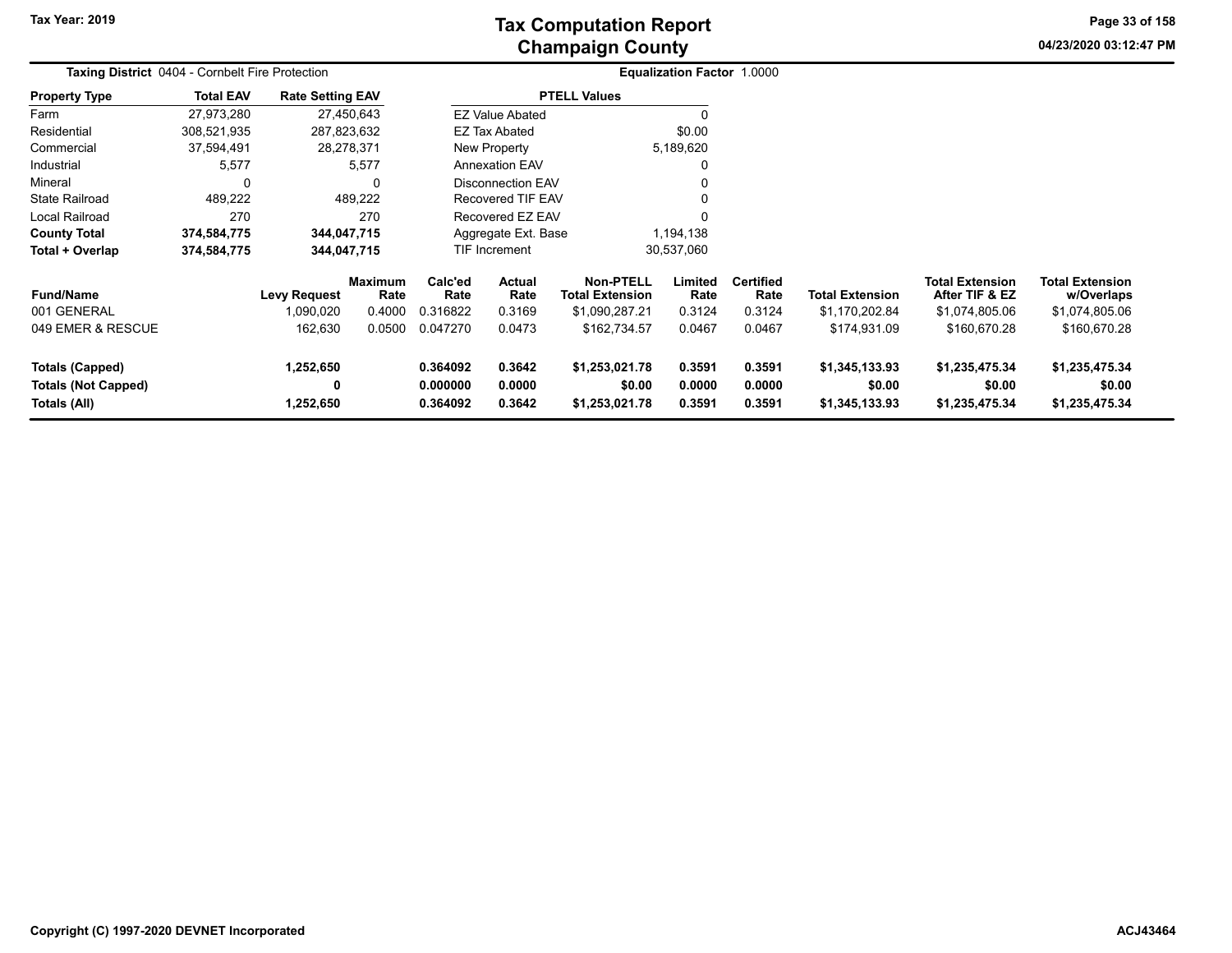**04/23/2020 03:12:47 PM Page 34 of 158**

| <b>Taxing District</b> 0405 - East-Prairie Fire Protection |                  |                         |                        |                      |                                          |                        | Equalization Factor 1,0000 |                          |                        |                                          |                                      |  |
|------------------------------------------------------------|------------------|-------------------------|------------------------|----------------------|------------------------------------------|------------------------|----------------------------|--------------------------|------------------------|------------------------------------------|--------------------------------------|--|
| <b>Property Type</b>                                       | <b>Total EAV</b> | <b>Rate Setting EAV</b> |                        |                      |                                          | <b>PTELL Values</b>    |                            |                          |                        |                                          |                                      |  |
| Farm                                                       | 2,962,020        |                         | 2,962,020              |                      | <b>EZ Value Abated</b>                   |                        | 0                          |                          |                        |                                          |                                      |  |
| Residential                                                | 17,874,340       |                         | 17,874,340             |                      | <b>EZ Tax Abated</b>                     |                        | \$0.00                     |                          |                        |                                          |                                      |  |
| Commercial                                                 | 8,022,190        |                         | 8,022,190              |                      | New Property                             |                        | 37,800                     |                          |                        |                                          |                                      |  |
| Industrial                                                 | 625,660          |                         | 625,660                |                      | <b>Annexation EAV</b>                    |                        | 0                          |                          |                        |                                          |                                      |  |
| Mineral                                                    | 0                |                         | 0                      |                      | <b>Disconnection EAV</b>                 |                        | 5,110                      |                          |                        |                                          |                                      |  |
| <b>State Railroad</b>                                      | 2,413,654        |                         | 2,413,654              |                      | Recovered TIF EAV                        |                        | 0                          |                          |                        |                                          |                                      |  |
| Local Railroad                                             | $\Omega$         |                         | 0                      |                      | Recovered EZ EAV                         |                        | $\Omega$                   |                          |                        |                                          |                                      |  |
| <b>County Total</b>                                        | 31,897,864       |                         | 31,897,864             |                      | Aggregate Ext. Base                      |                        | 128,239                    |                          |                        |                                          |                                      |  |
| Total + Overlap                                            | 31,897,864       |                         | 31,897,864             |                      | TIF Increment                            |                        | 0                          |                          |                        |                                          |                                      |  |
| <b>Fund/Name</b>                                           |                  | <b>Levy Request</b>     | <b>Maximum</b><br>Rate | Calc'ed<br>Rate      | Actual<br>Rate<br><b>Total Extension</b> |                        | Limited<br>Rate            | <b>Certified</b><br>Rate | <b>Total Extension</b> | <b>Total Extension</b><br>After TIF & EZ | <b>Total Extension</b><br>w/Overlaps |  |
| 001 GENERAL                                                |                  | 108,237                 | 0.4000                 | 0.339324             | 0.3394                                   | \$108,261.35           | 0.3295                     | 0.3295                   | \$105,103.46           | \$105,103.46                             | \$105,103.46                         |  |
| 027 AUDIT                                                  |                  | 1,507                   | 0.0050                 | 0.004725             | 0.0048                                   | \$1,531.10             | 0.0047                     | 0.0047                   | \$1,499.20             | \$1,499.20                               | \$1,499.20                           |  |
| 035 LIABILITY INS                                          |                  | 24,908                  | 0.0000                 | 0.078087             | 0.0781                                   | \$24,912.23            | 0.0759                     | 0.0759                   | \$24,210.48            | \$24,210.48                              | \$24,210.48                          |  |
| <b>Totals (Capped)</b>                                     |                  | 134,652                 |                        | 0.422136<br>0.4223   |                                          | \$134,704.68           | 0.4101                     | 0.4101                   | \$130,813.14           | \$130,813.14                             | \$130,813.14                         |  |
| <b>Totals (Not Capped)</b><br>Totals (All)                 |                  | 0<br>134,652            |                        | 0.000000<br>0.422136 | 0.0000<br>0.4223                         | \$0.00<br>\$134,704.68 | 0.0000<br>0.4101           | 0.0000<br>0.4101         | \$0.00<br>\$130,813.14 | \$0.00<br>\$130,813.14                   | \$0.00<br>\$130,813.14               |  |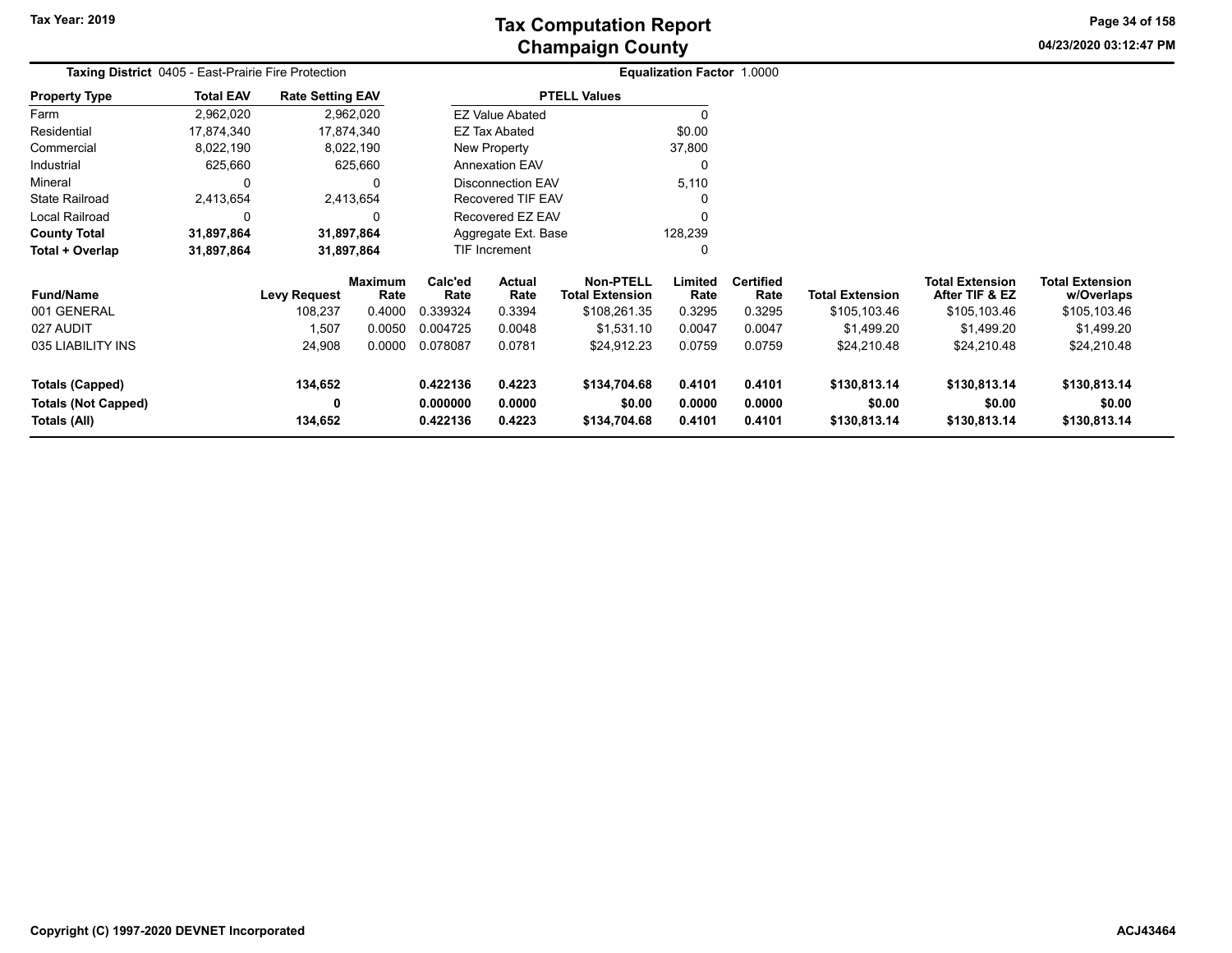**04/23/2020 03:12:47 PM Page 35 of 158**

| Taxing District 0406 - Edge-Scott Fire Protection |                  |                         |                 |                 |                          |                                     | Equalization Factor 1.0000 |                          |                        |                                          |                                      |
|---------------------------------------------------|------------------|-------------------------|-----------------|-----------------|--------------------------|-------------------------------------|----------------------------|--------------------------|------------------------|------------------------------------------|--------------------------------------|
| <b>Property Type</b>                              | <b>Total EAV</b> | <b>Rate Setting EAV</b> |                 |                 |                          | <b>PTELL Values</b>                 |                            |                          |                        |                                          |                                      |
| Farm                                              | 662,220          |                         | 662,220         |                 | <b>EZ Value Abated</b>   |                                     |                            |                          |                        |                                          |                                      |
| Residential                                       | 19,612,488       |                         | 19,612,488      |                 | EZ Tax Abated            |                                     | \$0.00                     |                          |                        |                                          |                                      |
| Commercial                                        | 2,191,850        |                         | 2,191,850       |                 | New Property             |                                     | 184,580                    |                          |                        |                                          |                                      |
| Industrial                                        |                  |                         | 0               |                 | <b>Annexation EAV</b>    |                                     | 0                          |                          |                        |                                          |                                      |
| Mineral                                           | 0                |                         | 0               |                 | <b>Disconnection EAV</b> |                                     |                            |                          |                        |                                          |                                      |
| State Railroad                                    | 0                |                         | $\Omega$        |                 | Recovered TIF EAV        |                                     |                            |                          |                        |                                          |                                      |
| Local Railroad                                    | 5,100            |                         | 5,100           |                 | Recovered EZ EAV         |                                     |                            |                          |                        |                                          |                                      |
| <b>County Total</b>                               | 22,471,658       |                         | 22,471,658      |                 | Aggregate Ext. Base      |                                     | 95,264                     |                          |                        |                                          |                                      |
| Total + Overlap                                   | 22,471,658       |                         | 22,471,658      |                 | TIF Increment            |                                     | 0                          |                          |                        |                                          |                                      |
| <b>Fund/Name</b>                                  |                  | <b>Levy Request</b>     | Maximum<br>Rate | Calc'ed<br>Rate | Actual<br>Rate           | Non-PTELL<br><b>Total Extension</b> | Limited<br>Rate            | <b>Certified</b><br>Rate | <b>Total Extension</b> | <b>Total Extension</b><br>After TIF & EZ | <b>Total Extension</b><br>w/Overlaps |
| 001 GENERAL                                       |                  | 95,328                  | 0.4000          | 0.424214        | 0.4000                   | \$89,886.63                         | 0.3854                     | 0.3854                   | \$86,605.77            | \$86,605.77                              | \$86,605.77                          |
| 027 AUDIT                                         |                  | 3,000                   | 0.0050          | 0.013350        | 0.0050                   | \$1,123.58                          | 0.0049                     | 0.0049                   | \$1,101.11             | \$1,101.11                               | \$1,101.11                           |
| 035 LIABILITY INS                                 |                  | 10,539                  | 0.0000          | 0.046899        | 0.0469                   | \$10,539.21                         | 0.0453                     | 0.0453                   | \$10,179.66            | \$10,179.66                              | \$10,179.66                          |
| Totals (Capped)                                   |                  | 108,867                 |                 | 0.484463        | 0.4519                   | \$101,549.42                        | 0.4356                     | 0.4356                   | \$97,886.54            | \$97,886.54                              | \$97,886.54                          |
| <b>Totals (Not Capped)</b>                        |                  | 0                       |                 | 0.000000        | 0.0000                   | \$0.00                              | 0.0000                     | 0.0000                   | \$0.00                 | \$0.00                                   | \$0.00                               |
| Totals (All)                                      | 108,867          |                         | 0.484463        | 0.4519          | \$101,549.42             | 0.4356                              | 0.4356                     | \$97,886.54              | \$97,886.54            | \$97,886.54                              |                                      |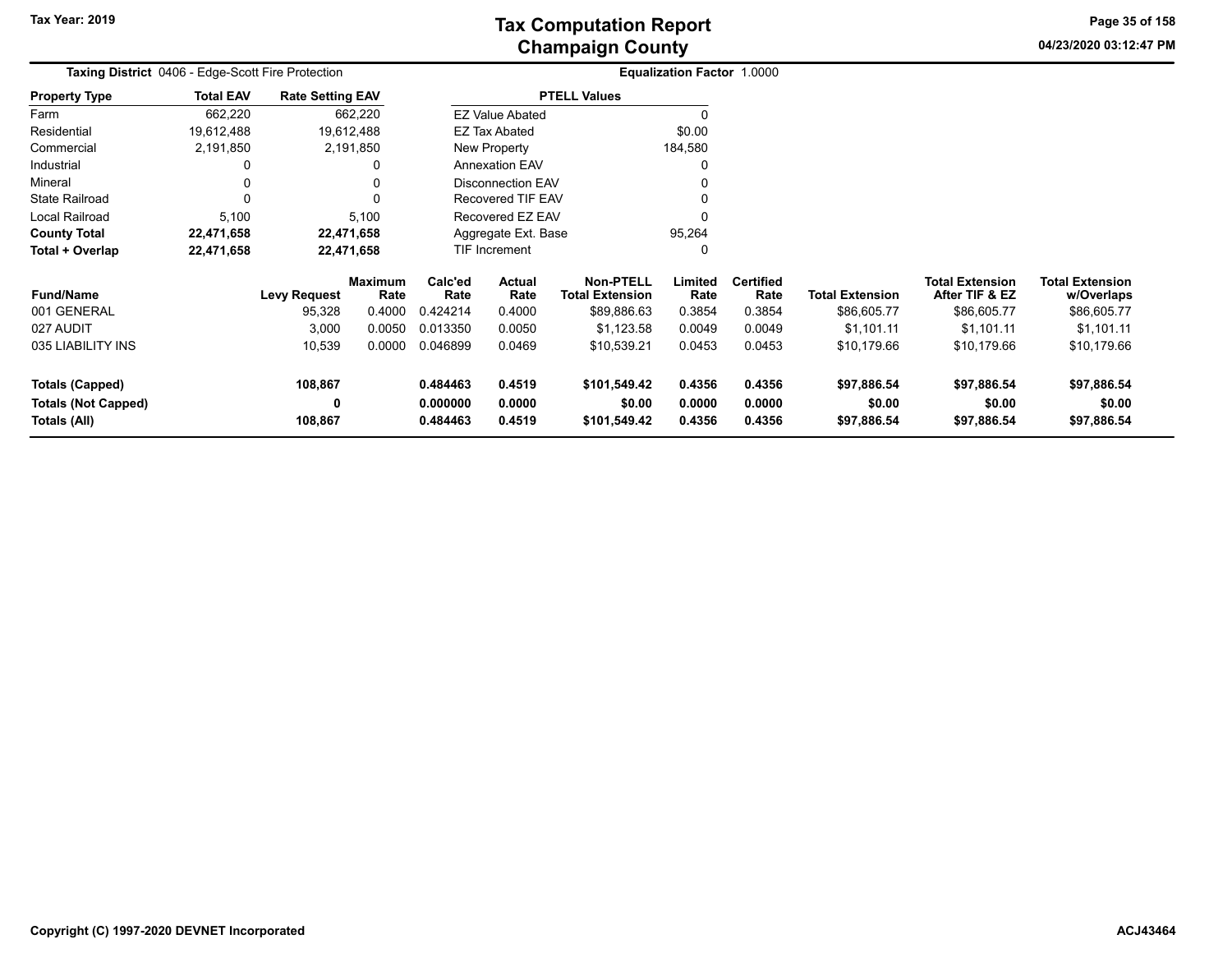**04/23/2020 03:12:47 PM Page 36 of 158**

| <b>Taxing District 0407 - Gifford Fire Protection</b> |                  |                         |                        |                                                                         | Equalization Factor 1.0000 |                                            |                  |                          |                             |                                          |                                      |
|-------------------------------------------------------|------------------|-------------------------|------------------------|-------------------------------------------------------------------------|----------------------------|--------------------------------------------|------------------|--------------------------|-----------------------------|------------------------------------------|--------------------------------------|
| <b>Property Type</b>                                  | <b>Total EAV</b> | <b>Rate Setting EAV</b> |                        |                                                                         |                            | <b>PTELL Values</b>                        |                  |                          |                             |                                          |                                      |
| Farm                                                  | 26,127,040       |                         | 26,127,040             |                                                                         | <b>EZ Value Abated</b>     |                                            |                  |                          |                             |                                          |                                      |
| Residential                                           | 21,870,950       |                         | 21,870,950             |                                                                         | EZ Tax Abated              |                                            | \$0.00           |                          |                             |                                          |                                      |
| Commercial                                            | 7,213,620        |                         | 7,213,620              |                                                                         | <b>New Property</b>        |                                            | 115,720          |                          |                             |                                          |                                      |
| Industrial                                            | 1,105,300        |                         | 1,105,300              |                                                                         | <b>Annexation EAV</b>      |                                            |                  |                          |                             |                                          |                                      |
| Mineral                                               | 3,544,130        |                         | 3,544,130              |                                                                         | <b>Disconnection EAV</b>   |                                            |                  |                          |                             |                                          |                                      |
| State Railroad                                        | 0                |                         | 0                      |                                                                         | Recovered TIF EAV          |                                            |                  |                          |                             |                                          |                                      |
| Local Railroad                                        | 27,070           |                         | 27,070                 |                                                                         | Recovered EZ EAV           |                                            |                  |                          |                             |                                          |                                      |
| <b>County Total</b>                                   | 59,888,110       |                         | 59,888,110             |                                                                         | Aggregate Ext. Base        |                                            | 141,322          |                          |                             |                                          |                                      |
| Total + Overlap                                       | 59,888,110       |                         | 59,888,110             |                                                                         | TIF Increment              |                                            | 0                |                          |                             |                                          |                                      |
| <b>Fund/Name</b>                                      |                  | <b>Levy Request</b>     | <b>Maximum</b><br>Rate | Calc'ed<br>Rate                                                         | Actual<br>Rate             | <b>Non-PTELL</b><br><b>Total Extension</b> | Limited<br>Rate  | <b>Certified</b><br>Rate | <b>Total Extension</b>      | <b>Total Extension</b><br>After TIF & EZ | <b>Total Extension</b><br>w/Overlaps |
| 001 GENERAL                                           |                  | 140,700                 | 0.4000                 | 0.234938                                                                | 0.2350                     | \$140,737.06                               | 0.2294           | 0.2294                   | \$137,383.32                | \$137,383.32                             | \$137,383.32                         |
| 003 BOND                                              |                  | 44,323                  | 0.0000                 | 0.074009                                                                | 0.0741                     | \$44,377.09                                | 0.0749           | 0.0749                   | \$44,856.19                 | \$44,856.19                              | \$44,856.19                          |
| 035 LIABILITY INS                                     |                  | 7,035                   | 0.0000                 | 0.011747                                                                | 0.0118                     | \$7,066.80                                 | 0.0116           | 0.0116                   | \$6,947.02                  | \$6,947.02                               | \$6,947.02                           |
| <b>Totals (Capped)</b><br><b>Totals (Not Capped)</b>  |                  | 147,735<br>44,323       |                        | 0.246685                                                                | 0.2468                     | \$147,803.86                               | 0.2410<br>0.0749 | 0.2410<br>0.0749         | \$144,330.34<br>\$44,856.19 | \$144,330.34<br>\$44,856.19              | \$144,330.34<br>\$44,856.19          |
| Totals (All)                                          |                  | 192,058                 |                        | 0.074009<br>0.0741<br>\$44,377.09<br>0.3209<br>0.320694<br>\$192,180.95 |                            |                                            | 0.3159           | 0.3159                   | \$189,186.53                | \$189,186.53                             | \$189,186.53                         |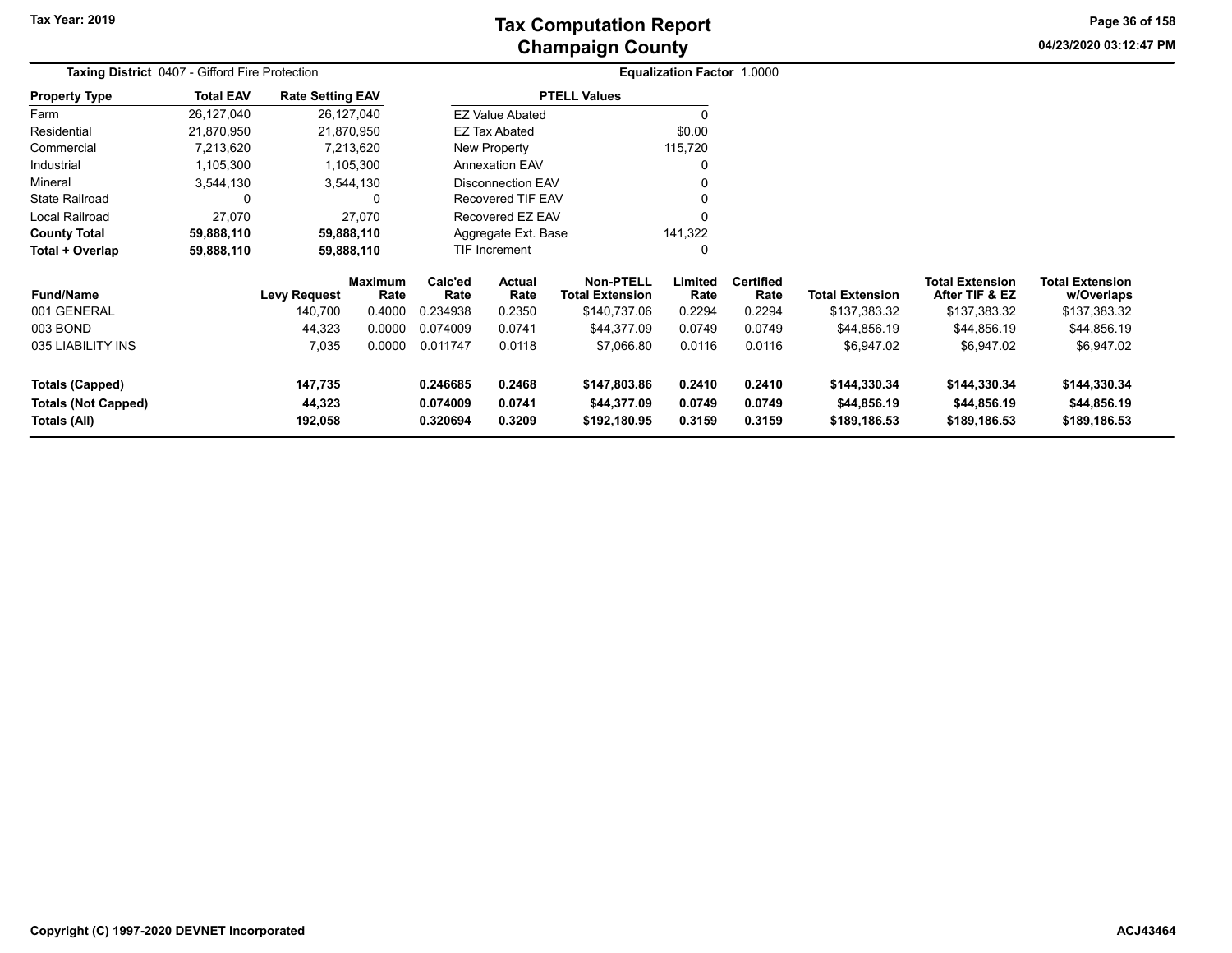### **Champaign County Tax Computation Report**

**04/23/2020 03:12:47 PM Page 37 of 158**

| Taxing District 0408 - Homer Fire Protection         |                  |                         |                        |                      |                          |                                            | Equalization Factor 1.0000 |                          |                                |                                          |                                      |
|------------------------------------------------------|------------------|-------------------------|------------------------|----------------------|--------------------------|--------------------------------------------|----------------------------|--------------------------|--------------------------------|------------------------------------------|--------------------------------------|
| <b>Property Type</b>                                 | <b>Total EAV</b> | <b>Rate Setting EAV</b> |                        |                      |                          | <b>PTELL Values</b>                        |                            |                          | <b>Overlapping County</b>      | <b>Overlap EAV</b>                       |                                      |
| Farm                                                 | 16,370,270       | 15,545,288              |                        |                      | <b>EZ Value Abated</b>   |                                            |                            |                          | <b>Vermilion County</b>        | *11,759,853                              |                                      |
| Residential                                          | 18,465,177       | 17,332,928              |                        |                      | <b>EZ Tax Abated</b>     |                                            | \$0.00                     | Total                    |                                | 11,759,853                               |                                      |
| Commercial                                           | 2,149,350        |                         | 1,519,840              |                      | New Property             |                                            | 147,610                    |                          | * denotes use of estimated EAV |                                          |                                      |
| Industrial                                           | 0                |                         | 0                      |                      | <b>Annexation EAV</b>    |                                            |                            |                          |                                |                                          |                                      |
| Mineral                                              | 0                |                         | $\mathbf{0}$           |                      | <b>Disconnection EAV</b> |                                            |                            |                          |                                |                                          |                                      |
| <b>State Railroad</b>                                | 457,810          |                         | 457,810                |                      | Recovered TIF EAV        |                                            |                            |                          |                                |                                          |                                      |
| Local Railroad                                       | 480              |                         | 480                    |                      | Recovered EZ EAV         |                                            |                            |                          |                                |                                          |                                      |
| <b>County Total</b>                                  | 37,443,087       | 34,856,346              |                        |                      | Aggregate Ext. Base      |                                            |                            |                          |                                |                                          |                                      |
| Total + Overlap                                      | 49,202,940       | 46,616,199              |                        |                      | TIF Increment            |                                            | 2,586,741                  |                          |                                |                                          |                                      |
| <b>Fund/Name</b>                                     |                  | <b>Levy Request</b>     | <b>Maximum</b><br>Rate | Calc'ed<br>Rate      | Actual<br>Rate           | <b>Non-PTELL</b><br><b>Total Extension</b> | Limited<br>Rate            | <b>Certified</b><br>Rate | <b>Total Extension</b>         | <b>Total Extension</b><br>After TIF & EZ | <b>Total Extension</b><br>w/Overlaps |
| 001 GENERAL                                          |                  | 178,195                 | 0.4000                 | 0.382260             | 0.3823                   | \$133,255.81                               | 0.3823                     | 0.3823                   | \$143,144.92                   | \$133,255.81                             | \$178,213.73                         |
| 027 AUDIT                                            |                  | 0                       | 0.0050                 | 0.000000             | 0.0000                   | \$0.00                                     | 0.0000                     | 0.0000                   | \$0.00                         | \$0.00                                   | \$0.00                               |
| 035 LIABILITY INS                                    |                  | 17,205                  | 0.0000                 | 0.036908             | 0.0370                   | \$12,896.85                                | 0.0370                     | 0.0370                   | \$13,853.94                    | \$12,896.85                              | \$17,247.99                          |
| <b>Totals (Capped)</b><br><b>Totals (Not Capped)</b> |                  | 0<br>195,400            |                        | 0.000000<br>0.419168 | 0.0000<br>0.4193         | \$0.00<br>\$146,152.66                     | 0.0000<br>0.4193           | 0.0000<br>0.4193         | \$0.00<br>\$156,998.86         | \$0.00<br>\$146,152.66                   | \$0.00<br>\$195,461.72               |
| Totals (All)                                         |                  | 195,400                 |                        | 0.419168             | 0.4193                   | \$146,152.66                               | 0.4193                     | 0.4193                   | \$156,998.86                   | \$146,152.66                             | \$195,461.72                         |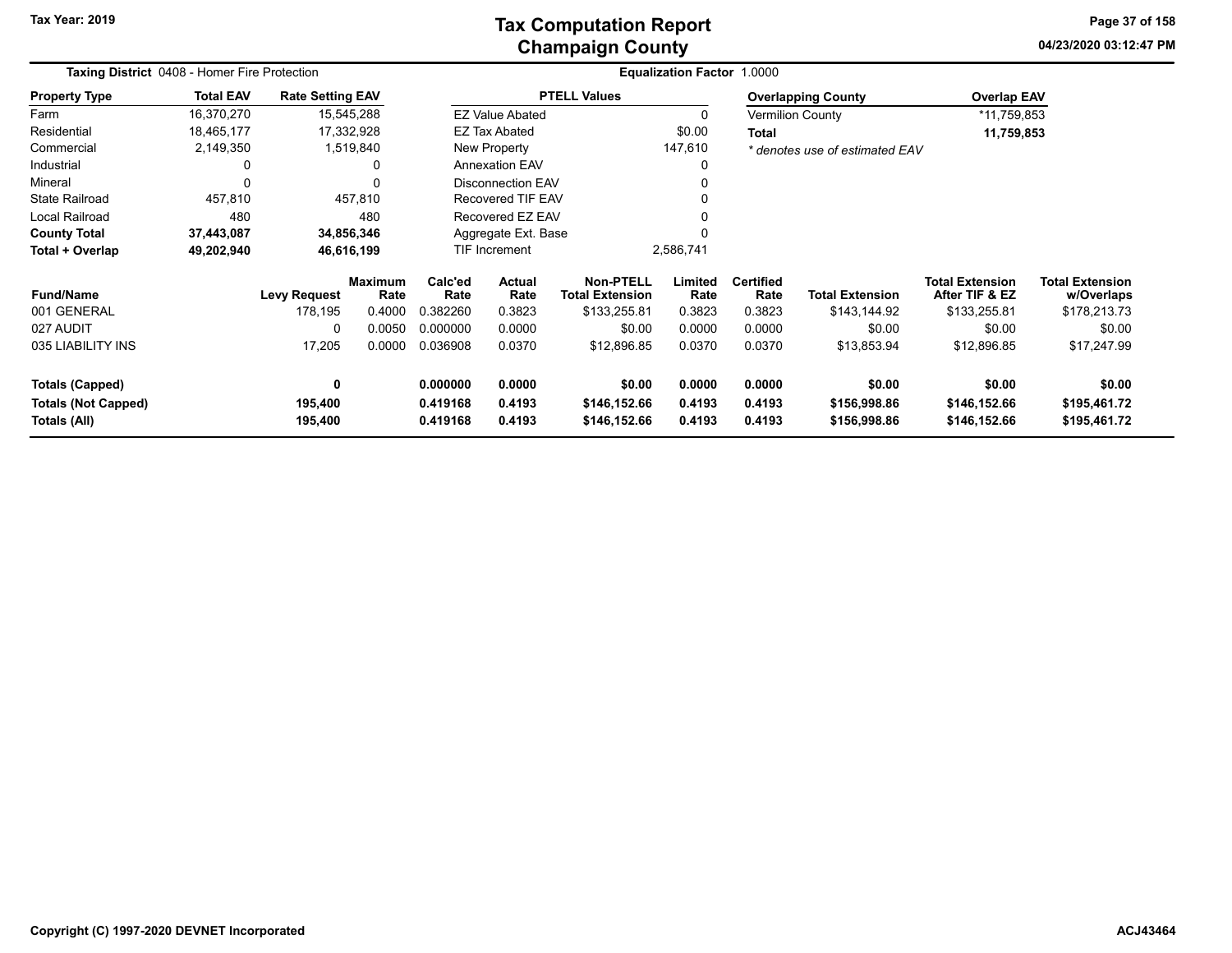**04/23/2020 03:12:47 PM Page 38 of 158**

| <b>Taxing District</b> 0409 - Ivesdale Fire Protection |                  |                         |                        |                 |                                          |                     | <b>Equalization Factor 1.0000</b> |                          |                                |                                          |                                      |
|--------------------------------------------------------|------------------|-------------------------|------------------------|-----------------|------------------------------------------|---------------------|-----------------------------------|--------------------------|--------------------------------|------------------------------------------|--------------------------------------|
| <b>Property Type</b>                                   | <b>Total EAV</b> | <b>Rate Setting EAV</b> |                        |                 |                                          | <b>PTELL Values</b> |                                   |                          | <b>Overlapping County</b>      | <b>Overlap EAV</b>                       |                                      |
| Farm                                                   | 18,382,430       |                         | 18,382,430             |                 | <b>EZ Value Abated</b>                   |                     | 0                                 | <b>Piatt County</b>      |                                | 1,406,765                                |                                      |
| Residential                                            | 4,506,255        |                         | 4,506,255              |                 | <b>EZ Tax Abated</b>                     |                     | \$0.00                            | <b>Total</b>             |                                | 1,406,765                                |                                      |
| Commercial                                             | 620,180          |                         | 620,180                |                 | <b>New Property</b>                      |                     | 17,680                            |                          | * denotes use of estimated EAV |                                          |                                      |
| Industrial                                             | 0                |                         | <sup>0</sup>           |                 | <b>Annexation EAV</b>                    |                     | 0                                 |                          |                                |                                          |                                      |
| Mineral                                                | 0                |                         | 0                      |                 | <b>Disconnection EAV</b>                 |                     |                                   |                          |                                |                                          |                                      |
| <b>State Railroad</b>                                  | 498,226          |                         | 498,226                |                 | Recovered TIF EAV                        |                     |                                   |                          |                                |                                          |                                      |
| Local Railroad                                         | 430,750          |                         | 430,750                |                 | Recovered EZ EAV                         |                     |                                   |                          |                                |                                          |                                      |
| <b>County Total</b>                                    | 24,437,841       |                         | 24,437,841             |                 | Aggregate Ext. Base                      |                     |                                   |                          |                                |                                          |                                      |
| Total + Overlap                                        | 25,844,606       |                         | 25,844,606             |                 | <b>TIF Increment</b>                     |                     |                                   |                          |                                |                                          |                                      |
| <b>Fund/Name</b>                                       |                  | <b>Levy Request</b>     | <b>Maximum</b><br>Rate | Calc'ed<br>Rate | Actual<br>Rate<br><b>Total Extension</b> |                     | Limited<br>Rate                   | <b>Certified</b><br>Rate | <b>Total Extension</b>         | <b>Total Extension</b><br>After TIF & EZ | <b>Total Extension</b><br>w/Overlaps |
| 001 GENERAL                                            |                  | 93,000                  | 0.4000                 | 0.359843        | 0.3599                                   | \$87,951.79         | 0.3599                            | 0.3599                   | \$87,951.79                    | \$87,951.79                              | \$93,014.74                          |
| 013 FIRE PENSION                                       |                  | 30,000                  | 0.0000                 | 0.116078        | 0.1161                                   | \$28,372.33         | 0.1161                            | 0.1161                   | \$28,372.33                    | \$28,372.33                              | \$30,005.59                          |
| 027 AUDIT                                              |                  | 850                     | 0.0050                 | 0.003289        | 0.0033                                   | \$806.45            | 0.0033                            | 0.0033                   | \$806.45                       | \$806.45                                 | \$852.87                             |
| 035 LIABILITY INS                                      |                  | 20,000                  | 0.0000                 | 0.077386        | 0.0774                                   | \$18,914.89         | 0.0774                            | 0.0774                   | \$18,914.89                    | \$18,914.89                              | \$20,003.73                          |
| 047 SOCIAL SECURITY                                    |                  | 1,500                   | 0.0000                 | 0.005804        | 0.0059                                   | \$1,441.83          | 0.0059                            | 0.0059                   | \$1,441.83                     | \$1,441.83                               | \$1,524.83                           |
| <b>Totals (Capped)</b>                                 |                  | 0                       |                        | 0.000000        | 0.0000                                   | \$0.00              | 0.0000                            | 0.0000                   | \$0.00                         | \$0.00                                   | \$0.00                               |
| <b>Totals (Not Capped)</b>                             |                  | 145,350                 |                        | 0.562400        | 0.5626                                   | \$137,487.29        | 0.5626                            | 0.5626                   | \$137,487.29                   | \$137,487.29                             | \$145,401.76                         |
| Totals (All)                                           | 145,350          |                         |                        | 0.562400        | 0.5626                                   | \$137,487.29        | 0.5626                            | 0.5626                   | \$137,487.29                   | \$137,487.29                             | \$145,401.76                         |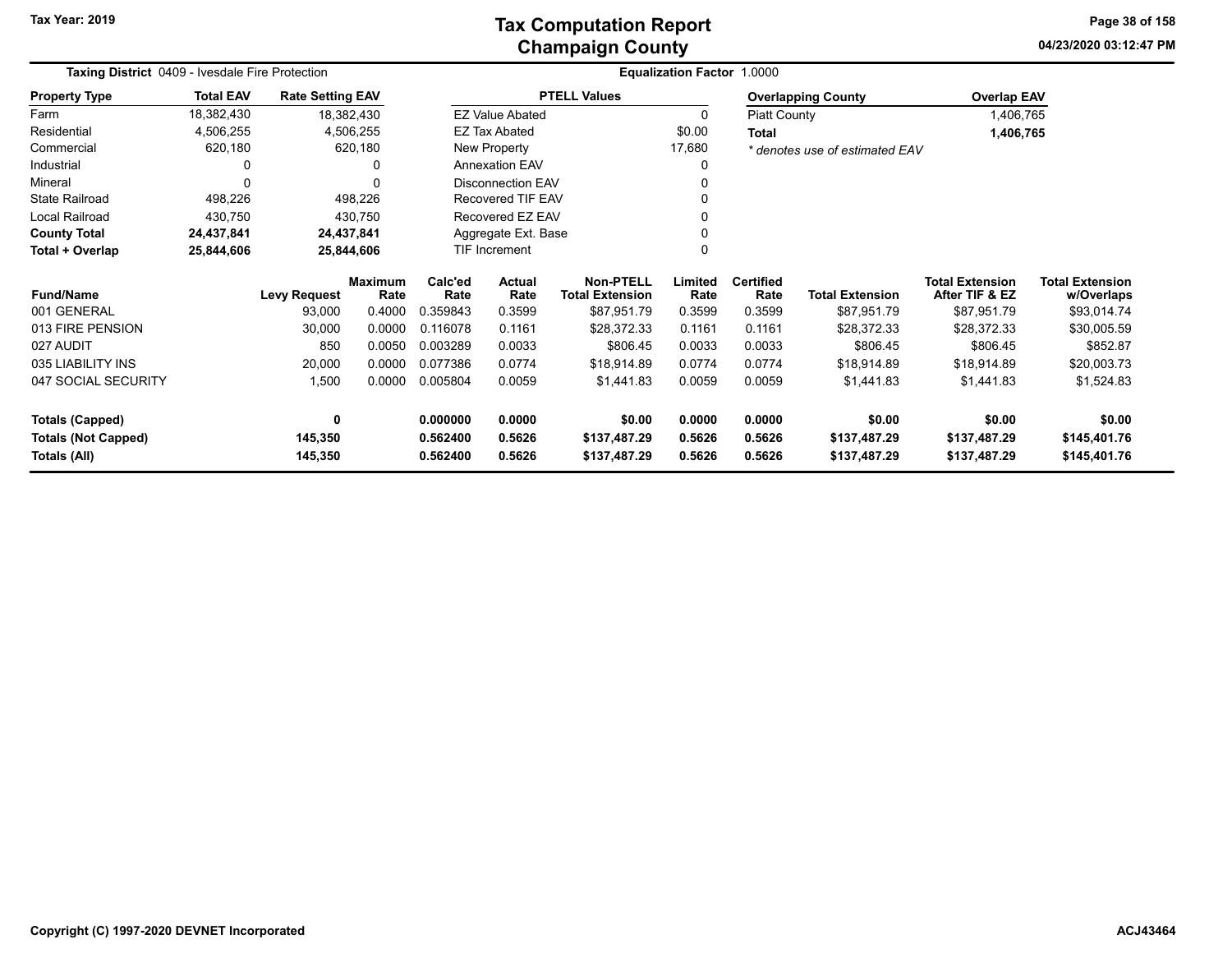**04/23/2020 03:12:47 PM Page 39 of 158**

| <b>Taxing District</b> 0410 - Lincolnshire Fire Protection |                  |                         |                 | Equalization Factor 1.0000               |                                            |                                            |                  |                          |                        |                                          |                                      |
|------------------------------------------------------------|------------------|-------------------------|-----------------|------------------------------------------|--------------------------------------------|--------------------------------------------|------------------|--------------------------|------------------------|------------------------------------------|--------------------------------------|
| <b>Property Type</b>                                       | <b>Total EAV</b> | <b>Rate Setting EAV</b> |                 |                                          |                                            | <b>PTELL Values</b>                        |                  |                          |                        |                                          |                                      |
| Farm                                                       | 0                |                         |                 |                                          | <b>EZ Value Abated</b>                     |                                            |                  |                          |                        |                                          |                                      |
| Residential                                                | 76,050,239       |                         | 76,050,239      |                                          | <b>EZ Tax Abated</b>                       |                                            | \$0.00           |                          |                        |                                          |                                      |
| Commercial                                                 | 935,630          |                         | 935,630         |                                          | New Property                               |                                            | 428,830          |                          |                        |                                          |                                      |
| Industrial                                                 |                  |                         |                 |                                          | <b>Annexation EAV</b>                      |                                            |                  |                          |                        |                                          |                                      |
| Mineral                                                    |                  |                         |                 |                                          | <b>Disconnection EAV</b>                   |                                            |                  |                          |                        |                                          |                                      |
| <b>State Railroad</b>                                      |                  |                         |                 |                                          | Recovered TIF EAV                          |                                            |                  |                          |                        |                                          |                                      |
| Local Railroad                                             |                  |                         |                 |                                          | Recovered EZ EAV                           |                                            |                  |                          |                        |                                          |                                      |
| <b>County Total</b>                                        | 76,985,869       |                         | 76,985,869      |                                          | Aggregate Ext. Base                        |                                            | 101,155          |                          |                        |                                          |                                      |
| Total + Overlap                                            | 76,985,869       |                         | 76,985,869      |                                          | <b>TIF Increment</b>                       |                                            |                  |                          |                        |                                          |                                      |
| <b>Fund/Name</b>                                           |                  | Levy Request            | Maximum<br>Rate | Calc'ed<br>Rate                          | <b>Actual</b><br>Rate                      | <b>Non-PTELL</b><br><b>Total Extension</b> | Limited<br>Rate  | <b>Certified</b><br>Rate | <b>Total Extension</b> | <b>Total Extension</b><br>After TIF & EZ | <b>Total Extension</b><br>w/Overlaps |
| 001 GENERAL                                                |                  | 97,305                  | 0.4000          | 0.126393                                 | 0.1264                                     | \$97,310.14                                | 0.1264           | 0.1264                   | \$97,310.14            | \$97,310.14                              | \$97,310.14                          |
| 027 AUDIT                                                  |                  | 3,000                   | 0.0050          | 0.003897                                 | 0.0039                                     | \$3,002.45                                 | 0.0039           | 0.0039                   | \$3,002.45             | \$3,002.45                               | \$3,002.45                           |
| 035 LIABILITY INS                                          |                  | 750                     | 0.0000          | 0.000974                                 | 0.0010                                     | \$769.86                                   | 0.0010           | 0.0010                   | \$769.86               | \$769.86                                 | \$769.86                             |
| <b>Totals (Capped)</b>                                     |                  | 101,055<br>0            |                 | 0.131264<br>0.1313<br>0.000000<br>0.0000 |                                            | \$101,082.45                               | 0.1313<br>0.0000 | 0.1313<br>0.0000         | \$101,082.45<br>\$0.00 | \$101,082.45<br>\$0.00                   | \$101,082.45<br>\$0.00               |
| <b>Totals (Not Capped)</b><br>Totals (All)                 |                  | 101,055                 |                 | 0.131264                                 | \$0.00<br>0.1313<br>\$101,082.45<br>0.1313 |                                            |                  | 0.1313                   | \$101,082.45           | \$101,082.45                             | \$101,082.45                         |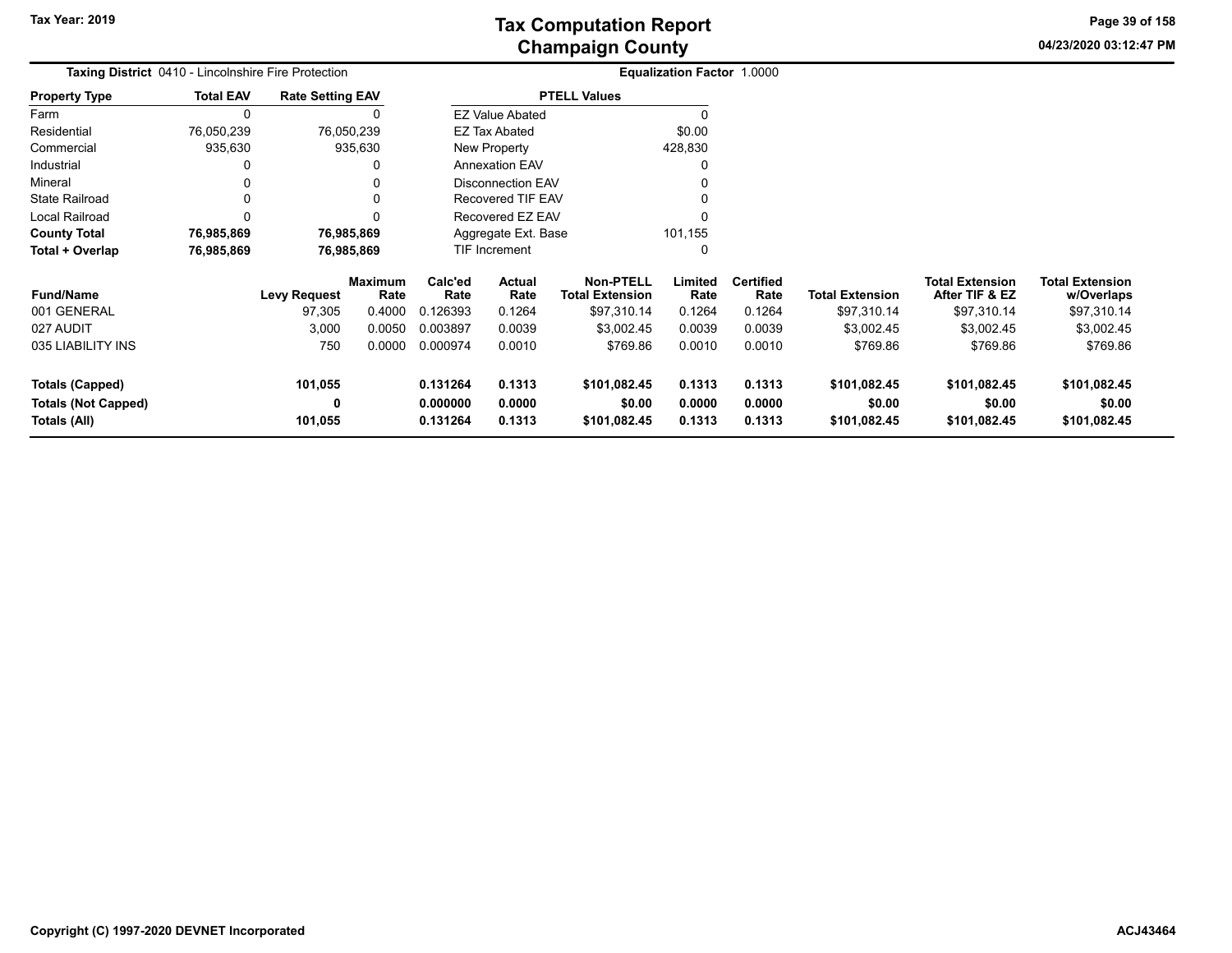**04/23/2020 03:12:47 PM Page 40 of 158**

| Taxing District 0411 - Ludlow Fire Protection |                  |                         |                 |                      |                          |                                            | Equalization Factor 1.0000 |                          |                                |                                          |                                      |
|-----------------------------------------------|------------------|-------------------------|-----------------|----------------------|--------------------------|--------------------------------------------|----------------------------|--------------------------|--------------------------------|------------------------------------------|--------------------------------------|
| <b>Property Type</b>                          | <b>Total EAV</b> | <b>Rate Setting EAV</b> |                 |                      |                          | <b>PTELL Values</b>                        |                            |                          | <b>Overlapping County</b>      | <b>Overlap EAV</b>                       |                                      |
| Farm                                          | 10,800,990       | 10,800,990              |                 |                      | <b>EZ Value Abated</b>   |                                            | 0                          | Ford County              |                                | *3,945,717                               |                                      |
| Residential                                   | 5,965,351        |                         | 5,965,351       |                      | EZ Tax Abated            |                                            | \$0.00                     | <b>Total</b>             |                                | 3,945,717                                |                                      |
| Commercial                                    | 472,020          |                         | 472,020         |                      | New Property             |                                            | 77,300                     |                          | * denotes use of estimated EAV |                                          |                                      |
| Industrial                                    |                  |                         | 0               |                      | <b>Annexation EAV</b>    |                                            | 0                          |                          |                                |                                          |                                      |
| Mineral                                       | O                |                         | U               |                      | <b>Disconnection EAV</b> |                                            |                            |                          |                                |                                          |                                      |
| <b>State Railroad</b>                         | 440,515          |                         | 440,515         |                      | Recovered TIF EAV        |                                            |                            |                          |                                |                                          |                                      |
| Local Railroad                                | 631,320          |                         | 631,320         |                      | Recovered EZ EAV         |                                            |                            |                          |                                |                                          |                                      |
| <b>County Total</b>                           | 18,310,196       |                         | 18,310,196      |                      | Aggregate Ext. Base      |                                            |                            |                          |                                |                                          |                                      |
| Total + Overlap                               | 22,255,913       | 22,255,913              |                 |                      | TIF Increment            |                                            | 0                          |                          |                                |                                          |                                      |
| <b>Fund/Name</b>                              |                  | <b>Levy Request</b>     | Maximum<br>Rate | Calc'ed<br>Rate      | Actual<br>Rate           | <b>Non-PTELL</b><br><b>Total Extension</b> | Limited<br>Rate            | <b>Certified</b><br>Rate | <b>Total Extension</b>         | <b>Total Extension</b><br>After TIF & EZ | <b>Total Extension</b><br>w/Overlaps |
| 001 GENERAL                                   |                  | 54,390                  | 0.3000          | 0.244385             | 0.2444                   | \$44,750.12                                | 0.2444                     | 0.2444                   | \$44,750.12                    | \$44,750.12                              | \$54,393.45                          |
| 003 BOND                                      |                  | 34,965                  | 0.0000          | 0.157104             | 0.1572                   | \$28,783.63                                | 0.1588                     | 0.1588                   | \$29,076.59                    | \$29,076.59                              | \$35,342.39                          |
| 027 AUDIT                                     |                  | 450                     | 0.0050          | 0.002022             | 0.0021                   | \$384.51                                   | 0.0021                     | 0.0021                   | \$384.51                       | \$384.51                                 | \$467.37                             |
| 035 LIABILITY INS                             |                  | 3,885                   | 0.0000          | 0.017456             | 0.0175                   | \$3,204.28                                 | 0.0175                     | 0.0175                   | \$3,204.28                     | \$3,204.28                               | \$3,894.78                           |
| <b>Totals (Capped)</b>                        |                  | 0                       |                 | 0.000000             | 0.0000                   | \$0.00                                     | 0.0000                     | 0.0000                   | \$0.00                         | \$0.00                                   | \$0.00                               |
| <b>Totals (Not Capped)</b><br>Totals (All)    |                  | 93,690<br>93,690        |                 | 0.420967<br>0.420967 | 0.4212<br>0.4212         | \$77,122.54<br>\$77,122.54                 | 0.4228<br>0.4228           | 0.4228<br>0.4228         | \$77,415.50<br>\$77,415.50     | \$77,415.50<br>\$77,415.50               | \$94,097.99<br>\$94,097.99           |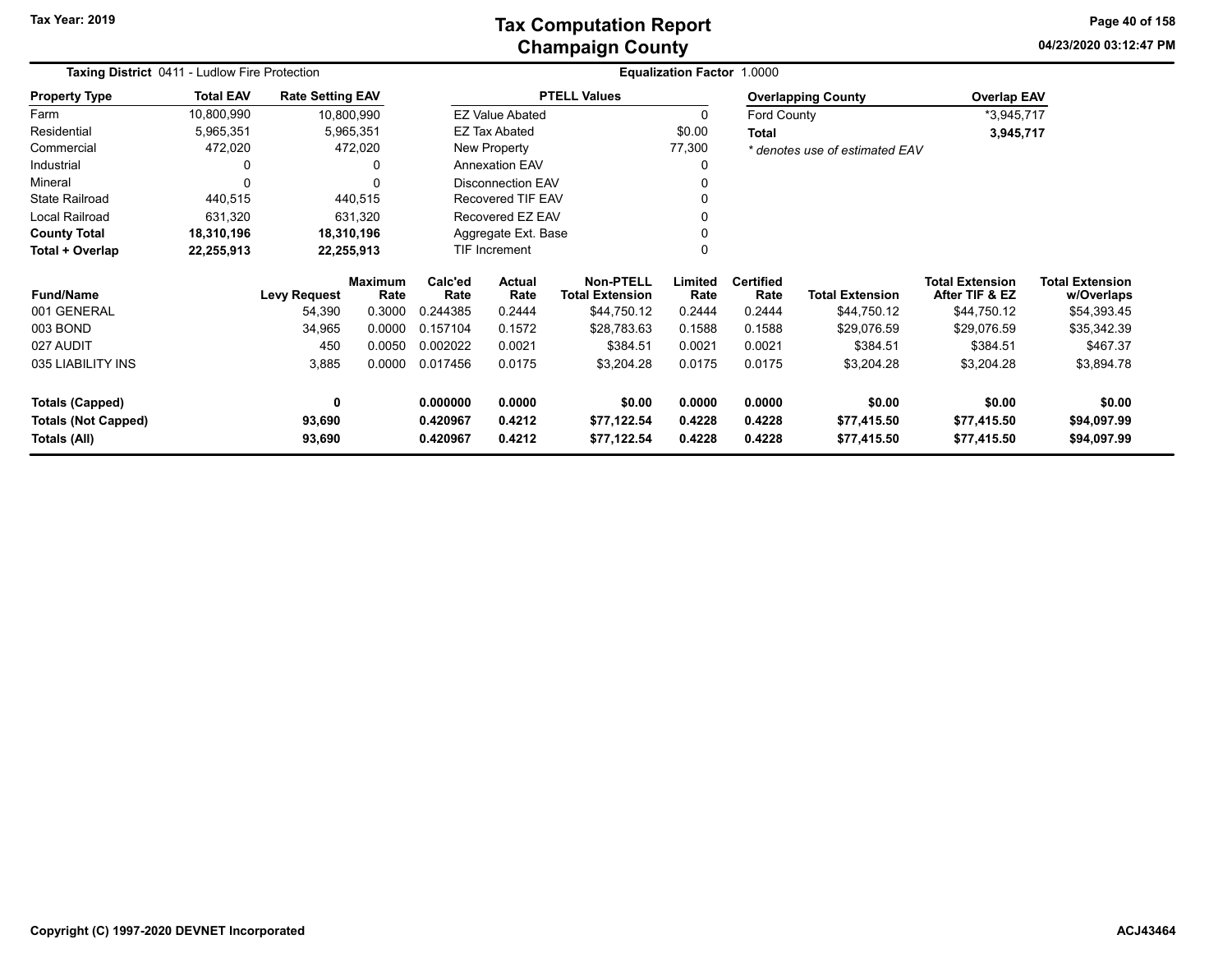**04/23/2020 03:12:47 PM Page 41 of 158**

|                            | <b>Taxing District</b> 0412 - Northern Piatt Fire Protection |                         |                        |                                   |                          |                                            | Equalization Factor 1.0000 |                          |                                |                                          |                                      |
|----------------------------|--------------------------------------------------------------|-------------------------|------------------------|-----------------------------------|--------------------------|--------------------------------------------|----------------------------|--------------------------|--------------------------------|------------------------------------------|--------------------------------------|
| <b>Property Type</b>       | <b>Total EAV</b>                                             | <b>Rate Setting EAV</b> |                        |                                   |                          | <b>PTELL Values</b>                        |                            |                          | <b>Overlapping County</b>      | <b>Overlap EAV</b>                       |                                      |
| Farm                       | 2,526,780                                                    |                         | 2,526,780              |                                   | <b>EZ Value Abated</b>   |                                            | $\Omega$                   | DeWitt County            |                                | *554,135                                 |                                      |
| Residential                | 1,596,170                                                    |                         | 1,596,170              |                                   | <b>EZ Tax Abated</b>     |                                            | \$0.00                     | <b>McLean County</b>     |                                | *4,277,473                               |                                      |
| Commercial                 | 14,910                                                       |                         | 14,910                 |                                   | New Property             |                                            | 0                          | <b>Piatt County</b>      |                                | 59,530,055                               |                                      |
| Industrial                 | 0                                                            |                         | 0                      |                                   | <b>Annexation EAV</b>    |                                            | 0                          | <b>Total</b>             |                                | 64,361,663                               |                                      |
| Mineral                    | $\Omega$                                                     |                         | $\Omega$               |                                   | Disconnection EAV        |                                            | $\Omega$                   |                          | * denotes use of estimated EAV |                                          |                                      |
| <b>State Railroad</b>      | 34,516                                                       |                         | 34,516                 |                                   | <b>Recovered TIF EAV</b> |                                            | $\Omega$                   |                          |                                |                                          |                                      |
| <b>Local Railroad</b>      | 0                                                            |                         | 0                      |                                   | Recovered EZ EAV         |                                            | $\Omega$                   |                          |                                |                                          |                                      |
| <b>County Total</b>        | 4,172,376                                                    |                         | 4,172,376              |                                   | Aggregate Ext. Base      |                                            |                            |                          |                                |                                          |                                      |
| Total + Overlap            | 68,534,039                                                   | 68,534,039              |                        | TIF Increment                     |                          |                                            | 0                          |                          |                                |                                          |                                      |
| <b>Fund/Name</b>           |                                                              | <b>Levy Request</b>     | <b>Maximum</b><br>Rate | Calc'ed<br>Rate                   | <b>Actual</b><br>Rate    | <b>Non-PTELL</b><br><b>Total Extension</b> | Limited<br>Rate            | <b>Certified</b><br>Rate | <b>Total Extension</b>         | <b>Total Extension</b><br>After TIF & EZ | <b>Total Extension</b><br>w/Overlaps |
| 001 GENERAL                |                                                              | 175,995                 | 0.3000                 | 0.256799                          | 0.2568                   | \$10,714.66                                | 0.2568                     | 0.2568                   | \$10,714.66                    | \$10,714.66                              | \$175,995.41                         |
| 049 EMERG & RESCUE         |                                                              | 27,750                  | 0.0500                 | 0.040491                          | 0.0405                   | \$1,689.81                                 | 0.0405                     | 0.0405                   | \$1,689.81                     | \$1,689.81                               | \$27,756.29                          |
| <b>Totals (Capped)</b>     |                                                              | 0                       |                        | 0.000000<br>0.0000<br>\$0.00      |                          |                                            | 0.0000                     | 0.0000                   | \$0.00                         | \$0.00                                   | \$0.00                               |
| <b>Totals (Not Capped)</b> |                                                              | 203,745                 |                        | 0.297290<br>0.2973<br>\$12,404.47 |                          |                                            | 0.2973                     | 0.2973                   | \$12,404.47                    | \$12,404.47                              | \$203,751.70                         |
| Totals (All)               |                                                              | 203,745                 |                        | 0.297290<br>0.2973<br>\$12,404.47 |                          |                                            | 0.2973                     | 0.2973                   | \$12,404.47                    | \$12,404.47                              | \$203,751.70                         |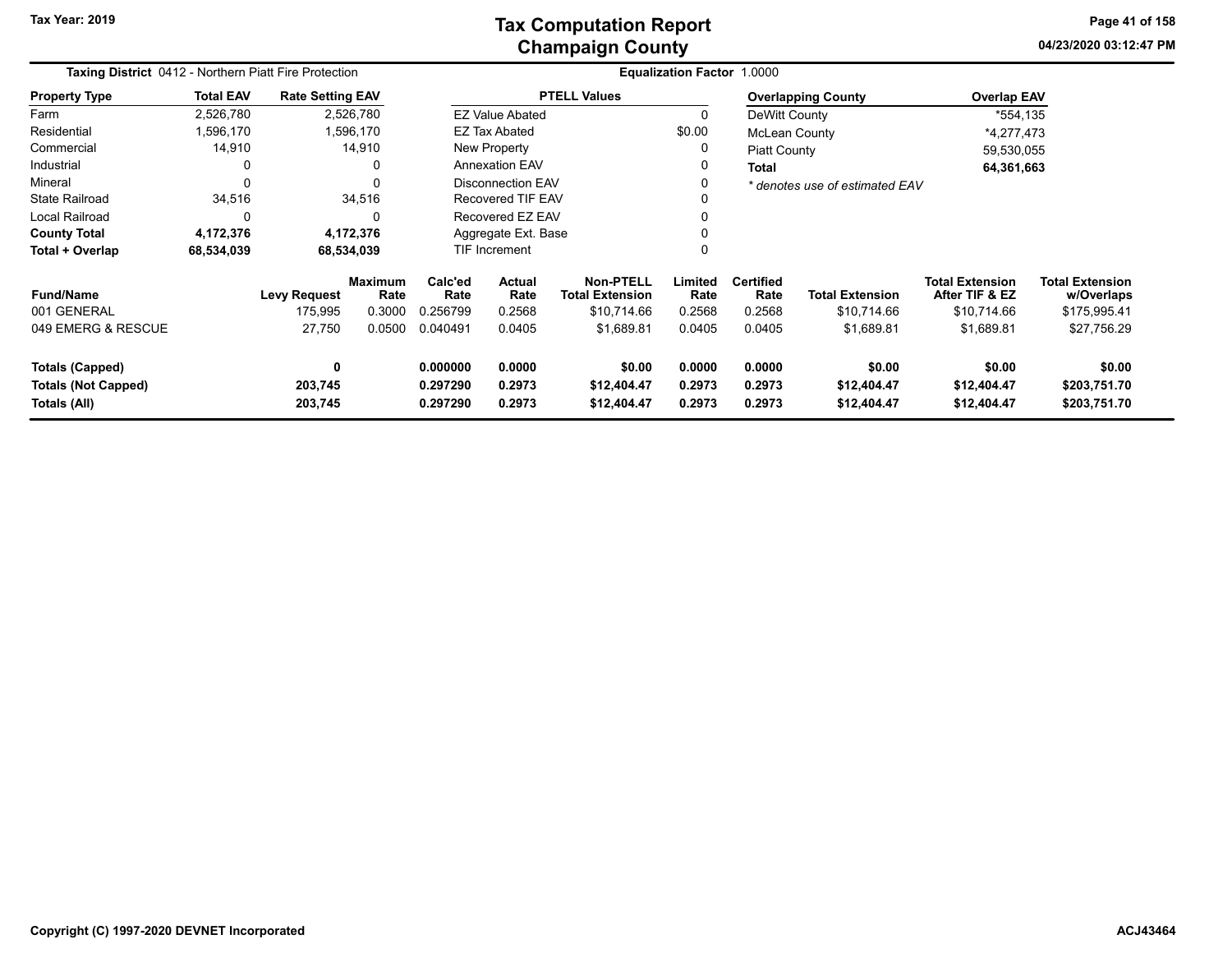### **Champaign County Tax Computation Report**

**04/23/2020 03:12:47 PMPage 42 of 158**

| <b>Taxing District</b> 0413 - Ogden-Royal Fire Protection     |                  |                               |                                  |                                                                                                                                      |                                                                                                                           |                     | Equalization Factor 1.0000         |                                       |                                                         |                                                     |  |
|---------------------------------------------------------------|------------------|-------------------------------|----------------------------------|--------------------------------------------------------------------------------------------------------------------------------------|---------------------------------------------------------------------------------------------------------------------------|---------------------|------------------------------------|---------------------------------------|---------------------------------------------------------|-----------------------------------------------------|--|
| <b>Property Type</b>                                          | <b>Total EAV</b> | <b>Rate Setting EAV</b>       |                                  |                                                                                                                                      |                                                                                                                           | <b>PTELL Values</b> |                                    |                                       | <b>Overlapping County</b>                               | <b>Overlap EAV</b>                                  |  |
| Farm                                                          | 15,550,932       |                               | 15,550,932                       |                                                                                                                                      | <b>EZ Value Abated</b>                                                                                                    |                     |                                    |                                       | <b>Vermilion County</b>                                 | *13,845,963                                         |  |
| Residential                                                   | 23,958,433       |                               | 23,958,433                       |                                                                                                                                      | EZ Tax Abated                                                                                                             |                     | \$0.00                             | <b>Total</b>                          |                                                         | 13,845,963                                          |  |
| Commercial                                                    | 3,514,970        |                               | 3,514,970                        |                                                                                                                                      | New Property                                                                                                              |                     | 429,370                            |                                       | * denotes use of estimated EAV                          |                                                     |  |
| Industrial                                                    | 0                |                               |                                  |                                                                                                                                      | <b>Annexation EAV</b>                                                                                                     |                     |                                    |                                       |                                                         |                                                     |  |
| Mineral                                                       | 2,057,380        |                               | 2,057,380                        |                                                                                                                                      | <b>Disconnection EAV</b>                                                                                                  |                     |                                    |                                       |                                                         |                                                     |  |
| <b>State Railroad</b>                                         | 1,099,820        |                               | 1,099,820                        |                                                                                                                                      | <b>Recovered TIF EAV</b>                                                                                                  |                     |                                    |                                       |                                                         |                                                     |  |
| <b>Local Railroad</b>                                         | 730,240          |                               | 730,240                          |                                                                                                                                      | Recovered EZ EAV                                                                                                          |                     |                                    |                                       |                                                         |                                                     |  |
| <b>County Total</b>                                           | 46,911,775       |                               | 46,911,775                       |                                                                                                                                      | Aggregate Ext. Base                                                                                                       |                     |                                    |                                       |                                                         |                                                     |  |
| Total + Overlap                                               | 60,757,738       |                               | 60,757,738                       |                                                                                                                                      | <b>TIF Increment</b>                                                                                                      |                     |                                    |                                       |                                                         |                                                     |  |
| <b>Fund/Name</b><br>001 GENERAL                               |                  | <b>Levy Request</b><br>95,732 | <b>Maximum</b><br>Rate<br>0.3000 | Calc'ed<br>Rate<br>0.157564                                                                                                          | <b>Non-PTELL</b><br>Limited<br><b>Actual</b><br>Rate<br><b>Total Extension</b><br>Rate<br>0.1576<br>\$73,932.96<br>0.1576 |                     | <b>Certified</b><br>Rate<br>0.1576 | <b>Total Extension</b><br>\$73,932.96 | <b>Total Extension</b><br>After TIF & EZ<br>\$73,932.96 | <b>Total Extension</b><br>w/Overlaps<br>\$95,754.20 |  |
| Totals (Capped)<br><b>Totals (Not Capped)</b><br>Totals (All) |                  | 0<br>95,732<br>95,732         |                                  | 0.000000<br>0.0000<br>\$0.00<br>0.0000<br>0.157564<br>0.1576<br>0.1576<br>\$73,932.96<br>0.1576<br>0.157564<br>\$73,932.96<br>0.1576 |                                                                                                                           |                     | 0.0000<br>0.1576<br>0.1576         | \$0.00<br>\$73,932.96<br>\$73,932.96  | \$0.00<br>\$73,932.96<br>\$73,932.96                    | \$0.00<br>\$95,754.20<br>\$95,754.20                |  |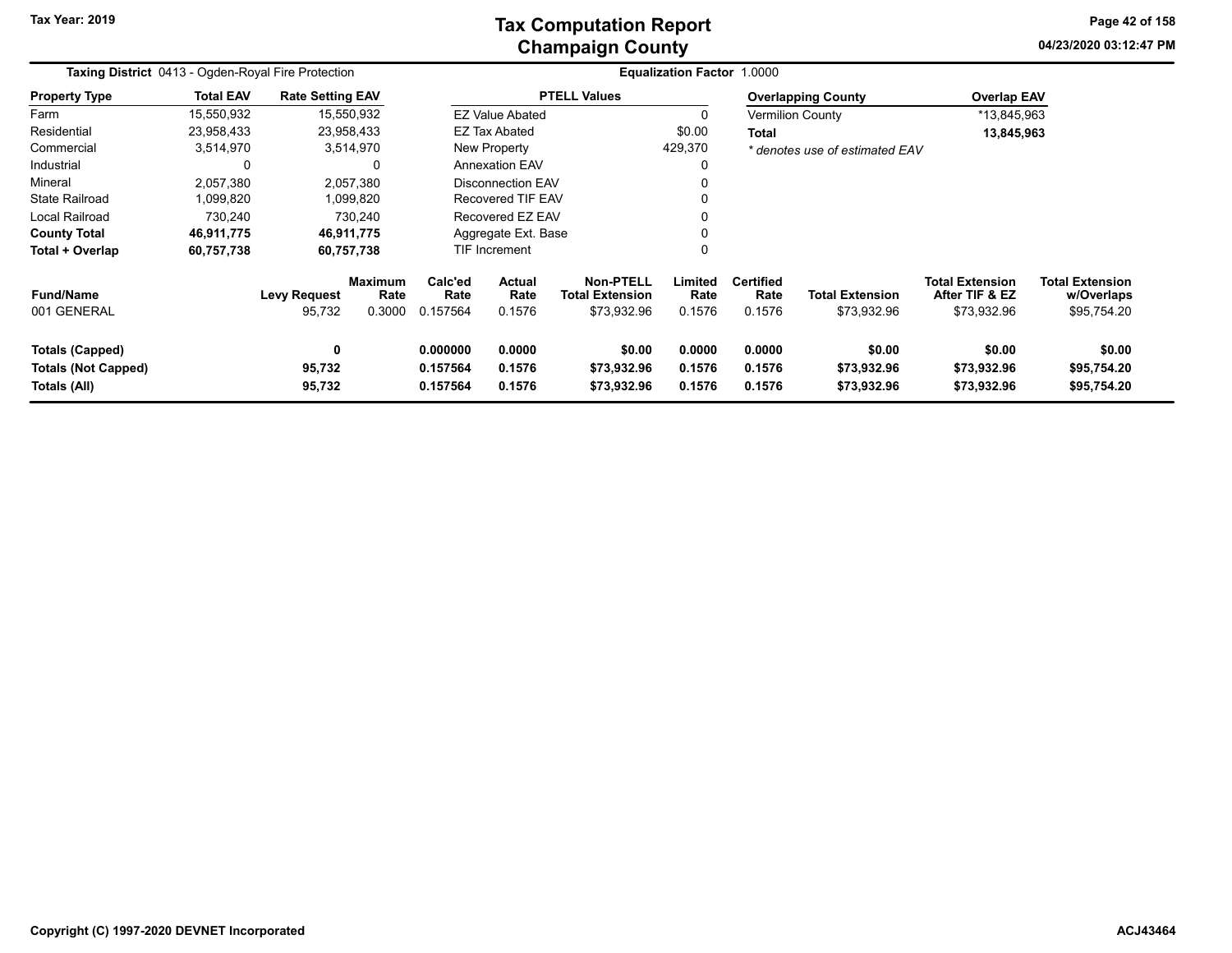### **Champaign County Tax Computation Report**

**04/23/2020 03:12:47 PM Page 43 of 158**

|                                                               | <b>Taxing District 0414 - Pesotum Fire Protection</b> |                               |                                  |                                                                |                            |                                                           | <b>Equalization Factor 1.0000</b> |                                    |                                       |                                                         |                                                     |  |
|---------------------------------------------------------------|-------------------------------------------------------|-------------------------------|----------------------------------|----------------------------------------------------------------|----------------------------|-----------------------------------------------------------|-----------------------------------|------------------------------------|---------------------------------------|---------------------------------------------------------|-----------------------------------------------------|--|
| <b>Property Type</b>                                          | <b>Total EAV</b>                                      | <b>Rate Setting EAV</b>       |                                  |                                                                |                            | <b>PTELL Values</b>                                       |                                   |                                    | <b>Overlapping County</b>             | <b>Overlap EAV</b>                                      |                                                     |  |
| Farm                                                          | 19,858,310                                            |                               | 19,858,310                       |                                                                | <b>EZ Value Abated</b>     |                                                           | 0                                 |                                    | Douglas County                        | *2,287,994                                              |                                                     |  |
| Residential                                                   | 12,804,720                                            |                               | 12,804,720                       |                                                                | <b>EZ Tax Abated</b>       |                                                           | \$0.00                            | Total                              |                                       | 2,287,994                                               |                                                     |  |
| Commercial                                                    | 807,450                                               |                               | 807,450                          |                                                                | New Property               |                                                           | 263,440                           |                                    | * denotes use of estimated EAV        |                                                         |                                                     |  |
| Industrial                                                    |                                                       |                               | 0                                |                                                                | <b>Annexation EAV</b>      |                                                           | 0                                 |                                    |                                       |                                                         |                                                     |  |
| Mineral                                                       |                                                       |                               | 0                                |                                                                | <b>Disconnection EAV</b>   |                                                           |                                   |                                    |                                       |                                                         |                                                     |  |
| <b>State Railroad</b>                                         | 497,589                                               |                               | 497,589                          |                                                                | <b>Recovered TIF EAV</b>   |                                                           |                                   |                                    |                                       |                                                         |                                                     |  |
| <b>Local Railroad</b>                                         | 0                                                     |                               | 0                                |                                                                | Recovered EZ EAV           |                                                           |                                   |                                    |                                       |                                                         |                                                     |  |
| <b>County Total</b>                                           | 33,968,069                                            |                               | 33,968,069                       |                                                                | Aggregate Ext. Base        |                                                           |                                   |                                    |                                       |                                                         |                                                     |  |
| Total + Overlap                                               | 36,256,063                                            |                               | 36,256,063                       |                                                                | TIF Increment              |                                                           | 0                                 |                                    |                                       |                                                         |                                                     |  |
| <b>Fund/Name</b><br>001 GENERAL                               |                                                       | <b>Levy Request</b><br>92,750 | <b>Maximum</b><br>Rate<br>0.3000 | Calc'ed<br><b>Actual</b><br>Rate<br>Rate<br>0.255819<br>0.2559 |                            | <b>Non-PTELL</b><br><b>Total Extension</b><br>\$86,924.29 | Limited<br>Rate<br>0.2559         | <b>Certified</b><br>Rate<br>0.2559 | <b>Total Extension</b><br>\$86,924.29 | <b>Total Extension</b><br>After TIF & EZ<br>\$86,924.29 | <b>Total Extension</b><br>w/Overlaps<br>\$92,779.27 |  |
| Totals (Capped)<br><b>Totals (Not Capped)</b><br>Totals (All) |                                                       | 0<br>92,750<br>92,750         |                                  | 0.000000<br>0.255819<br>0.255819                               | 0.0000<br>0.2559<br>0.2559 | \$0.00<br>\$86,924.29<br>\$86,924.29                      | 0.0000<br>0.2559<br>0.2559        | 0.0000<br>0.2559<br>0.2559         | \$0.00<br>\$86,924.29<br>\$86,924.29  | \$0.00<br>\$86,924.29<br>\$86,924.29                    | \$0.00<br>\$92,779.27<br>\$92,779.27                |  |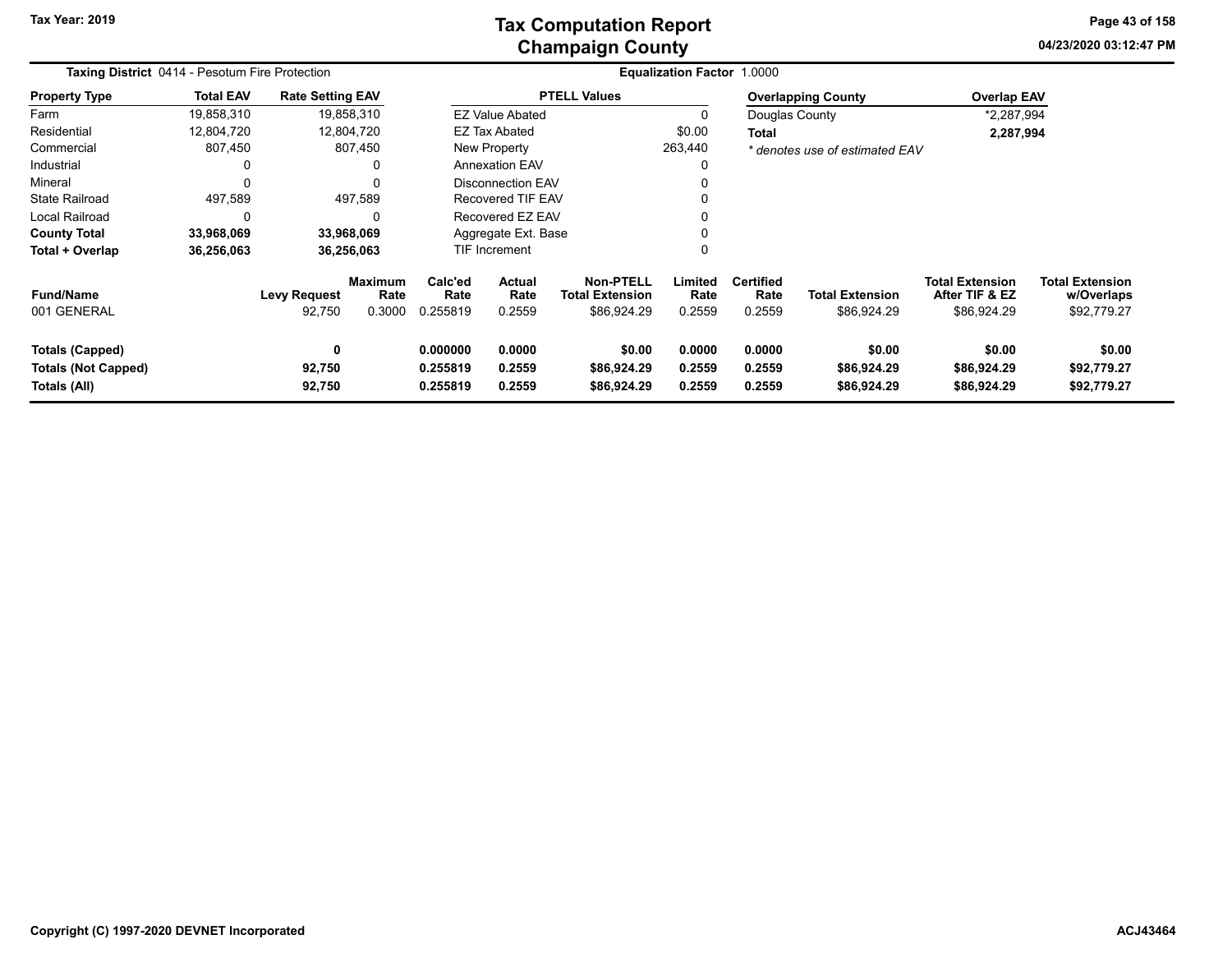# **Champaign County Tax Computation Report**

**04/23/2020 03:12:47 PMPage 44 of 158**

|                                                                      | Taxing District 0415 - Philo Fire Protection |                                |                                  |                                  |                                 |                                                            | Equalization Factor 1.0000 |                                    |                                        |                                                          |                                                      |  |
|----------------------------------------------------------------------|----------------------------------------------|--------------------------------|----------------------------------|----------------------------------|---------------------------------|------------------------------------------------------------|----------------------------|------------------------------------|----------------------------------------|----------------------------------------------------------|------------------------------------------------------|--|
| <b>Property Type</b>                                                 | <b>Total EAV</b>                             | <b>Rate Setting EAV</b>        |                                  |                                  |                                 | <b>PTELL Values</b>                                        |                            |                                    |                                        |                                                          |                                                      |  |
| Farm                                                                 | 26,032,100                                   | 26,032,100                     |                                  |                                  | <b>EZ Value Abated</b>          |                                                            |                            |                                    |                                        |                                                          |                                                      |  |
| Residential                                                          | 36,462,791                                   | 36,462,791                     |                                  |                                  | <b>EZ Tax Abated</b>            |                                                            | \$0.00                     |                                    |                                        |                                                          |                                                      |  |
| Commercial                                                           | 2,159,620                                    | 2,159,620                      |                                  |                                  | New Property                    |                                                            | 492,710                    |                                    |                                        |                                                          |                                                      |  |
| Industrial                                                           |                                              |                                | $\Omega$                         |                                  | <b>Annexation EAV</b>           |                                                            | O                          |                                    |                                        |                                                          |                                                      |  |
| Mineral                                                              |                                              |                                | $\Omega$                         |                                  | Disconnection EAV               |                                                            |                            |                                    |                                        |                                                          |                                                      |  |
| <b>State Railroad</b>                                                | 469,713                                      |                                | 469,713                          |                                  | Recovered TIF EAV               |                                                            | $\Omega$                   |                                    |                                        |                                                          |                                                      |  |
| <b>Local Railroad</b>                                                | 278,480                                      |                                | 278,480                          |                                  | Recovered EZ EAV                |                                                            | 0                          |                                    |                                        |                                                          |                                                      |  |
| <b>County Total</b>                                                  | 65,402,704                                   | 65,402,704                     |                                  |                                  | Aggregate Ext. Base             |                                                            | 125,672                    |                                    |                                        |                                                          |                                                      |  |
| Total + Overlap                                                      | 65,402,704                                   | 65,402,704                     |                                  |                                  | <b>TIF Increment</b>            |                                                            | 0                          |                                    |                                        |                                                          |                                                      |  |
| <b>Fund/Name</b><br>001 GENERAL                                      |                                              | <b>Levy Request</b><br>128,059 | <b>Maximum</b><br>Rate<br>0.4000 | Calc'ed<br>Rate<br>0.195801      | <b>Actual</b><br>Rate<br>0.1959 | <b>Non-PTELL</b><br><b>Total Extension</b><br>\$128,123.90 | Limited<br>Rate<br>0.1959  | <b>Certified</b><br>Rate<br>0.1959 | <b>Total Extension</b><br>\$128,123.90 | <b>Total Extension</b><br>After TIF & EZ<br>\$128,123.90 | <b>Total Extension</b><br>w/Overlaps<br>\$128,123.90 |  |
| <b>Totals (Capped)</b><br><b>Totals (Not Capped)</b><br>Totals (All) |                                              | 128,059<br>0<br>128,059        |                                  | 0.195801<br>0.000000<br>0.195801 | 0.1959<br>0.0000<br>0.1959      | \$128,123.90<br>\$0.00<br>\$128,123.90                     | 0.1959<br>0.0000<br>0.1959 | 0.1959<br>0.0000<br>0.1959         | \$128,123.90<br>\$0.00<br>\$128,123.90 | \$128,123.90<br>\$0.00<br>\$128,123.90                   | \$128,123.90<br>\$0.00<br>\$128,123.90               |  |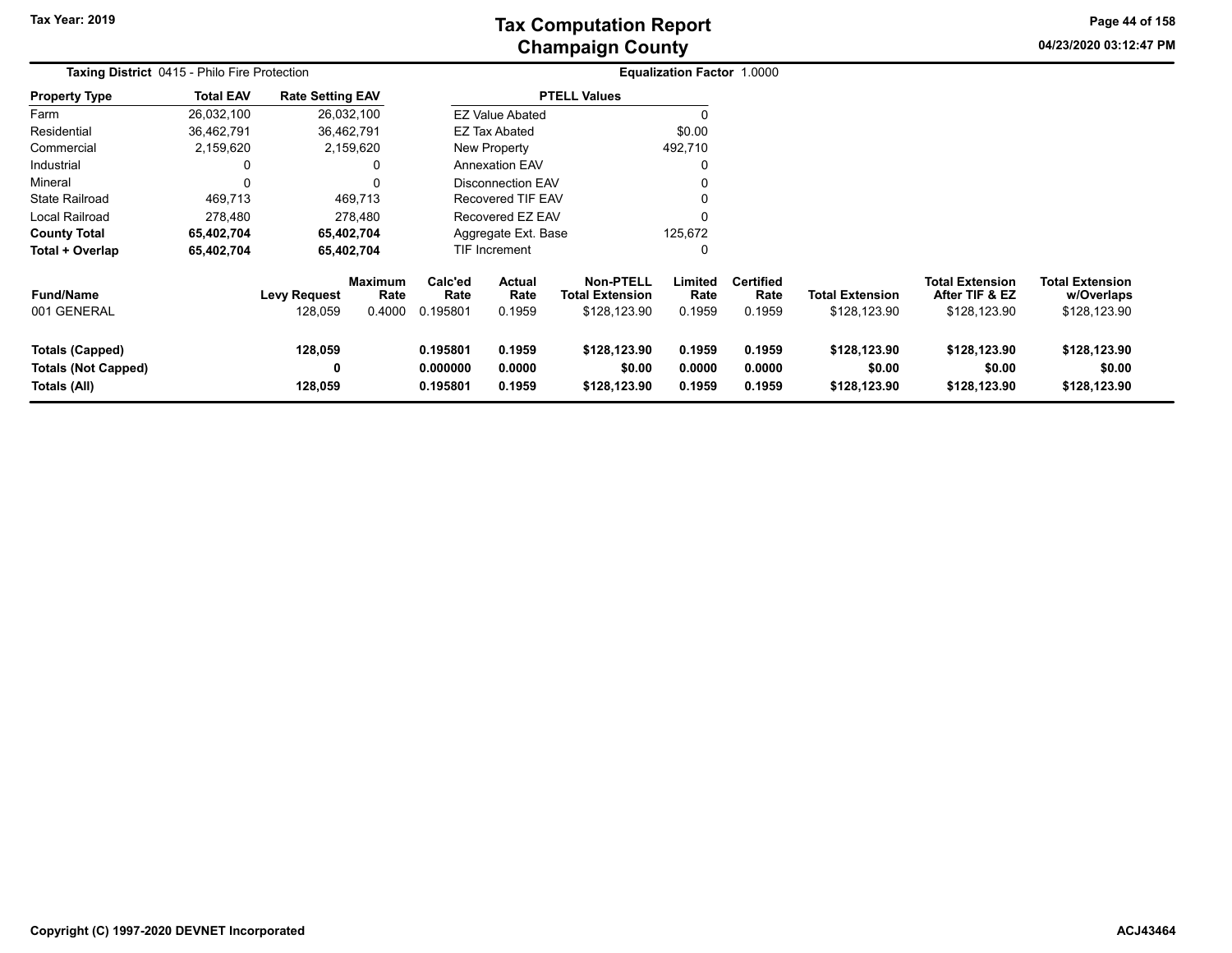**04/23/2020 03:12:47 PMPage 45 of 158**

|                                                                      | Taxing District 0416 - Rolling Acres Fire Protection |                               |                           |                                  |                                 |                                                           | <b>Equalization Factor 1.0000</b> |                                    |                                       |                                                         |                                                     |  |
|----------------------------------------------------------------------|------------------------------------------------------|-------------------------------|---------------------------|----------------------------------|---------------------------------|-----------------------------------------------------------|-----------------------------------|------------------------------------|---------------------------------------|---------------------------------------------------------|-----------------------------------------------------|--|
| <b>Property Type</b>                                                 | <b>Total EAV</b>                                     | <b>Rate Setting EAV</b>       |                           |                                  |                                 | <b>PTELL Values</b>                                       |                                   |                                    |                                       |                                                         |                                                     |  |
| Farm                                                                 | 178,250                                              |                               | 178,250                   |                                  | <b>EZ Value Abated</b>          |                                                           |                                   |                                    |                                       |                                                         |                                                     |  |
| Residential                                                          | 9,090,080                                            |                               | 9,090,080                 |                                  | <b>EZ Tax Abated</b>            |                                                           | \$0.00                            |                                    |                                       |                                                         |                                                     |  |
| Commercial                                                           |                                                      |                               |                           |                                  | New Property                    |                                                           |                                   |                                    |                                       |                                                         |                                                     |  |
| Industrial                                                           |                                                      |                               |                           |                                  | <b>Annexation EAV</b>           |                                                           | 0                                 |                                    |                                       |                                                         |                                                     |  |
| Mineral                                                              |                                                      |                               |                           |                                  | Disconnection EAV               |                                                           | 119,530                           |                                    |                                       |                                                         |                                                     |  |
| <b>State Railroad</b>                                                |                                                      |                               |                           |                                  | Recovered TIF EAV               |                                                           |                                   |                                    |                                       |                                                         |                                                     |  |
| Local Railroad                                                       |                                                      |                               |                           |                                  | Recovered EZ EAV                |                                                           |                                   |                                    |                                       |                                                         |                                                     |  |
| <b>County Total</b>                                                  | 9,268,330                                            |                               | 9,268,330                 |                                  | Aggregate Ext. Base             |                                                           | 36,508                            |                                    |                                       |                                                         |                                                     |  |
| Total + Overlap                                                      | 9,268,330                                            |                               | 9,268,330                 |                                  | <b>TIF Increment</b>            |                                                           | 0                                 |                                    |                                       |                                                         |                                                     |  |
| <b>Fund/Name</b><br>001 GENERAL                                      |                                                      | <b>Levy Request</b><br>37,502 | Maximum<br>Rate<br>0.4000 | Calc'ed<br>Rate<br>0.404625      | <b>Actual</b><br>Rate<br>0.4000 | <b>Non-PTELL</b><br><b>Total Extension</b><br>\$37,073.32 | Limited<br>Rate<br>0.3963         | <b>Certified</b><br>Rate<br>0.3963 | <b>Total Extension</b><br>\$36,730.39 | <b>Total Extension</b><br>After TIF & EZ<br>\$36,730.39 | <b>Total Extension</b><br>w/Overlaps<br>\$36,730.39 |  |
| <b>Totals (Capped)</b><br><b>Totals (Not Capped)</b><br>Totals (All) |                                                      | 37,502<br>0<br>37,502         |                           | 0.404625<br>0.000000<br>0.404625 | 0.4000<br>0.0000<br>0.4000      | \$37,073.32<br>\$0.00<br>\$37,073.32                      | 0.3963<br>0.0000<br>0.3963        | 0.3963<br>0.0000<br>0.3963         | \$36,730.39<br>\$0.00<br>\$36,730.39  | \$36,730.39<br>\$0.00<br>\$36,730.39                    | \$36,730.39<br>\$0.00<br>\$36,730.39                |  |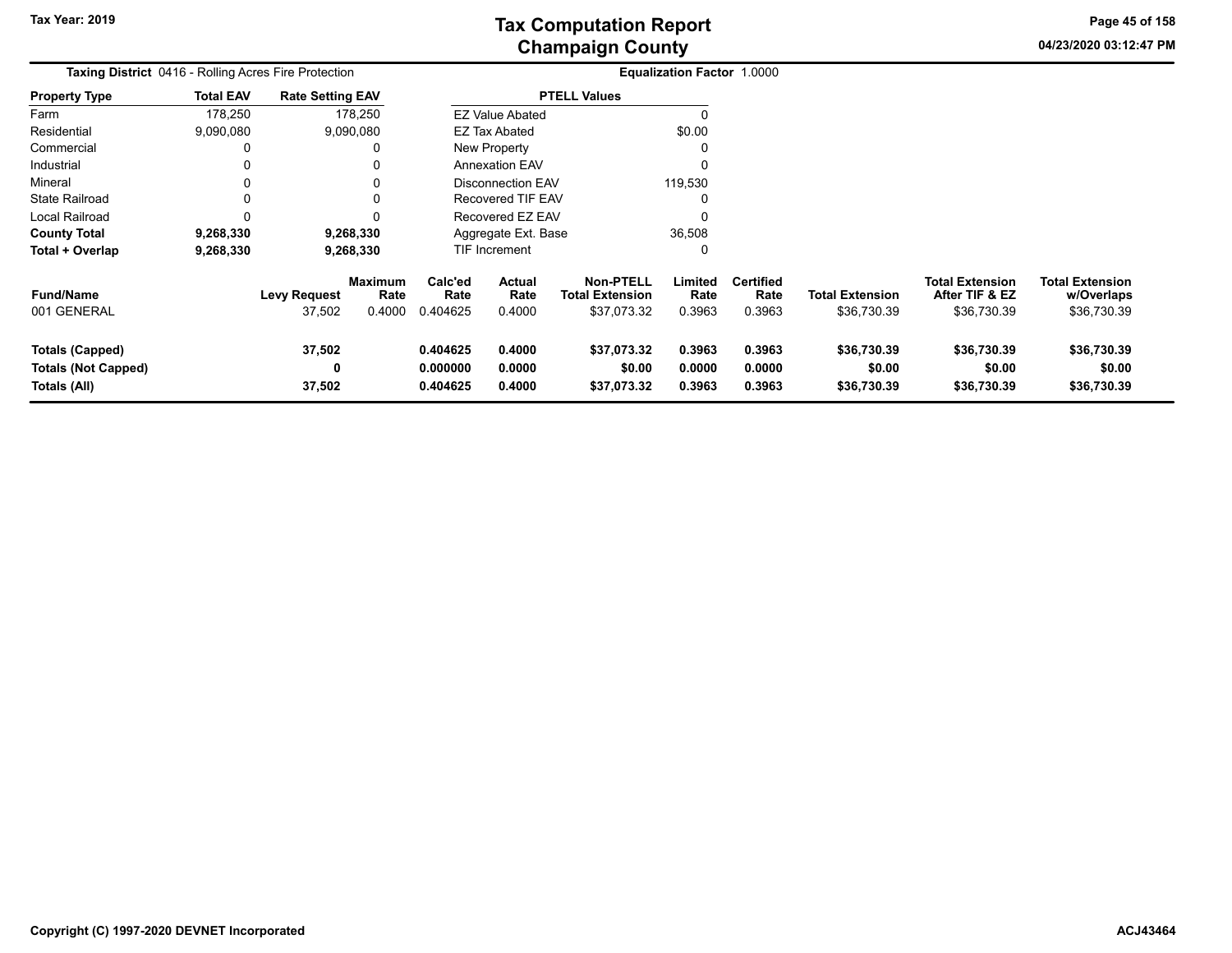**04/23/2020 03:12:47 PM Page 46 of 158**

| <b>Taxing District</b> 0417 - Sang-Valley Fire Protection |                  |                         |                 |                                    |                          |                                            | Equalization Factor 1.0000 |                          |                        |                                   |                                      |
|-----------------------------------------------------------|------------------|-------------------------|-----------------|------------------------------------|--------------------------|--------------------------------------------|----------------------------|--------------------------|------------------------|-----------------------------------|--------------------------------------|
| <b>Property Type</b>                                      | <b>Total EAV</b> | <b>Rate Setting EAV</b> |                 |                                    |                          | <b>PTELL Values</b>                        |                            |                          |                        |                                   |                                      |
| Farm                                                      | 45,594,630       |                         | 45,416,050      |                                    | <b>EZ Value Abated</b>   |                                            |                            |                          |                        |                                   |                                      |
| Residential                                               | 55,953,470       |                         | 43,702,410      |                                    | EZ Tax Abated            |                                            | \$0.00                     |                          |                        |                                   |                                      |
| Commercial                                                | 7,947,740        |                         | 6,893,530       |                                    | New Property             |                                            | 541,150                    |                          |                        |                                   |                                      |
| Industrial                                                | 1,058,904        |                         | 297,234         |                                    | <b>Annexation EAV</b>    |                                            |                            |                          |                        |                                   |                                      |
| Mineral                                                   | $\Omega$         |                         | 0               |                                    | <b>Disconnection EAV</b> |                                            |                            |                          |                        |                                   |                                      |
| State Railroad                                            | 513,338          |                         | 513,338         |                                    | Recovered TIF EAV        |                                            |                            |                          |                        |                                   |                                      |
| Local Railroad                                            | 3,600            |                         | 3,600           |                                    | Recovered EZ EAV         |                                            |                            |                          |                        |                                   |                                      |
| <b>County Total</b>                                       | 111,071,682      |                         | 96,826,162      |                                    | Aggregate Ext. Base      |                                            | 123,193                    |                          |                        |                                   |                                      |
| Total + Overlap                                           | 111,071,682      |                         | 96,826,162      |                                    | <b>TIF Increment</b>     |                                            | 14,245,520                 |                          |                        |                                   |                                      |
| <b>Fund/Name</b>                                          |                  | <b>Levy Request</b>     | Maximum<br>Rate | Calc'ed<br>Rate                    | Actual<br>Rate           | <b>Non-PTELL</b><br><b>Total Extension</b> | Limited<br>Rate            | <b>Certified</b><br>Rate | <b>Total Extension</b> | Total Extension<br>After TIF & EZ | <b>Total Extension</b><br>w/Overlaps |
| 001 GENERAL                                               |                  | 110,468                 | 0.4000          | 0.114089                           | 0.1141                   | \$110,478.65                               | 0.1112                     | 0.1112                   | \$123,511.71           | \$107,670.69                      | \$107,670.69                         |
| 035 LIABILITY INS                                         |                  | 18,884                  | 0.0000          | 0.019503                           | 0.0196                   | \$18,977.93                                | 0.0192                     | 0.0192                   | \$21,325.76            | \$18,590.62                       | \$18,590.62                          |
| <b>Totals (Capped)</b>                                    |                  | 129,352                 |                 | 0.133592                           | 0.1337                   | \$129,456.58                               | 0.1304                     | 0.1304                   | \$144,837.47           | \$126,261.31                      | \$126,261.31                         |
| <b>Totals (Not Capped)</b>                                |                  | 0                       |                 | 0.000000                           | 0.0000                   | \$0.00                                     | 0.0000                     | 0.0000                   | \$0.00                 | \$0.00                            | \$0.00                               |
| Totals (All)                                              |                  | 129,352                 |                 | 0.133592<br>0.1337<br>\$129,456.58 |                          |                                            | 0.1304                     | 0.1304                   | \$144,837.47           | \$126,261.31                      | \$126,261.31                         |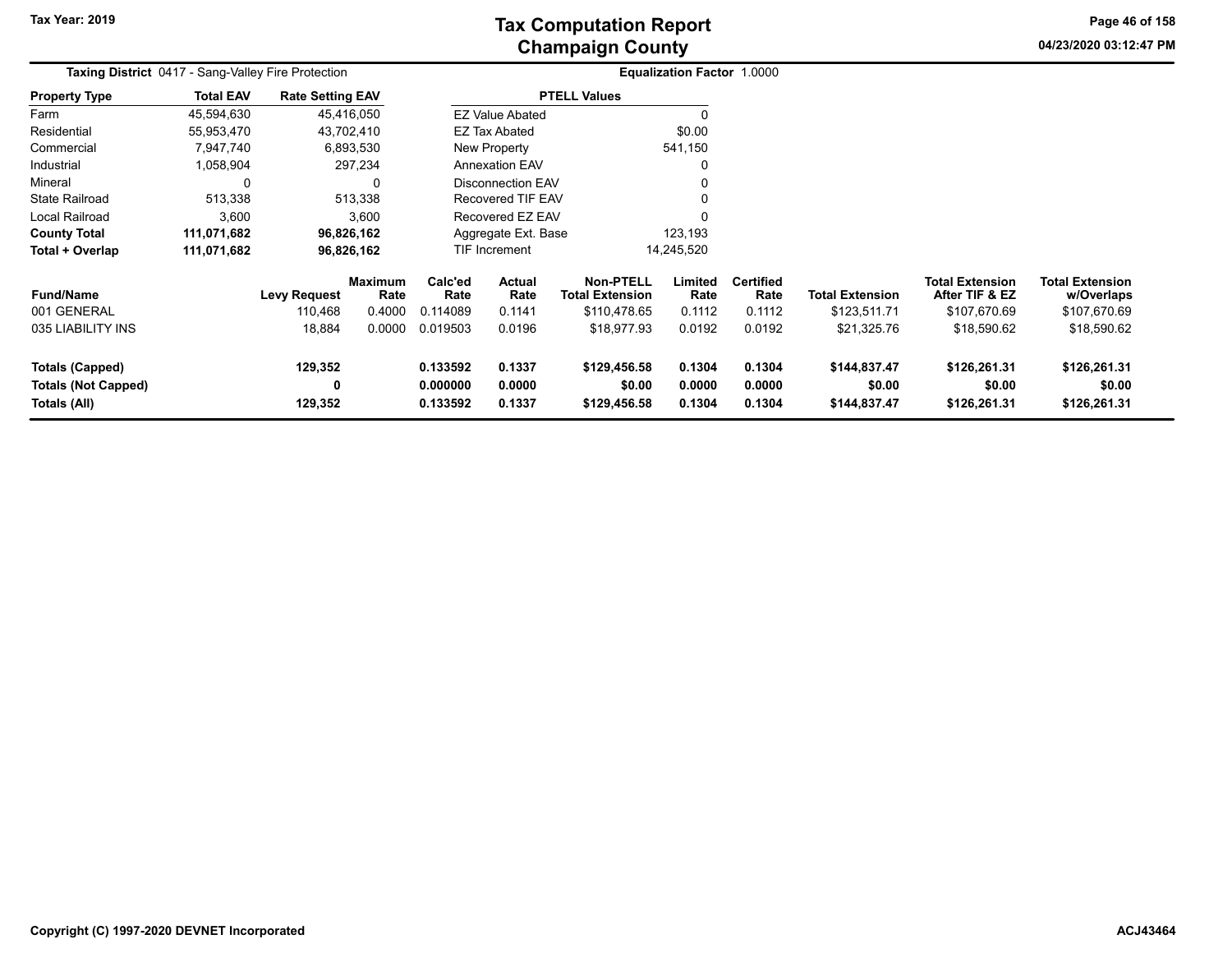# **Champaign County Tax Computation Report**

**04/23/2020 03:12:47 PM Page 47 of 158**

|                            | Taxing District 0418 - Sidney Fire Protection |                         |                        |                 |                                                 |                     | Equalization Factor 1.0000 |                          |                        |                                          |                                      |  |
|----------------------------|-----------------------------------------------|-------------------------|------------------------|-----------------|-------------------------------------------------|---------------------|----------------------------|--------------------------|------------------------|------------------------------------------|--------------------------------------|--|
| <b>Property Type</b>       | <b>Total EAV</b>                              | <b>Rate Setting EAV</b> |                        |                 |                                                 | <b>PTELL Values</b> |                            |                          |                        |                                          |                                      |  |
| Farm                       | 17,324,930                                    |                         | 17,324,930             |                 | <b>EZ Value Abated</b>                          |                     | 0                          |                          |                        |                                          |                                      |  |
| Residential                | 24,616,484                                    |                         | 24,616,484             |                 | <b>EZ Tax Abated</b>                            |                     | \$0.00                     |                          |                        |                                          |                                      |  |
| Commercial                 | 3,355,210                                     |                         | 3,355,210              |                 | New Property                                    |                     | 143,310                    |                          |                        |                                          |                                      |  |
| Industrial                 | 3,263,990                                     |                         | 3,263,990              |                 | <b>Annexation EAV</b>                           |                     | 0                          |                          |                        |                                          |                                      |  |
| Mineral                    | 0                                             |                         | 0                      |                 | <b>Disconnection EAV</b>                        |                     | 0                          |                          |                        |                                          |                                      |  |
| <b>State Railroad</b>      | 2,127,674                                     |                         | 2,127,674              |                 | Recovered TIF EAV                               |                     |                            |                          |                        |                                          |                                      |  |
| Local Railroad             | 17,540                                        |                         | 17,540                 |                 | Recovered EZ EAV                                |                     | $\Omega$                   |                          |                        |                                          |                                      |  |
| <b>County Total</b>        | 50,705,828                                    |                         | 50,705,828             |                 | Aggregate Ext. Base                             |                     | 132,147                    |                          |                        |                                          |                                      |  |
| Total + Overlap            | 50,705,828                                    |                         | 50,705,828             |                 | TIF Increment                                   |                     | 0                          |                          |                        |                                          |                                      |  |
| <b>Fund/Name</b>           |                                               | <b>Levy Request</b>     | <b>Maximum</b><br>Rate | Calc'ed<br>Rate | <b>Actual</b><br>Rate<br><b>Total Extension</b> |                     | Limited<br>Rate            | <b>Certified</b><br>Rate | <b>Total Extension</b> | <b>Total Extension</b><br>After TIF & EZ | <b>Total Extension</b><br>w/Overlaps |  |
| 001 GENERAL                |                                               | 118,798                 | 0.4000                 | 0.234289        | 0.2343                                          | \$118,803.76        | 0.2343                     | 0.2343                   | \$118,803.76           | \$118,803.76                             | \$118,803.76                         |  |
| 027 AUDIT                  |                                               | 438                     | 0.0050                 | 0.000864        | 0.0009                                          | \$456.35            | 0.0009                     | 0.0009                   | \$456.35               | \$456.35                                 | \$456.35                             |  |
| 035 LIABILITY INS          |                                               | 12,958                  | 0.0000                 | 0.025555        | 0.0256                                          | \$12,980.69         | 0.0256                     | 0.0256                   | \$12,980.69            | \$12,980.69                              | \$12,980.69                          |  |
| <b>Totals (Capped)</b>     |                                               | 132,194                 |                        | 0.260708        | 0.2608                                          | \$132,240.80        | 0.2608                     | 0.2608                   | \$132,240.80           | \$132,240.80                             | \$132,240.80                         |  |
| <b>Totals (Not Capped)</b> |                                               | 0                       |                        | 0.000000        | 0.0000                                          | \$0.00              | 0.0000                     | 0.0000                   | \$0.00                 | \$0.00                                   | \$0.00                               |  |
| Totals (All)               | 132,194                                       |                         |                        | 0.260708        | 0.2608                                          | \$132,240.80        | 0.2608                     | 0.2608                   | \$132,240.80           | \$132,240.80                             | \$132,240.80                         |  |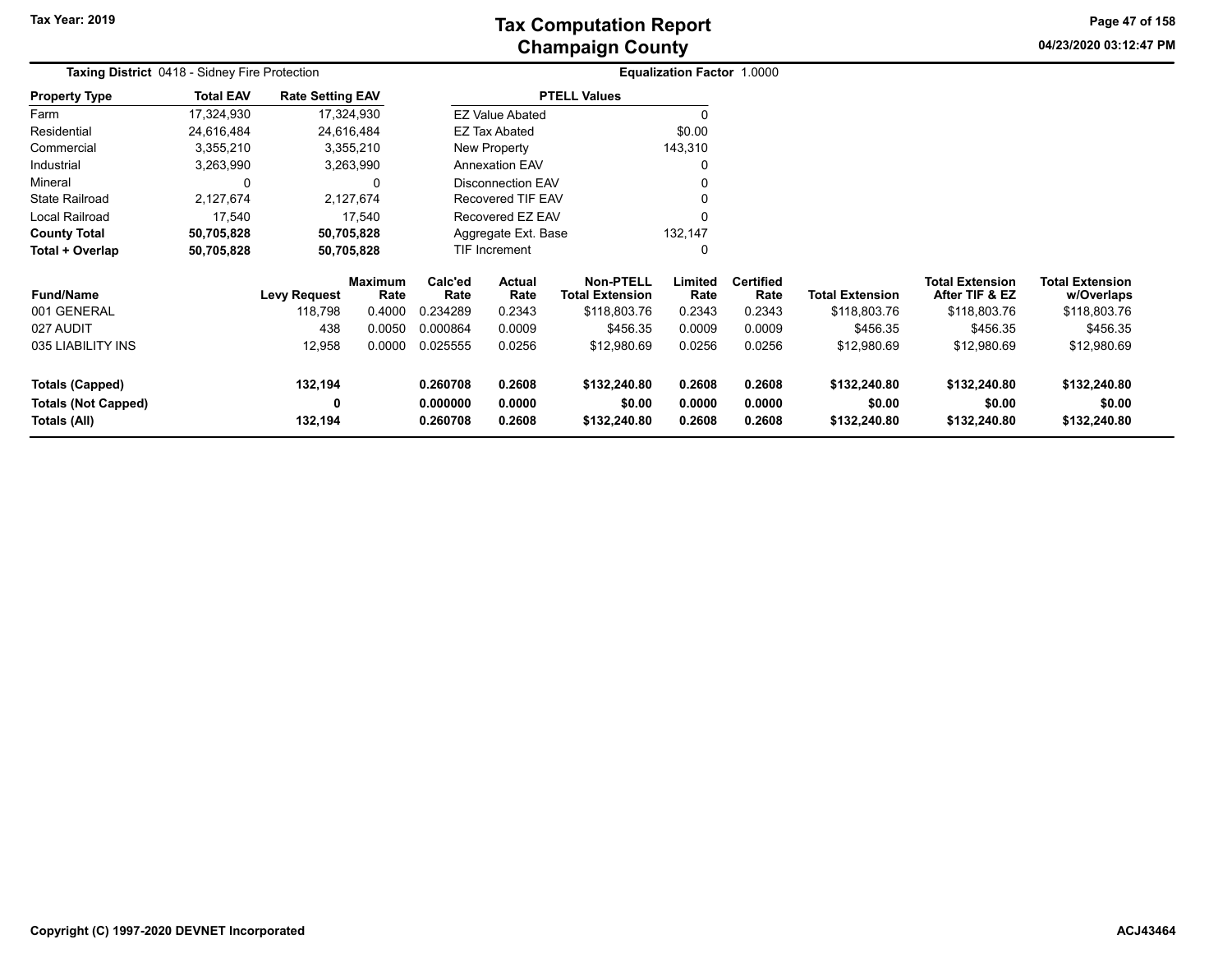**04/23/2020 03:12:47 PM Page 48 of 158**

| <b>Taxing District</b> 0419 - St.Jos-Stanton Fire Protection |                  |                         |                 | <b>Equalization Factor 1.0000</b> |                          |                                            |                 |                          |                        |                                          |                                      |
|--------------------------------------------------------------|------------------|-------------------------|-----------------|-----------------------------------|--------------------------|--------------------------------------------|-----------------|--------------------------|------------------------|------------------------------------------|--------------------------------------|
| <b>Property Type</b>                                         | <b>Total EAV</b> | <b>Rate Setting EAV</b> |                 |                                   |                          | <b>PTELL Values</b>                        |                 |                          |                        |                                          |                                      |
| Farm                                                         | 37,710,800       | 37,710,800              |                 |                                   | <b>EZ Value Abated</b>   |                                            | $\mathbf{0}$    |                          |                        |                                          |                                      |
| Residential                                                  | 110,906,159      | 110,906,159             |                 |                                   | EZ Tax Abated            |                                            | \$0.00          |                          |                        |                                          |                                      |
| Commercial                                                   | 6,381,800        |                         | 6,381,800       |                                   | New Property             |                                            | 658,430         |                          |                        |                                          |                                      |
| Industrial                                                   |                  |                         | 0               |                                   | <b>Annexation EAV</b>    |                                            | 0               |                          |                        |                                          |                                      |
| Mineral                                                      |                  |                         |                 |                                   | <b>Disconnection EAV</b> |                                            |                 |                          |                        |                                          |                                      |
| <b>State Railroad</b>                                        | 1,455,728        |                         | 1,455,728       |                                   | Recovered TIF EAV        |                                            |                 |                          |                        |                                          |                                      |
| Local Railroad                                               | 41,160           |                         | 41,160          |                                   | Recovered EZ EAV         |                                            | 0               |                          |                        |                                          |                                      |
| <b>County Total</b>                                          | 156,495,647      | 156,495,647             |                 |                                   | Aggregate Ext. Base      |                                            | 436,807         |                          |                        |                                          |                                      |
| Total + Overlap                                              | 156,495,647      | 156,495,647             |                 |                                   | TIF Increment            |                                            | 0               |                          |                        |                                          |                                      |
| <b>Fund/Name</b>                                             |                  | <b>Levy Request</b>     | Maximum<br>Rate | Calc'ed<br>Rate                   | Actual<br>Rate           | <b>Non-PTELL</b><br><b>Total Extension</b> | Limited<br>Rate | <b>Certified</b><br>Rate | <b>Total Extension</b> | <b>Total Extension</b><br>After TIF & EZ | <b>Total Extension</b><br>w/Overlaps |
| 001 GENERAL                                                  |                  | 356,987                 | 0.4000          | 0.228113                          | 0.2282                   | \$357,123.07                               | 0.2232          | 0.2232                   | \$349,298.28           | \$349,298.28                             | \$349,298.28                         |
| 027 AUDIT                                                    |                  | 1,093                   | 0.0050          | 0.000698                          | 0.0007                   | \$1,095.47                                 | 0.0007          | 0.0007                   | \$1,095.47             | \$1,095.47                               | \$1,095.47                           |
| 035 LIABILITY INS                                            |                  | 25,298                  | 0.0000          | 0.016165                          | 0.0162                   | \$25,352.29                                | 0.0159          | 0.0159                   | \$24,882.81            | \$24,882.81                              | \$24,882.81                          |
| 049 EMERG & RESCUE                                           |                  | 73,084                  | 0.0500          | 0.046700                          | 0.0468                   |                                            | 0.0459          | 0.0459                   | \$71,831.50            | \$71,831.50                              | \$71,831.50                          |
| <b>Totals (Capped)</b>                                       |                  | 456,462                 |                 | 0.291676                          | 0.2919<br>\$456,810.79   |                                            | 0.2857          | 0.2857                   | \$447,108.06           | \$447,108.06                             | \$447,108.06                         |
| <b>Totals (Not Capped)</b>                                   |                  |                         |                 | 0.000000                          | 0.0000                   | \$0.00                                     | 0.0000          | 0.0000                   | \$0.00                 | \$0.00                                   | \$0.00                               |
| Totals (All)                                                 |                  | 456,462                 |                 | 0.291676<br>0.2919                |                          | \$456,810.79                               | 0.2857          | 0.2857                   | \$447,108.06           | \$447,108.06                             | \$447,108.06                         |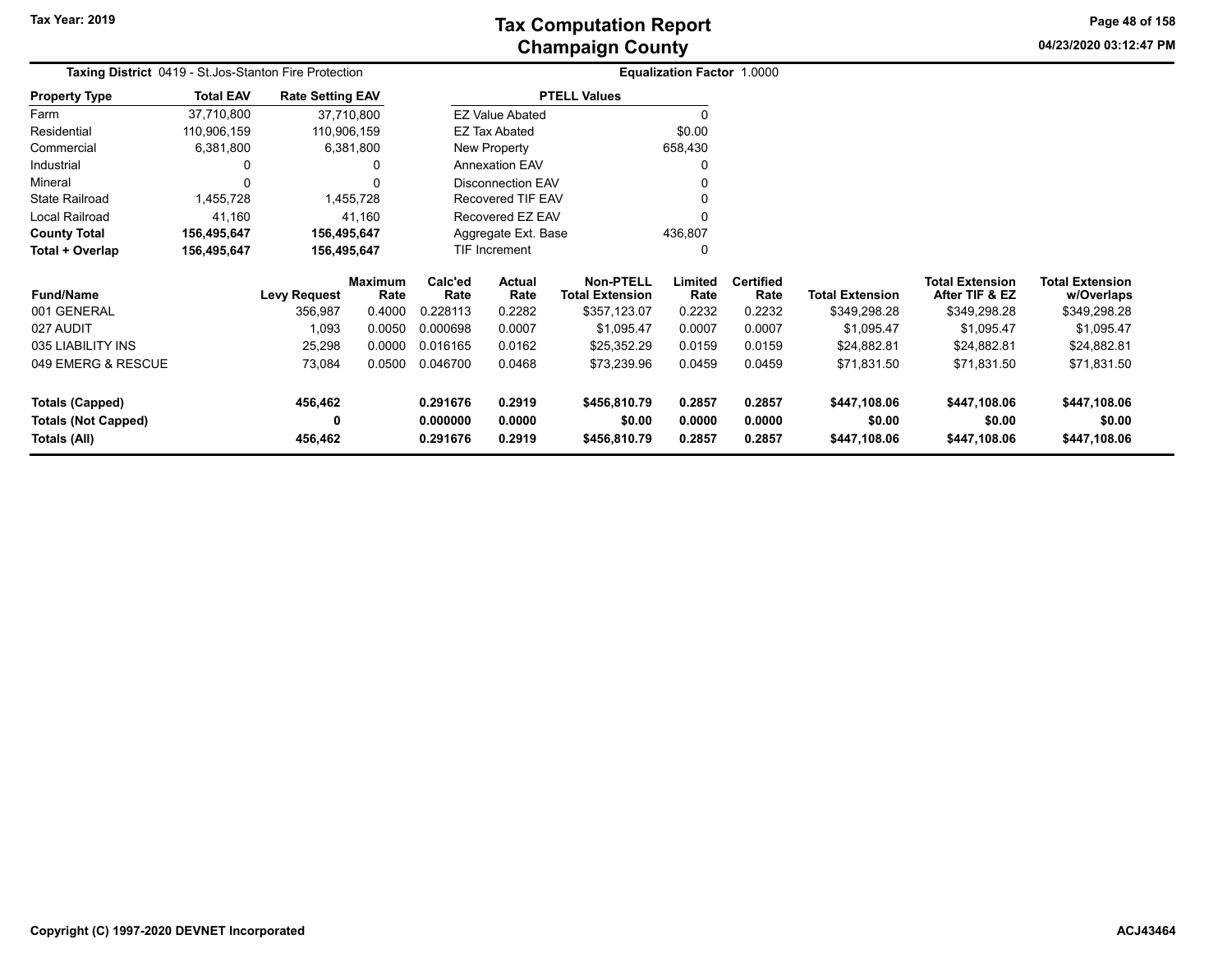**04/23/2020 03:12:47 PM Page 49 of 158**

| <b>Taxing District</b> 0420 - Thomasboro Fire Protection |                  |                         |                        |                      |                          |                                     | Equalization Factor 1.0000 |                          |                        |                                          |                                      |
|----------------------------------------------------------|------------------|-------------------------|------------------------|----------------------|--------------------------|-------------------------------------|----------------------------|--------------------------|------------------------|------------------------------------------|--------------------------------------|
| <b>Property Type</b>                                     | <b>Total EAV</b> | <b>Rate Setting EAV</b> |                        |                      |                          | <b>PTELL Values</b>                 |                            |                          |                        |                                          |                                      |
| Farm                                                     | 35,796,510       | 35,796,510              |                        |                      | <b>EZ Value Abated</b>   |                                     | 0                          |                          |                        |                                          |                                      |
| Residential                                              | 23,349,630       | 23,349,630              |                        |                      | <b>EZ Tax Abated</b>     |                                     | \$0.00                     |                          |                        |                                          |                                      |
| Commercial                                               | 6,458,020        |                         | 6,458,020              |                      | New Property             |                                     | 605,930                    |                          |                        |                                          |                                      |
| Industrial                                               | 2,499            |                         | 2,499                  |                      | <b>Annexation EAV</b>    |                                     | 0                          |                          |                        |                                          |                                      |
| Mineral                                                  | 0                |                         | 0                      |                      | <b>Disconnection EAV</b> |                                     |                            |                          |                        |                                          |                                      |
| <b>State Railroad</b>                                    | 810,988          |                         | 810,988                |                      | <b>Recovered TIF EAV</b> |                                     |                            |                          |                        |                                          |                                      |
| Local Railroad                                           | 248,680          |                         | 248,680                |                      | Recovered EZ EAV         |                                     | O                          |                          |                        |                                          |                                      |
| <b>County Total</b>                                      | 66,666,327       |                         | 66,666,327             |                      | Aggregate Ext. Base      |                                     | 181,138                    |                          |                        |                                          |                                      |
| Total + Overlap                                          | 66,666,327       | 66,666,327              |                        |                      | <b>TIF Increment</b>     |                                     | 0                          |                          |                        |                                          |                                      |
| <b>Fund/Name</b>                                         |                  | <b>Levy Request</b>     | <b>Maximum</b><br>Rate | Calc'ed<br>Rate      | <b>Actual</b><br>Rate    | Non-PTELL<br><b>Total Extension</b> | Limited<br>Rate            | <b>Certified</b><br>Rate | <b>Total Extension</b> | <b>Total Extension</b><br>After TIF & EZ | <b>Total Extension</b><br>w/Overlaps |
| 001 GENERAL                                              |                  | 181,300                 | 0.4000                 | 0.271951             | 0.2720                   | \$181,332.41                        | 0.2665                     | 0.2665                   | \$177,665.76           | \$177,665.76                             | \$177,665.76                         |
| 027 AUDIT                                                |                  | 300                     | 0.0050                 | 0.000450             | 0.0005                   | \$333.33                            | 0.0005                     | 0.0005                   | \$333.33               | \$333.33                                 | \$333.33                             |
| 035 LIABILITY INS                                        |                  | 8,400                   | 0.0000                 | 0.012600             | 0.0127                   | \$8,466.62                          | 0.0125                     | 0.0125                   | \$8,333.29             | \$8,333.29                               | \$8,333.29                           |
| Totals (Capped)                                          |                  | 190,000                 |                        | 0.285001             | 0.2852                   | \$190,132.36                        | 0.2795                     | 0.2795                   | \$186,332.38           | \$186,332.38                             | \$186,332.38                         |
| <b>Totals (Not Capped)</b><br>Totals (All)               |                  | 0<br>190,000            |                        | 0.000000<br>0.285001 | 0.0000<br>0.2852         | \$0.00<br>\$190,132.36              | 0.0000<br>0.2795           | 0.0000<br>0.2795         | \$0.00<br>\$186,332.38 | \$0.00<br>\$186,332.38                   | \$0.00<br>\$186,332.38               |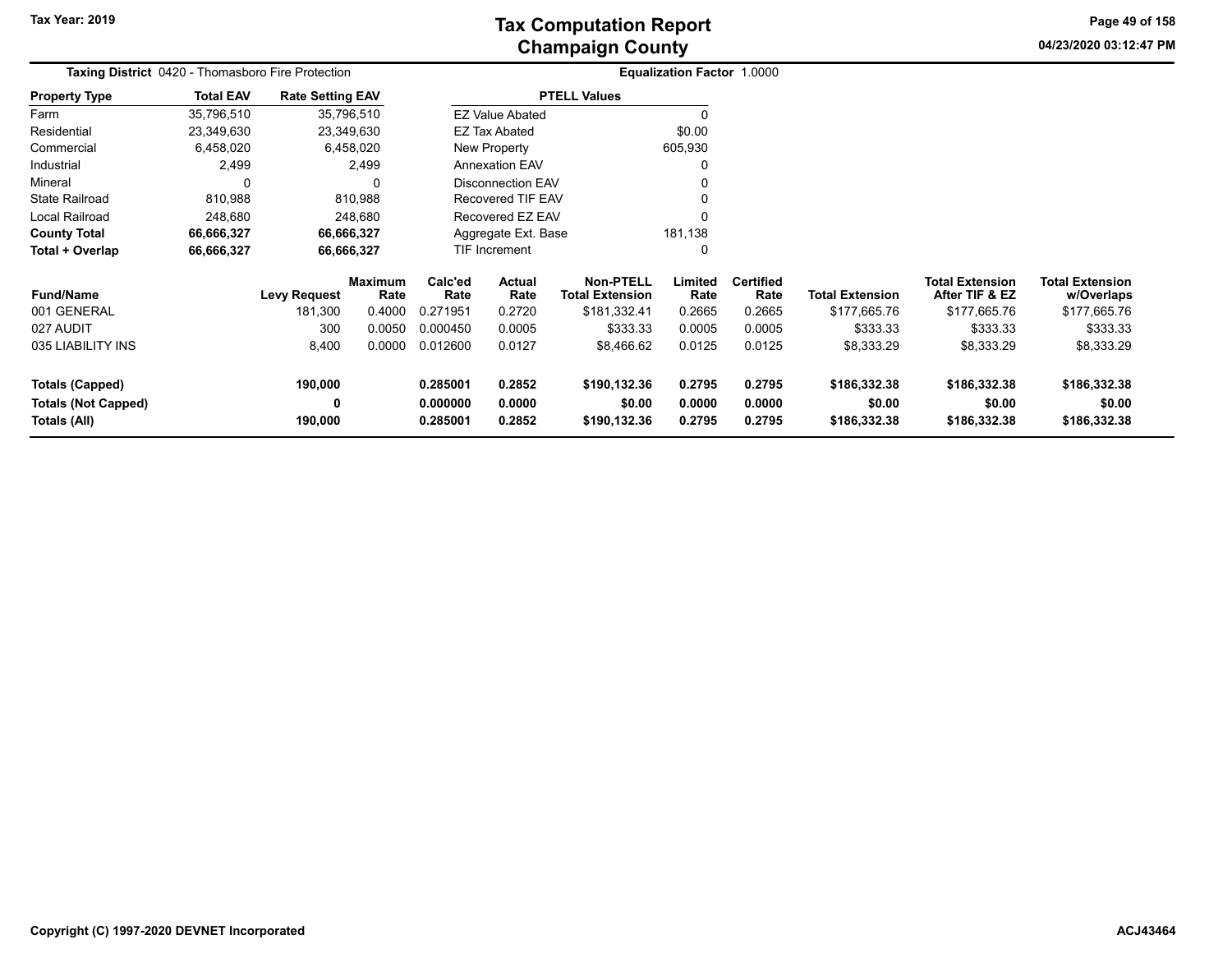**04/23/2020 03:12:47 PMPage 50 of 158**

| <b>Taxing District 0421 - Windsor Park Fire Protection</b>    |                  |                               |                                  | Equalization Factor 1.0000       |                            |                                                           |                            |                                    |                                       |                                                         |                                                     |  |
|---------------------------------------------------------------|------------------|-------------------------------|----------------------------------|----------------------------------|----------------------------|-----------------------------------------------------------|----------------------------|------------------------------------|---------------------------------------|---------------------------------------------------------|-----------------------------------------------------|--|
| <b>Property Type</b>                                          | <b>Total EAV</b> | <b>Rate Setting EAV</b>       |                                  |                                  |                            | <b>PTELL Values</b>                                       |                            |                                    |                                       |                                                         |                                                     |  |
| Farm                                                          | $\Omega$         |                               |                                  |                                  | <b>EZ Value Abated</b>     |                                                           |                            |                                    |                                       |                                                         |                                                     |  |
| Residential                                                   | 11,000,520       |                               | 11,000,520                       |                                  | <b>EZ Tax Abated</b>       |                                                           | \$0.00                     |                                    |                                       |                                                         |                                                     |  |
| Commercial                                                    | 222,970          |                               | 222,970                          |                                  | New Property               |                                                           |                            |                                    |                                       |                                                         |                                                     |  |
| Industrial                                                    |                  |                               | 0                                |                                  | <b>Annexation EAV</b>      |                                                           |                            |                                    |                                       |                                                         |                                                     |  |
| Mineral                                                       |                  |                               | 0                                |                                  | <b>Disconnection EAV</b>   |                                                           |                            |                                    |                                       |                                                         |                                                     |  |
| <b>State Railroad</b>                                         |                  |                               | $\Omega$                         |                                  | Recovered TIF EAV          |                                                           |                            |                                    |                                       |                                                         |                                                     |  |
| Local Railroad                                                |                  |                               | $\Omega$                         |                                  | Recovered EZ EAV           |                                                           |                            |                                    |                                       |                                                         |                                                     |  |
| <b>County Total</b>                                           | 11,223,490       |                               | 11,223,490                       |                                  | Aggregate Ext. Base        |                                                           | 18,000                     |                                    |                                       |                                                         |                                                     |  |
| Total + Overlap                                               | 11,223,490       | 11,223,490                    |                                  | TIF Increment<br>0               |                            |                                                           |                            |                                    |                                       |                                                         |                                                     |  |
| <b>Fund/Name</b><br>001 GENERAL                               |                  | <b>Levy Request</b><br>17,000 | <b>Maximum</b><br>Rate<br>0.4000 | Calc'ed<br>Rate<br>0.151468      | Actual<br>Rate<br>0.1515   | <b>Non-PTELL</b><br><b>Total Extension</b><br>\$17,003.59 | Limited<br>Rate<br>0.1515  | <b>Certified</b><br>Rate<br>0.1515 | <b>Total Extension</b><br>\$17,003.59 | <b>Total Extension</b><br>After TIF & EZ<br>\$17,003.59 | <b>Total Extension</b><br>w/Overlaps<br>\$17,003.59 |  |
| Totals (Capped)<br><b>Totals (Not Capped)</b><br>Totals (All) |                  | 17,000<br>0<br>17,000         |                                  | 0.151468<br>0.000000<br>0.151468 | 0.1515<br>0.0000<br>0.1515 | \$17,003.59<br>\$0.00<br>\$17,003.59                      | 0.1515<br>0.0000<br>0.1515 | 0.1515<br>0.0000<br>0.1515         | \$17,003.59<br>\$0.00<br>\$17,003.59  | \$17,003.59<br>\$0.00<br>\$17,003.59                    | \$17,003.59<br>\$0.00<br>\$17,003.59                |  |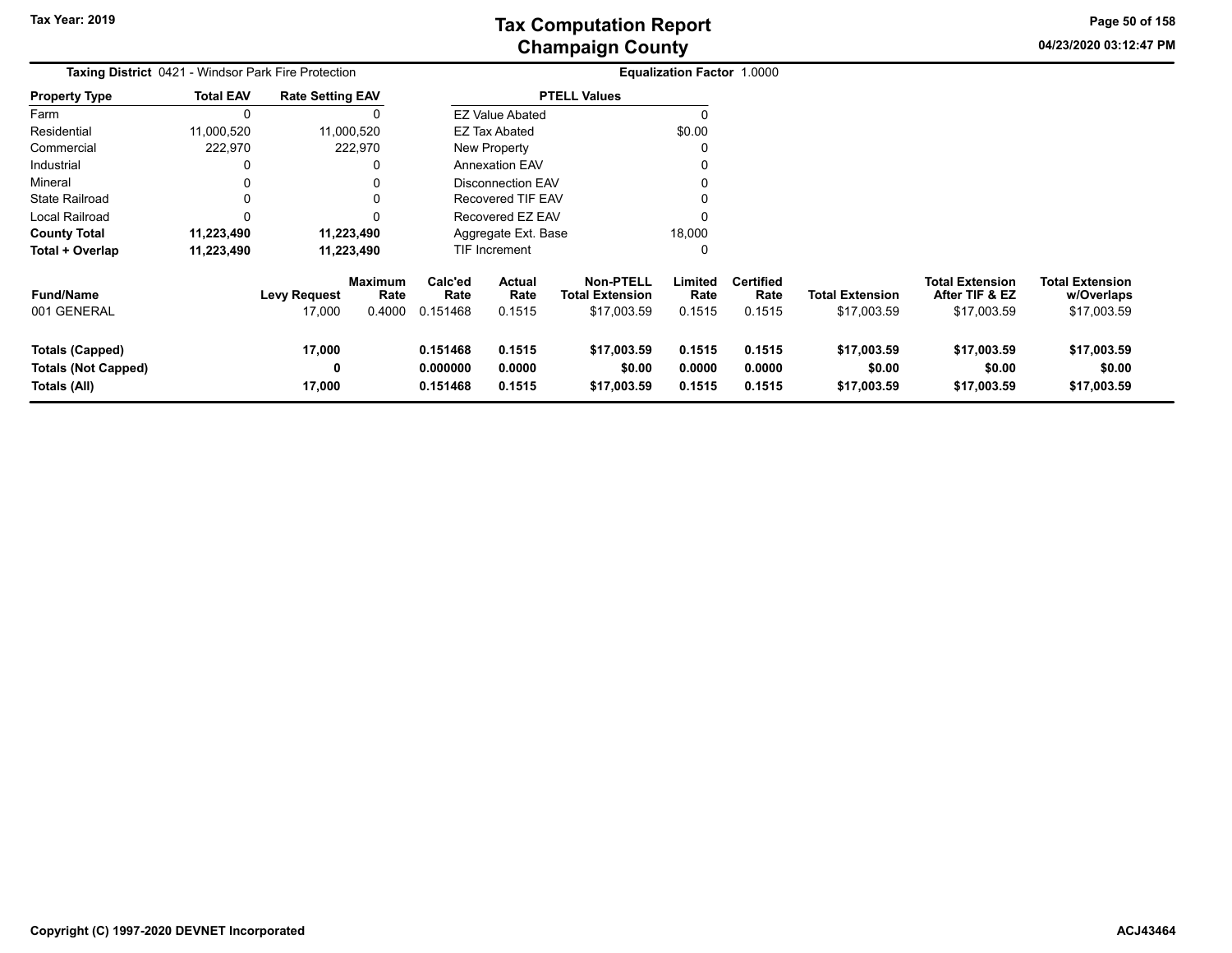**04/23/2020 03:12:47 PM Page 51 of 158**

| Taxing District 0422 - Cherry Hills Fire Protection                  |                  |                               |                                  | Equalization Factor 1.0000       |                                 |                                                    |                            |                                    |                                       |                                                         |                                                     |
|----------------------------------------------------------------------|------------------|-------------------------------|----------------------------------|----------------------------------|---------------------------------|----------------------------------------------------|----------------------------|------------------------------------|---------------------------------------|---------------------------------------------------------|-----------------------------------------------------|
| <b>Property Type</b>                                                 | <b>Total EAV</b> | <b>Rate Setting EAV</b>       |                                  |                                  |                                 | <b>PTELL Values</b>                                |                            |                                    |                                       |                                                         |                                                     |
| Farm                                                                 | 0                |                               |                                  |                                  | <b>EZ Value Abated</b>          |                                                    |                            |                                    |                                       |                                                         |                                                     |
| Residential                                                          | 9,016,754        |                               | 9,016,754                        |                                  | <b>EZ Tax Abated</b>            |                                                    | \$0.00                     |                                    |                                       |                                                         |                                                     |
| Commercial                                                           | 0                |                               |                                  |                                  | New Property                    |                                                    |                            |                                    |                                       |                                                         |                                                     |
| Industrial                                                           | 0                |                               |                                  |                                  | <b>Annexation EAV</b>           |                                                    |                            |                                    |                                       |                                                         |                                                     |
| Mineral                                                              | 0                |                               |                                  |                                  | <b>Disconnection EAV</b>        |                                                    |                            |                                    |                                       |                                                         |                                                     |
| <b>State Railroad</b>                                                | 0                |                               | 0                                |                                  | <b>Recovered TIF EAV</b>        |                                                    |                            |                                    |                                       |                                                         |                                                     |
| Local Railroad                                                       | $\Omega$         |                               |                                  |                                  | Recovered EZ EAV                |                                                    |                            |                                    |                                       |                                                         |                                                     |
| <b>County Total</b>                                                  | 9,016,754        |                               | 9,016,754                        |                                  | Aggregate Ext. Base             |                                                    | 31,509                     |                                    |                                       |                                                         |                                                     |
| Total + Overlap                                                      | 9,016,754        |                               | 9,016,754                        |                                  | TIF Increment                   |                                                    | 0                          |                                    |                                       |                                                         |                                                     |
| <b>Fund/Name</b><br>001 GENERAL                                      |                  | <b>Levy Request</b><br>31,500 | <b>Maximum</b><br>Rate<br>0.4000 | Calc'ed<br>Rate<br>0.349350      | <b>Actual</b><br>Rate<br>0.3494 | <b>Non-PTELL</b><br>Total Extension<br>\$31,504.54 | Limited<br>Rate<br>0.3494  | <b>Certified</b><br>Rate<br>0.3494 | <b>Total Extension</b><br>\$31,504.54 | <b>Total Extension</b><br>After TIF & EZ<br>\$31,504.54 | <b>Total Extension</b><br>w/Overlaps<br>\$31,504.54 |
| <b>Totals (Capped)</b><br><b>Totals (Not Capped)</b><br>Totals (All) |                  | 31,500<br>0<br>31,500         |                                  | 0.349350<br>0.000000<br>0.349350 | 0.3494<br>0.0000<br>0.3494      | \$31,504.54<br>\$0.00<br>\$31,504.54               | 0.3494<br>0.0000<br>0.3494 | 0.3494<br>0.0000<br>0.3494         | \$31,504.54<br>\$0.00<br>\$31,504.54  | \$31,504.54<br>\$0.00<br>\$31,504.54                    | \$31,504.54<br>\$0.00<br>\$31,504.54                |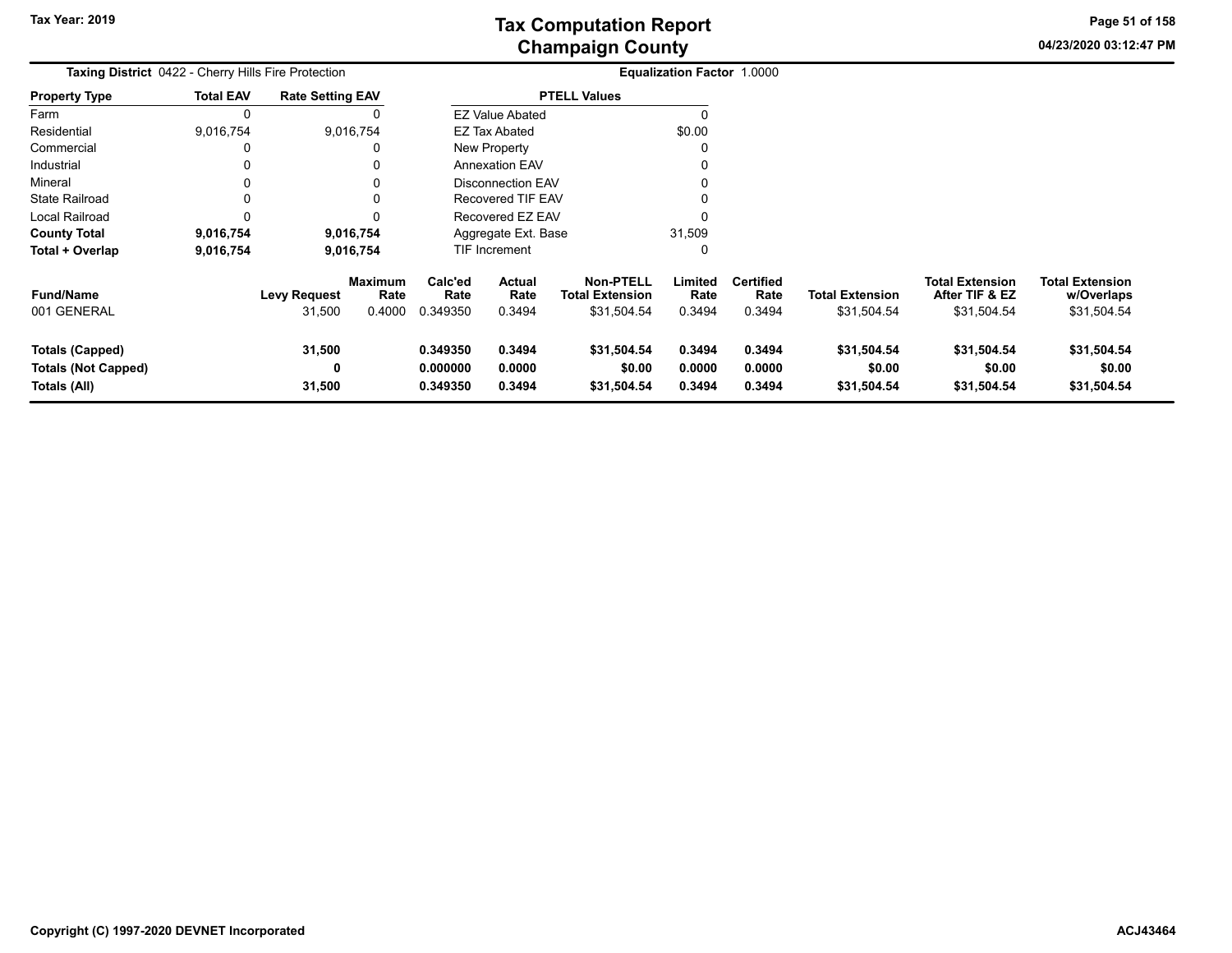### **Champaign County Tax Computation Report**

**04/23/2020 03:12:47 PMPage 52 of 158**

| <b>Taxing District 0424 - Scott Fire Protection</b> | Equalization Factor 1.0000 |                         |                        |                      |                                                              |                              |                  |                          |                                |                                          |                                      |
|-----------------------------------------------------|----------------------------|-------------------------|------------------------|----------------------|--------------------------------------------------------------|------------------------------|------------------|--------------------------|--------------------------------|------------------------------------------|--------------------------------------|
| <b>Property Type</b>                                | <b>Total EAV</b>           | <b>Rate Setting EAV</b> |                        |                      |                                                              | <b>PTELL Values</b>          |                  |                          | <b>Overlapping County</b>      | <b>Overlap EAV</b>                       |                                      |
| Farm                                                | 31,355,650                 |                         | 31,355,650             |                      | <b>EZ Value Abated</b>                                       |                              |                  | Piatt County             |                                | 9,725,070                                |                                      |
| Residential                                         | 19,839,241                 |                         | 19,839,241             |                      | <b>EZ Tax Abated</b>                                         |                              | \$0.00           | Total                    |                                | 9,725,070                                |                                      |
| Commercial                                          | 14,198,940                 |                         | 14,198,940             |                      | New Property                                                 |                              | 983,380          |                          | * denotes use of estimated EAV |                                          |                                      |
| Industrial                                          | 211,491                    |                         | 211,491                |                      | <b>Annexation EAV</b>                                        |                              |                  |                          |                                |                                          |                                      |
| Mineral                                             | 0                          |                         | 0                      |                      | <b>Disconnection EAV</b>                                     |                              |                  |                          |                                |                                          |                                      |
| <b>State Railroad</b>                               | 787,584                    |                         | 787,584                |                      | Recovered TIF EAV                                            |                              |                  |                          |                                |                                          |                                      |
| Local Railroad                                      | 32,980                     |                         | 32,980                 |                      | Recovered EZ EAV                                             |                              |                  |                          |                                |                                          |                                      |
| <b>County Total</b>                                 | 66,425,886                 |                         | 66,425,886             |                      | Aggregate Ext. Base                                          |                              |                  |                          |                                |                                          |                                      |
| Total + Overlap                                     | 76,150,956                 |                         | 76,150,956             | <b>TIF Increment</b> |                                                              |                              |                  |                          |                                |                                          |                                      |
| <b>Fund/Name</b>                                    |                            | <b>Levy Request</b>     | <b>Maximum</b><br>Rate | Calc'ed<br>Rate      | <b>Non-PTELL</b><br>Actual<br><b>Total Extension</b><br>Rate |                              | Limited<br>Rate  | <b>Certified</b><br>Rate | <b>Total Extension</b>         | <b>Total Extension</b><br>After TIF & EZ | <b>Total Extension</b><br>w/Overlaps |
| 001 GENERAL                                         |                            | 122,192                 | 0.3000                 | 0.160460             | 0.1605                                                       | \$106,613.55                 | 0.1605           | 0.1605                   | \$106,613.55                   | \$106,613.55                             | \$122,222.28                         |
| 035 LIABILITY INS                                   |                            | 16,000                  | 0.0000                 | 0.021011             | 0.0211                                                       | \$14,015.86                  | 0.0211           | 0.0211                   | \$14,015.86                    | \$14,015.86                              | \$16,067.85                          |
| 049 EMER & RESCUE                                   |                            | 32,000                  | 0.0500                 | 0.042022             | 0.0421                                                       | \$27,965.30                  | 0.0421           | 0.0421                   | \$27,965.30                    | \$27,965.30                              | \$32,059.55                          |
| <b>Totals (Capped)</b>                              |                            | 0                       |                        | 0.000000             | 0.0000                                                       | \$0.00                       | 0.0000           | 0.0000                   | \$0.00                         | \$0.00                                   | \$0.00                               |
| <b>Totals (Not Capped)</b><br>Totals (All)          |                            | 170,192<br>170,192      |                        | 0.223493<br>0.223493 | 0.2237<br>0.2237                                             | \$148,594.71<br>\$148,594.71 | 0.2237<br>0.2237 | 0.2237<br>0.2237         | \$148,594.71<br>\$148,594.71   | \$148,594.71<br>\$148,594.71             | \$170,349.68<br>\$170,349.68         |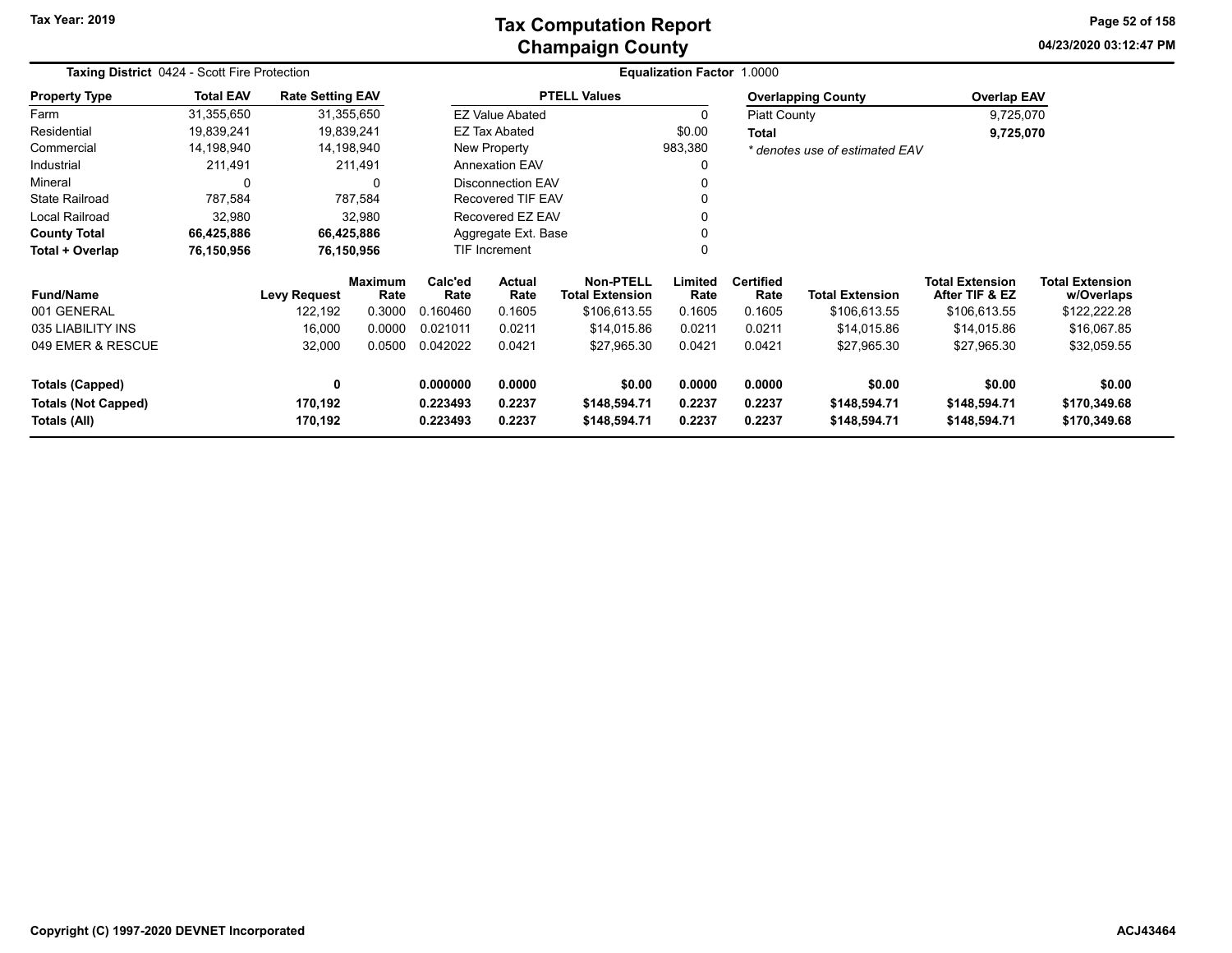**04/23/2020 03:12:47 PM Page 53 of 158**

| <b>Taxing District</b> 0425 - Sadorus Fire Protection |                  |                         |                 |                          |                        |                                            | <b>Equalization Factor 1.0000</b> |                          |                        |                                          |                                      |
|-------------------------------------------------------|------------------|-------------------------|-----------------|--------------------------|------------------------|--------------------------------------------|-----------------------------------|--------------------------|------------------------|------------------------------------------|--------------------------------------|
| <b>Property Type</b>                                  | <b>Total EAV</b> | <b>Rate Setting EAV</b> |                 |                          |                        | <b>PTELL Values</b>                        |                                   |                          |                        |                                          |                                      |
| Farm                                                  | 16,171,760       |                         | 16,171,760      |                          | <b>EZ Value Abated</b> |                                            |                                   |                          |                        |                                          |                                      |
| Residential                                           | 9,190,740        |                         | 9,190,740       |                          | <b>EZ Tax Abated</b>   |                                            | \$0.00                            |                          |                        |                                          |                                      |
| Commercial                                            | 2,136,320        |                         | 2,136,320       |                          | New Property           |                                            | 331,970                           |                          |                        |                                          |                                      |
| Industrial                                            |                  |                         |                 | <b>Annexation EAV</b>    |                        |                                            | O                                 |                          |                        |                                          |                                      |
| Mineral                                               |                  |                         |                 | <b>Disconnection EAV</b> |                        |                                            |                                   |                          |                        |                                          |                                      |
| <b>State Railroad</b>                                 | 334,652          |                         | 334,652         |                          | Recovered TIF EAV      |                                            |                                   |                          |                        |                                          |                                      |
| Local Railroad                                        | 59,370           |                         | 59,370          | Recovered EZ EAV         |                        |                                            |                                   |                          |                        |                                          |                                      |
| <b>County Total</b>                                   | 27,892,842       |                         | 27,892,842      |                          | Aggregate Ext. Base    |                                            | 74,113                            |                          |                        |                                          |                                      |
| Total + Overlap                                       | 27,892,842       |                         | 27,892,842      | <b>TIF Increment</b>     |                        |                                            | 0                                 |                          |                        |                                          |                                      |
| <b>Fund/Name</b>                                      |                  | <b>Levy Request</b>     | Maximum<br>Rate | Calc'ed<br>Rate          | Actual<br>Rate         | <b>Non-PTELL</b><br><b>Total Extension</b> | Limited<br>Rate                   | <b>Certified</b><br>Rate | <b>Total Extension</b> | <b>Total Extension</b><br>After TIF & EZ | <b>Total Extension</b><br>w/Overlaps |
| 001 GENERAL                                           |                  | 67,850                  | 0.4000          | 0.243252                 | 0.2433                 | \$67,863.28                                | 0.2358                            | 0.2358                   | \$65,771.32            | \$65,771.32                              | \$65,771.32                          |
| 027 AUDIT                                             |                  | 1,000                   | 0.0050          | 0.003585                 | 0.0036                 | \$1,004.14                                 | 0.0035                            | 0.0035                   | \$976.25               | \$976.25                                 | \$976.25                             |
| 035 LIABILITY INS                                     |                  | 10,000                  | 0.0000          | 0.035852                 | 0.0359                 | \$10,013.53                                | 0.0348                            | 0.0348                   | \$9,706.71             | \$9,706.71                               | \$9,706.71                           |
| <b>Totals (Capped)</b>                                |                  | 78,850                  |                 | 0.282689                 | 0.2828                 | \$78,880.95                                | 0.2741                            | 0.2741                   | \$76,454.28            | \$76,454.28                              | \$76,454.28                          |
| <b>Totals (Not Capped)</b><br>Totals (All)            |                  | 0<br>78,850             |                 | 0.000000<br>0.282689     | 0.0000<br>0.2828       | \$0.00<br>\$78,880.95                      | 0.0000<br>0.2741                  | 0.0000<br>0.2741         | \$0.00<br>\$76,454.28  | \$0.00<br>\$76,454.28                    | \$0.00<br>\$76,454.28                |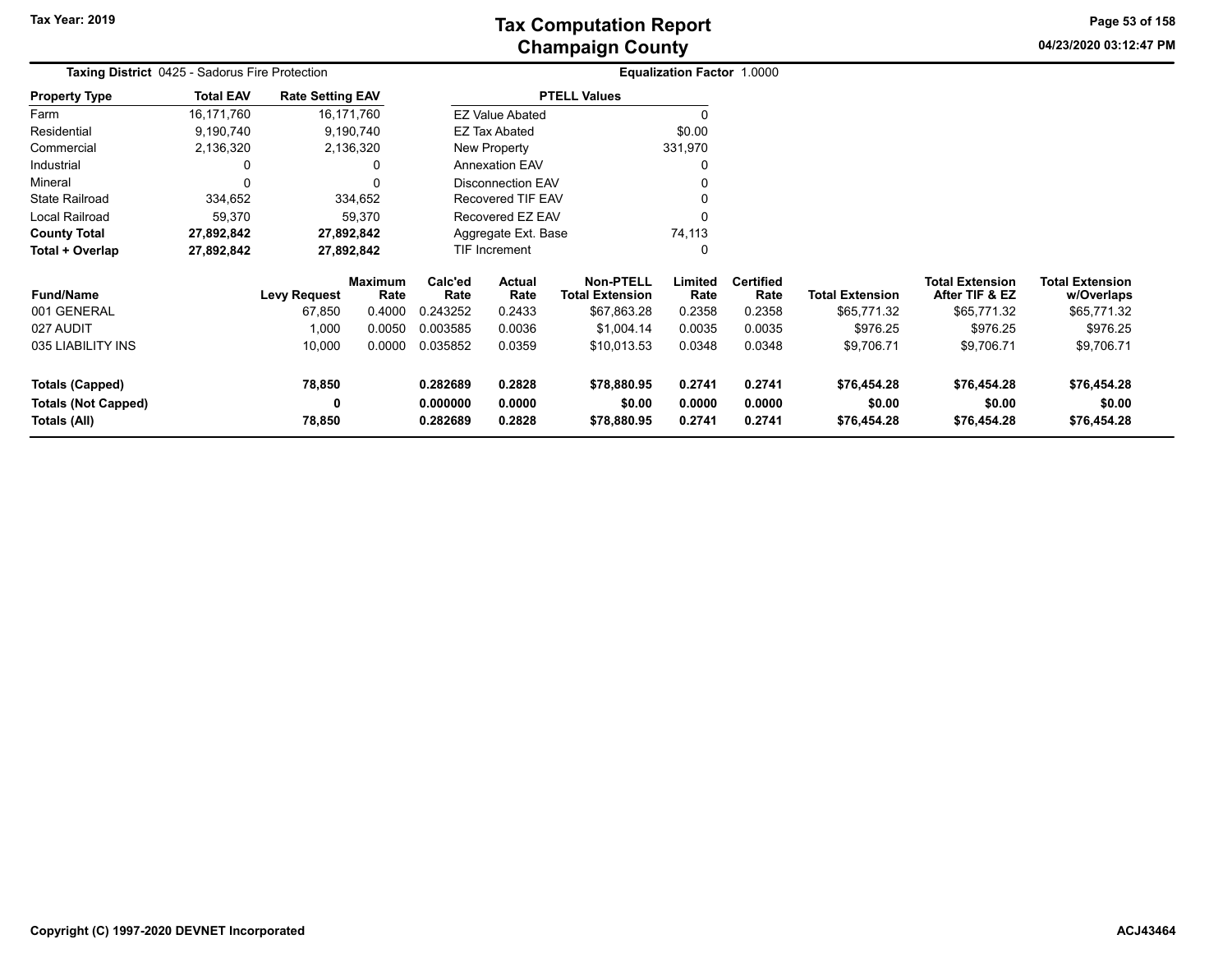**04/23/2020 03:12:47 PM Page 54 of 158**

| <b>Taxing District</b> 0426 - Tolono Fire Protection          |                  |                                |                           |                                  |                                 |                                                     | <b>Equalization Factor 1.0000</b> |                                    |                                        |                                                          |                                                      |  |
|---------------------------------------------------------------|------------------|--------------------------------|---------------------------|----------------------------------|---------------------------------|-----------------------------------------------------|-----------------------------------|------------------------------------|----------------------------------------|----------------------------------------------------------|------------------------------------------------------|--|
| <b>Property Type</b>                                          | <b>Total EAV</b> | <b>Rate Setting EAV</b>        |                           |                                  |                                 | <b>PTELL Values</b>                                 |                                   |                                    |                                        |                                                          |                                                      |  |
| Farm                                                          | 11,351,220       | 11,325,101                     |                           |                                  | <b>EZ Value Abated</b>          |                                                     | -0                                |                                    |                                        |                                                          |                                                      |  |
| Residential                                                   | 55,766,857       | 38,109,679                     |                           |                                  | <b>EZ Tax Abated</b>            |                                                     | \$0.00                            |                                    |                                        |                                                          |                                                      |  |
| Commercial                                                    | 4,809,231        |                                | 3,493,056                 |                                  | New Property                    |                                                     | 290,310                           |                                    |                                        |                                                          |                                                      |  |
| Industrial                                                    | 122,190          |                                | 122,142                   |                                  | <b>Annexation EAV</b>           |                                                     | 0                                 |                                    |                                        |                                                          |                                                      |  |
| Mineral                                                       | 0                |                                | 0                         |                                  | <b>Disconnection EAV</b>        |                                                     | 0                                 |                                    |                                        |                                                          |                                                      |  |
| <b>State Railroad</b>                                         | 0                |                                | 0                         | Recovered TIF EAV                |                                 |                                                     | 71,976                            |                                    |                                        |                                                          |                                                      |  |
| Local Railroad                                                | 483,100          |                                | 432,490                   | Recovered EZ EAV                 |                                 |                                                     | 0                                 |                                    |                                        |                                                          |                                                      |  |
| <b>County Total</b>                                           | 72,532,598       |                                | 53,482,468                |                                  | Aggregate Ext. Base             |                                                     | 120,437                           |                                    |                                        |                                                          |                                                      |  |
| Total + Overlap                                               | 72,532,598       |                                | 53,482,468                |                                  | TIF Increment<br>19,050,130     |                                                     |                                   |                                    |                                        |                                                          |                                                      |  |
| <b>Fund/Name</b><br>001 GENERAL                               |                  | <b>Levy Request</b><br>120,400 | Maximum<br>Rate<br>0.4000 | Calc'ed<br>Rate<br>0.225121      | <b>Actual</b><br>Rate<br>0.2252 | Non-PTELL<br><b>Total Extension</b><br>\$120,442.52 | Limited<br>Rate<br>0.2252         | <b>Certified</b><br>Rate<br>0.2252 | <b>Total Extension</b><br>\$163,343.41 | <b>Total Extension</b><br>After TIF & EZ<br>\$120,442.52 | <b>Total Extension</b><br>w/Overlaps<br>\$120,442.52 |  |
| Totals (Capped)<br><b>Totals (Not Capped)</b><br>Totals (All) |                  | 120,400<br>0<br>120,400        |                           | 0.225121<br>0.000000<br>0.225121 | 0.2252<br>0.0000<br>0.2252      | \$120,442.52<br>\$0.00<br>\$120,442.52              | 0.2252<br>0.0000<br>0.2252        | 0.2252<br>0.0000<br>0.2252         | \$163,343.41<br>\$0.00<br>\$163,343.41 | \$120,442.52<br>\$0.00<br>\$120,442.52                   | \$120,442.52<br>\$0.00<br>\$120,442.52               |  |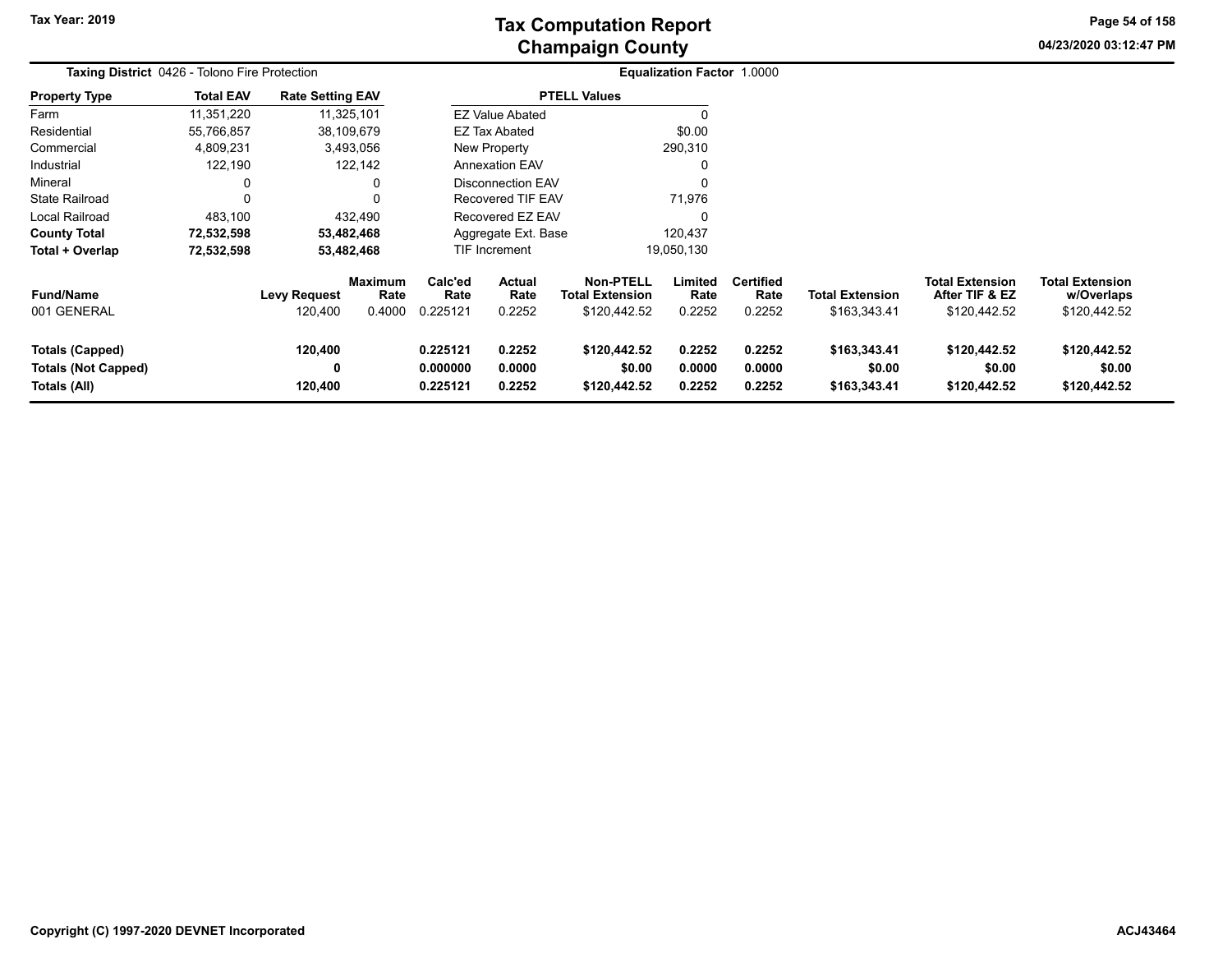**04/23/2020 03:12:47 PM Page 55 of 158**

| <b>Taxing District</b> 0501 - Allerton Village |                                   |                         |                        | Equalization Factor 1.0000 |                          |                                            |                 |                          |                                |                                          |                                      |
|------------------------------------------------|-----------------------------------|-------------------------|------------------------|----------------------------|--------------------------|--------------------------------------------|-----------------|--------------------------|--------------------------------|------------------------------------------|--------------------------------------|
| <b>Property Type</b>                           | <b>Total EAV</b>                  | <b>Rate Setting EAV</b> |                        |                            |                          | <b>PTELL Values</b>                        |                 |                          | <b>Overlapping County</b>      | <b>Overlap EAV</b>                       |                                      |
| Farm                                           | 50,910                            |                         | 50,910                 |                            | <b>EZ Value Abated</b>   |                                            |                 |                          | <b>Vermilion County</b>        | *2,325,280                               |                                      |
| Residential                                    |                                   |                         | 0                      |                            | <b>EZ Tax Abated</b>     |                                            | \$0.00          | <b>Total</b>             |                                | 2,325,280                                |                                      |
| Commercial                                     |                                   |                         | 0                      |                            | New Property             |                                            |                 |                          | * denotes use of estimated EAV |                                          |                                      |
| Industrial                                     |                                   |                         | 0                      |                            | <b>Annexation EAV</b>    |                                            |                 |                          |                                |                                          |                                      |
| Mineral                                        |                                   |                         |                        |                            | <b>Disconnection EAV</b> |                                            |                 |                          |                                |                                          |                                      |
| <b>State Railroad</b>                          |                                   |                         | 0                      | Recovered TIF EAV          |                          |                                            |                 |                          |                                |                                          |                                      |
| Local Railroad                                 |                                   |                         | C                      | Recovered EZ EAV           |                          |                                            |                 |                          |                                |                                          |                                      |
| <b>County Total</b>                            | 50,910                            |                         | 50,910                 | Aggregate Ext. Base        |                          |                                            |                 |                          |                                |                                          |                                      |
| Total + Overlap                                | 2,376,190                         |                         | 2,376,190              | TIF Increment              |                          |                                            |                 |                          |                                |                                          |                                      |
| <b>Fund/Name</b>                               |                                   | <b>Levy Request</b>     | <b>Maximum</b><br>Rate | Calc'ed<br>Rate            | Actual<br>Rate           | <b>Non-PTELL</b><br><b>Total Extension</b> | Limited<br>Rate | <b>Certified</b><br>Rate | <b>Total Extension</b>         | <b>Total Extension</b><br>After TIF & EZ | <b>Total Extension</b><br>w/Overlaps |
| 001 CORPORATE                                  |                                   | 0                       | 0.4375                 | 0.000000                   | 0.0000                   | \$0.00                                     | 0.0000          | 0.0000                   | \$0.00                         | \$0.00                                   | \$0.00                               |
| 027 AUDIT                                      |                                   | O                       | 0.0000                 | 0.000000                   | 0.0000                   | \$0.00                                     | 0.0000          | 0.0000                   | \$0.00                         | \$0.00                                   | \$0.00                               |
|                                                | 035 TORT JUDGMENTS, LIABILIT<br>0 |                         | 0.0000                 | 0.000000                   | 0.0000                   | \$0.00                                     | 0.0000          | 0.0000                   | \$0.00                         | \$0.00                                   | \$0.00                               |
| <b>Totals (Capped)</b><br>0                    |                                   |                         | 0.000000               | 0.0000                     | \$0.00                   | 0.0000                                     | 0.0000          | \$0.00                   | \$0.00                         | \$0.00                                   |                                      |
| <b>Totals (Not Capped)</b>                     |                                   | 0                       |                        | 0.000000                   | 0.0000                   | \$0.00                                     | 0.0000          | 0.0000                   | \$0.00                         | \$0.00                                   | \$0.00                               |
| Totals (All)<br>0                              |                                   |                         | 0.000000               | 0.0000                     | \$0.00                   | 0.0000                                     | 0.0000          | \$0.00                   | \$0.00                         | \$0.00                                   |                                      |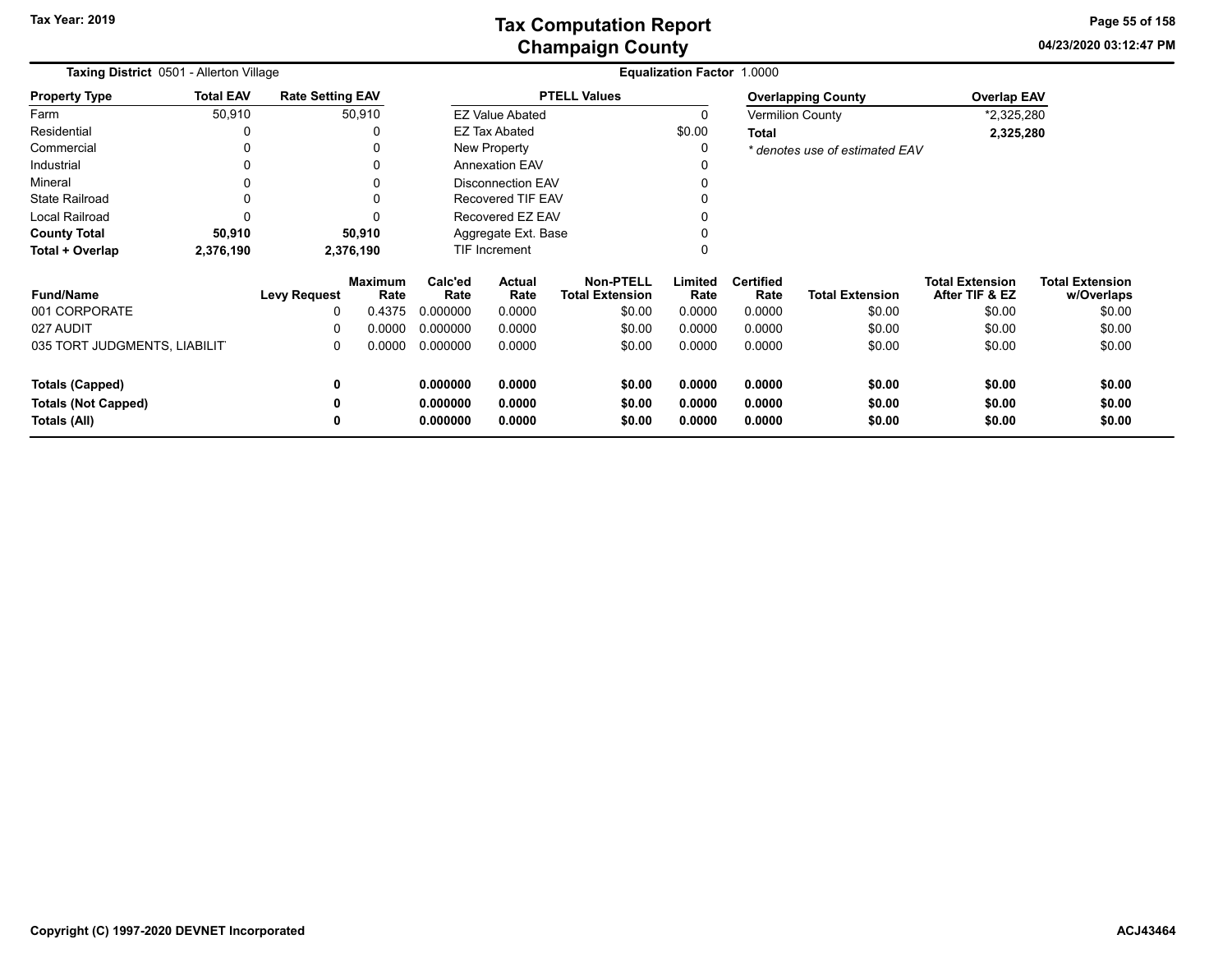**04/23/2020 03:12:47 PM Page 56 of 158**

| Taxing District 0502 - Bondville Village |                  |                         |                        |                                   | Equalization Factor 1.0000 |                                            |                  |                          |                                 |                                          |                                      |  |  |
|------------------------------------------|------------------|-------------------------|------------------------|-----------------------------------|----------------------------|--------------------------------------------|------------------|--------------------------|---------------------------------|------------------------------------------|--------------------------------------|--|--|
| <b>Property Type</b>                     | <b>Total EAV</b> | <b>Rate Setting EAV</b> |                        |                                   |                            | <b>PTELL Values</b>                        |                  |                          | <b>Road and Bridge Transfer</b> |                                          |                                      |  |  |
| Farm                                     | 18,030           |                         | 18,030                 |                                   | <b>EZ Value Abated</b>     |                                            | 0                | <b>Road District</b>     |                                 | Fund                                     | <b>Amount Extended</b>               |  |  |
| Residential                              | 5,116,290        |                         | 5,116,290              |                                   | <b>EZ Tax Abated</b>       |                                            | \$0.00<br>67,900 |                          | 0602 - Ayers Road & Bridge      | 007                                      | \$0.00                               |  |  |
| Commercial                               | 289,210,         |                         | 1,289,210              |                                   | New Property               |                                            |                  |                          |                                 |                                          |                                      |  |  |
| Industrial                               | 211,400          |                         | 211,400                |                                   | <b>Annexation EAV</b>      |                                            |                  |                          | 0732 - Scott Road & Bridge      | 007                                      | \$4,588.64                           |  |  |
| Mineral                                  | 0                |                         | 0                      |                                   | <b>Disconnection EAV</b>   |                                            |                  | Total                    |                                 |                                          | \$4,588.64                           |  |  |
| <b>State Railroad</b>                    | 24,920           |                         | 24,920                 |                                   | <b>Recovered TIF EAV</b>   |                                            |                  |                          |                                 |                                          |                                      |  |  |
| Local Railroad                           | 0                |                         |                        |                                   | Recovered EZ EAV           |                                            |                  |                          |                                 |                                          |                                      |  |  |
| <b>County Total</b>                      | 6,659,850        |                         | 6,659,850              |                                   | Aggregate Ext. Base        |                                            | 14,505           |                          |                                 |                                          |                                      |  |  |
| Total + Overlap                          | 6,659,850        |                         | 6,659,850              |                                   | TIF Increment              |                                            | 0                |                          |                                 |                                          |                                      |  |  |
| <b>Fund/Name</b>                         |                  | <b>Levy Request</b>     | <b>Maximum</b><br>Rate | Calc'ed<br>Rate                   | Actual<br>Rate             | <b>Non-PTELL</b><br><b>Total Extension</b> | Limited<br>Rate  | <b>Certified</b><br>Rate | <b>Total Extension</b>          | <b>Total Extension</b><br>After TIF & EZ | <b>Total Extension</b><br>w/Overlaps |  |  |
| 001 GENERAL                              |                  | 11,110                  | 0.4375                 | 0.166821                          | 0.1669                     | \$11,115.29                                | 0.1638           | 0.1638                   | \$10,908.83                     | \$10,908.83                              | \$10,908.83                          |  |  |
| 007 ROAD AND BRIDGE                      |                  | 0                       | 0.0000                 | 0.000000                          | 0.0000                     | \$0.00                                     | 0.0000           | 0.0000                   | \$0.00                          | \$0.00                                   | \$0.00                               |  |  |
| 027 AUDIT                                |                  | 1,090                   | 0.0000                 | 0.016367                          | 0.0164                     | \$1,092.22                                 | 0.0162           | 0.0162                   | \$1,078.90                      | \$1,078.90                               | \$1,078.90                           |  |  |
| 035 LIABILITY INS                        |                  | 3,000                   | 0.0000                 | 0.045046                          | 0.0451                     | \$3,003.59                                 | 0.0443           | 0.0443                   | \$2,950.31                      | \$2,950.31                               | \$2,950.31                           |  |  |
| <b>Totals (Capped)</b>                   |                  | 15,200                  |                        | 0.228234                          | 0.2284                     | \$15,211.10                                | 0.2243           | 0.2243                   | \$14,938.04                     | \$14,938.04                              | \$14,938.04                          |  |  |
| <b>Totals (Not Capped)</b>               |                  | 0                       |                        | 0.000000<br>0.0000<br>\$0.00      |                            | 0.0000                                     | 0.0000           | \$0.00                   | \$0.00                          | \$0.00                                   |                                      |  |  |
| Totals (All)                             |                  | 15,200                  |                        | 0.2284<br>0.228234<br>\$15,211.10 |                            |                                            | 0.2243           | 0.2243                   | \$14,938.04                     | \$14,938.04                              | \$14,938.04                          |  |  |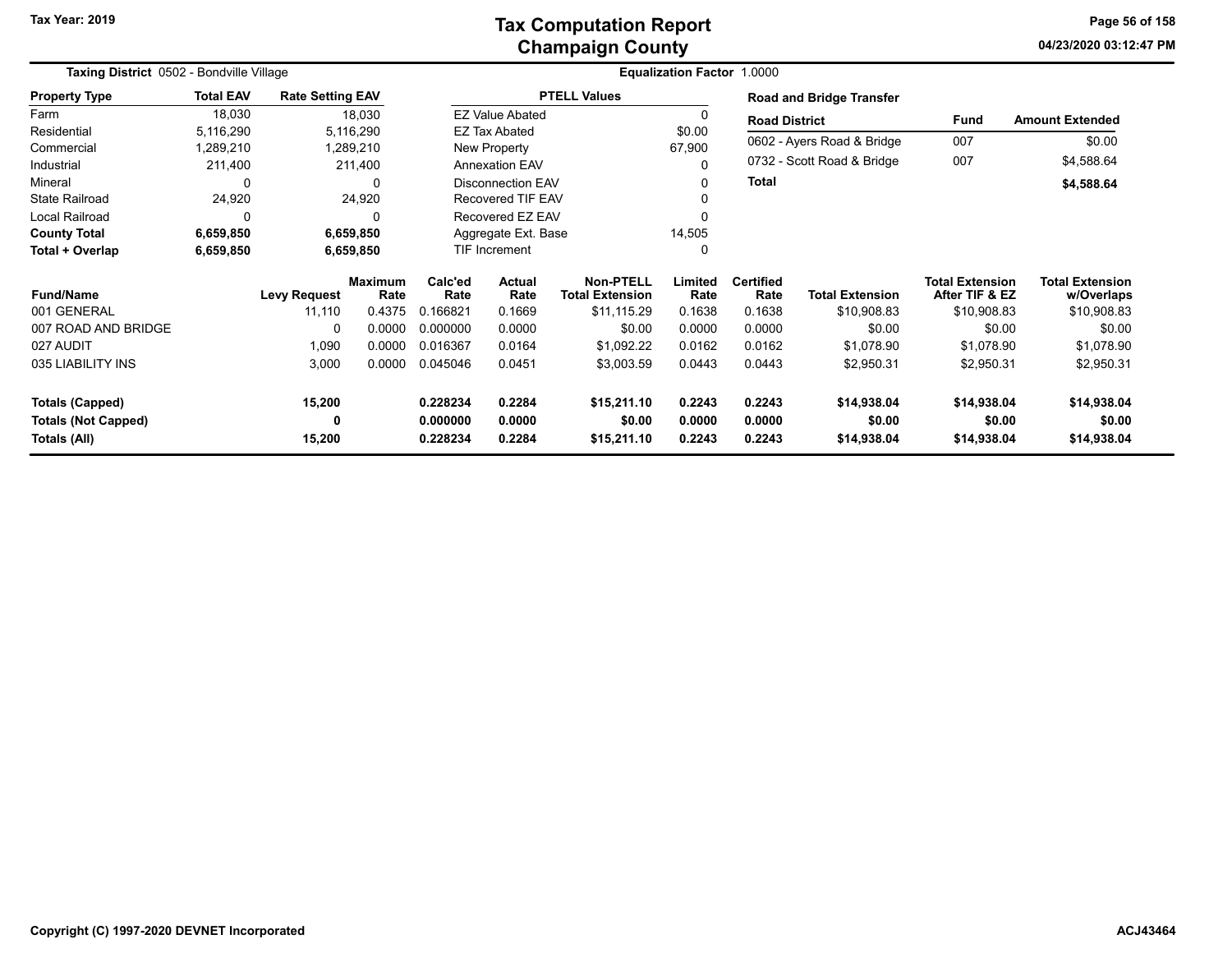**04/23/2020 03:12:47 PM Page 57 of 158**

| Taxing District 0503 - Broadlands Village |                  |                         |                        |                     | <b>Equalization Factor 1.0000</b> |                                            |                 |                          |                        |                                          |                                      |
|-------------------------------------------|------------------|-------------------------|------------------------|---------------------|-----------------------------------|--------------------------------------------|-----------------|--------------------------|------------------------|------------------------------------------|--------------------------------------|
| <b>Property Type</b>                      | <b>Total EAV</b> | <b>Rate Setting EAV</b> |                        |                     |                                   | <b>PTELL Values</b>                        |                 |                          |                        |                                          |                                      |
| Farm                                      | 44,140           |                         | 44,140                 |                     | <b>EZ Value Abated</b>            |                                            |                 |                          |                        |                                          |                                      |
| Residential                               | 3,316,450        |                         | 3,316,450              |                     | EZ Tax Abated                     |                                            | \$0.00          |                          |                        |                                          |                                      |
| Commercial                                | 1,623,320        |                         | 1,623,320              |                     | New Property                      |                                            |                 |                          |                        |                                          |                                      |
| Industrial                                |                  |                         | 0                      |                     | <b>Annexation EAV</b>             |                                            |                 |                          |                        |                                          |                                      |
| Mineral                                   |                  |                         |                        |                     | <b>Disconnection EAV</b>          |                                            |                 |                          |                        |                                          |                                      |
| <b>State Railroad</b>                     |                  |                         |                        |                     | Recovered TIF EAV                 |                                            |                 |                          |                        |                                          |                                      |
| Local Railroad                            | 0                |                         |                        |                     | Recovered EZ EAV                  |                                            |                 |                          |                        |                                          |                                      |
| <b>County Total</b>                       | 4,983,910        |                         | 4,983,910              | Aggregate Ext. Base |                                   |                                            | 12,400          |                          |                        |                                          |                                      |
| Total + Overlap                           | 4,983,910        |                         | 4,983,910              |                     | TIF Increment                     |                                            |                 |                          |                        |                                          |                                      |
| <b>Fund/Name</b>                          |                  | <b>Levy Request</b>     | <b>Maximum</b><br>Rate | Calc'ed<br>Rate     | Actual<br>Rate                    | <b>Non-PTELL</b><br><b>Total Extension</b> | Limited<br>Rate | <b>Certified</b><br>Rate | <b>Total Extension</b> | <b>Total Extension</b><br>After TIF & EZ | <b>Total Extension</b><br>w/Overlaps |
| 001 GENERAL                               |                  | 9,937                   | 0.4375                 | 0.199382            | 0.1994                            | \$9,937.92                                 | 0.1992          | 0.1992                   | \$9,927.95             | \$9,927.95                               | \$9,927.95                           |
| 007 ROAD AND BRIDGE                       |                  | 0                       | 0.0000                 | 0.000000            | 0.0000                            | \$0.00                                     | 0.0000          | 0.0000                   | \$0.00                 | \$0.00                                   | \$0.00                               |
| 027 AUDIT                                 |                  | 2,486                   | 0.0000                 | 0.049881            | 0.0499                            | \$2,486.97                                 | 0.0499          | 0.0499                   | \$2,486.97             | \$2,486.97                               | \$2,486.97                           |
| 035 LIABILITY INS                         |                  | 150                     | 0.0000                 | 0.003010            | 0.0031                            | \$154.50                                   | 0.0031          | 0.0031                   | \$154.50               | \$154.50                                 | \$154.50                             |
| 046 ESDA                                  |                  | 65                      | 0.0500                 | 0.001304            | 0.0014                            | \$69.77                                    | 0.0014          | 0.0014                   | \$69.77                | \$69.77                                  | \$69.77                              |
| <b>Totals (Capped)</b>                    |                  | 12,638                  |                        | 0.253577            | 0.2538                            | \$12,649.16                                | 0.2536          | 0.2536                   | \$12,639.19            | \$12,639.19                              | \$12,639.19                          |
| <b>Totals (Not Capped)</b>                |                  | 0                       |                        | 0.000000            | 0.0000                            | \$0.00                                     | 0.0000          | 0.0000                   | \$0.00                 | \$0.00                                   | \$0.00                               |
| Totals (All)                              | 12,638           |                         | 0.253577               | 0.2538              | \$12,649.16                       | 0.2536                                     | 0.2536          | \$12,639.19              | \$12,639.19            | \$12,639.19                              |                                      |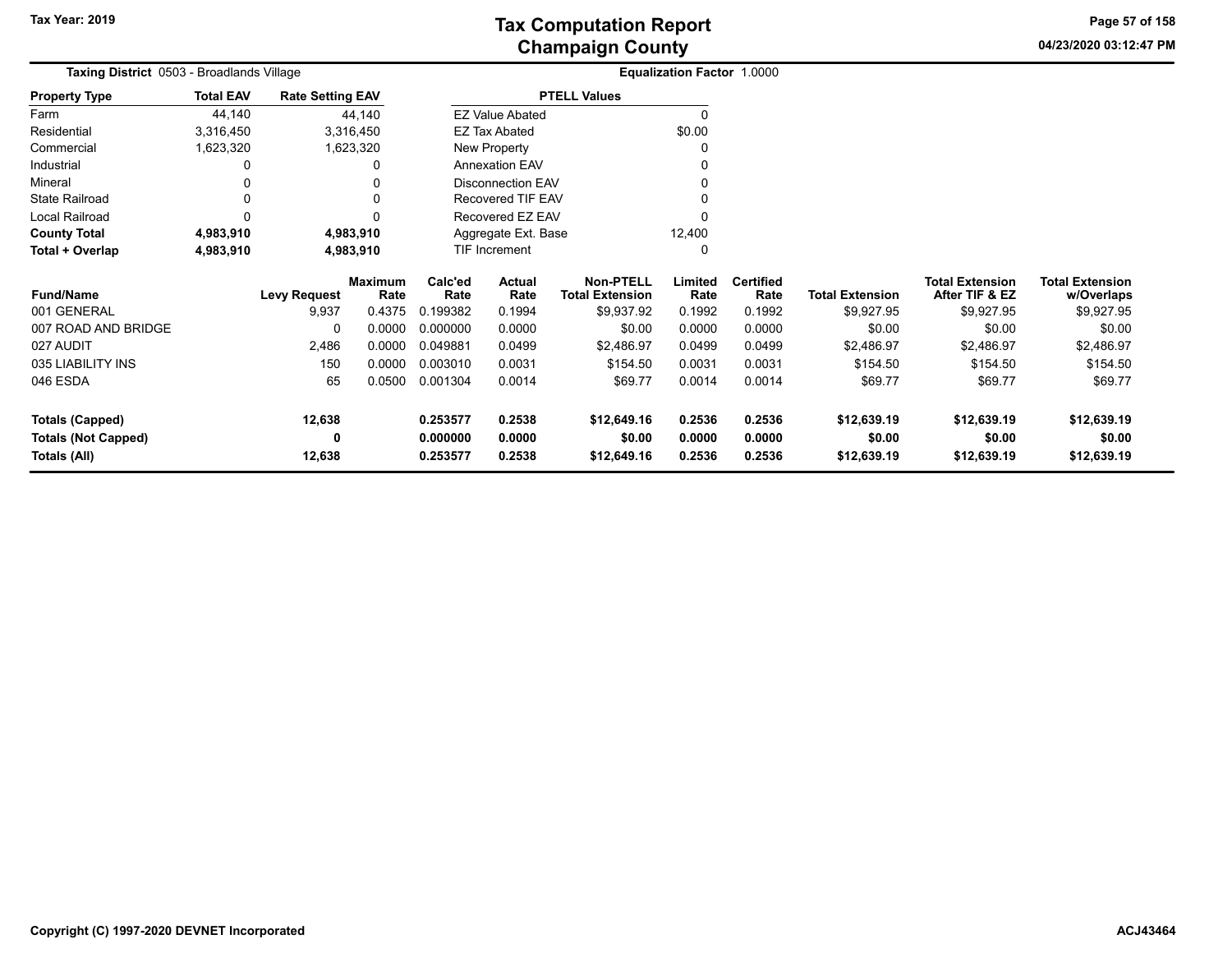| Taxing District 0504 - Champaign City      |                  |                          |                 |                      | Equalization Factor 1.0000 |                                            |                  |                          |                                    |                                          |                                      |  |  |
|--------------------------------------------|------------------|--------------------------|-----------------|----------------------|----------------------------|--------------------------------------------|------------------|--------------------------|------------------------------------|------------------------------------------|--------------------------------------|--|--|
| <b>Property Type</b>                       | <b>Total EAV</b> | <b>Rate Setting EAV</b>  |                 |                      |                            | <b>PTELL Values</b>                        |                  |                          | <b>Road and Bridge Transfer</b>    |                                          |                                      |  |  |
| Farm                                       | 1,002,800        |                          | 1,002,800       |                      | <b>EZ Value Abated</b>     |                                            | 10,249,330       | <b>Road District</b>     |                                    | <b>Fund</b>                              | <b>Amount Extended</b>               |  |  |
| Residential                                | 969,080,051      | 967,916,501              |                 |                      | <b>EZ Tax Abated</b>       |                                            | \$134,799.22     |                          | 0614 - Champaign Road & Bridge     | 007                                      | \$17,501.36                          |  |  |
| Commercial                                 | 954,482,237      | 911,619,736              |                 | New Property         |                            |                                            | 50,940,130       |                          |                                    |                                          |                                      |  |  |
| Industrial                                 | 26,337,310       | 14,372,090               |                 |                      | <b>Annexation EAV</b>      |                                            | 119.530          |                          | 0666 - Hensley Road & Bridge       | 007                                      | \$0.00                               |  |  |
| Mineral                                    | 0                |                          | $\Omega$        |                      | <b>Disconnection EAV</b>   | 0<br>O                                     |                  | <b>Total</b>             |                                    |                                          | \$17,501.36                          |  |  |
| <b>State Railroad</b>                      | 802,312          |                          | 802,312         |                      |                            | <b>Recovered TIF EAV</b>                   |                  |                          |                                    |                                          |                                      |  |  |
| <b>Local Railroad</b>                      | 29,120           |                          | 28,980          |                      | Recovered EZ EAV           |                                            | 10,826,540       |                          |                                    |                                          |                                      |  |  |
| <b>County Total</b>                        | 1,951,733,830    | 1,895,742,419            |                 |                      | Aggregate Ext. Base        |                                            | O                |                          |                                    |                                          |                                      |  |  |
| Total + Overlap                            | 1,951,733,830    | 1,895,742,419            |                 |                      | <b>TIF Increment</b>       |                                            | 45,742,081       |                          |                                    |                                          |                                      |  |  |
| <b>Fund/Name</b>                           |                  | <b>Levy Request</b>      | Maximum<br>Rate | Calc'ed<br>Rate      | <b>Actual</b><br>Rate      | <b>Non-PTELL</b><br><b>Total Extension</b> | Limited<br>Rate  | <b>Certified</b><br>Rate | <b>Total Extension</b>             | <b>Total Extension</b><br>After TIF & EZ | <b>Total Extension</b><br>w/Overlaps |  |  |
| 001 GENERAL                                |                  | 1,772,451                | 0.0000          | 0.093496             | 0.0480                     | \$909,956.36                               | 0.0480           | 0.0480                   | \$936,832.24                       | \$909,956.36                             | \$909,956.36                         |  |  |
| 003 BONDS                                  |                  | 0                        | 0.0000          | 0.000000             | 0.0000                     | \$0.00                                     | 0.0000           | 0.0000                   | \$0.00                             | \$0.00                                   | \$0.00                               |  |  |
| 005 IMRF                                   |                  | 1,346,427                | 0.0000          | 0.071024             | 0.0711                     | \$1,347,872.86                             | 0.0711           | 0.0711                   | \$1,387,682.75                     | \$1,347,872.86                           | \$1,347,872.86                       |  |  |
| 007 ROAD AND BRIDGE                        |                  | $\Omega$                 | 0.0000          | 0.000000             | 0.0000                     | \$0.00                                     | 0.0000           | 0.0000                   | \$0.00                             | \$0.00                                   | \$0.00                               |  |  |
| 013 FIRE PENSION                           |                  | 4,144,986                | 0.0000          | 0.218647             | 0.2187                     | \$4,145,988.67                             | 0.2187           | 0.2187                   | \$4,268,441.89                     | \$4,145,988.67                           | \$4,145,988.67                       |  |  |
| 015 POLICE PENSION                         |                  | 6,583,431                | 0.0000          | 0.347275             | 0.3473                     | \$6,583,913.42                             | 0.3473           | 0.3473                   | \$6,778,371.59                     | \$6,583,913.42                           | \$6,583,913.42                       |  |  |
| 016 LIBRARY                                |                  | 7,847,692                | 0.0000          | 0.413964             | 0.3940                     | \$7,469,225.13                             | 0.3940           | 0.3940                   | \$7,689,831.29                     | \$7,469,225.13                           | \$7,469,225.13                       |  |  |
| 028 LIBRARY BLDG                           |                  | 561,688                  | 0.0000          | 0.029629             | 0.0282                     | \$534,599.36                               | 0.0282           | 0.0282                   | \$550,388.94                       | \$534,599.36                             | \$534,599.36                         |  |  |
| 036 CAPITAL IMP                            |                  | 2,638,389                | 0.0000          | 0.139174             | 0.1392                     | \$2,638,873.45                             | 0.1392           | 0.1392                   | \$2,716,813.49                     | \$2,638,873.45                           | \$2,638,873.45                       |  |  |
| 047 SOCIAL SECURITY                        |                  | 1,301,136                | 0.0000          | 0.068635             | 0.0687                     | \$1,302,375.04                             | 0.0687           | 0.0687                   | \$1,340,841.14                     | \$1,302,375.04                           | \$1,302,375.04                       |  |  |
| <b>Totals (Capped)</b>                     |                  | 0                        |                 | 0.000000             | 0.0000                     | \$0.00                                     | 0.0000           | 0.0000                   | \$0.00                             | \$0.00                                   | \$0.00                               |  |  |
| <b>Totals (Not Capped)</b><br>Totals (All) |                  | 26,196,200<br>26,196,200 |                 | 1.381844<br>1.381844 | 1.3152<br>1.3152           | \$24,932,804.29<br>\$24,932,804.29         | 1.3152<br>1.3152 | 1.3152<br>1.3152         | \$25,669,203.33<br>\$25,669,203.33 | \$24,932,804.29<br>\$24,932,804.29       | \$24,932,804.29<br>\$24,932,804.29   |  |  |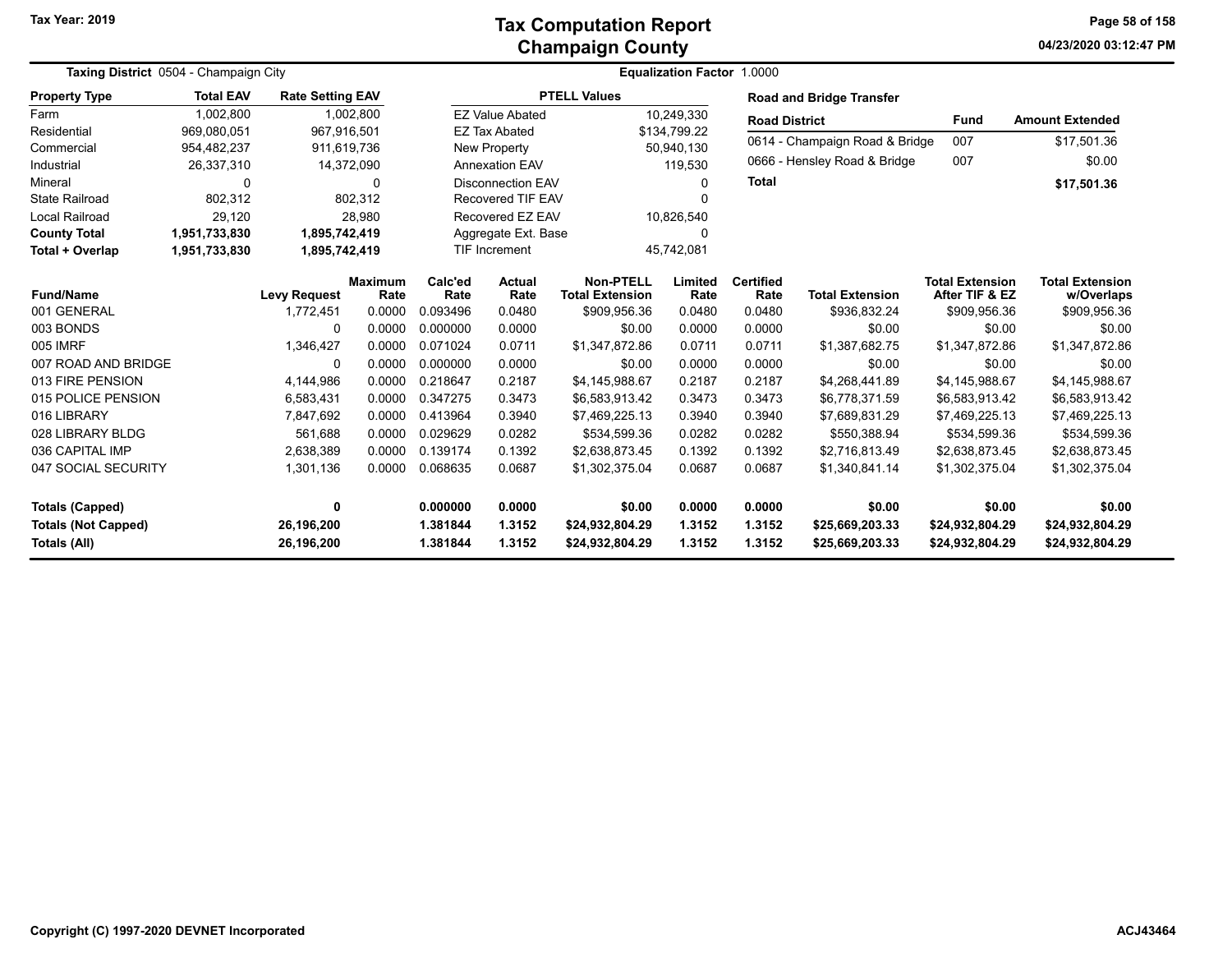#### **Champaign County Tax Computation Report**

**04/23/2020 03:12:47 PM Page 59 of 158**

| Taxing District 0509 - Fisher Village |                  |                         |                        | Equalization Factor 1.0000 |                               |                                            |                 |                          |                                 |                                          |                                      |  |
|---------------------------------------|------------------|-------------------------|------------------------|----------------------------|-------------------------------|--------------------------------------------|-----------------|--------------------------|---------------------------------|------------------------------------------|--------------------------------------|--|
| <b>Property Type</b>                  | <b>Total EAV</b> | <b>Rate Setting EAV</b> |                        |                            |                               | <b>PTELL Values</b>                        |                 |                          | <b>Road and Bridge Transfer</b> |                                          |                                      |  |
| Farm                                  | 251.580          |                         | 73,000                 |                            | <b>EZ Value Abated</b>        |                                            |                 | <b>Road District</b>     |                                 | <b>Fund</b>                              | <b>Amount Extended</b>               |  |
| Residential                           | 29,467,149       |                         | 17,216,089             |                            | <b>EZ Tax Abated</b>          |                                            | \$0.00          |                          | 0608 - Brown Road & Bridge      | 007                                      | \$10,431.86                          |  |
| Commercial                            | 2,135,950        |                         | 1,081,740              |                            | New Property                  |                                            | 23,550          |                          |                                 |                                          |                                      |  |
| Industrial                            | 1,058,890        |                         | 297,220                |                            | <b>Annexation EAV</b>         |                                            | $\Omega$        |                          | 0637 - Condit Road & Bridge     | 007                                      | \$6,242.43                           |  |
| Mineral                               | 0                |                         |                        |                            | <b>Disconnection EAV</b>      |                                            | $\Omega$        |                          | 0654 - East Bend Road & Bridge  | 007                                      | \$334.01                             |  |
| <b>State Railroad</b>                 | 0                |                         |                        |                            | <b>Recovered TIF EAV</b>      |                                            | <sup>0</sup>    |                          | 0690 - Newcomb Road & Bridge    | 007                                      | \$1,524.35                           |  |
| Local Railroad                        | 0                |                         |                        |                            | Recovered EZ EAV              |                                            |                 | <b>Total</b>             |                                 |                                          | \$18,532.65                          |  |
| <b>County Total</b>                   | 32,913,569       |                         | 18,668,049             |                            | 62,211<br>Aggregate Ext. Base |                                            |                 |                          |                                 |                                          |                                      |  |
| Total + Overlap                       | 32,913,569       |                         | 18,668,049             |                            | <b>TIF Increment</b>          |                                            | 14,245,520      |                          |                                 |                                          |                                      |  |
| <b>Fund/Name</b>                      |                  | <b>Levy Request</b>     | <b>Maximum</b><br>Rate | Calc'ed<br>Rate            | Actual<br>Rate                | <b>Non-PTELL</b><br><b>Total Extension</b> | Limited<br>Rate | <b>Certified</b><br>Rate | <b>Total Extension</b>          | <b>Total Extension</b><br>After TIF & EZ | <b>Total Extension</b><br>w/Overlaps |  |
| 001 GENERAL                           |                  | 42,137                  | 0.4375                 | 0.225717                   | 0.2258                        | \$42,152.45                                | 0.2258          | 0.2258                   | \$74,318.84                     | \$42,152.45                              | \$42,152.45                          |  |
| 003 BONDS                             |                  | 0                       | 0.0000                 | 0.000000                   | 0.0000                        | \$0.00                                     | 0.0000          | 0.0000                   | \$0.00                          | \$0.00                                   | \$0.00                               |  |
| 007 ROAD AND BRIDGE                   |                  | 0                       | 0.0000                 | 0.000000                   | 0.0000                        | \$0.00                                     | 0.0000          | 0.0000                   | \$0.00                          | \$0.00                                   | \$0.00                               |  |
| 014 POLICE PROTECT                    |                  | 13,995                  | 0.6000                 | 0.074968                   | 0.0750                        | \$14,001.04                                | 0.0750          | 0.0750                   | \$24,685.18                     | \$14,001.04                              | \$14,001.04                          |  |
| 027 AUDIT                             |                  | 2,132                   | 0.0000                 | 0.011421                   | 0.0115                        | \$2,146.83                                 | 0.0115          | 0.0115                   | \$3,785.06                      | \$2,146.83                               | \$2,146.83                           |  |
| 035 LIABILITY INS                     |                  | 4.715                   | 0.0000                 | 0.025257                   | 0.0253                        | \$4,723.02                                 | 0.0253          | 0.0253                   | \$8,327.13                      | \$4,723.02                               | \$4,723.02                           |  |
| 046 ESDA                              |                  | 400                     | 0.0500                 | 0.002143                   | 0.0022                        | \$410.70                                   | 0.0022          | 0.0022                   | \$724.10                        | \$410.70                                 | \$410.70                             |  |
| <b>Totals (Capped)</b>                |                  | 63,379                  |                        | 0.339506                   | 0.3398                        | \$63,434.04                                | 0.3398          | 0.3398                   | \$111,840.31                    | \$63,434.04                              | \$63,434.04                          |  |
| <b>Totals (Not Capped)</b>            |                  | 0                       |                        | 0.000000                   | 0.0000                        | \$0.00                                     | 0.0000          | 0.0000                   | \$0.00                          | \$0.00                                   | \$0.00                               |  |
| Totals (All)                          |                  | 63,379                  |                        | 0.339506                   | 0.3398                        | \$63,434.04                                | 0.3398          | 0.3398                   | \$111,840.31                    | \$63,434.04                              | \$63,434.04                          |  |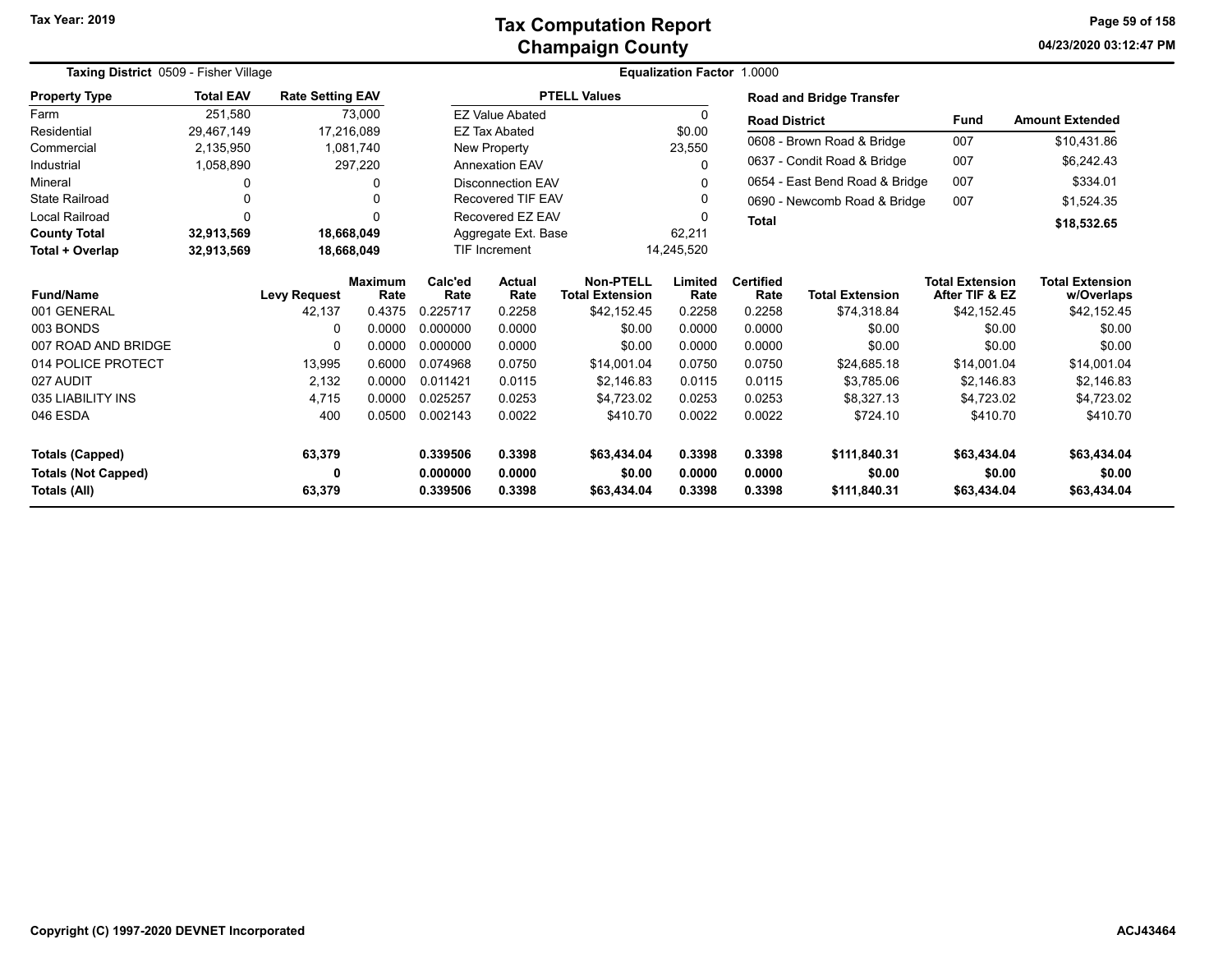**04/23/2020 03:12:47 PM Page 60 of 158**

| Taxing District 0510 - Foosland Village |                  |                         |                        |                    | <b>Equalization Factor 1.0000</b> |                                            |                 |                          |                        |                                          |                                      |
|-----------------------------------------|------------------|-------------------------|------------------------|--------------------|-----------------------------------|--------------------------------------------|-----------------|--------------------------|------------------------|------------------------------------------|--------------------------------------|
| <b>Property Type</b>                    | <b>Total EAV</b> | <b>Rate Setting EAV</b> |                        |                    |                                   | <b>PTELL Values</b>                        |                 |                          |                        |                                          |                                      |
| Farm                                    | $\Omega$         |                         | 0                      |                    | <b>EZ Value Abated</b>            |                                            | 0               |                          |                        |                                          |                                      |
| Residential                             | 518,900          |                         | 518,900                |                    | <b>EZ Tax Abated</b>              |                                            | \$0.00          |                          |                        |                                          |                                      |
| Commercial                              | 168,060          |                         | 168,060                |                    | New Property                      |                                            | 0               |                          |                        |                                          |                                      |
| Industrial                              | 0                |                         | 0                      |                    | <b>Annexation EAV</b>             |                                            | 0               |                          |                        |                                          |                                      |
| Mineral                                 | 0                |                         | $\Omega$               |                    | <b>Disconnection EAV</b>          |                                            | 0               |                          |                        |                                          |                                      |
| <b>State Railroad</b>                   | 0                |                         | 0                      |                    | Recovered TIF EAV                 |                                            | 0               |                          |                        |                                          |                                      |
| Local Railroad                          |                  |                         | $\Omega$               |                    | Recovered EZ EAV                  |                                            | 0               |                          |                        |                                          |                                      |
| <b>County Total</b>                     | 686,960          |                         | 686,960                |                    | Aggregate Ext. Base               |                                            | 1,522           |                          |                        |                                          |                                      |
| Total + Overlap                         | 686,960          |                         | 686,960                | TIF Increment<br>0 |                                   |                                            |                 |                          |                        |                                          |                                      |
| <b>Fund/Name</b>                        |                  | Levy Request            | <b>Maximum</b><br>Rate | Calc'ed<br>Rate    | Actual<br>Rate                    | <b>Non-PTELL</b><br><b>Total Extension</b> | Limited<br>Rate | <b>Certified</b><br>Rate | <b>Total Extension</b> | <b>Total Extension</b><br>After TIF & EZ | <b>Total Extension</b><br>w/Overlaps |
| 001 GENERAL                             |                  | 1,520                   | 0.4375                 | 0.221265           | 0.2213                            | \$1,520.24                                 | 0.2213          | 0.2213                   | \$1,520.24             | \$1,520.24                               | \$1,520.24                           |
| 007 ROAD AND BRIDGE                     |                  | 0                       | 0.0000                 | 0.000000           | 0.0000                            | \$0.00                                     | 0.0000          | 0.0000                   | \$0.00                 | \$0.00                                   | \$0.00                               |
| <b>Totals (Capped)</b>                  |                  | 1,520                   |                        | 0.221265           | 0.2213                            | \$1,520.24                                 | 0.2213          | 0.2213                   | \$1,520.24             | \$1,520.24                               | \$1,520.24                           |
| <b>Totals (Not Capped)</b>              |                  | 0                       |                        | 0.000000           | 0.0000                            | \$0.00                                     | 0.0000          | 0.0000                   | \$0.00                 | \$0.00                                   | \$0.00                               |
| Totals (All)                            |                  | 1,520                   |                        | 0.221265           | 0.2213                            | \$1,520.24                                 | 0.2213          | 0.2213                   | \$1,520.24             | \$1,520.24                               | \$1,520.24                           |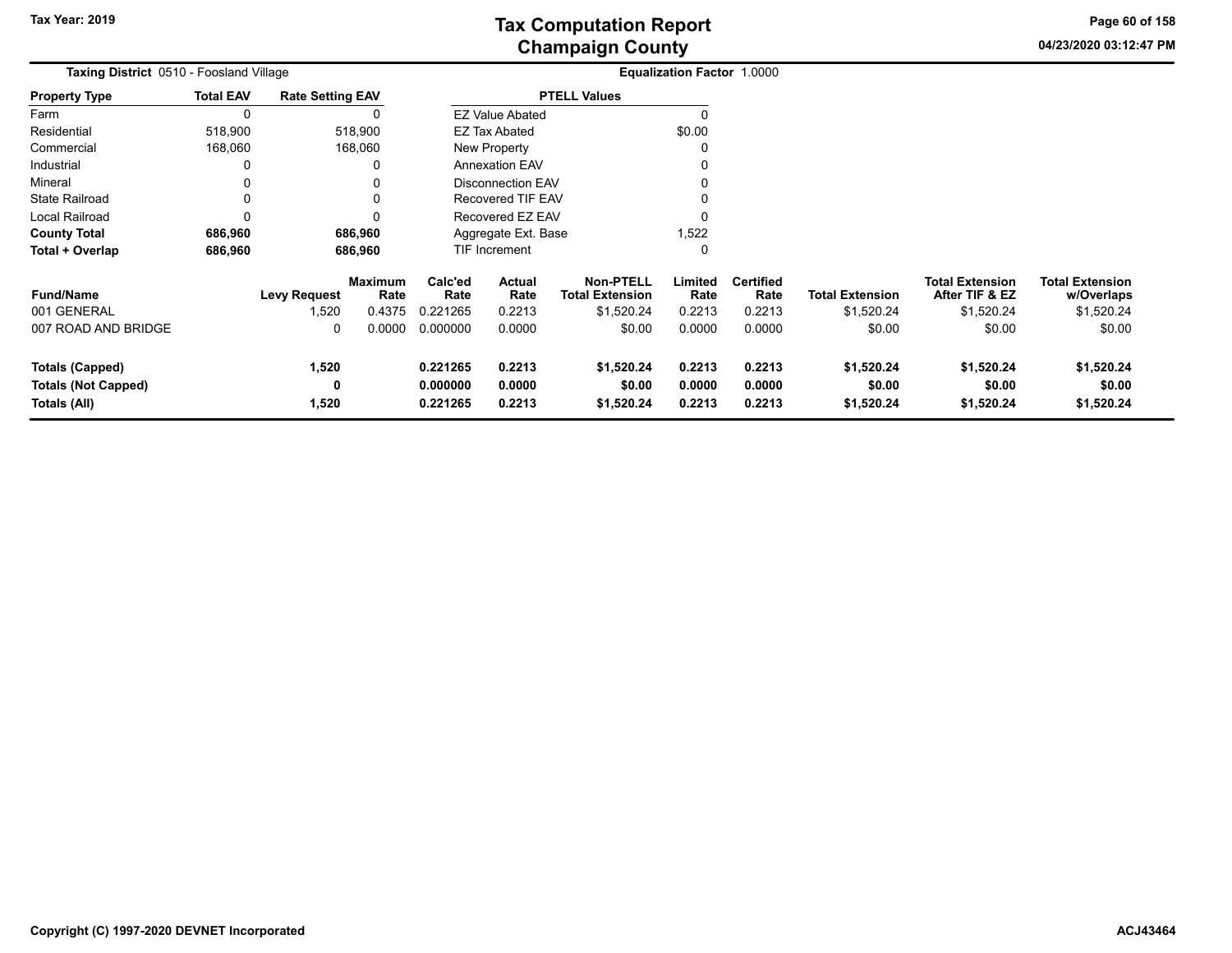| <b>Taxing District 0511 - Gifford Village</b> |                  |                         |                | <b>Equalization Factor 1.0000</b> |                          |                        |         |                  |                                 |                        |                        |  |  |
|-----------------------------------------------|------------------|-------------------------|----------------|-----------------------------------|--------------------------|------------------------|---------|------------------|---------------------------------|------------------------|------------------------|--|--|
| <b>Property Type</b>                          | <b>Total EAV</b> | <b>Rate Setting EAV</b> |                |                                   |                          | <b>PTELL Values</b>    |         |                  | <b>Road and Bridge Transfer</b> |                        |                        |  |  |
| Farm                                          | 0                |                         |                |                                   | <b>EZ Value Abated</b>   |                        |         |                  | <b>Road District</b>            | <b>Fund</b>            | <b>Amount Extended</b> |  |  |
| Residential                                   | 13,290,043       |                         | 13,290,043     |                                   | <b>EZ Tax Abated</b>     |                        | \$0.00  |                  |                                 |                        |                        |  |  |
| Commercial                                    | 5,020,950        |                         | 5,020,950      |                                   | New Property             |                        | 14,090  |                  | 0631 - Compromise Road & Bridge | 007                    | \$17,931.55            |  |  |
| Industrial                                    |                  |                         |                |                                   | <b>Annexation EAV</b>    |                        | 0       |                  | 0660 - Harwood Road & Bridge    | 007                    | \$13,563.70            |  |  |
| Mineral                                       |                  |                         |                |                                   | <b>Disconnection EAV</b> |                        |         | <b>Total</b>     |                                 |                        | \$31,495.25            |  |  |
| <b>State Railroad</b>                         |                  |                         |                |                                   | <b>Recovered TIF EAV</b> |                        |         |                  |                                 |                        |                        |  |  |
| <b>Local Railroad</b>                         | $\Omega$         |                         |                |                                   | Recovered EZ EAV         |                        |         |                  |                                 |                        |                        |  |  |
| <b>County Total</b>                           | 18,310,993       |                         | 18,310,993     |                                   | Aggregate Ext. Base      |                        | 80,033  |                  |                                 |                        |                        |  |  |
| Total + Overlap                               | 18,310,993       |                         | 18,310,993     | <b>TIF Increment</b>              |                          |                        |         |                  |                                 |                        |                        |  |  |
|                                               |                  |                         | <b>Maximum</b> | Calc'ed<br>Actual                 |                          | <b>Non-PTELL</b>       | Limited | <b>Certified</b> |                                 | <b>Total Extension</b> | <b>Total Extension</b> |  |  |
| <b>Fund/Name</b>                              |                  | <b>Levy Request</b>     | Rate           | Rate                              | Rate                     | <b>Total Extension</b> | Rate    | Rate             | <b>Total Extension</b>          | After TIF & EZ         | w/Overlaps             |  |  |
| 001 GENERAL                                   |                  | 19,930                  | 0.4375         | 0.108842                          | 0.1089                   | \$19,940.67            | 0.1055  | 0.1055           | \$19,318.10                     | \$19,318.10            | \$19,318.10            |  |  |
| 005 IMRF                                      |                  | 6,900                   | 0.0000         | 0.037682                          | 0.0377                   | \$6,903.24             | 0.0367  | 0.0367           | \$6,720.13                      | \$6,720.13             | \$6,720.13             |  |  |
| 007 ROAD AND BRIDGE                           |                  | $\Omega$                | 0.0000         | 0.000000                          | 0.0000                   | \$0.00                 | 0.0000  | 0.0000           | \$0.00                          | \$0.00                 | \$0.00                 |  |  |
| 014 POLICE PROTECT                            |                  | 7,700                   | 0.6000         | 0.042051                          | 0.0421                   | \$7,708.93             | 0.0409  | 0.0409           | \$7,489.20                      | \$7,489.20             | \$7,489.20             |  |  |
| 027 AUDIT                                     |                  | 5,565                   | 0.0000         | 0.030392                          | 0.0304                   | \$5,566.54             | 0.0296  | 0.0296           | \$5,420.05                      | \$5,420.05             | \$5,420.05             |  |  |
| 035 LIABILITY INS                             |                  | 30,290                  | 0.0000         | 0.165420                          | 0.1655                   | \$30,304.69            | 0.1608  | 0.1608           | \$29,444.08                     | \$29,444.08            | \$29,444.08            |  |  |
| 047 SOCIAL SECURITY                           |                  | 13,620                  | 0.0000         | 0.074382                          | 0.0744                   | \$13,623.38            | 0.0723  | 0.0723           | \$13,238.85                     | \$13,238.85            | \$13,238.85            |  |  |
| <b>Totals (Capped)</b>                        |                  | 84,005                  |                | 0.458769                          | 0.4590                   | \$84,047.45            | 0.4458  | 0.4458           | \$81,630.41                     | \$81,630.41            | \$81,630.41            |  |  |
| <b>Totals (Not Capped)</b>                    |                  | 0                       |                | 0.000000                          | 0.0000                   | \$0.00                 | 0.0000  | 0.0000           | \$0.00                          | \$0.00                 | \$0.00                 |  |  |
| Totals (All)                                  |                  | 84,005                  |                | 0.458769                          | 0.4590                   | \$84,047.45            | 0.4458  | 0.4458           | \$81,630.41                     | \$81,630.41            | \$81,630.41            |  |  |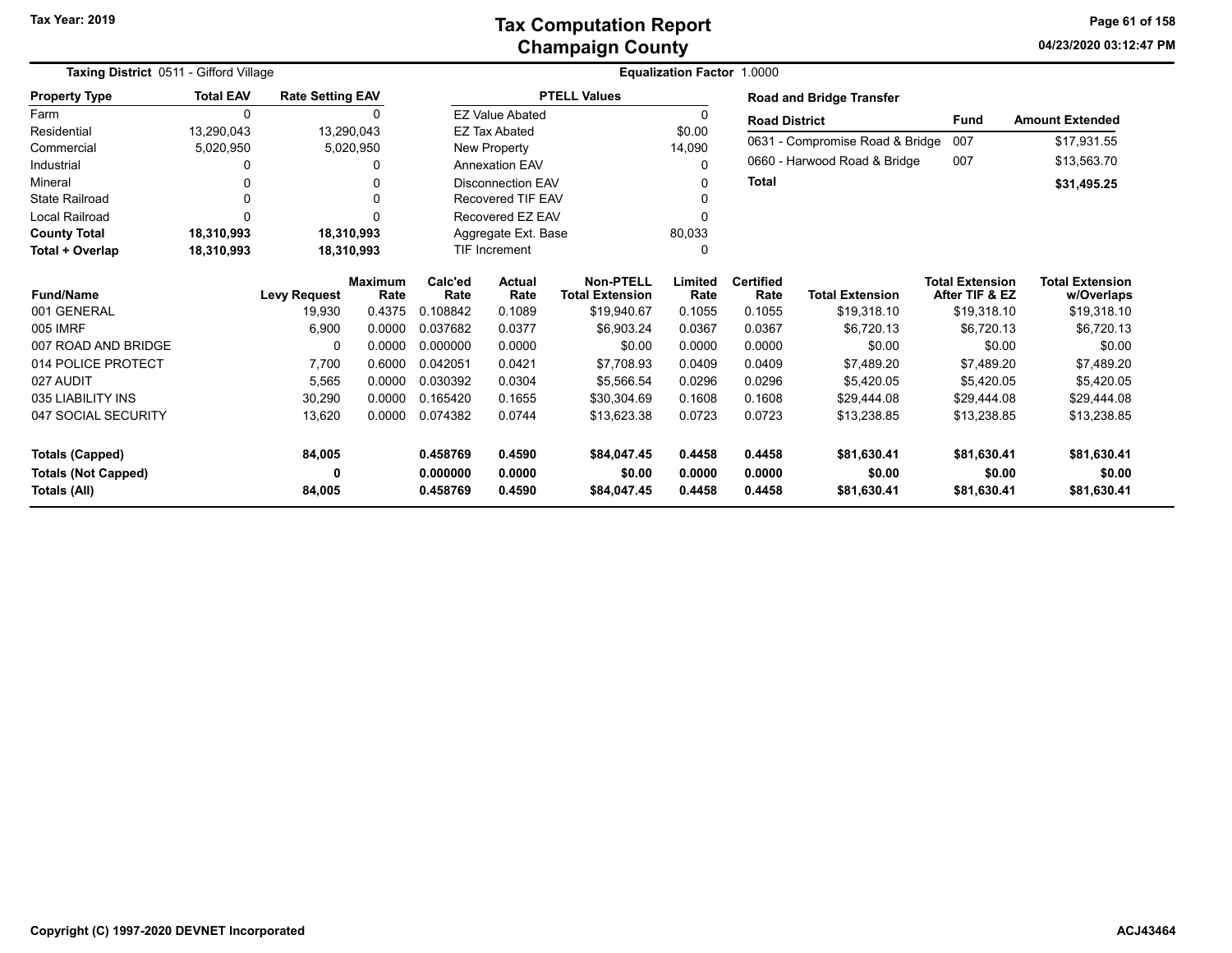### **Champaign County Tax Computation Report**

**04/23/2020 03:12:47 PM Page 62 of 158**

| Taxing District 0512 - Homer Village | Equalization Factor 1.0000 |                         |                        |                 |                          |                                            |                 |                          |                                      |                                          |                                      |
|--------------------------------------|----------------------------|-------------------------|------------------------|-----------------|--------------------------|--------------------------------------------|-----------------|--------------------------|--------------------------------------|------------------------------------------|--------------------------------------|
| <b>Property Type</b>                 | <b>Total EAV</b>           | <b>Rate Setting EAV</b> |                        |                 |                          | <b>PTELL Values</b>                        |                 |                          | <b>Road and Bridge Transfer</b>      |                                          |                                      |
| Farm                                 | 1,033,370                  |                         | 208,388                |                 | <b>EZ Value Abated</b>   |                                            | 0               | <b>Road District</b>     |                                      | <b>Fund</b>                              | <b>Amount Extended</b>               |
| Residential                          | 11,796,307                 |                         | 10,664,058             |                 | <b>EZ Tax Abated</b>     |                                            | \$0.00          |                          |                                      |                                          |                                      |
| Commercial                           | 1,885,830                  |                         | 1,256,320              |                 | New Property             |                                            | 26,230          |                          | 0750 - South Homer Road & Bridge 007 |                                          | \$6,954.40                           |
| Industrial                           | 0                          |                         | 0                      |                 | <b>Annexation EAV</b>    |                                            | 0               | <b>Total</b>             |                                      |                                          | \$6,954.40                           |
| Mineral                              | O                          |                         | 0                      |                 | <b>Disconnection EAV</b> |                                            |                 |                          |                                      |                                          |                                      |
| <b>State Railroad</b>                | 179,434                    |                         | 179,434                |                 | Recovered TIF EAV        |                                            | O               |                          |                                      |                                          |                                      |
| Local Railroad                       | 480                        |                         | 480                    |                 | Recovered EZ EAV         |                                            |                 |                          |                                      |                                          |                                      |
| <b>County Total</b>                  | 14,895,421                 |                         | 12,308,680             |                 | Aggregate Ext. Base      |                                            | 151,645         |                          |                                      |                                          |                                      |
| Total + Overlap                      | 14,895,421                 |                         | 12,308,680             |                 | <b>TIF Increment</b>     |                                            | 2,586,741       |                          |                                      |                                          |                                      |
| <b>Fund/Name</b>                     |                            | <b>Levy Request</b>     | <b>Maximum</b><br>Rate | Calc'ed<br>Rate | <b>Actual</b><br>Rate    | <b>Non-PTELL</b><br><b>Total Extension</b> | Limited<br>Rate | <b>Certified</b><br>Rate | <b>Total Extension</b>               | <b>Total Extension</b><br>After TIF & EZ | <b>Total Extension</b><br>w/Overlaps |
| 001 GENERAL                          |                            | 28,655                  | 0.4375                 | 0.232803        | 0.2329                   | \$28,666.92                                | 0.2329          | 0.2329                   | \$34,691.44                          | \$28,666.92                              | \$28,666.92                          |
| 007 ROAD AND BRIDGE                  |                            | 0                       | 0.0000                 | 0.000000        | 0.0000                   | \$0.00                                     | 0.0000          | 0.0000                   | \$0.00                               | \$0.00                                   | \$0.00                               |
| 014 POLICE PROTECT                   |                            | 50,764                  | 0.6000                 | 0.412424        | 0.4125                   | \$50,773.31                                | 0.4125          | 0.4125                   | \$61,443.61                          | \$50,773.31                              | \$50,773.31                          |
| 016 LIBRARY                          |                            | 20,093                  | 0.6000                 | 0.163243        | 0.1633                   | \$20,100.07                                | 0.1633          | 0.1633                   | \$24,324.22                          | \$20,100.07                              | \$20,100.07                          |
| 027 AUDIT                            |                            | 4,238                   | 0.0000                 | 0.034431        | 0.0345                   | \$4,246.49                                 | 0.0345          | 0.0345                   | \$5,138.92                           | \$4,246.49                               | \$4,246.49                           |
| 035 LIABILITY INS                    |                            | 21,681                  | 0.0000                 | 0.176144        | 0.1762                   | \$21,687.89                                | 0.1762          | 0.1762                   | \$26,245.73                          | \$21,687.89                              | \$21,687.89                          |
| 043 RECREATION                       |                            | 6,351                   | 0.2000                 | 0.051598        | 0.0516                   | \$6,351.28                                 | 0.0516          | 0.0516                   | \$7,686.04                           | \$6,351.28                               | \$6,351.28                           |
| 047 SOCIAL SECURITY                  |                            | 17,454                  | 0.0000                 | 0.141802        | 0.1419                   | \$17,466.02                                | 0.1419          | 0.1419                   | \$21,136.60                          | \$17,466.02                              | \$17,466.02                          |
| 062 WORKERS COMP                     |                            | 5,289                   | 0.0000                 | 0.042970        | 0.0430                   | \$5,292.73                                 | 0.0430          | 0.0430                   | \$6,405.03                           | \$5,292.73                               | \$5,292.73                           |
| <b>Totals (Capped)</b>               |                            | 154,525                 |                        | 1.255415        | 1.2559                   | \$154,584.71                               | 1.2559          | 1.2559                   | \$187,071.59                         | \$154,584.71                             | \$154,584.71                         |
| <b>Totals (Not Capped)</b>           |                            | 0                       |                        | 0.000000        | 0.0000                   | \$0.00                                     | 0.0000          | 0.0000                   | \$0.00                               | \$0.00                                   | \$0.00                               |
| Totals (All)                         |                            | 154,525                 |                        | 1.255415        | 1.2559                   | \$154,584.71                               | 1.2559          | 1.2559                   | \$187,071.59                         | \$154,584.71                             | \$154,584.71                         |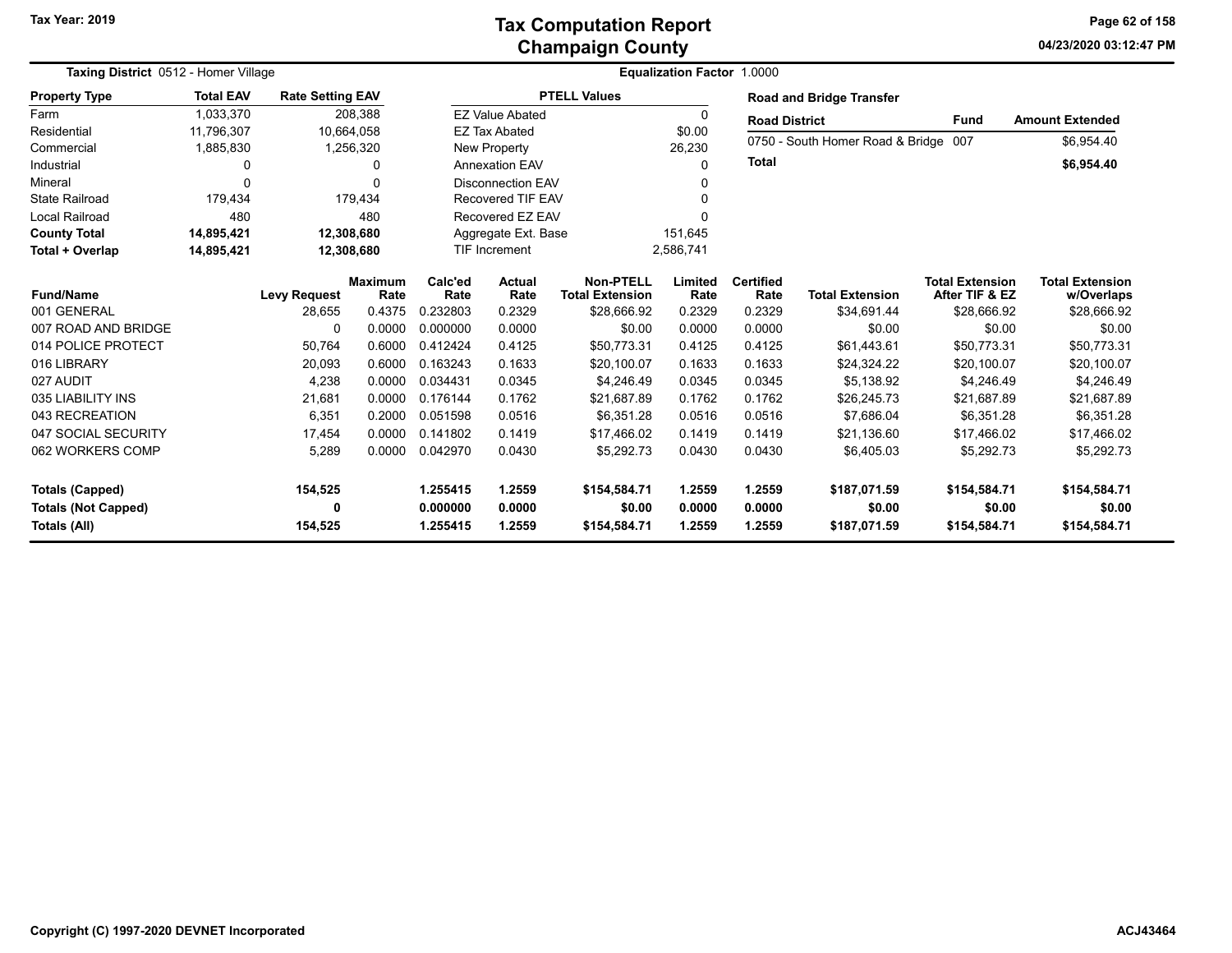### **Champaign County Tax Computation Report**

**04/23/2020 03:12:47 PM Page 63 of 158**

| Taxing District 0513 - Ivesdale Village | <b>Equalization Factor 1.0000</b> |                         |                        |                 |                          |                                            |                 |                          |                                 |                                          |                                      |
|-----------------------------------------|-----------------------------------|-------------------------|------------------------|-----------------|--------------------------|--------------------------------------------|-----------------|--------------------------|---------------------------------|------------------------------------------|--------------------------------------|
| <b>Property Type</b>                    | <b>Total EAV</b>                  | <b>Rate Setting EAV</b> |                        |                 |                          | <b>PTELL Values</b>                        |                 |                          | <b>Overlapping County</b>       | <b>Overlap EAV</b>                       |                                      |
| Farm                                    | 276,910                           |                         | 276.910                |                 | <b>EZ Value Abated</b>   |                                            | 0               | Piatt County             |                                 |                                          | 15,301                               |
| Residential                             | 2,800,995                         |                         | 2,800,995              |                 | <b>EZ Tax Abated</b>     |                                            | \$0.00          | Total                    |                                 |                                          | 15,301                               |
| Commercial                              | 567,700                           |                         | 567,700                |                 | New Property             |                                            | 8,840           |                          | * denotes use of estimated EAV  |                                          |                                      |
| Industrial                              | <sup>0</sup>                      |                         | 0                      |                 | <b>Annexation EAV</b>    |                                            | 0               |                          | <b>Road and Bridge Transfer</b> |                                          |                                      |
| Mineral                                 | $\Omega$                          |                         | 0                      |                 | <b>Disconnection EAV</b> |                                            |                 |                          |                                 |                                          |                                      |
| <b>State Railroad</b>                   | 77,285                            |                         | 77,285                 |                 | <b>Recovered TIF EAV</b> |                                            |                 |                          | <b>Road District</b>            | <b>Fund</b>                              | <b>Amount Extended</b>               |
| Local Railroad                          | 430,750                           |                         | 430.750                |                 | Recovered EZ EAV         |                                            |                 |                          | 0726 - Sadorus Road & Bridge    | 007                                      | \$10,313.49                          |
| <b>County Total</b>                     | 4,153,640                         |                         | 4,153,640              |                 | Aggregate Ext. Base      |                                            |                 | <b>Total</b>             |                                 |                                          | \$10,313.49                          |
| Total + Overlap                         | 4,168,941                         |                         | 4,168,941              |                 | <b>TIF Increment</b>     |                                            |                 |                          |                                 |                                          |                                      |
| <b>Fund/Name</b>                        |                                   | <b>Levy Request</b>     | <b>Maximum</b><br>Rate | Calc'ed<br>Rate | <b>Actual</b><br>Rate    | <b>Non-PTELL</b><br><b>Total Extension</b> | Limited<br>Rate | <b>Certified</b><br>Rate | <b>Total Extension</b>          | <b>Total Extension</b><br>After TIF & EZ | <b>Total Extension</b><br>w/Overlaps |
| 001 GENERAL                             |                                   | 8,880                   | 0.2500                 | 0.213004        | 0.2131                   | \$8,851.41                                 | 0.2131          | 0.2131                   | \$8,851.41                      | \$8,851.41                               | \$8,884.01                           |
| 007 ROAD AND BRIDGE                     |                                   | 0                       | 0.0000                 | 0.000000        | 0.0000                   | \$0.00                                     | 0.0000          | 0.0000                   | \$0.00                          | \$0.00                                   | \$0.00                               |
| 014 POLICE PROTECT                      |                                   | 800                     | 0.0750                 | 0.019190        | 0.0192                   | \$797.50                                   | 0.0192          | 0.0192                   | \$797.50                        | \$797.50                                 | \$800.44                             |
| 027 AUDIT                               |                                   | 3,000                   | 0.0000                 | 0.071961        | 0.0720                   | \$2,990.62                                 | 0.0720          | 0.0720                   | \$2,990.62                      | \$2,990.62                               | \$3,001.64                           |
| 035 LIABILITY INS                       |                                   | 7,000                   | 0.0000                 | 0.167908        | 0.1680                   | \$6,978.12                                 | 0.1680          | 0.1680                   | \$6,978.12                      | \$6,978.12                               | \$7,003.82                           |
| 046 ESDA                                |                                   | 67                      | 0.0500                 | 0.001607        | 0.0017                   | \$70.61                                    | 0.0017          | 0.0017                   | \$70.61                         | \$70.61                                  | \$70.87                              |
| 047 SOCIAL SECURITY                     |                                   | 100                     | 0.0000                 | 0.002399        | 0.0024                   | \$99.69                                    | 0.0024          | 0.0024                   | \$99.69                         | \$99.69                                  | \$100.05                             |
| <b>Totals (Capped)</b>                  |                                   | 0                       |                        | 0.000000        | 0.0000                   | \$0.00                                     | 0.0000          | 0.0000                   | \$0.00                          | \$0.00                                   | \$0.00                               |
| <b>Totals (Not Capped)</b>              |                                   | 19,847                  |                        | 0.476069        | 0.4764                   | \$19,787.95                                | 0.4764          | 0.4764                   | \$19,787.95                     | \$19,787.95                              | \$19,860.83                          |
| Totals (All)                            |                                   | 19,847                  |                        | 0.476069        | 0.4764                   | \$19,787.95                                | 0.4764          | 0.4764                   | \$19,787.95                     | \$19,787.95                              | \$19,860.83                          |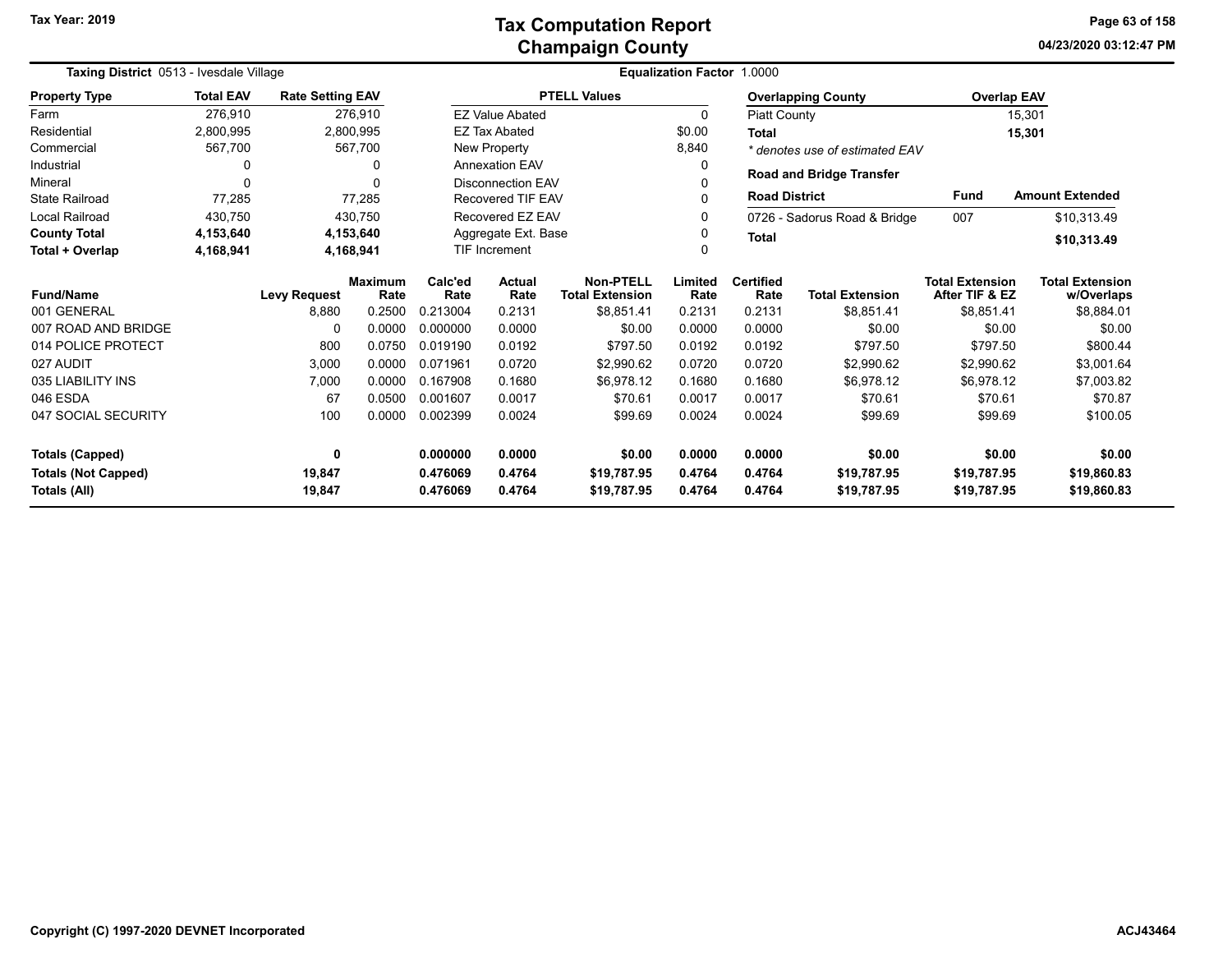### **Champaign County Tax Computation Report**

**04/23/2020 03:12:47 PM Page 64 of 158**

| Taxing District 0514 - Longview Village |                  |                         |                        | <b>Equalization Factor 1.0000</b> |                          |                                            |                 |                          |                                 |                                          |                                      |
|-----------------------------------------|------------------|-------------------------|------------------------|-----------------------------------|--------------------------|--------------------------------------------|-----------------|--------------------------|---------------------------------|------------------------------------------|--------------------------------------|
| <b>Property Type</b>                    | <b>Total EAV</b> | <b>Rate Setting EAV</b> |                        |                                   |                          | <b>PTELL Values</b>                        |                 |                          | <b>Road and Bridge Transfer</b> |                                          |                                      |
| Farm                                    | 112,630          |                         | 112,630                |                                   | <b>EZ Value Abated</b>   |                                            | $\Omega$        | <b>Road District</b>     |                                 | <b>Fund</b>                              | <b>Amount Extended</b>               |
| Residential                             | 684,980          |                         | 684.980                |                                   | <b>EZ Tax Abated</b>     |                                            | \$0.00          |                          |                                 |                                          |                                      |
| Commercial                              | 152,750          |                         | 152,750                |                                   | <b>New Property</b>      |                                            | $\Omega$        |                          | 0720 - Raymond Road & Bridge    | 007                                      | \$804.00                             |
| Industrial                              |                  |                         | <sup>0</sup>           |                                   | <b>Annexation EAV</b>    |                                            | <sup>0</sup>    | <b>Total</b>             |                                 |                                          | \$804.00                             |
| Mineral                                 |                  |                         |                        |                                   | <b>Disconnection EAV</b> |                                            |                 |                          |                                 |                                          |                                      |
| <b>State Railroad</b>                   |                  |                         | <sup>0</sup>           |                                   | <b>Recovered TIF EAV</b> |                                            |                 |                          |                                 |                                          |                                      |
| Local Railroad                          |                  |                         |                        |                                   | Recovered EZ EAV         |                                            |                 |                          |                                 |                                          |                                      |
| <b>County Total</b>                     | 950,360          |                         | 950.360                |                                   | Aggregate Ext. Base      |                                            | 9,708           |                          |                                 |                                          |                                      |
| Total + Overlap                         | 950,360          |                         | 950,360                |                                   | <b>TIF Increment</b>     |                                            | $\mathbf{0}$    |                          |                                 |                                          |                                      |
| <b>Fund/Name</b>                        |                  | <b>Levy Request</b>     | <b>Maximum</b><br>Rate | Calc'ed<br>Rate                   | <b>Actual</b><br>Rate    | <b>Non-PTELL</b><br><b>Total Extension</b> | Limited<br>Rate | <b>Certified</b><br>Rate | <b>Total Extension</b>          | <b>Total Extension</b><br>After TIF & EZ | <b>Total Extension</b><br>w/Overlaps |
| 001 GENERAL                             |                  | 3,410                   | 0.4375                 | 0.358811                          | 0.3589                   | \$3,410.84                                 | 0.3589          | 0.3589                   | \$3,410.84                      | \$3,410.84                               | \$3,410.84                           |
| 007 ROAD AND BRIDGE                     |                  | 0                       | 0.0000                 | 0.000000                          | 0.0000                   | \$0.00                                     | 0.0000          | 0.0000                   | \$0.00                          | \$0.00                                   | \$0.00                               |
| 027 AUDIT                               |                  | 2,750                   | 0.0000                 | 0.289364                          | 0.2894                   | \$2,750.34                                 | 0.2894          | 0.2894                   | \$2,750.34                      | \$2,750.34                               | \$2,750.34                           |
| 035 LIABILITY INS                       |                  | 2,877                   | 0.0000                 | 0.302727                          | 0.3028                   | \$2.877.69                                 | 0.3028          | 0.3028                   | \$2,877.69                      | \$2,877.69                               | \$2,877.69                           |
| 042 PARK                                |                  | 425                     | 0.0750                 | 0.044720                          | 0.0448                   | \$425.76                                   | 0.0448          | 0.0448                   | \$425.76                        | \$425.76                                 | \$425.76                             |
| 045 PUBLIC BENEFIT                      |                  | 425                     | 0.0500                 | 0.044720                          | 0.0448                   | \$425.76                                   | 0.0448          | 0.0448                   | \$425.76                        | \$425.76                                 | \$425.76                             |
| <b>Totals (Capped)</b>                  |                  | 9,887                   |                        | 1.040342                          | 1.0407                   | \$9,890.39                                 | 1.0407          | 1.0407                   | \$9,890.39                      | \$9,890.39                               | \$9,890.39                           |
| <b>Totals (Not Capped)</b>              |                  | 0                       |                        | 0.000000                          | 0.0000                   | \$0.00                                     | 0.0000          | 0.0000                   | \$0.00                          | \$0.00                                   | \$0.00                               |
| Totals (All)                            |                  | 9,887                   |                        | 1.040342                          | 1.0407                   | \$9,890.39                                 | 1.0407          | 1.0407                   | \$9,890.39                      | \$9,890.39                               | \$9,890.39                           |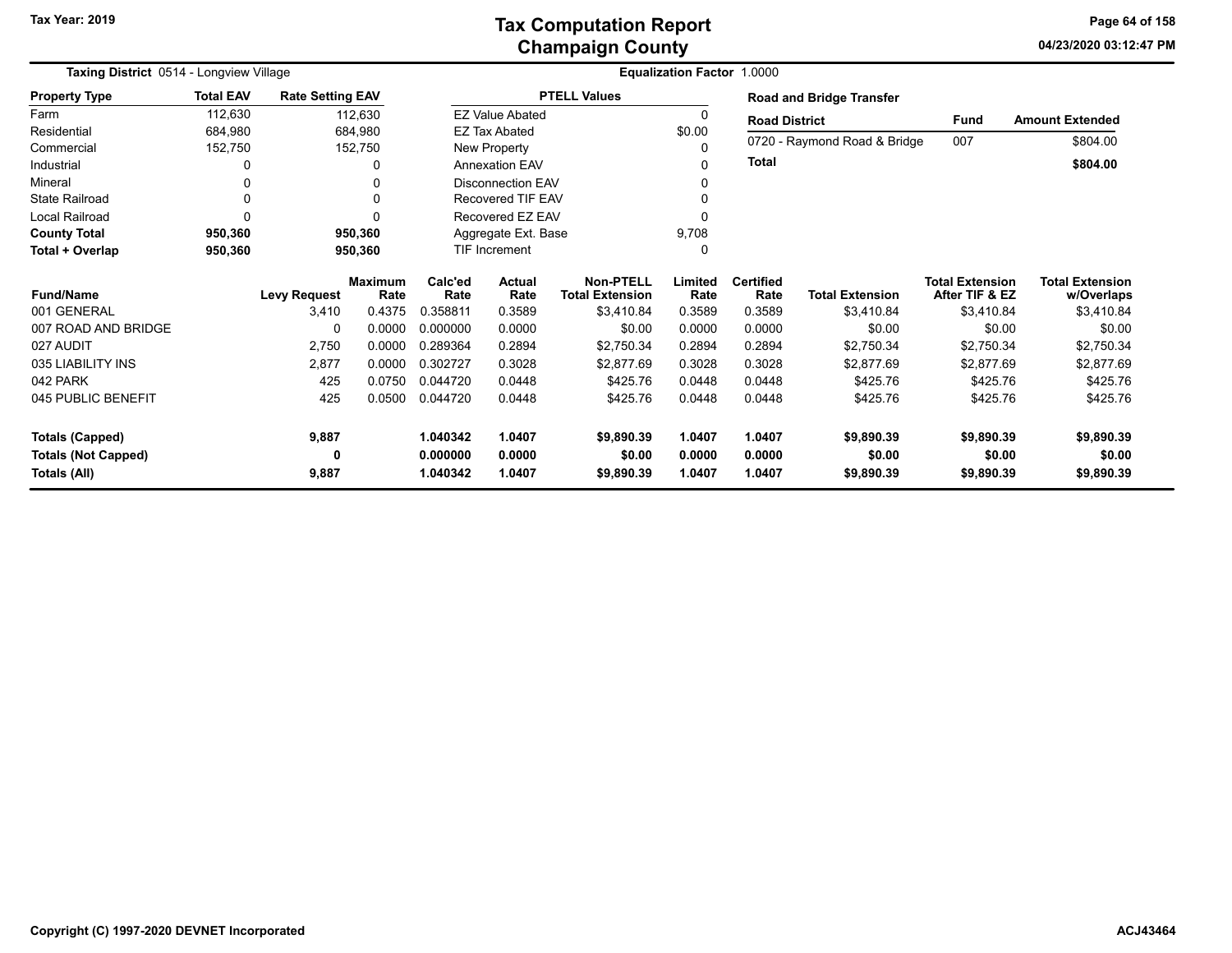**04/23/2020 03:12:47 PM Page 65 of 158**

| Taxing District 0515 - Ludlow Village |                  |                         |                        | Equalization Factor 1.0000 |                          |                                            |                 |                          |                                 |                                          |                                      |
|---------------------------------------|------------------|-------------------------|------------------------|----------------------------|--------------------------|--------------------------------------------|-----------------|--------------------------|---------------------------------|------------------------------------------|--------------------------------------|
| <b>Property Type</b>                  | <b>Total EAV</b> | <b>Rate Setting EAV</b> |                        |                            |                          | <b>PTELL Values</b>                        |                 |                          | <b>Road and Bridge Transfer</b> |                                          |                                      |
| Farm                                  | 98,010           |                         | 98,010                 |                            | <b>EZ Value Abated</b>   |                                            | 0               | <b>Road District</b>     |                                 | <b>Fund</b>                              | <b>Amount Extended</b>               |
| Residential                           | 2,039,931        | 2,039,931               |                        |                            | <b>EZ Tax Abated</b>     |                                            | \$0.00          |                          |                                 |                                          |                                      |
| Commercial                            | 114,580          |                         | 114,580                |                            | New Property             |                                            | 15,930          |                          | 0678 - Ludlow Road & Bridge     | 007                                      | \$3,521.30                           |
| Industrial                            | 0                |                         |                        |                            | <b>Annexation EAV</b>    |                                            | $\Omega$        | Total                    |                                 |                                          | \$3,521.30                           |
| Mineral                               | $\Omega$         |                         |                        |                            | <b>Disconnection EAV</b> |                                            | 0               |                          |                                 |                                          |                                      |
| <b>State Railroad</b>                 | 85,209           |                         | 85,209                 |                            | <b>Recovered TIF EAV</b> |                                            | 0               |                          |                                 |                                          |                                      |
| Local Railroad                        | 631,320          |                         | 631,320                |                            | Recovered EZ EAV         |                                            | 0               |                          |                                 |                                          |                                      |
| <b>County Total</b>                   | 2,969,050        | 2,969,050               |                        |                            | Aggregate Ext. Base      |                                            | 8,388           |                          |                                 |                                          |                                      |
| Total + Overlap                       | 2,969,050        | 2,969,050               |                        | <b>TIF Increment</b>       |                          |                                            | 0               |                          |                                 |                                          |                                      |
| <b>Fund/Name</b>                      |                  | <b>Levy Request</b>     | <b>Maximum</b><br>Rate | Calc'ed<br>Rate            | <b>Actual</b><br>Rate    | <b>Non-PTELL</b><br><b>Total Extension</b> | Limited<br>Rate | <b>Certified</b><br>Rate | <b>Total Extension</b>          | <b>Total Extension</b><br>After TIF & EZ | <b>Total Extension</b><br>w/Overlaps |
| 001 GENERAL                           |                  | 4,840                   | 0.4375                 | 0.163015                   | 0.1631                   | \$4,842.52                                 | 0.1631          | 0.1631                   | \$4,842.52                      | \$4,842.52                               | \$4,842.52                           |
| 007 ROAD AND BRIDGE                   |                  | $\Omega$                | 0.0000                 | 0.000000                   | 0.0000                   | \$0.00                                     | 0.0000          | 0.0000                   | \$0.00                          | \$0.00                                   | \$0.00                               |
| 014 POLICE PROTECT                    |                  | 3,096                   | 0.6000                 | 0.104276                   | 0.1043                   | \$3,096.72                                 | 0.1043          | 0.1043                   | \$3,096.72                      | \$3,096.72                               | \$3,096.72                           |
| 027 AUDIT                             |                  | 515                     | 0.0000                 | 0.017346                   | 0.0174                   | \$516.61                                   | 0.0174          | 0.0174                   | \$516.61                        | \$516.61                                 | \$516.61                             |
| 046 ESDA                              |                  | 99                      | 0.0500                 | 0.003334                   | 0.0034                   | \$100.95                                   | 0.0034          | 0.0034                   | \$100.95                        | \$100.95                                 | \$100.95                             |
| <b>Totals (Capped)</b>                |                  | 8,550                   |                        | 0.287971                   | 0.2882                   | \$8,556.80                                 | 0.2882          | 0.2882                   | \$8,556.80                      | \$8,556.80                               | \$8,556.80                           |
| <b>Totals (Not Capped)</b>            |                  | 0                       |                        | 0.000000                   | 0.0000                   | \$0.00                                     | 0.0000          | 0.0000                   | \$0.00                          | \$0.00                                   | \$0.00                               |
| Totals (All)                          |                  | 8,550                   |                        | 0.287971                   | 0.2882                   | \$8,556.80                                 | 0.2882          | 0.2882                   | \$8,556.80                      | \$8,556.80                               | \$8,556.80                           |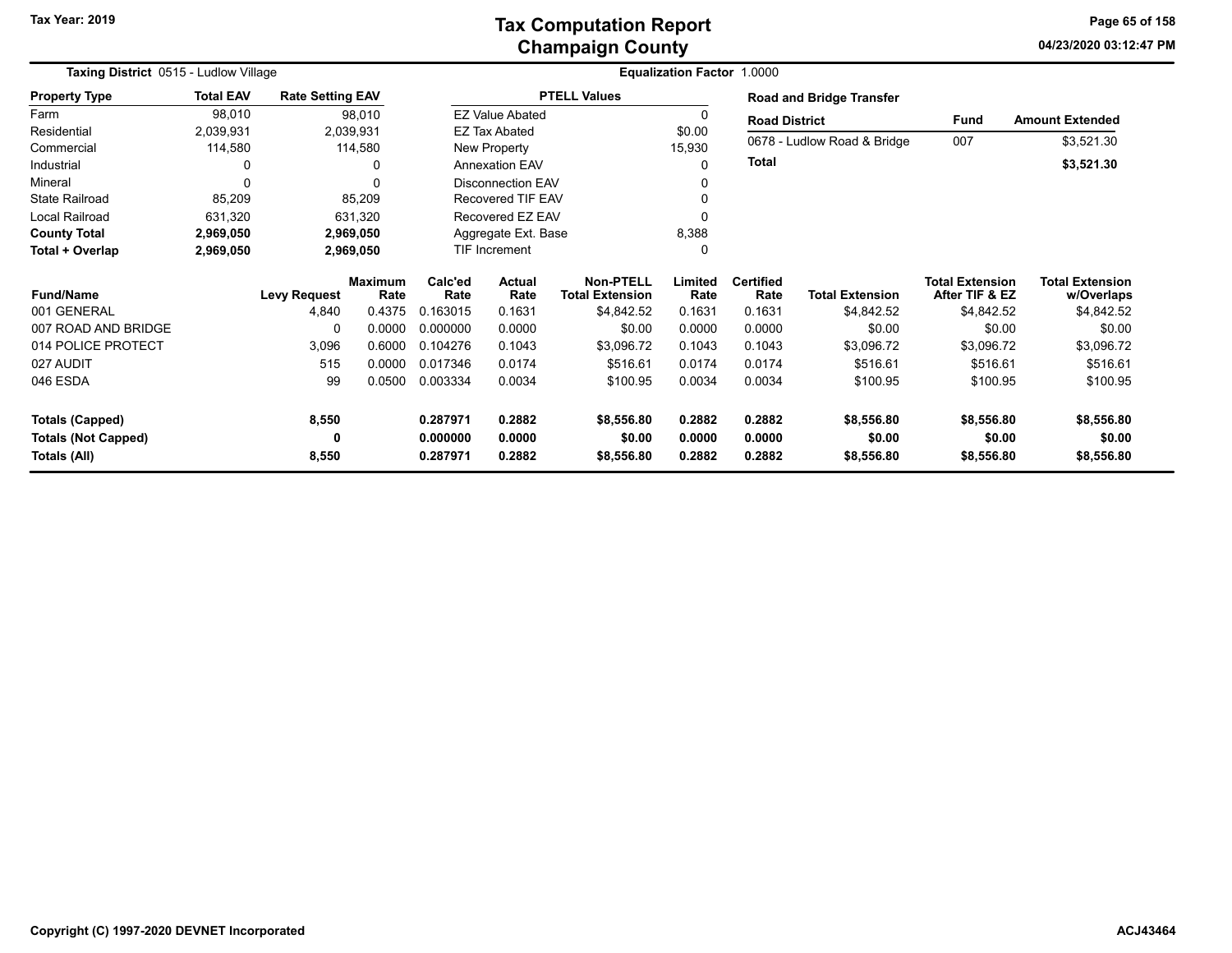**04/23/2020 03:12:47 PM Page 66 of 158**

| <b>Taxing District</b> 0516 - Mahomet Village |                  |                         |                        |                                  | <b>Equalization Factor 1.0000</b> |                                            |                 |                          |                                 |                                          |                                      |
|-----------------------------------------------|------------------|-------------------------|------------------------|----------------------------------|-----------------------------------|--------------------------------------------|-----------------|--------------------------|---------------------------------|------------------------------------------|--------------------------------------|
| <b>Property Type</b>                          | <b>Total EAV</b> | <b>Rate Setting EAV</b> |                        |                                  |                                   | <b>PTELL Values</b>                        |                 |                          | <b>Road and Bridge Transfer</b> |                                          |                                      |
| Farm                                          | 3.464.000        |                         | 2,941,363              |                                  | <b>EZ Value Abated</b>            |                                            | $\Omega$        | <b>Road District</b>     |                                 | <b>Fund</b>                              | <b>Amount Extended</b>               |
| Residential                                   | 218,066,982      | 197,368,679             |                        |                                  | <b>EZ Tax Abated</b>              |                                            | \$0.00          |                          | 0666 - Hensley Road & Bridge    | 007                                      | \$325.98                             |
| Commercial                                    | 26,752,751       |                         | 17,436,631             | 4,478,340<br><b>New Property</b> |                                   |                                            |                 |                          |                                 |                                          |                                      |
| Industrial                                    | 0                |                         | 0                      |                                  | <b>Annexation EAV</b>             |                                            | 5,483,861       |                          | 0684 - Mahomet Road & Bridge    | 007                                      | \$67,442.05                          |
| Mineral                                       | $\Omega$         |                         | 0                      |                                  | <b>Disconnection EAV</b>          |                                            | $\mathbf{0}$    |                          | 0690 - Newcomb Road & Bridge    | 007                                      | \$3.05                               |
| <b>State Railroad</b>                         | 59,277           |                         | 59,277                 |                                  | <b>Recovered TIF EAV</b>          |                                            | O               | <b>Total</b>             |                                 |                                          | \$67,771.08                          |
| <b>Local Railroad</b>                         | 270              |                         | 270                    |                                  | Recovered EZ EAV                  |                                            |                 |                          |                                 |                                          |                                      |
| <b>County Total</b>                           | 248,343,280      | 217,806,220             |                        |                                  | Aggregate Ext. Base               |                                            | 1,644,734       |                          |                                 |                                          |                                      |
| Total + Overlap                               | 248,343,280      | 217,806,220             |                        |                                  | <b>TIF Increment</b>              |                                            | 30,537,060      |                          |                                 |                                          |                                      |
| <b>Fund/Name</b>                              |                  | <b>Levy Request</b>     | <b>Maximum</b><br>Rate | Calc'ed<br>Rate                  | <b>Actual</b><br>Rate             | <b>Non-PTELL</b><br><b>Total Extension</b> | Limited<br>Rate | <b>Certified</b><br>Rate | <b>Total Extension</b>          | <b>Total Extension</b><br>After TIF & EZ | <b>Total Extension</b><br>w/Overlaps |
| 001 GENERAL                                   |                  | 932,532                 | 0.4375                 | 0.428148                         | 0.4282                            | \$932,646.23                               | 0.3344          | 0.3344                   | \$830,459.93                    | \$728,344.00                             | \$728,344.00                         |
| 003 BOND                                      |                  | 71.915                  | 0.0000                 | 0.033018                         | 0.0331                            | \$72,093.86                                | 0.0335          | 0.0335                   | \$83,195.00                     | \$72,965.08                              | \$72,965.08                          |
| 005 IMRF                                      |                  | 140,000                 | 0.0000                 | 0.064277                         | 0.0643                            | \$140,049.40                               | 0.0504          | 0.0504                   | \$125,165.01                    | \$109,774.33                             | \$109,774.33                         |
| 007 ROAD AND BRIDGE                           |                  | $\Omega$                | 0.0000                 | 0.000000                         | 0.0000                            | \$0.00                                     | 0.0000          | 0.0000                   | \$0.00                          | \$0.00                                   | \$0.00                               |
| 012 FIRE PROTECTION                           |                  | 50,000                  | 0.6000                 | 0.022956                         | 0.0230                            | \$50,095.43                                | 0.0181          | 0.0181                   | \$44,950.13                     | \$39,422.93                              | \$39,422.93                          |
| 014 POLICE PROTECT                            |                  | 319,726                 | 0.6000                 | 0.146794                         | 0.1468                            | \$319,739.53                               | 0.1149          | 0.1149                   | \$285,346.43                    | \$250,259.35                             | \$250,259.35                         |
| 015 POLICE PENSION                            |                  | 153,000                 | 0.0000                 | 0.070246                         | 0.0703                            | \$153,117.77                               | 0.0551          | 0.0551                   | \$136,837.15                    | \$120,011.23                             | \$120,011.23                         |
| 027 AUDIT                                     |                  | 30,000                  | 0.0000                 | 0.013774                         | 0.0138                            | \$30,057.26                                | 0.0109          | 0.0109                   | \$27.069.42                     | \$23,740.88                              | \$23,740.88                          |
| 035 LIABILITY INS                             |                  | 136,000                 | 0.0000                 | 0.062441                         | 0.0625                            | \$136,128.89                               | 0.0490          | 0.0490                   | \$121,688.21                    | \$106,725.05                             | \$106,725.05                         |
| 040 STREET & BRIDGE                           |                  | 213,151                 | 0.1000                 | 0.097863                         | 0.0667                            | \$145,276.75                               | 0.0523          | 0.0523                   | \$129,883.54                    | \$113,912.65                             | \$113,912.65                         |
| 042 PARK                                      |                  | 159,863                 | 0.0750                 | 0.073397                         | 0.0734                            | \$159,869.77                               | 0.0575          | 0.0575                   | \$142,797.39                    | \$125,238.58                             | \$125,238.58                         |
| 046 ESDA                                      |                  | 2,100                   | 0.0500                 | 0.000964                         | 0.0010                            | \$2,178.06                                 | 0.0008          | 0.0008                   | \$1,986.75                      | \$1,742.45                               | \$1,742.45                           |
| 047 SOCIAL SECURITY                           |                  | 175,000                 | 0.0000                 | 0.080347                         | 0.0804                            | \$175,116.20                               | 0.0630          | 0.0630                   | \$156,456.27                    | \$137,217.92                             | \$137,217.92                         |
| <b>Totals (Capped)</b>                        |                  | 2,311,372               |                        | 1.061207                         | 1.0304                            | \$2,244,275.29                             | 0.8064          | 0.8064                   | \$2,002,640.23                  | \$1,756,389.37                           | \$1,756,389.37                       |
| <b>Totals (Not Capped)</b>                    |                  | 71,915                  |                        | 0.033018                         | 0.0331                            | \$72,093.86                                | 0.0335          | 0.0335                   | \$83,195.00                     | \$72,965.08                              | \$72,965.08                          |
| <b>Totals (All)</b>                           |                  | 2,383,287               |                        | 1.094225                         | 1.0635                            | \$2,316,369.15                             | 0.8399          | 0.8399                   | \$2,085,835.23                  | \$1,829,354.45                           | \$1,829,354.45                       |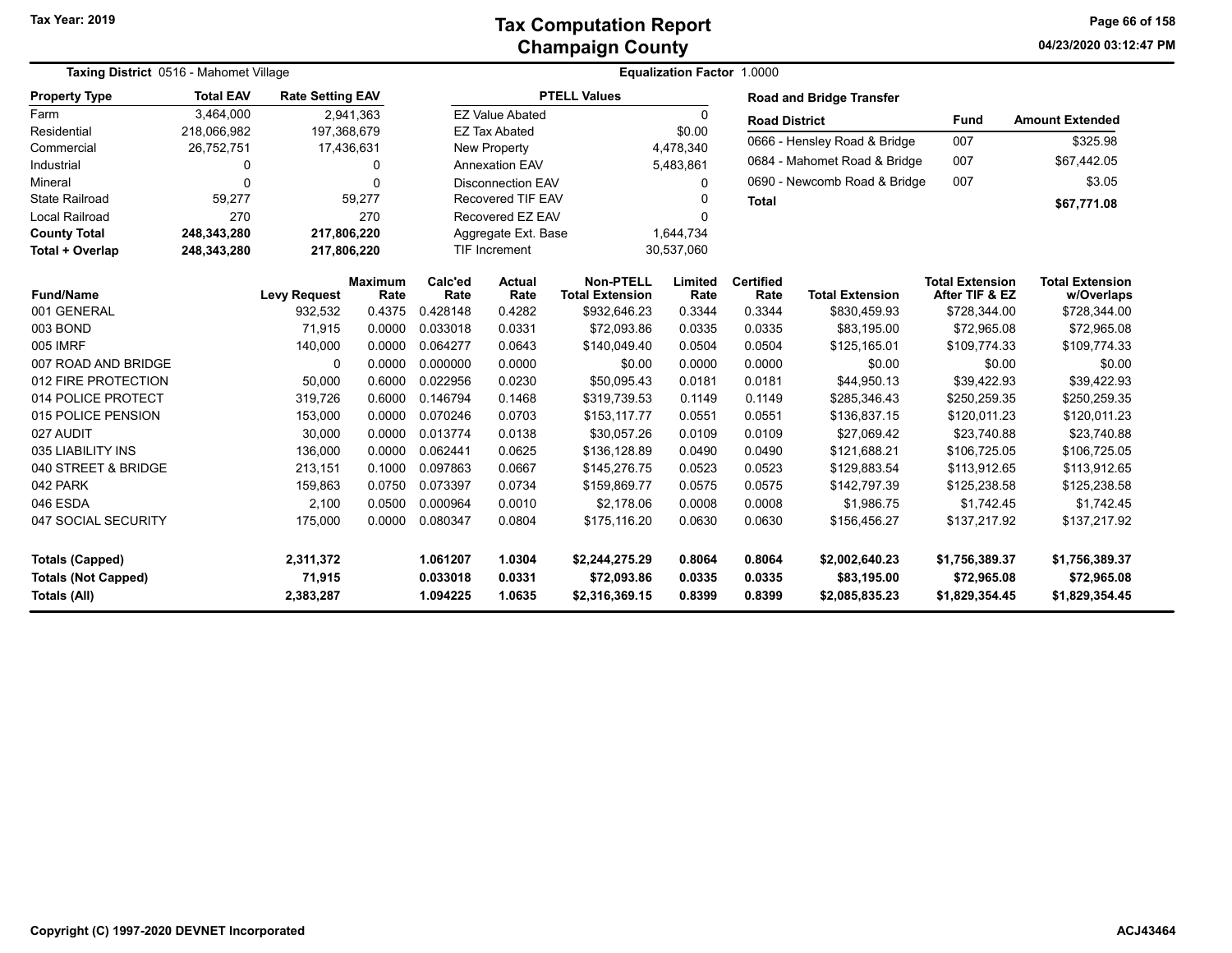### **Champaign County Tax Computation Report**

**04/23/2020 03:12:47 PM Page 67 of 158**

| Taxing District 0517 - Ogden Village |                  |                         |                        | <b>Equalization Factor 1.0000</b> |                                  |                                            |                 |                          |                                 |                                          |                                      |
|--------------------------------------|------------------|-------------------------|------------------------|-----------------------------------|----------------------------------|--------------------------------------------|-----------------|--------------------------|---------------------------------|------------------------------------------|--------------------------------------|
| <b>Property Type</b>                 | <b>Total EAV</b> | <b>Rate Setting EAV</b> |                        |                                   |                                  | <b>PTELL Values</b>                        |                 |                          | <b>Road and Bridge Transfer</b> |                                          |                                      |
| Farm                                 | 93,250           |                         | 93,250                 |                                   | <b>EZ Value Abated</b>           |                                            | 0               | <b>Road District</b>     |                                 | Fund                                     | <b>Amount Extended</b>               |
| Residential                          | 10,022,142       |                         | 10,022,142             |                                   | <b>EZ Tax Abated</b>             |                                            | \$0.00          |                          |                                 |                                          |                                      |
| Commercial                           | 1,968,150        |                         | 1,968,150              |                                   | New Property                     |                                            | 236,800         |                          | 0696 - Ogden Road & Bridge      | 007                                      | \$6,092.04                           |
| Industrial                           |                  |                         | 0                      |                                   | <b>Annexation EAV</b>            |                                            | 0               | <b>Total</b>             |                                 |                                          | \$6,092.04                           |
| Mineral                              |                  |                         | 0                      |                                   | <b>Disconnection EAV</b>         |                                            |                 |                          |                                 |                                          |                                      |
| <b>State Railroad</b>                |                  |                         |                        |                                   | <b>Recovered TIF EAV</b>         |                                            |                 |                          |                                 |                                          |                                      |
| Local Railroad                       | 3,830            |                         | 3,830                  |                                   | Recovered EZ EAV                 |                                            |                 |                          |                                 |                                          |                                      |
| <b>County Total</b>                  | 12,087,372       |                         | 12,087,372             |                                   | Aggregate Ext. Base              |                                            | 78,270          |                          |                                 |                                          |                                      |
| Total + Overlap                      | 12,087,372       |                         | 12,087,372             |                                   | $\Omega$<br><b>TIF Increment</b> |                                            |                 |                          |                                 |                                          |                                      |
| <b>Fund/Name</b>                     |                  | <b>Levy Request</b>     | <b>Maximum</b><br>Rate | Calc'ed<br>Rate                   | Actual<br>Rate                   | <b>Non-PTELL</b><br><b>Total Extension</b> | Limited<br>Rate | <b>Certified</b><br>Rate | <b>Total Extension</b>          | <b>Total Extension</b><br>After TIF & EZ | <b>Total Extension</b><br>w/Overlaps |
| 001 GENERAL                          |                  | 31,865                  | 0.4375                 | 0.263622                          | 0.2637                           | \$31,874.40                                | 0.2637          | 0.2637                   | \$31,874.40                     | \$31,874.40                              | \$31,874.40                          |
| 007 ROAD AND BRIDGE                  |                  | 0                       | 0.0000                 | 0.000000                          | 0.0000                           | \$0.00                                     | 0.0000          | 0.0000                   | \$0.00                          | \$0.00                                   | \$0.00                               |
| 016 LIBRARY                          |                  | 37,243                  | 0.6000                 | 0.308115                          | 0.3082                           | \$37,253.28                                | 0.3082          | 0.3082                   | \$37,253.28                     | \$37,253.28                              | \$37,253.28                          |
| 027 AUDIT                            |                  | 3,226                   | 0.0000                 | 0.026689                          | 0.0267                           | \$3,227.33                                 | 0.0267          | 0.0267                   | \$3,227.33                      | \$3,227.33                               | \$3,227.33                           |
| 035 LIABILITY INS                    |                  | 4,208                   | 0.0000                 | 0.034813                          | 0.0349                           | \$4,218.49                                 | 0.0349          | 0.0349                   | \$4,218.49                      | \$4,218.49                               | \$4,218.49                           |
| 047 SOCIAL SECURITY                  |                  | 3,215                   | 0.0000                 | 0.026598                          | 0.0266                           | \$3,215.24                                 | 0.0266          | 0.0266                   | \$3,215.24                      | \$3,215.24                               | \$3,215.24                           |
| <b>Totals (Capped)</b>               |                  | 79,757                  |                        | 0.659837                          | 0.6601                           | \$79,788.74                                | 0.6601          | 0.6601                   | \$79,788.74                     | \$79,788.74                              | \$79,788.74                          |
| <b>Totals (Not Capped)</b>           |                  | 0                       |                        | 0.000000                          | 0.0000                           | \$0.00                                     | 0.0000          | 0.0000                   | \$0.00                          | \$0.00                                   | \$0.00                               |
| Totals (All)                         |                  | 79,757                  |                        | 0.659837                          | 0.6601                           | \$79,788.74                                | 0.6601          | 0.6601                   | \$79,788.74                     | \$79,788.74                              | \$79,788.74                          |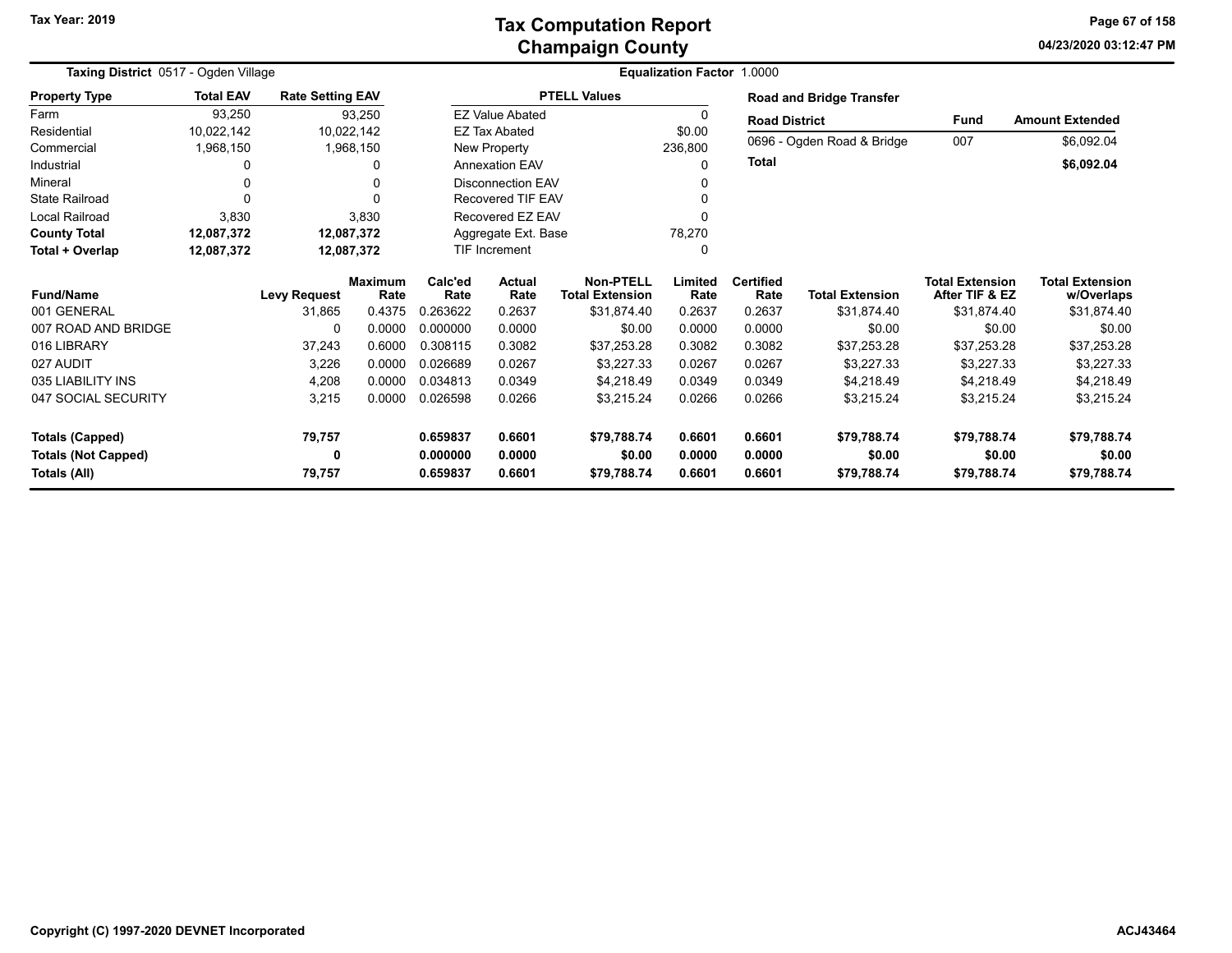**04/23/2020 03:12:47 PM Page 68 of 158**

| Taxing District 0518 - Pesotum Village     |                  |                         |                        | <b>Equalization Factor 1.0000</b> |                          |                                            |                  |                          |                                 |                                          |                                      |
|--------------------------------------------|------------------|-------------------------|------------------------|-----------------------------------|--------------------------|--------------------------------------------|------------------|--------------------------|---------------------------------|------------------------------------------|--------------------------------------|
| <b>Property Type</b>                       | <b>Total EAV</b> | <b>Rate Setting EAV</b> |                        |                                   |                          | <b>PTELL Values</b>                        |                  |                          | <b>Road and Bridge Transfer</b> |                                          |                                      |
| Farm                                       | 82,120           |                         | 82,120                 |                                   | <b>EZ Value Abated</b>   |                                            |                  | <b>Road District</b>     |                                 | Fund                                     | <b>Amount Extended</b>               |
| Residential                                | 8,579,490        |                         | 8,579,490              |                                   | <b>EZ Tax Abated</b>     |                                            | \$0.00           |                          |                                 |                                          |                                      |
| Commercial                                 | 466,490          |                         | 466,490                |                                   | New Property             |                                            | 82,390           |                          | 0702 - Pesotum Road & Bridge    | 007                                      | \$10,881.87                          |
| Industrial                                 | 0                |                         | 0                      |                                   | <b>Annexation EAV</b>    |                                            | ი                | <b>Total</b>             |                                 |                                          | \$10,881.87                          |
| Mineral                                    | 0                |                         | 0                      |                                   | <b>Disconnection EAV</b> |                                            |                  |                          |                                 |                                          |                                      |
| <b>State Railroad</b>                      | 86,013           |                         | 86,013                 |                                   | Recovered TIF EAV        |                                            |                  |                          |                                 |                                          |                                      |
| Local Railroad                             | 0                |                         | $\Omega$               |                                   | Recovered EZ EAV         |                                            |                  |                          |                                 |                                          |                                      |
| <b>County Total</b>                        | 9,214,113        |                         | 9,214,113              |                                   | Aggregate Ext. Base      |                                            | 22,198           |                          |                                 |                                          |                                      |
| Total + Overlap                            | 9,214,113        |                         | 9,214,113              | TIF Increment                     |                          |                                            | 0                |                          |                                 |                                          |                                      |
| <b>Fund/Name</b>                           |                  | Levy Request            | <b>Maximum</b><br>Rate | Calc'ed<br>Rate                   | Actual<br>Rate           | <b>Non-PTELL</b><br><b>Total Extension</b> | Limited<br>Rate  | <b>Certified</b><br>Rate | <b>Total Extension</b>          | <b>Total Extension</b><br>After TIF & EZ | <b>Total Extension</b><br>w/Overlaps |
| 001 GENERAL                                |                  | 23,789                  | 0.4375                 | 0.258180                          | 0.2582                   | \$23,790.84                                | 0.2478           | 0.2478                   | \$22,832.57                     | \$22,832.57                              | \$22,832.57                          |
| 007 ROAD AND BRIDGE                        |                  | 0                       | 0.0000                 | 0.000000                          | 0.0000                   | \$0.00                                     | 0.0000           | 0.0000                   | \$0.00                          | \$0.00                                   | \$0.00                               |
| 027 AUDIT                                  |                  | 0                       | 0.0000                 | 0.000000                          | 0.0000                   | \$0.00                                     | 0.0000           | 0.0000                   | \$0.00                          | \$0.00                                   | \$0.00                               |
| <b>Totals (Capped)</b>                     |                  | 23,789                  |                        | 0.258180                          | 0.2582                   | \$23,790.84                                | 0.2478           | 0.2478                   | \$22,832.57                     | \$22,832.57                              | \$22,832.57                          |
| <b>Totals (Not Capped)</b><br>Totals (All) |                  | 0<br>23,789             |                        | 0.000000<br>0.258180              | 0.0000<br>0.2582         | \$0.00<br>\$23,790.84                      | 0.0000<br>0.2478 | 0.0000<br>0.2478         | \$0.00<br>\$22,832.57           | \$0.00<br>\$22,832.57                    | \$0.00<br>\$22,832.57                |
|                                            |                  |                         |                        |                                   |                          |                                            |                  |                          |                                 |                                          |                                      |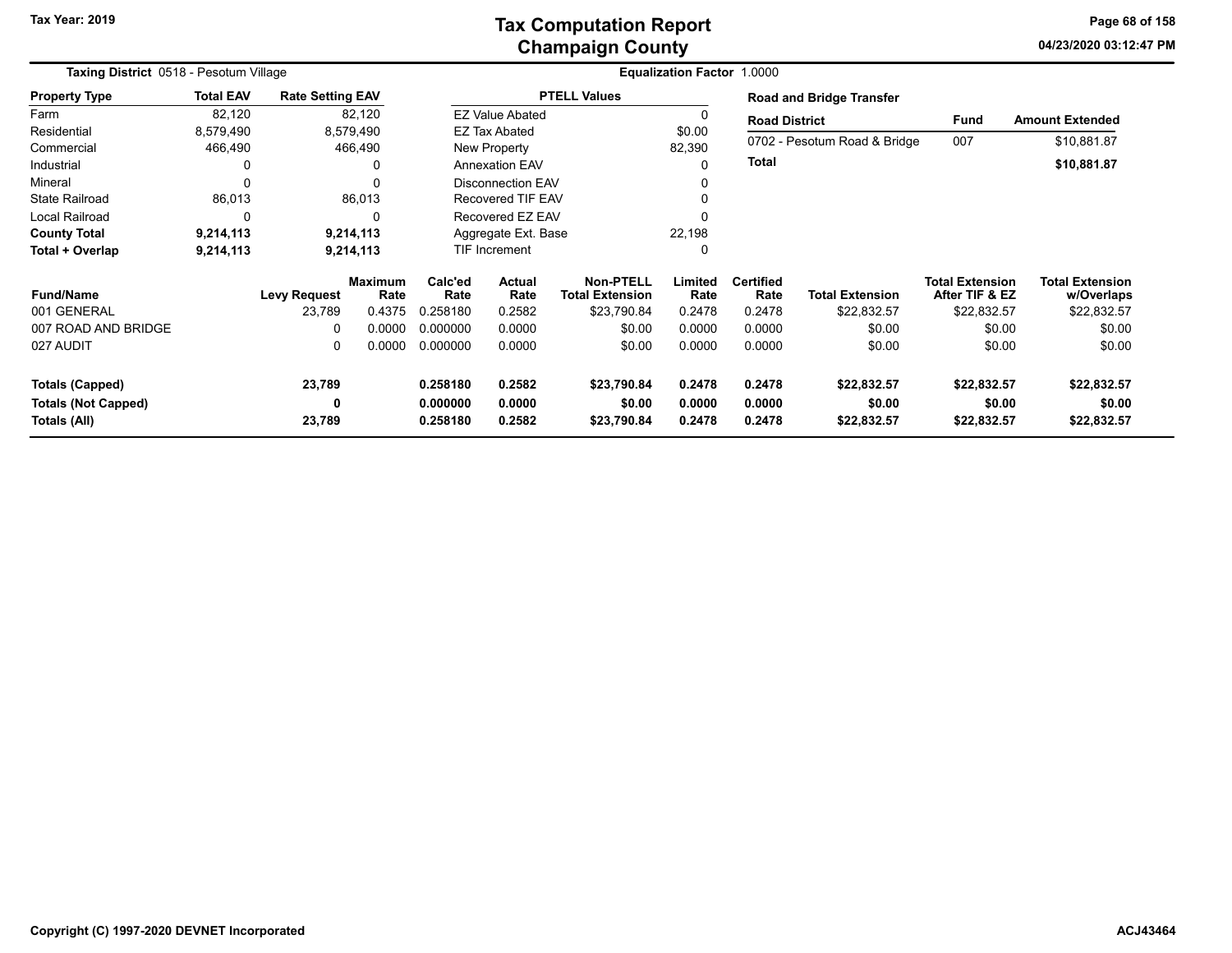### **Champaign County Tax Computation Report**

**04/23/2020 03:12:47 PM Page 69 of 158**

| Taxing District 0519 - Philo Village |                  |                         |                        |                               |                          |                                     |                 |                          |                                 |                                          |                                      |
|--------------------------------------|------------------|-------------------------|------------------------|-------------------------------|--------------------------|-------------------------------------|-----------------|--------------------------|---------------------------------|------------------------------------------|--------------------------------------|
| <b>Property Type</b>                 | <b>Total EAV</b> | <b>Rate Setting EAV</b> |                        |                               |                          | <b>PTELL Values</b>                 |                 |                          | <b>Road and Bridge Transfer</b> |                                          |                                      |
| Farm                                 | 234,800          |                         | 234,800                |                               | <b>EZ Value Abated</b>   |                                     | <sup>0</sup>    | <b>Road District</b>     |                                 | <b>Fund</b>                              | <b>Amount Extended</b>               |
| Residential                          | 25,515,617       |                         | 25,515,617             |                               | <b>EZ Tax Abated</b>     |                                     | \$0.00          |                          |                                 |                                          |                                      |
| Commercial                           | 1,938,970        |                         | 1,938,970              |                               | New Property             |                                     | 392,890         |                          | 0708 - Philo Road & Bridge      | 007                                      | \$52,561.83                          |
| Industrial                           | 0                |                         | $\Omega$               |                               | <b>Annexation EAV</b>    |                                     | $\Omega$        | <b>Total</b>             |                                 |                                          | \$52,561.83                          |
| Mineral                              | $\Omega$         |                         |                        |                               | <b>Disconnection EAV</b> |                                     |                 |                          |                                 |                                          |                                      |
| <b>State Railroad</b>                | 96,044           |                         | 96,044                 |                               | <b>Recovered TIF EAV</b> |                                     |                 |                          |                                 |                                          |                                      |
| <b>Local Railroad</b>                | 277,480          |                         | 277,480                | Recovered EZ EAV              |                          |                                     |                 |                          |                                 |                                          |                                      |
| <b>County Total</b>                  | 28,062,911       |                         | 28,062,911             | Aggregate Ext. Base<br>94,846 |                          |                                     |                 |                          |                                 |                                          |                                      |
| Total + Overlap                      | 28,062,911       |                         | 28,062,911             |                               | <b>TIF Increment</b>     |                                     |                 |                          |                                 |                                          |                                      |
| <b>Fund/Name</b>                     |                  | <b>Levy Request</b>     | <b>Maximum</b><br>Rate | Calc'ed<br>Rate               | <b>Actual</b><br>Rate    | Non-PTELL<br><b>Total Extension</b> | Limited<br>Rate | <b>Certified</b><br>Rate | <b>Total Extension</b>          | <b>Total Extension</b><br>After TIF & EZ | <b>Total Extension</b><br>w/Overlaps |
| 001 GENERAL                          |                  | 48,547                  | 0.4375                 | 0.172994                      | 0.1730                   | \$48,548.84                         | 0.1730          | 0.1730                   | \$48,548.84                     | \$48,548.84                              | \$48,548.84                          |
| 007 ROAD AND BRIDGE                  |                  | $\Omega$                | 0.0000                 | 0.000000                      | 0.0000                   | \$0.00                              | 0.0000          | 0.0000                   | \$0.00                          | \$0.00                                   | \$0.00                               |
| 014 POLICE PROTECT                   |                  | 18,455                  | 0.6000                 | 0.065763                      | 0.0658                   | \$18,465.40                         | 0.0658          | 0.0658                   | \$18,465.40                     | \$18,465.40                              | \$18,465.40                          |
| 025 GARBAGE                          |                  | 7,963                   | 0.2000                 | 0.028376                      | 0.0284                   | \$7,969.87                          | 0.0284          | 0.0284                   | \$7,969.87                      | \$7,969.87                               | \$7,969.87                           |
| 027 AUDIT                            |                  | 4,267                   | 0.0000                 | 0.015205                      | 0.0153                   | \$4,293.63                          | 0.0153          | 0.0153                   | \$4,293.63                      | \$4,293.63                               | \$4,293.63                           |
| 035 LIABILITY INS                    |                  | 3,207                   | 0.0000                 | 0.011428                      | 0.0115                   | \$3,227.23                          | 0.0115          | 0.0115                   | \$3,227.23                      | \$3,227.23                               | \$3,227.23                           |
| 046 ESDA                             |                  | 408                     | 0.0500                 | 0.001454                      | 0.0015                   | \$420.94                            | 0.0015          | 0.0015                   | \$420.94                        | \$420.94                                 | \$420.94                             |
| 047 SOCIAL SECURITY                  |                  | 6,931                   | 0.0000                 | 0.024698                      | 0.0247                   | \$6,931.54                          | 0.0247          | 0.0247                   | \$6,931.54                      | \$6,931.54                               | \$6,931.54                           |
| 065 FORESTRY                         |                  | 6,876                   | 0.0500                 | 0.024502                      | 0.0246                   | \$6,903.48                          | 0.0246          | 0.0246                   | \$6,903.48                      | \$6,903.48                               | \$6,903.48                           |
| <b>Totals (Capped)</b>               |                  | 96,654                  |                        | 0.344420                      | 0.3448                   | \$96,760.93                         | 0.3448          | 0.3448                   | \$96,760.93                     | \$96,760.93                              | \$96,760.93                          |
| <b>Totals (Not Capped)</b>           |                  | 0                       |                        | 0.000000                      | 0.0000                   | \$0.00                              | 0.0000          | 0.0000                   | \$0.00                          | \$0.00                                   | \$0.00                               |
| Totals (All)                         |                  | 96,654                  |                        | 0.344420                      | 0.3448                   | \$96,760.93                         | 0.3448          | 0.3448                   | \$96,760.93                     | \$96,760.93                              | \$96,760.93                          |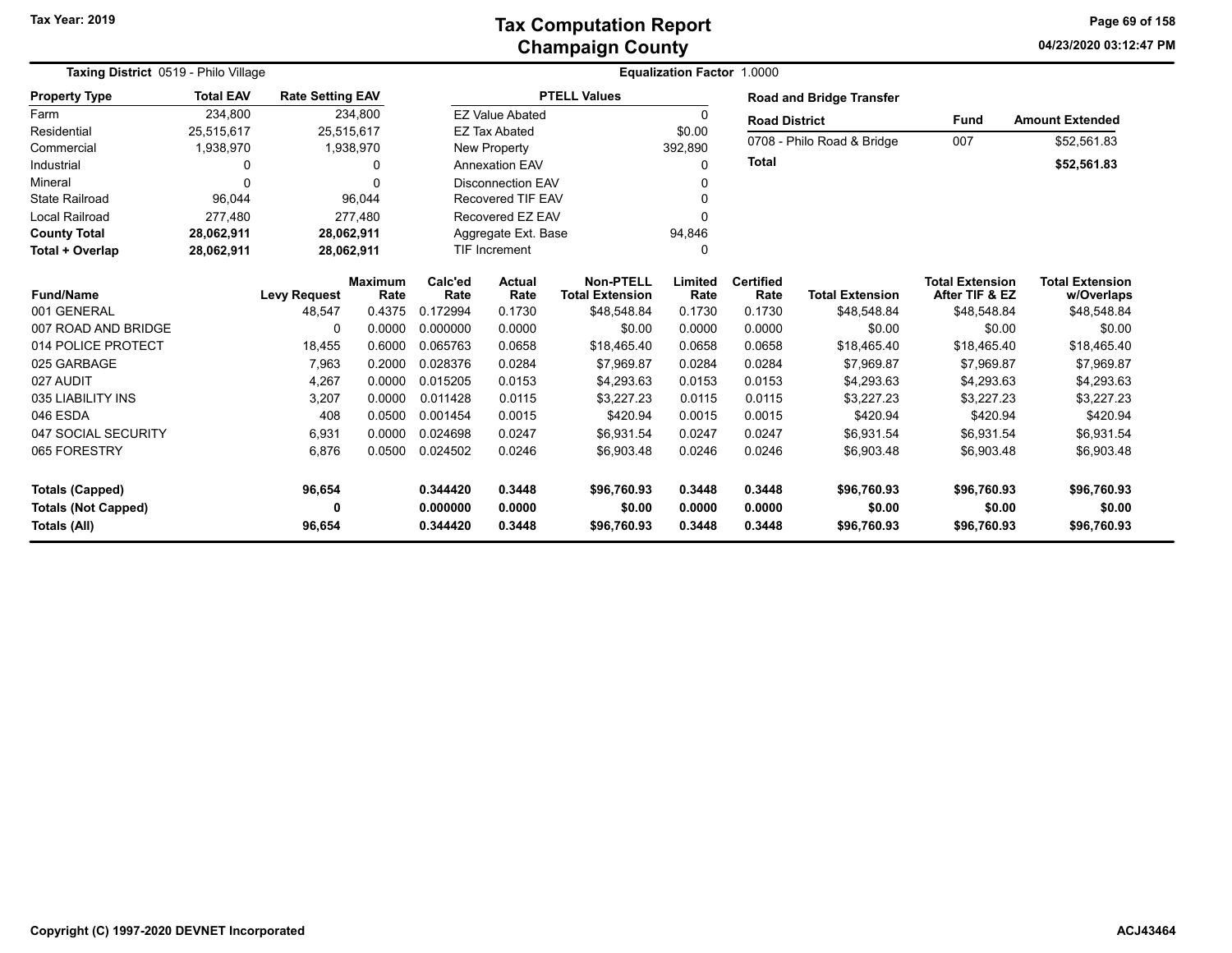#### **Champaign County Tax Computation Report**

**04/23/2020 03:12:47 PM Page 70 of 158**

| Taxing District 0520 - Rantoul Village     |                  |                         |                        | Equalization Factor 1.0000 |                                  |                                            |                  |                          |                                  |                                          |                                      |  |
|--------------------------------------------|------------------|-------------------------|------------------------|----------------------------|----------------------------------|--------------------------------------------|------------------|--------------------------|----------------------------------|------------------------------------------|--------------------------------------|--|
| <b>Property Type</b>                       | <b>Total EAV</b> | <b>Rate Setting EAV</b> |                        |                            |                                  | <b>PTELL Values</b>                        |                  |                          | <b>Road and Bridge Transfer</b>  |                                          |                                      |  |
| Farm                                       | 5,346,020        |                         | 5,226,148              |                            | <b>EZ Value Abated</b>           |                                            | O                | <b>Road District</b>     |                                  | <b>Fund</b>                              | <b>Amount Extended</b>               |  |
| Residential                                | 63,906,459       |                         | 63,875,109             |                            | <b>EZ Tax Abated</b><br>\$0.00   |                                            |                  |                          | 007                              |                                          |                                      |  |
| Commercial                                 | 54,090,180       |                         | 37,736,022             |                            | <b>New Property</b><br>4,652,120 |                                            |                  |                          | 0678 - Ludlow Road & Bridge      |                                          | \$47,218.18                          |  |
| Industrial                                 | 6,860,120        |                         | 6,860,120              |                            | <b>Annexation EAV</b>            |                                            | 6,130            |                          | 0714 - Rantoul Road & Bridge     | 007                                      | \$77,834.73                          |  |
| Mineral                                    | 0                |                         | $\Omega$               |                            | <b>Disconnection EAV</b>         |                                            | $\Omega$         | <b>Total</b>             |                                  |                                          | \$125,052.91                         |  |
| <b>State Railroad</b>                      | 411,780          |                         | 411,780                |                            | <b>Recovered TIF EAV</b>         |                                            | 13,161,506       |                          |                                  |                                          |                                      |  |
| Local Railroad                             | 44,510           |                         | 44.510                 |                            | Recovered EZ EAV                 |                                            |                  |                          |                                  |                                          |                                      |  |
| <b>County Total</b>                        | 130,659,069      |                         | 114,153,689            |                            | Aggregate Ext. Base<br>0         |                                            |                  |                          |                                  |                                          |                                      |  |
| Total + Overlap                            | 130,659,069      | 114,153,689             |                        |                            | TIF Increment                    |                                            | 16,505,380       |                          |                                  |                                          |                                      |  |
| <b>Fund/Name</b>                           |                  | <b>Levy Request</b>     | <b>Maximum</b><br>Rate | Calc'ed<br>Rate            | Actual<br>Rate                   | <b>Non-PTELL</b><br><b>Total Extension</b> | Limited<br>Rate  | <b>Certified</b><br>Rate | <b>Total Extension</b>           | <b>Total Extension</b><br>After TIF & EZ | <b>Total Extension</b><br>w/Overlaps |  |
| 003 BOND 1                                 |                  | 56,210                  | 0.0000                 | 0.049241                   | 0.0493                           | \$56,277.77                                | 0.0498           | 0.0498                   | \$65,068.22                      | \$56,848.54                              | \$56,848.54                          |  |
| 003A BOND 2                                |                  | $\Omega$                | 0.0000                 | 0.000000                   | 0.0000                           | \$0.00                                     | 0.0000           | 0.0000                   | \$0.00                           | \$0.00                                   | \$0.00                               |  |
| 005 IMRF                                   |                  | 48,000                  | 0.0000                 | 0.042049                   | 0.0421                           | \$48,058.70                                | 0.0421           | 0.0421                   | \$55,007.47                      | \$48,058.70                              | \$48,058.70                          |  |
| 007 ROAD AND BRIDGE                        |                  | $\Omega$                | 0.0000                 | 0.000000                   | 0.0000                           | \$0.00                                     | 0.0000           | 0.0000                   | \$0.00                           | \$0.00                                   | \$0.00                               |  |
| 015 POLICE PENSION                         |                  | 900,500                 | 0.0000                 | 0.788849                   | 0.7889                           | \$900,558.45                               | 0.7889           | 0.7889                   | \$1,030,769.40                   | \$900,558.45                             | \$900,558.45                         |  |
| 016 LIBRARY                                |                  | 479,000                 | 0.0000                 | 0.419610                   | 0.4197                           | \$479,103.03                               | 0.4197           | 0.4197                   | \$548,376.11                     | \$479,103.03                             | \$479,103.03                         |  |
| 042 PARKS                                  |                  | $\Omega$                | 0.0000                 | 0.000000                   | 0.0000                           | \$0.00                                     | 0.0000           | 0.0000                   | \$0.00                           | \$0.00                                   | \$0.00                               |  |
| 047 SOCIAL SECURITY                        |                  | 0                       | 0.0000                 | 0.000000                   | 0.0000                           | \$0.00                                     | 0.0000           | 0.0000                   | \$0.00                           | \$0.00                                   | \$0.00                               |  |
| <b>Totals (Capped)</b>                     |                  | 0                       |                        | 0.000000                   | 0.0000                           | \$0.00                                     | 0.0000           | 0.0000                   | \$0.00                           | \$0.00                                   | \$0.00                               |  |
| <b>Totals (Not Capped)</b><br>Totals (All) |                  | 1,483,710<br>1,483,710  |                        | 1.299749<br>1.299749       | 1.3000<br>1.3000                 | \$1,483,997.95<br>\$1,483,997.95           | 1.3005<br>1.3005 | 1.3005<br>1.3005         | \$1,699,221.20<br>\$1,699,221.20 | \$1,484,568.72<br>\$1,484,568.72         | \$1,484,568.72<br>\$1,484,568.72     |  |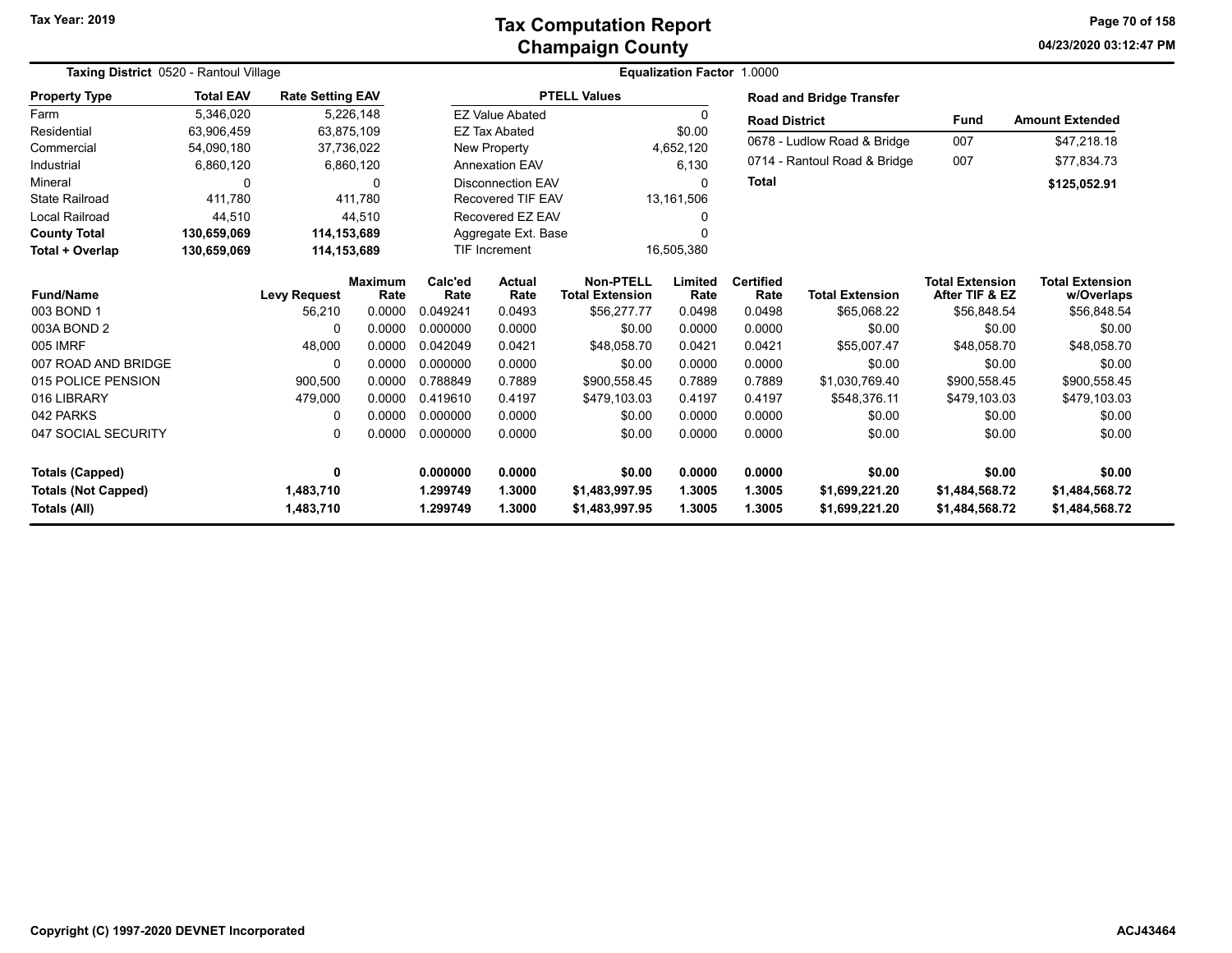### **Champaign County Tax Computation Report**

**04/23/2020 03:12:47 PMPage 71 of 158**

| Taxing District 0522 - Royal Village |                  |                         |                        | <b>Equalization Factor 1.0000</b> |                          |                                            |                 |                          |                                 |                                          |                                      |  |  |
|--------------------------------------|------------------|-------------------------|------------------------|-----------------------------------|--------------------------|--------------------------------------------|-----------------|--------------------------|---------------------------------|------------------------------------------|--------------------------------------|--|--|
| <b>Property Type</b>                 | <b>Total EAV</b> | <b>Rate Setting EAV</b> |                        |                                   |                          | <b>PTELL Values</b>                        |                 |                          | <b>Road and Bridge Transfer</b> |                                          |                                      |  |  |
| Farm                                 | 47,300           |                         | 47,300                 |                                   | <b>EZ Value Abated</b>   |                                            | 0               | <b>Road District</b>     |                                 | Fund                                     | <b>Amount Extended</b>               |  |  |
| Residential                          | 5,342,870        |                         | 5,342,870              |                                   | EZ Tax Abated            |                                            | \$0.00          |                          |                                 |                                          |                                      |  |  |
| Commercial                           | 938,860          |                         | 938,860                |                                   | New Property             |                                            | 1,440           |                          | 0696 - Ogden Road & Bridge      | 007                                      | \$3,607.52                           |  |  |
| Industrial                           | 0                |                         | 0                      |                                   | <b>Annexation EAV</b>    |                                            | 0               | Total                    |                                 |                                          | \$3,607.52                           |  |  |
| Mineral                              | 0                |                         | 0                      |                                   | <b>Disconnection EAV</b> |                                            |                 |                          |                                 |                                          |                                      |  |  |
| <b>State Railroad</b>                | 102,347          |                         | 102,347                |                                   | <b>Recovered TIF EAV</b> |                                            |                 |                          |                                 |                                          |                                      |  |  |
| Local Railroad                       | 726,410          |                         | 726,410                |                                   | Recovered EZ EAV         |                                            | 0               |                          |                                 |                                          |                                      |  |  |
| <b>County Total</b>                  | 7,157,787        |                         | 7,157,787              |                                   | Aggregate Ext. Base      |                                            |                 |                          |                                 |                                          |                                      |  |  |
| Total + Overlap                      | 7,157,787        |                         | 7,157,787              |                                   | <b>TIF Increment</b>     |                                            |                 |                          |                                 |                                          |                                      |  |  |
| <b>Fund/Name</b>                     |                  | <b>Levy Request</b>     | <b>Maximum</b><br>Rate | Calc'ed<br>Rate                   | <b>Actual</b><br>Rate    | <b>Non-PTELL</b><br><b>Total Extension</b> | Limited<br>Rate | <b>Certified</b><br>Rate | <b>Total Extension</b>          | <b>Total Extension</b><br>After TIF & EZ | <b>Total Extension</b><br>w/Overlaps |  |  |
| 001 GENERAL                          |                  | 4,589                   | 0.4375                 | 0.064112                          | 0.0642                   | \$4,595.30                                 | 0.0579          | 0.0579                   | \$4,144.36                      | \$4,144.36                               | \$4,144.36                           |  |  |
| 007 ROAD AND BRIDGE                  |                  | $\Omega$                | 0.0000                 | 0.000000                          | 0.0000                   | \$0.00                                     | 0.0000          | 0.0000                   | \$0.00                          | \$0.00                                   | \$0.00                               |  |  |
| 035 LIABILITY INS                    |                  | 511                     | 0.0000                 | 0.007139                          | 0.0072                   | \$515.36                                   | 0.0065          | 0.0065                   | \$465.26                        | \$465.26                                 | \$465.26                             |  |  |
| <b>Totals (Capped)</b>               |                  | 5,100                   |                        | 0.071251                          | 0.0714                   | \$5,110.66                                 | 0.0644          | 0.0644                   | \$4,609.62                      | \$4,609.62                               | \$4,609.62                           |  |  |
| <b>Totals (Not Capped)</b>           |                  | 0                       |                        | 0.000000                          | 0.0000                   | \$0.00                                     | 0.0000          | 0.0000                   | \$0.00                          | \$0.00                                   | \$0.00                               |  |  |
| Totals (All)                         |                  | 5,100                   |                        | 0.071251                          | 0.0714                   | \$5,110.66                                 | 0.0644          | 0.0644                   | \$4,609.62                      | \$4,609.62                               | \$4,609.62                           |  |  |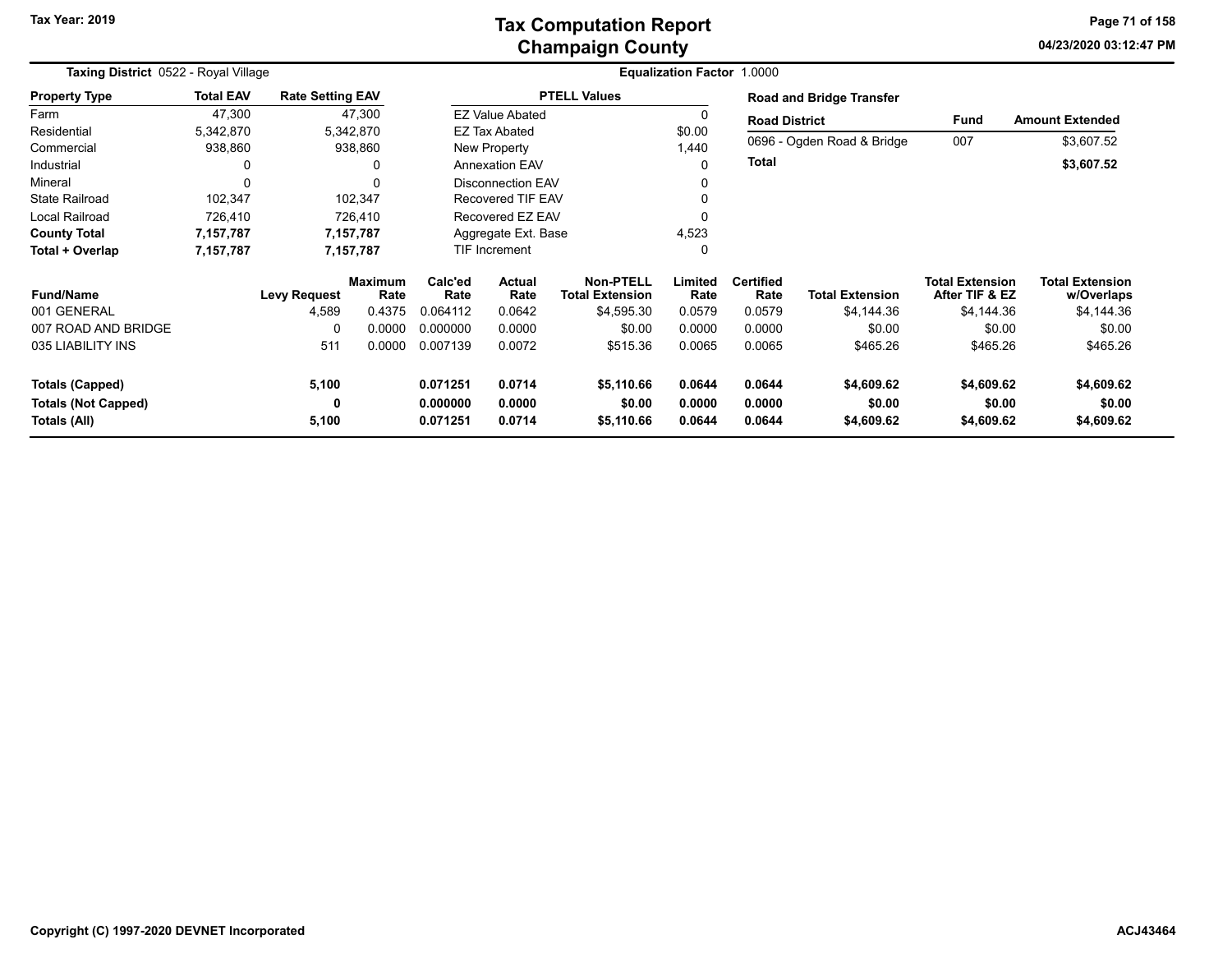**04/23/2020 03:12:47 PM Page 72 of 158**

| Taxing District 0523 - Sadorus Village |                  |                         |                        |                 | Equalization Factor 1.0000 |                                            |                 |                             |                                 |                                          |                                      |  |  |
|----------------------------------------|------------------|-------------------------|------------------------|-----------------|----------------------------|--------------------------------------------|-----------------|-----------------------------|---------------------------------|------------------------------------------|--------------------------------------|--|--|
| <b>Property Type</b>                   | <b>Total EAV</b> | <b>Rate Setting EAV</b> |                        |                 |                            | <b>PTELL Values</b>                        |                 |                             | <b>Road and Bridge Transfer</b> |                                          |                                      |  |  |
| Farm                                   | 569,790          |                         | 569,790                |                 | <b>EZ Value Abated</b>     |                                            | $\Omega$        | <b>Road District</b>        |                                 | <b>Fund</b>                              | <b>Amount Extended</b>               |  |  |
| Residential                            | 4,128,630        |                         | 4,128,630              |                 | <b>EZ Tax Abated</b>       |                                            | \$0.00          |                             |                                 |                                          |                                      |  |  |
| Commercial                             | 1,369,910        |                         | 1,369,910              |                 | New Property               |                                            | 27,030          |                             | 0625 - Colfax Road & Bridge     | 007                                      | \$0.00                               |  |  |
| Industrial                             | 0                |                         | 0                      |                 | <b>Annexation EAV</b>      |                                            |                 |                             | 0726 - Sadorus Road & Bridge    | 007                                      | \$15,395.07                          |  |  |
| Mineral                                | 0                |                         |                        |                 | <b>Disconnection EAV</b>   |                                            | 0               | 0768 - Tolono Road & Bridge |                                 | 007                                      | \$31.58                              |  |  |
| <b>State Railroad</b>                  | 130,559          |                         | 130,559                |                 | <b>Recovered TIF EAV</b>   |                                            |                 | <b>Total</b>                |                                 |                                          | \$15,426.65                          |  |  |
| Local Railroad                         | 52,980           |                         | 52,980                 |                 | Recovered EZ EAV           |                                            |                 |                             |                                 |                                          |                                      |  |  |
| <b>County Total</b>                    | 6,251,869        |                         | 6,251,869              |                 | Aggregate Ext. Base        |                                            | 17,741          |                             |                                 |                                          |                                      |  |  |
| Total + Overlap                        | 6,251,869        |                         | 6,251,869              |                 | <b>TIF Increment</b>       |                                            | 0               |                             |                                 |                                          |                                      |  |  |
| <b>Fund/Name</b>                       |                  | <b>Levy Request</b>     | <b>Maximum</b><br>Rate | Calc'ed<br>Rate | <b>Actual</b><br>Rate      | <b>Non-PTELL</b><br><b>Total Extension</b> | Limited<br>Rate | <b>Certified</b><br>Rate    | <b>Total Extension</b>          | <b>Total Extension</b><br>After TIF & EZ | <b>Total Extension</b><br>w/Overlaps |  |  |
| 001 GENERAL                            |                  | 9,560                   | 0.4375                 | 0.152914        | 0.1530                     | \$9,565.36                                 | 0.1530          | 0.1530                      | \$9,565.36                      | \$9,565.36                               | \$9,565.36                           |  |  |
| 007 ROAD AND BRIDGE                    |                  | 0                       | 0.0000                 | 0.000000        | 0.0000                     | \$0.00                                     | 0.0000          | 0.0000                      | \$0.00                          | \$0.00                                   | \$0.00                               |  |  |
| 027 AUDIT                              |                  | 4,251                   | 0.0000                 | 0.067996        | 0.0680                     | \$4,251.27                                 | 0.0680          | 0.0680                      | \$4,251.27                      | \$4,251.27                               | \$4,251.27                           |  |  |
| 035 LIABILITY INS                      |                  | 4,142                   | 0.0000                 | 0.066252        | 0.0663                     | \$4,144.99                                 | 0.0663          | 0.0663                      | \$4,144.99                      | \$4,144.99                               | \$4,144.99                           |  |  |
| 046 ESDA                               |                  | 109                     | 0.0500                 | 0.001744        | 0.0018                     | \$112.53                                   | 0.0018          | 0.0018                      | \$112.53                        | \$112.53                                 | \$112.53                             |  |  |
| <b>Totals (Capped)</b>                 |                  | 18,062                  |                        | 0.288906        | 0.2891                     | \$18,074.15                                | 0.2891          | 0.2891                      | \$18,074.15                     | \$18,074.15                              | \$18,074.15                          |  |  |
| <b>Totals (Not Capped)</b>             |                  | 0                       |                        | 0.000000        | 0.0000                     | \$0.00                                     | 0.0000          | 0.0000                      | \$0.00                          | \$0.00                                   | \$0.00                               |  |  |
| Totals (All)                           |                  | 18,062                  |                        | 0.288906        | 0.2891                     | \$18,074.15                                | 0.2891          | 0.2891                      | \$18,074.15                     | \$18,074.15                              | \$18,074.15                          |  |  |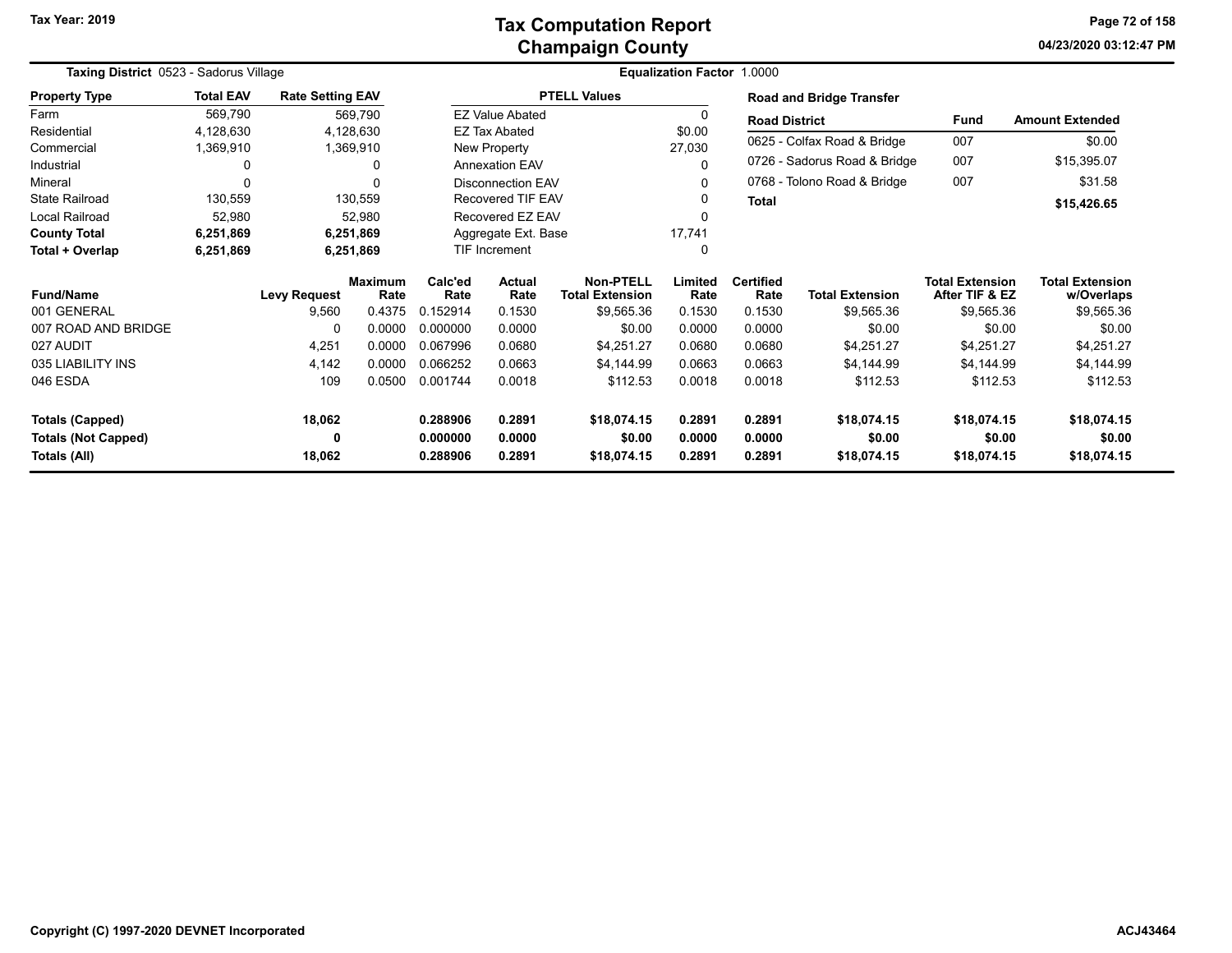| Taxing District 0524 - St. Joseph Village                            |                  |                         |                        |                                  | <b>Equalization Factor 1.0000</b> |                                            |                            |                            |                                        |                                          |                                        |  |
|----------------------------------------------------------------------|------------------|-------------------------|------------------------|----------------------------------|-----------------------------------|--------------------------------------------|----------------------------|----------------------------|----------------------------------------|------------------------------------------|----------------------------------------|--|
| <b>Property Type</b>                                                 | <b>Total EAV</b> | <b>Rate Setting EAV</b> |                        |                                  |                                   | <b>PTELL Values</b>                        |                            |                            | <b>Road and Bridge Transfer</b>        |                                          |                                        |  |
| Farm                                                                 | 141,420          |                         | 141,420                |                                  | <b>EZ Value Abated</b>            |                                            | $\Omega$                   | <b>Road District</b>       |                                        | Fund                                     | <b>Amount Extended</b>                 |  |
| Residential                                                          | 71,064,883       | 71,064,883              |                        |                                  | <b>EZ Tax Abated</b>              |                                            | \$0.00                     |                            |                                        | 007                                      |                                        |  |
| Commercial                                                           | 5,045,670        |                         | 5,045,670              |                                  | New Property                      |                                            | 37,290                     |                            | 0762 - St. Joseph Road & Bridge        |                                          | \$27,539.51                            |  |
| Industrial                                                           | 0                |                         | 0                      |                                  | <b>Annexation EAV</b>             |                                            | 0                          | <b>Total</b>               |                                        |                                          | \$27,539.51                            |  |
| Mineral                                                              | 0                |                         | $\Omega$               |                                  | <b>Disconnection EAV</b>          |                                            |                            |                            |                                        |                                          |                                        |  |
| <b>State Railroad</b>                                                | $\Omega$         |                         | $\Omega$               |                                  | <b>Recovered TIF EAV</b>          |                                            | O                          |                            |                                        |                                          |                                        |  |
| <b>Local Railroad</b>                                                | 34,750           |                         | 34,750                 |                                  | Recovered EZ EAV                  |                                            |                            |                            |                                        |                                          |                                        |  |
| <b>County Total</b>                                                  | 76,286,723       | 76,286,723              |                        |                                  | Aggregate Ext. Base               |                                            | 318,009                    |                            |                                        |                                          |                                        |  |
| Total + Overlap                                                      | 76,286,723       | 76,286,723              |                        |                                  | TIF Increment                     |                                            | 0                          |                            |                                        |                                          |                                        |  |
| <b>Fund/Name</b>                                                     |                  | <b>Levy Request</b>     | <b>Maximum</b><br>Rate | Calc'ed<br>Rate                  | <b>Actual</b><br>Rate             | <b>Non-PTELL</b><br><b>Total Extension</b> | Limited<br>Rate            | <b>Certified</b><br>Rate   | <b>Total Extension</b>                 | <b>Total Extension</b><br>After TIF & EZ | <b>Total Extension</b><br>w/Overlaps   |  |
| 001 GENERAL                                                          |                  | 182,596                 | 0.4375                 | 0.239355                         | 0.2394                            | \$182,630.41                               | 0.2390                     | 0.2390                     | \$182,325.27                           | \$182,325.27                             | \$182,325.27                           |  |
| 003 BOND                                                             |                  | $\Omega$                | 0.0000                 | 0.000000                         | 0.0000                            | \$0.00                                     | 0.0000                     | 0.0000                     | \$0.00                                 | \$0.00                                   | \$0.00                                 |  |
| 007 ROAD AND BRIDGE                                                  |                  | $\Omega$                | 0.0000                 | 0.000000                         | 0.0000                            | \$0.00                                     | 0.0000                     | 0.0000                     | \$0.00                                 | \$0.00                                   | \$0.00                                 |  |
| 014 POLICE PROTECT                                                   |                  | 52,020                  | 0.6000                 | 0.068190                         | 0.0682                            | \$52,027.55                                | 0.0682                     | 0.0682                     | \$52,027.55                            | \$52,027.55                              | \$52,027.55                            |  |
| 027 AUDIT                                                            |                  | 10,500                  | 0.0000                 | 0.013764                         | 0.0138                            | \$10,527.57                                | 0.0138                     | 0.0138                     | \$10,527.57                            | \$10,527.57                              | \$10,527.57                            |  |
| 035 LIABILITY INS                                                    |                  | 40,000                  | 0.0000                 | 0.052434                         | 0.0525                            | \$40,050.53                                | 0.0525                     | 0.0525                     | \$40,050.53                            | \$40,050.53                              | \$40,050.53                            |  |
| 041 STREET LIGHTS                                                    |                  | 36,519                  | 0.0500                 | 0.047871                         | 0.0479                            | \$36,541.34                                | 0.0479                     | 0.0479                     | \$36,541.34                            | \$36,541.34                              | \$36,541.34                            |  |
| 046 ESDA                                                             |                  | 365                     | 0.0500                 | 0.000479                         | 0.0005                            | \$381.43                                   | 0.0005                     | 0.0005                     | \$381.43                               | \$381.43                                 | \$381.43                               |  |
| 047 SOCIAL SECURITY                                                  |                  | $\Omega$                | 0.0000                 | 0.000000                         | 0.0000                            | \$0.00                                     | 0.0000                     | 0.0000                     | \$0.00                                 | \$0.00                                   | \$0.00                                 |  |
| 048 SCHOOL CR GUARD                                                  |                  | 2,300                   | 0.0200                 | 0.003015                         | 0.0031                            | \$2,364.89                                 | 0.0031                     | 0.0031                     | \$2,364.89                             | \$2,364.89                               | \$2,364.89                             |  |
| <b>Totals (Capped)</b><br><b>Totals (Not Capped)</b><br>Totals (All) |                  | 324,300<br>0<br>324,300 |                        | 0.425108<br>0.000000<br>0.425108 | 0.4254<br>0.0000<br>0.4254        | \$324,523.72<br>\$0.00<br>\$324,523.72     | 0.4250<br>0.0000<br>0.4250 | 0.4250<br>0.0000<br>0.4250 | \$324,218.58<br>\$0.00<br>\$324,218.58 | \$324,218.58<br>\$0.00<br>\$324,218.58   | \$324,218.58<br>\$0.00<br>\$324,218.58 |  |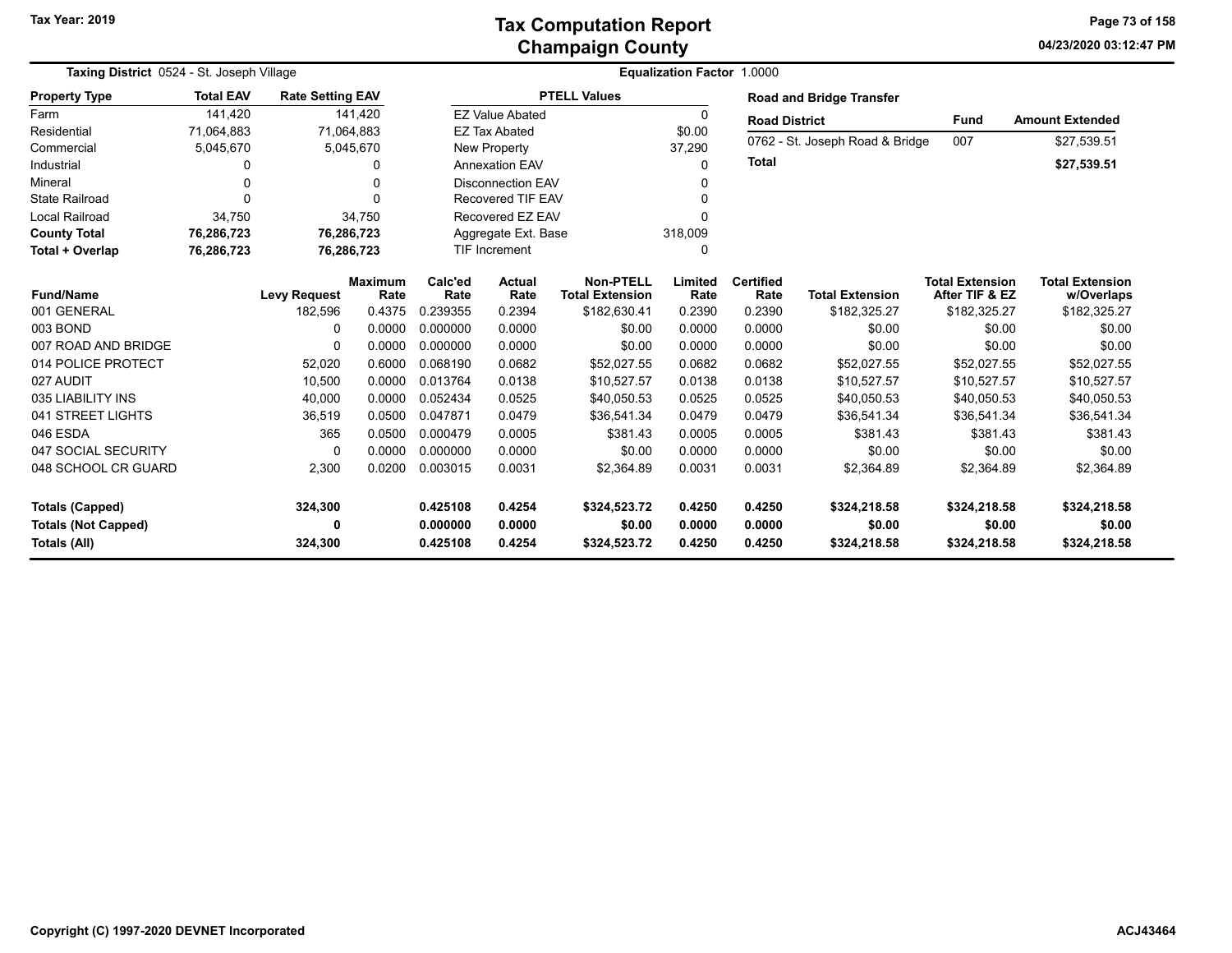**04/23/2020 03:12:47 PM Page 74 of 158**

| Taxing District 0525 - Savoy Village |                  |                         |                        |                 | Equalization Factor 1.0000 |                                            |                 |                          |                                 |                                          |                                      |  |  |
|--------------------------------------|------------------|-------------------------|------------------------|-----------------|----------------------------|--------------------------------------------|-----------------|--------------------------|---------------------------------|------------------------------------------|--------------------------------------|--|--|
| <b>Property Type</b>                 | <b>Total EAV</b> | <b>Rate Setting EAV</b> |                        |                 |                            | <b>PTELL Values</b>                        |                 |                          | <b>Road and Bridge Transfer</b> |                                          |                                      |  |  |
| Farm                                 | 571,950          |                         | 571,950                |                 | <b>EZ Value Abated</b>     |                                            | 0               | <b>Road District</b>     |                                 | <b>Fund</b>                              | <b>Amount Extended</b>               |  |  |
| Residential                          | 158,941,540      | 158,423,024             |                        |                 | <b>EZ Tax Abated</b>       |                                            | \$0.00          |                          | 0614 - Champaign Road & Bridge  | 007                                      | \$29,329.94                          |  |  |
| Commercial                           | 70,831,951       |                         | 64,763,238             |                 | <b>New Property</b>        |                                            | 4,085,880       |                          |                                 |                                          |                                      |  |  |
| Industrial                           | 0                |                         | 0                      |                 | <b>Annexation EAV</b>      |                                            | 0               |                          | 0768 - Tolono Road & Bridge     | 007                                      | \$36,837.39                          |  |  |
| Mineral                              | 0                |                         | $\Omega$               |                 | <b>Disconnection EAV</b>   |                                            | 0               | <b>Total</b>             |                                 |                                          | \$66,167.33                          |  |  |
| <b>State Railroad</b>                | 353,699          |                         | 353,699                |                 | Recovered TIF EAV          |                                            |                 |                          |                                 |                                          |                                      |  |  |
| <b>Local Railroad</b>                | 33,170           |                         | 32,800                 |                 | Recovered EZ EAV           |                                            | n               |                          |                                 |                                          |                                      |  |  |
| <b>County Total</b>                  | 230,732,310      | 224, 144, 711           |                        |                 | Aggregate Ext. Base        |                                            | 1,573,090       |                          |                                 |                                          |                                      |  |  |
| Total + Overlap                      | 230,732,310      | 224, 144, 711           |                        |                 | TIF Increment              |                                            | 6,587,599       |                          |                                 |                                          |                                      |  |  |
| <b>Fund/Name</b>                     |                  | <b>Levy Request</b>     | <b>Maximum</b><br>Rate | Calc'ed<br>Rate | <b>Actual</b><br>Rate      | <b>Non-PTELL</b><br><b>Total Extension</b> | Limited<br>Rate | <b>Certified</b><br>Rate | <b>Total Extension</b>          | <b>Total Extension</b><br>After TIF & EZ | <b>Total Extension</b><br>w/Overlaps |  |  |
| 001 GENERAL                          |                  | 880,000                 | 0.4375                 | 0.392604        | 0.3927                     | \$880,216.28                               | 0.2757          | 0.2757                   | \$636,128.98                    | \$617,966.97                             | \$617,966.97                         |  |  |
| 007 ROAD AND BRIDGE                  |                  | $\Omega$                | 0.0000                 | 0.000000        | 0.0000                     | \$0.00                                     | 0.0000          | 0.0000                   | \$0.00                          | \$0.00                                   | \$0.00                               |  |  |
| 012 FIRE PROTECTION                  |                  | 270,000                 | 0.6000                 | 0.120458        | 0.1205                     | \$270,094.38                               | 0.0849          | 0.0849                   | \$195,891.73                    | \$190,298.86                             | \$190,298.86                         |  |  |
| 014 POLICE PROTECT                   |                  | 600,000                 | 0.6000                 | 0.267684        | 0.2677                     | \$600,035.39                               | 0.1885          | 0.1885                   | \$434,930.40                    | \$422,512.78                             | \$422,512.78                         |  |  |
| 027 AUDIT                            |                  | 18,000                  | 0.0000                 | 0.008031        | 0.0081                     | \$18,155.72                                | 0.0058          | 0.0058                   | \$13,382.47                     | \$13,000.39                              | \$13,000.39                          |  |  |
| 035 LIABILITY INS                    |                  | 126,000                 | 0.0000                 | 0.056214        | 0.0563                     | \$126,193.47                               | 0.0397          | 0.0397                   | \$91,600.73                     | \$88,985.45                              | \$88,985.45                          |  |  |
| 040 STREET & BRIDGE                  |                  | 266,700                 | 0.1000                 | 0.118986        | 0.0704                     | \$157,797.88                               | 0.0496          | 0.0496                   | \$114,443.23                    | \$111,175.78                             | \$111,175.78                         |  |  |
| 041 STREET LIGHTS                    |                  | 72,000                  | 0.0500                 | 0.032122        | 0.0322                     | \$72,174.60                                | 0.0227          | 0.0227                   | \$52,376.23                     | \$50,880.85                              | \$50,880.85                          |  |  |
| 046 ESDA                             |                  | 1.100                   | 0.0500                 | 0.000491        | 0.0005                     | \$1,120.72                                 | 0.0004          | 0.0004                   | \$922.93                        | \$896.58                                 | \$896.58                             |  |  |
| 047 SOCIAL SECURITY                  |                  | 121,000                 | 0.0000                 | 0.053983        | 0.0540                     | \$121,038.14                               | 0.0381          | 0.0381                   | \$87,909.01                     | \$85,399.13                              | \$85,399.13                          |  |  |
| 060 UNEMPLOY INS                     |                  | 3,000                   | 0.0000                 | 0.001338        | 0.0014                     | \$3,138.03                                 | 0.0010          | 0.0010                   | \$2,307.32                      | \$2,241.45                               | \$2,241.45                           |  |  |
| 062 WORKERS COMP                     |                  | 70,000                  | 0.0000                 | 0.031230        | 0.0313                     | \$70,157.29                                | 0.0221          | 0.0221                   | \$50,991.84                     | \$49,535.98                              | \$49,535.98                          |  |  |
| <b>Totals (Capped)</b>               |                  | 2,427,800               |                        | 1.083141        | 1.0351                     | \$2,320,121.90                             | 0.7285          | 0.7285                   | \$1,680,884.87                  | \$1,632,894.22                           | \$1,632,894.22                       |  |  |
| <b>Totals (Not Capped)</b>           |                  | 0                       |                        | 0.000000        | 0.0000                     | \$0.00                                     | 0.0000          | 0.0000                   | \$0.00                          | \$0.00                                   | \$0.00                               |  |  |
| Totals (All)                         |                  | 2,427,800               |                        | 1.083141        | 1.0351                     | \$2,320,121.90                             | 0.7285          | 0.7285                   | \$1,680,884.87                  | \$1,632,894.22                           | \$1,632,894.22                       |  |  |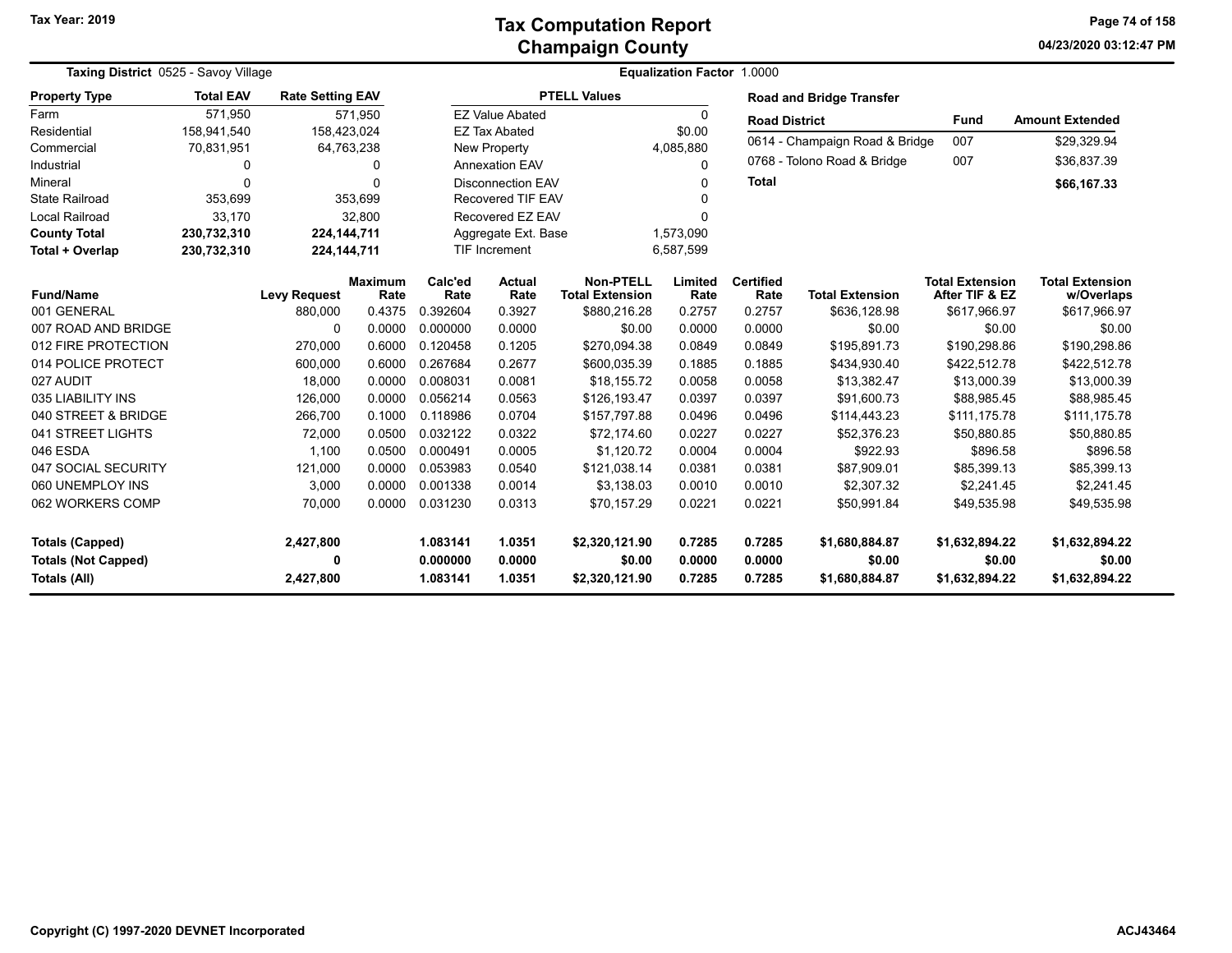### **Champaign County Tax Computation Report**

**04/23/2020 03:12:47 PM Page 75 of 158**

| Taxing District 0526 - Sidney Village |                  |                         |                        |                      | <b>Equalization Factor 1.0000</b> |                                            |                 |                          |                                 |                                          |                                      |  |
|---------------------------------------|------------------|-------------------------|------------------------|----------------------|-----------------------------------|--------------------------------------------|-----------------|--------------------------|---------------------------------|------------------------------------------|--------------------------------------|--|
| <b>Property Type</b>                  | <b>Total EAV</b> | <b>Rate Setting EAV</b> |                        |                      |                                   | <b>PTELL Values</b>                        |                 |                          | <b>Road and Bridge Transfer</b> |                                          |                                      |  |
| Farm                                  | 204,140          |                         | 204,140                |                      | <b>EZ Value Abated</b>            |                                            |                 | <b>Road District</b>     |                                 | <b>Fund</b>                              | <b>Amount Extended</b>               |  |
| Residential                           | 17,818,811       |                         | 17.818.811             |                      | <b>EZ Tax Abated</b>              |                                            | \$0.00          |                          |                                 |                                          |                                      |  |
| Commercial                            | 2,818,290        |                         | 2,818,290              |                      | New Property                      |                                            |                 |                          | 0738 - Sidney Road & Bridge     | 007                                      | \$14,619.35                          |  |
| Industrial                            | 0                |                         |                        |                      | <b>Annexation EAV</b>             |                                            |                 | <b>Total</b>             |                                 |                                          | \$14,619.35                          |  |
| Mineral                               | $\Omega$         |                         |                        |                      | <b>Disconnection EAV</b>          |                                            |                 |                          |                                 |                                          |                                      |  |
| <b>State Railroad</b>                 | 63,779           |                         | 63,779                 |                      | Recovered TIF EAV                 |                                            |                 |                          |                                 |                                          |                                      |  |
| <b>Local Railroad</b>                 | 9,650            |                         | 9,650                  |                      | Recovered EZ EAV                  |                                            |                 |                          |                                 |                                          |                                      |  |
| <b>County Total</b>                   | 20,914,670       |                         | 20,914,670             | Aggregate Ext. Base  |                                   |                                            | 67,463          |                          |                                 |                                          |                                      |  |
| Total + Overlap                       | 20,914,670       |                         | 20,914,670             | <b>TIF Increment</b> |                                   |                                            |                 |                          |                                 |                                          |                                      |  |
| <b>Fund/Name</b>                      |                  | <b>Levy Request</b>     | <b>Maximum</b><br>Rate | Calc'ed<br>Rate      | Actual<br>Rate                    | <b>Non-PTELL</b><br><b>Total Extension</b> | Limited<br>Rate | <b>Certified</b><br>Rate | <b>Total Extension</b>          | <b>Total Extension</b><br>After TIF & EZ | <b>Total Extension</b><br>w/Overlaps |  |
| 001 GENERAL                           |                  | 24,070                  | 0.4375                 | 0.115087             | 0.1151                            | \$24,072.79                                | 0.1149          | 0.1149                   | \$24,030.96                     | \$24,030.96                              | \$24,030.96                          |  |
| 007 ROAD AND BRIDGE                   |                  | $\Omega$                | 0.0000                 | 0.000000             | 0.0000                            | \$0.00                                     | 0.0000          | 0.0000                   | \$0.00                          | \$0.00                                   | \$0.00                               |  |
| 016 LIBRARY                           |                  | 24,457                  | 0.6000                 | 0.116937             | 0.1170                            | \$24,470.16                                | 0.1170          | 0.1170                   | \$24,470.16                     | \$24,470.16                              | \$24,470.16                          |  |
| 027 AUDIT                             |                  | 3,191                   | 0.0000                 | 0.015257             | 0.0153                            | \$3,199.94                                 | 0.0153          | 0.0153                   | \$3,199.94                      | \$3,199.94                               | \$3,199.94                           |  |
| 035 LIABILITY INS                     |                  | 9,038                   | 0.0000                 | 0.043214             | 0.0433                            | \$9.056.05                                 | 0.0433          | 0.0433                   | \$9,056.05                      | \$9,056.05                               | \$9,056.05                           |  |
| 047 SOCIAL SECURITY                   |                  | 7,988                   | 0.0000                 | 0.038193             | 0.0382                            | \$7,989.40                                 | 0.0382          | 0.0382                   | \$7,989.40                      | \$7,989.40                               | \$7,989.40                           |  |
| <b>Totals (Capped)</b>                |                  | 68,744                  |                        | 0.328688             | 0.3289                            | \$68,788.34                                | 0.3287          | 0.3287                   | \$68,746.51                     | \$68,746.51                              | \$68,746.51                          |  |
| <b>Totals (Not Capped)</b>            |                  | 0                       |                        | 0.000000             | 0.0000                            | \$0.00                                     | 0.0000          | 0.0000                   | \$0.00                          | \$0.00                                   | \$0.00                               |  |
| Totals (All)                          |                  | 68,744                  |                        | 0.328688             | 0.3289                            | \$68,788.34                                | 0.3287          | 0.3287                   | \$68,746.51                     | \$68,746.51                              | \$68,746.51                          |  |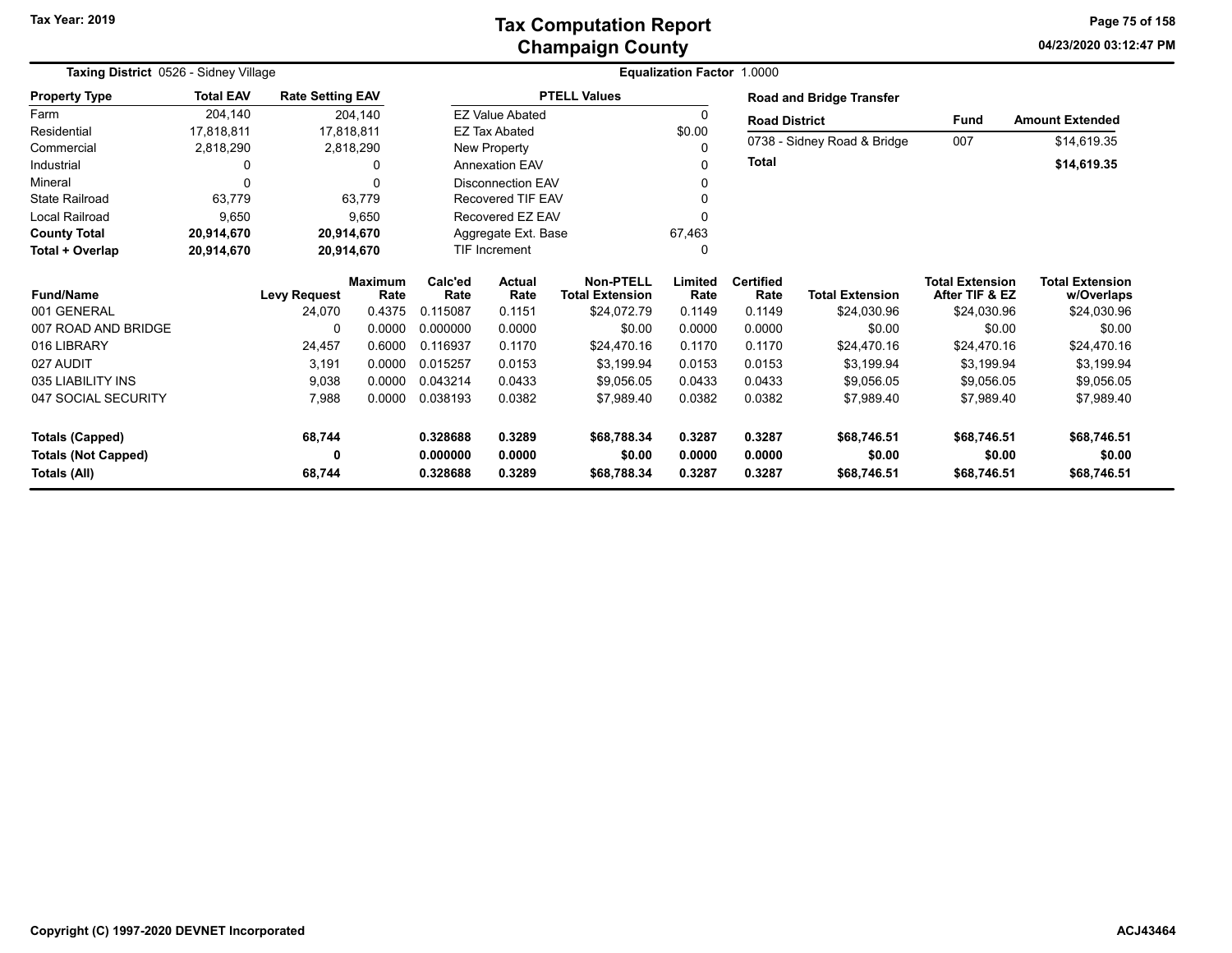**04/23/2020 03:12:47 PM Page 76 of 158**

| Taxing District 0527 - Thomasboro Village  | Equalization Factor 1.0000 |                               |                        |                      |                          |                                            |                  |                          |                        |                                          |                                      |
|--------------------------------------------|----------------------------|-------------------------------|------------------------|----------------------|--------------------------|--------------------------------------------|------------------|--------------------------|------------------------|------------------------------------------|--------------------------------------|
| <b>Property Type</b>                       | <b>Total EAV</b>           | <b>Rate Setting EAV</b>       |                        |                      |                          | <b>PTELL Values</b>                        |                  |                          |                        |                                          |                                      |
| Farm                                       | 241,670                    |                               | 241,670                |                      | <b>EZ Value Abated</b>   |                                            | $\Omega$         |                          |                        |                                          |                                      |
| Residential                                | 8,737,500                  |                               | 8,737,500              |                      | <b>EZ Tax Abated</b>     |                                            | \$0.00           |                          |                        |                                          |                                      |
| Commercial                                 | 2,222,170                  |                               | 2,222,170              |                      | New Property             |                                            | 321,160          |                          |                        |                                          |                                      |
| Industrial                                 | $\Omega$                   |                               | 0                      |                      | <b>Annexation EAV</b>    |                                            | 0                |                          |                        |                                          |                                      |
| Mineral                                    | $\Omega$                   |                               | $\Omega$               |                      | <b>Disconnection EAV</b> |                                            | 0                |                          |                        |                                          |                                      |
| <b>State Railroad</b>                      | 143,891                    |                               | 143,891                |                      | <b>Recovered TIF EAV</b> |                                            | O                |                          |                        |                                          |                                      |
| <b>Local Railroad</b>                      | 176,710                    |                               | 176,710                |                      | Recovered EZ EAV         |                                            | O                |                          |                        |                                          |                                      |
| <b>County Total</b>                        | 11,521,941                 | 11,521,941                    |                        |                      | Aggregate Ext. Base      |                                            | 95,044           |                          |                        |                                          |                                      |
| Total + Overlap                            | 11,521,941                 | 11,521,941                    |                        |                      | <b>TIF Increment</b>     |                                            | 0                |                          |                        |                                          |                                      |
| <b>Fund/Name</b>                           |                            |                               | <b>Maximum</b><br>Rate | Calc'ed<br>Rate      | Actual<br>Rate           | <b>Non-PTELL</b><br><b>Total Extension</b> | Limited<br>Rate  | <b>Certified</b><br>Rate | <b>Total Extension</b> | <b>Total Extension</b><br>After TIF & EZ | <b>Total Extension</b><br>w/Overlaps |
| 001 GENERAL                                |                            | <b>Levy Request</b><br>38,000 | 0.4375                 | 0.329806             | 0.3299                   | \$38,010.88                                | 0.3299           | 0.3299                   | \$38,010.88            | \$38,010.88                              | \$38,010.88                          |
| 007 ROAD AND BRIDGE                        |                            | $\Omega$                      | 0.0000                 | 0.000000             | 0.0000                   | \$0.00                                     | 0.0000           | 0.0000                   | \$0.00                 | \$0.00                                   | \$0.00                               |
| 014 POLICE PROTECT                         |                            | 11.450                        | 0.6000                 | 0.099376             | 0.0994                   | \$11,452.81                                | 0.0994           | 0.0994                   | \$11,452.81            | \$11,452.81                              | \$11,452.81                          |
| 025 GARBAGE                                |                            | 4,700                         | 0.2000                 | 0.040792             | 0.0408                   | \$4,700.95                                 | 0.0408           | 0.0408                   | \$4,700.95             | \$4,700.95                               | \$4,700.95                           |
| 027 AUDIT                                  |                            | 4,700                         | 0.0000                 | 0.040792             | 0.0408                   | \$4,700.95                                 | 0.0408           | 0.0408                   | \$4,700.95             | \$4,700.95                               | \$4,700.95                           |
| 035 LIABILITY INS                          |                            | 16,400                        | 0.0000                 | 0.142337             | 0.1424                   | \$16,407.24                                | 0.1424           | 0.1424                   | \$16,407.24            | \$16,407.24                              | \$16,407.24                          |
| 041 STREET LIGHTS                          |                            | 5,000                         | 0.0500                 | 0.043396             | 0.0434                   | \$5,000.52                                 | 0.0434           | 0.0434                   | \$5,000.52             | \$5,000.52                               | \$5,000.52                           |
| 046 ESDA                                   |                            | 300                           | 0.0500                 | 0.002604             | 0.0027                   | \$311.09                                   | 0.0027           | 0.0027                   | \$311.09               | \$311.09                                 | \$311.09                             |
| 047 SOCIAL SECURITY                        |                            | 11,550                        | 0.0000                 | 0.100244             | 0.1003                   | \$11,556.51                                | 0.1003           | 0.1003                   | \$11,556.51            | \$11,556.51                              | \$11,556.51                          |
| 143 MEDICARE                               |                            | 2,900                         | 0.0000                 | 0.025169             | 0.0252                   | \$2,903.53                                 | 0.0252           | 0.0252                   | \$2,903.53             | \$2,903.53                               | \$2,903.53                           |
| <b>Totals (Capped)</b>                     |                            | 95,000                        |                        | 0.824516             | 0.8249                   | \$95,044.48                                | 0.8249           | 0.8249                   | \$95,044.48            | \$95,044.48                              | \$95,044.48                          |
| <b>Totals (Not Capped)</b><br>Totals (All) |                            | 0<br>95,000                   |                        | 0.000000<br>0.824516 | 0.0000<br>0.8249         | \$0.00<br>\$95,044.48                      | 0.0000<br>0.8249 | 0.0000<br>0.8249         | \$0.00<br>\$95,044.48  | \$0.00<br>\$95,044.48                    | \$0.00<br>\$95,044.48                |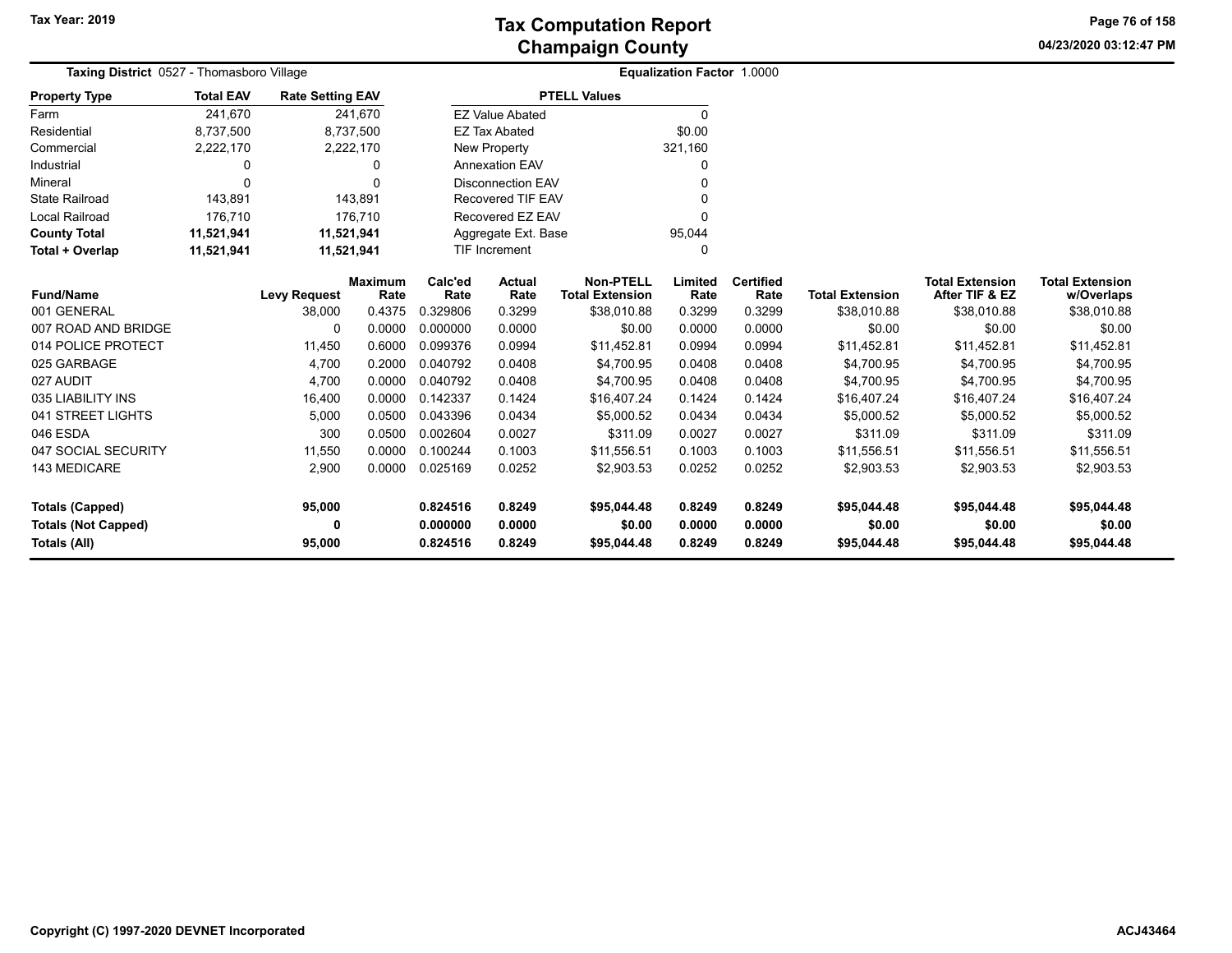| Taxing District 0528 - Tolono Village |                  |                         | <b>Equalization Factor 1.0000</b> |                 |                                    |                                     |                 |                          |                                 |                                          |                                      |
|---------------------------------------|------------------|-------------------------|-----------------------------------|-----------------|------------------------------------|-------------------------------------|-----------------|--------------------------|---------------------------------|------------------------------------------|--------------------------------------|
| <b>Property Type</b>                  | <b>Total EAV</b> | <b>Rate Setting EAV</b> |                                   |                 |                                    | <b>PTELL Values</b>                 |                 |                          | <b>Road and Bridge Transfer</b> |                                          |                                      |
| Farm                                  | 472,660          |                         | 446,541                           |                 | <b>EZ Value Abated</b>             |                                     | 0               | <b>Road District</b>     |                                 | Fund                                     | <b>Amount Extended</b>               |
| Residential                           | 51,910,697       |                         | 34,253,519                        |                 | <b>EZ Tax Abated</b>               |                                     | \$0.00          |                          |                                 |                                          |                                      |
| Commercial                            | 4,650,661        |                         | 3,334,486                         |                 | New Property<br>143,790            |                                     |                 |                          | 0768 - Tolono Road & Bridge     | 007                                      | \$23,936.81                          |
| Industrial                            | 122,008          |                         | 121,960                           |                 | <b>Annexation EAV</b><br>0         |                                     |                 | Total                    |                                 |                                          | \$23,936.81                          |
| Mineral                               | $\Omega$         |                         | $\Omega$                          |                 | <b>Disconnection EAV</b>           |                                     | U               |                          |                                 |                                          |                                      |
| <b>State Railroad</b>                 | 587,443          |                         | 587,443                           |                 | Recovered TIF EAV                  |                                     | 71,976          |                          |                                 |                                          |                                      |
| Local Railroad                        | 483,100          |                         | 432,490                           |                 | Recovered EZ EAV                   |                                     | $\Omega$        |                          |                                 |                                          |                                      |
| <b>County Total</b>                   | 58,226,569       |                         | 39,176,439                        |                 | Aggregate Ext. Base<br>163,569     |                                     |                 |                          |                                 |                                          |                                      |
| Total + Overlap                       | 58,226,569       |                         | 39,176,439                        |                 | <b>TIF Increment</b><br>19,050,130 |                                     |                 |                          |                                 |                                          |                                      |
| <b>Fund/Name</b>                      |                  | <b>Levy Request</b>     | Maximum<br>Rate                   | Calc'ed<br>Rate | Actual<br>Rate                     | Non-PTELL<br><b>Total Extension</b> | Limited<br>Rate | <b>Certified</b><br>Rate | <b>Total Extension</b>          | <b>Total Extension</b><br>After TIF & EZ | <b>Total Extension</b><br>w/Overlaps |
| 001 GENERAL                           |                  | 90,010                  | 0.4375                            | 0.229755        | 0.2298                             | \$90,027.46                         | 0.2239          | 0.2239                   | \$130,369.29                    | \$87,716.05                              | \$87,716.05                          |
| 003 BOND                              |                  | $\Omega$                | 0.0000                            | 0.000000        | 0.0000                             | \$0.00                              | 0.0000          | 0.0000                   | \$0.00                          | \$0.00                                   | \$0.00                               |
| 005 IMRF                              |                  | 42,225                  | 0.0000                            | 0.107782        | 0.1078                             | \$42,232.20                         | 0.1053          | 0.1053                   | \$61,312.58                     | \$41,252.79                              | \$41,252.79                          |
| 007 ROAD AND BRIDGE                   |                  | 0                       | 0.0000                            | 0.000000        | 0.0000                             | \$0.00                              | 0.0000          | 0.0000                   | \$0.00                          | \$0.00                                   | \$0.00                               |
| 014 POLICE PROTECT                    |                  | 20,725                  | 0.6000                            | 0.052902        | 0.0530                             | \$20,763.51                         | 0.0518          | 0.0518                   | \$30,161.36                     | \$20,293.40                              | \$20,293.40                          |
| 027 AUDIT                             |                  | 10,758                  | 0.0000                            | 0.027460        | 0.0275                             | \$10,773.52                         | 0.0269          | 0.0269                   | \$15,662.95                     | \$10,538.46                              | \$10,538.46                          |
| 035 LIABILITY INS                     |                  | 4,566                   | 0.0000                            | 0.011655        | 0.0117                             | \$4,583.64                          | 0.0115          | 0.0115                   | \$6,696.06                      | \$4,505.29                               | \$4,505.29                           |
| 046 ESDA                              |                  | 3,374                   | 0.0500                            | 0.008612        | 0.0087                             | \$3,408.35                          | 0.0085          | 0.0085                   | \$4,949.26                      | \$3,330.00                               | \$3,330.00                           |
| <b>Totals (Capped)</b>                |                  | 171,658                 |                                   | 0.438166        | 0.4385                             | \$171,788.68                        | 0.4279          | 0.4279                   | \$249,151.50                    | \$167,635.99                             | \$167,635.99                         |
| <b>Totals (Not Capped)</b>            |                  | 0                       |                                   | 0.000000        | 0.0000                             | \$0.00                              | 0.0000          | 0.0000                   | \$0.00                          | \$0.00                                   | \$0.00                               |
| Totals (All)                          |                  | 171,658                 |                                   | 0.438166        | 0.4385                             | \$171,788.68                        | 0.4279          | 0.4279                   | \$249,151.50                    | \$167,635.99                             | \$167,635.99                         |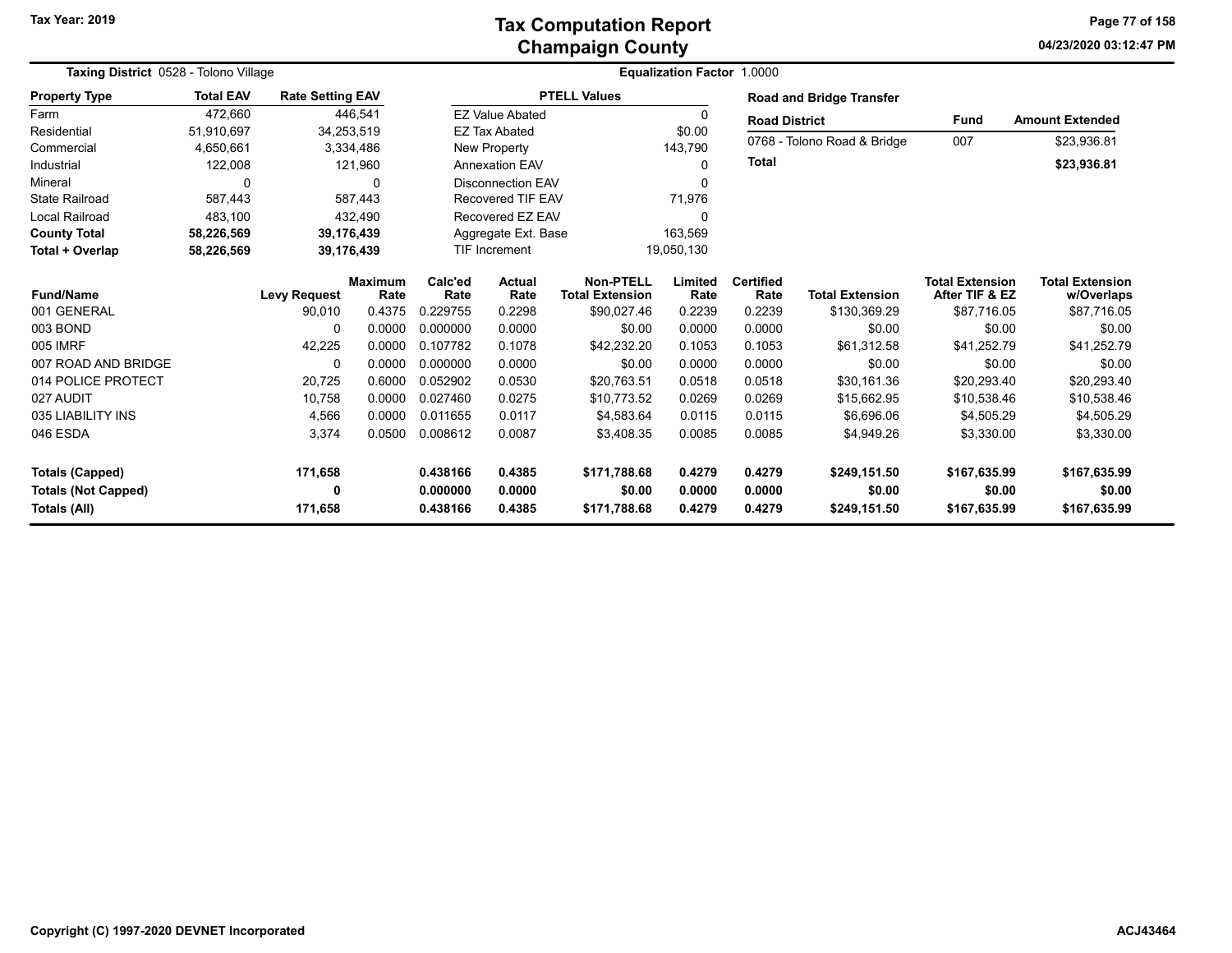**04/23/2020 03:12:47 PM Page 78 of 158**

| Taxing District 0529 - Urbana City |                  |                         |                 |                 |                          |                                            | <b>Equalization Factor 1.0000</b> |                          |                        |                                          |                                      |
|------------------------------------|------------------|-------------------------|-----------------|-----------------|--------------------------|--------------------------------------------|-----------------------------------|--------------------------|------------------------|------------------------------------------|--------------------------------------|
| <b>Property Type</b>               | <b>Total EAV</b> | <b>Rate Setting EAV</b> |                 |                 |                          | <b>PTELL Values</b>                        |                                   |                          |                        |                                          |                                      |
| Farm                               | 621,510          |                         | 532,281         |                 | <b>EZ Value Abated</b>   |                                            | 4,792,852                         |                          |                        |                                          |                                      |
| Residential                        | 344,723,056      | 339,451,579             |                 |                 | EZ Tax Abated            |                                            | \$64,698.71                       |                          |                        |                                          |                                      |
| Commercial                         | 276,231,493      | 246,840,401             |                 | New Property    |                          |                                            | 8,612,890                         |                          |                        |                                          |                                      |
| Industrial                         | 10,479,910       |                         | 9,947,060       |                 | <b>Annexation EAV</b>    |                                            | 5,110                             |                          |                        |                                          |                                      |
| Mineral                            | 0                |                         | 0               |                 | <b>Disconnection EAV</b> |                                            |                                   |                          |                        |                                          |                                      |
| <b>State Railroad</b>              | 171,828          |                         | 171,828         |                 | Recovered TIF EAV        |                                            |                                   |                          |                        |                                          |                                      |
| Local Railroad                     | 11,630           |                         | 11,630          |                 | Recovered EZ EAV         |                                            | 1,082,292                         |                          |                        |                                          |                                      |
| <b>County Total</b>                | 632,239,427      | 596,954,779             |                 |                 | Aggregate Ext. Base      |                                            | 0                                 |                          |                        |                                          |                                      |
| Total + Overlap                    | 632,239,427      | 596,954,779             |                 |                 | TIF Increment            | 30,491,796                                 |                                   |                          |                        |                                          |                                      |
| <b>Fund/Name</b>                   |                  | Levy Request            | Maximum<br>Rate | Calc'ed<br>Rate | Actual<br>Rate           | <b>Non-PTELL</b><br><b>Total Extension</b> | Limited<br>Rate                   | <b>Certified</b><br>Rate | <b>Total Extension</b> | <b>Total Extension</b><br>After TIF & EZ | <b>Total Extension</b><br>w/Overlaps |
| 001 GENERAL                        |                  | 3,992,953               | 0.0000          | 0.668887        | 0.2885                   | \$1,722,214.54                             | 0.2885                            | 0.2885                   | \$1,824,010.75         | \$1,722,214.54                           | \$1,722,214.54                       |
| 003 BONDS                          |                  | 2,166                   | 0.0000          | 0.000363        | 0.0005                   | \$2,984.77                                 | 0.0005                            | 0.0005                   | \$3,161.20             | \$2,984.77                               | \$2,984.77                           |
| 013 FIRE PENSION                   |                  | 1,158,607               | 0.0000          | 0.194086        | 0.1941                   | \$1,158,689.23                             | 0.1941                            | 0.1941                   | \$1,227,176.73         | \$1,158,689.23                           | \$1,158,689.23                       |
| 015 POLICE PENSION                 |                  | 1,690,592               | 0.0000          | 0.283203        | 0.2833                   | \$1,691,172.89                             | 0.2833                            | 0.2833                   | \$1,791,134.30         | \$1,691,172.89                           | \$1,691,172.89                       |
| 016 LIBRARY                        |                  | 3,483,000               | 0.0000          | 0.583461        | 0.5835                   | \$3,483,231.14                             | 0.5835                            | 0.5835                   | \$3,689,117.06         | \$3,483,231.14                           | \$3,483,231.14                       |
| <b>Totals (Capped)</b>             |                  | 0                       |                 | 0.000000        | 0.0000                   | \$0.00                                     | 0.0000                            | 0.0000                   | \$0.00                 | \$0.00                                   | \$0.00                               |
| <b>Totals (Not Capped)</b>         |                  | 10,327,318              |                 | 1.730000        | 1.3499                   | \$8,058,292.57                             | 1.3499                            | 1.3499                   | \$8,534,600.04         | \$8,058,292.57                           | \$8,058,292.57                       |
| Totals (All)                       |                  | 10,327,318              |                 | 1.730000        | 1.3499                   | \$8,058,292.57                             | 1.3499                            | 1.3499                   | \$8,534,600.04         | \$8,058,292.57                           | \$8,058,292.57                       |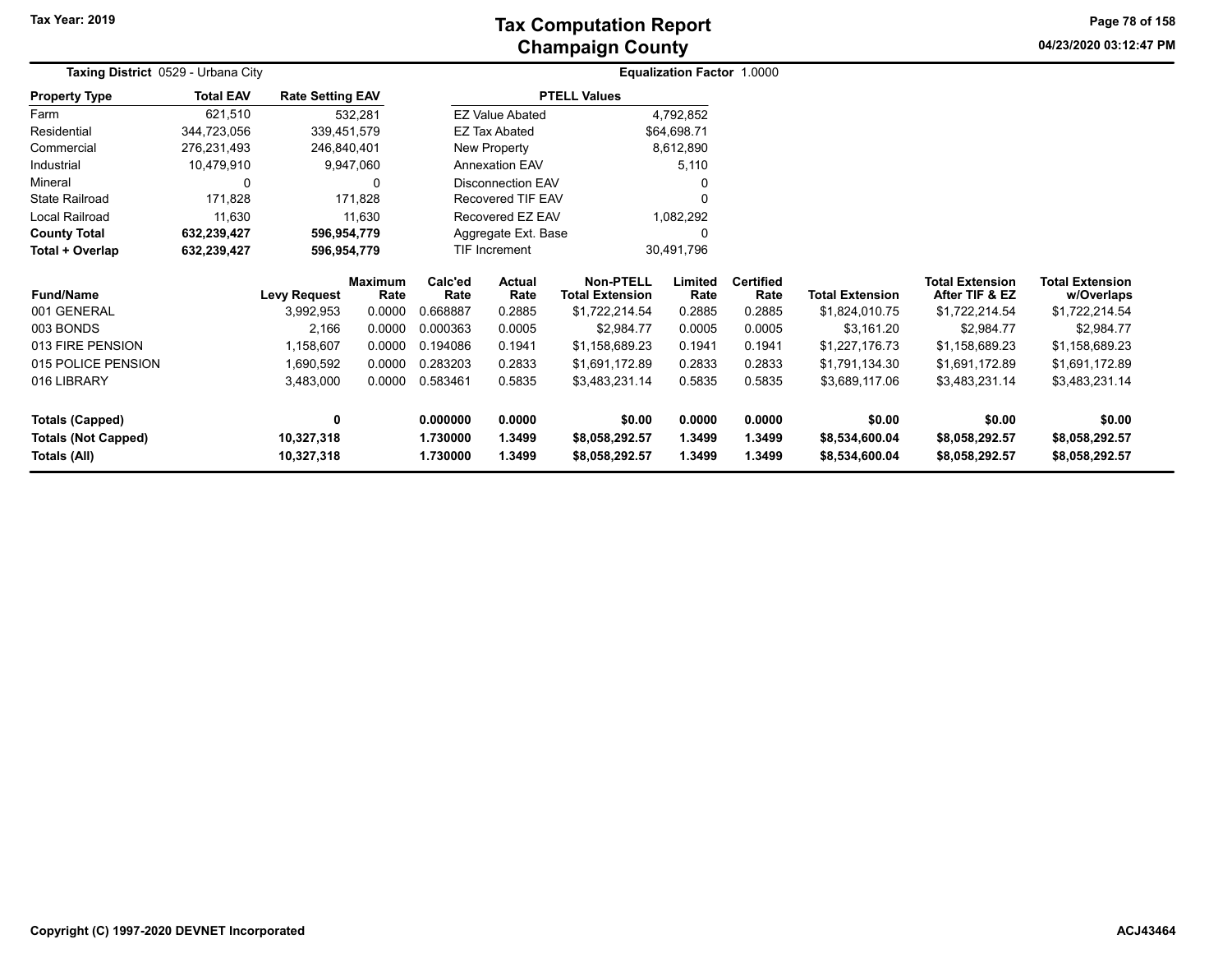**04/23/2020 03:12:47 PM Page 79 of 158**

| <b>Taxing District</b> 0601 - Ayers Township |                  |                         |                        |                      |                          |                                            | Equalization Factor 1.0000 |                          |                        |                                          |                                      |
|----------------------------------------------|------------------|-------------------------|------------------------|----------------------|--------------------------|--------------------------------------------|----------------------------|--------------------------|------------------------|------------------------------------------|--------------------------------------|
| <b>Property Type</b>                         | <b>Total EAV</b> | <b>Rate Setting EAV</b> |                        |                      |                          | <b>PTELL Values</b>                        |                            |                          |                        |                                          |                                      |
| Farm                                         | 10,648,330       |                         | 10,648,330             |                      | <b>EZ Value Abated</b>   |                                            |                            |                          |                        |                                          |                                      |
| Residential                                  | 4,299,560        |                         | 4,299,560              |                      | <b>EZ Tax Abated</b>     |                                            | \$0.00                     |                          |                        |                                          |                                      |
| Commercial                                   | 1,625,860        |                         | 1,625,860              |                      | New Property             |                                            | 16,740                     |                          |                        |                                          |                                      |
| Industrial                                   |                  |                         | 0                      |                      | <b>Annexation EAV</b>    |                                            |                            |                          |                        |                                          |                                      |
| Mineral                                      |                  |                         |                        |                      | <b>Disconnection EAV</b> |                                            |                            |                          |                        |                                          |                                      |
| <b>State Railroad</b>                        |                  |                         | 0                      |                      | Recovered TIF EAV        |                                            |                            |                          |                        |                                          |                                      |
| Local Railroad                               |                  |                         | 0                      |                      | Recovered EZ EAV         |                                            |                            |                          |                        |                                          |                                      |
| <b>County Total</b>                          | 16,573,750       |                         | 16,573,750             |                      | Aggregate Ext. Base      |                                            | 39,175                     |                          |                        |                                          |                                      |
| Total + Overlap                              | 16,573,750       | 16,573,750              |                        |                      | TIF Increment            |                                            | 0                          |                          |                        |                                          |                                      |
| <b>Fund/Name</b>                             |                  | Levy Request            | <b>Maximum</b><br>Rate | Calc'ed<br>Rate      | Actual<br>Rate           | <b>Non-PTELL</b><br><b>Total Extension</b> | Limited<br>Rate            | <b>Certified</b><br>Rate | <b>Total Extension</b> | <b>Total Extension</b><br>After TIF & EZ | <b>Total Extension</b><br>w/Overlaps |
| 001 GENERAL                                  |                  | 36,799                  | 0.4500                 | 0.222032             | 0.2221                   | \$36,810.30                                | 0.2057                     | 0.2057                   | \$34,092.20            | \$34,092.20                              | \$34,092.20                          |
| 019 COMMUNITY BLDG                           |                  |                         | 0.1000                 | 0.000000             | 0.0000                   | \$0.00                                     | 0.0000                     | 0.0000                   | \$0.00                 | \$0.00                                   | \$0.00                               |
| 054 GENERAL ASSIST                           |                  | 6,301                   | 0.0000                 | 0.038018             | 0.0381                   | \$6,314.60                                 | 0.0354                     | 0.0354                   | \$5,867.11             | \$5,867.11                               | \$5,867.11                           |
| Totals (Capped)                              |                  | 43,100                  |                        | 0.260050             | 0.2602                   | \$43,124.90                                | 0.2411                     | 0.2411                   | \$39,959.31            | \$39,959.31                              | \$39,959.31                          |
| Totals (Not Capped)<br>Totals (All)          |                  | 0<br>43,100             |                        | 0.000000<br>0.260050 | 0.0000<br>0.2602         | \$0.00<br>\$43,124.90                      | 0.0000<br>0.2411           | 0.0000<br>0.2411         | \$0.00<br>\$39,959.31  | \$0.00<br>\$39,959.31                    | \$0.00<br>\$39,959.31                |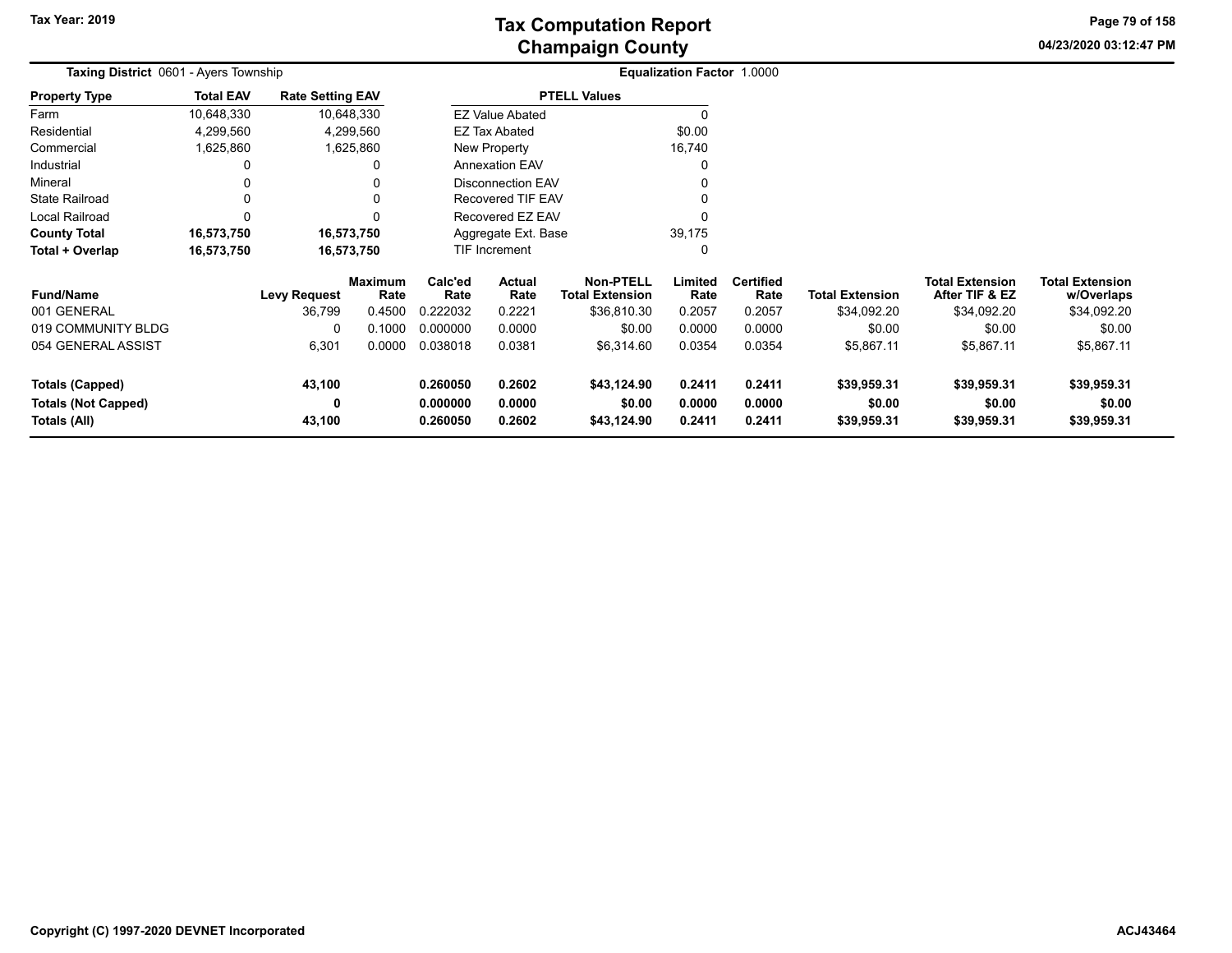### **Champaign County Tax Computation Report**

**04/23/2020 03:12:47 PM Page 80 of 158**

| Taxing District 0602 - Ayers Road & Bridge |                  |                         |                        |                 | Equalization Factor 1.0000 |                                            |                 |                          |                                 |                                          |                                      |
|--------------------------------------------|------------------|-------------------------|------------------------|-----------------|----------------------------|--------------------------------------------|-----------------|--------------------------|---------------------------------|------------------------------------------|--------------------------------------|
| <b>Property Type</b>                       | <b>Total EAV</b> | <b>Rate Setting EAV</b> |                        |                 |                            | <b>PTELL Values</b>                        |                 |                          | <b>Road and Bridge Transfer</b> |                                          |                                      |
| Farm                                       | 10,648,330       | 10,648,330              |                        |                 | <b>EZ Value Abated</b>     |                                            |                 | <b>Municipality</b>      |                                 | Fund                                     | <b>Amount Extended</b>               |
| Residential                                | 4,299,560        | 4,299,560               |                        |                 | <b>EZ Tax Abated</b>       |                                            | \$0.00          |                          |                                 |                                          |                                      |
| Commercial                                 | 1,625,860        | 1,625,860               |                        |                 | New Property               |                                            | 16,740          |                          | 0502 - Bondville Village        | 007                                      | \$0.00                               |
| Industrial                                 | 0                |                         | 0                      |                 | <b>Annexation EAV</b>      |                                            |                 | <b>Total</b>             |                                 |                                          | \$0.00                               |
| Mineral                                    | $\Omega$         |                         | $\Omega$               |                 | Disconnection EAV          |                                            |                 |                          |                                 |                                          |                                      |
| <b>State Railroad</b>                      | $\Omega$         |                         | $\Omega$               |                 | <b>Recovered TIF EAV</b>   |                                            |                 |                          |                                 |                                          |                                      |
| Local Railroad                             | $\Omega$         |                         | $\Omega$               |                 | Recovered EZ EAV           |                                            |                 |                          |                                 |                                          |                                      |
| <b>County Total</b>                        | 16,573,750       | 16,573,750              |                        |                 | Aggregate Ext. Base        |                                            | 75,492          |                          |                                 |                                          |                                      |
| Total + Overlap                            | 16,573,750       | 16,573,750              |                        |                 | TIF Increment              |                                            | $\Omega$        |                          |                                 |                                          |                                      |
| <b>Fund/Name</b>                           |                  | <b>Levy Request</b>     | <b>Maximum</b><br>Rate | Calc'ed<br>Rate | Actual<br>Rate             | <b>Non-PTELL</b><br><b>Total Extension</b> | Limited<br>Rate | <b>Certified</b><br>Rate | <b>Total Extension</b>          | <b>Total Extension</b><br>After TIF & EZ | <b>Total Extension</b><br>w/Overlaps |
| 007 ROAD & BRIDGE                          |                  | 57,620                  | 0.6600                 | 0.347658        | 0.3477                     | \$57,626.93                                | 0.3236          | 0.3236                   | \$53,632.66                     | \$53,632.66                              | \$53,632.66                          |
| 008 JOINT BRIDGE                           |                  | 1,500                   | 0.2500                 | 0.009051        | 0.0091                     | \$1,508.21                                 | 0.0085          | 0.0085                   | \$1,408.77                      | \$1,408.77                               | \$1,408.77                           |
| 009 PERMANENT ROAD                         |                  | 20,111                  | 0.2500                 | 0.121343        | 0.1214                     | \$20,120.53                                | 0.1131          | 0.1131                   | \$18,744.91                     | \$18,744.91                              | \$18,744.91                          |
| 010 BLDG & EQUIPT                          |                  | 3,456                   | 0.1000                 | 0.020852        | 0.0209                     | \$3,463.91                                 | 0.0195          | 0.0195                   | \$3,231.88                      | \$3,231.88                               | \$3,231.88                           |
| <b>Totals (Capped)</b>                     |                  | 82,687                  |                        | 0.498904        | 0.4991                     | \$82,719.58                                | 0.4647          | 0.4647                   | \$77,018.22                     | \$77,018.22                              | \$77,018.22                          |
| <b>Totals (Not Capped)</b>                 |                  | 0                       |                        | 0.000000        | 0.0000                     | \$0.00                                     | 0.0000          | 0.0000                   | \$0.00                          | \$0.00                                   | \$0.00                               |
| Totals (All)                               |                  | 82,687                  |                        | 0.498904        | 0.4991                     | \$82,719.58                                | 0.4647          | 0.4647                   | \$77,018.22                     | \$77,018.22                              | \$77,018.22                          |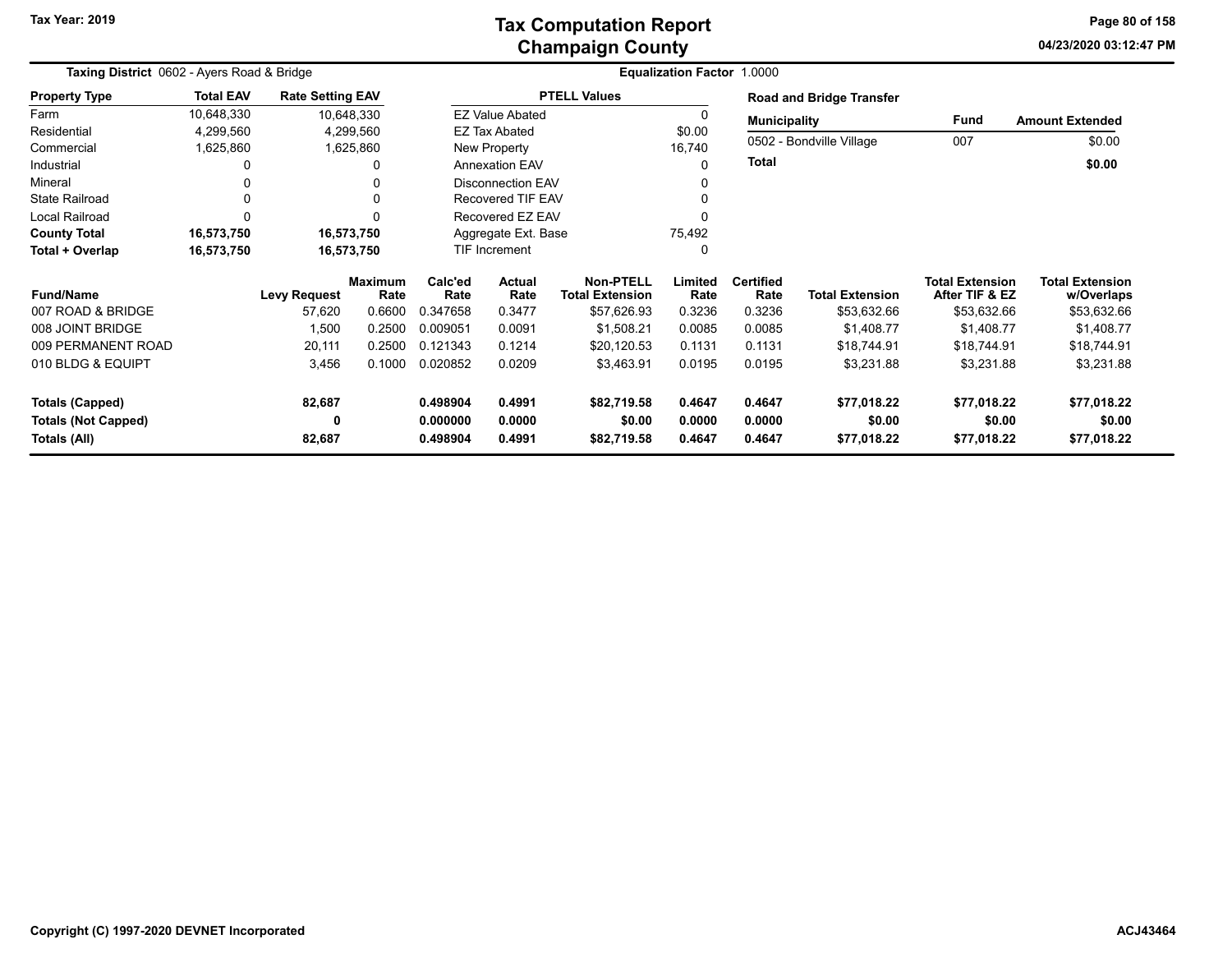**04/23/2020 03:12:47 PM Page 81 of 158**

| <b>Taxing District 0607 - Brown Township</b> |                  |                         |                 |                 |                               |                                            | <b>Equalization Factor 1.0000</b> |                          |                        |                                          |                                      |
|----------------------------------------------|------------------|-------------------------|-----------------|-----------------|-------------------------------|--------------------------------------------|-----------------------------------|--------------------------|------------------------|------------------------------------------|--------------------------------------|
| <b>Property Type</b>                         | <b>Total EAV</b> | <b>Rate Setting EAV</b> |                 |                 |                               | <b>PTELL Values</b>                        |                                   |                          |                        |                                          |                                      |
| Farm                                         | 12,311,070       | 12,297,544              |                 |                 | <b>EZ Value Abated</b>        |                                            | $\Omega$                          |                          |                        |                                          |                                      |
| Residential                                  | 26,506,570       | 15,374,231              |                 |                 | EZ Tax Abated                 |                                            | \$0.00                            |                          |                        |                                          |                                      |
| Commercial                                   | 2,356,230        |                         | 1,419,718       |                 | New Property                  |                                            | 70,940                            |                          |                        |                                          |                                      |
| Industrial                                   | 458,940          |                         | 0               |                 | <b>Annexation EAV</b>         |                                            | 0                                 |                          |                        |                                          |                                      |
| Mineral                                      | 0                |                         |                 |                 | <b>Disconnection EAV</b>      |                                            |                                   |                          |                        |                                          |                                      |
| <b>State Railroad</b>                        | 513,338          |                         | 513,338         |                 | Recovered TIF EAV             |                                            |                                   |                          |                        |                                          |                                      |
| Local Railroad                               | 3,600            |                         | 3,600           |                 | Recovered EZ EAV              |                                            |                                   |                          |                        |                                          |                                      |
| <b>County Total</b>                          | 42,149,748       | 29,608,431              |                 |                 | 83,435<br>Aggregate Ext. Base |                                            |                                   |                          |                        |                                          |                                      |
| Total + Overlap                              | 42,149,748       | 29,608,431              |                 |                 | 12,541,317<br>TIF Increment   |                                            |                                   |                          |                        |                                          |                                      |
| <b>Fund/Name</b>                             |                  | Levy Request            | Maximum<br>Rate | Calc'ed<br>Rate | Actual<br>Rate                | <b>Non-PTELL</b><br><b>Total Extension</b> | Limited<br>Rate                   | <b>Certified</b><br>Rate | <b>Total Extension</b> | <b>Total Extension</b><br>After TIF & EZ | <b>Total Extension</b><br>w/Overlaps |
| 001 GENERAL                                  |                  | 76,150                  | 0.3100          | 0.257190        | 0.2572                        | \$76,152.88                                | 0.2572                            | 0.2572                   | \$108,409.15           | \$76,152.88                              | \$76,152.88                          |
| 027 AUDIT                                    |                  | 989                     | 0.0050          | 0.003340        | 0.0034                        | \$1,006.69                                 | 0.0034                            | 0.0034                   | \$1,433.09             | \$1,006.69                               | \$1,006.69                           |
| 047 SOCIAL SECURITY                          |                  | 4,617                   | 0.0000          | 0.015594        | 0.0156                        | \$4,618.92                                 | 0.0156                            | 0.0156                   | \$6,575.36             | \$4,618.92                               | \$4,618.92                           |
| 054 GENERAL ASSIST                           |                  | 3,401                   | 0.0000          | 0.011487        | 0.0115                        | \$3,404.97                                 | 0.0115                            | 0.0115                   | \$4,847.22             | \$3,404.97                               | \$3,404.97                           |
| Totals (Capped)                              |                  | 85,157                  |                 | 0.287611        | 0.2877                        | \$85,183.46                                | 0.2877                            | 0.2877                   | \$121,264.82           | \$85,183.46                              | \$85,183.46                          |
| <b>Totals (Not Capped)</b>                   |                  |                         |                 | 0.000000        | 0.0000                        | \$0.00                                     | 0.0000                            | 0.0000                   | \$0.00                 | \$0.00                                   | \$0.00                               |
| Totals (All)                                 |                  | 85,157                  |                 | 0.287611        | 0.2877                        | \$85,183.46                                | 0.2877                            | 0.2877                   | \$121,264.82           | \$85,183.46                              | \$85,183.46                          |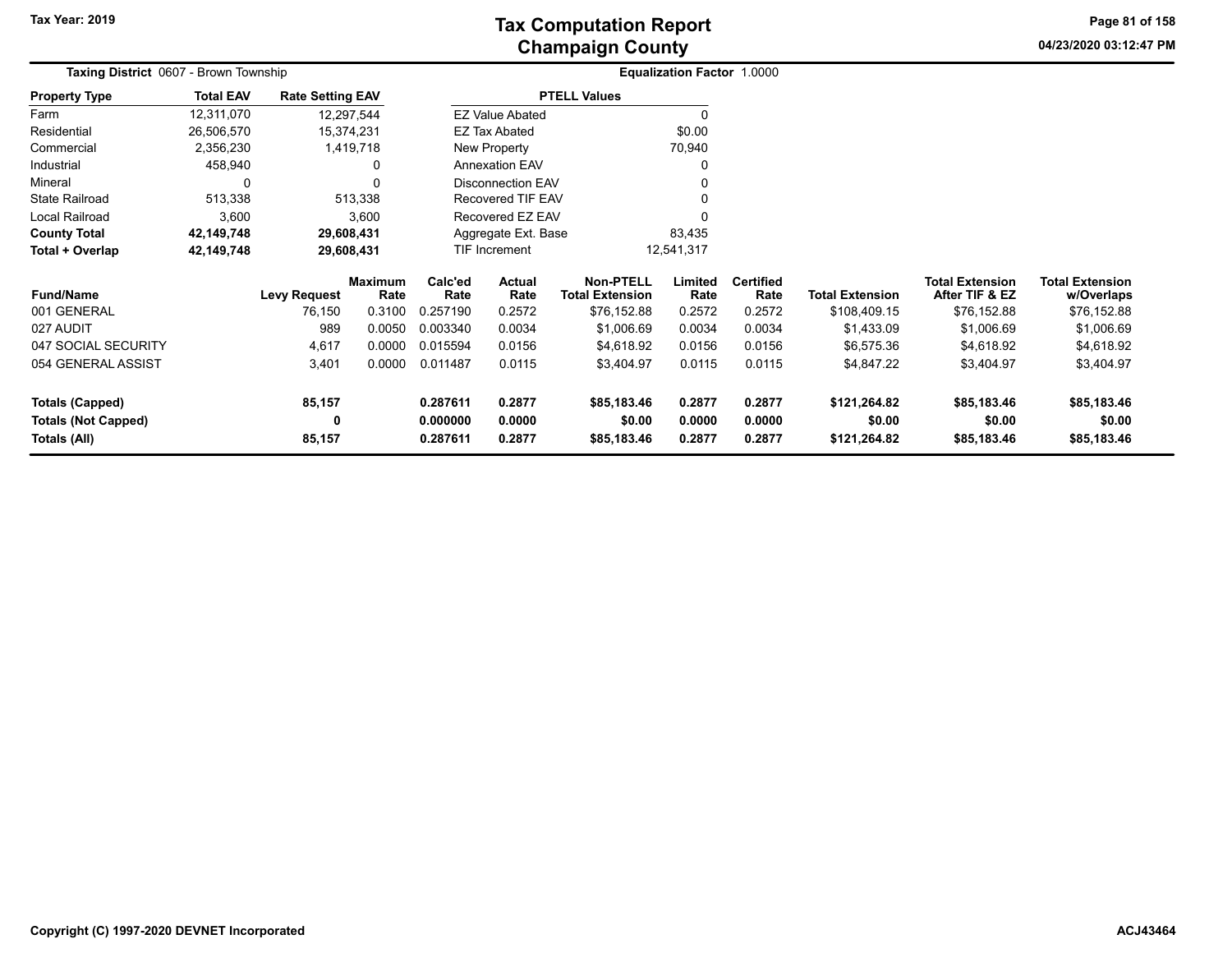**04/23/2020 03:12:47 PM Page 82 of 158**

| Taxing District 0608 - Brown Road & Bridge |                  |                         |                        |                 | Equalization Factor 1.0000 |                                            |                 |                          |                                 |                                   |                                      |  |  |
|--------------------------------------------|------------------|-------------------------|------------------------|-----------------|----------------------------|--------------------------------------------|-----------------|--------------------------|---------------------------------|-----------------------------------|--------------------------------------|--|--|
| <b>Property Type</b>                       | <b>Total EAV</b> | <b>Rate Setting EAV</b> |                        |                 |                            | <b>PTELL Values</b>                        |                 |                          | <b>Road and Bridge Transfer</b> |                                   |                                      |  |  |
| Farm                                       | 12,311,070       |                         | 12,297,544             |                 | <b>EZ Value Abated</b>     |                                            | $\Omega$        | <b>Municipality</b>      |                                 | Fund                              | <b>Amount Extended</b>               |  |  |
| Residential                                | 26,506,570       |                         | 15,374,231             |                 | EZ Tax Abated              |                                            | \$0.00          |                          |                                 |                                   |                                      |  |  |
| Commercial                                 | 2,356,230        |                         | 1,419,718              |                 | New Property               |                                            | 70,940          | 0509 - Fisher Village    |                                 | 007                               | \$10,431.86                          |  |  |
| Industrial                                 | 458,940          |                         | 0                      |                 | <b>Annexation EAV</b>      |                                            | $\Omega$        | <b>Total</b>             |                                 |                                   | \$10,431.86                          |  |  |
| Mineral                                    | 0                |                         | 0                      |                 | <b>Disconnection EAV</b>   |                                            |                 |                          |                                 |                                   |                                      |  |  |
| <b>State Railroad</b>                      | 513,338          |                         | 513,338                |                 | <b>Recovered TIF EAV</b>   |                                            |                 |                          |                                 |                                   |                                      |  |  |
| Local Railroad                             | 3,600            |                         | 3,600                  |                 | Recovered EZ EAV           |                                            |                 |                          |                                 |                                   |                                      |  |  |
| <b>County Total</b>                        | 42,149,748       |                         | 29,608,431             |                 | Aggregate Ext. Base        |                                            | 135,447         |                          |                                 |                                   |                                      |  |  |
| Total + Overlap                            | 42,149,748       |                         | 29,608,431             | TIF Increment   |                            |                                            | 12,541,317      |                          |                                 |                                   |                                      |  |  |
| <b>Fund/Name</b>                           |                  | <b>Levy Request</b>     | <b>Maximum</b><br>Rate | Calc'ed<br>Rate | <b>Actual</b><br>Rate      | <b>Non-PTELL</b><br><b>Total Extension</b> | Limited<br>Rate | <b>Certified</b><br>Rate | <b>Total Extension</b>          | Total Extension<br>After TIF & EZ | <b>Total Extension</b><br>w/Overlaps |  |  |
| 007 ROAD & BRIDGE                          |                  | 56,600                  | 0.6600                 | 0.191162        | 0.1912                     | \$56,611.32                                | 0.1627          | 0.1627                   | \$68,577.64                     | \$48,172.92                       | \$48,172.92                          |  |  |
| 008 JOINT BRIDGE                           |                  | 9,900                   | 0.2500                 | 0.033436        | 0.0335                     | \$9,918.82                                 | 0.0286          | 0.0286                   | \$12,054.83                     | \$8,468.01                        | \$8,468.01                           |  |  |
| 009 PERMANENT ROAD                         |                  | 0                       | 0.2500                 | 0.250000        | 0.2500                     | \$74,021.08                                | 0.2131          | 0.2131                   | \$89,821.11                     | \$63,095.57                       | \$63,095.57                          |  |  |
| 010 BLDG & EQUIPT                          |                  | 13,900                  | 0.1000                 | 0.046946        | 0.0470                     | \$13,915.96                                | 0.0401          | 0.0401                   | \$16,902.05                     | \$11,872.98                       | \$11,872.98                          |  |  |
| 035 LIABILITY INS                          |                  | 7,900                   | 0.0000                 | 0.026682        | 0.0267                     | \$7,905.45                                 | 0.0228          | 0.0228                   | \$9,610.14                      | \$6,750.72                        | \$6,750.72                           |  |  |
| <b>Totals (Capped)</b>                     |                  | 88,300                  |                        | 0.548226        | 0.5484                     | \$162,372.63                               | 0.4673          | 0.4673                   | \$196,965.77                    | \$138,360.20                      | \$138,360.20                         |  |  |
| <b>Totals (Not Capped)</b>                 |                  | 0                       |                        | 0.000000        | 0.0000                     | \$0.00                                     | 0.0000          | 0.0000                   | \$0.00                          | \$0.00                            | \$0.00                               |  |  |
| Totals (All)                               |                  | 88,300                  |                        | 0.548226        | 0.5484                     | \$162,372.63                               | 0.4673          | 0.4673                   | \$196,965.77                    | \$138,360.20                      | \$138,360.20                         |  |  |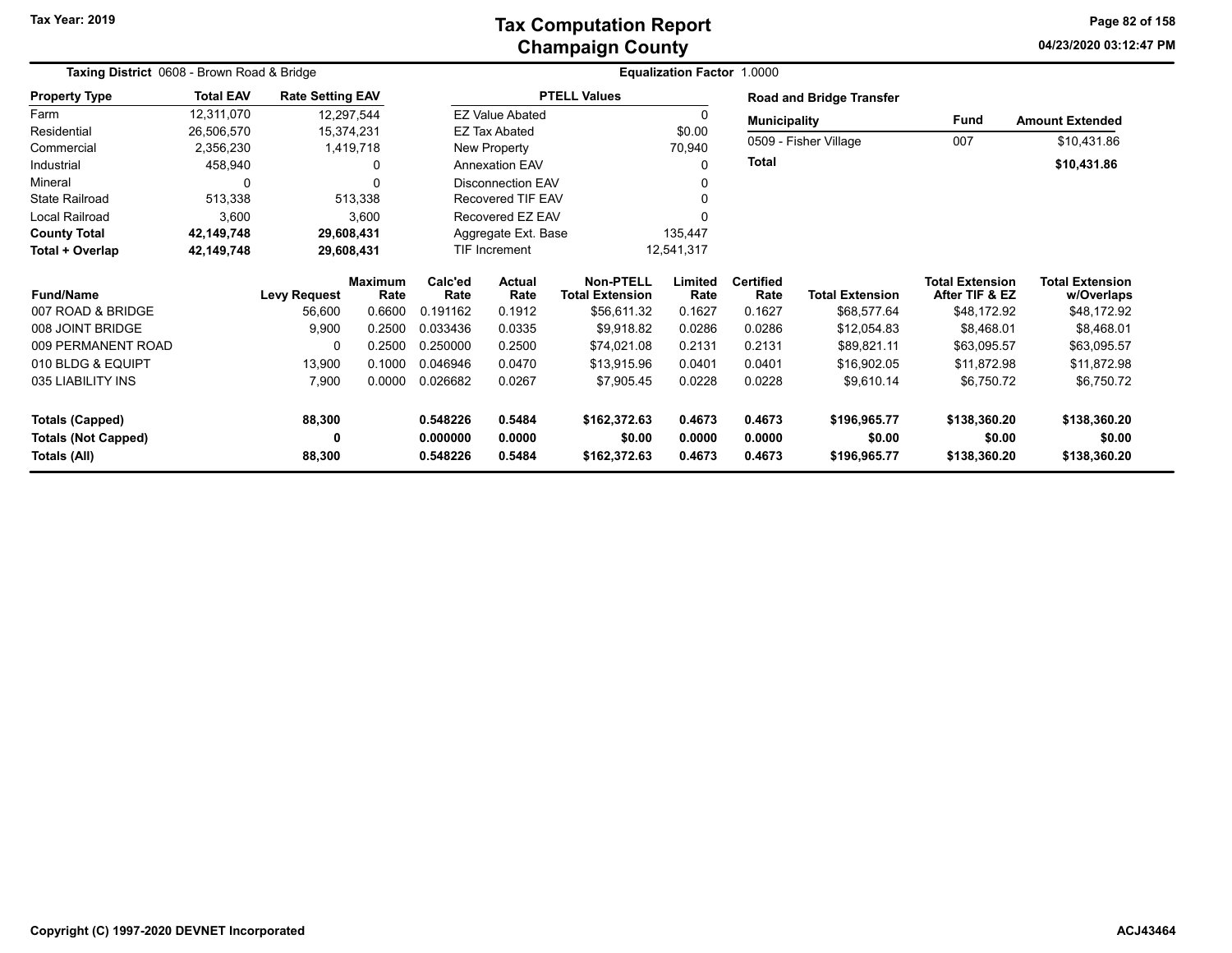## **Champaign County Tax Computation Report**

**04/23/2020 03:12:47 PMPage 83 of 158**

| Taxing District 0613 - Champaign Township                     |                  |                         |                        |                                  |                            |                                            | Equalization Factor 1.0000 |                            |                                        |                                          |                                        |  |
|---------------------------------------------------------------|------------------|-------------------------|------------------------|----------------------------------|----------------------------|--------------------------------------------|----------------------------|----------------------------|----------------------------------------|------------------------------------------|----------------------------------------|--|
| <b>Property Type</b>                                          | <b>Total EAV</b> | <b>Rate Setting EAV</b> |                        |                                  |                            | <b>PTELL Values</b>                        |                            |                            |                                        |                                          |                                        |  |
| Farm                                                          | 7,109,200        |                         | 7,109,200              |                                  | <b>EZ Value Abated</b>     |                                            |                            |                            |                                        |                                          |                                        |  |
| Residential                                                   | 346,027,173      | 345,692,993             |                        |                                  | <b>EZ Tax Abated</b>       |                                            | \$0.00                     |                            |                                        |                                          |                                        |  |
| Commercial                                                    | 63,367,021       |                         | 57,943,985             |                                  | New Property               |                                            | 4,395,980                  |                            |                                        |                                          |                                        |  |
| Industrial                                                    | 11,693,338       |                         | 11,693,338             |                                  | <b>Annexation EAV</b>      |                                            |                            |                            |                                        |                                          |                                        |  |
| Mineral                                                       | 0                |                         | 0                      |                                  | <b>Disconnection EAV</b>   |                                            |                            |                            |                                        |                                          |                                        |  |
| State Railroad                                                | 843,366          |                         | 843,366                |                                  | <b>Recovered TIF EAV</b>   |                                            |                            |                            |                                        |                                          |                                        |  |
| Local Railroad                                                | 32,180           |                         | 32,180                 |                                  | Recovered EZ EAV           |                                            |                            |                            |                                        |                                          |                                        |  |
| <b>County Total</b>                                           | 429,072,278      | 423,315,062             |                        |                                  | Aggregate Ext. Base        |                                            | 193,031                    |                            |                                        |                                          |                                        |  |
| Total + Overlap                                               | 429,072,278      | 423,315,062             |                        |                                  | <b>TIF Increment</b>       |                                            | 5,757,216                  |                            |                                        |                                          |                                        |  |
| <b>Fund/Name</b>                                              |                  | <b>Levy Request</b>     | <b>Maximum</b><br>Rate | Calc'ed<br>Rate                  | Actual<br>Rate             | <b>Non-PTELL</b><br><b>Total Extension</b> | Limited<br>Rate            | <b>Certified</b><br>Rate   | <b>Total Extension</b>                 | <b>Total Extension</b><br>After TIF & EZ | <b>Total Extension</b><br>w/Overlaps   |  |
| 001 GENERAL                                                   |                  | 196,468                 | 0.2500                 | 0.046412                         | 0.0465                     | \$196,841.50                               | 0.0465                     | 0.0465                     | \$199,518.61                           | \$196,841.50                             | \$196,841.50                           |  |
| 054 GENERAL ASSIST                                            |                  | 100                     | 0.0000                 | 0.000024                         | 0.0001                     | \$423.32                                   | 0.0001                     | 0.0001                     | \$429.07                               | \$423.32                                 | \$423.32                               |  |
| Totals (Capped)<br><b>Totals (Not Capped)</b><br>Totals (All) |                  | 196,568<br>0<br>196,568 |                        | 0.046436<br>0.000000<br>0.046436 | 0.0466<br>0.0000<br>0.0466 | \$197,264.82<br>\$0.00<br>\$197,264.82     | 0.0466<br>0.0000<br>0.0466 | 0.0466<br>0.0000<br>0.0466 | \$199,947.68<br>\$0.00<br>\$199,947.68 | \$197,264.82<br>\$0.00<br>\$197,264.82   | \$197,264.82<br>\$0.00<br>\$197,264.82 |  |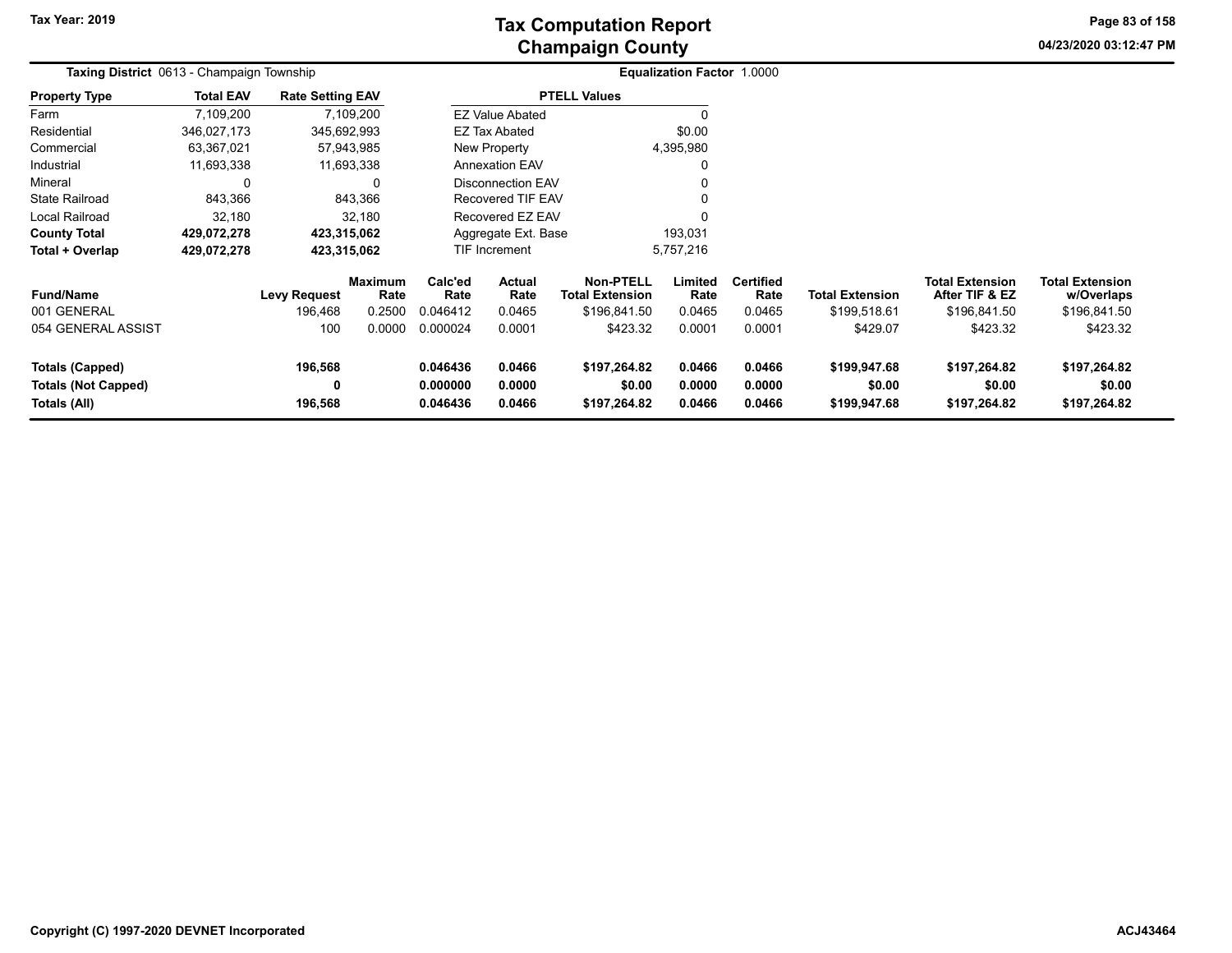### **Champaign County Tax Computation Report**

**04/23/2020 03:12:47 PMPage 84 of 158**

| Taxing District 0614 - Champaign Road & Bridge |                  |                         |                        |                 |                          | <b>Equalization Factor 1.0000</b>          |                 |                          |                          |                                          |                                      |
|------------------------------------------------|------------------|-------------------------|------------------------|-----------------|--------------------------|--------------------------------------------|-----------------|--------------------------|--------------------------|------------------------------------------|--------------------------------------|
| <b>Property Type</b>                           | <b>Total EAV</b> | <b>Rate Setting EAV</b> |                        |                 |                          | <b>PTELL Values</b>                        |                 |                          | Road and Bridge Transfer |                                          |                                      |
| Farm                                           | 7,109,200        |                         | 7,109,200              |                 | <b>EZ Value Abated</b>   |                                            |                 | <b>Municipality</b>      |                          | Fund                                     | <b>Amount Extended</b>               |
| Residential                                    | 346,027,173      |                         | 345,692,993            |                 | EZ Tax Abated            |                                            |                 |                          |                          |                                          |                                      |
| Commercial                                     | 63,367,021       |                         | 57,943,985             |                 | New Property             |                                            | 4,395,980       |                          | 0504 - Champaign City    | 007                                      | \$17,501.36                          |
| Industrial                                     | 11,693,338       |                         | 11,693,338             |                 | <b>Annexation EAV</b>    |                                            |                 |                          | 0525 - Savoy Village     | 007                                      | \$29,329.94                          |
| Mineral                                        | 0                |                         | $\Omega$               |                 | <b>Disconnection EAV</b> |                                            |                 | Total                    |                          |                                          | \$46,831.30                          |
| <b>State Railroad</b>                          | 843,366          |                         | 843,366                |                 | <b>Recovered TIF EAV</b> |                                            |                 |                          |                          |                                          |                                      |
| Local Railroad                                 | 32,180           |                         | 32,180                 |                 | Recovered EZ EAV         |                                            |                 |                          |                          |                                          |                                      |
| <b>County Total</b>                            | 429,072,278      |                         | 423,315,062            |                 | Aggregate Ext. Base      |                                            | 1,050,257       |                          |                          |                                          |                                      |
| Total + Overlap                                | 429,072,278      |                         | 423,315,062            |                 | <b>TIF Increment</b>     |                                            | 5,757,216       |                          |                          |                                          |                                      |
| <b>Fund/Name</b>                               |                  | <b>Levy Request</b>     | <b>Maximum</b><br>Rate | Calc'ed<br>Rate | Actual<br>Rate           | <b>Non-PTELL</b><br><b>Total Extension</b> | Limited<br>Rate | <b>Certified</b><br>Rate | <b>Total Extension</b>   | <b>Total Extension</b><br>After TIF & EZ | <b>Total Extension</b><br>w/Overlaps |
| 007 ROAD & BRIDGE                              |                  | 193,927                 | 0.6600                 | 0.045812        | 0.0459                   | \$194,301.61                               | 0.0357          | 0.0357                   | \$153,178.80             | \$151,123.48                             | \$151,123.48                         |
| 009 PERMANENT ROAD                             |                  | 0                       | 0.2500                 | 0.250000        | 0.2500                   | \$1,058,287.66                             | 0.1952          | 0.1952                   | \$837,549.09             | \$826,311.00                             | \$826,311.00                         |
| 010 BLDG & EQUIPT                              |                  | 132,531                 | 0.1000                 | 0.031308        | 0.0314                   | \$132,920.93                               | 0.0246          | 0.0246                   | \$105,551.78             | \$104,135.51                             | \$104,135.51                         |
| <b>Totals (Capped)</b>                         |                  | 326,458                 |                        | 0.327120        | 0.3273                   | \$1,385,510.20                             | 0.2555          | 0.2555                   | \$1,096,279.67           | \$1,081,569.99                           | \$1,081,569.99                       |
| <b>Totals (Not Capped)</b>                     |                  | 0                       |                        | 0.000000        | 0.0000                   | \$0.00                                     | 0.0000          | 0.0000                   | \$0.00                   | \$0.00                                   | \$0.00                               |
| Totals (All)                                   |                  | 326,458                 |                        | 0.327120        | 0.3273                   | \$1,385,510.20                             | 0.2555          | 0.2555                   | \$1,096,279.67           | \$1,081,569.99                           | \$1,081,569.99                       |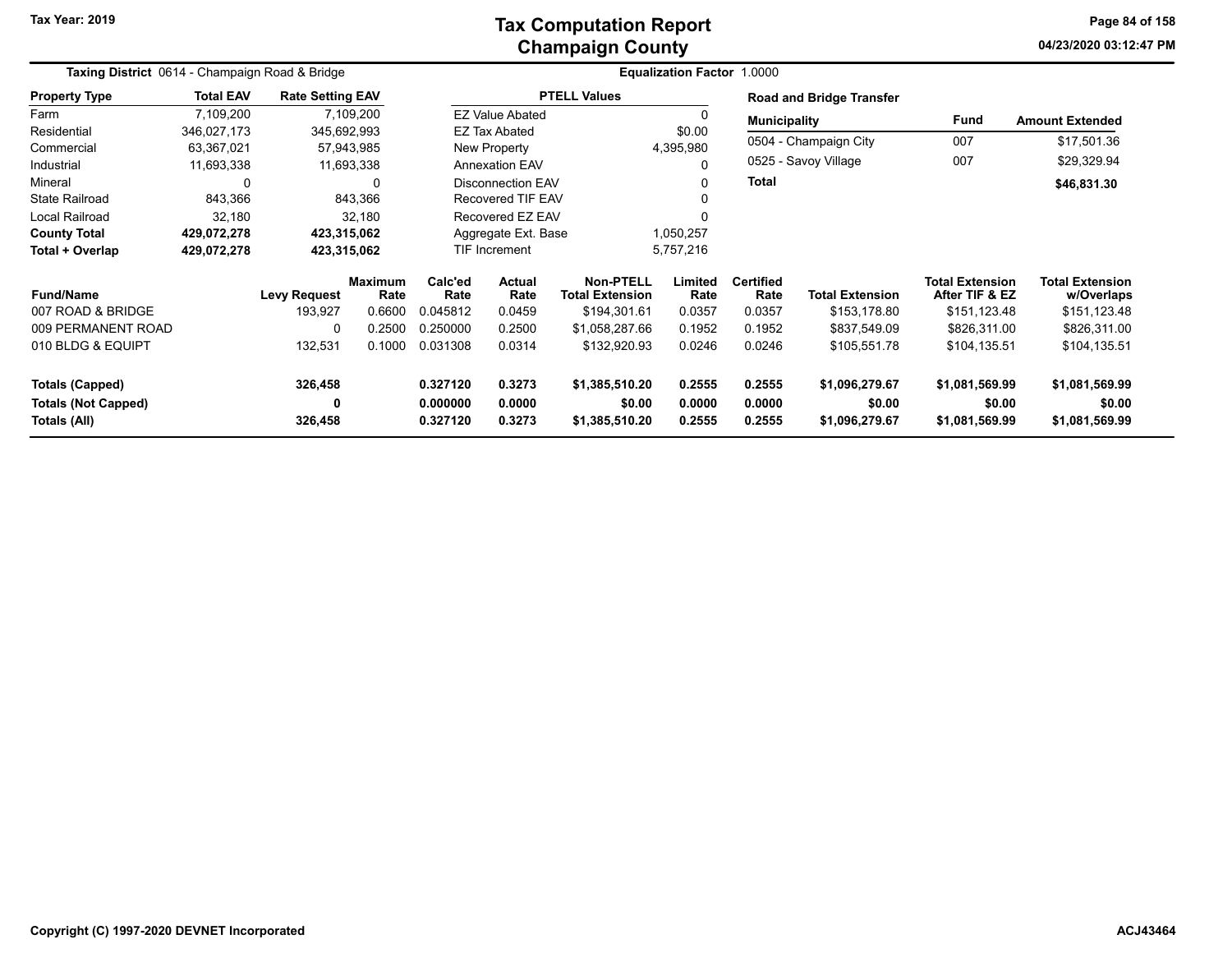**04/23/2020 03:12:47 PM Page 85 of 158**

| <b>Taxing District</b> 0619 - City of Champaign Township |                  |                         |                        | Equalization Factor 1.0000 |                          |                                            |                 |                          |                        |                                          |                                      |
|----------------------------------------------------------|------------------|-------------------------|------------------------|----------------------------|--------------------------|--------------------------------------------|-----------------|--------------------------|------------------------|------------------------------------------|--------------------------------------|
| <b>Property Type</b>                                     | <b>Total EAV</b> | <b>Rate Setting EAV</b> |                        |                            |                          | <b>PTELL Values</b>                        |                 |                          |                        |                                          |                                      |
| Farm                                                     | 1,002,800        |                         | 1,002,800              |                            | <b>EZ Value Abated</b>   |                                            | 2,187,740       |                          |                        |                                          |                                      |
| Residential                                              | 871,307,076      | 870,320,476             |                        |                            | EZ Tax Abated            |                                            | \$877.29        |                          |                        |                                          |                                      |
| Commercial                                               | 954,482,237      | 919,504,376             |                        | New Property               |                          |                                            | 49,517,020      |                          |                        |                                          |                                      |
| Industrial                                               | 26,337,310       | 14,372,090              |                        | <b>Annexation EAV</b>      |                          |                                            | 0               |                          |                        |                                          |                                      |
| Mineral                                                  | 0                |                         | 0                      |                            | <b>Disconnection EAV</b> |                                            |                 |                          |                        |                                          |                                      |
| <b>State Railroad</b>                                    | 980,608          |                         | 980,608                |                            | Recovered TIF EAV        |                                            |                 |                          |                        |                                          |                                      |
| Local Railroad                                           | 29,120           |                         | 28,980                 | Recovered EZ EAV           |                          |                                            | 1,014,970       |                          |                        |                                          |                                      |
| <b>County Total</b>                                      | 1,854,139,151    | 1,806,209,330           |                        | Aggregate Ext. Base        |                          |                                            | 691,234         |                          |                        |                                          |                                      |
| Total + Overlap                                          | 1,854,139,151    | 1,806,209,330           |                        | TIF Increment              |                          |                                            | 45,742,081      |                          |                        |                                          |                                      |
| <b>Fund/Name</b>                                         |                  | <b>Levy Request</b>     | <b>Maximum</b><br>Rate | Calc'ed<br>Rate            | Actual<br>Rate           | <b>Non-PTELL</b><br><b>Total Extension</b> | Limited<br>Rate | <b>Certified</b><br>Rate | <b>Total Extension</b> | <b>Total Extension</b><br>After TIF & EZ | <b>Total Extension</b><br>w/Overlaps |
| 001 GENERAL                                              |                  | 494,951                 | 0.2500                 | 0.027403                   | 0.0275                   | \$496,707.57                               | 0.0275          | 0.0275                   | \$509,888.27           | \$496,707.57                             | \$496,707.57                         |
| 003 BOND                                                 |                  | 0                       | 0.0000                 | 0.000000                   | 0.0000                   | \$0.00                                     | 0.0000          | 0.0000                   | \$0.00                 | \$0.00                                   | \$0.00                               |
| 005 IMRF                                                 |                  | 37,359                  | 0.0000                 | 0.002068                   | 0.0021                   | \$37,930.40                                | 0.0021          | 0.0021                   | \$38,936.92            | \$37,930.40                              | \$37,930.40                          |
| 047 SOCIAL SECURITY                                      |                  | 24,911                  | 0.0000                 | 0.001379                   | 0.0014                   | \$25,286.93                                | 0.0014          | 0.0014                   | \$25,957.95            | \$25,286.93                              | \$25,286.93                          |
| 054 GENERAL ASSIST                                       |                  | 163,733                 | 0.0000                 | 0.009065                   | 0.0091                   | \$164,365.05                               | 0.0091          | 0.0091                   | \$168,726.66           | \$164,365.05                             | \$164,365.05                         |
| <b>Totals (Capped)</b>                                   |                  | 720,954                 |                        | 0.039915                   | 0.0401                   | \$724,289.95                               | 0.0401          | 0.0401                   | \$743,509.80           | \$724,289.95                             | \$724,289.95                         |
| <b>Totals (Not Capped)</b>                               |                  | 0                       |                        | 0.000000                   | 0.0000                   | \$0.00                                     | 0.0000          | 0.0000                   | \$0.00                 | \$0.00                                   | \$0.00                               |
| Totals (All)                                             |                  | 720,954                 |                        | 0.039915                   | 0.0401                   | \$724,289.95                               | 0.0401          | 0.0401                   | \$743,509.80           | \$724,289.95                             | \$724,289.95                         |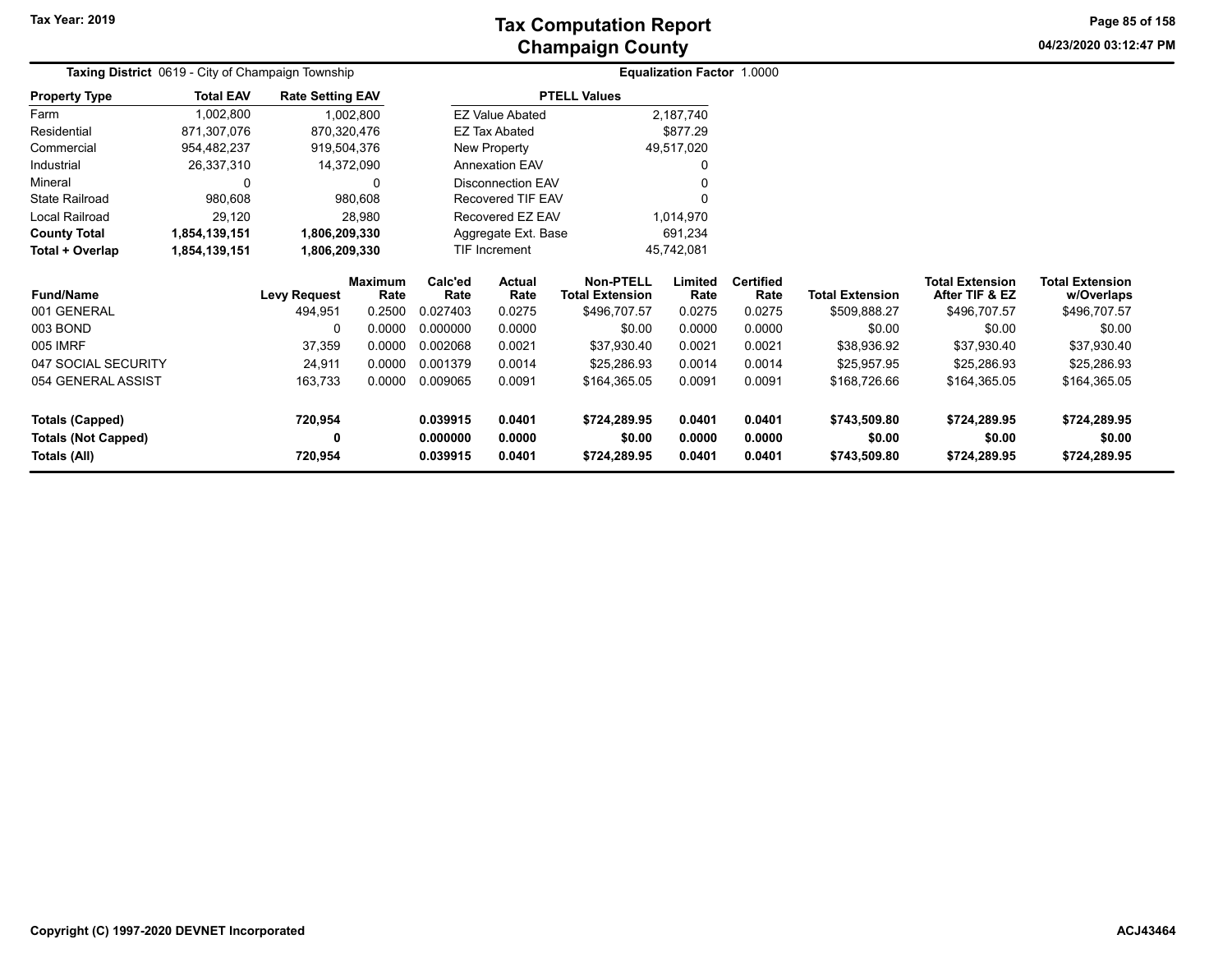## **Champaign County Tax Computation Report**

**04/23/2020 03:12:47 PMPage 86 of 158**

| Taxing District 0624 - Colfax Township                        |                  |                               |                                  |                                  | <b>Equalization Factor 1.0000</b> |                                                           |                            |                                    |                                       |                                                         |                                                     |  |
|---------------------------------------------------------------|------------------|-------------------------------|----------------------------------|----------------------------------|-----------------------------------|-----------------------------------------------------------|----------------------------|------------------------------------|---------------------------------------|---------------------------------------------------------|-----------------------------------------------------|--|
| <b>Property Type</b>                                          | <b>Total EAV</b> | <b>Rate Setting EAV</b>       |                                  |                                  |                                   | <b>PTELL Values</b>                                       |                            |                                    |                                       |                                                         |                                                     |  |
| Farm                                                          | 18,867,950       |                               | 18,867,950                       |                                  | <b>EZ Value Abated</b>            |                                                           |                            |                                    |                                       |                                                         |                                                     |  |
| Residential                                                   | 2,063,010        |                               | 2,063,010                        |                                  | <b>EZ Tax Abated</b>              |                                                           | \$0.00                     |                                    |                                       |                                                         |                                                     |  |
| Commercial                                                    | 486,820          |                               | 486,820                          |                                  | New Property                      |                                                           | 499,950                    |                                    |                                       |                                                         |                                                     |  |
| Industrial                                                    | 0                |                               |                                  |                                  | <b>Annexation EAV</b>             |                                                           |                            |                                    |                                       |                                                         |                                                     |  |
| Mineral                                                       | 0                |                               |                                  |                                  | Disconnection EAV                 |                                                           |                            |                                    |                                       |                                                         |                                                     |  |
| <b>State Railroad</b>                                         | 0                |                               |                                  |                                  | Recovered TIF EAV                 |                                                           | 0                          |                                    |                                       |                                                         |                                                     |  |
| <b>Local Railroad</b>                                         | $\Omega$         |                               |                                  |                                  | Recovered EZ EAV                  |                                                           | $\Omega$                   |                                    |                                       |                                                         |                                                     |  |
| <b>County Total</b>                                           | 21,417,780       |                               | 21,417,780                       |                                  | Aggregate Ext. Base               |                                                           | 60,653                     |                                    |                                       |                                                         |                                                     |  |
| Total + Overlap                                               | 21,417,780       |                               | 21,417,780                       |                                  | TIF Increment                     |                                                           | 0                          |                                    |                                       |                                                         |                                                     |  |
| <b>Fund/Name</b><br>001 GENERAL                               |                  | <b>Levy Request</b><br>63,685 | <b>Maximum</b><br>Rate<br>0.4000 | Calc'ed<br>Rate<br>0.297346      | <b>Actual</b><br>Rate<br>0.2974   | <b>Non-PTELL</b><br><b>Total Extension</b><br>\$63,696.48 | Limited<br>Rate<br>0.2955  | <b>Certified</b><br>Rate<br>0.2955 | <b>Total Extension</b><br>\$63,289.54 | <b>Total Extension</b><br>After TIF & EZ<br>\$63,289.54 | <b>Total Extension</b><br>w/Overlaps<br>\$63,289.54 |  |
| Totals (Capped)<br><b>Totals (Not Capped)</b><br>Totals (All) |                  | 63,685<br>0<br>63,685         |                                  | 0.297346<br>0.000000<br>0.297346 | 0.2974<br>0.0000<br>0.2974        | \$63,696.48<br>\$0.00<br>\$63,696.48                      | 0.2955<br>0.0000<br>0.2955 | 0.2955<br>0.0000<br>0.2955         | \$63,289.54<br>\$0.00<br>\$63,289.54  | \$63,289.54<br>\$0.00<br>\$63,289.54                    | \$63,289.54<br>\$0.00<br>\$63,289.54                |  |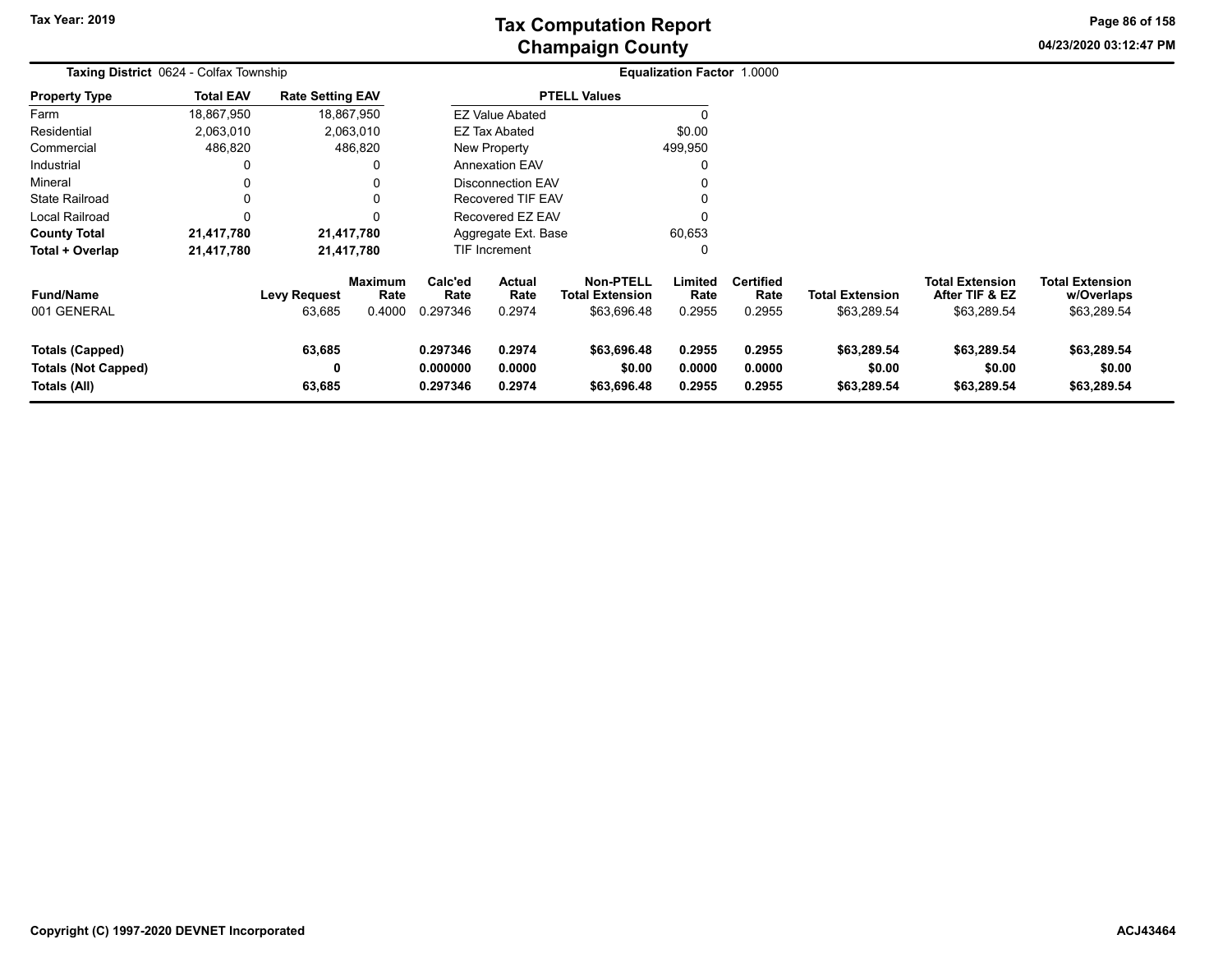### **Champaign County Tax Computation Report**

**04/23/2020 03:12:47 PMPage 87 of 158**

|                            | Taxing District 0625 - Colfax Road & Bridge |                         |                        |                 |                          |                                            | Equalization Factor 1.0000 |                          |                                 |                                          |                                      |
|----------------------------|---------------------------------------------|-------------------------|------------------------|-----------------|--------------------------|--------------------------------------------|----------------------------|--------------------------|---------------------------------|------------------------------------------|--------------------------------------|
| <b>Property Type</b>       | <b>Total EAV</b>                            | <b>Rate Setting EAV</b> |                        |                 |                          | <b>PTELL Values</b>                        |                            |                          | <b>Road and Bridge Transfer</b> |                                          |                                      |
| Farm                       | 18,867,950                                  |                         | 18,867,950             |                 | <b>EZ Value Abated</b>   |                                            |                            | <b>Municipality</b>      |                                 | Fund                                     | <b>Amount Extended</b>               |
| Residential                | 2,063,010                                   |                         | 2,063,010              |                 | EZ Tax Abated            |                                            | \$0.00                     |                          |                                 |                                          |                                      |
| Commercial                 | 486,820                                     |                         | 486,820                |                 | New Property             |                                            | 499,950                    |                          | 0523 - Sadorus Village          | 007                                      | \$0.00                               |
| Industrial                 |                                             |                         | 0                      |                 | <b>Annexation EAV</b>    |                                            |                            | <b>Total</b>             |                                 |                                          | \$0.00                               |
| Mineral                    |                                             |                         | 0                      |                 | <b>Disconnection EAV</b> |                                            |                            |                          |                                 |                                          |                                      |
| <b>State Railroad</b>      |                                             |                         | 0                      |                 | <b>Recovered TIF EAV</b> |                                            |                            |                          |                                 |                                          |                                      |
| <b>Local Railroad</b>      |                                             |                         | $\Omega$               |                 | Recovered EZ EAV         |                                            |                            |                          |                                 |                                          |                                      |
| <b>County Total</b>        | 21,417,780                                  |                         | 21,417,780             |                 | Aggregate Ext. Base      |                                            | 101,176                    |                          |                                 |                                          |                                      |
| Total + Overlap            | 21,417,780                                  |                         | 21,417,780             | TIF Increment   |                          |                                            | 0                          |                          |                                 |                                          |                                      |
| <b>Fund/Name</b>           |                                             | <b>Levy Request</b>     | <b>Maximum</b><br>Rate | Calc'ed<br>Rate | <b>Actual</b><br>Rate    | <b>Non-PTELL</b><br><b>Total Extension</b> | Limited<br>Rate            | <b>Certified</b><br>Rate | <b>Total Extension</b>          | <b>Total Extension</b><br>After TIF & EZ | <b>Total Extension</b><br>w/Overlaps |
| 007 ROAD & BRIDGE          |                                             | 72,229                  | 0.6600                 | 0.337239        | 0.3373                   | \$72,242.17                                | 0.3294                     | 0.3294                   | \$70,550.17                     | \$70,550.17                              | \$70,550.17                          |
| 008 JOINT BRIDGE           |                                             | 9,031                   | 0.2500                 | 0.042166        | 0.0422                   | \$9,038.30                                 | 0.0331                     | 0.0331                   | \$7,089.29                      | \$7,089.29                               | \$7,089.29                           |
| 009 PERMANENT ROAD         |                                             | 0                       | 0.2500                 | 0.250000        | 0.2500                   | \$53,544.45                                | 0.1304                     | 0.1304                   | \$27,928.79                     | \$27,928.79                              | \$27,928.79                          |
| Totals (Capped)            |                                             | 81,260                  |                        | 0.629405        | 0.6295                   | \$134,824.92                               | 0.4929                     | 0.4929                   | \$105,568.25                    | \$105,568.25                             | \$105,568.25                         |
| <b>Totals (Not Capped)</b> |                                             | 0                       |                        | 0.000000        | 0.0000                   | \$0.00                                     | 0.0000                     | 0.0000                   | \$0.00                          | \$0.00                                   | \$0.00                               |
| Totals (All)               |                                             | 81,260                  |                        | 0.629405        | 0.6295                   | \$134,824.92                               | 0.4929                     | 0.4929                   | \$105,568.25                    | \$105,568.25                             | \$105,568.25                         |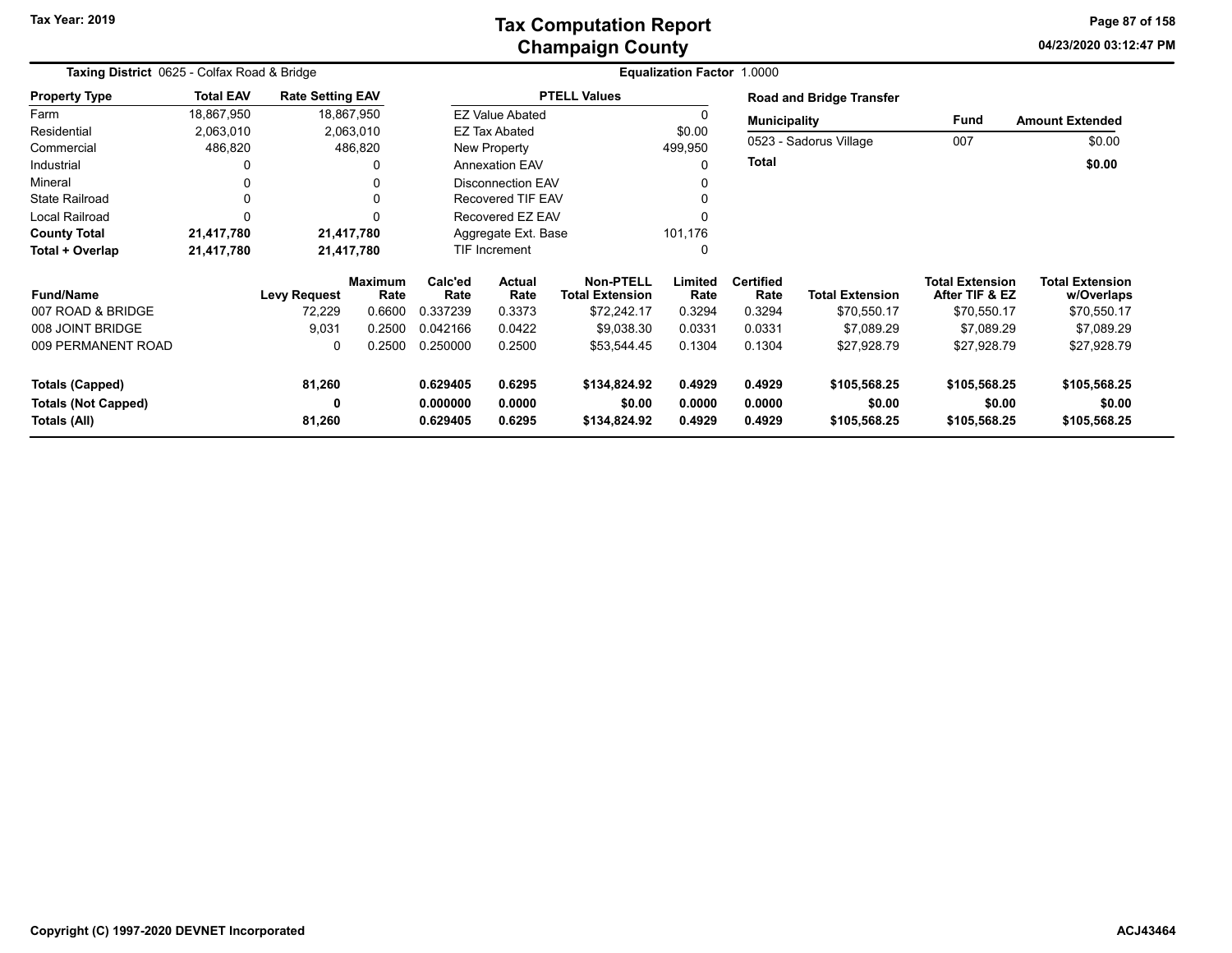**04/23/2020 03:12:47 PM Page 88 of 158**

| Taxing District 0630 - Compromise Township |                  |                         |                 |                                   |                          |                                            | <b>Equalization Factor 1.0000</b> |                          |                        |                                          |                                      |
|--------------------------------------------|------------------|-------------------------|-----------------|-----------------------------------|--------------------------|--------------------------------------------|-----------------------------------|--------------------------|------------------------|------------------------------------------|--------------------------------------|
| <b>Property Type</b>                       | <b>Total EAV</b> | <b>Rate Setting EAV</b> |                 |                                   |                          | <b>PTELL Values</b>                        |                                   |                          |                        |                                          |                                      |
| Farm                                       | 16,283,780       | 16,283,780              |                 |                                   | <b>EZ Value Abated</b>   |                                            |                                   |                          |                        |                                          |                                      |
| Residential                                | 15,009,090       | 15,009,090              |                 |                                   | EZ Tax Abated            |                                            | \$0.00                            |                          |                        |                                          |                                      |
| Commercial                                 | 3,409,590        |                         | 3,409,590       | New Property                      |                          |                                            | 101,070                           |                          |                        |                                          |                                      |
| Industrial                                 |                  |                         | 0               |                                   | <b>Annexation EAV</b>    |                                            |                                   |                          |                        |                                          |                                      |
| Mineral                                    | 5,224,780        |                         | 5,224,780       |                                   | <b>Disconnection EAV</b> |                                            |                                   |                          |                        |                                          |                                      |
| <b>State Railroad</b>                      | 612,455          |                         | 612,455         |                                   | Recovered TIF EAV        |                                            |                                   |                          |                        |                                          |                                      |
| Local Railroad                             | 9,410            |                         | 9,410           |                                   | Recovered EZ EAV         |                                            |                                   |                          |                        |                                          |                                      |
| <b>County Total</b>                        | 40,549,105       | 40,549,105              |                 |                                   | Aggregate Ext. Base      |                                            | 140,642                           |                          |                        |                                          |                                      |
| Total + Overlap                            | 40,549,105       | 40,549,105              |                 | TIF Increment                     |                          |                                            | 0                                 |                          |                        |                                          |                                      |
| <b>Fund/Name</b>                           |                  | <b>Levy Request</b>     | Maximum<br>Rate | Calc'ed<br>Actual<br>Rate<br>Rate |                          | <b>Non-PTELL</b><br><b>Total Extension</b> | Limited<br>Rate                   | <b>Certified</b><br>Rate | <b>Total Extension</b> | <b>Total Extension</b><br>After TIF & EZ | <b>Total Extension</b><br>w/Overlaps |
| 001 GENERAL                                |                  | 98,000                  | 0.2500          | 0.241682                          | 0.2417                   | \$98,007.19                                | 0.2417                            | 0.2417                   | \$98,007.19            | \$98,007.19                              | \$98,007.19                          |
| 005 IMRF                                   |                  | 19,000                  | 0.0000          | 0.046857                          | 0.0469                   | \$19,017.53                                | 0.0469                            | 0.0469                   | \$19,017.53            | \$19,017.53                              | \$19,017.53                          |
| 035 LIABILITY INS                          |                  | 19,000                  | 0.0000          | 0.046857                          | 0.0469                   | \$19,017.53                                | 0.0469                            | 0.0469                   | \$19,017.53            | \$19,017.53                              | \$19,017.53                          |
| 054 GENERAL ASSIST                         |                  | 4,500                   | 0.0000          | 0.011098                          | 0.0111                   | \$4,500.95                                 | 0.0111                            | 0.0111                   | \$4,500.95             | \$4,500.95                               | \$4,500.95                           |
| <b>Totals (Capped)</b>                     |                  | 140,500                 |                 | 0.346494<br>0.3466                |                          | \$140,543.20                               | 0.3466                            | 0.3466                   | \$140,543.20           | \$140,543.20                             | \$140,543.20                         |
| <b>Totals (Not Capped)</b>                 |                  | 0                       |                 | 0.000000                          | 0.0000                   | \$0.00                                     | 0.0000                            | 0.0000                   | \$0.00                 | \$0.00                                   | \$0.00                               |
| Totals (All)                               |                  | 140,500                 |                 | 0.346494                          | 0.3466                   | \$140,543.20                               | 0.3466                            | 0.3466                   | \$140,543.20           | \$140,543.20                             | \$140,543.20                         |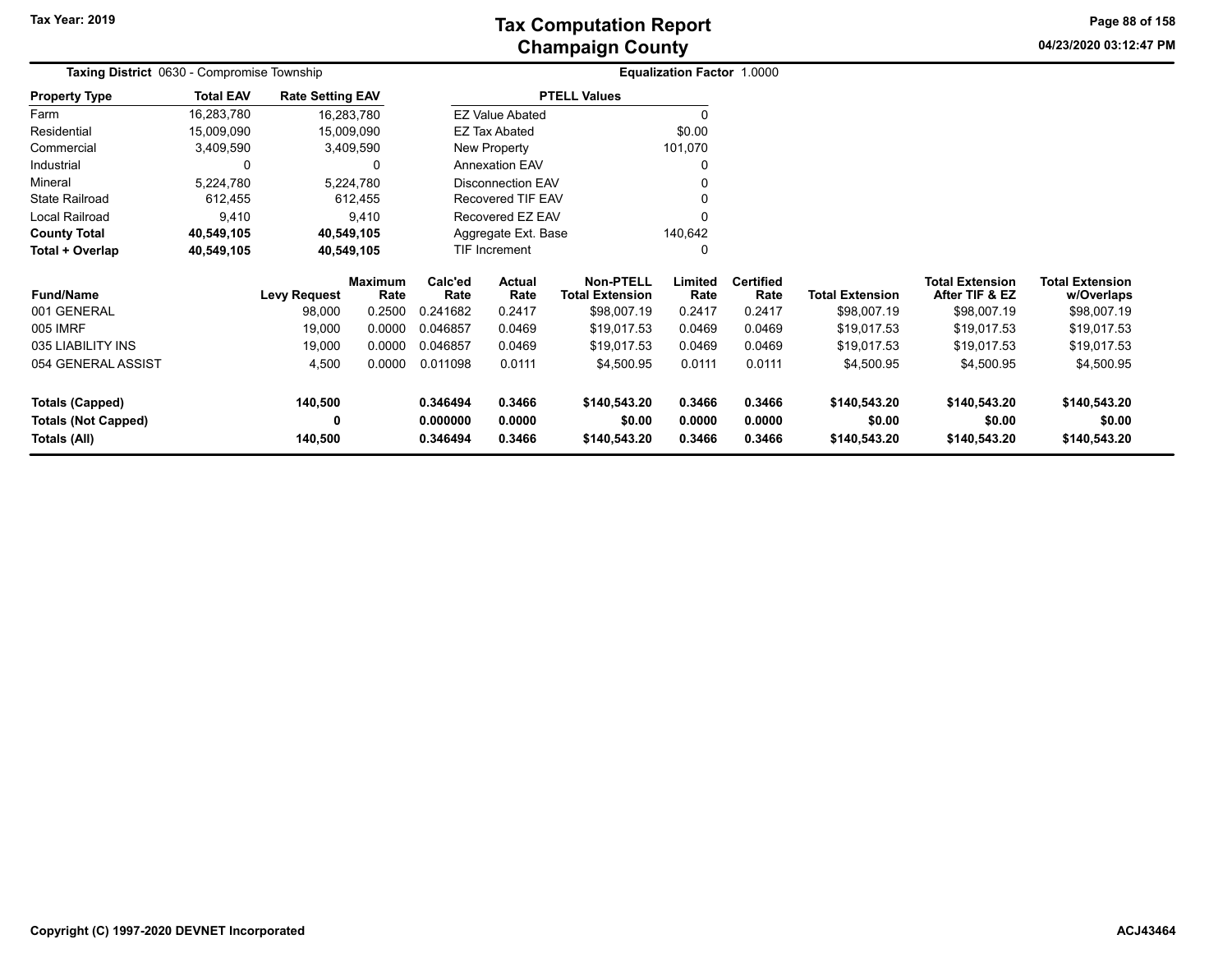### **Champaign County Tax Computation Report**

**04/23/2020 03:12:47 PMPage 89 of 158**

|                                            | Taxing District 0631 - Compromise Road & Bridge |                         |                        |                      |                          |                                     | <b>Equalization Factor 1.0000</b> |                          |                                 |                                          |                                      |
|--------------------------------------------|-------------------------------------------------|-------------------------|------------------------|----------------------|--------------------------|-------------------------------------|-----------------------------------|--------------------------|---------------------------------|------------------------------------------|--------------------------------------|
| <b>Property Type</b>                       | <b>Total EAV</b>                                | <b>Rate Setting EAV</b> |                        |                      |                          | <b>PTELL Values</b>                 |                                   |                          | <b>Road and Bridge Transfer</b> |                                          |                                      |
| Farm                                       | 16,283,780                                      | 16,283,780              |                        |                      | <b>EZ Value Abated</b>   |                                     | 0                                 | <b>Municipality</b>      |                                 | Fund                                     | <b>Amount Extended</b>               |
| Residential                                | 15,009,090                                      | 15,009,090              |                        |                      | EZ Tax Abated            |                                     | \$0.00                            |                          | 0511 - Gifford Village          |                                          |                                      |
| Commercial                                 | 3,409,590                                       | 3,409,590               |                        |                      | New Property             |                                     | 101,070                           |                          |                                 | 007                                      | \$17,931.55                          |
| Industrial                                 | $\Omega$                                        |                         | 0                      |                      | <b>Annexation EAV</b>    |                                     | 0                                 | <b>Total</b>             |                                 |                                          | \$17,931.55                          |
| Mineral                                    | 5,224,780                                       | 5,224,780               |                        |                      | Disconnection EAV        |                                     |                                   |                          |                                 |                                          |                                      |
| <b>State Railroad</b>                      | 612,455                                         |                         | 612,455                |                      | <b>Recovered TIF EAV</b> |                                     | 0                                 |                          |                                 |                                          |                                      |
| Local Railroad                             | 9,410                                           |                         | 9,410                  |                      | Recovered EZ EAV         |                                     |                                   |                          |                                 |                                          |                                      |
| <b>County Total</b>                        | 40,549,105                                      | 40,549,105              |                        |                      | Aggregate Ext. Base      |                                     | 218,098                           |                          |                                 |                                          |                                      |
| Total + Overlap                            | 40,549,105                                      | 40,549,105              |                        |                      | <b>TIF Increment</b>     |                                     | 0                                 |                          |                                 |                                          |                                      |
| <b>Fund/Name</b>                           |                                                 | <b>Levy Request</b>     | <b>Maximum</b><br>Rate |                      | Actual<br>Rate           | Non-PTELL<br><b>Total Extension</b> | Limited<br>Rate                   | <b>Certified</b><br>Rate | <b>Total Extension</b>          | <b>Total Extension</b><br>After TIF & EZ | <b>Total Extension</b><br>w/Overlaps |
| 007 ROAD & BRIDGE                          |                                                 | 128,200                 | 0.6600                 | 0.316160             | 0.3162                   | \$128,216.27                        | 0.2948                            | 0.2948                   | \$119,538.76                    | \$119,538.76                             | \$119,538.76                         |
| 008 JOINT BRIDGE                           |                                                 | 10,000                  | 0.2500                 | 0.024662             | 0.0247                   | \$10,015.63                         | 0.0231                            | 0.0231                   | \$9,366.84                      | \$9,366.84                               | \$9,366.84                           |
| 009 PERMANENT ROAD                         |                                                 | 93,000                  | 0.2500                 | 0.229352             | 0.2294                   | \$93,019.65                         | 0.2140                            | 0.2140                   | \$86,775.08                     | \$86,775.08                              | \$86,775.08                          |
| 010 BLDG & EQUIPT                          |                                                 | 7,600                   | 0.1000                 | 0.018743             | 0.0188                   | \$7,623.23                          | 0.0176                            | 0.0176                   | \$7,136.64                      | \$7,136.64                               | \$7,136.64                           |
| <b>Totals (Capped)</b>                     |                                                 | 238,800                 |                        | 0.588917             | 0.5891                   | \$238,874.78                        | 0.5495                            | 0.5495                   | \$222,817.32                    | \$222,817.32                             | \$222,817.32                         |
| <b>Totals (Not Capped)</b><br>Totals (All) |                                                 | 0<br>238,800            |                        | 0.000000<br>0.588917 | 0.0000<br>0.5891         | \$0.00<br>\$238,874.78              | 0.0000<br>0.5495                  | 0.0000<br>0.5495         | \$0.00<br>\$222,817.32          | \$0.00<br>\$222,817.32                   | \$0.00<br>\$222,817.32               |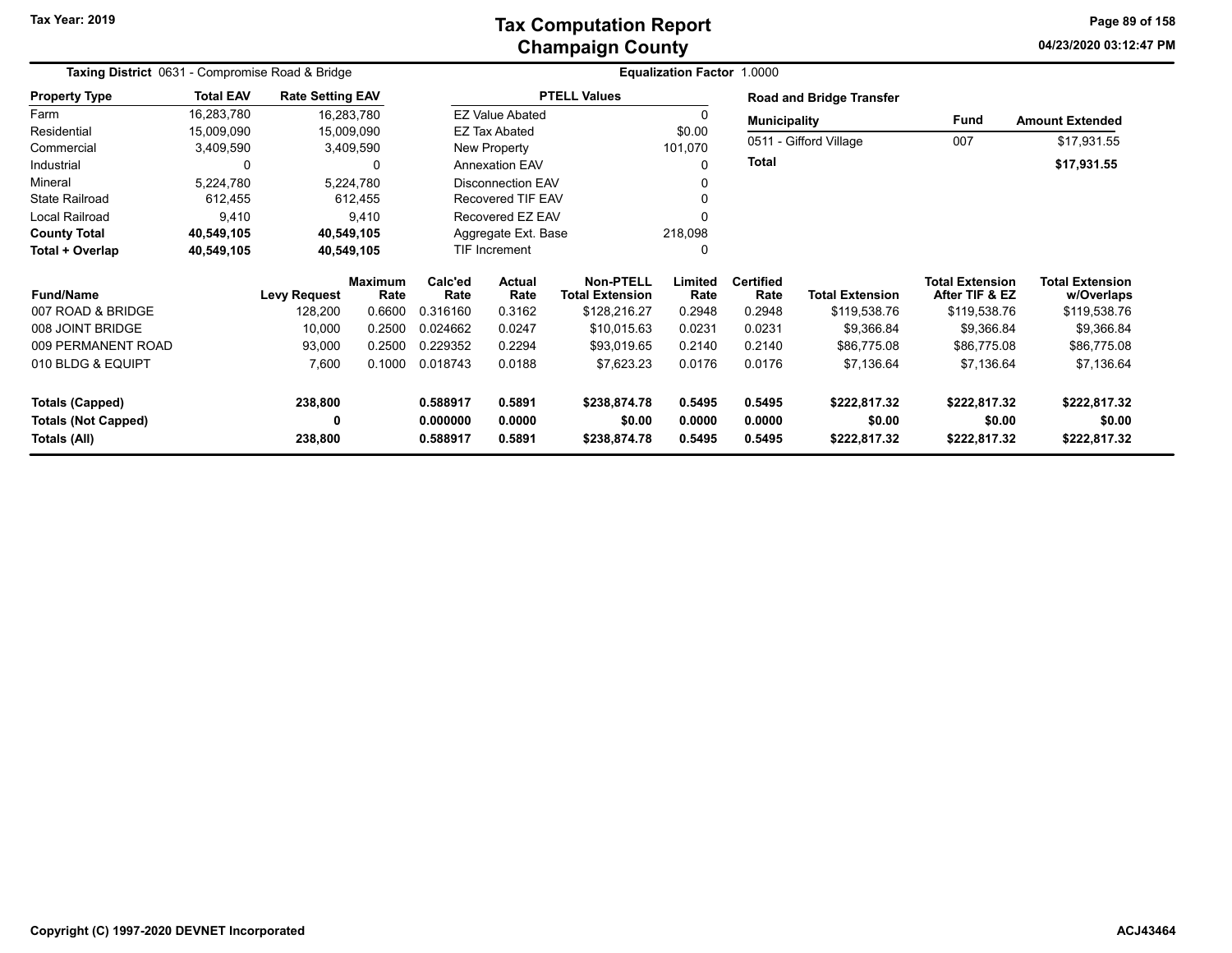**04/23/2020 03:12:47 PM Page 90 of 158**

|                                                                      | Taxing District 0636 - Condit Township |                               |                                  |                                  |                                 |                                                           | <b>Equalization Factor 1.0000</b> |                                    |                                       |                                                         |                                                     |
|----------------------------------------------------------------------|----------------------------------------|-------------------------------|----------------------------------|----------------------------------|---------------------------------|-----------------------------------------------------------|-----------------------------------|------------------------------------|---------------------------------------|---------------------------------------------------------|-----------------------------------------------------|
| <b>Property Type</b>                                                 | <b>Total EAV</b>                       | <b>Rate Setting EAV</b>       |                                  |                                  |                                 | <b>PTELL Values</b>                                       |                                   |                                    |                                       |                                                         |                                                     |
| Farm                                                                 | 12,731,140                             |                               | 12,731,140                       |                                  | <b>EZ Value Abated</b>          |                                                           |                                   |                                    |                                       |                                                         |                                                     |
| Residential                                                          | 8,008,981                              |                               | 7,859,591                        |                                  | <b>EZ Tax Abated</b>            |                                                           | \$0.00                            |                                    |                                       |                                                         |                                                     |
| Commercial                                                           | 801,780                                |                               | 785,680                          |                                  | New Property                    |                                                           | 81,160                            |                                    |                                       |                                                         |                                                     |
| Industrial                                                           | 599,964                                |                               | 297,234                          |                                  | <b>Annexation EAV</b>           |                                                           |                                   |                                    |                                       |                                                         |                                                     |
| Mineral                                                              |                                        |                               | 0                                |                                  | <b>Disconnection EAV</b>        |                                                           |                                   |                                    |                                       |                                                         |                                                     |
| <b>State Railroad</b>                                                |                                        |                               | 0                                |                                  | <b>Recovered TIF EAV</b>        |                                                           |                                   |                                    |                                       |                                                         |                                                     |
| Local Railroad                                                       |                                        |                               | $\Omega$                         |                                  | Recovered EZ EAV                |                                                           |                                   |                                    |                                       |                                                         |                                                     |
| <b>County Total</b>                                                  | 22,141,865                             |                               | 21,673,645                       |                                  | Aggregate Ext. Base             |                                                           | 46,432                            |                                    |                                       |                                                         |                                                     |
| Total + Overlap                                                      | 22,141,865                             |                               | 21,673,645                       |                                  | TIF Increment                   |                                                           | 468,220                           |                                    |                                       |                                                         |                                                     |
| <b>Fund/Name</b><br>001 GENERAL                                      |                                        | <b>Levy Request</b><br>49,764 | <b>Maximum</b><br>Rate<br>0.4000 | Calc'ed<br>Rate<br>0.229606      | <b>Actual</b><br>Rate<br>0.2297 | <b>Non-PTELL</b><br><b>Total Extension</b><br>\$49,784.36 | Limited<br>Rate<br>0.2192         | <b>Certified</b><br>Rate<br>0.2192 | <b>Total Extension</b><br>\$48,534.97 | <b>Total Extension</b><br>After TIF & EZ<br>\$47,508.63 | <b>Total Extension</b><br>w/Overlaps<br>\$47,508.63 |
| <b>Totals (Capped)</b><br><b>Totals (Not Capped)</b><br>Totals (All) |                                        | 49,764<br>0<br>49,764         |                                  | 0.229606<br>0.000000<br>0.229606 | 0.2297<br>0.0000<br>0.2297      | \$49,784.36<br>\$0.00<br>\$49,784.36                      | 0.2192<br>0.0000<br>0.2192        | 0.2192<br>0.0000<br>0.2192         | \$48,534.97<br>\$0.00<br>\$48,534.97  | \$47,508.63<br>\$0.00<br>\$47,508.63                    | \$47,508.63<br>\$0.00<br>\$47,508.63                |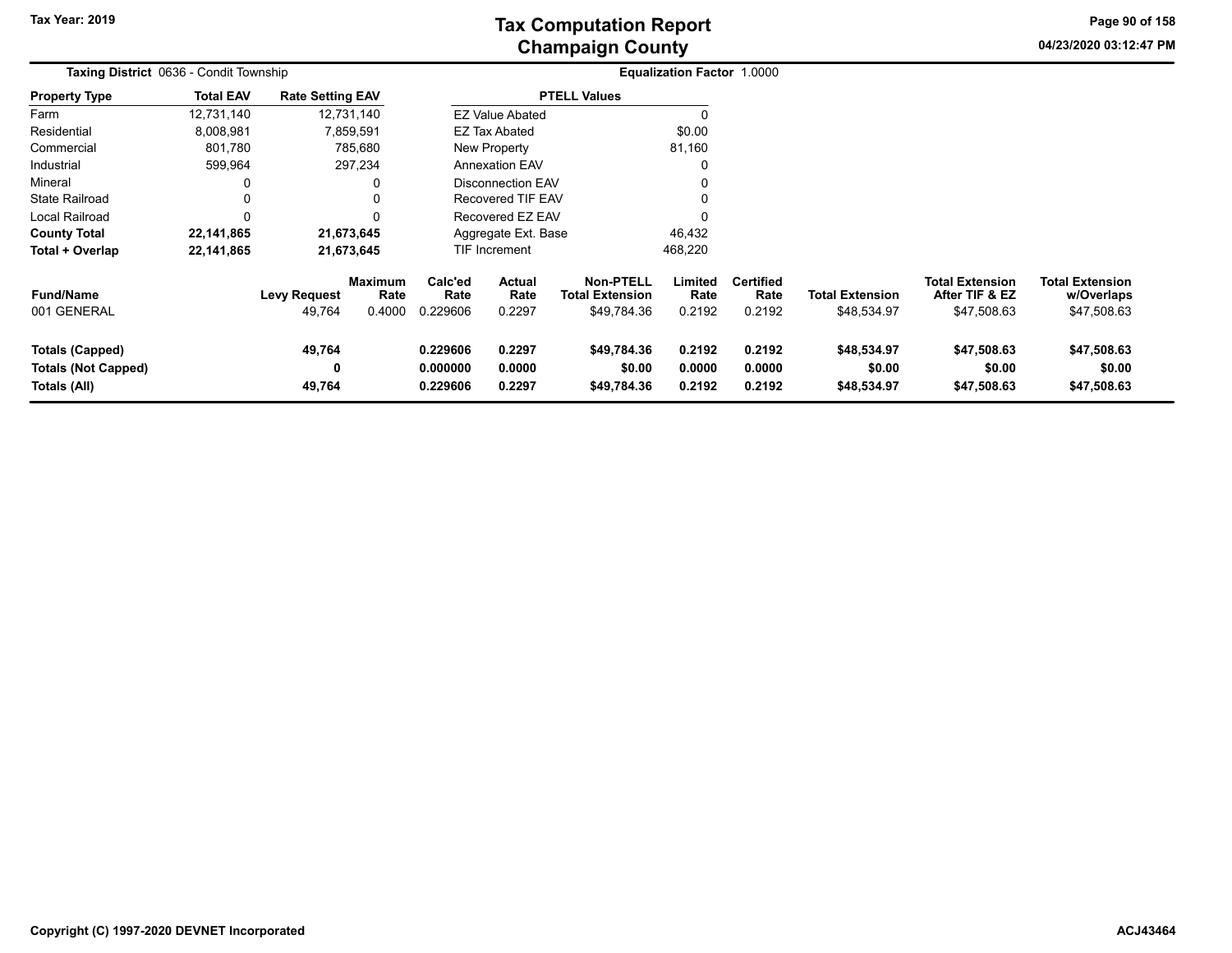### **Champaign County Tax Computation Report**

**04/23/2020 03:12:47 PM Page 91 of 158**

| Taxing District 0637 - Condit Road & Bridge |                  |                         |                        |                      |                                                 |                        | <b>Equalization Factor 1.0000</b> |                          |                                 |                                          |                                      |
|---------------------------------------------|------------------|-------------------------|------------------------|----------------------|-------------------------------------------------|------------------------|-----------------------------------|--------------------------|---------------------------------|------------------------------------------|--------------------------------------|
| <b>Property Type</b>                        | <b>Total EAV</b> | <b>Rate Setting EAV</b> |                        |                      |                                                 | <b>PTELL Values</b>    |                                   |                          | <b>Road and Bridge Transfer</b> |                                          |                                      |
| Farm                                        | 12,731,140       |                         | 12,731,140             |                      | <b>EZ Value Abated</b>                          |                        |                                   | <b>Municipality</b>      |                                 | <b>Fund</b>                              | <b>Amount Extended</b>               |
| Residential                                 | 8,008,981        |                         | 7,859,591              |                      | <b>EZ Tax Abated</b>                            |                        | \$0.00                            |                          |                                 |                                          |                                      |
| Commercial                                  | 801,780          |                         | 785,680                |                      | New Property                                    |                        | 81,160                            |                          | 0509 - Fisher Village           | 007                                      | \$6,242.43                           |
| Industrial                                  | 599,964          |                         | 297,234                |                      | <b>Annexation EAV</b>                           |                        | 0                                 | <b>Total</b>             |                                 |                                          | \$6,242.43                           |
| Mineral                                     |                  |                         | 0                      |                      | <b>Disconnection EAV</b>                        |                        |                                   |                          |                                 |                                          |                                      |
| <b>State Railroad</b>                       |                  |                         | 0                      |                      | <b>Recovered TIF EAV</b>                        |                        |                                   |                          |                                 |                                          |                                      |
| Local Railroad                              | $\Omega$         |                         | $\Omega$               |                      | Recovered EZ EAV                                |                        |                                   |                          |                                 |                                          |                                      |
| <b>County Total</b>                         | 22,141,865       |                         | 21,673,645             |                      | Aggregate Ext. Base                             |                        | 105,036                           |                          |                                 |                                          |                                      |
| Total + Overlap                             | 22,141,865       |                         | 21,673,645             |                      | <b>TIF Increment</b>                            |                        | 468,220                           |                          |                                 |                                          |                                      |
| <b>Fund/Name</b>                            |                  | <b>Levy Request</b>     | <b>Maximum</b><br>Rate | Calc'ed<br>Rate      | <b>Actual</b><br><b>Total Extension</b><br>Rate |                        | Limited<br>Rate                   | <b>Certified</b><br>Rate | <b>Total Extension</b>          | <b>Total Extension</b><br>After TIF & EZ | <b>Total Extension</b><br>w/Overlaps |
| 007 ROAD & BRIDGE                           |                  | 69,774                  | 0.6600                 | 0.321930             | 0.3220                                          | \$69,789.14            | 0.3069                            | 0.3069                   | \$67,953.38                     | \$66,516.42                              | \$66,516.42                          |
| 008 JOINT BRIDGE                            |                  | 9,553                   | 0.2500                 | 0.044077             | 0.0441                                          | \$9,558.08             | 0.0421                            | 0.0421                   | \$9,321.73                      | \$9,124.60                               | \$9,124.60                           |
| 009 PERMANENT ROAD                          |                  | 33,324                  | 0.2500                 | 0.153754             | 0.1538                                          | \$33,334.07            | 0.1467                            | 0.1467                   | \$32,482.12                     | \$31,795.24                              | \$31,795.24                          |
| Totals (Capped)                             |                  | 112,651                 |                        | 0.519761             | 0.5199                                          | \$112,681.29           | 0.4957                            | 0.4957                   | \$109,757.23                    | \$107,436.26                             | \$107,436.26                         |
| <b>Totals (Not Capped)</b><br>Totals (All)  |                  | 0<br>112,651            |                        | 0.000000<br>0.519761 | 0.0000<br>0.5199                                | \$0.00<br>\$112,681.29 | 0.0000<br>0.4957                  | 0.0000<br>0.4957         | \$0.00<br>\$109,757.23          | \$0.00<br>\$107,436.26                   | \$0.00<br>\$107,436.26               |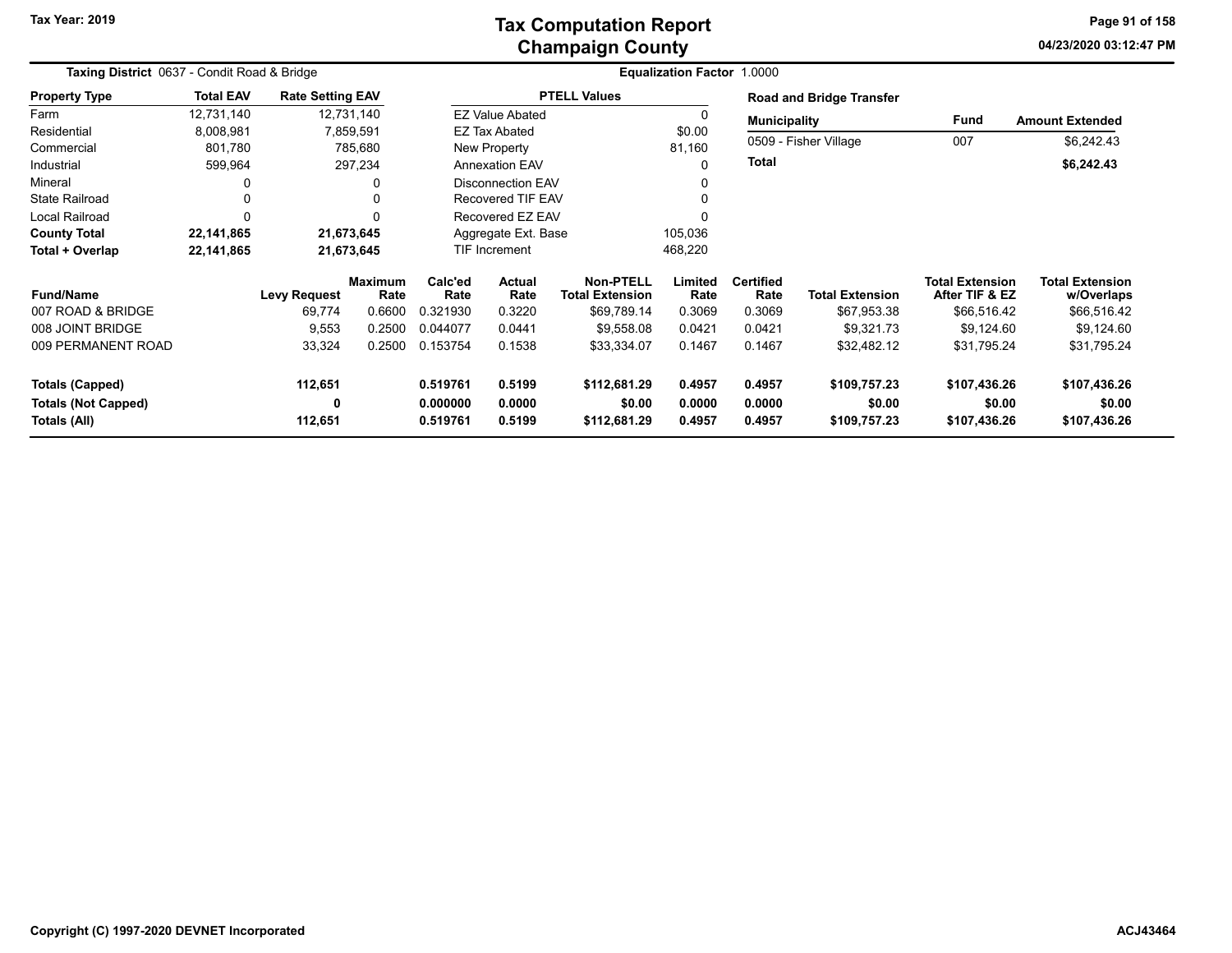**04/23/2020 03:12:47 PM Page 92 of 158**

| <b>Taxing District</b> 0642 - Crittenden Township |                  |                         |                        |                    |                          |                                     | Equalization Factor 1.0000 |                   |                        |                                          |                                      |
|---------------------------------------------------|------------------|-------------------------|------------------------|--------------------|--------------------------|-------------------------------------|----------------------------|-------------------|------------------------|------------------------------------------|--------------------------------------|
| <b>Property Type</b>                              | <b>Total EAV</b> | <b>Rate Setting EAV</b> |                        |                    |                          | <b>PTELL Values</b>                 |                            |                   |                        |                                          |                                      |
| Farm                                              | 16,439,100       | 16,439,100              |                        |                    | <b>EZ Value Abated</b>   |                                     | 0                          |                   |                        |                                          |                                      |
| Residential                                       | 3,903,110        |                         | 3,903,110              |                    | <b>EZ Tax Abated</b>     |                                     | \$0.00                     |                   |                        |                                          |                                      |
| Commercial                                        |                  |                         |                        |                    | New Property             |                                     | 54,710                     |                   |                        |                                          |                                      |
| Industrial                                        |                  |                         |                        |                    | <b>Annexation EAV</b>    |                                     | 0                          |                   |                        |                                          |                                      |
| Mineral                                           | $\Omega$         |                         |                        |                    | <b>Disconnection EAV</b> |                                     |                            |                   |                        |                                          |                                      |
| <b>State Railroad</b>                             | 378,520          |                         | 378,520                |                    | Recovered TIF EAV        |                                     |                            |                   |                        |                                          |                                      |
| Local Railroad                                    | 0                |                         |                        |                    | Recovered EZ EAV         |                                     |                            |                   |                        |                                          |                                      |
| <b>County Total</b>                               | 20,720,730       | 20,720,730              |                        |                    | Aggregate Ext. Base      |                                     | 83,045                     |                   |                        |                                          |                                      |
| Total + Overlap                                   | 20,720,730       | 20,720,730              |                        |                    | TIF Increment            |                                     | 0                          |                   |                        |                                          |                                      |
| <b>Fund/Name</b>                                  |                  | <b>Levy Request</b>     | <b>Maximum</b><br>Rate | Calc'ed<br>Rate    | Actual<br>Rate           | Non-PTELL<br><b>Total Extension</b> | Limited<br>Rate            | Certified<br>Rate | <b>Total Extension</b> | <b>Total Extension</b><br>After TIF & EZ | <b>Total Extension</b><br>w/Overlaps |
| 001 GENERAL                                       |                  | 77,100                  | 0.4000                 | 0.372091           | 0.3721                   | \$77,101.84                         | 0.3701                     | 0.3701            | \$76,687.42            | \$76,687.42                              | \$76,687.42                          |
| 035 LIABILITY INS                                 |                  | 4,130                   | 0.0000                 | 0.019932           | 0.0200                   | \$4,144.15                          | 0.0200                     | 0.0200            | \$4,144.15             | \$4,144.15                               | \$4,144.15                           |
| 047 SOCIAL SECURITY                               |                  | 3,000                   | 0.0000                 | 0.014478           | 0.0145                   | \$3,004.51                          | 0.0145                     | 0.0145            | \$3,004.51             | \$3,004.51                               | \$3,004.51                           |
| 054 GENERAL ASSIST                                |                  | 1,000                   | 0.0000                 | 0.004826           | 0.0049                   | \$1,015.32                          | 0.0049                     | 0.0049            | \$1,015.32             | \$1,015.32                               | \$1,015.32                           |
| <b>Totals (Capped)</b>                            |                  | 85,230                  |                        | 0.411327           | 0.4115                   | \$85,265.82                         | 0.4095                     | 0.4095            | \$84,851.40            | \$84,851.40                              | \$84,851.40                          |
| <b>Totals (Not Capped)</b>                        |                  | 0                       |                        | 0.000000<br>0.0000 |                          | \$0.00                              | 0.0000                     | 0.0000            | \$0.00                 | \$0.00                                   | \$0.00                               |
| Totals (All)                                      |                  | 85,230                  |                        | 0.411327           | \$85,265.82              | 0.4095                              | 0.4095                     | \$84,851.40       | \$84,851.40            | \$84,851.40                              |                                      |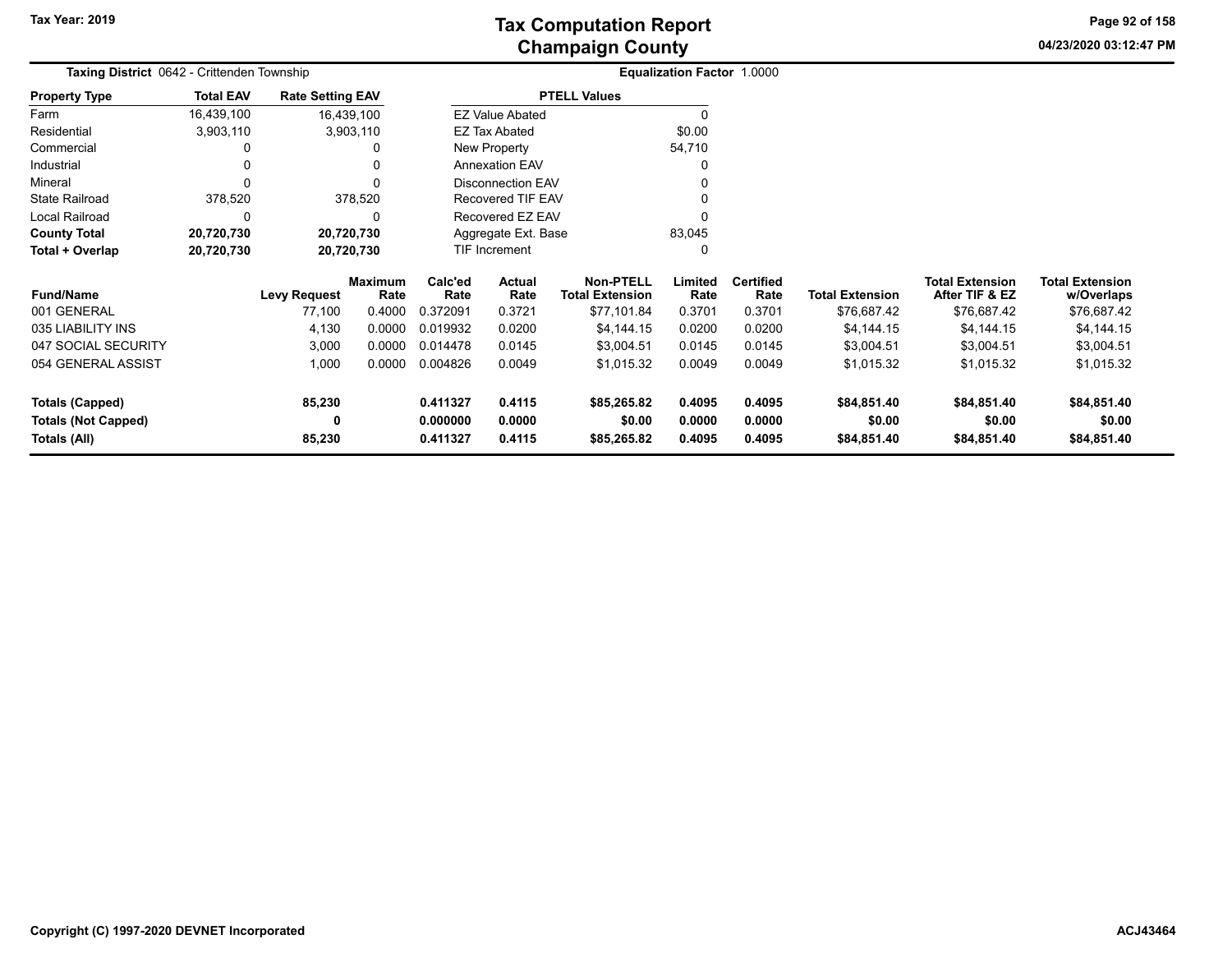**04/23/2020 03:12:47 PM Page 93 of 158**

| Taxing District 0643 - Crittenden Road & Bridge |                  |                         |                        | <b>Equalization Factor 1.0000</b> |                          |                                            |                 |                          |                        |                                          |                                      |
|-------------------------------------------------|------------------|-------------------------|------------------------|-----------------------------------|--------------------------|--------------------------------------------|-----------------|--------------------------|------------------------|------------------------------------------|--------------------------------------|
| <b>Property Type</b>                            | <b>Total EAV</b> | <b>Rate Setting EAV</b> |                        |                                   |                          | <b>PTELL Values</b>                        |                 |                          |                        |                                          |                                      |
| Farm                                            | 16,439,100       |                         | 16,439,100             |                                   | <b>EZ Value Abated</b>   |                                            | $\Omega$        |                          |                        |                                          |                                      |
| Residential                                     | 3,903,110        |                         | 3,903,110              |                                   | EZ Tax Abated            |                                            | \$0.00          |                          |                        |                                          |                                      |
| Commercial                                      |                  |                         | 0                      |                                   | New Property             |                                            | 54,710          |                          |                        |                                          |                                      |
| Industrial                                      |                  |                         | $\Omega$               |                                   | <b>Annexation EAV</b>    |                                            | 0               |                          |                        |                                          |                                      |
| Mineral                                         |                  |                         | $\Omega$               |                                   | <b>Disconnection EAV</b> |                                            |                 |                          |                        |                                          |                                      |
| <b>State Railroad</b>                           | 378,520          |                         | 378,520                | Recovered TIF EAV                 |                          |                                            |                 |                          |                        |                                          |                                      |
| Local Railroad                                  | 0                |                         | 0                      |                                   | Recovered EZ EAV         |                                            |                 |                          |                        |                                          |                                      |
| <b>County Total</b>                             | 20,720,730       | 20,720,730              |                        |                                   | Aggregate Ext. Base      |                                            | 80,833          |                          |                        |                                          |                                      |
| Total + Overlap                                 | 20,720,730       | 20,720,730              |                        |                                   | TIF Increment<br>0       |                                            |                 |                          |                        |                                          |                                      |
| <b>Fund/Name</b>                                |                  | <b>Levy Request</b>     | <b>Maximum</b><br>Rate | Calc'ed<br>Rate                   | Actual<br>Rate           | <b>Non-PTELL</b><br><b>Total Extension</b> | Limited<br>Rate | <b>Certified</b><br>Rate | <b>Total Extension</b> | <b>Total Extension</b><br>After TIF & EZ | <b>Total Extension</b><br>w/Overlaps |
| 007 ROAD & BRIDGE                               |                  | 56,750                  | 0.6600                 | 0.273880                          | 0.2739                   | \$56,754.08                                | 0.2032          | 0.2032                   | \$42,104.52            | \$42,104.52                              | \$42,104.52                          |
| 008 JOINT BRIDGE                                |                  | 1,000                   | 0.2500                 | 0.004826                          | 0.0049                   | \$1,015.32                                 | 0.0037          | 0.0037                   | \$766.67               | \$766.67                                 | \$766.67                             |
| 009 PERMANENT ROAD                              |                  | 0                       | 0.2500                 | 0.250000                          | 0.2500                   | \$51,801.83                                | 0.1858          | 0.1858                   | \$38,499.12            | \$38,499.12                              | \$38,499.12                          |
| 010 BLDG & EQUIPT                               |                  | 1,500                   | 0.1000                 | 0.007239                          | 0.0073                   | \$1,512.61                                 | 0.0055          | 0.0055                   | \$1,139.64             | \$1,139.64                               | \$1,139.64                           |
| 047 SOCIAL SECURITY                             |                  | 100                     | 0.0000                 | 0.000483                          | 0.0005                   | \$103.60                                   | 0.0004          | 0.0004                   | \$82.88                | \$82.88                                  | \$82.88                              |
| <b>Totals (Capped)</b>                          |                  | 59,350                  |                        | 0.536428                          | 0.5366                   | \$111,187.44                               | 0.3986          | 0.3986                   | \$82,592.83            | \$82,592.83                              | \$82,592.83                          |
| <b>Totals (Not Capped)</b>                      |                  | 0                       |                        | 0.000000                          | 0.0000                   | \$0.00                                     | 0.0000          | 0.0000                   | \$0.00                 | \$0.00                                   | \$0.00                               |
| Totals (All)                                    |                  | 59,350                  |                        | 0.536428                          | 0.5366                   | \$111,187.44                               | 0.3986          | 0.3986                   | \$82,592.83            | \$82,592.83                              | \$82,592.83                          |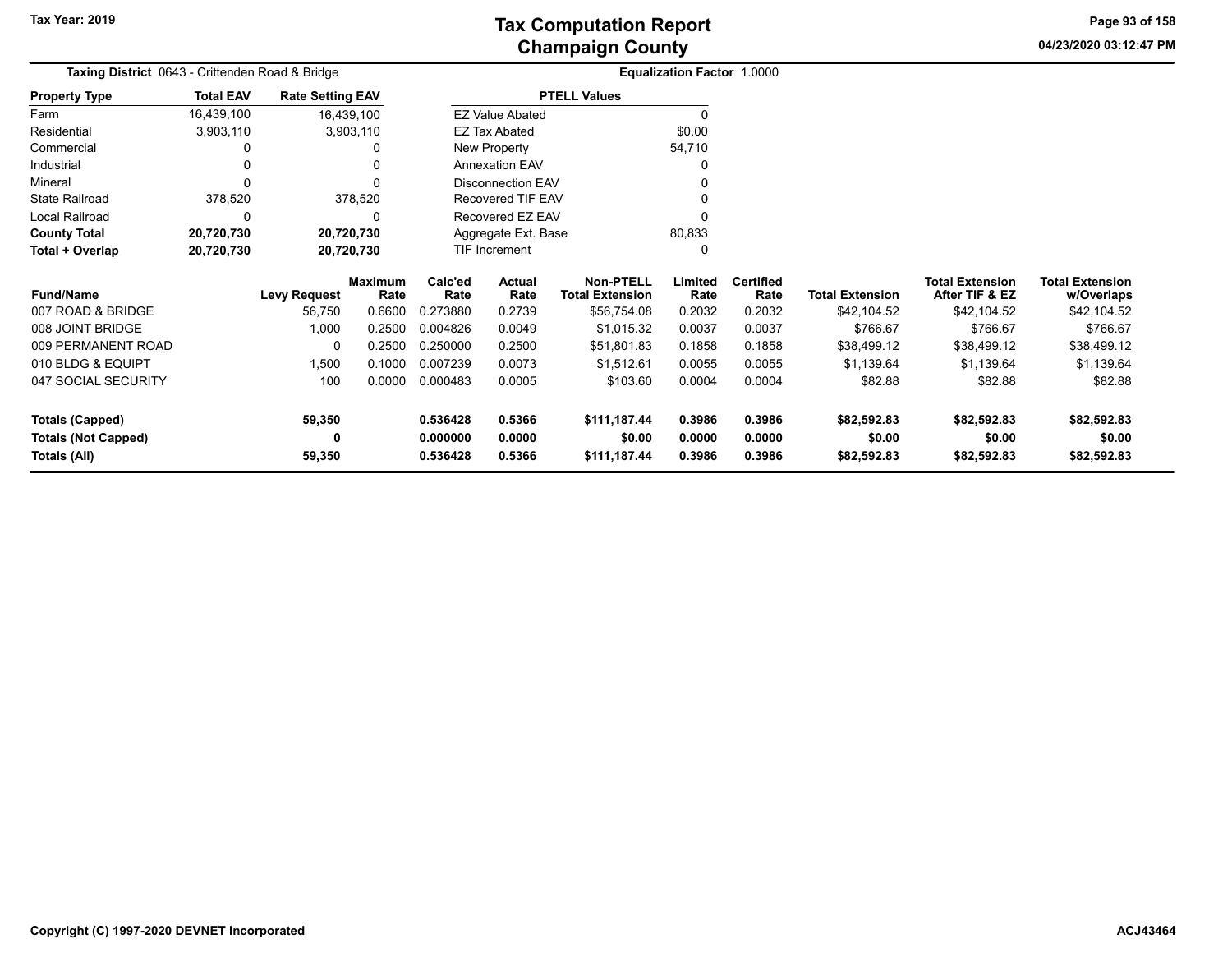**04/23/2020 03:12:47 PMPage 94 of 158**

|                                                               | <b>Taxing District 0648 - Cunningham Township</b> |                             |                        |                                          |                            |                                            | Equalization Factor 1.0000 |                            |                                            |                                            |                                            |  |
|---------------------------------------------------------------|---------------------------------------------------|-----------------------------|------------------------|------------------------------------------|----------------------------|--------------------------------------------|----------------------------|----------------------------|--------------------------------------------|--------------------------------------------|--------------------------------------------|--|
| <b>Property Type</b>                                          | <b>Total EAV</b>                                  | <b>Rate Setting EAV</b>     |                        |                                          |                            | <b>PTELL Values</b>                        |                            |                            |                                            |                                            |                                            |  |
| Farm                                                          | 621,510                                           |                             | 532,281                |                                          | <b>EZ Value Abated</b>     |                                            | 4,792,852                  |                            |                                            |                                            |                                            |  |
| Residential                                                   | 344,723,056                                       | 339,451,579                 |                        |                                          | <b>EZ Tax Abated</b>       |                                            | \$9,854.08                 |                            |                                            |                                            |                                            |  |
| Commercial                                                    | 276,231,493                                       | 246,840,401                 |                        |                                          | New Property               |                                            | 8,612,890                  |                            |                                            |                                            |                                            |  |
| Industrial                                                    | 10,479,910                                        |                             | 9,947,060              |                                          | <b>Annexation EAV</b>      |                                            | 0                          |                            |                                            |                                            |                                            |  |
| Mineral                                                       | 0                                                 |                             |                        | Disconnection EAV                        |                            |                                            | 0                          |                            |                                            |                                            |                                            |  |
| <b>State Railroad</b>                                         | 171,828                                           |                             | 171,828                | <b>Recovered TIF EAV</b>                 |                            |                                            | $\Omega$                   |                            |                                            |                                            |                                            |  |
| <b>Local Railroad</b>                                         | 11.630                                            |                             | 11.630                 |                                          | Recovered EZ EAV           |                                            | 1,082,292                  |                            |                                            |                                            |                                            |  |
| <b>County Total</b>                                           | 632,239,427                                       | 596,954,779                 |                        | Aggregate Ext. Base                      |                            |                                            | 1,184,454                  |                            |                                            |                                            |                                            |  |
| Total + Overlap                                               | 632,239,427                                       | 596,954,779                 |                        |                                          | TIF Increment              |                                            | 30,491,796                 |                            |                                            |                                            |                                            |  |
| <b>Fund/Name</b>                                              |                                                   | <b>Levy Request</b>         | <b>Maximum</b><br>Rate | Calc'ed<br><b>Actual</b><br>Rate<br>Rate |                            | <b>Non-PTELL</b><br><b>Total Extension</b> | Limited<br>Rate            | <b>Certified</b><br>Rate   | <b>Total Extension</b>                     | <b>Total Extension</b><br>After TIF & EZ   | <b>Total Extension</b><br>w/Overlaps       |  |
| 001 GENERAL                                                   |                                                   | 723,000                     | 0.2500                 | 0.121115                                 | 0.1212                     | \$723,509.19                               | 0.1386                     | 0.1386                     | \$876,283.85                               | \$827,379.32                               | \$827,379.32                               |  |
| 054 GENERAL ASSIST                                            |                                                   | 748,734                     | 0.0000                 | 0.125426                                 | 0.1255                     | \$749,178.25                               | 0.0670                     | 0.0670                     | \$423,600.42                               | \$399,959.70                               | \$399,959.70                               |  |
| Totals (Capped)<br><b>Totals (Not Capped)</b><br>Totals (All) |                                                   | 1,471,734<br>0<br>1,471,734 |                        | 0.246541<br>0.000000<br>0.246541         | 0.2467<br>0.0000<br>0.2467 | \$1,472,687.44<br>\$0.00<br>\$1,472,687.44 | 0.2056<br>0.0000<br>0.2056 | 0.2056<br>0.0000<br>0.2056 | \$1,299,884.27<br>\$0.00<br>\$1,299,884.27 | \$1,227,339.02<br>\$0.00<br>\$1,227,339.02 | \$1,227,339.02<br>\$0.00<br>\$1,227,339.02 |  |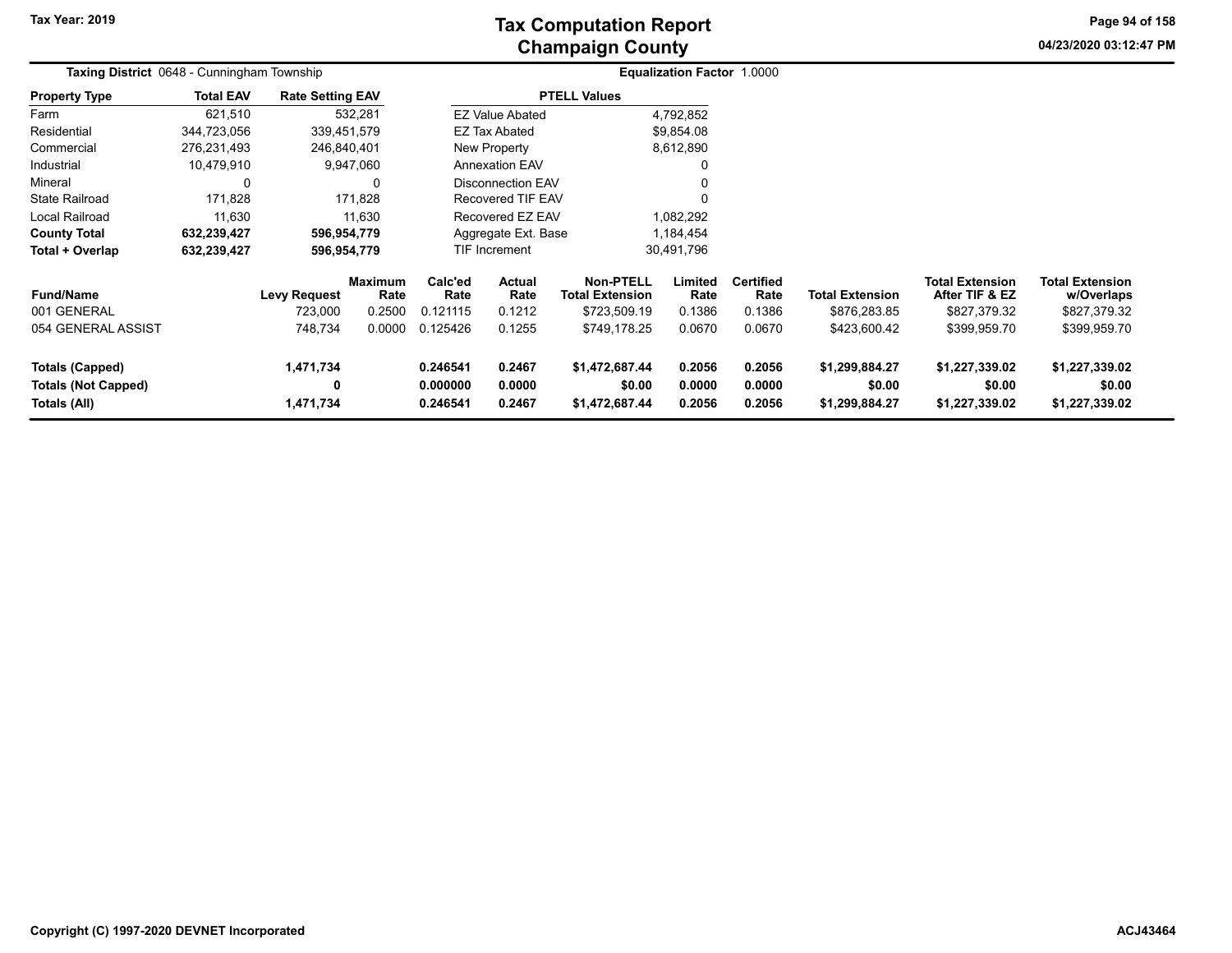**04/23/2020 03:12:47 PM Page 95 of 158**

|                                                      | <b>Taxing District 0653 - East Bend Township</b> |                         |                 |                                          |                          |                                            | <b>Equalization Factor 1.0000</b> |                          |                        |                                          |                                      |  |
|------------------------------------------------------|--------------------------------------------------|-------------------------|-----------------|------------------------------------------|--------------------------|--------------------------------------------|-----------------------------------|--------------------------|------------------------|------------------------------------------|--------------------------------------|--|
| <b>Property Type</b>                                 | <b>Total EAV</b>                                 | <b>Rate Setting EAV</b> |                 |                                          |                          | <b>PTELL Values</b>                        |                                   |                          |                        |                                          |                                      |  |
| Farm                                                 | 14,107,540                                       |                         | 14,094,068      |                                          | <b>EZ Value Abated</b>   |                                            | 0                                 |                          |                        |                                          |                                      |  |
| Residential                                          | 10,226,350                                       |                         | 10,213,490      |                                          | EZ Tax Abated            |                                            | \$0.00                            |                          |                        |                                          |                                      |  |
| Commercial                                           | 2,759,640                                        |                         | 2,741,722       |                                          | New Property             |                                            | 170,730                           |                          |                        |                                          |                                      |  |
| Industrial                                           |                                                  |                         |                 |                                          | <b>Annexation EAV</b>    |                                            | 0                                 |                          |                        |                                          |                                      |  |
| Mineral                                              |                                                  |                         |                 |                                          | <b>Disconnection EAV</b> |                                            |                                   |                          |                        |                                          |                                      |  |
| <b>State Railroad</b>                                |                                                  |                         |                 |                                          | Recovered TIF EAV        |                                            | 0                                 |                          |                        |                                          |                                      |  |
| Local Railroad                                       |                                                  |                         |                 |                                          | Recovered EZ EAV         |                                            | $\Omega$                          |                          |                        |                                          |                                      |  |
| <b>County Total</b>                                  | 27,093,530                                       |                         | 27,049,280      |                                          | Aggregate Ext. Base      |                                            | 74,217                            |                          |                        |                                          |                                      |  |
| Total + Overlap                                      | 27,093,530                                       |                         | 27,049,280      |                                          | TIF Increment            |                                            | 44,250                            |                          |                        |                                          |                                      |  |
| <b>Fund/Name</b>                                     |                                                  | Levy Request            | Maximum<br>Rate | Calc'ed<br>Rate                          | <b>Actual</b><br>Rate    | <b>Non-PTELL</b><br><b>Total Extension</b> | Limited<br>Rate                   | <b>Certified</b><br>Rate | <b>Total Extension</b> | <b>Total Extension</b><br>After TIF & EZ | <b>Total Extension</b><br>w/Overlaps |  |
| 001 GENERAL                                          |                                                  | 78,000                  | 0.3500          | 0.288363                                 | 0.2884                   | \$78,010.12                                | 0.2778                            | 0.2778                   | \$75,265.83            | \$75,142.90                              | \$75,142.90                          |  |
| 054 GENERAL ASSIST                                   |                                                  | 1,000                   | 0.0000          | 0.003697                                 | 0.0037                   | \$1,000.82                                 | 0.0036                            | 0.0036                   | \$975.37               | \$973.77                                 | \$973.77                             |  |
| <b>Totals (Capped)</b><br><b>Totals (Not Capped)</b> |                                                  | 79,000<br>0             |                 | 0.2921<br>0.292060<br>0.0000<br>0.000000 |                          | \$79,010.94<br>\$0.00                      | 0.2814<br>0.0000                  | 0.2814<br>0.0000         | \$76,241.20<br>\$0.00  | \$76,116.67<br>\$0.00                    | \$76,116.67<br>\$0.00                |  |
| Totals (All)                                         |                                                  | 79,000                  |                 | 0.292060<br>0.2921<br>\$79,010.94        |                          |                                            | 0.2814                            | 0.2814                   | \$76,241.20            | \$76,116.67                              | \$76,116.67                          |  |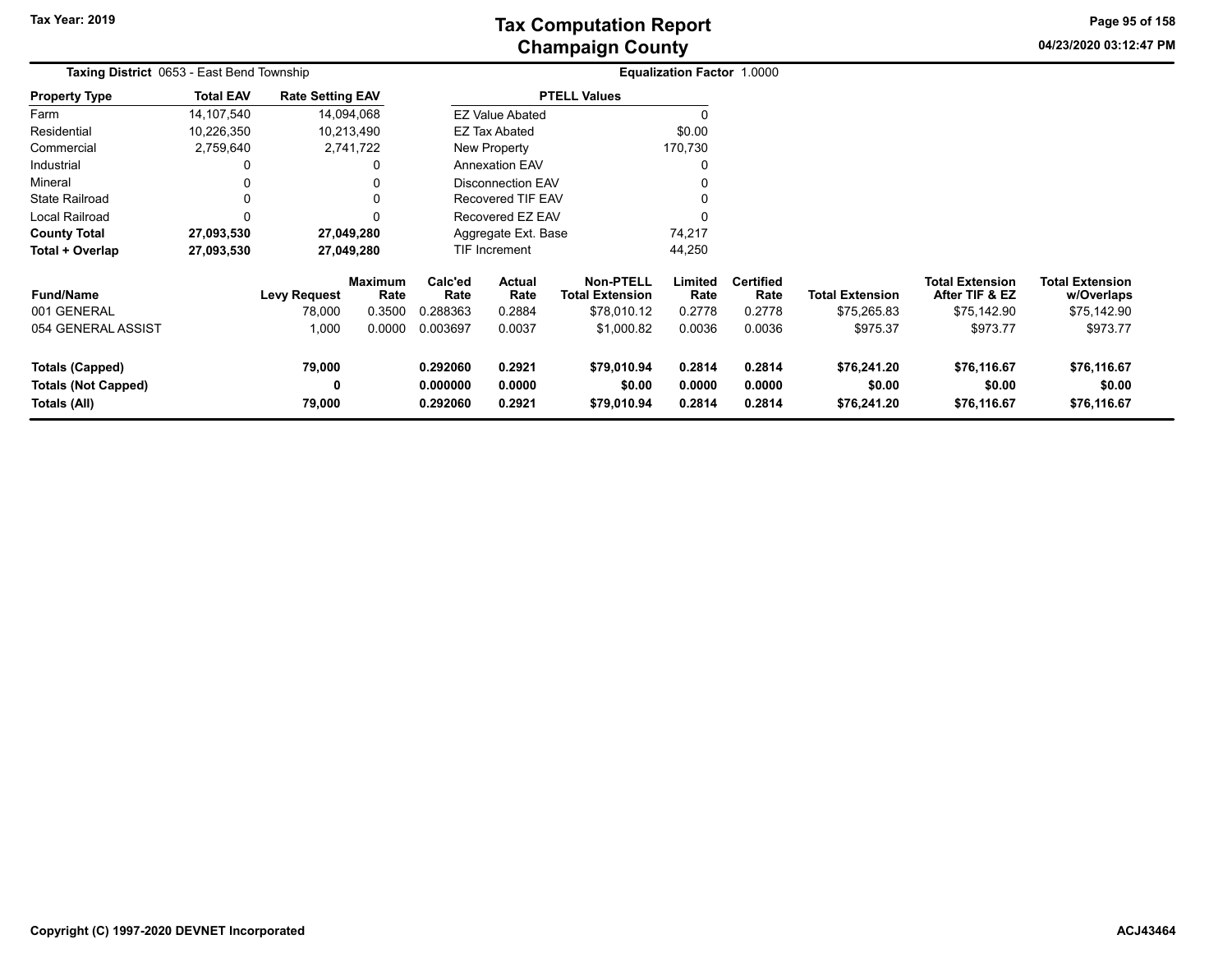### **Champaign County Tax Computation Report**

**04/23/2020 03:12:47 PMPage 96 of 158**

| Taxing District 0654 - East Bend Road & Bridge       |                  |                         |                        |                      |                          |                                            | <b>Equalization Factor 1.0000</b> |                          |                                 |                                          |                                      |
|------------------------------------------------------|------------------|-------------------------|------------------------|----------------------|--------------------------|--------------------------------------------|-----------------------------------|--------------------------|---------------------------------|------------------------------------------|--------------------------------------|
| <b>Property Type</b>                                 | <b>Total EAV</b> | <b>Rate Setting EAV</b> |                        |                      |                          | <b>PTELL Values</b>                        |                                   |                          | <b>Road and Bridge Transfer</b> |                                          |                                      |
| Farm                                                 | 14,107,540       | 14,094,068              |                        |                      | <b>EZ Value Abated</b>   |                                            |                                   | <b>Municipality</b>      |                                 | Fund                                     | <b>Amount Extended</b>               |
| Residential                                          | 10,226,350       | 10,213,490              |                        |                      | <b>EZ Tax Abated</b>     |                                            | \$0.00                            |                          | 0509 - Fisher Village           | 007                                      |                                      |
| Commercial                                           | 2,759,640        |                         | 2,741,722              |                      | New Property             |                                            | 170,730                           |                          |                                 |                                          | \$334.01                             |
| Industrial                                           | 0                |                         | 0                      |                      | <b>Annexation EAV</b>    |                                            | 0                                 | <b>Total</b>             |                                 |                                          | \$334.01                             |
| Mineral                                              | 0                |                         |                        |                      | <b>Disconnection EAV</b> |                                            |                                   |                          |                                 |                                          |                                      |
| <b>State Railroad</b>                                | 0                |                         |                        |                      | <b>Recovered TIF EAV</b> |                                            |                                   |                          |                                 |                                          |                                      |
| <b>Local Railroad</b>                                | 0                |                         |                        |                      | Recovered EZ EAV         |                                            |                                   |                          |                                 |                                          |                                      |
| <b>County Total</b>                                  | 27,093,530       | 27,049,280              |                        |                      | Aggregate Ext. Base      |                                            | 208,246                           |                          |                                 |                                          |                                      |
| Total + Overlap                                      | 27,093,530       | 27,049,280              |                        |                      | TIF Increment            |                                            | 44,250                            |                          |                                 |                                          |                                      |
| <b>Fund/Name</b>                                     |                  | <b>Levy Request</b>     | <b>Maximum</b><br>Rate | Calc'ed<br>Rate      | Actual<br>Rate           | <b>Non-PTELL</b><br><b>Total Extension</b> | Limited<br>Rate                   | <b>Certified</b><br>Rate | <b>Total Extension</b>          | <b>Total Extension</b><br>After TIF & EZ | <b>Total Extension</b><br>w/Overlaps |
| 007 ROAD & BRIDGE                                    |                  | 170,000                 | 0.6600                 | 0.628483             | 0.6285                   | \$170,004.72                               | 0.5937                            | 0.5937                   | \$160,854.29                    | \$160,591.58                             | \$160,591.58                         |
| 008 JOINT BRIDGE                                     |                  | 6,000                   | 0.2500                 | 0.022182             | 0.0222                   | \$6,004.94                                 | 0.0210                            | 0.0210                   | \$5,689.64                      | \$5,680.35                               | \$5,680.35                           |
| 009 PERMANENT ROAD                                   |                  | 45,000                  | 0.2500                 | 0.166363             | 0.1664                   | \$45,010.00                                | 0.1573                            | 0.1573                   | \$42,618.12                     | \$42,548.52                              | \$42,548.52                          |
| 010 BLDG & EQUIPT                                    |                  | 5,000                   | 0.1000                 | 0.018485             | 0.0185                   | \$5,004.12                                 | 0.0175                            | 0.0175                   | \$4,741.37                      | \$4,733.62                               | \$4,733.62                           |
|                                                      |                  |                         |                        |                      |                          |                                            |                                   |                          |                                 |                                          |                                      |
| <b>Totals (Capped)</b><br><b>Totals (Not Capped)</b> |                  | 226,000<br>0            |                        | 0.835513<br>0.000000 | 0.8356<br>0.0000         | \$226,023.78<br>\$0.00                     | 0.7895<br>0.0000                  | 0.7895<br>0.0000         | \$213,903.42<br>\$0.00          | \$213,554.07<br>\$0.00                   | \$213,554.07<br>\$0.00               |
| Totals (All)                                         |                  | 226,000                 |                        | 0.835513             | 0.8356                   | \$226,023.78                               | 0.7895                            | 0.7895                   | \$213,903.42                    | \$213,554.07                             | \$213,554.07                         |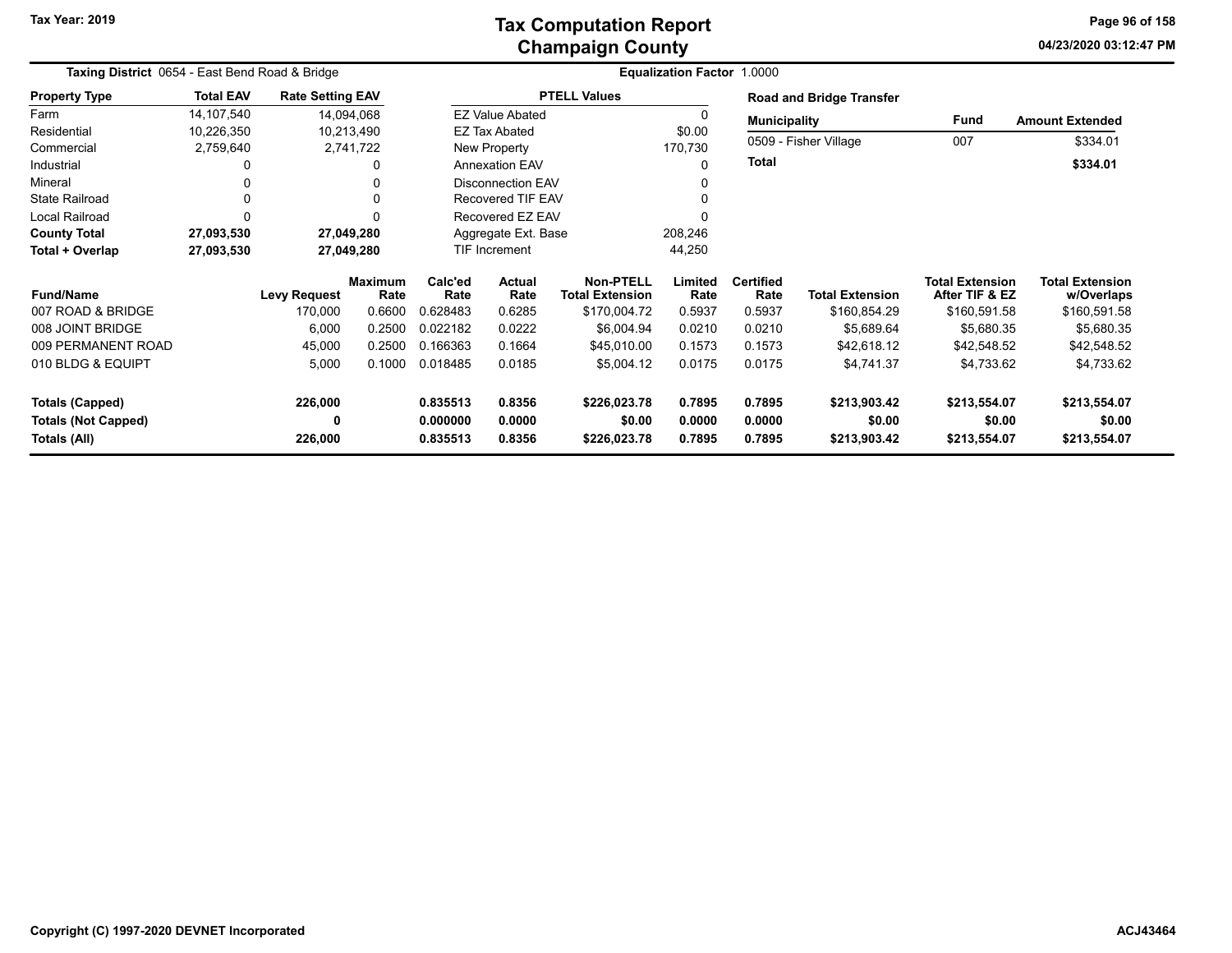**04/23/2020 03:12:47 PM Page 97 of 158**

| Taxing District 0659 - Harwood Township |                  |                         |                        |                               |                                                      |                                            | Equalization Factor 1.0000 |                          |                        |                                          |                                      |
|-----------------------------------------|------------------|-------------------------|------------------------|-------------------------------|------------------------------------------------------|--------------------------------------------|----------------------------|--------------------------|------------------------|------------------------------------------|--------------------------------------|
| <b>Property Type</b>                    | <b>Total EAV</b> | <b>Rate Setting EAV</b> |                        |                               |                                                      | <b>PTELL Values</b>                        |                            |                          |                        |                                          |                                      |
| Farm                                    | 9,597,170        |                         | 9,597,170              |                               | <b>EZ Value Abated</b>                               |                                            |                            |                          |                        |                                          |                                      |
| Residential                             | 6,485,571        |                         | 6,485,571              |                               | <b>EZ Tax Abated</b>                                 |                                            | \$0.00                     |                          |                        |                                          |                                      |
| Commercial                              | 3,926,730        |                         | 3,926,730              |                               | New Property                                         |                                            | 16,980                     |                          |                        |                                          |                                      |
| Industrial                              | 1,105,300        |                         | 1,105,300              |                               | <b>Annexation EAV</b>                                |                                            |                            |                          |                        |                                          |                                      |
| Mineral                                 |                  |                         | 0                      |                               | <b>Disconnection EAV</b><br><b>Recovered TIF EAV</b> |                                            |                            |                          |                        |                                          |                                      |
| <b>State Railroad</b>                   |                  |                         | 0                      |                               |                                                      |                                            |                            |                          |                        |                                          |                                      |
| Local Railroad                          | 17,660           |                         | 17,660                 |                               | Recovered EZ EAV                                     |                                            |                            |                          |                        |                                          |                                      |
| <b>County Total</b>                     | 21,132,431       |                         | 21,132,431             | Aggregate Ext. Base<br>51,121 |                                                      |                                            |                            |                          |                        |                                          |                                      |
| Total + Overlap                         | 21,132,431       | 21,132,431              |                        |                               | <b>TIF Increment</b>                                 |                                            | $\Omega$                   |                          |                        |                                          |                                      |
| <b>Fund/Name</b>                        |                  | <b>Levy Request</b>     | <b>Maximum</b><br>Rate | Calc'ed<br>Rate               | Actual<br>Rate                                       | <b>Non-PTELL</b><br><b>Total Extension</b> | Limited<br>Rate            | <b>Certified</b><br>Rate | <b>Total Extension</b> | <b>Total Extension</b><br>After TIF & EZ | <b>Total Extension</b><br>w/Overlaps |
| 001 GENERAL                             |                  | 49,607                  | 0.4000                 | 0.234744                      | 0.2348                                               | \$49,618.95                                | 0.2305                     | 0.2305                   | \$48,710.25            | \$48,710.25                              | \$48,710.25                          |
| 054 GENERAL ASSIST                      |                  | 3,448                   | 0.0000                 | 0.016316                      | 0.0164                                               | \$3,465.72                                 | 0.0162                     | 0.0162                   | \$3,423.45             | \$3,423.45                               | \$3,423.45                           |
| Totals (Capped)                         |                  | 53,055                  |                        | 0.251060                      | 0.2512                                               | \$53,084.67                                | 0.2467                     | 0.2467                   | \$52,133.70            | \$52,133.70                              | \$52,133.70                          |
| <b>Totals (Not Capped)</b>              |                  | 0                       |                        | 0.000000                      | 0.0000                                               | \$0.00                                     | 0.0000                     | 0.0000                   | \$0.00                 | \$0.00                                   | \$0.00                               |
| Totals (All)                            |                  | 53,055                  |                        | 0.251060                      | 0.2512                                               | \$53,084.67                                | 0.2467                     | 0.2467                   | \$52,133.70            | \$52,133.70                              | \$52,133.70                          |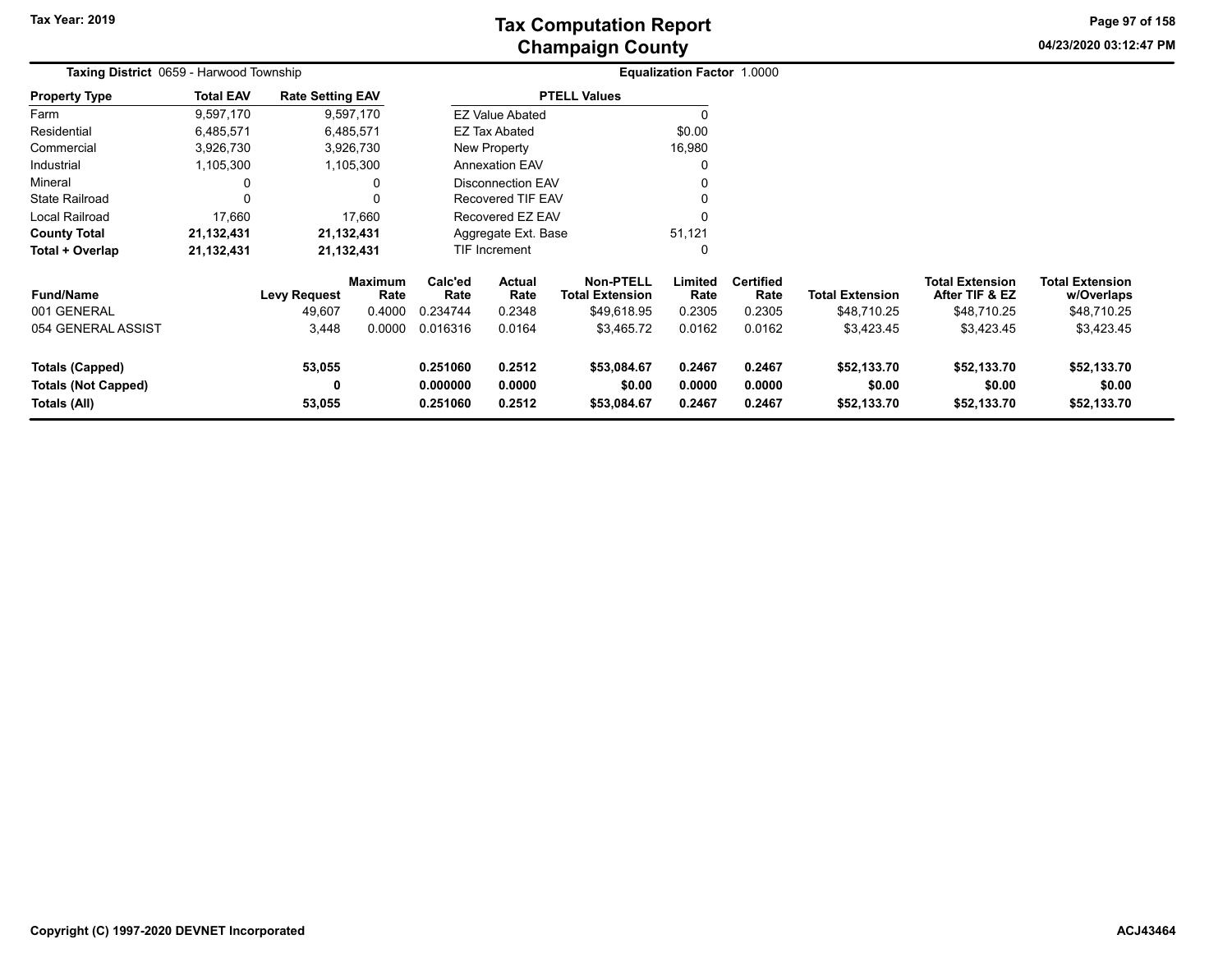### **Champaign County Tax Computation Report**

**04/23/2020 03:12:47 PM Page 98 of 158**

| Taxing District 0660 - Harwood Road & Bridge |                  |                         |                        |                 |                        | Equalization Factor 1.0000                 |                 |                          |                                 |                                          |                                      |
|----------------------------------------------|------------------|-------------------------|------------------------|-----------------|------------------------|--------------------------------------------|-----------------|--------------------------|---------------------------------|------------------------------------------|--------------------------------------|
| <b>Property Type</b>                         | <b>Total EAV</b> | <b>Rate Setting EAV</b> |                        |                 |                        | <b>PTELL Values</b>                        |                 |                          | <b>Road and Bridge Transfer</b> |                                          |                                      |
| Farm                                         | 9,597,170        |                         | 9,597,170              |                 | <b>EZ Value Abated</b> |                                            | 0               | <b>Municipality</b>      |                                 | <b>Fund</b>                              | <b>Amount Extended</b>               |
| Residential                                  | 6,485,571        | 6,485,571               |                        |                 | <b>EZ Tax Abated</b>   |                                            | \$0.00          |                          |                                 |                                          |                                      |
| Commercial                                   | 3,926,730        |                         | 3,926,730              |                 | New Property           |                                            | 16,980          |                          | 0511 - Gifford Village          | 007                                      | \$13,563.70                          |
| Industrial                                   | 1,105,300        |                         | 1,105,300              |                 | <b>Annexation EAV</b>  |                                            | $\Omega$        | Total                    |                                 |                                          | \$13,563.70                          |
| Mineral                                      |                  |                         | 0                      |                 | Disconnection EAV      |                                            |                 |                          |                                 |                                          |                                      |
| <b>State Railroad</b>                        | O                |                         | n                      |                 | Recovered TIF EAV      |                                            |                 |                          |                                 |                                          |                                      |
| Local Railroad                               | 17,660           |                         | 17,660                 |                 | Recovered EZ EAV       |                                            |                 |                          |                                 |                                          |                                      |
| <b>County Total</b>                          | 21,132,431       | 21,132,431              |                        |                 | Aggregate Ext. Base    |                                            | 147,787         |                          |                                 |                                          |                                      |
| Total + Overlap                              | 21,132,431       | 21,132,431              |                        |                 | <b>TIF Increment</b>   |                                            | 0               |                          |                                 |                                          |                                      |
| <b>Fund/Name</b>                             |                  | <b>Levy Request</b>     | <b>Maximum</b><br>Rate | Calc'ed<br>Rate | <b>Actual</b><br>Rate  | <b>Non-PTELL</b><br><b>Total Extension</b> | Limited<br>Rate | <b>Certified</b><br>Rate | <b>Total Extension</b>          | <b>Total Extension</b><br>After TIF & EZ | <b>Total Extension</b><br>w/Overlaps |
| 007 ROAD & BRIDGE                            |                  | 104,661                 | 0.6600                 | 0.495263        | 0.4953                 | \$104,668.93                               | 0.4413          | 0.4413                   | \$93,257.42                     | \$93,257.42                              | \$93,257.42                          |
| 008 JOINT BRIDGE                             |                  | 11,629                  | 0.2500                 | 0.055029        | 0.0551                 | \$11,643.97                                | 0.0491          | 0.0491                   | \$10,376.02                     | \$10,376.02                              | \$10,376.02                          |
| 009 PERMANENT ROAD                           |                  |                         | 0.2500                 | 0.250000        | 0.2500                 | \$52,831.08                                | 0.2228          | 0.2228                   | \$47,083.06                     | \$47,083.06                              | \$47,083.06                          |
| 035 LIABILITY INS                            |                  |                         | 0.0000                 | 0.000000        | 0.0000                 | \$0.00                                     | 0.0000          | 0.0000                   | \$0.00                          | \$0.00                                   | \$0.00                               |
| 047 SOCIAL SECURITY                          |                  | 0                       | 0.0000                 | 0.000000        | 0.0000                 | \$0.00                                     | 0.0000          | 0.0000                   | \$0.00                          | \$0.00                                   | \$0.00                               |
| <b>Totals (Capped)</b>                       |                  | 116,290                 |                        | 0.800292        | 0.8004                 | \$169,143.98                               | 0.7132          | 0.7132                   | \$150,716.50                    | \$150,716.50                             | \$150,716.50                         |
| <b>Totals (Not Capped)</b>                   |                  |                         |                        | 0.000000        | 0.0000                 | \$0.00                                     | 0.0000          | 0.0000                   | \$0.00                          | \$0.00                                   | \$0.00                               |
| Totals (All)                                 |                  | 116,290                 |                        | 0.800292        | 0.8004                 | \$169,143.98                               | 0.7132          | 0.7132                   | \$150,716.50                    | \$150,716.50                             | \$150,716.50                         |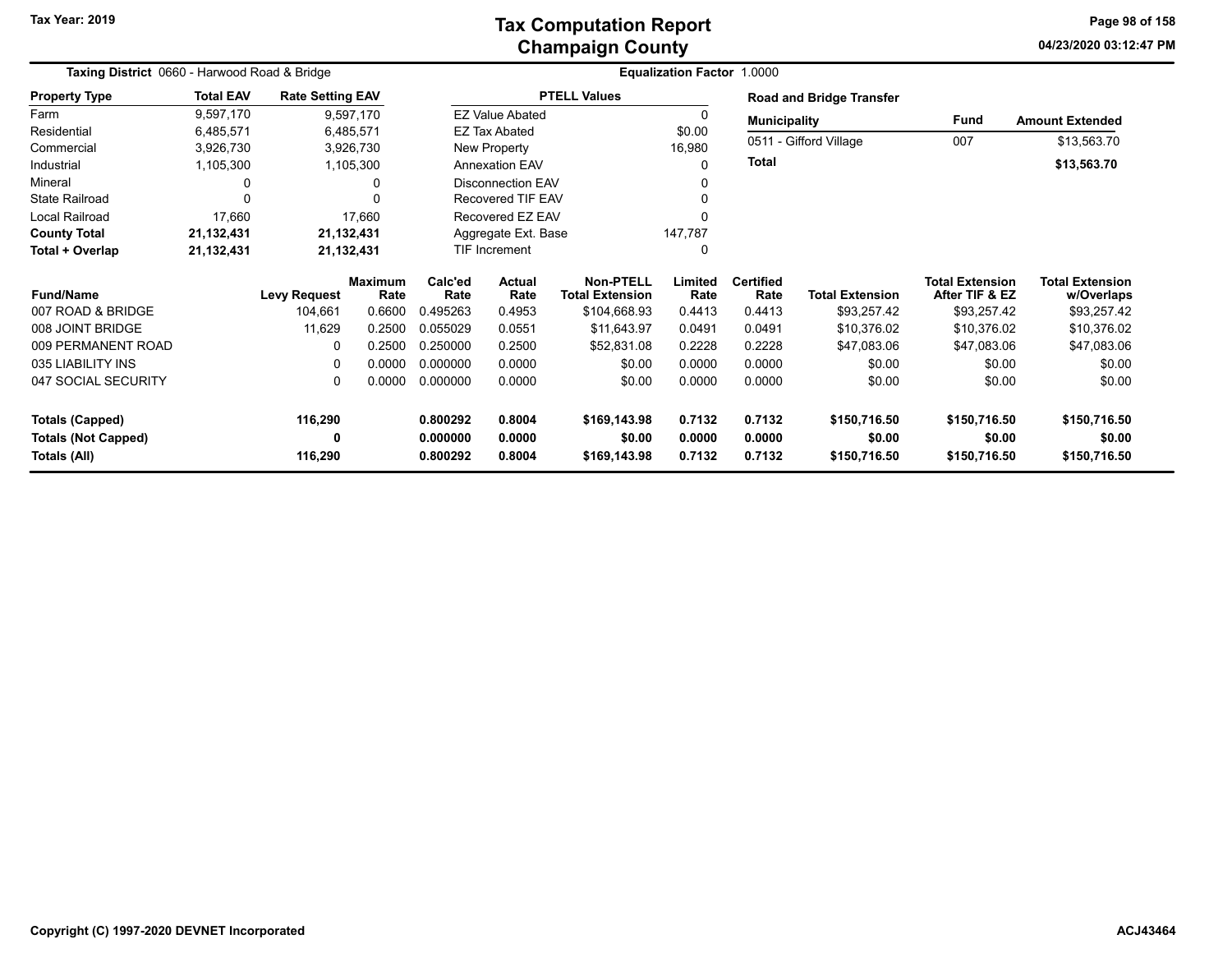**04/23/2020 03:12:47 PMPage 99 of 158**

| Taxing District 0665 - Hensley Township |                  |                         |                        | Equalization Factor 1.0000 |                        |                                            |                 |                          |                        |                                          |                                      |
|-----------------------------------------|------------------|-------------------------|------------------------|----------------------------|------------------------|--------------------------------------------|-----------------|--------------------------|------------------------|------------------------------------------|--------------------------------------|
| <b>Property Type</b>                    | <b>Total EAV</b> | <b>Rate Setting EAV</b> |                        |                            |                        | <b>PTELL Values</b>                        |                 |                          |                        |                                          |                                      |
| Farm                                    | 14,930,190       | 14,926,480              |                        |                            | <b>EZ Value Abated</b> |                                            |                 |                          |                        |                                          |                                      |
| Residential                             | 18,223,530       | 18,223,530              |                        |                            | EZ Tax Abated          |                                            | \$0.00          |                          |                        |                                          |                                      |
| Commercial                              | 11,491,530       | 11,491,530              |                        |                            | New Property           |                                            | 145,480         |                          |                        |                                          |                                      |
| Industrial                              | 8,104            |                         | 8,104                  |                            | <b>Annexation EAV</b>  |                                            |                 |                          |                        |                                          |                                      |
| Mineral                                 | 0                |                         | 0                      |                            | Disconnection EAV      |                                            |                 |                          |                        |                                          |                                      |
| <b>State Railroad</b>                   | 274,624          |                         | 274,624                |                            | Recovered TIF EAV      |                                            |                 |                          |                        |                                          |                                      |
| Local Railroad                          | 24,440           |                         | 24,440                 |                            | Recovered EZ EAV       |                                            |                 |                          |                        |                                          |                                      |
| <b>County Total</b>                     | 44,952,418       | 44,948,708              |                        |                            | Aggregate Ext. Base    |                                            | 74,532          |                          |                        |                                          |                                      |
| Total + Overlap                         | 44,952,418       | 44,948,708              |                        |                            | 3,710<br>TIF Increment |                                            |                 |                          |                        |                                          |                                      |
| <b>Fund/Name</b>                        |                  | <b>Levy Request</b>     | <b>Maximum</b><br>Rate | Calc'ed<br>Rate            | Actual<br>Rate         | <b>Non-PTELL</b><br><b>Total Extension</b> | Limited<br>Rate | <b>Certified</b><br>Rate | <b>Total Extension</b> | <b>Total Extension</b><br>After TIF & EZ | <b>Total Extension</b><br>w/Overlaps |
| 001 GENERAL                             |                  | 62,647                  | 0.2500                 | 0.139374                   | 0.1394                 | \$62,658.50                                | 0.1226          | 0.1394                   | \$62,663.67            | \$55,107.12                              | \$55,107.12                          |
| 035 LIABILITY INS                       |                  | 16,679                  | 0.0000                 | 0.037107                   | 0.0372                 | \$16,720.92                                | 0.0371          | 0.0371                   | \$16,677.35            | \$16,675.97                              | \$16,675.97                          |
| 054 GENERAL ASSIST                      |                  | 4,430                   | 0.0000                 | 0.009856                   | 0.0099                 | \$4,449.92                                 | 0.0099          | 0.0099                   | \$4,450.29             | \$4,449.92                               | \$4,449.92                           |
| <b>Totals (Capped)</b>                  |                  | 83,756                  |                        | 0.186337                   | 0.1865                 | \$83,829.34                                | 0.1696          | 0.1864                   | \$83,791.31            | \$76,233.01                              | \$76,233.01                          |
| <b>Totals (Not Capped)</b>              |                  | 0                       |                        | 0.000000                   | 0.0000                 | \$0.00                                     | 0.0000          | 0.0000                   | \$0.00                 | \$0.00                                   | \$0.00                               |
| Totals (All)                            |                  | 83,756                  |                        | 0.186337                   | 0.1865                 | \$83,829.34                                | 0.1696          | 0.1864                   | \$83,791.31            | \$76,233.01                              | \$76,233.01                          |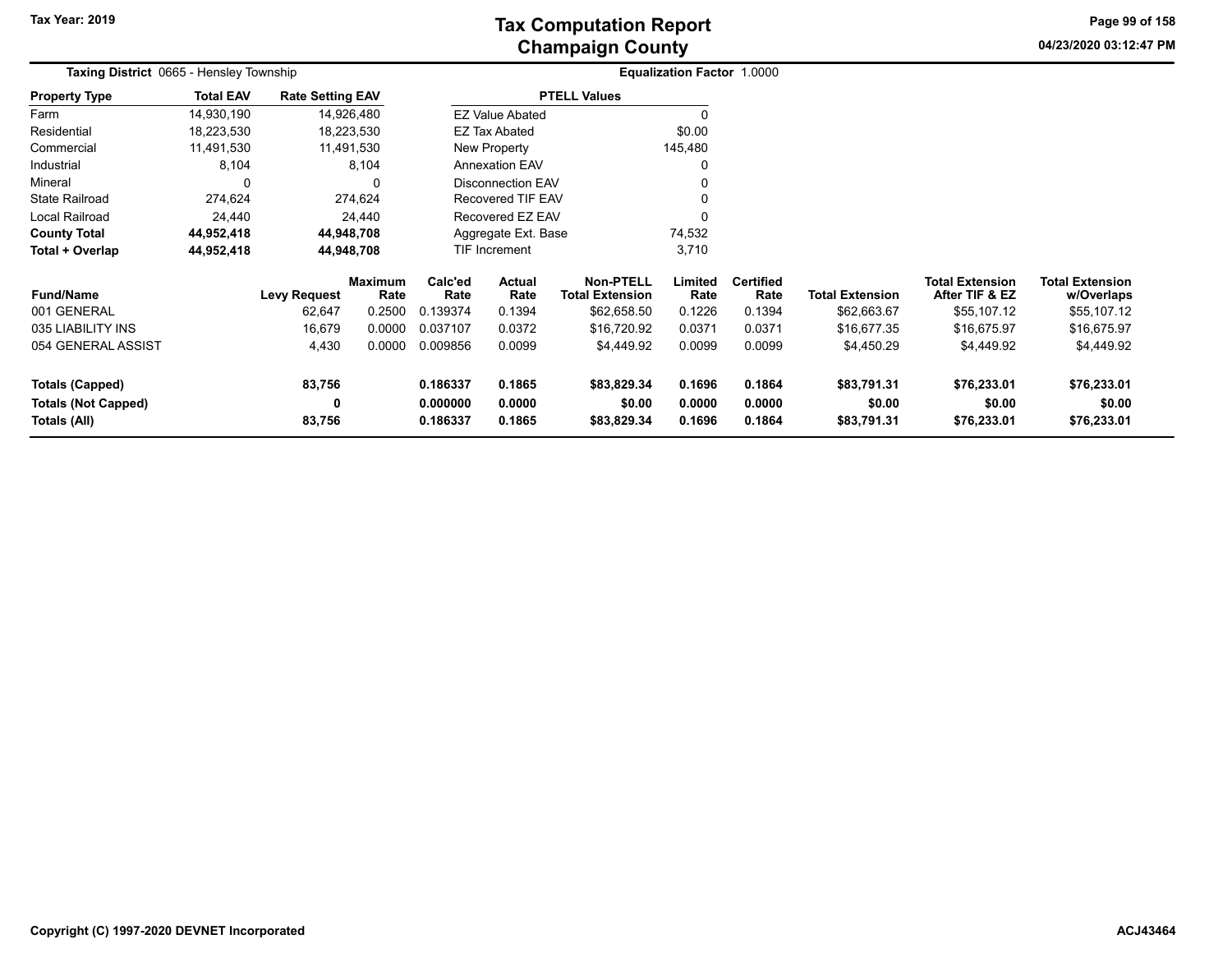**04/23/2020 03:12:47 PM Page 100 of 158**

| Taxing District 0666 - Hensley Road & Bridge |                  |                         |                        |                       | Equalization Factor 1.0000 |                                     |                 |                          |                                 |                                          |                                      |  |
|----------------------------------------------|------------------|-------------------------|------------------------|-----------------------|----------------------------|-------------------------------------|-----------------|--------------------------|---------------------------------|------------------------------------------|--------------------------------------|--|
| <b>Property Type</b>                         | <b>Total EAV</b> | <b>Rate Setting EAV</b> |                        |                       |                            | <b>PTELL Values</b>                 |                 |                          | <b>Road and Bridge Transfer</b> |                                          |                                      |  |
| Farm                                         | 14,930,190       |                         | 14,926,480             |                       | <b>EZ Value Abated</b>     |                                     | <sup>0</sup>    | <b>Municipality</b>      |                                 | Fund                                     | <b>Amount Extended</b>               |  |
| Residential                                  | 18,223,530       |                         | 18,223,530             |                       | EZ Tax Abated<br>\$0.00    |                                     |                 |                          |                                 |                                          |                                      |  |
| Commercial                                   | 11,491,530       |                         | 11,491,530             |                       | New Property               |                                     | 145,480         |                          | 0504 - Champaign City           | 007                                      | \$0.00                               |  |
| Industrial                                   | 8,104            |                         | 8,104                  | <b>Annexation EAV</b> |                            |                                     | 0               | 0516 - Mahomet Village   |                                 | 007                                      | \$325.98                             |  |
| Mineral                                      | $\Omega$         |                         | $\Omega$               |                       | <b>Disconnection EAV</b>   |                                     | 0               | <b>Total</b>             |                                 |                                          | \$325.98                             |  |
| <b>State Railroad</b>                        | 274,624          |                         | 274,624                |                       | Recovered TIF EAV          |                                     |                 |                          |                                 |                                          |                                      |  |
| Local Railroad                               | 24,440           |                         | 24,440                 |                       | Recovered EZ EAV           |                                     |                 |                          |                                 |                                          |                                      |  |
| <b>County Total</b>                          | 44,952,418       |                         | 44,948,708             |                       | Aggregate Ext. Base        |                                     | 237,038         |                          |                                 |                                          |                                      |  |
| Total + Overlap                              | 44,952,418       | 44,948,708              |                        |                       | TIF Increment              |                                     | 3,710           |                          |                                 |                                          |                                      |  |
| <b>Fund/Name</b>                             |                  | <b>Levy Request</b>     | <b>Maximum</b><br>Rate | Calc'ed<br>Rate       | Actual<br>Rate             | Non-PTELL<br><b>Total Extension</b> | Limited<br>Rate | <b>Certified</b><br>Rate | <b>Total Extension</b>          | <b>Total Extension</b><br>After TIF & EZ | <b>Total Extension</b><br>w/Overlaps |  |
| 005 IMRF                                     |                  | 3,736                   | 0.0000                 | 0.008312              | 0.0084                     | \$3,775.69                          | 0.0068          | 0.0068                   | \$3,056.76                      | \$3,056.51                               | \$3,056.51                           |  |
| 007 ROAD & BRIDGE                            |                  | 140,839                 | 0.6600                 | 0.313333              | 0.3134                     | \$140,869.25                        | 0.2630          | 0.2630                   | \$118,224.86                    | \$118,215.10                             | \$118,215.10                         |  |
| 008 JOINT BRIDGE                             |                  | 17,893                  | 0.2500                 | 0.039808              | 0.0399                     | \$17,934.53                         | 0.0335          | 0.0335                   | \$15,059.06                     | \$15,057.82                              | \$15,057.82                          |  |
| 009 PERMANENT ROAD                           |                  | $\Omega$                | 0.2500                 | 0.250000              | 0.2500                     | \$112,371.77                        | 0.2098          | 0.2098                   | \$94,310.17                     | \$94,302.39                              | \$94,302.39                          |  |
| 010 BLDG & EQUIPT                            |                  | 13,905                  | 0.1000                 | 0.030935              | 0.0310                     | \$13,934.10                         | 0.0261          | 0.0261                   | \$11,732.58                     | \$11,731.61                              | \$11,731.61                          |  |
| <b>Totals (Capped)</b>                       |                  | 176,373                 |                        | 0.642388              | 0.6427                     | \$288,885.34                        | 0.5392          | 0.5392                   | \$242,383.43                    | \$242,363.43                             | \$242,363.43                         |  |
| <b>Totals (Not Capped)</b>                   |                  | 0                       |                        | 0.000000              | 0.0000                     | \$0.00                              | 0.0000          | 0.0000                   | \$0.00                          | \$0.00                                   | \$0.00                               |  |
| Totals (All)                                 |                  | 176,373                 |                        | 0.642388              | 0.6427                     | \$288,885.34                        | 0.5392          | 0.5392                   | \$242,383.43                    | \$242,363.43                             | \$242,363.43                         |  |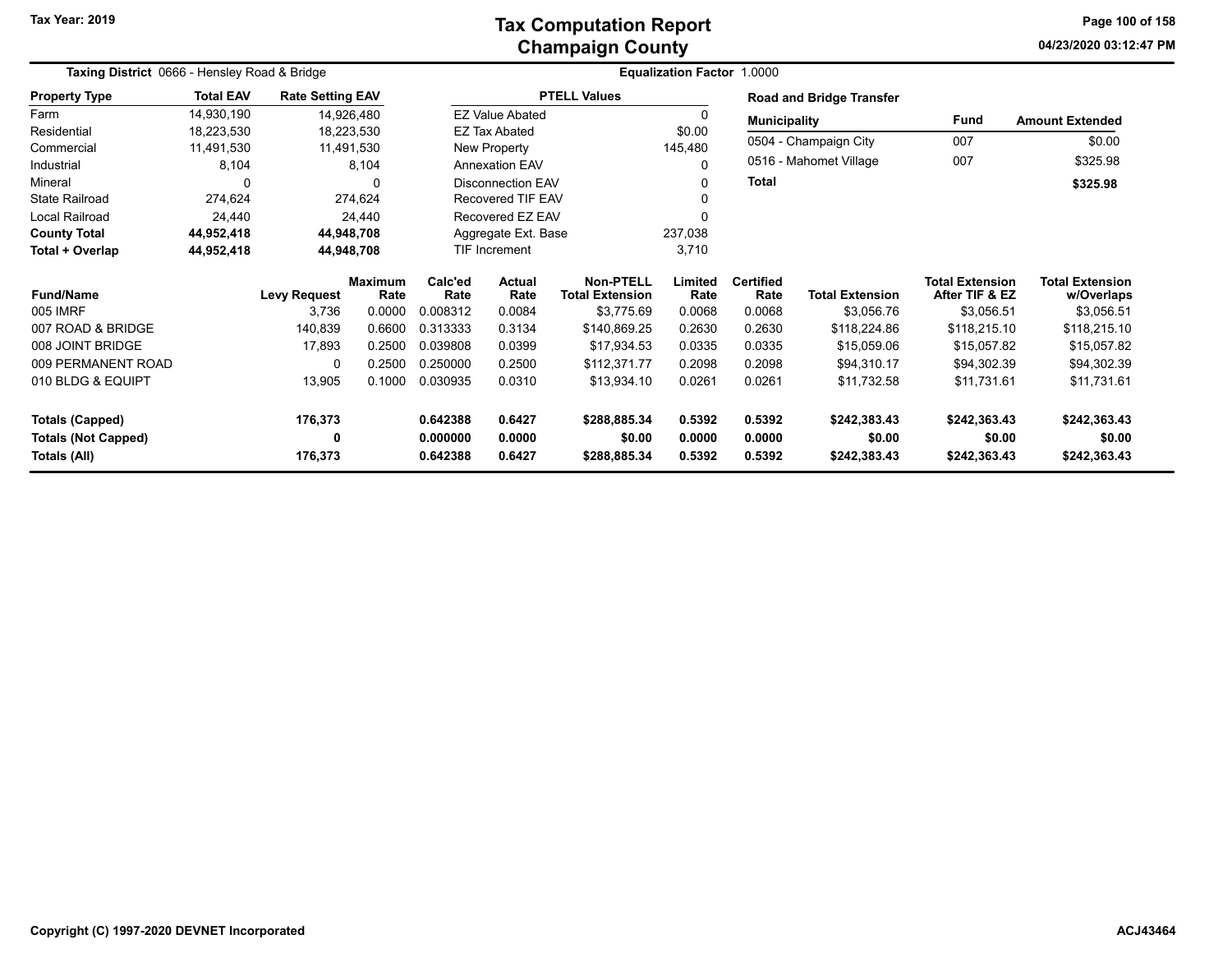**04/23/2020 03:12:47 PM Page 101 of 158**

| Taxing District 0671 - Kerr Township                                 |                  |                         |                        | <b>Equalization Factor 1.0000</b> |                                                      |                                      |                            |                            |                                      |                                          |                                      |
|----------------------------------------------------------------------|------------------|-------------------------|------------------------|-----------------------------------|------------------------------------------------------|--------------------------------------|----------------------------|----------------------------|--------------------------------------|------------------------------------------|--------------------------------------|
| <b>Property Type</b>                                                 | <b>Total EAV</b> | <b>Rate Setting EAV</b> |                        |                                   |                                                      | <b>PTELL Values</b>                  |                            |                            |                                      |                                          |                                      |
| Farm                                                                 | 5,241,070        |                         | 5,241,070              |                                   | <b>EZ Value Abated</b>                               |                                      |                            |                            |                                      |                                          |                                      |
| Residential                                                          | 815,830          |                         | 815,830                |                                   | EZ Tax Abated                                        |                                      | \$0.00                     |                            |                                      |                                          |                                      |
| Commercial                                                           | 0                |                         |                        |                                   | New Property                                         |                                      |                            |                            |                                      |                                          |                                      |
| Industrial                                                           | 0                |                         | 0                      |                                   | <b>Annexation EAV</b>                                |                                      |                            |                            |                                      |                                          |                                      |
| Mineral                                                              | 0                |                         | 0                      |                                   | <b>Disconnection EAV</b><br><b>Recovered TIF EAV</b> |                                      |                            |                            |                                      |                                          |                                      |
| <b>State Railroad</b>                                                | 0                |                         | 0                      |                                   |                                                      |                                      |                            |                            |                                      |                                          |                                      |
| Local Railroad                                                       | 0                |                         | O                      |                                   | Recovered EZ EAV                                     |                                      |                            |                            |                                      |                                          |                                      |
| <b>County Total</b>                                                  | 6,056,900        |                         | 6,056,900              |                                   | Aggregate Ext. Base                                  |                                      | 16,402                     |                            |                                      |                                          |                                      |
| Total + Overlap                                                      | 6,056,900        |                         | 6,056,900              |                                   | <b>TIF Increment</b>                                 |                                      |                            |                            |                                      |                                          |                                      |
| <b>Fund/Name</b>                                                     |                  | <b>Levy Request</b>     | <b>Maximum</b><br>Rate | Calc'ed<br>Rate                   | Actual<br>Rate                                       | Non-PTELL<br><b>Total Extension</b>  | Limited<br>Rate            | <b>Certified</b><br>Rate   | <b>Total Extension</b>               | <b>Total Extension</b><br>After TIF & EZ | <b>Total Extension</b><br>w/Overlaps |
| 001 GENERAL                                                          |                  | 17,500                  | 0.6500                 | 0.288927                          | 0.2890                                               | \$17,504.44                          | 0.2610                     | 0.2610                     | \$15,808.51                          | \$15,808.51                              | \$15,808.51                          |
| 054 GENERAL ASSISTANCE                                               |                  | 1,000                   | 0.0000                 | 0.016510                          | 0.0166                                               | \$1,005.45                           | 0.0150                     | 0.0150                     | \$908.54                             | \$908.54                                 | \$908.54                             |
| <b>Totals (Capped)</b><br><b>Totals (Not Capped)</b><br>Totals (All) |                  | 18,500<br>0<br>18,500   |                        | 0.305437<br>0.000000<br>0.305437  | 0.3056<br>0.0000<br>0.3056                           | \$18,509.89<br>\$0.00<br>\$18,509.89 | 0.2760<br>0.0000<br>0.2760 | 0.2760<br>0.0000<br>0.2760 | \$16,717.05<br>\$0.00<br>\$16,717.05 | \$16,717.05<br>\$0.00<br>\$16,717.05     | \$16,717.05<br>\$0.00<br>\$16,717.05 |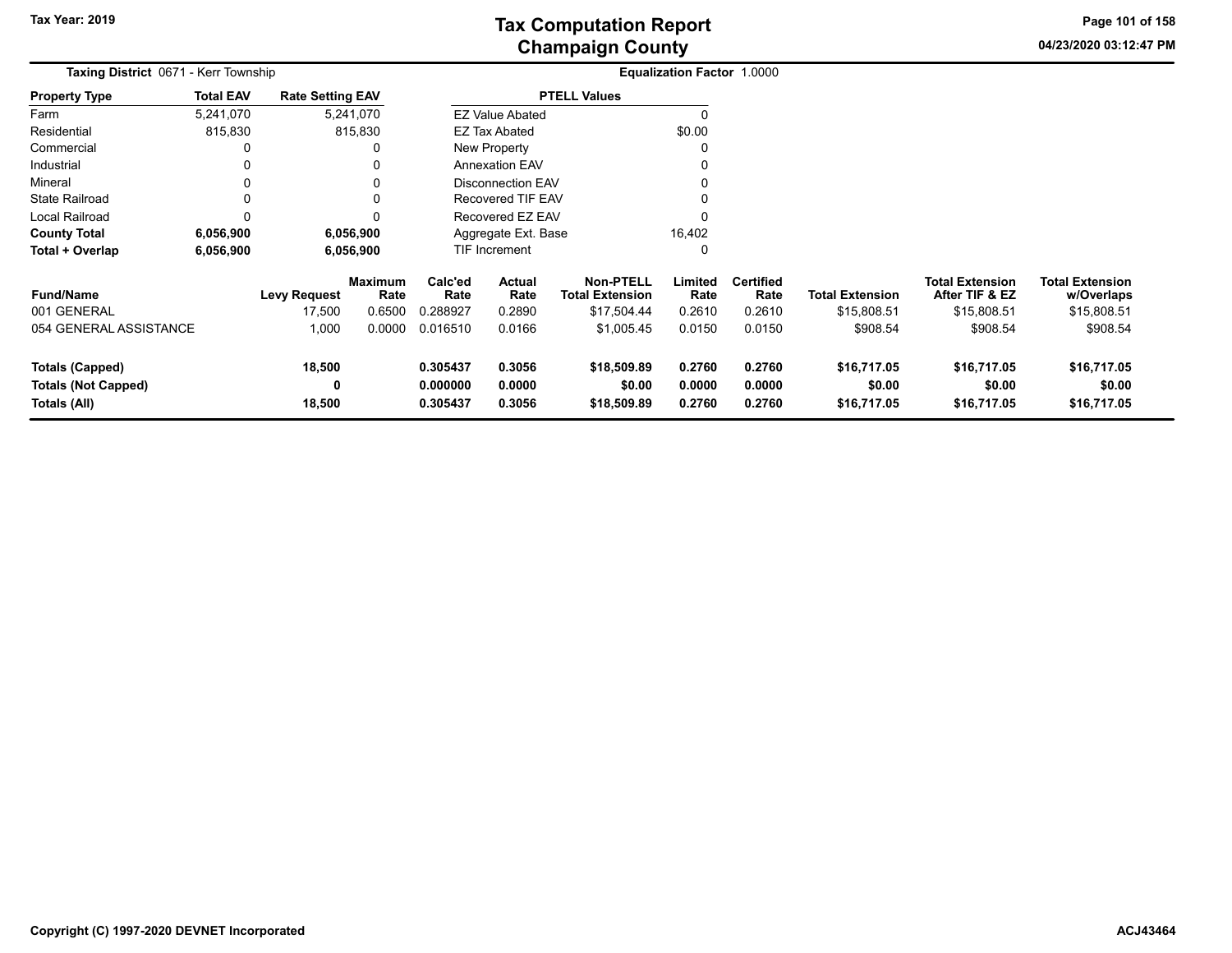**04/23/2020 03:12:47 PM Page 102 of 158**

|                            | Taxing District 0672 - Kerr Road & Bridge<br><b>Rate Setting EAV</b> |                     |                 |                 |                          |                                            | Equalization Factor 1.0000 |                          |                        |                                          |                                      |
|----------------------------|----------------------------------------------------------------------|---------------------|-----------------|-----------------|--------------------------|--------------------------------------------|----------------------------|--------------------------|------------------------|------------------------------------------|--------------------------------------|
| <b>Property Type</b>       | <b>Total EAV</b>                                                     |                     |                 |                 |                          | <b>PTELL Values</b>                        |                            |                          |                        |                                          |                                      |
| Farm                       | 5,241,070                                                            |                     | 5,241,070       |                 | <b>EZ Value Abated</b>   |                                            | $\Omega$                   |                          |                        |                                          |                                      |
| Residential                | 815,830                                                              |                     | 815,830         |                 | EZ Tax Abated            |                                            | \$0.00                     |                          |                        |                                          |                                      |
| Commercial                 |                                                                      |                     |                 |                 | New Property             |                                            | O                          |                          |                        |                                          |                                      |
| Industrial                 |                                                                      |                     |                 |                 | <b>Annexation EAV</b>    |                                            |                            |                          |                        |                                          |                                      |
| Mineral                    |                                                                      |                     | 0               |                 | <b>Disconnection EAV</b> |                                            |                            |                          |                        |                                          |                                      |
| <b>State Railroad</b>      |                                                                      |                     | $\Omega$        |                 | Recovered TIF EAV        |                                            |                            |                          |                        |                                          |                                      |
| Local Railroad             |                                                                      |                     | 0               |                 | Recovered EZ EAV         |                                            |                            |                          |                        |                                          |                                      |
| <b>County Total</b>        | 6,056,900                                                            |                     | 6,056,900       |                 | Aggregate Ext. Base      |                                            | 29,544                     |                          |                        |                                          |                                      |
| Total + Overlap            | 6,056,900                                                            |                     | 6,056,900       |                 | TIF Increment            |                                            | 0                          |                          |                        |                                          |                                      |
| <b>Fund/Name</b>           |                                                                      | <b>Levy Request</b> | Maximum<br>Rate | Calc'ed<br>Rate | Actual<br>Rate           | <b>Non-PTELL</b><br><b>Total Extension</b> | Limited<br>Rate            | <b>Certified</b><br>Rate | <b>Total Extension</b> | <b>Total Extension</b><br>After TIF & EZ | <b>Total Extension</b><br>w/Overlaps |
| 007 ROAD & BRIDGE          |                                                                      | 13,500              | 0.9400          | 0.222886        | 0.2229                   | \$13,500.83                                | 0.1937                     | 0.1937                   | \$11,732.22            | \$11,732.22                              | \$11,732.22                          |
| 008 JOINT BRIDGE           |                                                                      | 1,600               | 0.2500          | 0.026416        | 0.0265                   | \$1,605.08                                 | 0.0231                     | 0.0231                   | \$1,399.14             | \$1,399.14                               | \$1,399.14                           |
| 009 PERMANENT ROAD         |                                                                      | 15,000              | 0.2500          | 0.247651        | 0.2477                   | \$15,002.94                                | 0.2155                     | 0.2155                   | \$13,052.62            | \$13,052.62                              | \$13,052.62                          |
| 010 BLDG & EQUIPT          |                                                                      | 1,500               | 0.1000          | 0.024765        | 0.0248                   | \$1,502.11                                 | 0.0216                     | 0.0216                   | \$1,308.29             | \$1,308.29                               | \$1,308.29                           |
| 035 LIABILITY INS          |                                                                      | 3,000               | 0.0000          | 0.049530        | 0.0496                   | \$3,004.22                                 | 0.0432                     | 0.0432                   | \$2,616.58             | \$2,616.58                               | \$2,616.58                           |
| <b>Totals (Capped)</b>     |                                                                      | 34,600              |                 | 0.571248        | 0.5715                   | \$34,615.18                                | 0.4971                     | 0.4971                   | \$30,108.85            | \$30,108.85                              | \$30,108.85                          |
| <b>Totals (Not Capped)</b> |                                                                      |                     |                 | 0.000000        | 0.0000                   | \$0.00                                     | 0.0000                     | 0.0000                   | \$0.00                 | \$0.00                                   | \$0.00                               |
| Totals (All)               |                                                                      | 34,600              |                 | 0.571248        | 0.5715                   | \$34,615.18                                | 0.4971                     | 0.4971                   | \$30,108.85            | \$30,108.85                              | \$30,108.85                          |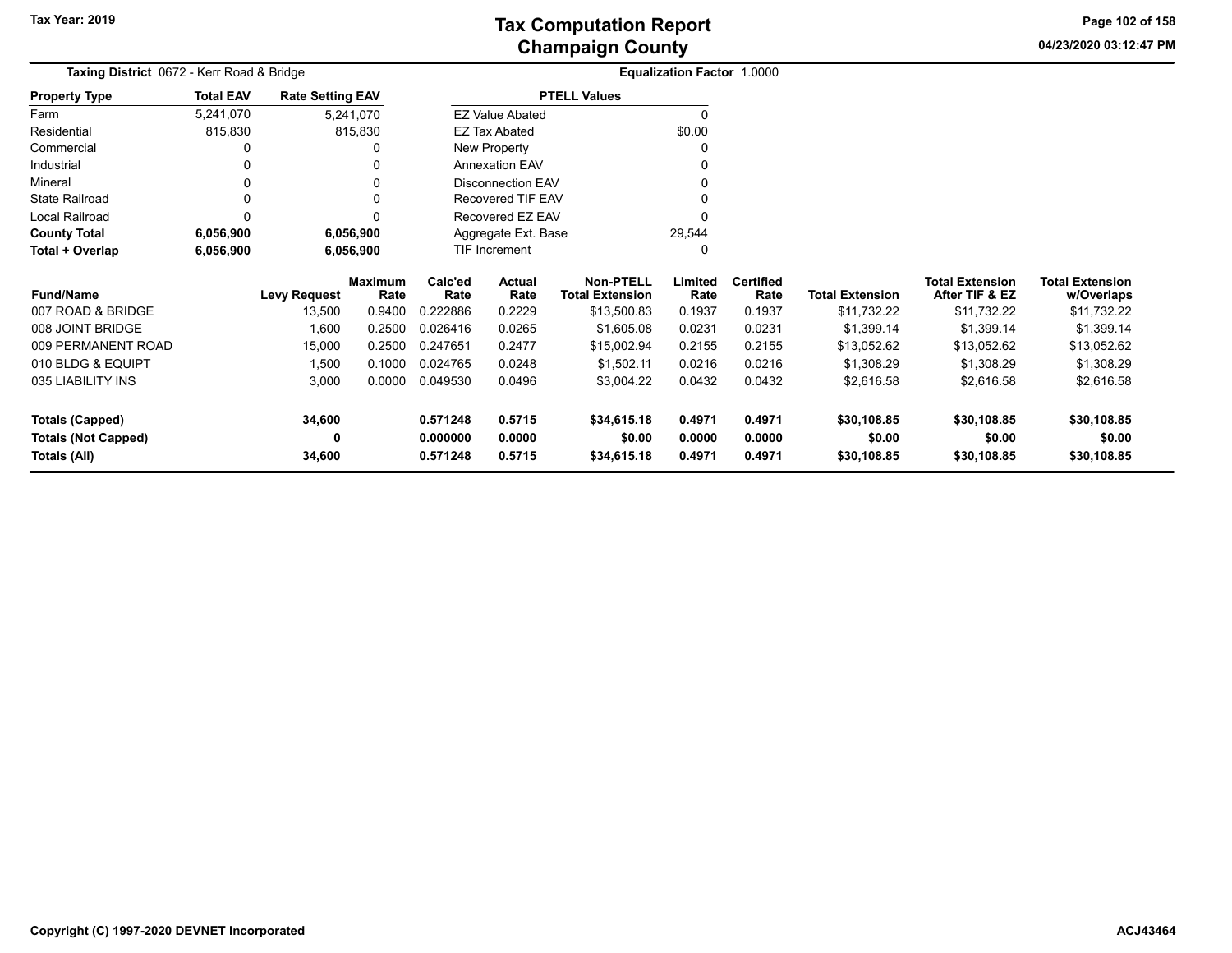**04/23/2020 03:12:47 PM Page 103 of 158**

| <b>Taxing District 0677 - Ludlow Township</b><br><b>Property Type</b> |              |                                |                                                                                                                                                           |                             |                                                 |                                                                                                                                                                     |                                        |                                              |                                        |                                               |                            |
|-----------------------------------------------------------------------|--------------|--------------------------------|-----------------------------------------------------------------------------------------------------------------------------------------------------------|-----------------------------|-------------------------------------------------|---------------------------------------------------------------------------------------------------------------------------------------------------------------------|----------------------------------------|----------------------------------------------|----------------------------------------|-----------------------------------------------|----------------------------|
| <b>Total EAV</b>                                                      |              |                                |                                                                                                                                                           |                             |                                                 |                                                                                                                                                                     |                                        |                                              |                                        |                                               |                            |
| 13,951,130                                                            |              |                                |                                                                                                                                                           |                             |                                                 |                                                                                                                                                                     |                                        |                                              |                                        |                                               |                            |
| 26,284,062                                                            |              |                                |                                                                                                                                                           |                             |                                                 | \$0.00                                                                                                                                                              |                                        |                                              |                                        |                                               |                            |
| 19,472,890                                                            |              |                                |                                                                                                                                                           |                             |                                                 |                                                                                                                                                                     |                                        |                                              |                                        |                                               |                            |
| 6,809,230                                                             |              |                                | <b>Annexation EAV</b>                                                                                                                                     |                             |                                                 |                                                                                                                                                                     |                                        |                                              |                                        |                                               |                            |
| 0                                                                     |              | 0                              |                                                                                                                                                           |                             |                                                 |                                                                                                                                                                     |                                        |                                              |                                        |                                               |                            |
| 792,950                                                               |              |                                |                                                                                                                                                           |                             |                                                 |                                                                                                                                                                     |                                        |                                              |                                        |                                               |                            |
| 631,320                                                               |              |                                |                                                                                                                                                           |                             |                                                 |                                                                                                                                                                     |                                        |                                              |                                        |                                               |                            |
| 67,941,582                                                            |              |                                | Aggregate Ext. Base                                                                                                                                       |                             |                                                 |                                                                                                                                                                     |                                        |                                              |                                        |                                               |                            |
| 67,941,582                                                            |              |                                |                                                                                                                                                           | 11,323,860<br>TIF Increment |                                                 |                                                                                                                                                                     |                                        |                                              |                                        |                                               |                            |
|                                                                       |              |                                | Calc'ed                                                                                                                                                   | <b>Actual</b>               | <b>Non-PTELL</b>                                | Limited                                                                                                                                                             | <b>Certified</b>                       |                                              | <b>Total Extension</b>                 | <b>Total Extension</b>                        |                            |
|                                                                       | 85,035       | 0.2500                         | 0.150192                                                                                                                                                  | 0.1502                      | \$85,039.82                                     | 0.1502                                                                                                                                                              | 0.1502                                 | \$102,048.26                                 |                                        | \$85,039.82                                   |                            |
|                                                                       | 8,905        | 0.2000                         | 0.015728                                                                                                                                                  | 0.0158                      | \$8,945.60                                      | 0.0158                                                                                                                                                              | 0.0158                                 | \$10,734.77                                  | \$8,945.60                             | \$8,945.60                                    |                            |
|                                                                       | 48,327       | 0.0000                         | 0.085357                                                                                                                                                  | 0.0854                      | \$48,351.53                                     | 0.0854                                                                                                                                                              | 0.0854                                 | \$58,022.11                                  | \$48,351.53                            | \$48,351.53                                   |                            |
|                                                                       | 142,267<br>0 |                                | 0.251277<br>0.000000                                                                                                                                      | 0.2514<br>0.0000            | \$142,336.95<br>\$0.00                          | 0.2514<br>0.0000                                                                                                                                                    | 0.2514<br>0.0000                       | \$170,805.14<br>\$0.00                       | \$142,336.95<br>\$0.00                 | \$142,336.95<br>\$0.00                        |                            |
|                                                                       |              | <b>Levy Request</b><br>142,267 | <b>Rate Setting EAV</b><br>13,933,710<br>26,284,062<br>8,166,450<br>6,809,230<br>792,950<br>631,320<br>56,617,722<br>56,617,722<br><b>Maximum</b><br>Rate | Rate<br>0.251277            | EZ Tax Abated<br>New Property<br>Rate<br>0.2514 | <b>PTELL Values</b><br><b>EZ Value Abated</b><br><b>Disconnection EAV</b><br><b>Recovered TIF EAV</b><br>Recovered EZ EAV<br><b>Total Extension</b><br>\$142,336.95 | 3,193,250<br>135,506<br>Rate<br>0.2514 | Equalization Factor 1.0000<br>Rate<br>0.2514 | <b>Total Extension</b><br>\$170,805.14 | After TIF & EZ<br>\$85,039.82<br>\$142,336.95 | w/Overlaps<br>\$142,336.95 |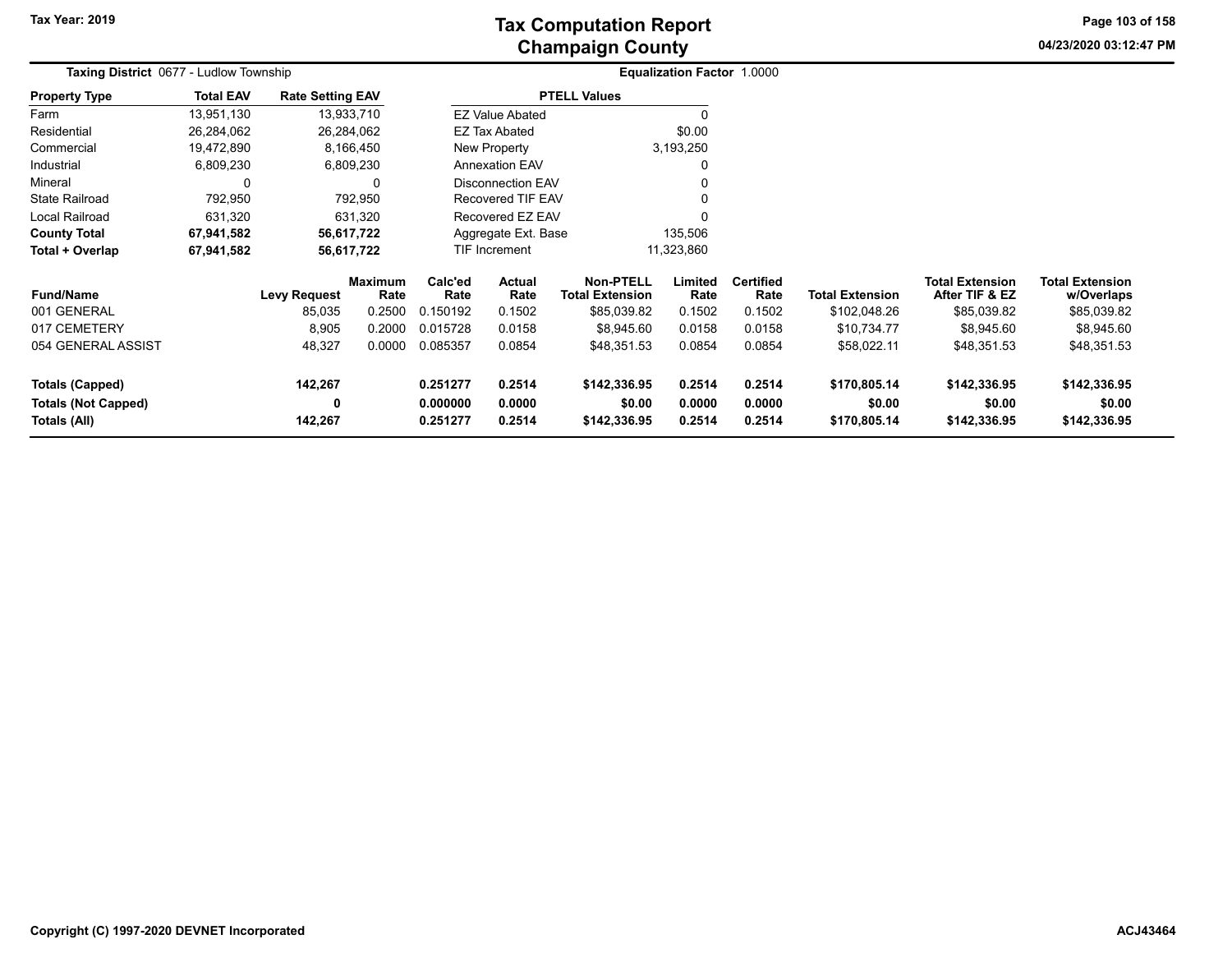### **Champaign County Tax Computation Report**

**04/23/2020 03:12:47 PMPage 104 of 158**

| Taxing District 0678 - Ludlow Road & Bridge |                  |                         |                 |                               |                                    | <b>Equalization Factor 1.0000</b>          |                 |                          |                                 |                                          |                                      |
|---------------------------------------------|------------------|-------------------------|-----------------|-------------------------------|------------------------------------|--------------------------------------------|-----------------|--------------------------|---------------------------------|------------------------------------------|--------------------------------------|
| <b>Property Type</b>                        | <b>Total EAV</b> | <b>Rate Setting EAV</b> |                 |                               |                                    | <b>PTELL Values</b>                        |                 |                          | <b>Road and Bridge Transfer</b> |                                          |                                      |
| Farm                                        | 13,951,130       |                         | 13,933,710      |                               | <b>EZ Value Abated</b>             |                                            | 0               | <b>Municipality</b>      |                                 | Fund                                     | <b>Amount Extended</b>               |
| Residential                                 | 26,284,062       |                         | 26,284,062      |                               | EZ Tax Abated                      |                                            | \$0.00          |                          |                                 |                                          |                                      |
| Commercial                                  | 19,472,890       |                         | 8,166,450       |                               | New Property                       |                                            | 3,193,250       |                          | 0515 - Ludlow Village           | 007                                      | \$3,521.30                           |
| Industrial                                  | 6,809,230        |                         | 6,809,230       |                               | <b>Annexation EAV</b><br>$\Omega$  |                                            |                 |                          | 0520 - Rantoul Village          | 007                                      | \$47,218.18                          |
| Mineral                                     | 0                |                         | 0               | <b>Disconnection EAV</b><br>0 |                                    |                                            | Total           |                          |                                 | \$50,739.48                              |                                      |
| <b>State Railroad</b>                       | 792,950          |                         | 792,950         |                               | <b>Recovered TIF EAV</b>           |                                            |                 |                          |                                 |                                          |                                      |
| Local Railroad                              | 631,320          |                         | 631,320         |                               | Recovered EZ EAV                   |                                            |                 |                          |                                 |                                          |                                      |
| <b>County Total</b>                         | 67,941,582       |                         | 56,617,722      | Aggregate Ext. Base           |                                    |                                            | 270,961         |                          |                                 |                                          |                                      |
| Total + Overlap                             | 67,941,582       |                         | 56,617,722      |                               | 11,323,860<br><b>TIF Increment</b> |                                            |                 |                          |                                 |                                          |                                      |
| <b>Fund/Name</b>                            |                  | <b>Levy Request</b>     | Maximum<br>Rate | Calc'ed<br>Rate               | <b>Actual</b><br>Rate              | <b>Non-PTELL</b><br><b>Total Extension</b> | Limited<br>Rate | <b>Certified</b><br>Rate | <b>Total Extension</b>          | <b>Total Extension</b><br>After TIF & EZ | <b>Total Extension</b><br>w/Overlaps |
| 007 ROAD & BRIDGE                           |                  | 137,037                 | 0.6600          | 0.242039                      | 0.2421                             | \$137,071.50                               | 0.2372          | 0.2372                   | \$161,157.43                    | \$134,297.24                             | \$134,297.24                         |
| 008 JOINT BRIDGE                            |                  | 20,000                  | 0.2500          | 0.035325                      | 0.0354                             | \$20,042.67                                | 0.0347          | 0.0347                   | \$23,575.73                     | \$19,646.35                              | \$19,646.35                          |
| 009 PERMANENT ROAD                          |                  | 0                       | 0.2500          | 0.250000                      | 0.2500                             | \$141,544.31                               | 0.2450          | 0.2450                   | \$166,456.88                    | \$138,713.42                             | \$138,713.42                         |
| <b>Totals (Capped)</b>                      |                  | 157,037                 |                 | 0.527364                      | 0.5275                             | \$298,658.48                               | 0.5169          | 0.5169                   | \$351,190.04                    | \$292,657.01                             | \$292,657.01                         |
| <b>Totals (Not Capped)</b>                  |                  | 0                       |                 | 0.000000                      | 0.0000                             | \$0.00                                     | 0.0000          | 0.0000                   | \$0.00                          | \$0.00                                   | \$0.00                               |
| Totals (All)                                |                  | 157,037                 |                 | 0.527364                      | 0.5275                             | \$298,658.48                               | 0.5169          | 0.5169                   | \$351,190.04                    | \$292,657.01                             | \$292,657.01                         |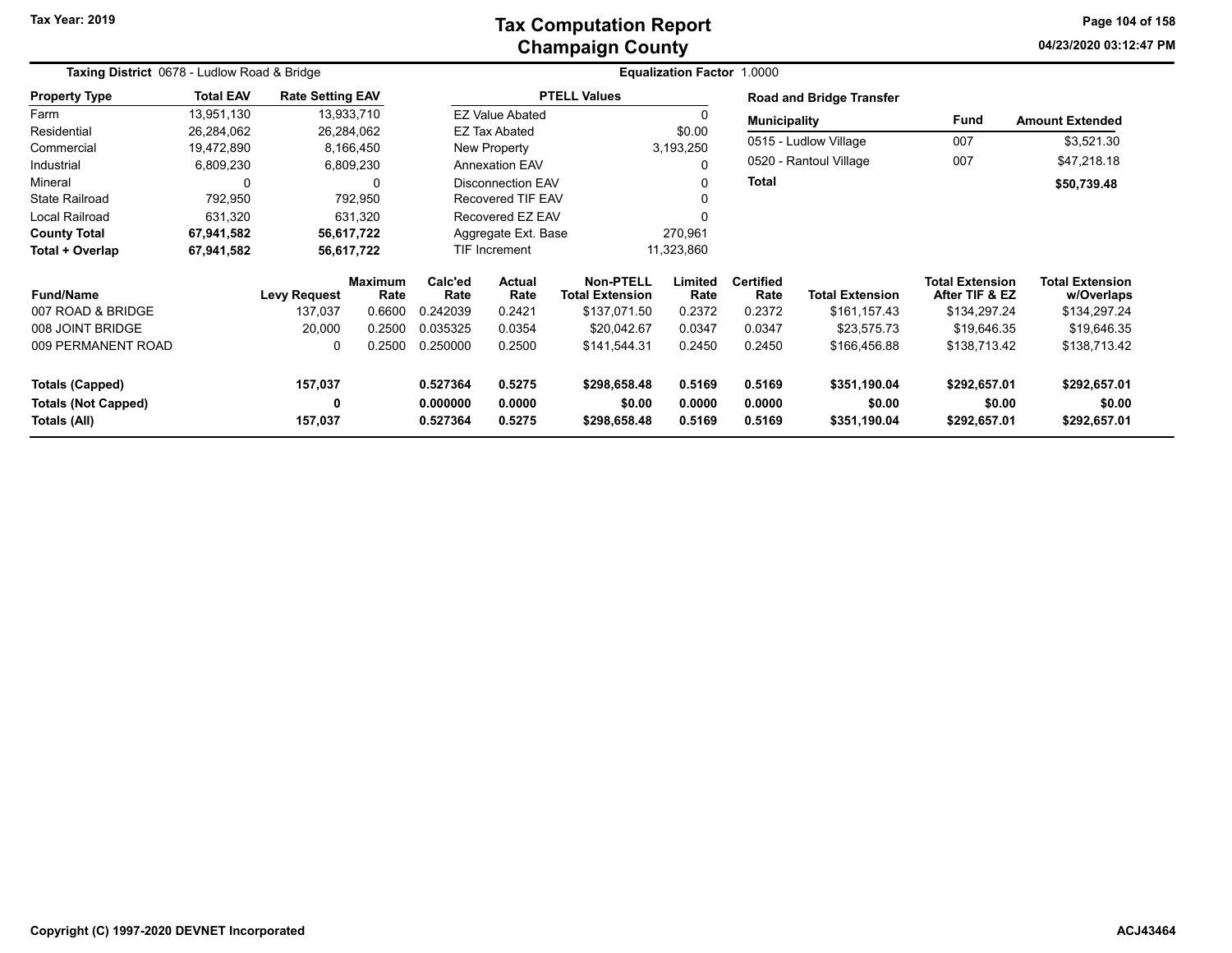# **Champaign County Tax Computation Report**

**04/23/2020 03:12:47 PM**

**Page 105 of 158**

| <b>Taxing District 0683 - Mahomet Township</b> |                  |                         |                        |                                    | Equalization Factor 1.0000 |                                            |                  |                          |                        |                                          |                                      |
|------------------------------------------------|------------------|-------------------------|------------------------|------------------------------------|----------------------------|--------------------------------------------|------------------|--------------------------|------------------------|------------------------------------------|--------------------------------------|
| <b>Property Type</b>                           | <b>Total EAV</b> | <b>Rate Setting EAV</b> |                        |                                    |                            | <b>PTELL Values</b>                        |                  |                          |                        |                                          |                                      |
| Farm                                           | 15,353,680       | 14,834,753              |                        |                                    | <b>EZ Value Abated</b>     |                                            |                  |                          |                        |                                          |                                      |
| Residential                                    | 286,840,364      | 266,142,061             |                        |                                    | EZ Tax Abated              |                                            | \$0.00           |                          |                        |                                          |                                      |
| Commercial                                     | 30,805,171       | 21,489,051              |                        |                                    | New Property               |                                            | 4,770,700        |                          |                        |                                          |                                      |
| Industrial                                     | 0                |                         | 0                      |                                    | <b>Annexation EAV</b>      |                                            |                  |                          |                        |                                          |                                      |
| Mineral                                        |                  |                         | 0                      |                                    | <b>Disconnection EAV</b>   |                                            |                  |                          |                        |                                          |                                      |
| <b>State Railroad</b>                          | 523,737          |                         | 523,737                |                                    | <b>Recovered TIF EAV</b>   |                                            |                  |                          |                        |                                          |                                      |
| Local Railroad                                 | 270              |                         | 270                    |                                    | Recovered EZ EAV           |                                            |                  |                          |                        |                                          |                                      |
| <b>County Total</b>                            | 333,523,222      | 302,989,872             |                        |                                    | Aggregate Ext. Base        |                                            | 351,401          |                          |                        |                                          |                                      |
| Total + Overlap                                | 333,523,222      | 302,989,872             |                        | <b>TIF Increment</b><br>30,533,350 |                            |                                            |                  |                          |                        |                                          |                                      |
| <b>Fund/Name</b>                               |                  | <b>Levy Request</b>     | <b>Maximum</b><br>Rate | Calc'ed<br>Rate                    | <b>Actual</b><br>Rate      | <b>Non-PTELL</b><br><b>Total Extension</b> | Limited<br>Rate  | <b>Certified</b><br>Rate | <b>Total Extension</b> | <b>Total Extension</b><br>After TIF & EZ | <b>Total Extension</b><br>w/Overlaps |
| 001 GENERAL                                    |                  | 303,739                 | 0.2500                 | 0.100247                           | 0.1003                     | \$303,898.84                               | 0.0997           | 0.0997                   | \$332,522.65           | \$302,080.90                             | \$302,080.90                         |
| 005 IMRF                                       |                  | 33,680                  | 0.0000                 | 0.011116                           | 0.0112                     | \$33,934.87                                | 0.0112           | 0.0112                   | \$37,354.60            | \$33,934.87                              | \$33,934.87                          |
| 035 LIABILITY INS                              |                  | 7,687                   | 0.0000                 | 0.002537                           | 0.0026                     | \$7,877.74                                 | 0.0026           | 0.0026                   | \$8,671.60             | \$7,877.74                               | \$7,877.74                           |
| 054 GENERAL ASSIST                             |                  | 19,768                  | 0.0000                 | 0.006524                           | 0.0066                     | \$19,997.33                                | 0.0066           | 0.0066                   | \$22,012.53            | \$19,997.33                              | \$19,997.33                          |
| <b>Totals (Capped)</b>                         |                  | 364,874                 |                        | 0.120424                           | 0.1207                     | \$365,708.78                               | 0.1201           | 0.1201                   | \$400,561.38           | \$363,890.84                             | \$363,890.84                         |
| <b>Totals (Not Capped)</b><br>Totals (All)     |                  | 0<br>364,874            |                        | 0.000000<br>0.120424               | 0.0000<br>0.1207           | \$0.00<br>\$365,708.78                     | 0.0000<br>0.1201 | 0.0000<br>0.1201         | \$0.00<br>\$400,561.38 | \$0.00<br>\$363,890.84                   | \$0.00<br>\$363,890.84               |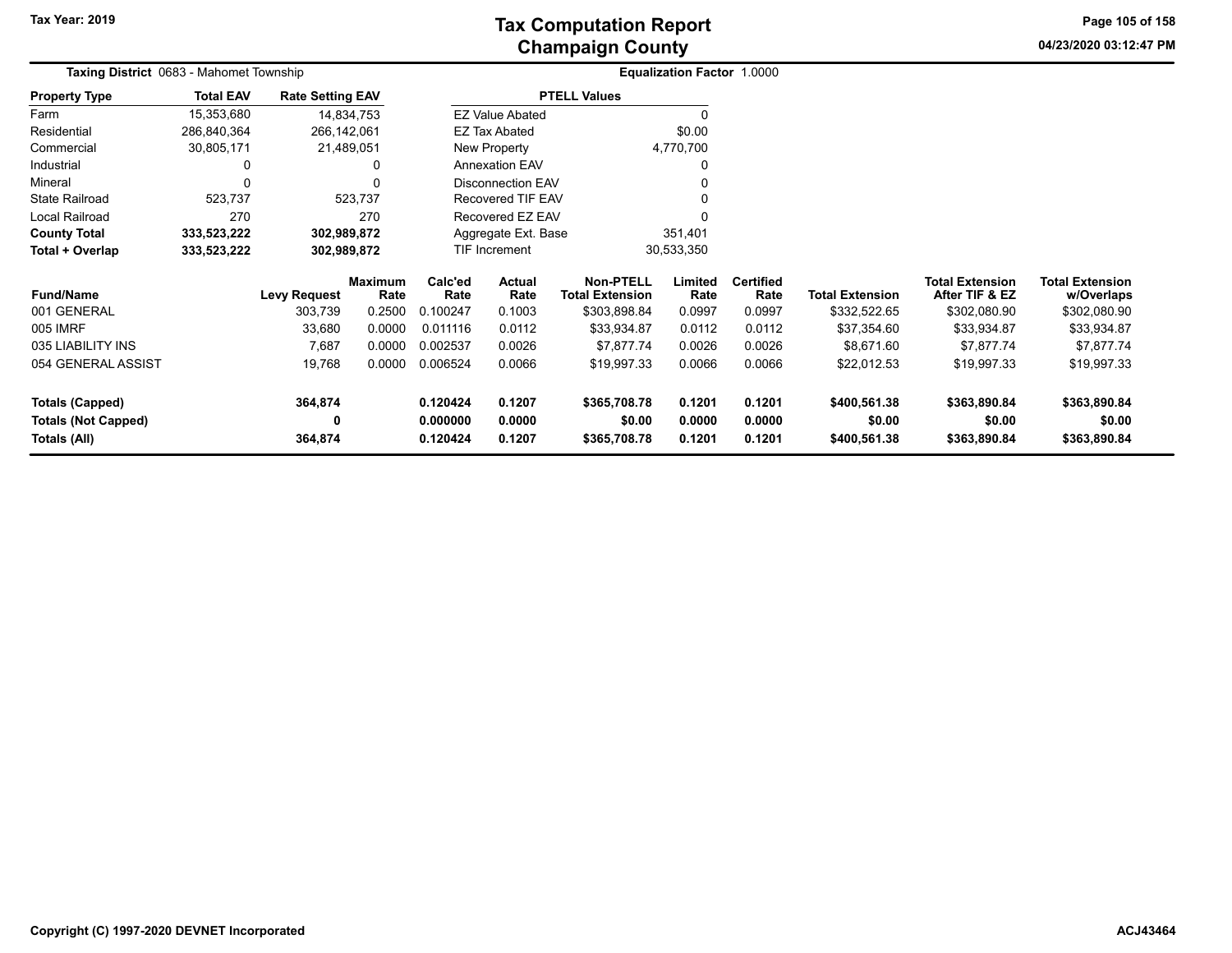**04/23/2020 03:12:47 PM Page 106 of 158**

| Taxing District 0684 - Mahomet Road & Bridge |                  |                         | <b>Equalization Factor 1.0000</b> |                 |                             |                                            |                 |                          |                                 |                                          |                                      |
|----------------------------------------------|------------------|-------------------------|-----------------------------------|-----------------|-----------------------------|--------------------------------------------|-----------------|--------------------------|---------------------------------|------------------------------------------|--------------------------------------|
| <b>Property Type</b>                         | <b>Total EAV</b> | <b>Rate Setting EAV</b> |                                   |                 |                             | <b>PTELL Values</b>                        |                 |                          | <b>Road and Bridge Transfer</b> |                                          |                                      |
| Farm                                         | 15,353,680       |                         | 14,834,753                        |                 | <b>EZ Value Abated</b>      |                                            | 0               | <b>Municipality</b>      |                                 | <b>Fund</b>                              | <b>Amount Extended</b>               |
| Residential                                  | 286,840,364      | 266,142,061             |                                   |                 | <b>EZ Tax Abated</b>        |                                            | \$0.00          |                          |                                 |                                          |                                      |
| Commercial                                   | 30,805,171       |                         | 21,489,051                        |                 | New Property<br>4,770,700   |                                            |                 |                          | 0516 - Mahomet Village          | 007                                      | \$67,442.05                          |
| Industrial                                   | 0                |                         | 0                                 |                 | <b>Annexation EAV</b><br>0  |                                            | <b>Total</b>    |                          |                                 | \$67,442.05                              |                                      |
| Mineral                                      | $\Omega$         |                         | O                                 |                 | <b>Disconnection EAV</b>    |                                            |                 |                          |                                 |                                          |                                      |
| <b>State Railroad</b>                        | 523.737          |                         | 523.737                           |                 | <b>Recovered TIF EAV</b>    |                                            | O               |                          |                                 |                                          |                                      |
| <b>Local Railroad</b>                        | 270              |                         | 270                               |                 | Recovered EZ EAV            |                                            |                 |                          |                                 |                                          |                                      |
| <b>County Total</b>                          | 333,523,222      |                         | 302,989,872                       |                 | Aggregate Ext. Base         |                                            | 931,400         |                          |                                 |                                          |                                      |
| Total + Overlap                              | 333,523,222      |                         | 302,989,872                       |                 | TIF Increment<br>30,533,350 |                                            |                 |                          |                                 |                                          |                                      |
| <b>Fund/Name</b>                             |                  | <b>Levy Request</b>     | <b>Maximum</b><br>Rate            | Calc'ed<br>Rate | Actual<br>Rate              | <b>Non-PTELL</b><br><b>Total Extension</b> | Limited<br>Rate | <b>Certified</b><br>Rate | <b>Total Extension</b>          | <b>Total Extension</b><br>After TIF & EZ | <b>Total Extension</b><br>w/Overlaps |
| 005 IMRF                                     |                  | 10,541                  | 0.0000                            | 0.003479        | 0.0035                      | \$10,604.65                                | 0.0023          | 0.0023                   | \$7,671.03                      | \$6,968.77                               | \$6,968.77                           |
| 007 ROAD & BRIDGE                            |                  | 251,572                 | 0.6600                            | 0.083030        | 0.0831                      | \$251,784.58                               | 0.0619          | 0.0619                   | \$206,450.87                    | \$187,550.73                             | \$187,550.73                         |
| 008 JOINT BRIDGE                             |                  | 171,341                 | 0.2500                            | 0.056550        | 0.0566                      | \$171,492.27                               | 0.0422          | 0.0422                   | \$140,746.80                    | \$127,861.73                             | \$127,861.73                         |
| 009 PERMANENT ROAD                           |                  | 0                       | 0.2500                            | 0.250000        | 0.2500                      | \$757,474.68                               | 0.1860          | 0.1860                   | \$620,353.19                    | \$563,561.16                             | \$563,561.16                         |
| 010 BLDG & EQUIPT                            |                  | 74,392                  | 0.1000                            | 0.024553        | 0.0246                      | \$74.535.51                                | 0.0183          | 0.0183                   | \$61.034.75                     | \$55,447.15                              | \$55,447.15                          |
| 035 LIABILITY INS                            |                  | 30,328                  | 0.0000                            | 0.010010        | 0.0101                      | \$30,601.98                                | 0.0076          | 0.0076                   | \$25,347.76                     | \$23,027.23                              | \$23,027.23                          |
| <b>Totals (Capped)</b>                       |                  | 538,174                 |                                   | 0.427622        | 0.4279                      | \$1,296,493.67                             | 0.3183          | 0.3183                   | \$1,061,604.40                  | \$964,416.77                             | \$964,416.77                         |
| <b>Totals (Not Capped)</b>                   |                  | 0                       |                                   | 0.000000        | 0.0000                      | \$0.00                                     | 0.0000          | 0.0000                   | \$0.00                          | \$0.00                                   | \$0.00                               |
| Totals (All)                                 |                  | 538,174                 |                                   | 0.427622        | 0.4279                      | \$1,296,493.67                             | 0.3183          | 0.3183                   | \$1,061,604.40                  | \$964,416.77                             | \$964,416.77                         |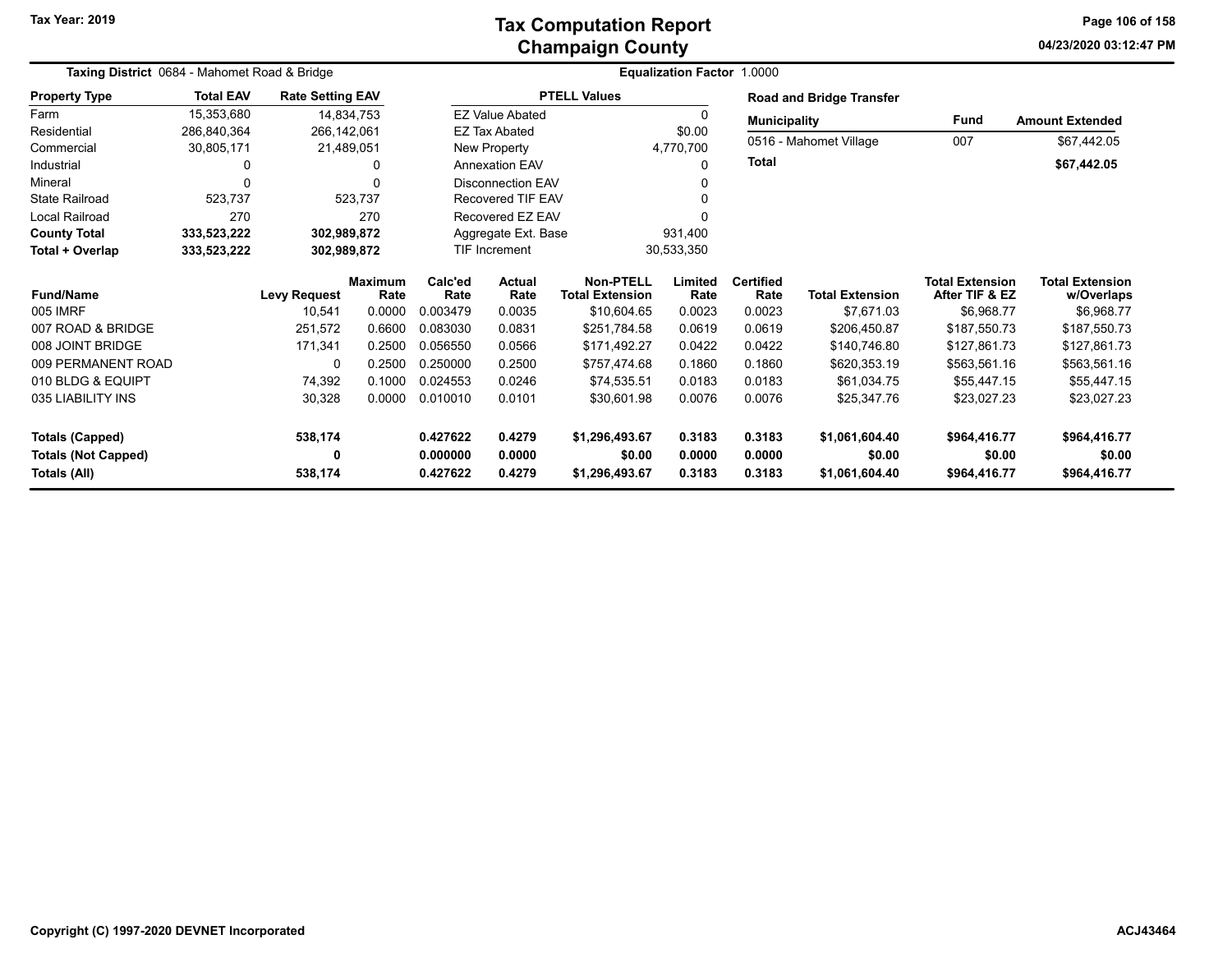**04/23/2020 03:12:47 PM Page 107 of 158**

| Taxing District 0689 - Newcomb Township |                  |                         |                        |                 |                                |                                            | Equalization Factor 1.0000 |                          |                        |                                          |                                      |
|-----------------------------------------|------------------|-------------------------|------------------------|-----------------|--------------------------------|--------------------------------------------|----------------------------|--------------------------|------------------------|------------------------------------------|--------------------------------------|
| <b>Property Type</b>                    | <b>Total EAV</b> | <b>Rate Setting EAV</b> |                        |                 |                                | <b>PTELL Values</b>                        |                            |                          |                        |                                          |                                      |
| Farm                                    | 17,663,660       | 17,512,078              |                        |                 | <b>EZ Value Abated</b>         |                                            | $\Omega$                   |                          |                        |                                          |                                      |
| Residential                             | 31,019,040       | 30,062,569              |                        |                 | \$0.00<br><b>EZ Tax Abated</b> |                                            |                            |                          |                        |                                          |                                      |
| Commercial                              | 2,079,790        |                         | 1,996,110              |                 | 538,970<br>New Property        |                                            |                            |                          |                        |                                          |                                      |
| Industrial                              | 0                |                         |                        |                 | <b>Annexation EAV</b>          |                                            |                            |                          |                        |                                          |                                      |
| Mineral                                 | 0                |                         |                        |                 | Disconnection EAV              |                                            |                            |                          |                        |                                          |                                      |
| State Railroad                          | 0                |                         |                        |                 | <b>Recovered TIF EAV</b>       |                                            |                            |                          |                        |                                          |                                      |
| Local Railroad                          | 0                |                         |                        |                 | Recovered EZ EAV               |                                            |                            |                          |                        |                                          |                                      |
| <b>County Total</b>                     | 50,762,490       | 49,570,757              |                        |                 | Aggregate Ext. Base            |                                            | 120,156                    |                          |                        |                                          |                                      |
| Total + Overlap                         | 50,762,490       | 49,570,757              |                        |                 | TIF Increment                  |                                            | 1,191,733                  |                          |                        |                                          |                                      |
| <b>Fund/Name</b>                        |                  | <b>Levy Request</b>     | <b>Maximum</b><br>Rate | Calc'ed<br>Rate | Actual<br>Rate                 | <b>Non-PTELL</b><br><b>Total Extension</b> | Limited<br>Rate            | <b>Certified</b><br>Rate | <b>Total Extension</b> | <b>Total Extension</b><br>After TIF & EZ | <b>Total Extension</b><br>w/Overlaps |
| 001 GENERAL                             |                  | 105,500                 | 0.2500                 | 0.212827        | 0.2129                         | \$105,536.14                               | 0.2106                     | 0.2106                   | \$106,905.80           | \$104,396.01                             | \$104,396.01                         |
| 005 IMRF                                |                  | 5,000                   | 0.0000                 | 0.010087        | 0.0101                         | \$5,006.65                                 | 0.0100                     | 0.0100                   | \$5,076.25             | \$4,957.08                               | \$4,957.08                           |
| 035 LIABILITY INS                       |                  | 6,000                   | 0.0000                 | 0.012104        | 0.0122                         | \$6,047.63                                 | 0.0121                     | 0.0121                   | \$6,142.26             | \$5,998.06                               | \$5,998.06                           |
| 047 SOCIAL SECURITY                     |                  | 5,000                   | 0.0000                 | 0.010087        | 0.0101                         | \$5,006.65                                 | 0.0100                     | 0.0100                   | \$5,076.25             | \$4,957.08                               | \$4,957.08                           |
| 054 GENERAL ASSIST                      |                  | 3,500                   | 0.0000                 | 0.007061        | 0.0071                         | \$3,519.52                                 | 0.0071                     | 0.0071                   | \$3,604.14             | \$3,519.52                               | \$3,519.52                           |
| <b>Totals (Capped)</b>                  |                  | 125,000                 |                        | 0.252166        | 0.2524                         | \$125,116.59                               | 0.2498                     | 0.2498                   | \$126,804.70           | \$123,827.75                             | \$123,827.75                         |
| <b>Totals (Not Capped)</b>              |                  | 0                       |                        | 0.000000        | 0.0000                         | \$0.00                                     | 0.0000                     | 0.0000                   | \$0.00                 | \$0.00                                   | \$0.00                               |
| Totals (All)                            |                  | 125,000                 |                        | 0.252166        | 0.2524                         | \$125,116.59                               | 0.2498                     | 0.2498                   | \$126,804.70           | \$123,827.75                             | \$123,827.75                         |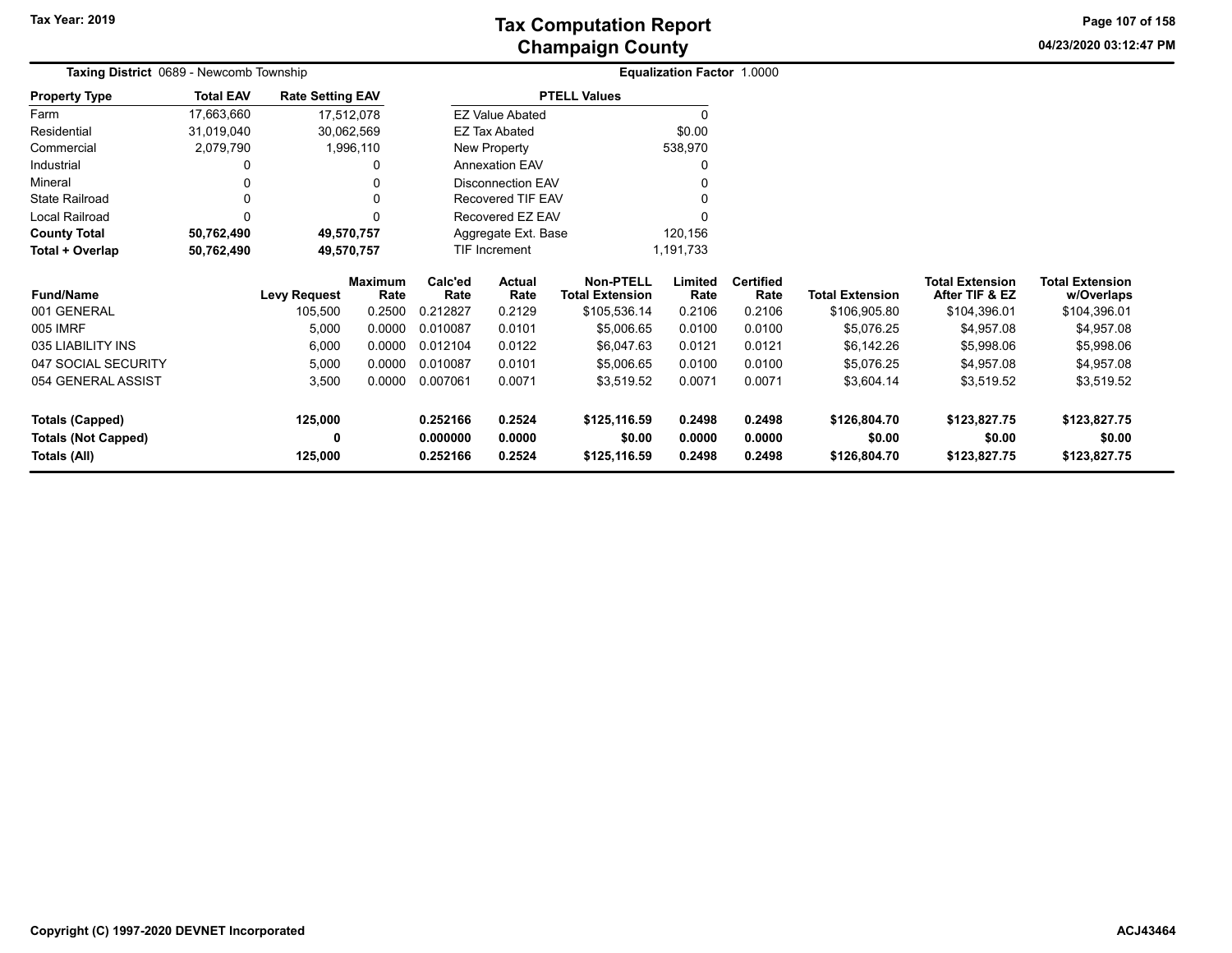#### **Champaign County Tax Computation Report**

**04/23/2020 03:12:47 PM Page 108 of 158**

| Taxing District 0690 - Newcomb Road & Bridge |                  |                         |                        |                 | Equalization Factor 1.0000     |                                     |                 |                          |                                 |                                          |                                      |
|----------------------------------------------|------------------|-------------------------|------------------------|-----------------|--------------------------------|-------------------------------------|-----------------|--------------------------|---------------------------------|------------------------------------------|--------------------------------------|
| <b>Property Type</b>                         | <b>Total EAV</b> | <b>Rate Setting EAV</b> |                        |                 |                                | <b>PTELL Values</b>                 |                 |                          | <b>Road and Bridge Transfer</b> |                                          |                                      |
| Farm                                         | 17,663,660       |                         | 17,512,078             |                 | <b>EZ Value Abated</b>         |                                     | 0               | <b>Municipality</b>      |                                 | <b>Fund</b>                              | <b>Amount Extended</b>               |
| Residential                                  | 31,019,040       |                         | 30,062,569             |                 | \$0.00<br><b>EZ Tax Abated</b> |                                     |                 | 0509 - Fisher Village    |                                 |                                          |                                      |
| Commercial                                   | 2,079,790        |                         | 1,996,110              |                 | New Property                   |                                     | 538,970         |                          |                                 | 007                                      | \$1,524.35                           |
| Industrial                                   |                  |                         | 0                      |                 | <b>Annexation EAV</b>          |                                     | 0               |                          | 0516 - Mahomet Village          | 007                                      | \$3.05                               |
| Mineral                                      |                  |                         | 0                      |                 | <b>Disconnection EAV</b><br>0  |                                     |                 | <b>Total</b>             |                                 |                                          | \$1,527.40                           |
| <b>State Railroad</b>                        |                  |                         | 0                      |                 | <b>Recovered TIF EAV</b>       |                                     | <sup>0</sup>    |                          |                                 |                                          |                                      |
| Local Railroad                               |                  |                         | 0                      |                 | Recovered EZ EAV               |                                     | ∩               |                          |                                 |                                          |                                      |
| <b>County Total</b>                          | 50,762,490       |                         | 49,570,757             |                 | Aggregate Ext. Base            |                                     | 207,792         |                          |                                 |                                          |                                      |
| Total + Overlap                              | 50,762,490       |                         | 49,570,757             |                 | TIF Increment                  |                                     | 1,191,733       |                          |                                 |                                          |                                      |
| <b>Fund/Name</b>                             |                  | <b>Levy Request</b>     | <b>Maximum</b><br>Rate | Calc'ed<br>Rate | <b>Actual</b><br>Rate          | Non-PTELL<br><b>Total Extension</b> | Limited<br>Rate | <b>Certified</b><br>Rate | <b>Total Extension</b>          | <b>Total Extension</b><br>After TIF & EZ | <b>Total Extension</b><br>w/Overlaps |
| 005 IMRF                                     |                  | 1,000                   | 0.0000                 | 0.002017        | 0.0021                         | \$1,040.99                          | 0.0014          | 0.0014                   | \$710.67                        | \$693.99                                 | \$693.99                             |
| 007 ROAD & BRIDGE                            |                  | 111,300                 | 0.6600                 | 0.224528        | 0.2246                         | \$111,335.92                        | 0.1822          | 0.1822                   | \$92,489.26                     | \$90,317.92                              | \$90,317.92                          |
| 008 JOINT BRIDGE                             |                  | 2,600                   | 0.2500                 | 0.005245        | 0.0053                         | \$2,627.25                          | 0.0043          | 0.0043                   | \$2,182.79                      | \$2,131.54                               | \$2,131.54                           |
| 009 PERMANENT ROAD                           |                  | 0                       | 0.2500                 | 0.250000        | 0.2500                         | \$123,926.89                        | 0.2027          | 0.2027                   | \$102,895.57                    | \$100,479.92                             | \$100,479.92                         |
| 010 BLDG & EQUIPT                            |                  | 10,850                  | 0.1000                 | 0.021888        | 0.0219                         | \$10,856.00                         | 0.0178          | 0.0178                   | \$9,035.72                      | \$8,823.59                               | \$8,823.59                           |
| 035 LIABILITY INS                            |                  | 10,650                  | 0.0000                 | 0.021484        | 0.0215                         | \$10,657.71                         | 0.0175          | 0.0175                   | \$8,883.44                      | \$8,674.88                               | \$8,674.88                           |
| 047 SOCIAL SECURITY                          |                  | 3,600                   | 0.0000                 | 0.007262        | 0.0073                         | \$3.618.67                          | 0.0060          | 0.0060                   | \$3,045.75                      | \$2,974.25                               | \$2,974.25                           |
| <b>Totals (Capped)</b>                       |                  | 140,000                 |                        | 0.532424        | 0.5327                         | \$264,063.43                        | 0.4319          | 0.4319                   | \$219,243.20                    | \$214,096.09                             | \$214,096.09                         |
| <b>Totals (Not Capped)</b>                   |                  | 0                       |                        | 0.000000        | 0.0000                         | \$0.00                              | 0.0000          | 0.0000                   | \$0.00                          | \$0.00                                   | \$0.00                               |
| Totals (All)                                 |                  | 140,000                 |                        | 0.532424        | 0.5327                         | \$264,063.43                        | 0.4319          | 0.4319                   | \$219,243.20                    | \$214,096.09                             | \$214,096.09                         |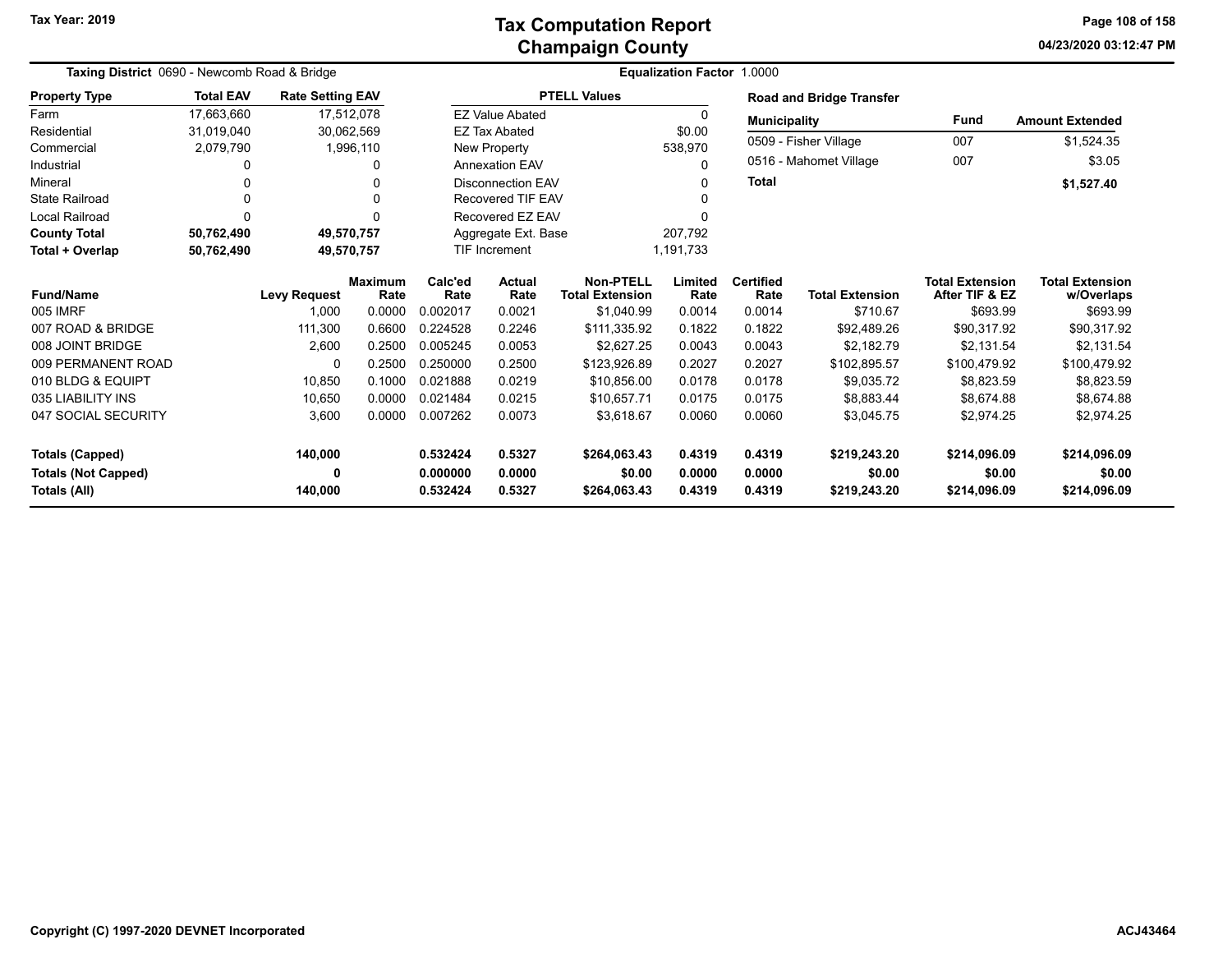**04/23/2020 03:12:47 PMPage 109 of 158**

| <b>Taxing District 0695 - Ogden Township</b> |                  |                         |                        |                                          |                          |                                            | <b>Equalization Factor 1.0000</b> |                          |                        |                                          |                                      |  |
|----------------------------------------------|------------------|-------------------------|------------------------|------------------------------------------|--------------------------|--------------------------------------------|-----------------------------------|--------------------------|------------------------|------------------------------------------|--------------------------------------|--|
| <b>Property Type</b>                         | <b>Total EAV</b> | <b>Rate Setting EAV</b> |                        |                                          |                          | <b>PTELL Values</b>                        |                                   |                          |                        |                                          |                                      |  |
| Farm                                         | 16,427,232       |                         | 16,427,232             |                                          | <b>EZ Value Abated</b>   |                                            |                                   |                          |                        |                                          |                                      |  |
| Residential                                  | 24,370,042       |                         | 24,370,042             |                                          | EZ Tax Abated            |                                            | \$0.00                            |                          |                        |                                          |                                      |  |
| Commercial                                   | 3,478,760        |                         | 3,478,760              |                                          | New Property             |                                            | 517,450                           |                          |                        |                                          |                                      |  |
| Industrial                                   | 0                |                         | 0                      |                                          | <b>Annexation EAV</b>    |                                            | 0                                 |                          |                        |                                          |                                      |  |
| Mineral                                      | 376,730          |                         | 376,730                |                                          | <b>Disconnection EAV</b> |                                            |                                   |                          |                        |                                          |                                      |  |
| <b>State Railroad</b>                        | 1,340,254        |                         | 1,340,254              |                                          | Recovered TIF EAV        |                                            |                                   |                          |                        |                                          |                                      |  |
| <b>Local Railroad</b>                        | 730,240          |                         | 730,240                |                                          | Recovered EZ EAV         |                                            |                                   |                          |                        |                                          |                                      |  |
| <b>County Total</b>                          | 46,723,258       |                         | 46,723,258             |                                          | Aggregate Ext. Base      |                                            | 145,450                           |                          |                        |                                          |                                      |  |
| Total + Overlap                              | 46,723,258       |                         | 46,723,258             |                                          | <b>TIF Increment</b>     |                                            | 0                                 |                          |                        |                                          |                                      |  |
| <b>Fund/Name</b>                             |                  | <b>Levy Request</b>     | <b>Maximum</b><br>Rate | Calc'ed<br><b>Actual</b><br>Rate<br>Rate |                          | <b>Non-PTELL</b><br><b>Total Extension</b> | Limited<br>Rate                   | <b>Certified</b><br>Rate | <b>Total Extension</b> | <b>Total Extension</b><br>After TIF & EZ | <b>Total Extension</b><br>w/Overlaps |  |
| 001 GENERAL                                  |                  | 101,212                 | 0.2500                 | 0.216620                                 | 0.2167                   | \$101,249.30                               | 0.2167                            | 0.2167                   | \$101,249.30           | \$101,249.30                             | \$101,249.30                         |  |
| 005 IMRF                                     |                  | 21,000                  | 0.0000                 | 0.044946                                 | 0.0450                   | \$21,025.47                                | 0.0450                            | 0.0450                   | \$21,025.47            | \$21,025.47                              | \$21,025.47                          |  |
| 047 SOCIAL SECURITY                          |                  | 7,088                   | 0.0000                 | 0.015170                                 | 0.0152                   | \$7,101.94                                 | 0.0152                            | 0.0152                   | \$7,101.94             | \$7,101.94                               | \$7,101.94                           |  |
| 054 GENERAL ASSIST                           |                  | 16,000                  | 0.0000                 | 0.034244                                 | 0.0343                   | \$16,026.08                                | 0.0343                            | 0.0343                   | \$16,026.08            | \$16,026.08                              | \$16,026.08                          |  |
| <b>Totals (Capped)</b>                       |                  | 145,300                 |                        | 0.310980                                 | 0.3112                   | \$145,402.79                               | 0.3112                            | 0.3112                   | \$145,402.79           | \$145,402.79                             | \$145,402.79                         |  |
| <b>Totals (Not Capped)</b><br>Totals (All)   |                  | 0<br>145,300            |                        | 0.000000<br>0.310980                     | 0.0000<br>0.3112         | \$0.00<br>\$145,402.79                     | 0.0000<br>0.3112                  | 0.0000<br>0.3112         | \$0.00<br>\$145,402.79 | \$0.00<br>\$145,402.79                   | \$0.00<br>\$145,402.79               |  |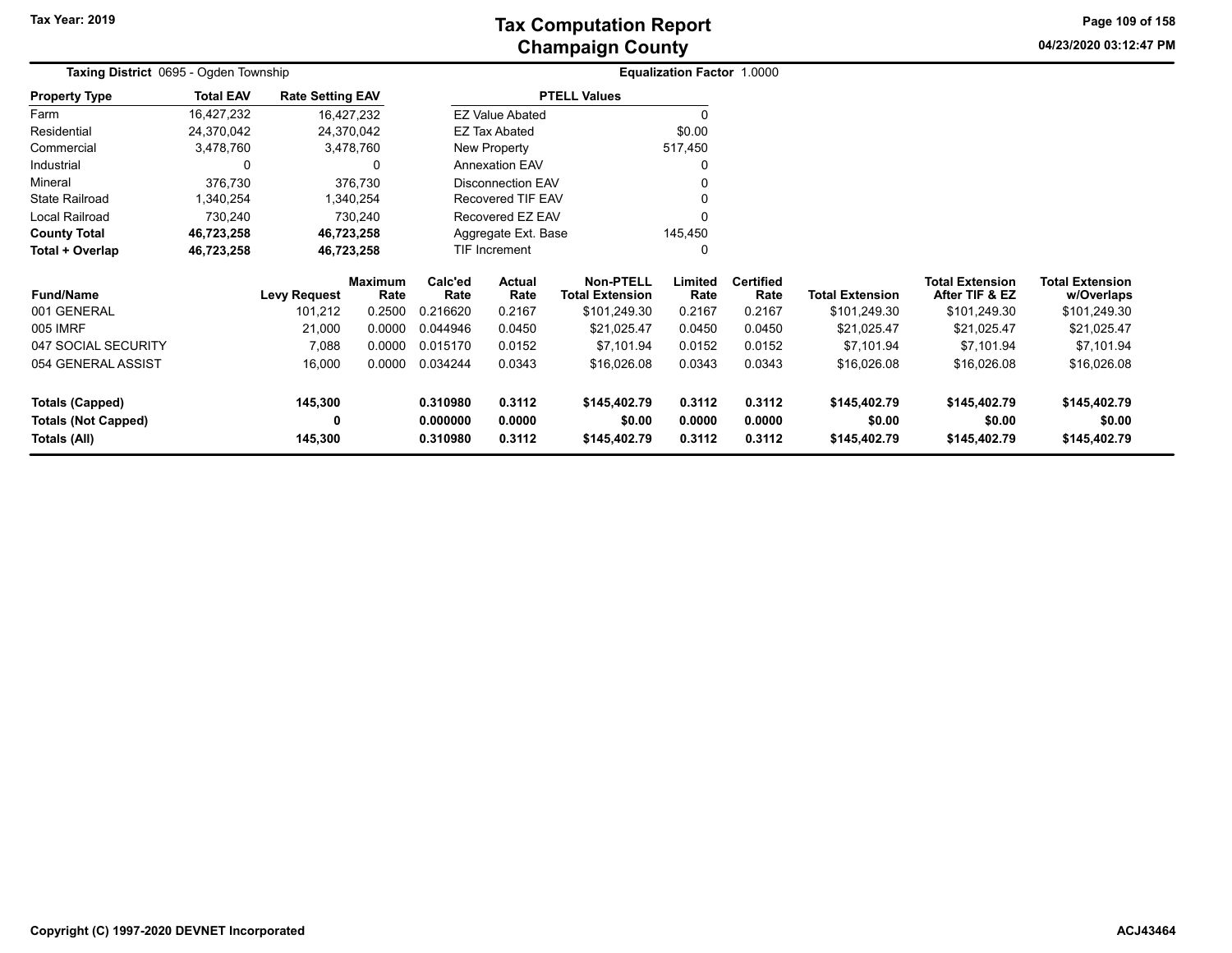### **Champaign County Tax Computation Report**

**04/23/2020 03:12:47 PM Page 110 of 158**

| Taxing District 0696 - Ogden Road & Bridge |                  |                         |                        |          |                                                                             |                     | <b>Equalization Factor 1.0000</b> |                          |                                 |                                          |                                      |
|--------------------------------------------|------------------|-------------------------|------------------------|----------|-----------------------------------------------------------------------------|---------------------|-----------------------------------|--------------------------|---------------------------------|------------------------------------------|--------------------------------------|
| <b>Property Type</b>                       | <b>Total EAV</b> | <b>Rate Setting EAV</b> |                        |          |                                                                             | <b>PTELL Values</b> |                                   |                          | <b>Road and Bridge Transfer</b> |                                          |                                      |
| Farm                                       | 16,427,232       |                         | 16,427,232             |          | <b>EZ Value Abated</b>                                                      |                     | $\Omega$                          |                          | <b>Municipality</b>             | Fund                                     | <b>Amount Extended</b>               |
| Residential                                | 24,370,042       |                         | 24,370,042             |          | <b>EZ Tax Abated</b>                                                        |                     | \$0.00                            |                          |                                 |                                          |                                      |
| Commercial                                 | 3,478,760        |                         | 3,478,760              |          | New Property                                                                |                     | 517,450                           |                          | 0517 - Ogden Village            | 007                                      | \$6,092.04                           |
| Industrial                                 | 0                |                         | $\Omega$               |          | <b>Annexation EAV</b>                                                       |                     | 0                                 |                          | 0522 - Royal Village            | 007                                      | \$3,607.52                           |
| Mineral                                    | 376,730          |                         | 376,730                |          | <b>Disconnection EAV</b>                                                    |                     |                                   | <b>Total</b>             |                                 |                                          | \$9,699.56                           |
| <b>State Railroad</b>                      | 1,340,254        |                         | 1,340,254              |          | <b>Recovered TIF EAV</b>                                                    |                     |                                   |                          |                                 |                                          |                                      |
| <b>Local Railroad</b>                      | 730,240          |                         | 730,240                |          | Recovered EZ EAV                                                            |                     |                                   |                          |                                 |                                          |                                      |
| <b>County Total</b>                        | 46,723,258       |                         | 46,723,258             |          | Aggregate Ext. Base                                                         |                     | 167,063                           |                          |                                 |                                          |                                      |
| Total + Overlap                            | 46,723,258       |                         | 46,723,258             |          | TIF Increment                                                               |                     | 0                                 |                          |                                 |                                          |                                      |
| <b>Fund/Name</b>                           |                  | <b>Levy Request</b>     | <b>Maximum</b><br>Rate | Calc'ed  | <b>Non-PTELL</b><br><b>Actual</b><br><b>Total Extension</b><br>Rate<br>Rate |                     | Limited<br>Rate                   | <b>Certified</b><br>Rate | <b>Total Extension</b>          | <b>Total Extension</b><br>After TIF & EZ | <b>Total Extension</b><br>w/Overlaps |
| 005 IMRF                                   |                  | 1,900                   | 0.0000                 | 0.004067 | 0.0041                                                                      | \$1,915.65          | 0.0033                            | 0.0033                   | \$1,541.87                      | \$1,541.87                               | \$1,541.87                           |
| 007 ROAD & BRIDGE                          |                  | 55,000                  | 0.6600                 | 0.117714 | 0.1178                                                                      | \$55,040.00         | 0.1008                            | 0.1008                   | \$47,097.04                     | \$47,097.04                              | \$47,097.04                          |
| 008 JOINT BRIDGE                           |                  | 17,000                  | 0.2500                 | 0.036384 | 0.0364                                                                      | \$17.007.27         | 0.0312                            | 0.0312                   | \$14,577.66                     | \$14,577.66                              | \$14,577.66                          |
| 009 PERMANENT ROAD                         |                  | 0                       | 0.2500                 | 0.250000 | 0.2500                                                                      | \$116,808.15        | 0.2138                            | 0.2138                   | \$99,894.33                     | \$99,894.33                              | \$99,894.33                          |
| 010 BLDG & EQUIPT                          |                  | 7,500                   | 0.1000                 | 0.016052 | 0.0161                                                                      | \$7,522.44          | 0.0138                            | 0.0138                   | \$6.447.81                      | \$6,447.81                               | \$6,447.81                           |
| 047 SOCIAL SECURITY                        |                  | 3,000                   | 0.0000                 | 0.006421 | 0.0065<br>\$3,037.01<br>0.0056                                              |                     |                                   | 0.0056                   | \$2,616.50                      | \$2,616.50                               | \$2,616.50                           |
| <b>Totals (Capped)</b>                     |                  | 84,400                  |                        | 0.430638 | 0.4309<br>\$201,330.52                                                      |                     | 0.3685                            | 0.3685                   | \$172,175.21                    | \$172,175.21                             | \$172,175.21                         |
| <b>Totals (Not Capped)</b>                 |                  | 0                       |                        | 0.000000 | 0.0000                                                                      |                     | 0.0000                            | 0.0000                   | \$0.00                          | \$0.00                                   | \$0.00                               |
| Totals (All)                               |                  | 84,400                  |                        | 0.430638 | 0.4309                                                                      | \$201,330.52        | 0.3685                            | 0.3685                   | \$172,175.21                    | \$172,175.21                             | \$172,175.21                         |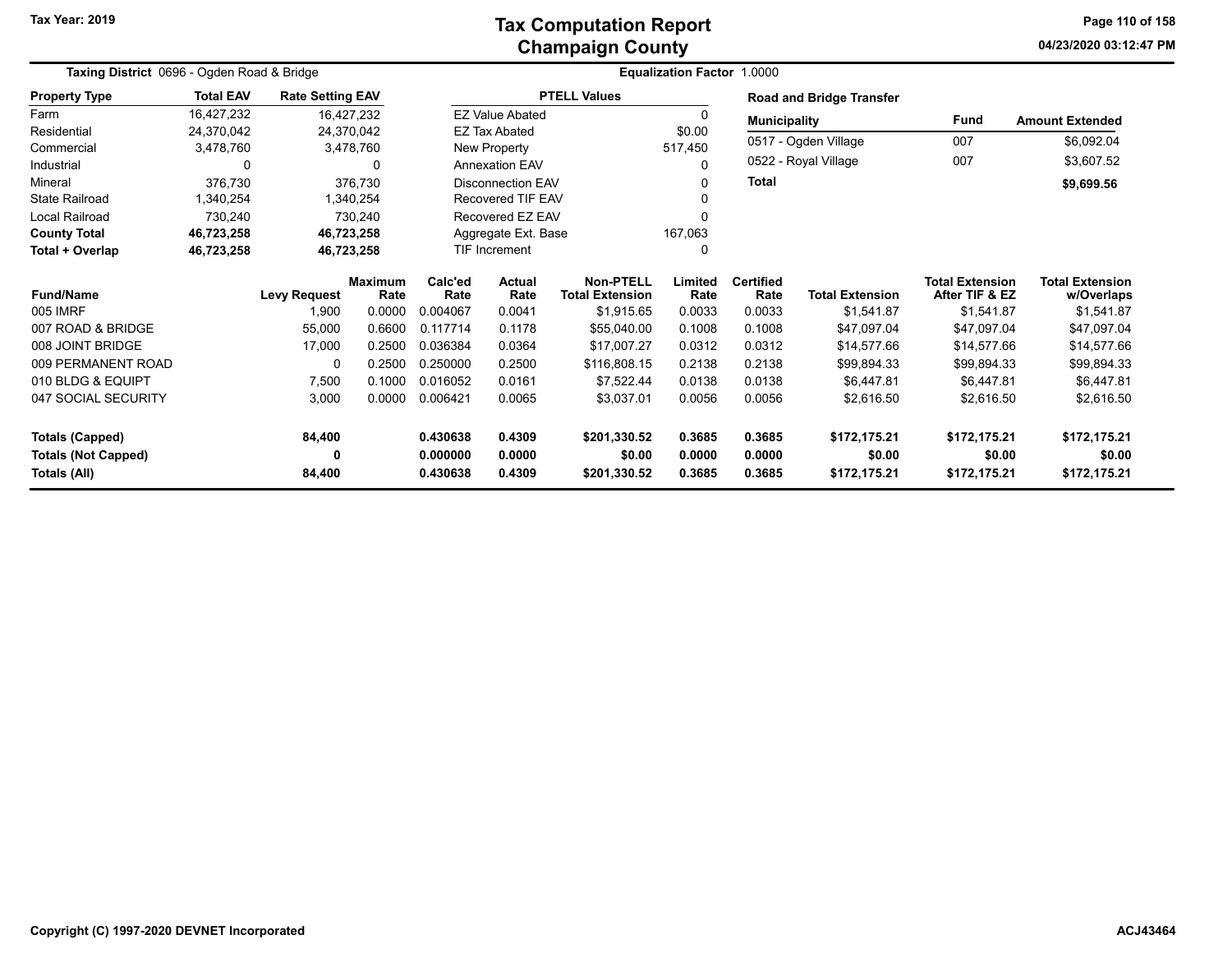**04/23/2020 03:12:47 PM Page 111 of 158**

| Taxing District 0701 - Pesotum Township |                  |                         |                        |                                   |                                          |                     | Equalization Factor 1.0000 |                          |                        |                                   |                                      |  |
|-----------------------------------------|------------------|-------------------------|------------------------|-----------------------------------|------------------------------------------|---------------------|----------------------------|--------------------------|------------------------|-----------------------------------|--------------------------------------|--|
| <b>Property Type</b>                    | <b>Total EAV</b> | <b>Rate Setting EAV</b> |                        |                                   |                                          | <b>PTELL Values</b> |                            |                          |                        |                                   |                                      |  |
| Farm                                    | 16,497,990       |                         | 16,497,990             |                                   | <b>EZ Value Abated</b>                   |                     |                            |                          |                        |                                   |                                      |  |
| Residential                             | 12,240,640       |                         | 12,240,640             |                                   | <b>EZ Tax Abated</b>                     |                     | \$0.00                     |                          |                        |                                   |                                      |  |
| Commercial                              | 807,450          |                         | 807,450                |                                   | New Property                             |                     | 137,010                    |                          |                        |                                   |                                      |  |
| Industrial                              |                  |                         |                        |                                   | <b>Annexation EAV</b>                    |                     |                            |                          |                        |                                   |                                      |  |
| Mineral                                 |                  |                         |                        |                                   | <b>Disconnection EAV</b>                 |                     |                            |                          |                        |                                   |                                      |  |
| <b>State Railroad</b>                   | 647,107          |                         | 647,107                |                                   | <b>Recovered TIF EAV</b>                 |                     |                            |                          |                        |                                   |                                      |  |
| Local Railroad                          | 0                |                         | 0                      |                                   | Recovered EZ EAV                         |                     |                            |                          |                        |                                   |                                      |  |
| <b>County Total</b>                     | 30,193,187       |                         | 30,193,187             |                                   | Aggregate Ext. Base                      |                     | 70,800                     |                          |                        |                                   |                                      |  |
| Total + Overlap                         | 30,193,187       |                         | 30,193,187             |                                   | TIF Increment<br>0                       |                     |                            |                          |                        |                                   |                                      |  |
| <b>Fund/Name</b>                        |                  | <b>Levy Request</b>     | <b>Maximum</b><br>Rate | Calc'ed<br>Rate                   | Actual<br>Rate<br><b>Total Extension</b> |                     | Limited<br>Rate            | <b>Certified</b><br>Rate | <b>Total Extension</b> | Total Extension<br>After TIF & EZ | <b>Total Extension</b><br>w/Overlaps |  |
| 001 GENERAL                             |                  | 64,622                  | 0.3100                 | 0.214028                          | 0.2141                                   | \$64,643.61         | 0.2141                     | 0.2141                   | \$64,643.61            | \$64,643.61                       | \$64,643.61                          |  |
| 035 LIABILITY INS                       |                  | 7,492                   | 0.0000                 | 0.024814                          | 0.0249                                   | \$7,518.10          | 0.0249                     | 0.0249                   | \$7,518.10             | \$7,518.10                        | \$7,518.10                           |  |
| <b>Totals (Capped)</b>                  |                  | 72,114                  |                        | 0.238842                          | 0.2390                                   | \$72,161.71         | 0.2390                     | 0.2390                   | \$72,161.71            | \$72,161.71                       | \$72,161.71                          |  |
| <b>Totals (Not Capped)</b>              |                  | 0                       |                        | 0.000000<br>0.0000                |                                          | \$0.00              | 0.0000                     | 0.0000                   | \$0.00                 | \$0.00                            | \$0.00                               |  |
| Totals (All)                            |                  | 72,114                  |                        | 0.2390<br>0.238842<br>\$72,161.71 |                                          |                     | 0.2390                     | 0.2390                   | \$72,161.71            | \$72,161.71                       | \$72,161.71                          |  |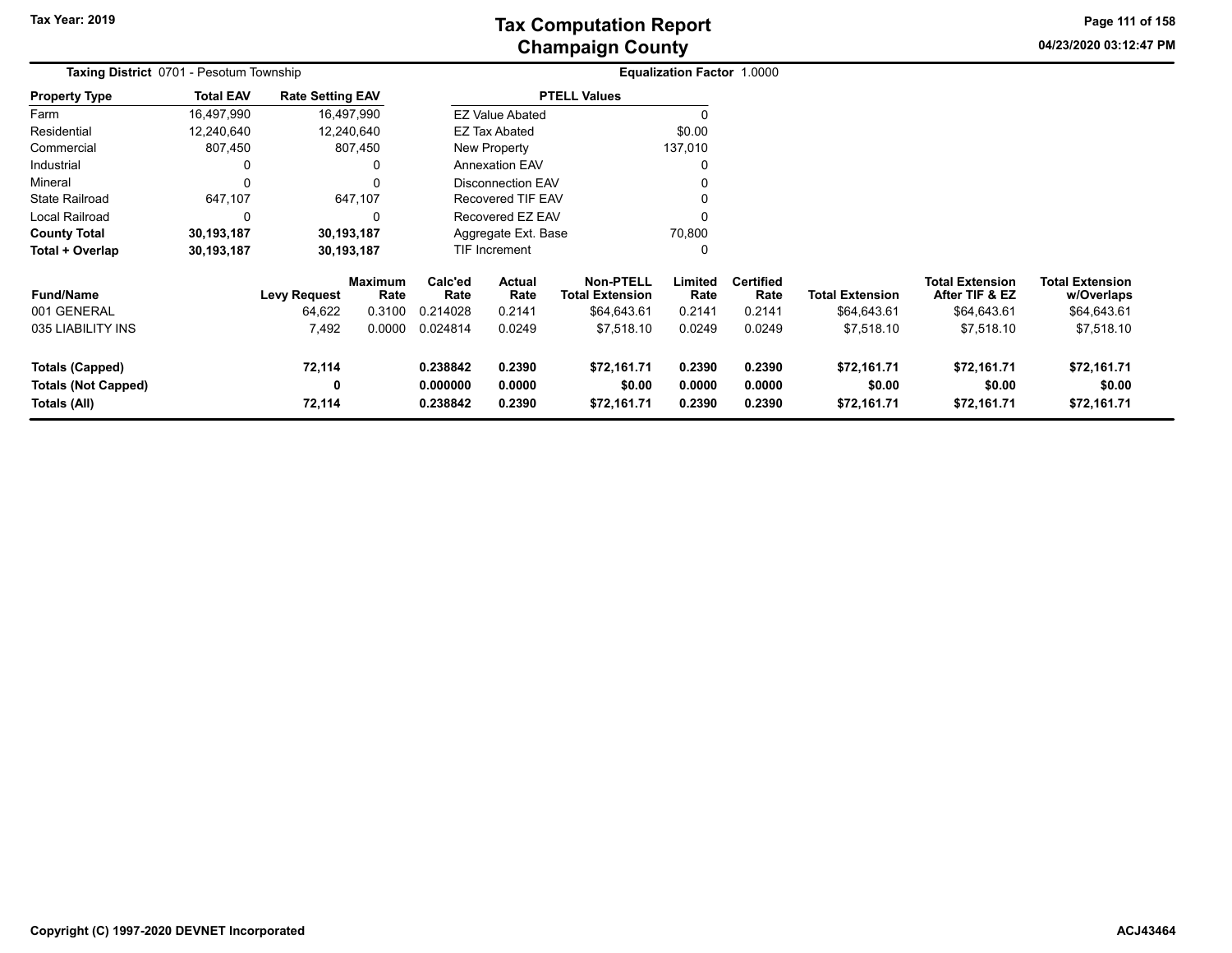## **Champaign County Tax Computation Report**

**04/23/2020 03:12:47 PM Page 112 of 158**

| Taxing District 0702 - Pesotum Road & Bridge |                  |                         |                           |                    |                          |                        | Equalization Factor 1.0000 |                     |                                 |                        |                        |
|----------------------------------------------|------------------|-------------------------|---------------------------|--------------------|--------------------------|------------------------|----------------------------|---------------------|---------------------------------|------------------------|------------------------|
| <b>Property Type</b>                         | <b>Total EAV</b> | <b>Rate Setting EAV</b> |                           |                    |                          | <b>PTELL Values</b>    |                            |                     | <b>Road and Bridge Transfer</b> |                        |                        |
| Farm                                         | 16,497,990       | 16,497,990              |                           |                    | <b>EZ Value Abated</b>   |                        |                            | <b>Municipality</b> |                                 | Fund                   | <b>Amount Extended</b> |
| Residential                                  | 12,240,640       | 12,240,640              |                           |                    | EZ Tax Abated            |                        | \$0.00                     |                     |                                 |                        |                        |
| Commercial                                   | 807,450          |                         | 807,450                   |                    | New Property             |                        | 137,010                    |                     | 0518 - Pesotum Village          | 007                    | \$10,881.87            |
| Industrial                                   |                  |                         | 0                         |                    | <b>Annexation EAV</b>    |                        | 0                          | <b>Total</b>        |                                 |                        | \$10,881.87            |
| Mineral                                      |                  |                         |                           |                    | <b>Disconnection EAV</b> |                        |                            |                     |                                 |                        |                        |
| <b>State Railroad</b>                        | 647,107          |                         | 647,107                   |                    | <b>Recovered TIF EAV</b> |                        |                            |                     |                                 |                        |                        |
| Local Railroad                               | 0                |                         | 0                         |                    | Recovered EZ EAV         |                        |                            |                     |                                 |                        |                        |
| <b>County Total</b>                          | 30,193,187       | 30,193,187              |                           |                    | Aggregate Ext. Base      |                        | 125,507                    |                     |                                 |                        |                        |
| Total + Overlap                              | 30,193,187       | 30,193,187              |                           |                    | TIF Increment            |                        | 0                          |                     |                                 |                        |                        |
|                                              |                  |                         | Calc'ed<br><b>Maximum</b> |                    | Actual                   | Non-PTELL              | Limited                    | <b>Certified</b>    |                                 | <b>Total Extension</b> | <b>Total Extension</b> |
| <b>Fund/Name</b>                             |                  | <b>Levy Request</b>     | Rate                      | Rate               | Rate                     | <b>Total Extension</b> | Rate                       | Rate                | <b>Total Extension</b>          | After TIF & EZ         | w/Overlaps             |
| 007 ROAD & BRIDGE                            |                  | 71,310                  | 0.6600                    | 0.236179           | 0.2362                   | \$71,316.31            | 0.2362                     | 0.2362              | \$71,316.31                     | \$71,316.31            | \$71,316.31            |
| 009 PERMANENT ROAD                           |                  | 38,074                  | 0.2500                    | 0.126101           | 0.1262                   | \$38,103.80            | 0.1262                     | 0.1262              | \$38,103.80                     | \$38,103.80            | \$38,103.80            |
| 010 BLDG & EQUIPT                            |                  | 7,322                   | 0.1000                    | 0.024251           | 0.0243                   | \$7.336.94             | 0.0243                     | 0.0243              | \$7.336.94                      | \$7,336.94             | \$7,336.94             |
| 035 LIABILITY INS                            |                  | 11,124                  | 0.0000                    | 0.036843           | 0.0369                   | \$11,141.29            | 0.0369                     | 0.0369              | \$11,141.29                     | \$11,141.29            | \$11,141.29            |
| <b>Totals (Capped)</b>                       |                  | 127,830                 |                           | 0.423374           | 0.4236                   | \$127,898.34           | 0.4236                     | 0.4236              | \$127,898.34                    | \$127,898.34           | \$127,898.34           |
| <b>Totals (Not Capped)</b>                   |                  | 0                       |                           | 0.000000           | 0.0000                   | \$0.00                 | 0.0000                     | 0.0000              | \$0.00                          | \$0.00                 | \$0.00                 |
| Totals (All)                                 |                  | 127,830                 |                           | 0.423374<br>0.4236 |                          | \$127,898.34           | 0.4236                     | 0.4236              | \$127,898.34                    | \$127,898.34           | \$127,898.34           |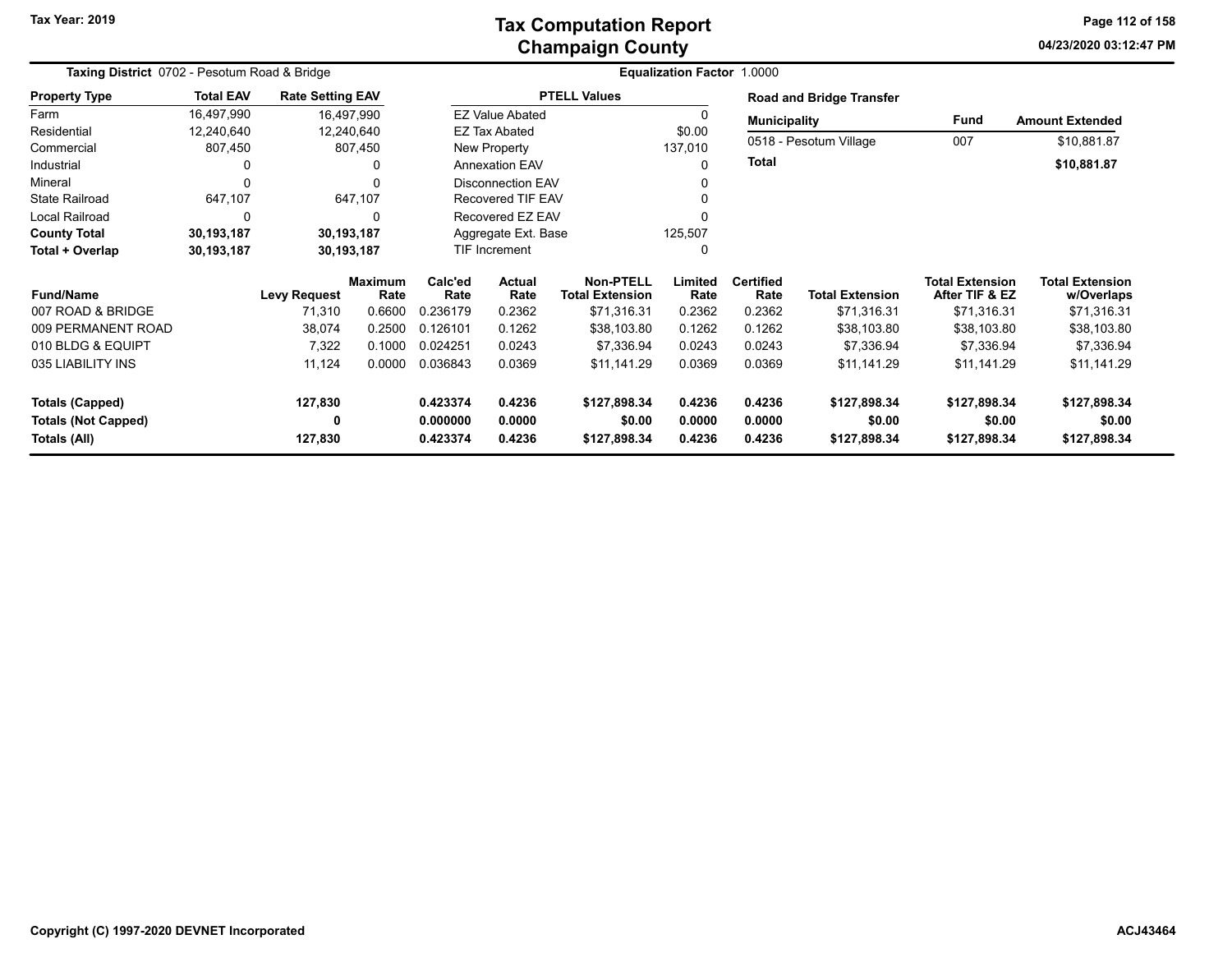**04/23/2020 03:12:47 PM Page 113 of 158**

|                            | Taxing District 0707 - Philo Township |                         |                        |                     |                          |                                            | Equalization Factor 1.0000 |                          |                        |                                          |                                      |
|----------------------------|---------------------------------------|-------------------------|------------------------|---------------------|--------------------------|--------------------------------------------|----------------------------|--------------------------|------------------------|------------------------------------------|--------------------------------------|
| <b>Property Type</b>       | <b>Total EAV</b>                      | <b>Rate Setting EAV</b> |                        |                     |                          | <b>PTELL Values</b>                        |                            |                          |                        |                                          |                                      |
| Farm                       | 16,829,500                            | 16,829,500              |                        |                     | <b>EZ Value Abated</b>   |                                            |                            |                          |                        |                                          |                                      |
| Residential                | 32,952,651                            | 32,952,651              |                        |                     | <b>EZ Tax Abated</b>     |                                            | \$0.00                     |                          |                        |                                          |                                      |
| Commercial                 | 2,046,640                             |                         | 2,046,640              |                     | New Property             |                                            | 455,080                    |                          |                        |                                          |                                      |
| Industrial                 | 0                                     |                         | 0                      |                     | <b>Annexation EAV</b>    |                                            |                            |                          |                        |                                          |                                      |
| Mineral                    | 0                                     |                         |                        |                     | <b>Disconnection EAV</b> |                                            |                            |                          |                        |                                          |                                      |
| <b>State Railroad</b>      | 528,239                               |                         | 528,239                | Recovered TIF EAV   |                          |                                            |                            |                          |                        |                                          |                                      |
| Local Railroad             | 278,480                               |                         | 278,480                | Recovered EZ EAV    |                          |                                            |                            |                          |                        |                                          |                                      |
| <b>County Total</b>        | 52,635,510                            | 52,635,510              |                        | Aggregate Ext. Base |                          |                                            | 111,106                    |                          |                        |                                          |                                      |
| Total + Overlap            | 52,635,510                            | 52,635,510              |                        |                     | TIF Increment            |                                            |                            |                          |                        |                                          |                                      |
| <b>Fund/Name</b>           |                                       | <b>Levy Request</b>     | <b>Maximum</b><br>Rate | Calc'ed<br>Rate     | Actual<br>Rate           | <b>Non-PTELL</b><br><b>Total Extension</b> | Limited<br>Rate            | <b>Certified</b><br>Rate | <b>Total Extension</b> | <b>Total Extension</b><br>After TIF & EZ | <b>Total Extension</b><br>w/Overlaps |
| 001 GENERAL                |                                       | 101,700                 | 0.2500                 | 0.193216            | 0.1933                   | \$101,744.44                               | 0.1889                     | 0.1889                   | \$99,428.48            | \$99,428.48                              | \$99,428.48                          |
| 027 AUDIT                  |                                       | 2,375                   | 0.0050                 | 0.004512            | 0.0046                   | \$2,421.23                                 | 0.0045                     | 0.0045                   | \$2,368.60             | \$2,368.60                               | \$2,368.60                           |
| 035 LIABILITY INS          |                                       | 5,475                   | 0.0000                 | 0.010402            | 0.0105                   | \$5,526.73                                 | 0.0103                     | 0.0103                   | \$5,421.46             | \$5,421.46                               | \$5,421.46                           |
| 047 SOCIAL SECURITY        |                                       | 5,475                   | 0.0000                 | 0.010402            | 0.0105                   | \$5,526.73                                 | 0.0103                     | 0.0103                   | \$5,421.46             | \$5,421.46                               | \$5,421.46                           |
| 054 GENERAL ASSIST         |                                       | 1,530                   | 0.0000                 | 0.002907            | 0.0030                   | \$1,579.07                                 | 0.0030                     | 0.0030                   | \$1,579.07             | \$1,579.07                               | \$1,579.07                           |
| <b>Totals (Capped)</b>     |                                       | 116,555                 |                        | 0.221439            | 0.2219                   | \$116,798.20                               | 0.2170                     | 0.2170                   | \$114,219.07           | \$114,219.07                             | \$114,219.07                         |
| <b>Totals (Not Capped)</b> |                                       | 0                       |                        | 0.000000            | 0.0000                   | \$0.00                                     | 0.0000                     | 0.0000                   | \$0.00                 | \$0.00                                   | \$0.00                               |
| Totals (All)               |                                       | 116,555                 |                        | 0.221439            | 0.2219                   | \$116,798.20                               | 0.2170                     | 0.2170                   | \$114,219.07           | \$114,219.07                             | \$114,219.07                         |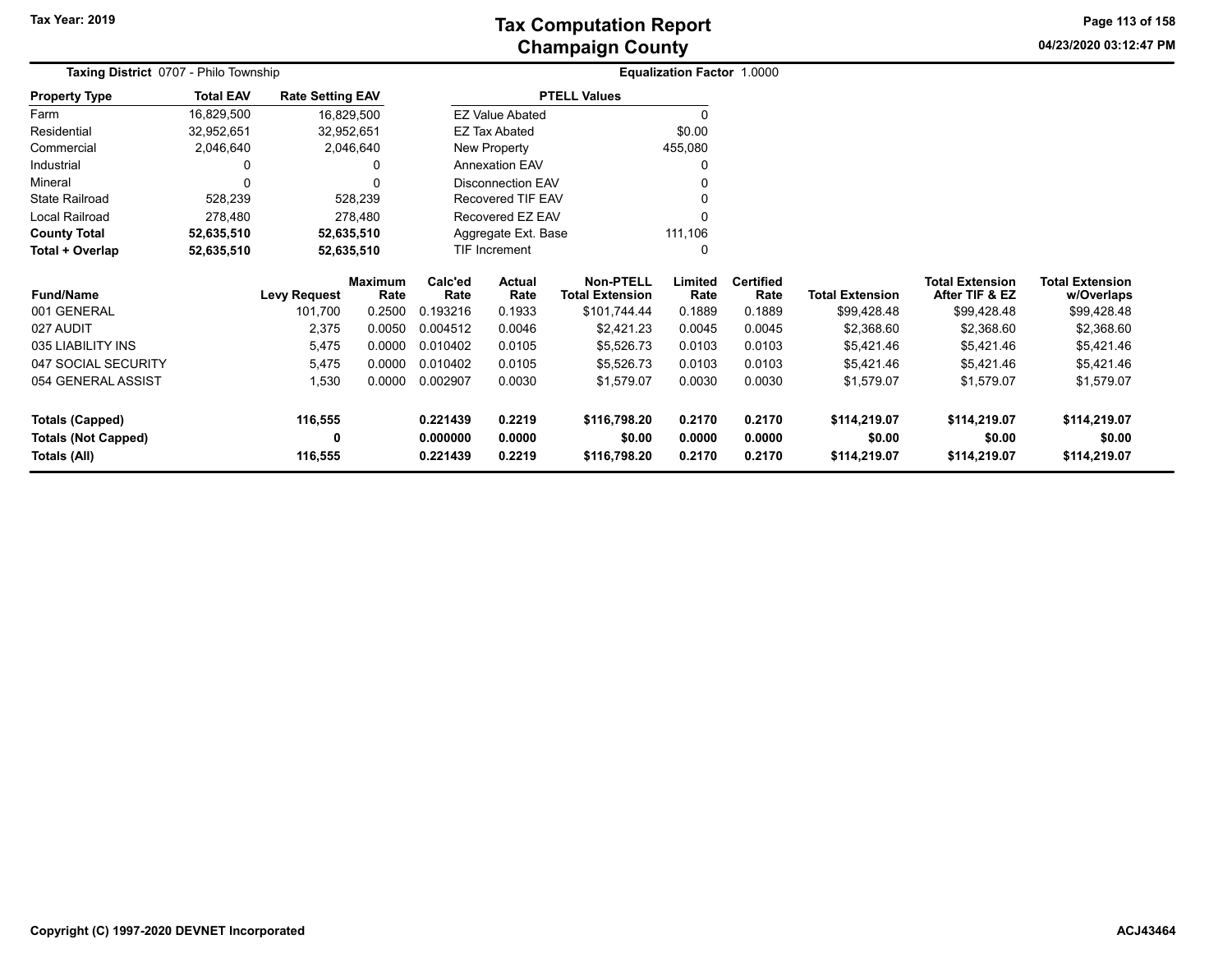## **Champaign County Tax Computation Report**

**04/23/2020 03:12:47 PM Page 114 of 158**

|                                                      | Taxing District 0708 - Philo Road & Bridge |                         |                        |                      |                          |                                            | <b>Equalization Factor 1.0000</b> |                          |                                 |                                          |                                      |
|------------------------------------------------------|--------------------------------------------|-------------------------|------------------------|----------------------|--------------------------|--------------------------------------------|-----------------------------------|--------------------------|---------------------------------|------------------------------------------|--------------------------------------|
| <b>Property Type</b>                                 | <b>Total EAV</b>                           | <b>Rate Setting EAV</b> |                        |                      |                          | <b>PTELL Values</b>                        |                                   |                          | <b>Road and Bridge Transfer</b> |                                          |                                      |
| Farm                                                 | 16,829,500                                 |                         | 16,829,500             |                      | <b>EZ Value Abated</b>   |                                            | 0                                 | <b>Municipality</b>      |                                 | <b>Fund</b>                              | <b>Amount Extended</b>               |
| Residential                                          | 32,952,651                                 |                         | 32,952,651             |                      | <b>EZ Tax Abated</b>     |                                            | \$0.00                            |                          | 0519 - Philo Village            | 007                                      | \$52,561.83                          |
| Commercial                                           | 2,046,640                                  |                         | 2,046,640              |                      | New Property             |                                            | 455,080                           |                          |                                 |                                          |                                      |
| Industrial                                           | $\Omega$                                   |                         |                        |                      | <b>Annexation EAV</b>    |                                            | $\Omega$                          | Total                    |                                 |                                          | \$52,561.83                          |
| Mineral                                              | $\Omega$                                   |                         |                        |                      | <b>Disconnection EAV</b> |                                            |                                   |                          |                                 |                                          |                                      |
| <b>State Railroad</b>                                | 528,239                                    |                         | 528,239                |                      | <b>Recovered TIF EAV</b> |                                            |                                   |                          |                                 |                                          |                                      |
| <b>Local Railroad</b>                                | 278,480                                    |                         | 278,480                |                      | Recovered EZ EAV         |                                            |                                   |                          |                                 |                                          |                                      |
| <b>County Total</b>                                  | 52,635,510                                 |                         | 52,635,510             |                      | Aggregate Ext. Base      |                                            | 364,012                           |                          |                                 |                                          |                                      |
| Total + Overlap                                      | 52,635,510                                 |                         | 52,635,510             |                      | <b>TIF Increment</b>     |                                            | 0                                 |                          |                                 |                                          |                                      |
| <b>Fund/Name</b>                                     |                                            | <b>Levy Request</b>     | <b>Maximum</b><br>Rate | Calc'ed<br>Rate      | Actual<br>Rate           | <b>Non-PTELL</b><br><b>Total Extension</b> | Limited<br>Rate                   | <b>Certified</b><br>Rate | <b>Total Extension</b>          | <b>Total Extension</b><br>After TIF & EZ | <b>Total Extension</b><br>w/Overlaps |
| 007 ROAD & BRIDGE                                    |                                            | 211.131                 | 0.6600                 | 0.401119             | 0.4012                   | \$211,173.67                               | 0.3745                            | 0.3745                   | \$197,119.98                    | \$197,119.98                             | \$197,119.98                         |
| 008 JOINT BRIDGE                                     |                                            | 3,804                   | 0.2500                 | 0.007227             | 0.0073                   | \$3,842.39                                 | 0.0069                            | 0.0069                   | \$3,631.85                      | \$3,631.85                               | \$3,631.85                           |
| 009 PERMANENT ROAD                                   |                                            | 0                       | 0.2500                 | 0.250000             | 0.2500                   | \$131,588.78                               | 0.2337                            | 0.2337                   | \$123,009.19                    | \$123,009.19                             | \$123,009.19                         |
| 010 BLDG & EQUIPT                                    |                                            | 12,575                  | 0.1000                 | 0.023891             | 0.0239                   | \$12,579.89                                | 0.0224                            | 0.0224                   | \$11,790.35                     | \$11,790.35                              | \$11,790.35                          |
| 027 AUDIT                                            |                                            | 1.744                   | 0.0050                 | 0.003313             | 0.0034                   | \$1.789.61                                 | 0.0032                            | 0.0032                   | \$1.684.34                      | \$1,684.34                               | \$1,684.34                           |
| 035 LIABILITY INS                                    |                                            | 12,839                  | 0.0000                 | 0.024392             | 0.0244                   | \$12,843.06                                | 0.0229                            | 0.0229                   | \$12,053.53                     | \$12,053.53                              | \$12,053.53                          |
| 047 SOCIAL SECURITY                                  |                                            | 13,473                  | 0.0000                 | 0.025597             | 0.0256                   | \$13,474.69                                | 0.0240                            | 0.0240                   | \$12,632.52                     | \$12,632.52                              | \$12,632.52                          |
| 090 ROAD DAMAGE                                      |                                            | 13,100                  | 0.0330                 | 0.024888             | 0.0249                   | \$13,106.24                                | 0.0233                            | 0.0233                   | \$12,264.07                     | \$12,264.07                              | \$12,264.07                          |
| <b>Totals (Capped)</b><br><b>Totals (Not Capped)</b> |                                            | 268,666<br>0            |                        | 0.760427<br>0.000000 | 0.7607<br>0.0000         | \$400,398.33<br>\$0.00                     | 0.7109<br>0.0000                  | 0.7109<br>0.0000         | \$374,185.83<br>\$0.00          | \$374,185.83<br>\$0.00                   | \$374,185.83<br>\$0.00               |
| Totals (All)                                         |                                            | 268,666                 |                        | 0.760427             | 0.7607                   | \$400,398.33                               | 0.7109                            | 0.7109                   | \$374,185.83                    | \$374,185.83                             | \$374,185.83                         |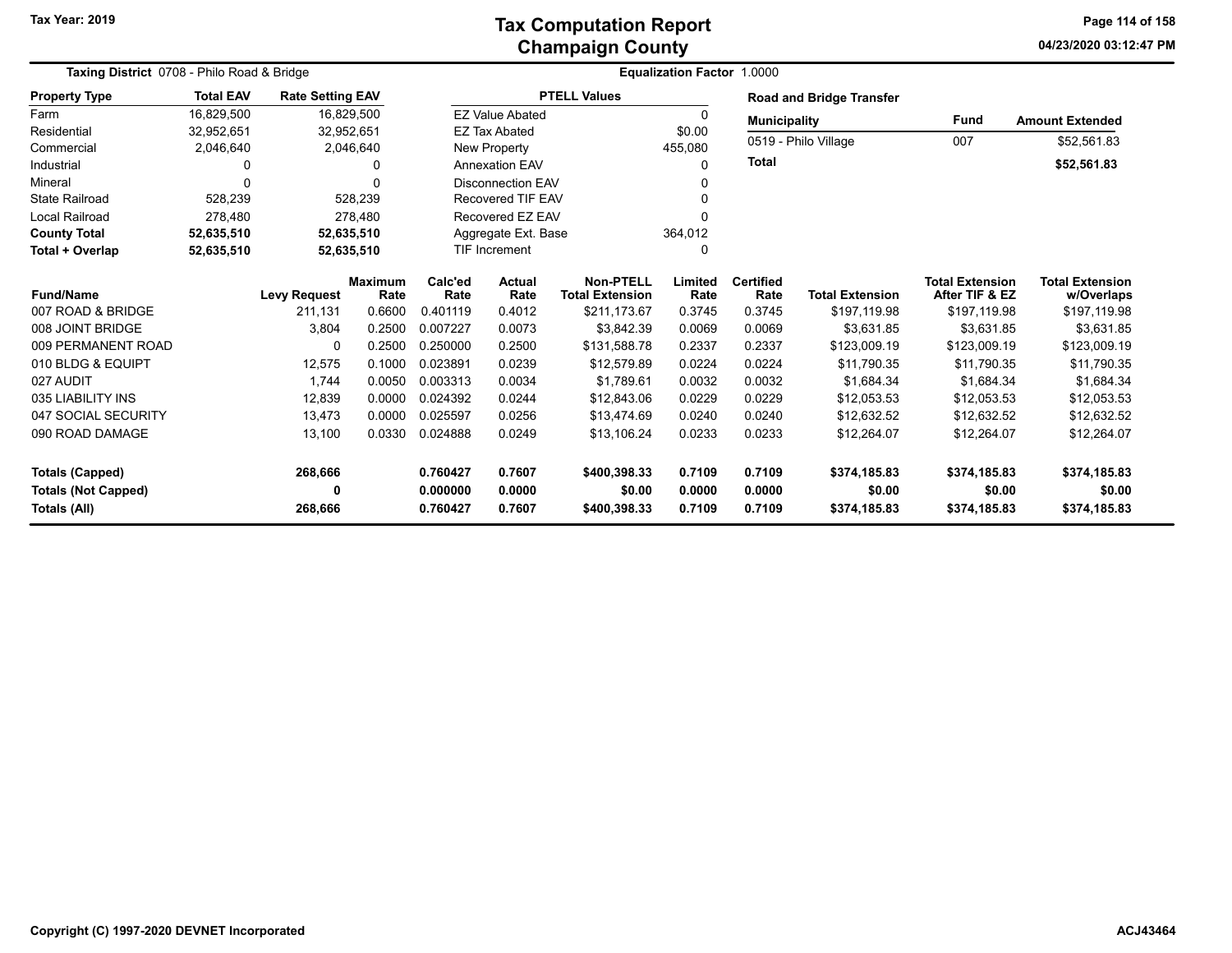# **Champaign County Tax Computation Report**

**04/23/2020 03:12:47 PM Page 115 of 158**

| Taxing District 0713 - Rantoul Township |                  |                         |                        |                    |                                          |                     | <b>Equalization Factor 1.0000</b> |                          |                        |                                          |                                      |  |
|-----------------------------------------|------------------|-------------------------|------------------------|--------------------|------------------------------------------|---------------------|-----------------------------------|--------------------------|------------------------|------------------------------------------|--------------------------------------|--|
| <b>Property Type</b>                    | <b>Total EAV</b> | <b>Rate Setting EAV</b> |                        |                    |                                          | <b>PTELL Values</b> |                                   |                          |                        |                                          |                                      |  |
| Farm                                    | 17,449,570       |                         | 17,347,118             |                    | <b>EZ Value Abated</b>                   |                     | 0                                 |                          |                        |                                          |                                      |  |
| Residential                             | 55,979,398       |                         | 55,948,048             |                    | <b>EZ Tax Abated</b>                     |                     | \$0.00                            |                          |                        |                                          |                                      |  |
| Commercial                              | 38,449,270       |                         | 33,401,552             |                    | New Property                             |                     | 1,943,710                         |                          |                        |                                          |                                      |  |
| Industrial                              | 50,890           |                         | 50,890                 |                    | <b>Annexation EAV</b>                    |                     | 0                                 |                          |                        |                                          |                                      |  |
| Mineral                                 | $\Omega$         |                         | 0                      |                    | <b>Disconnection EAV</b>                 |                     | $\Omega$                          |                          |                        |                                          |                                      |  |
| <b>State Railroad</b>                   | 864,009          |                         | 864,009                |                    | <b>Recovered TIF EAV</b>                 |                     | 13,161,506                        |                          |                        |                                          |                                      |  |
| Local Railroad                          | 221,220          |                         | 221,220                |                    | Recovered EZ EAV                         |                     | 0                                 |                          |                        |                                          |                                      |  |
| <b>County Total</b>                     | 113,014,357      | 107,832,837             |                        |                    | Aggregate Ext. Base                      |                     | 149,120                           |                          |                        |                                          |                                      |  |
| Total + Overlap                         | 113,014,357      | 107,832,837             |                        |                    | TIF Increment                            |                     | 5,181,520                         |                          |                        |                                          |                                      |  |
| <b>Fund/Name</b>                        |                  | <b>Levy Request</b>     | <b>Maximum</b><br>Rate | Calc'ed<br>Rate    | Actual<br>Rate<br><b>Total Extension</b> |                     | Limited<br>Rate                   | <b>Certified</b><br>Rate | <b>Total Extension</b> | <b>Total Extension</b><br>After TIF & EZ | <b>Total Extension</b><br>w/Overlaps |  |
| 001 GENERAL                             |                  | 117,000                 | 0.2500                 | 0.108501           | 0.1086                                   | \$117,106.46        | 0.0983                            | 0.0983                   | \$111,093.11           | \$105,999.68                             | \$105,999.68                         |  |
| 005 IMRF                                |                  | 19,500                  | 0.0000                 | 0.018084           | 0.0181                                   | \$19,517.74         | 0.0164                            | 0.0164                   | \$18,534.35            | \$17,684.59                              | \$17,684.59                          |  |
| 054 GENERAL ASSIST                      |                  | 58,500                  | 0.0000                 | 0.054251<br>0.0543 |                                          | \$58,553.23         | 0.0492                            | 0.0492                   | \$55,603.06            | \$53,053.76                              | \$53,053.76                          |  |
| Totals (Capped)                         |                  | 195,000                 |                        | 0.180836           | 0.1810                                   | \$195,177.43        | 0.1639                            | 0.1639                   | \$185,230.52           | \$176,738.03                             | \$176,738.03                         |  |
| <b>Totals (Not Capped)</b>              |                  | 0                       |                        | 0.000000           | 0.0000                                   | \$0.00              | 0.0000                            | 0.0000                   | \$0.00                 | \$0.00                                   | \$0.00                               |  |
| Totals (All)                            |                  | 195,000                 |                        | 0.180836           | 0.1810                                   | \$195,177.43        | 0.1639                            | 0.1639                   | \$185,230.52           | \$176,738.03                             | \$176,738.03                         |  |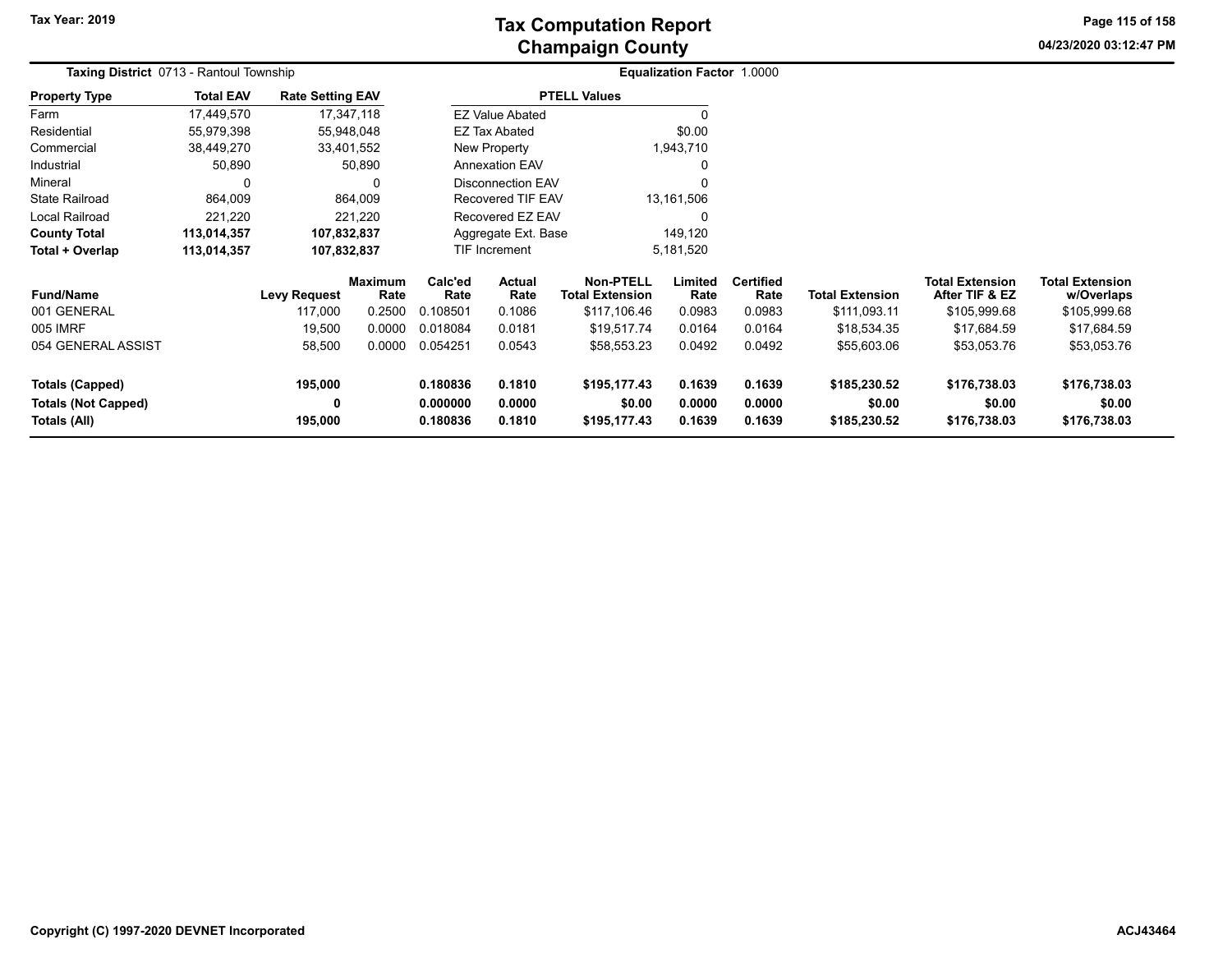### **Champaign County Tax Computation Report**

**04/23/2020 03:12:47 PMPage 116 of 158**

| Taxing District 0714 - Rantoul Road & Bridge |                  |                         |                        |                 |                                          |                     | Equalization Factor 1.0000 |                          |                          |                                          |                                      |
|----------------------------------------------|------------------|-------------------------|------------------------|-----------------|------------------------------------------|---------------------|----------------------------|--------------------------|--------------------------|------------------------------------------|--------------------------------------|
| <b>Property Type</b>                         | <b>Total EAV</b> | <b>Rate Setting EAV</b> |                        |                 |                                          | <b>PTELL Values</b> |                            |                          | Road and Bridge Transfer |                                          |                                      |
| Farm                                         | 17,449,570       |                         | 17,347,118             |                 | <b>EZ Value Abated</b>                   |                     | $\Omega$                   | <b>Municipality</b>      |                          | <b>Fund</b>                              | <b>Amount Extended</b>               |
| Residential                                  | 55,979,398       |                         | 55,948,048             |                 | <b>EZ Tax Abated</b>                     |                     | \$0.00                     |                          |                          |                                          |                                      |
| Commercial                                   | 38,449,270       |                         | 33,401,552             |                 | New Property                             |                     | 1,943,710                  |                          | 0520 - Rantoul Village   | 007                                      | \$77,834.73                          |
| Industrial                                   | 50,890           |                         | 50,890                 |                 | <b>Annexation EAV</b>                    |                     | $\Omega$                   | <b>Total</b>             |                          |                                          | \$77,834.73                          |
| Mineral                                      | 0                |                         | 0                      |                 | <b>Disconnection EAV</b>                 |                     | $\Omega$                   |                          |                          |                                          |                                      |
| <b>State Railroad</b>                        | 864,009          |                         | 864,009                |                 | <b>Recovered TIF EAV</b>                 |                     | 13,161,506                 |                          |                          |                                          |                                      |
| Local Railroad                               | 221,220          |                         | 221,220                |                 | Recovered EZ EAV                         |                     | $\Omega$                   |                          |                          |                                          |                                      |
| <b>County Total</b>                          | 113,014,357      | 107,832,837             |                        |                 | Aggregate Ext. Base                      |                     | 425,855                    |                          |                          |                                          |                                      |
| Total + Overlap                              | 113,014,357      | 107,832,837             |                        |                 | <b>TIF Increment</b>                     |                     | 5,181,520                  |                          |                          |                                          |                                      |
| <b>Fund/Name</b>                             |                  | <b>Levy Request</b>     | <b>Maximum</b><br>Rate | Calc'ed<br>Rate | Actual<br>Rate<br><b>Total Extension</b> |                     | Limited<br>Rate            | <b>Certified</b><br>Rate | <b>Total Extension</b>   | <b>Total Extension</b><br>After TIF & EZ | <b>Total Extension</b><br>w/Overlaps |
| 007 ROAD & BRIDGE                            |                  | 250,750                 | 0.6600                 | 0.232536        | 0.2326                                   | \$250,819.18        | 0.2094                     | 0.2094                   | \$236,652.06             | \$225,801.96                             | \$225,801.96                         |
| 008 JOINT BRIDGE                             |                  | 44,250                  | 0.2500                 | 0.041036        | 0.0411                                   | \$44,319.30         | 0.0371                     | 0.0371                   | \$41,928.33              | \$40,005.98                              | \$40,005.98                          |
| 009 PERMANENT ROAD                           |                  | 265,000                 | 0.2500                 | 0.245751        | 0.2458                                   | \$265,053.11        | 0.2215                     | 0.2215                   | \$250,326.80             | \$238,849.73                             | \$238,849.73                         |
| <b>Totals (Capped)</b>                       |                  | 560,000                 |                        | 0.519323        | 0.5195                                   | \$560,191.59        | 0.4680                     | 0.4680                   | \$528,907.19             | \$504,657.67                             | \$504,657.67                         |
| <b>Totals (Not Capped)</b>                   |                  | 0                       |                        | 0.000000        | 0.0000                                   | \$0.00              | 0.0000                     | 0.0000                   | \$0.00                   | \$0.00                                   | \$0.00                               |
| Totals (All)                                 |                  | 560,000                 |                        | 0.519323        | 0.5195<br>0.4680<br>\$560,191.59         |                     | 0.4680                     | \$528,907.19             | \$504,657.67             | \$504,657.67                             |                                      |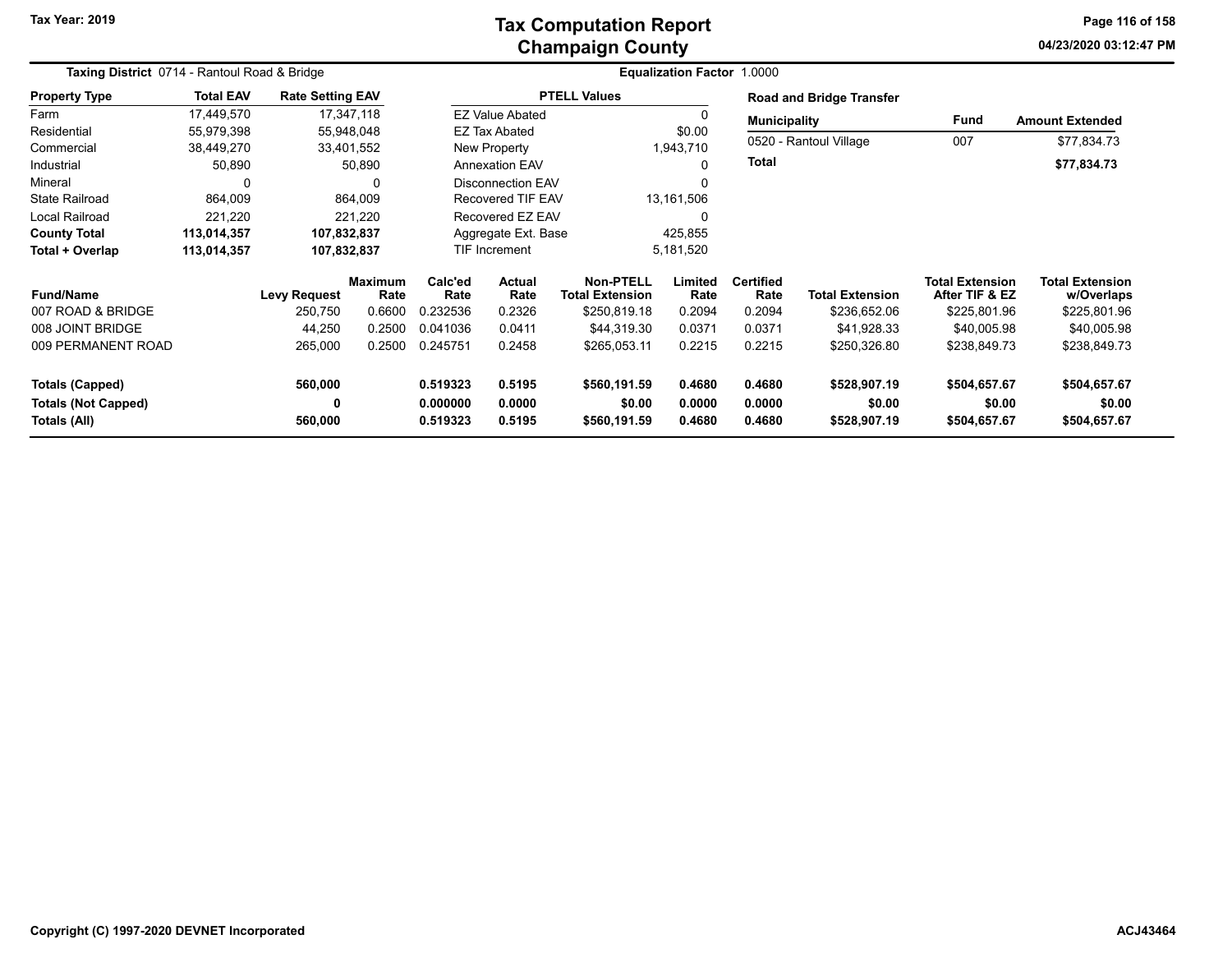**04/23/2020 03:12:47 PM Page 117 of 158**

| <b>Taxing District</b> 0719 - Raymond Township |                  |                         |                 |                                                                                       |                          |                                            | <b>Equalization Factor 1.0000</b> |                       |                        |                                          |                                      |  |
|------------------------------------------------|------------------|-------------------------|-----------------|---------------------------------------------------------------------------------------|--------------------------|--------------------------------------------|-----------------------------------|-----------------------|------------------------|------------------------------------------|--------------------------------------|--|
| <b>Property Type</b>                           | <b>Total EAV</b> | <b>Rate Setting EAV</b> |                 |                                                                                       |                          | <b>PTELL Values</b>                        |                                   |                       |                        |                                          |                                      |  |
| Farm                                           | 15,667,477       | 15,667,477              |                 |                                                                                       | <b>EZ Value Abated</b>   |                                            |                                   |                       |                        |                                          |                                      |  |
| Residential                                    | 2,723,500        |                         | 2,723,500       |                                                                                       | EZ Tax Abated            |                                            | \$0.00                            |                       |                        |                                          |                                      |  |
| Commercial                                     | 171,810          |                         | 171,810         |                                                                                       | New Property             |                                            | 28,590                            |                       |                        |                                          |                                      |  |
| Industrial                                     | 0                |                         | 0               |                                                                                       | <b>Annexation EAV</b>    |                                            |                                   |                       |                        |                                          |                                      |  |
| Mineral                                        |                  |                         |                 |                                                                                       | <b>Disconnection EAV</b> |                                            |                                   |                       |                        |                                          |                                      |  |
| <b>State Railroad</b>                          | 890,253          |                         | 890,253         |                                                                                       | Recovered TIF EAV        |                                            |                                   |                       |                        |                                          |                                      |  |
| Local Railroad                                 | 34,840           |                         | 34,840          |                                                                                       | Recovered EZ EAV         |                                            |                                   |                       |                        |                                          |                                      |  |
| <b>County Total</b>                            | 19,487,880       | 19,487,880              |                 |                                                                                       | Aggregate Ext. Base      |                                            | 61,865                            |                       |                        |                                          |                                      |  |
| Total + Overlap                                | 19,487,880       | 19,487,880              |                 | TIF Increment                                                                         |                          |                                            |                                   |                       |                        |                                          |                                      |  |
| <b>Fund/Name</b>                               |                  | <b>Levy Request</b>     | Maximum<br>Rate | Calc'ed<br>Rate                                                                       | Actual<br>Rate           | <b>Non-PTELL</b><br><b>Total Extension</b> | Limited<br>Rate                   | Certified<br>Rate     | <b>Total Extension</b> | <b>Total Extension</b><br>After TIF & EZ | <b>Total Extension</b><br>w/Overlaps |  |
| 001 GENERAL                                    |                  | 58,000                  | 0.4200          | 0.297621                                                                              | 0.2977                   | \$58,015.42                                | 0.2977                            | 0.2977                | \$58,015.42            | \$58,015.42                              | \$58,015.42                          |  |
| 027 AUDIT                                      |                  | 3,000                   | 0.0050          | 0.015394                                                                              | 0.0050                   | \$974.39                                   | 0.0050                            | 0.0050                | \$974.39               | \$974.39                                 | \$974.39                             |  |
| 054 GENERAL ASSIST                             |                  | 4,000                   | 0.0000          | 0.020526                                                                              | 0.0206                   | \$4,014.50                                 | 0.0206                            | 0.0206                | \$4,014.50             | \$4,014.50                               | \$4,014.50                           |  |
| <b>Totals (Capped)</b>                         |                  | 65,000                  |                 | 0.3233<br>0.333541                                                                    |                          | \$63,004.31                                | 0.3233                            | 0.3233                | \$63,004.31            | \$63,004.31                              | \$63,004.31                          |  |
| <b>Totals (Not Capped)</b><br>Totals (All)     |                  | 0<br>65,000             |                 | 0.0000<br>0.000000<br>\$0.00<br>0.0000<br>0.3233<br>0.333541<br>\$63,004.31<br>0.3233 |                          |                                            | 0.0000<br>0.3233                  | \$0.00<br>\$63,004.31 | \$0.00<br>\$63,004.31  | \$0.00<br>\$63,004.31                    |                                      |  |
|                                                |                  |                         |                 |                                                                                       |                          |                                            |                                   |                       |                        |                                          |                                      |  |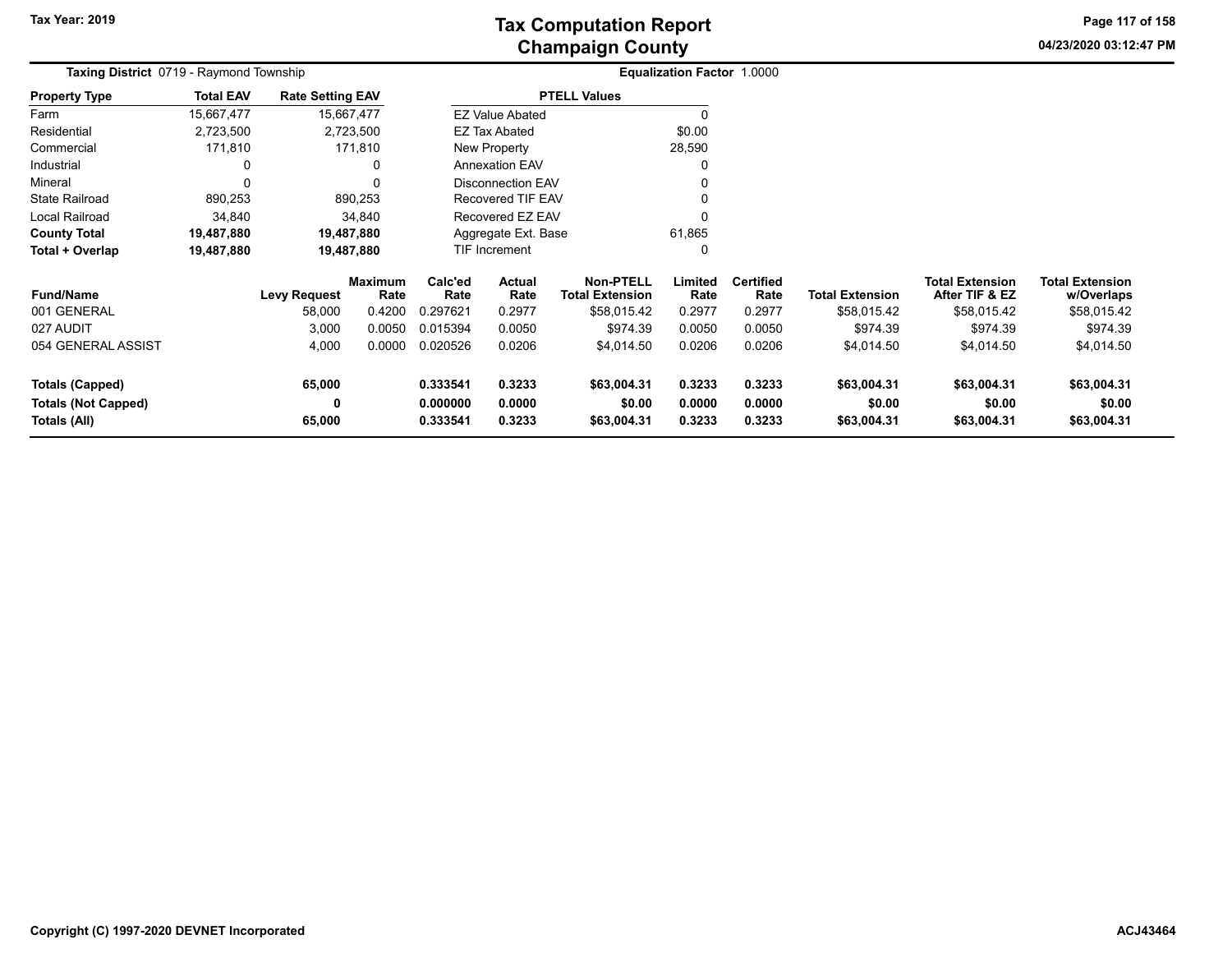| Taxing District 0720 - Raymond Road & Bridge |                  |                         |                |          |                        |                        | <b>Equalization Factor 1.0000</b> |                     |                                 |                        |                        |
|----------------------------------------------|------------------|-------------------------|----------------|----------|------------------------|------------------------|-----------------------------------|---------------------|---------------------------------|------------------------|------------------------|
| <b>Property Type</b>                         | <b>Total EAV</b> | <b>Rate Setting EAV</b> |                |          |                        | <b>PTELL Values</b>    |                                   |                     | <b>Road and Bridge Transfer</b> |                        |                        |
| Farm                                         | 15,667,477       |                         | 15,667,477     |          | <b>EZ Value Abated</b> |                        | 0                                 | <b>Municipality</b> |                                 | <b>Fund</b>            | <b>Amount Extended</b> |
| Residential                                  | 2,723,500        |                         | 2,723,500      |          | <b>EZ Tax Abated</b>   |                        | \$0.00                            |                     | 0514 - Longview Village         | 007                    |                        |
| Commercial                                   | 171,810          |                         | 171,810        |          | <b>New Property</b>    |                        | 28,590                            |                     |                                 |                        | \$804.00               |
| Industrial                                   | 0                |                         | O              |          | <b>Annexation EAV</b>  |                        | $\Omega$                          | <b>Total</b>        |                                 |                        | \$804.00               |
| Mineral                                      | $\Omega$         |                         |                |          | Disconnection EAV      |                        | 0                                 |                     |                                 |                        |                        |
| <b>State Railroad</b>                        | 890,253          |                         | 890,253        |          | Recovered TIF EAV      |                        | 0                                 |                     |                                 |                        |                        |
| <b>Local Railroad</b>                        | 34,840           |                         | 34,840         |          | Recovered EZ EAV       |                        | 0                                 |                     |                                 |                        |                        |
| <b>County Total</b>                          | 19,487,880       |                         | 19,487,880     |          | Aggregate Ext. Base    |                        | 81,467                            |                     |                                 |                        |                        |
| Total + Overlap                              | 19,487,880       |                         | 19,487,880     |          | <b>TIF Increment</b>   |                        | 0                                 |                     |                                 |                        |                        |
|                                              |                  |                         | <b>Maximum</b> | Calc'ed  | <b>Actual</b>          |                        | Limited                           | <b>Certified</b>    |                                 | <b>Total Extension</b> | <b>Total Extension</b> |
| <b>Fund/Name</b>                             |                  | <b>Levy Request</b>     | Rate           | Rate     | Rate                   | <b>Total Extension</b> | Rate                              | Rate                | <b>Total Extension</b>          | After TIF & EZ         | w/Overlaps             |
| 007 ROAD & BRIDGE                            |                  | 43,572                  | 0.6600         | 0.223585 | 0.2236                 | \$43,574.90            | 0.1692                            | 0.1692              | \$32.973.49                     | \$32,973.49            | \$32,973.49            |
| 008 JOINT BRIDGE                             |                  | 5,800                   | 0.2500         | 0.029762 | 0.0298                 | \$5,807.39             | 0.0226                            | 0.0226              | \$4,404.26                      | \$4,404.26             | \$4,404.26             |
| 009 PERMANENT ROAD                           |                  | 0                       | 0.2500         | 0.250000 | 0.2500                 | \$48,719.70            | 0.1895                            | 0.1895              | \$36,929.53                     | \$36,929.53            | \$36,929.53            |
| 010 BLDG & EQUIPT                            |                  | 5,700                   | 0.1000         | 0.029249 | 0.0293                 | \$5,709.95             | 0.0223                            | 0.0223              | \$4,345.80                      | \$4,345.80             | \$4,345.80             |
| 035 LIABILITY INS                            |                  | 3,600                   | 0.0000         | 0.018473 | 0.0185                 | \$3.605.26             | 0.0141                            | 0.0141              | \$2.747.79                      | \$2,747.79             | \$2.747.79             |
| 047 SOCIAL SECURITY                          |                  | 270                     | 0.0000         | 0.001386 | 0.0014                 | \$272.83               | 0.0011                            | 0.0011              | \$214.37                        | \$214.37               | \$214.37               |
| 090 ROAD DAMAGE                              |                  | 2,010                   | 0.0330         | 0.010314 | 0.0104                 | \$2,026.74             | 0.0079                            | 0.0079              | \$1,539.54                      | \$1,539.54             | \$1,539.54             |
| <b>Totals (Capped)</b>                       |                  | 60,952                  |                | 0.562769 | 0.5630                 | \$109,716.77           | 0.4267                            | 0.4267              | \$83,154.78                     | \$83,154.78            | \$83,154.78            |
| <b>Totals (Not Capped)</b>                   |                  | 0                       |                | 0.000000 | 0.0000                 | \$0.00                 | 0.0000                            | 0.0000              | \$0.00                          | \$0.00                 | \$0.00                 |
| Totals (All)                                 |                  | 60,952                  |                | 0.562769 | 0.5630                 | \$109,716.77           | 0.4267                            | 0.4267              | \$83,154.78                     | \$83,154.78            | \$83,154.78            |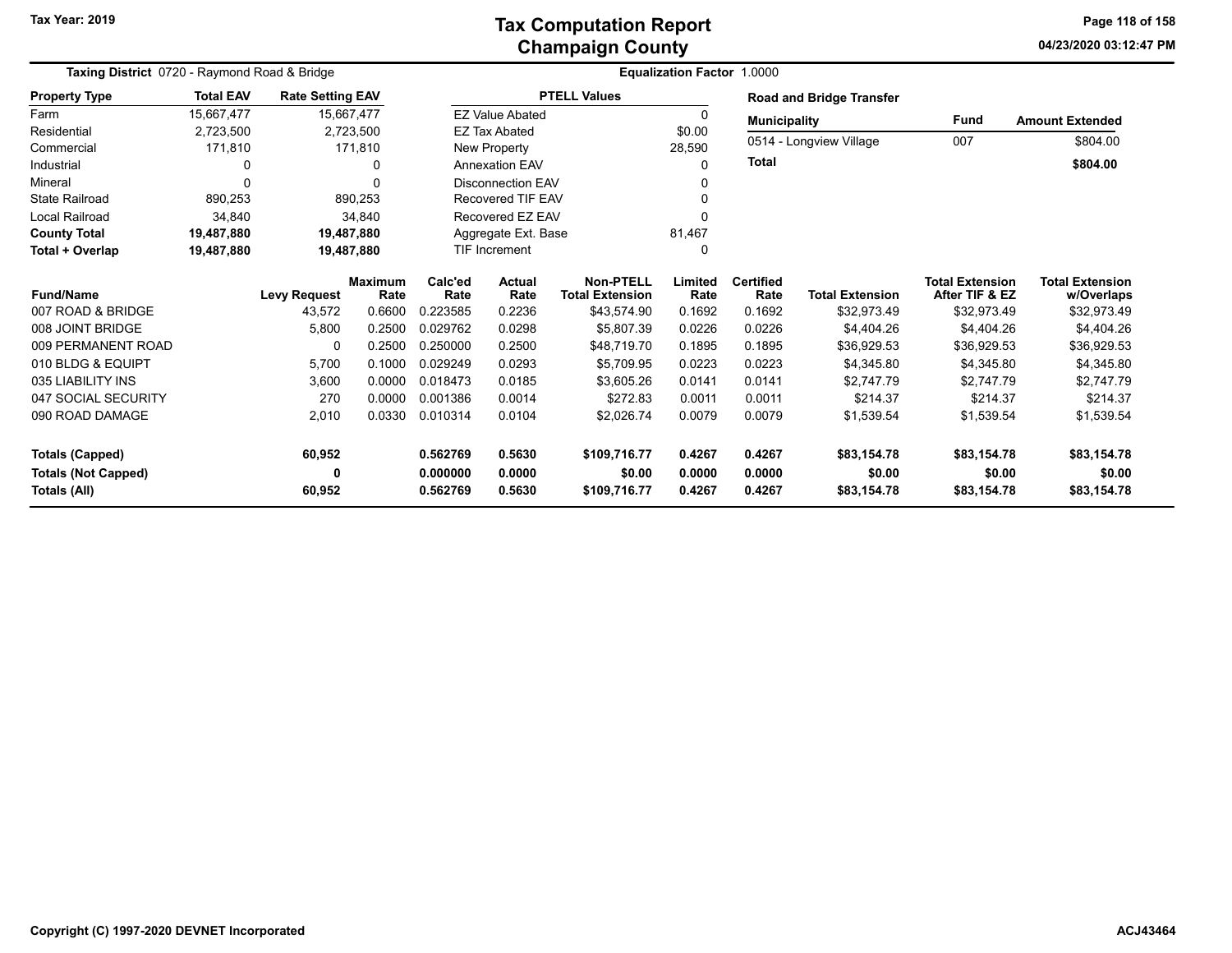**04/23/2020 03:12:47 PM Page 119 of 158**

| Taxing District 0725 - Sadorus Township                       |                  |                         |                        |                                                                |                          |                                            | <b>Equalization Factor 1.0000</b> |                            |                                        |                                          |                                        |  |
|---------------------------------------------------------------|------------------|-------------------------|------------------------|----------------------------------------------------------------|--------------------------|--------------------------------------------|-----------------------------------|----------------------------|----------------------------------------|------------------------------------------|----------------------------------------|--|
| <b>Property Type</b>                                          | <b>Total EAV</b> | <b>Rate Setting EAV</b> |                        |                                                                |                          | <b>PTELL Values</b>                        |                                   |                            |                                        |                                          |                                        |  |
| Farm                                                          | 16,896,490       |                         | 16,896,490             |                                                                | <b>EZ Value Abated</b>   |                                            | 0                                 |                            |                                        |                                          |                                        |  |
| Residential                                                   | 10,110,935       |                         | 10,110,935             |                                                                | EZ Tax Abated            |                                            | \$0.00                            |                            |                                        |                                          |                                        |  |
| Commercial                                                    | 2,124,330        |                         | 2,124,330              |                                                                | <b>New Property</b>      |                                            | 194,080                           |                            |                                        |                                          |                                        |  |
| Industrial                                                    | 0                |                         | 0                      |                                                                | <b>Annexation EAV</b>    |                                            | $\Omega$                          |                            |                                        |                                          |                                        |  |
| Mineral                                                       | 0                |                         |                        |                                                                | <b>Disconnection EAV</b> |                                            |                                   |                            |                                        |                                          |                                        |  |
| <b>State Railroad</b>                                         | 832,877          |                         | 832,877                |                                                                | <b>Recovered TIF EAV</b> |                                            | 0                                 |                            |                                        |                                          |                                        |  |
| Local Railroad                                                | 490,120          |                         | 490,120                |                                                                | Recovered EZ EAV         |                                            | $\mathbf{0}$                      |                            |                                        |                                          |                                        |  |
| <b>County Total</b>                                           | 30,454,752       |                         | 30,454,752             |                                                                | Aggregate Ext. Base      |                                            | 103,122                           |                            |                                        |                                          |                                        |  |
| Total + Overlap                                               | 30,454,752       |                         | 30,454,752             |                                                                | <b>TIF Increment</b>     |                                            | 0                                 |                            |                                        |                                          |                                        |  |
| <b>Fund/Name</b>                                              |                  | <b>Levy Request</b>     | <b>Maximum</b><br>Rate | Calc'ed<br>Rate                                                | <b>Actual</b><br>Rate    | <b>Non-PTELL</b><br><b>Total Extension</b> | Limited<br>Rate                   | <b>Certified</b><br>Rate   | <b>Total Extension</b>                 | <b>Total Extension</b><br>After TIF & EZ | <b>Total Extension</b><br>w/Overlaps   |  |
| 001 GENERAL                                                   |                  | 94,595                  | 0.3100                 | 0.310608                                                       | 0.3100                   | \$94,409.73                                | 0.3032                            | 0.3032                     | \$92,338.81                            | \$92,338.81                              | \$92,338.81                            |  |
| 054 GENERAL ASSIST                                            |                  | 13,681                  | 0.0000                 | 0.044922                                                       | 0.0450                   | \$13,704.64                                | 0.0441                            | 0.0441                     | \$13,430.55                            | \$13,430.55                              | \$13,430.55                            |  |
| <b>Totals (Capped)</b><br>Totals (Not Capped)<br>Totals (All) |                  | 108,276<br>0<br>108,276 |                        | 0.355530<br>0.3550<br>0.000000<br>0.0000<br>0.3550<br>0.355530 |                          | \$108,114.37<br>\$0.00<br>\$108,114.37     | 0.3473<br>0.0000<br>0.3473        | 0.3473<br>0.0000<br>0.3473 | \$105,769.36<br>\$0.00<br>\$105,769.36 | \$105,769.36<br>\$0.00<br>\$105,769.36   | \$105,769.36<br>\$0.00<br>\$105,769.36 |  |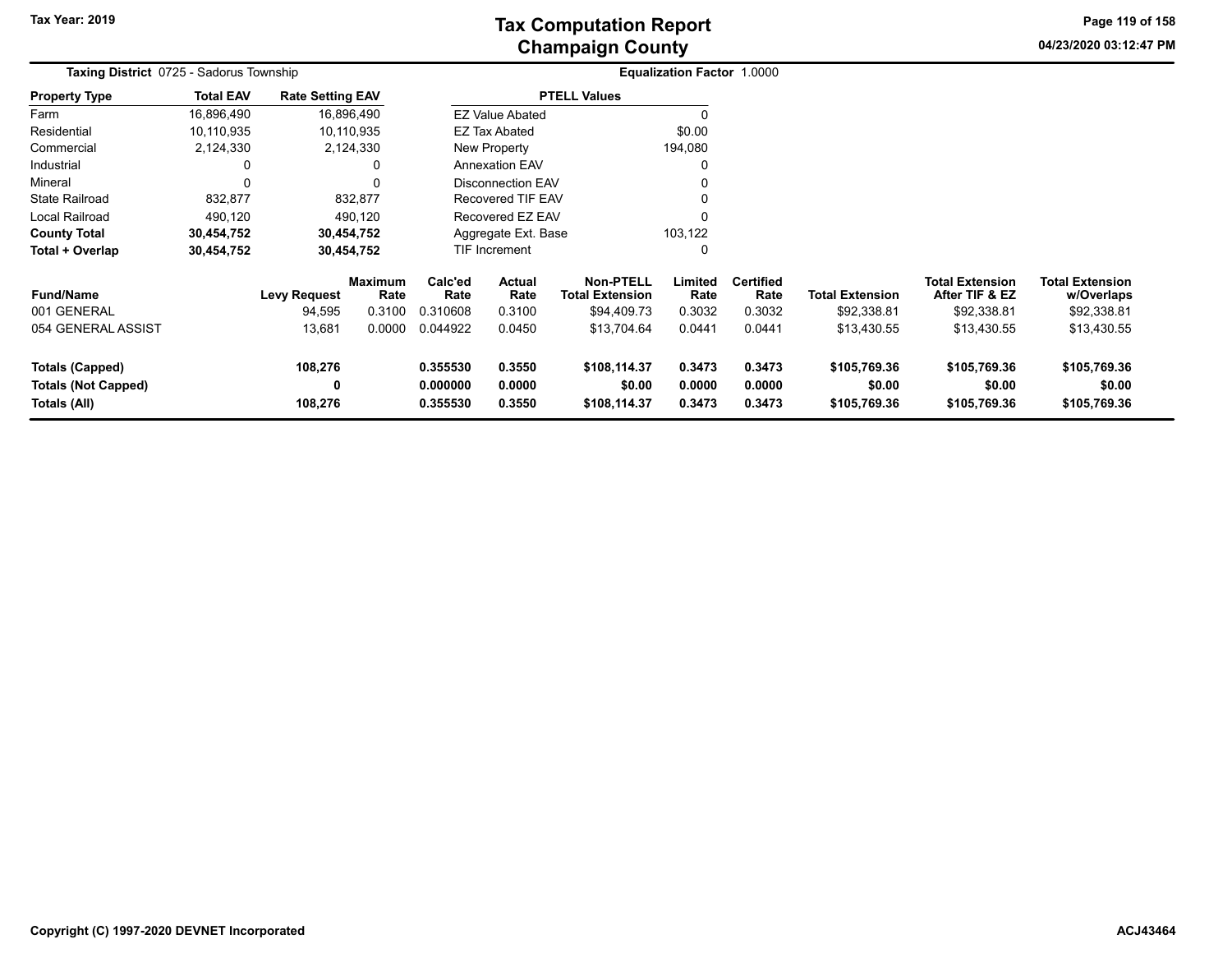### **Champaign County Tax Computation Report**

**04/23/2020 03:12:47 PM Page 120 of 158**

| Taxing District 0726 - Sadorus Road & Bridge         |                  |                         |                        |                      |                          |                                            | <b>Equalization Factor 1.0000</b> |                          |                                 |                                          |                                      |
|------------------------------------------------------|------------------|-------------------------|------------------------|----------------------|--------------------------|--------------------------------------------|-----------------------------------|--------------------------|---------------------------------|------------------------------------------|--------------------------------------|
| <b>Property Type</b>                                 | <b>Total EAV</b> | <b>Rate Setting EAV</b> |                        |                      |                          | <b>PTELL Values</b>                        |                                   |                          | <b>Road and Bridge Transfer</b> |                                          |                                      |
| Farm                                                 | 16,896,490       |                         | 16,896,490             |                      | <b>EZ Value Abated</b>   |                                            |                                   | <b>Municipality</b>      |                                 | Fund                                     | <b>Amount Extended</b>               |
| Residential                                          | 10,110,935       |                         | 10,110,935             |                      | <b>EZ Tax Abated</b>     |                                            | \$0.00                            |                          |                                 |                                          |                                      |
| Commercial                                           | 2,124,330        |                         | 2,124,330              |                      | New Property             |                                            | 194,080                           |                          | 0513 - Ivesdale Village         | 007                                      | \$10,313.49                          |
| Industrial                                           | 0                |                         | 0                      |                      | <b>Annexation EAV</b>    |                                            |                                   |                          | 0523 - Sadorus Village          | 007                                      | \$15,395.07                          |
| Mineral                                              | $\Omega$         |                         | $\Omega$               |                      | <b>Disconnection EAV</b> |                                            |                                   | <b>Total</b>             |                                 |                                          | \$25,708.56                          |
| <b>State Railroad</b>                                | 832,877          |                         | 832,877                |                      | <b>Recovered TIF EAV</b> |                                            |                                   |                          |                                 |                                          |                                      |
| Local Railroad                                       | 490,120          |                         | 490,120                |                      | Recovered EZ EAV         |                                            |                                   |                          |                                 |                                          |                                      |
| <b>County Total</b>                                  | 30,454,752       |                         | 30,454,752             |                      | Aggregate Ext. Base      |                                            | 219,805                           |                          |                                 |                                          |                                      |
| Total + Overlap                                      | 30,454,752       | 30,454,752              |                        |                      | <b>TIF Increment</b>     |                                            |                                   |                          |                                 |                                          |                                      |
| <b>Fund/Name</b>                                     |                  | <b>Levy Request</b>     | <b>Maximum</b><br>Rate | Calc'ed<br>Rate      | Actual<br>Rate           | <b>Non-PTELL</b><br><b>Total Extension</b> | Limited<br>Rate                   | <b>Certified</b><br>Rate | <b>Total Extension</b>          | <b>Total Extension</b><br>After TIF & EZ | <b>Total Extension</b><br>w/Overlaps |
| 007 ROAD & BRIDGE                                    |                  | 179,124                 | 0.6600                 | 0.588164             | 0.5882                   | \$179,134.85                               | 0.4965                            | 0.4965                   | \$151,207.84                    | \$151,207.84                             | \$151,207.84                         |
| 008 JOINT BRIDGE                                     |                  | 11,700                  | 0.2500                 | 0.038418             | 0.0385                   | \$11,725.08                                | 0.0326                            | 0.0326                   | \$9,928.25                      | \$9,928.25                               | \$9,928.25                           |
| 009 PERMANENT ROAD                                   |                  | $\Omega$                | 0.2500                 | 0.250000             | 0.2500                   | \$76,136.88                                | 0.2111                            | 0.2111                   | \$64,289.98                     | \$64,289.98                              | \$64,289.98                          |
| <b>Totals (Capped)</b><br><b>Totals (Not Capped)</b> |                  | 190,824<br>0            |                        | 0.876582<br>0.000000 | 0.8767<br>0.0000         | \$266,996.81<br>\$0.00                     | 0.7402<br>0.0000                  | 0.7402<br>0.0000         | \$225,426.07<br>\$0.00          | \$225,426.07<br>\$0.00                   | \$225,426.07<br>\$0.00               |
| Totals (All)                                         |                  | 190,824                 |                        | 0.876582             | 0.8767                   | \$266,996.81                               | 0.7402                            | 0.7402                   | \$225,426.07                    | \$225,426.07                             | \$225,426.07                         |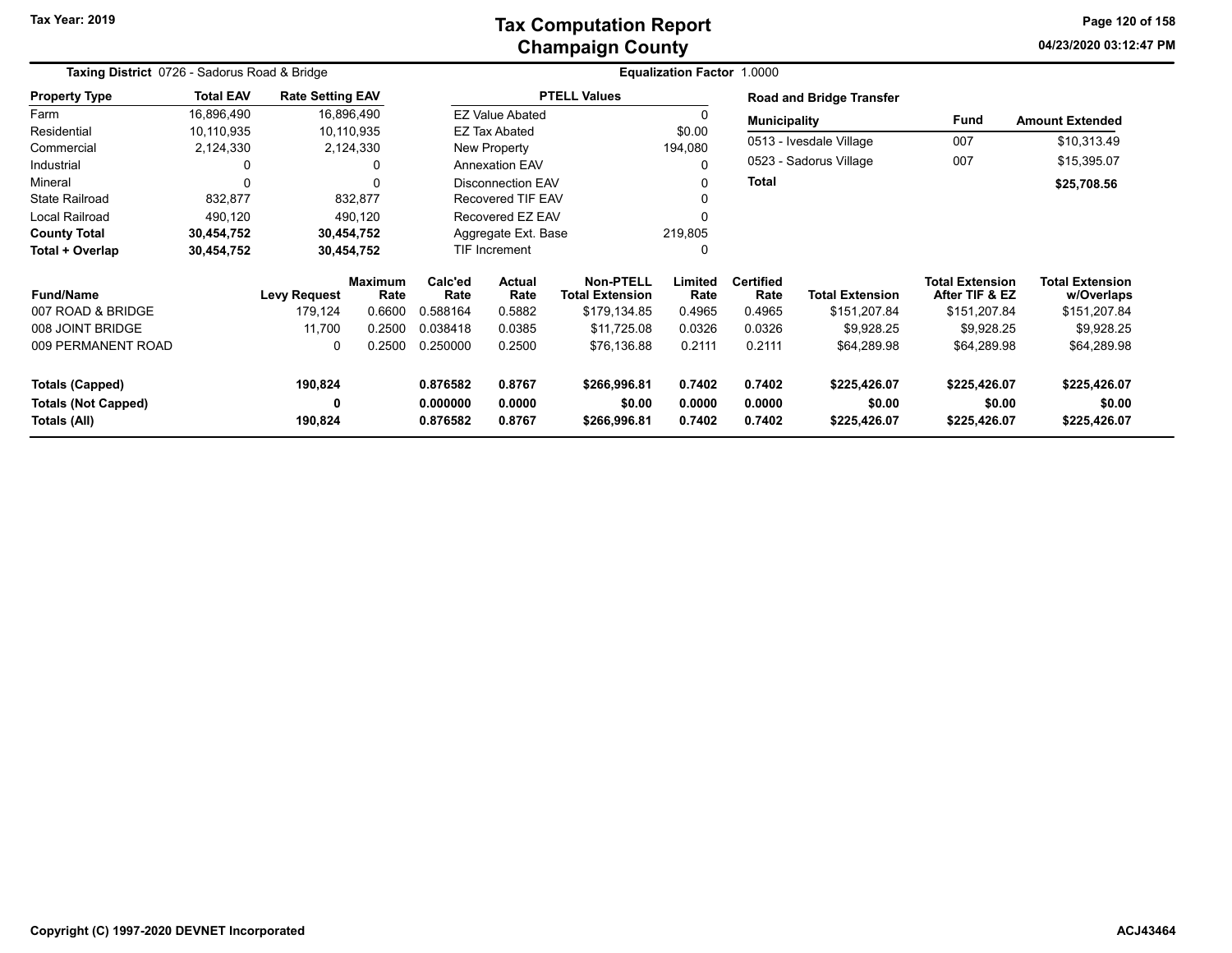**04/23/2020 03:12:47 PM Page 121 of 158**

| <b>Taxing District 0731 - Scott Township</b>         | <b>Equalization Factor 1.0000</b> |                         |                        |                      |                          |                                     |                  |                          |                        |                                          |                                      |  |
|------------------------------------------------------|-----------------------------------|-------------------------|------------------------|----------------------|--------------------------|-------------------------------------|------------------|--------------------------|------------------------|------------------------------------------|--------------------------------------|--|
| <b>Property Type</b>                                 | <b>Total EAV</b>                  | <b>Rate Setting EAV</b> |                        |                      |                          | <b>PTELL Values</b>                 |                  |                          |                        |                                          |                                      |  |
| Farm                                                 | 17,588,540                        |                         | 17,588,540             |                      | <b>EZ Value Abated</b>   |                                     | $\Omega$         |                          |                        |                                          |                                      |  |
| Residential                                          | 11,580,751                        |                         | 11,580,751             |                      | EZ Tax Abated            |                                     | \$0.00           |                          |                        |                                          |                                      |  |
| Commercial                                           | 13,127,720                        |                         | 13,127,720             |                      | New Property             |                                     | 343,500          |                          |                        |                                          |                                      |  |
| Industrial                                           | 211,400                           |                         | 211,400                |                      | <b>Annexation EAV</b>    |                                     | 0                |                          |                        |                                          |                                      |  |
| Mineral                                              | 0                                 |                         |                        |                      | <b>Disconnection EAV</b> |                                     |                  |                          |                        |                                          |                                      |  |
| <b>State Railroad</b>                                | 407,557                           |                         | 407,557                |                      | <b>Recovered TIF EAV</b> |                                     | $\Omega$         |                          |                        |                                          |                                      |  |
| Local Railroad                                       | 8,540                             |                         | 8,540                  |                      | Recovered EZ EAV         |                                     | $\mathbf{0}$     |                          |                        |                                          |                                      |  |
| <b>County Total</b>                                  | 42,924,508                        |                         | 42,924,508             |                      | Aggregate Ext. Base      |                                     | 93,123           |                          |                        |                                          |                                      |  |
| Total + Overlap                                      | 42,924,508                        |                         | 42,924,508             |                      | <b>TIF Increment</b>     |                                     | 0                |                          |                        |                                          |                                      |  |
| <b>Fund/Name</b>                                     |                                   | Levy Request            | <b>Maximum</b><br>Rate | Calc'ed<br>Rate      | Actual<br>Rate           | Non-PTELL<br><b>Total Extension</b> | Limited<br>Rate  | <b>Certified</b><br>Rate | <b>Total Extension</b> | <b>Total Extension</b><br>After TIF & EZ | <b>Total Extension</b><br>w/Overlaps |  |
| 001 GENERAL                                          |                                   | 80,930                  | 0.2500                 | 0.188540             | 0.1886                   | \$80,955.62                         | 0.1886           | 0.1886                   | \$80,955.62            | \$80,955.62                              | \$80,955.62                          |  |
| 054 GENERAL ASSIST                                   |                                   | 10,519                  | 0.0000                 | 0.024506             | 0.0246                   | \$10,559.43                         | 0.0246           | 0.0246                   | \$10,559.43            | \$10,559.43                              | \$10,559.43                          |  |
| <b>Totals (Capped)</b><br><b>Totals (Not Capped)</b> |                                   | 91,449<br>0             |                        | 0.213046<br>0.000000 | 0.2132<br>0.0000         | \$91,515.05<br>\$0.00               | 0.2132<br>0.0000 | 0.2132<br>0.0000         | \$91,515.05<br>\$0.00  | \$91,515.05<br>\$0.00                    | \$91,515.05<br>\$0.00                |  |
| Totals (All)                                         |                                   | 91,449                  |                        | 0.213046             | 0.2132                   | \$91,515.05                         | 0.2132           | 0.2132                   | \$91,515.05            | \$91,515.05                              | \$91,515.05                          |  |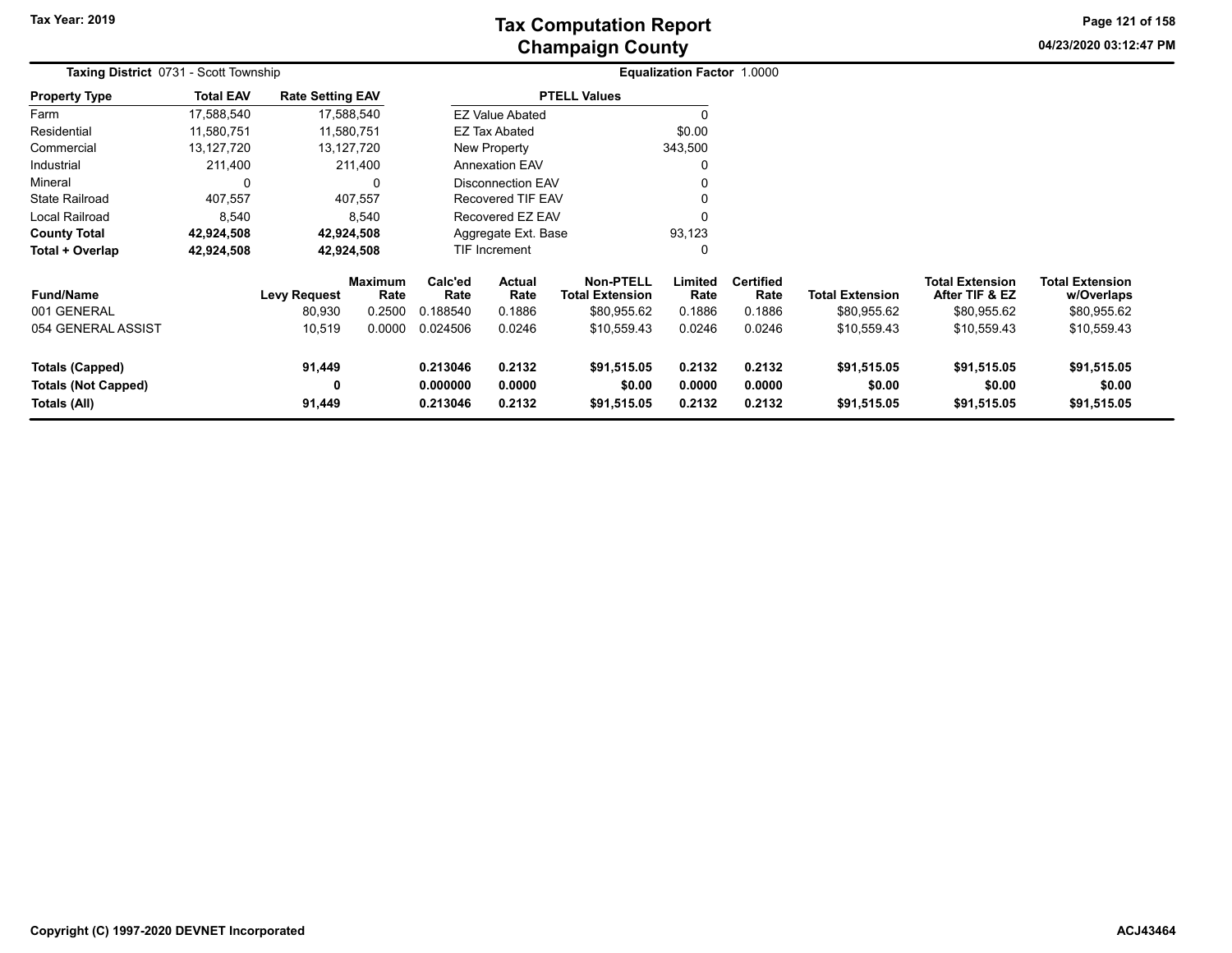### **Champaign County Tax Computation Report**

**04/23/2020 03:12:47 PM Page 122 of 158**

| Taxing District 0732 - Scott Road & Bridge |                  |                         |                        |                 | Equalization Factor 1.0000 |                                            |                 |                          |                                 |                                          |                                      |  |
|--------------------------------------------|------------------|-------------------------|------------------------|-----------------|----------------------------|--------------------------------------------|-----------------|--------------------------|---------------------------------|------------------------------------------|--------------------------------------|--|
| <b>Property Type</b>                       | <b>Total EAV</b> | <b>Rate Setting EAV</b> |                        |                 |                            | <b>PTELL Values</b>                        |                 |                          | <b>Road and Bridge Transfer</b> |                                          |                                      |  |
| Farm                                       | 17,588,540       |                         | 17,588,540             |                 | <b>EZ Value Abated</b>     |                                            | 0               | <b>Municipality</b>      |                                 | Fund                                     | <b>Amount Extended</b>               |  |
| Residential                                | 11,580,751       |                         | 11,580,751             |                 | EZ Tax Abated              |                                            | \$0.00          |                          | 0502 - Bondville Village        | 007                                      |                                      |  |
| Commercial                                 | 13,127,720       |                         | 13,127,720             |                 | New Property               |                                            | 343,500         |                          |                                 |                                          | \$4,588.64                           |  |
| Industrial                                 | 211,400          |                         | 211,400                |                 | <b>Annexation EAV</b>      |                                            | $\Omega$        | <b>Total</b>             |                                 |                                          | \$4,588.64                           |  |
| Mineral                                    | 0                |                         | 0                      |                 | <b>Disconnection EAV</b>   |                                            | O               |                          |                                 |                                          |                                      |  |
| <b>State Railroad</b>                      | 407,557          |                         | 407.557                |                 | <b>Recovered TIF EAV</b>   |                                            | 0               |                          |                                 |                                          |                                      |  |
| Local Railroad                             | 8,540            |                         | 8,540                  |                 | Recovered EZ EAV           |                                            |                 |                          |                                 |                                          |                                      |  |
| <b>County Total</b>                        | 42,924,508       |                         | 42,924,508             |                 | Aggregate Ext. Base        |                                            | 175,137         |                          |                                 |                                          |                                      |  |
| Total + Overlap                            | 42,924,508       |                         | 42,924,508             |                 | TIF Increment              |                                            | $\Omega$        |                          |                                 |                                          |                                      |  |
| <b>Fund/Name</b>                           |                  | <b>Levy Request</b>     | <b>Maximum</b><br>Rate | Calc'ed<br>Rate | Actual<br>Rate             | <b>Non-PTELL</b><br><b>Total Extension</b> | Limited<br>Rate | <b>Certified</b><br>Rate | <b>Total Extension</b>          | <b>Total Extension</b><br>After TIF & EZ | <b>Total Extension</b><br>w/Overlaps |  |
| 007 ROAD & BRIDGE                          |                  | 68,950                  | 0.6600                 | 0.160631        | 0.1607                     | \$68,979.68                                | 0.1377          | 0.1377                   | \$59,107.05                     | \$59,107.05                              | \$59,107.05                          |  |
| 008 JOINT BRIDGE                           |                  | 17,616                  | 0.2500                 | 0.041040        | 0.0411                     | \$17,641.97                                | 0.0353          | 0.0353                   | \$15,152.35                     | \$15,152.35                              | \$15,152.35                          |  |
| 009 PERMANENT ROAD                         |                  | $\Omega$                | 0.2500                 | 0.250000        | 0.2500                     | \$107,311.27                               | 0.2146          | 0.2146                   | \$92,115.99                     | \$92,115.99                              | \$92,115.99                          |  |
| 010 BLDG & EQUIPT                          |                  | 11,859                  | 0.1000                 | 0.027628        | 0.0277                     | \$11,890.09                                | 0.0238          | 0.0238                   | \$10,216.03                     | \$10,216.03                              | \$10,216.03                          |  |
| 035 LIABILITY INS                          |                  | 3,852                   | 0.0000                 | 0.008974        | 0.0090                     | \$3,863.21                                 | 0.0078          | 0.0078                   | \$3,348.11                      | \$3,348.11                               | \$3,348.11                           |  |
| <b>Totals (Capped)</b>                     |                  | 102,277                 |                        | 0.488273        | 0.4885                     | \$209,686.22                               | 0.4192          | 0.4192                   | \$179,939.53                    | \$179,939.53                             | \$179,939.53                         |  |
| <b>Totals (Not Capped)</b>                 |                  | 0                       |                        | 0.000000        | 0.0000                     | \$0.00                                     | 0.0000          | 0.0000                   | \$0.00                          | \$0.00                                   | \$0.00                               |  |
| Totals (All)                               |                  | 102,277                 |                        | 0.488273        | 0.4885                     | \$209,686.22                               | 0.4192          | 0.4192                   | \$179,939.53                    | \$179,939.53                             | \$179,939.53                         |  |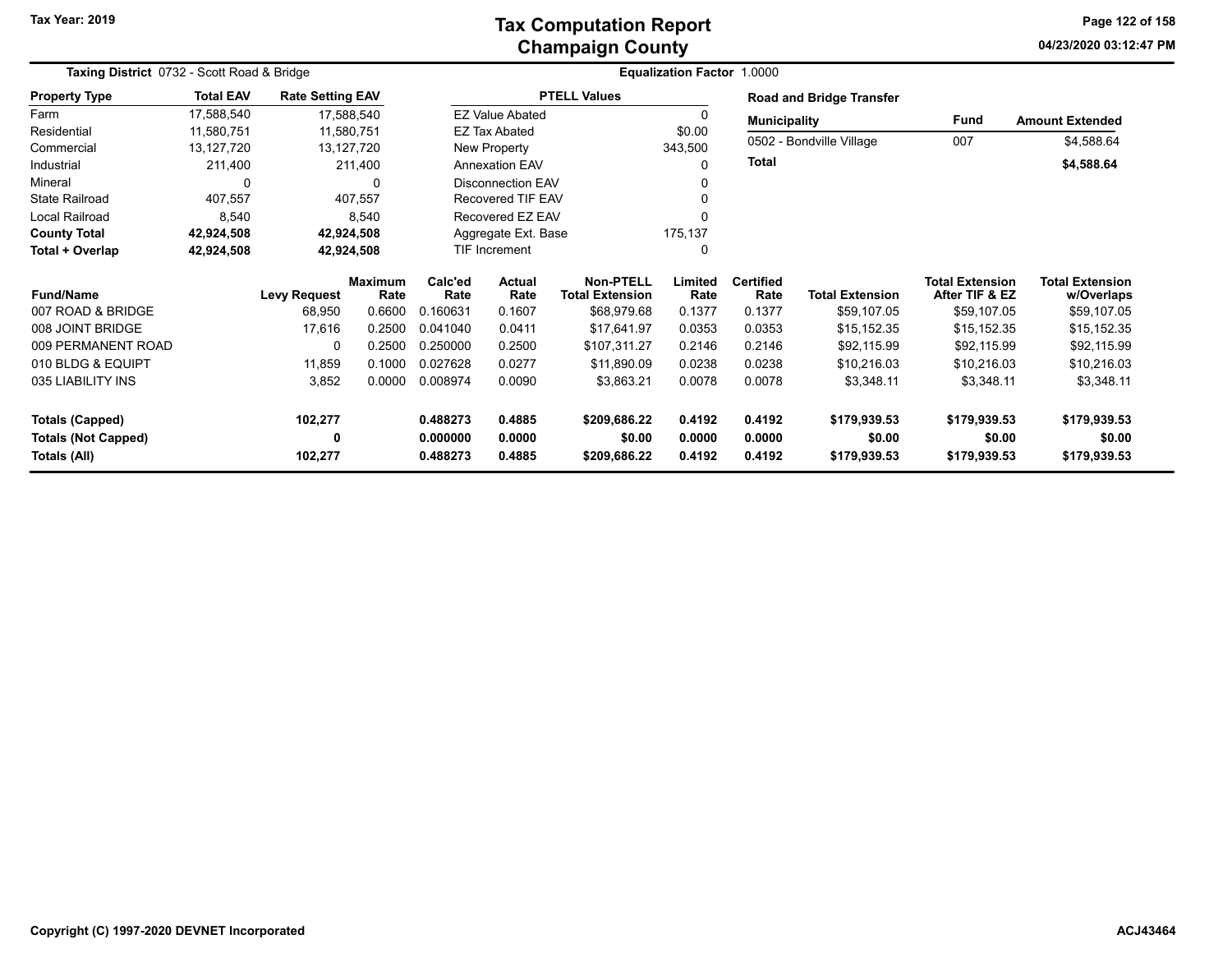# **Champaign County Tax Computation Report**

**04/23/2020 03:12:47 PM Page 123 of 158**

| Taxing District 0737 - Sidney Township |                  |                         |                 |                 |                          |                                            | <b>Equalization Factor 1.0000</b> |                          |                        |                                          |                                      |
|----------------------------------------|------------------|-------------------------|-----------------|-----------------|--------------------------|--------------------------------------------|-----------------------------------|--------------------------|------------------------|------------------------------------------|--------------------------------------|
| <b>Property Type</b>                   | <b>Total EAV</b> | <b>Rate Setting EAV</b> |                 |                 |                          | <b>PTELL Values</b>                        |                                   |                          |                        |                                          |                                      |
| Farm                                   | 17,324,930       | 17,324,930              |                 |                 | <b>EZ Value Abated</b>   |                                            | $\Omega$                          |                          |                        |                                          |                                      |
| Residential                            | 24,616,484       | 24,616,484              |                 |                 | <b>EZ Tax Abated</b>     |                                            | \$0.00                            |                          |                        |                                          |                                      |
| Commercial                             | 3,355,210        | 3,355,210               |                 |                 | New Property             |                                            | 143,310                           |                          |                        |                                          |                                      |
| Industrial                             | 3,263,990        | 3,263,990               |                 |                 | <b>Annexation EAV</b>    |                                            | $\Omega$                          |                          |                        |                                          |                                      |
| Mineral                                | 0                |                         | 0               |                 | <b>Disconnection EAV</b> |                                            |                                   |                          |                        |                                          |                                      |
| <b>State Railroad</b>                  | 2,127,674        | 2,127,674               |                 |                 | Recovered TIF EAV        |                                            |                                   |                          |                        |                                          |                                      |
| Local Railroad                         | 17,540           |                         | 17,540          |                 | Recovered EZ EAV         |                                            | O                                 |                          |                        |                                          |                                      |
| <b>County Total</b>                    | 50,705,828       | 50,705,828              |                 |                 | Aggregate Ext. Base      |                                            | 114,330                           |                          |                        |                                          |                                      |
| Total + Overlap                        | 50,705,828       | 50,705,828              |                 |                 | TIF Increment            |                                            | $\Omega$                          |                          |                        |                                          |                                      |
| <b>Fund/Name</b>                       |                  | <b>Levy Request</b>     | Maximum<br>Rate | Calc'ed<br>Rate | Actual<br>Rate           | <b>Non-PTELL</b><br><b>Total Extension</b> | Limited<br>Rate                   | <b>Certified</b><br>Rate | <b>Total Extension</b> | <b>Total Extension</b><br>After TIF & EZ | <b>Total Extension</b><br>w/Overlaps |
| 001 GENERAL                            |                  | 90,080                  | 0.2500          | 0.177652        | 0.1777                   | \$90,104.26                                | 0.1704                            | 0.1704                   | \$86,402.73            | \$86,402.73                              | \$86,402.73                          |
| 017 CEMETERY                           |                  | 20,300                  | 0.2000          | 0.040035        | 0.0401                   | \$20,333.04                                | 0.0385                            | 0.0385                   | \$19,521.74            | \$19,521.74                              | \$19,521.74                          |
| 035 LIABILITY INS                      |                  | 5,950                   | 0.0000          | 0.011734        | 0.0118                   | \$5,983.29                                 | 0.0114                            | 0.0114                   | \$5,780.46             | \$5,780.46                               | \$5,780.46                           |
| 047 SOCIAL SECURITY                    |                  | 4,795                   | 0.0000          | 0.009457        | 0.0095                   | \$4,817.05                                 | 0.0092                            | 0.0092                   | \$4,664.94             | \$4,664.94                               | \$4,664.94                           |
| 054 GENERAL ASSIST                     |                  | 500                     | 0.0000          | 0.000986        | 0.0010                   | \$507.06                                   | 0.0010                            | 0.0010                   | \$507.06               | \$507.06                                 | \$507.06                             |
| <b>Totals (Capped)</b>                 |                  | 121,625                 |                 | 0.239864        | 0.2401                   | \$121,744.70                               | 0.2305                            | 0.2305                   | \$116,876.93           | \$116,876.93                             | \$116,876.93                         |
| <b>Totals (Not Capped)</b>             |                  |                         |                 | 0.000000        | 0.0000                   | \$0.00                                     | 0.0000                            | 0.0000                   | \$0.00                 | \$0.00                                   | \$0.00                               |
| Totals (All)                           |                  | 121,625                 |                 | 0.239864        | 0.2401                   | \$121,744.70                               | 0.2305                            | 0.2305                   | \$116,876.93           | \$116,876.93                             | \$116,876.93                         |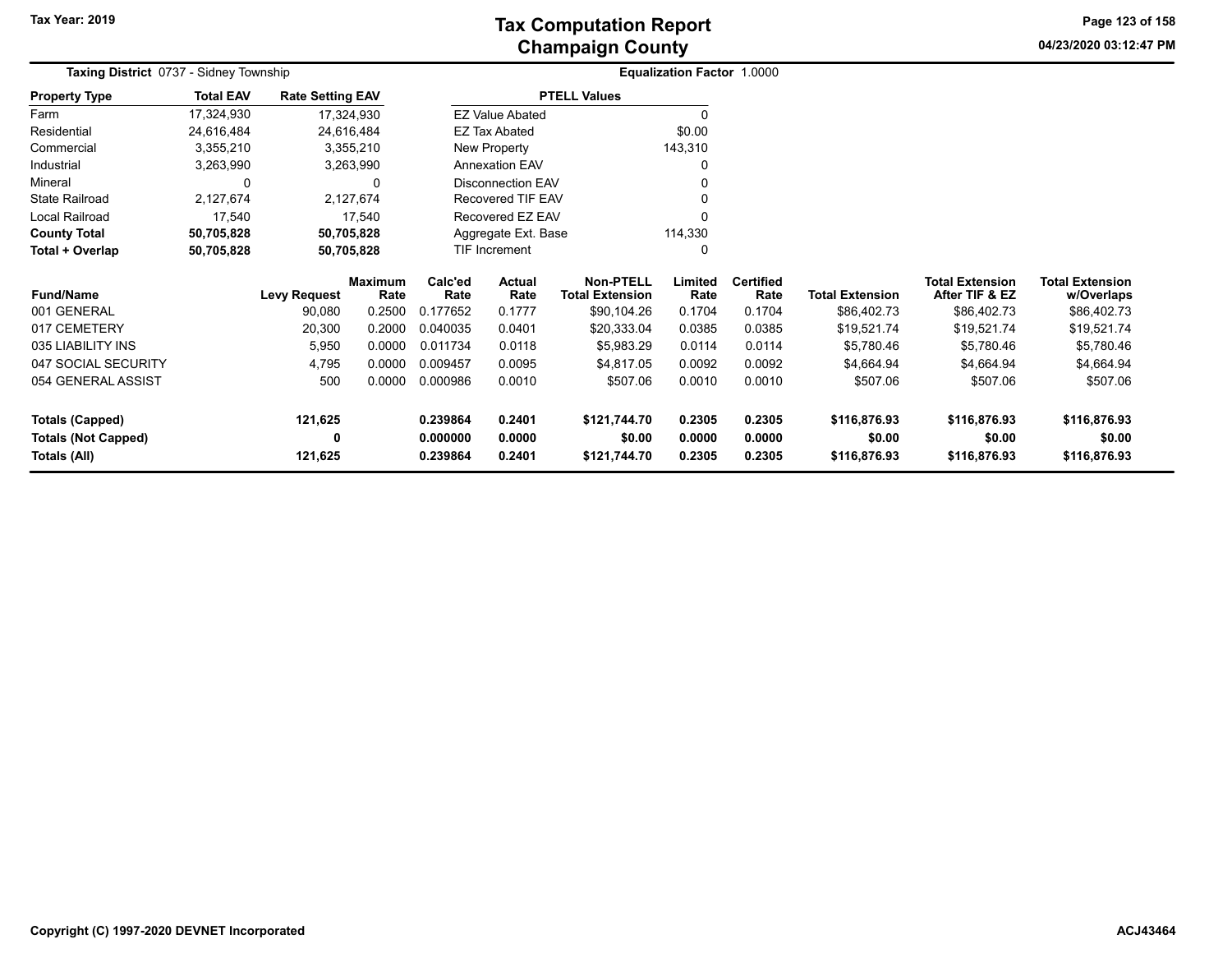### **Champaign County Tax Computation Report**

**04/23/2020 03:12:47 PM Page 124 of 158**

| Taxing District 0738 - Sidney Road & Bridge |                  |                         |                        | Equalization Factor 1.0000 |                          |                                            |                 |                          |                                 |                                          |                                      |
|---------------------------------------------|------------------|-------------------------|------------------------|----------------------------|--------------------------|--------------------------------------------|-----------------|--------------------------|---------------------------------|------------------------------------------|--------------------------------------|
| <b>Property Type</b>                        | <b>Total EAV</b> | <b>Rate Setting EAV</b> |                        |                            |                          | <b>PTELL Values</b>                        |                 |                          | <b>Road and Bridge Transfer</b> |                                          |                                      |
| Farm                                        | 17,324,930       |                         | 17,324,930             |                            | <b>EZ Value Abated</b>   |                                            | 0               | <b>Municipality</b>      |                                 | <b>Fund</b>                              | <b>Amount Extended</b>               |
| Residential                                 | 24,616,484       |                         | 24,616,484             |                            | <b>EZ Tax Abated</b>     |                                            | \$0.00          |                          |                                 |                                          |                                      |
| Commercial                                  | 3,355,210        |                         | 3,355,210              |                            | New Property             |                                            | 143,310         |                          | 0526 - Sidney Village           | 007                                      | \$14,619.35                          |
| Industrial                                  | 3,263,990        |                         | 3,263,990              |                            | <b>Annexation EAV</b>    |                                            | 0               | <b>Total</b>             |                                 |                                          | \$14,619.35                          |
| Mineral                                     | $\Omega$         |                         | 0                      |                            | <b>Disconnection EAV</b> |                                            |                 |                          |                                 |                                          |                                      |
| <b>State Railroad</b>                       | 2,127,674        |                         | 2,127,674              |                            | Recovered TIF EAV        |                                            |                 |                          |                                 |                                          |                                      |
| Local Railroad                              | 17,540           |                         | 17,540                 |                            | Recovered EZ EAV         |                                            |                 |                          |                                 |                                          |                                      |
| <b>County Total</b>                         | 50,705,828       |                         | 50,705,828             |                            | Aggregate Ext. Base      |                                            | 200,153         |                          |                                 |                                          |                                      |
| Total + Overlap                             | 50,705,828       |                         | 50,705,828             |                            | TIF Increment            |                                            |                 |                          |                                 |                                          |                                      |
| <b>Fund/Name</b>                            |                  | <b>Levy Request</b>     | <b>Maximum</b><br>Rate | Calc'ed<br>Rate            | <b>Actual</b><br>Rate    | <b>Non-PTELL</b><br><b>Total Extension</b> | Limited<br>Rate | <b>Certified</b><br>Rate | <b>Total Extension</b>          | <b>Total Extension</b><br>After TIF & EZ | <b>Total Extension</b><br>w/Overlaps |
| 007 ROAD & BRIDGE                           |                  | 90,650                  | 0.6600                 | 0.178776                   | 0.1788                   | \$90,662.02                                | 0.1398          | 0.1398                   | \$70,886.75                     | \$70,886.75                              | \$70,886.75                          |
| 008 JOINT BRIDGE                            |                  | 5,000                   | 0.2500                 | 0.009861                   | 0.0099                   | \$5,019.88                                 | 0.0078          | 0.0078                   | \$3,955.05                      | \$3,955.05                               | \$3,955.05                           |
| 009 PERMANENT ROAD                          |                  | $\Omega$                | 0.2500                 | 0.250000                   | 0.2500                   | \$126,764.57                               | 0.1958          | 0.1958                   | \$99,282.01                     | \$99,282.01                              | \$99,282.01                          |
| 010 BLDG & EQUIPT                           |                  | 29,112                  | 0.1000                 | 0.057414                   | 0.0575                   | \$29,155.85                                | 0.0451          | 0.0451                   | \$22,868.33                     | \$22,868.33                              | \$22,868.33                          |
| 035 LIABILITY INS                           |                  | 7,950                   | 0.0000                 | 0.015679                   | 0.0157                   | \$7,960.81                                 | 0.0123          | 0.0123                   | \$6,236.82                      | \$6,236.82                               | \$6,236.82                           |
| 047 SOCIAL SECURITY                         |                  | 1,655                   | 0.0000                 | 0.003264                   | 0.0033                   | \$1,673.29                                 | 0.0026          | 0.0026                   | \$1,318.35                      | \$1,318.35                               | \$1,318.35                           |
| <b>Totals (Capped)</b>                      |                  | 134,367                 |                        | 0.514994                   | 0.5152                   | \$261,236.42                               | 0.4034          | 0.4034                   | \$204,547.31                    | \$204,547.31                             | \$204,547.31                         |
| <b>Totals (Not Capped)</b>                  |                  | 0                       |                        | 0.000000                   | 0.0000                   | \$0.00                                     | 0.0000          | 0.0000                   | \$0.00                          | \$0.00                                   | \$0.00                               |
| Totals (All)                                |                  | 134,367                 |                        | 0.514994                   | 0.5152                   | \$261,236.42                               | 0.4034          | 0.4034                   | \$204,547.31                    | \$204,547.31                             | \$204,547.31                         |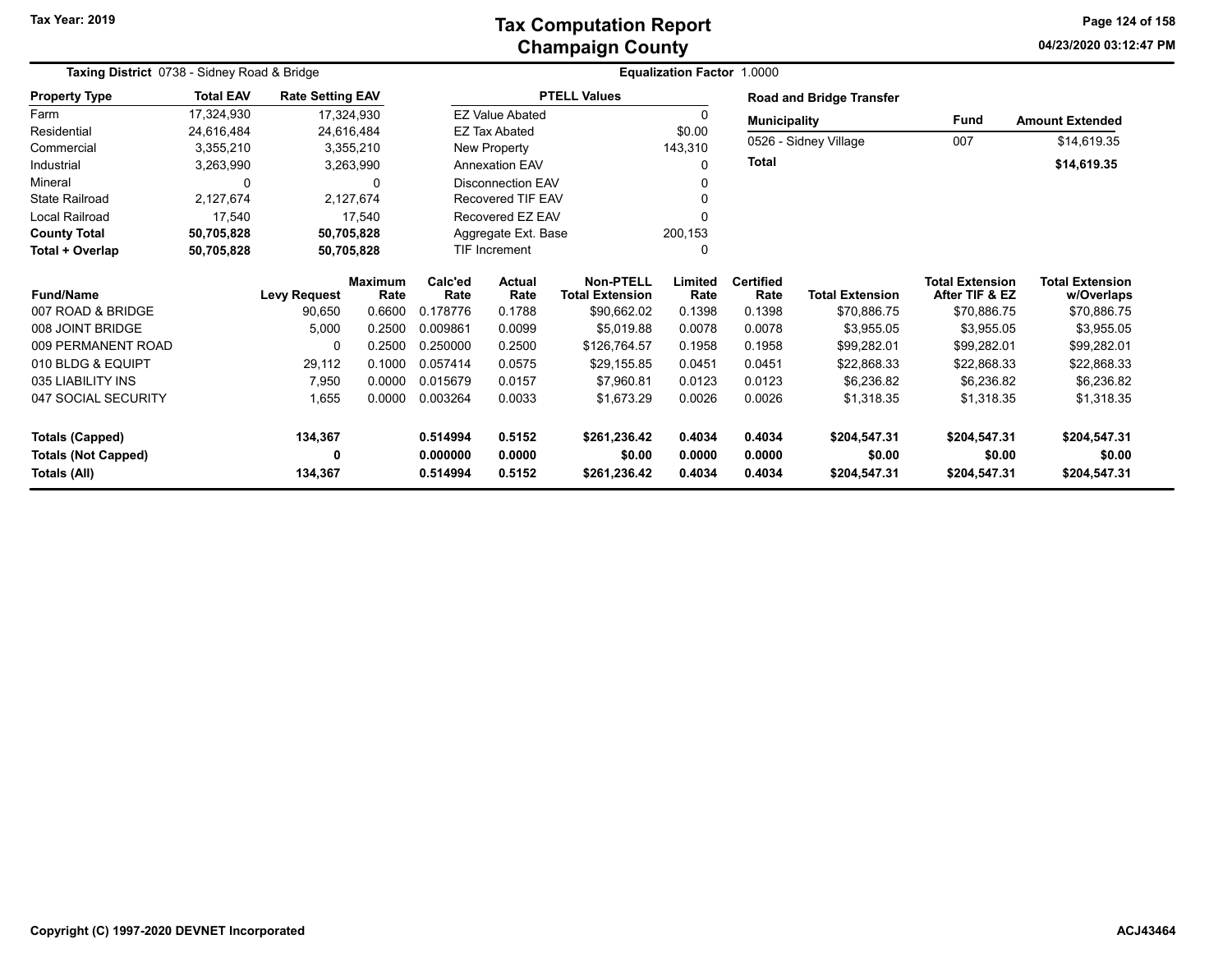**04/23/2020 03:12:47 PM Page 125 of 158**

|                      | Taxing District 0740 - Sidney Cemetery |                         | <b>Equalization Factor 1.0000</b> |         |  |  |  |
|----------------------|----------------------------------------|-------------------------|-----------------------------------|---------|--|--|--|
| <b>Property Type</b> | <b>Total EAV</b>                       | <b>Rate Setting EAV</b> | <b>PTELL Values</b>               |         |  |  |  |
| Farm                 | 17,324,930                             | 17.324.930              | <b>EZ Value Abated</b>            |         |  |  |  |
| Residential          | 24.616.484                             | 24.616.484              | EZ Tax Abated                     | \$0.00  |  |  |  |
| Commercial           | 3,355,210                              | 3,355,210               | New Property                      | 143,310 |  |  |  |
| Industrial           | 3,263,990                              | 3,263,990               | <b>Annexation EAV</b>             | 0       |  |  |  |
| Mineral              |                                        |                         | Disconnection EAV                 | 0       |  |  |  |
| State Railroad       | 1,392,239                              | 1,392,239               | Recovered TIF EAV                 | 0       |  |  |  |
| Local Railroad       | 17.540                                 | 17.540                  | Recovered EZ EAV                  | 0       |  |  |  |
| <b>County Total</b>  | 49,970,393                             | 49,970,393              | Aggregate Ext. Base               | 0       |  |  |  |
| Total + Overlap      | 49,970,393                             | 49,970,393              | TIF Increment                     | 0       |  |  |  |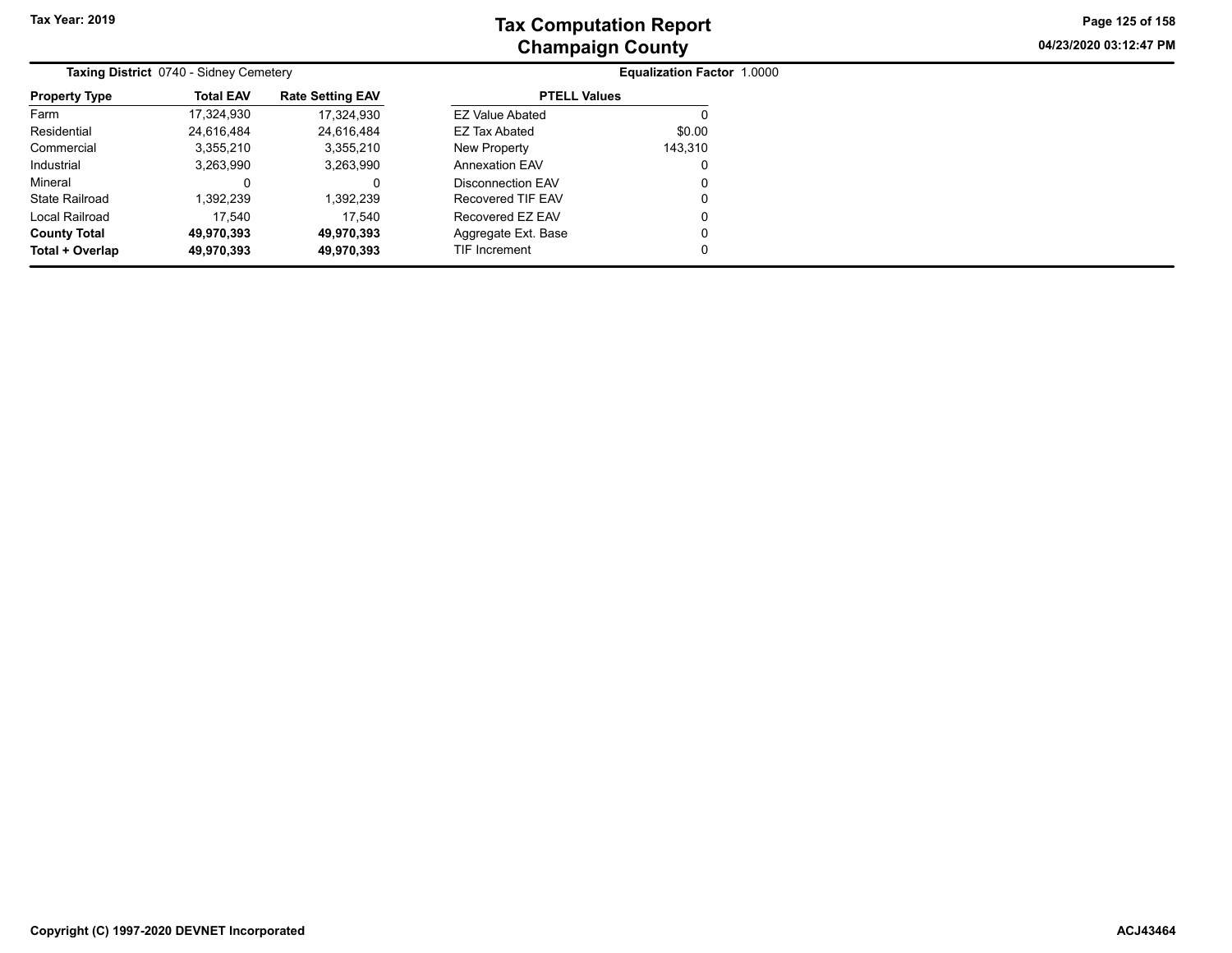**04/23/2020 03:12:47 PM Page 126 of 158**

| <b>Taxing District 0743 - Somer Township</b> |                  |                         |                        | <b>Equalization Factor 1.0000</b> |                          |                                            |                 |                          |                        |                                          |                                      |  |
|----------------------------------------------|------------------|-------------------------|------------------------|-----------------------------------|--------------------------|--------------------------------------------|-----------------|--------------------------|------------------------|------------------------------------------|--------------------------------------|--|
| <b>Property Type</b>                         | <b>Total EAV</b> | <b>Rate Setting EAV</b> |                        |                                   |                          | <b>PTELL Values</b>                        |                 |                          |                        |                                          |                                      |  |
| Farm                                         | 16,050,520       |                         | 16,050,520             |                                   | <b>EZ Value Abated</b>   |                                            | $\Omega$        |                          |                        |                                          |                                      |  |
| Residential                                  | 13,943,320       |                         | 13,943,320             |                                   | EZ Tax Abated            |                                            | \$0.00          |                          |                        |                                          |                                      |  |
| Commercial                                   | 6,784,030        |                         | 6,784,030              |                                   | New Property             |                                            | 436,190         |                          |                        |                                          |                                      |  |
| Industrial                                   | 310,543          |                         | 310,543                |                                   | <b>Annexation EAV</b>    |                                            | 0               |                          |                        |                                          |                                      |  |
| Mineral                                      | 0                |                         | 0                      |                                   | <b>Disconnection EAV</b> |                                            | O               |                          |                        |                                          |                                      |  |
| <b>State Railroad</b>                        | 1,666,903        |                         | 1,666,903              |                                   | <b>Recovered TIF EAV</b> |                                            | O               |                          |                        |                                          |                                      |  |
| Local Railroad                               | 71,970           |                         | 71,970                 |                                   | Recovered EZ EAV         |                                            | $\Omega$        |                          |                        |                                          |                                      |  |
| <b>County Total</b>                          | 38,827,286       |                         | 38,827,286             |                                   | Aggregate Ext. Base      |                                            | 43,249          |                          |                        |                                          |                                      |  |
| Total + Overlap                              | 38,827,286       |                         | 38,827,286             |                                   | TIF Increment            |                                            | 0               |                          |                        |                                          |                                      |  |
| <b>Fund/Name</b>                             |                  | <b>Levy Request</b>     | <b>Maximum</b><br>Rate | Calc'ed<br>Rate                   | Actual<br>Rate           | <b>Non-PTELL</b><br><b>Total Extension</b> | Limited<br>Rate | <b>Certified</b><br>Rate | <b>Total Extension</b> | <b>Total Extension</b><br>After TIF & EZ | <b>Total Extension</b><br>w/Overlaps |  |
| 001 GENERAL                                  |                  | 37,942                  | 0.2500                 | 0.097720                          | 0.0978                   | \$37,973.09                                | 0.0978          | 0.0978                   | \$37,973.09            | \$37,973.09                              | \$37,973.09                          |  |
| 042 PARK                                     |                  | 1,366                   | 0.0200                 | 0.003518                          | 0.0036                   | \$1,397.78                                 | 0.0036          | 0.0036                   | \$1,397.78             | \$1,397.78                               | \$1,397.78                           |  |
| 054 GENERAL ASSIST                           |                  | 4,762                   | 0.0000                 | 0.012265                          | 0.0123                   | \$4,775.76                                 | 0.0123          | 0.0123                   | \$4,775.76             | \$4,775.76                               | \$4,775.76                           |  |
| <b>Totals (Capped)</b>                       |                  | 44,070                  |                        | 0.113503                          | 0.1137                   | \$44,146.63                                | 0.1137          | 0.1137                   | \$44,146.63            | \$44,146.63                              | \$44,146.63                          |  |
| <b>Totals (Not Capped)</b>                   |                  | 0                       |                        | 0.000000                          | 0.0000                   | \$0.00                                     | 0.0000          | 0.0000                   | \$0.00                 | \$0.00                                   | \$0.00                               |  |
| Totals (All)                                 |                  | 44,070                  |                        | 0.113503                          | 0.1137                   | \$44,146.63                                | 0.1137          | 0.1137                   | \$44,146.63            | \$44,146.63                              | \$44,146.63                          |  |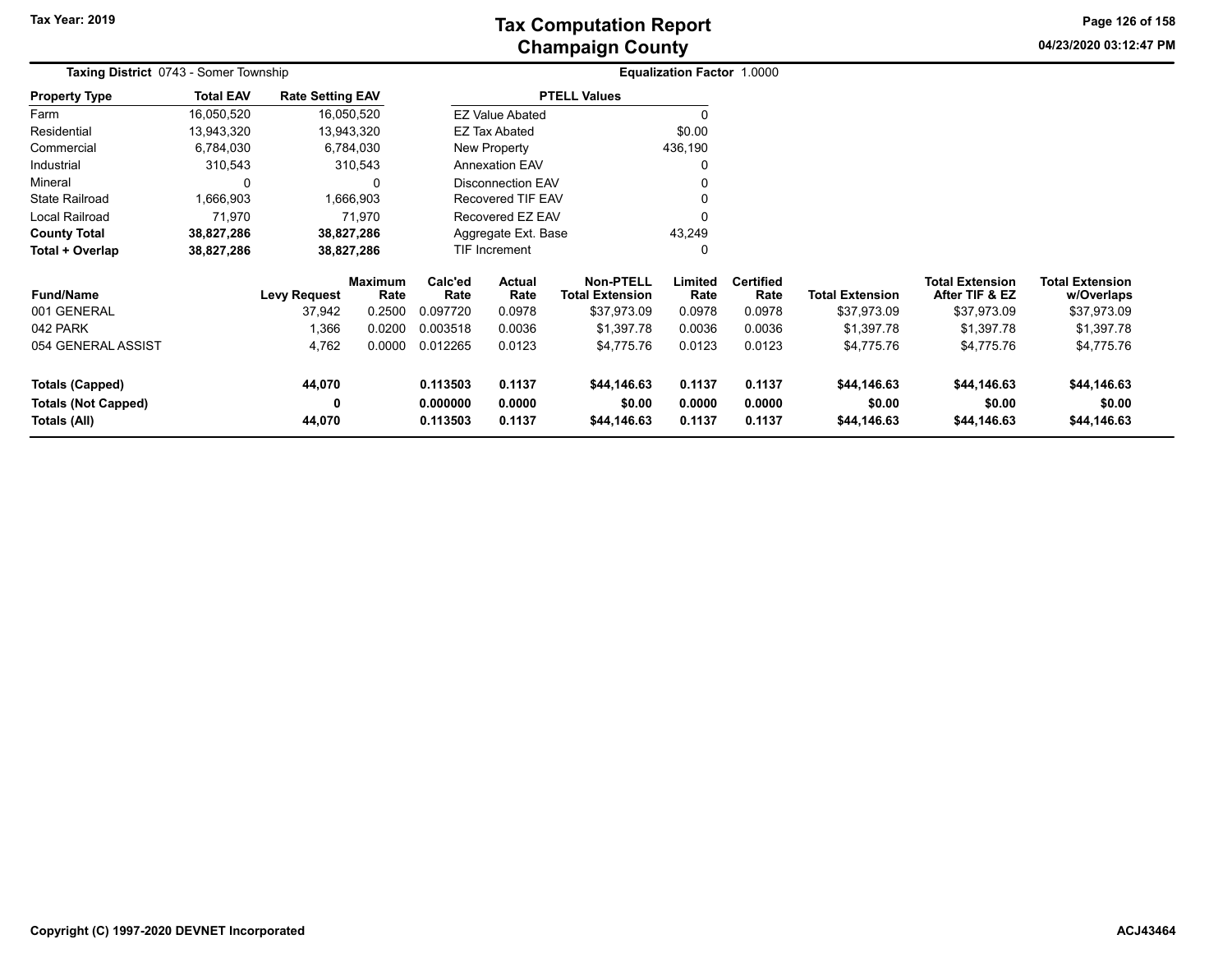**04/23/2020 03:12:47 PMPage 127 of 158**

| Taxing District 0744 - Somer Road & Bridge           |                  |                         |                        |                      | <b>Equalization Factor 1.0000</b> |                                            |                  |                          |                        |                                          |                                      |  |
|------------------------------------------------------|------------------|-------------------------|------------------------|----------------------|-----------------------------------|--------------------------------------------|------------------|--------------------------|------------------------|------------------------------------------|--------------------------------------|--|
| <b>Property Type</b>                                 | <b>Total EAV</b> | <b>Rate Setting EAV</b> |                        |                      |                                   | <b>PTELL Values</b>                        |                  |                          |                        |                                          |                                      |  |
| Farm                                                 | 16,050,520       |                         | 16,050,520             |                      | <b>EZ Value Abated</b>            |                                            | 0                |                          |                        |                                          |                                      |  |
| Residential                                          | 13,943,320       |                         | 13,943,320             |                      | EZ Tax Abated                     |                                            | \$0.00           |                          |                        |                                          |                                      |  |
| Commercial                                           | 6,784,030        |                         | 6,784,030              |                      | New Property                      |                                            | 436,190          |                          |                        |                                          |                                      |  |
| Industrial                                           | 310,543          |                         | 310,543                |                      | <b>Annexation EAV</b>             |                                            | $\Omega$         |                          |                        |                                          |                                      |  |
| Mineral                                              | 0                |                         | $\Omega$               |                      | <b>Disconnection EAV</b>          |                                            |                  |                          |                        |                                          |                                      |  |
| <b>State Railroad</b>                                | 1,666,903        |                         | 1,666,903              |                      | <b>Recovered TIF EAV</b>          |                                            |                  |                          |                        |                                          |                                      |  |
| Local Railroad                                       | 71,970           |                         | 71,970                 |                      | Recovered EZ EAV                  |                                            |                  |                          |                        |                                          |                                      |  |
| <b>County Total</b>                                  | 38,827,286       |                         | 38,827,286             |                      | Aggregate Ext. Base               |                                            | 130,475          |                          |                        |                                          |                                      |  |
| Total + Overlap                                      | 38,827,286       |                         | 38,827,286             |                      | TIF Increment<br>$\Omega$         |                                            |                  |                          |                        |                                          |                                      |  |
| <b>Fund/Name</b>                                     |                  | <b>Levy Request</b>     | <b>Maximum</b><br>Rate | Calc'ed<br>Rate      | <b>Actual</b><br>Rate             | <b>Non-PTELL</b><br><b>Total Extension</b> | Limited<br>Rate  | <b>Certified</b><br>Rate | <b>Total Extension</b> | <b>Total Extension</b><br>After TIF & EZ | <b>Total Extension</b><br>w/Overlaps |  |
| 007 ROAD & BRIDGE                                    |                  | 45,827                  | 0.6600                 | 0.118028             | 0.1181                            | \$45,855.02                                | 0.1181           | 0.1181                   | \$45,855.02            | \$45,855.02                              | \$45,855.02                          |  |
| 008 JOINT BRIDGE                                     |                  | 4,996                   | 0.2500                 | 0.012867             | 0.0129                            | \$5,008.72                                 | 0.0129           | 0.0129                   | \$5,008.72             | \$5,008.72                               | \$5,008.72                           |  |
| 009 PERMANENT ROAD                                   |                  | 0                       | 0.2500                 | 0.250000             | 0.2500                            | \$97,068.22                                | 0.1976           | 0.1976                   | \$76,722.72            | \$76,722.72                              | \$76,722.72                          |  |
| 010 BLDG & EQUIPT                                    |                  | 6,909                   | 0.1000                 | 0.017794             | 0.0178                            | \$6,911.26                                 | 0.0178           | 0.0178                   | \$6,911.26             | \$6,911.26                               | \$6,911.26                           |  |
| <b>Totals (Capped)</b><br><b>Totals (Not Capped)</b> |                  | 57,732<br>0             |                        | 0.398689<br>0.000000 | 0.3988<br>0.0000                  | \$154,843.22<br>\$0.00                     | 0.3464<br>0.0000 | 0.3464<br>0.0000         | \$134,497.72<br>\$0.00 | \$134,497.72<br>\$0.00                   | \$134,497.72<br>\$0.00               |  |
| Totals (All)                                         |                  | 57,732                  |                        | 0.398689             | 0.3988                            | \$154,843.22                               | 0.3464           | 0.3464                   | \$134,497.72           | \$134,497.72                             | \$134,497.72                         |  |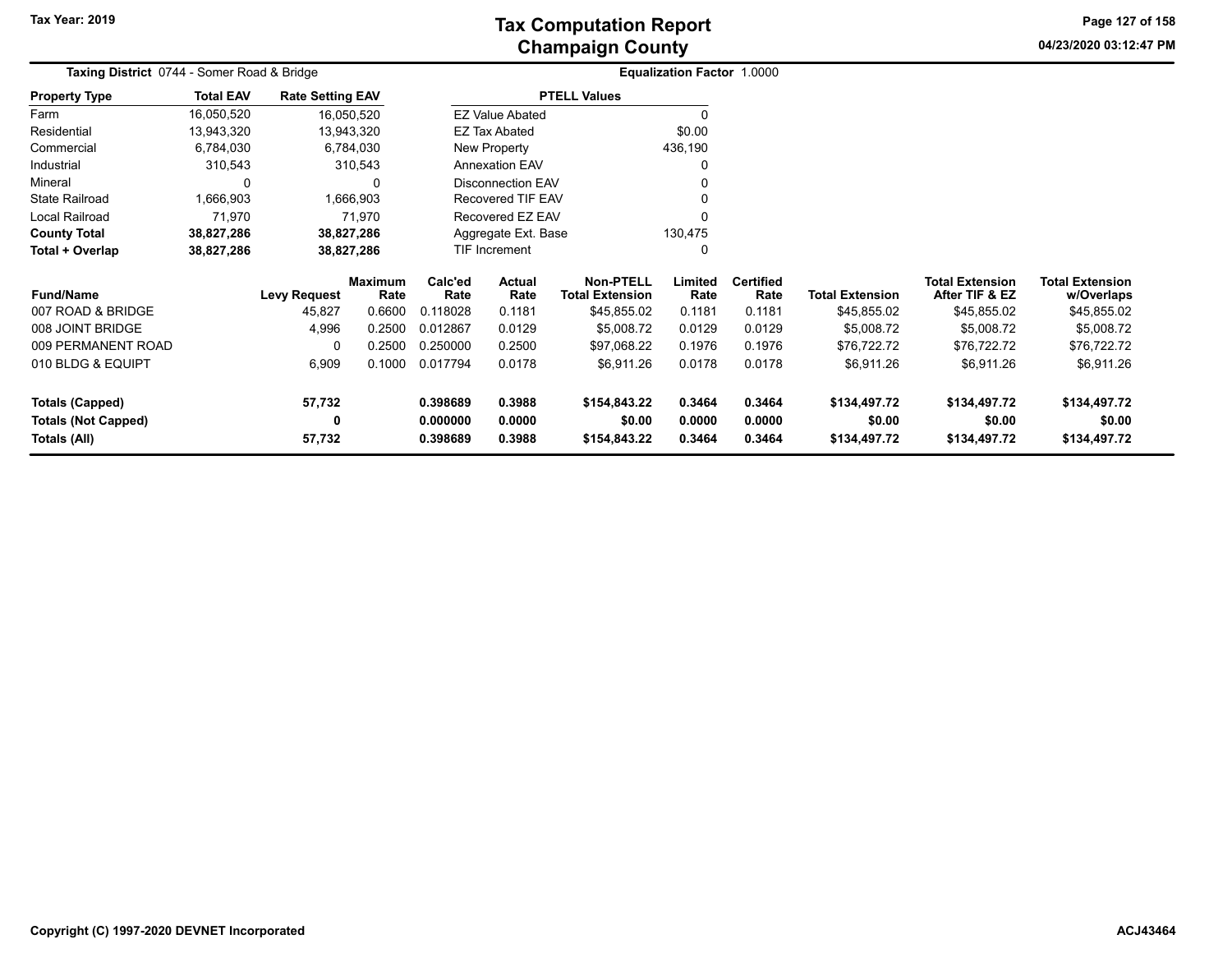**04/23/2020 03:12:47 PM Page 128 of 158**

| <b>Taxing District</b> 0749 - South Homer Township |                  |                         |                 |                 |                          |                                            | <b>Equalization Factor 1.0000</b> |                          |                        |                                          |                                      |
|----------------------------------------------------|------------------|-------------------------|-----------------|-----------------|--------------------------|--------------------------------------------|-----------------------------------|--------------------------|------------------------|------------------------------------------|--------------------------------------|
| <b>Property Type</b>                               | <b>Total EAV</b> | <b>Rate Setting EAV</b> |                 |                 |                          | <b>PTELL Values</b>                        |                                   |                          |                        |                                          |                                      |
| Farm                                               | 14,451,580       | 13,626,598              |                 |                 | <b>EZ Value Abated</b>   |                                            |                                   |                          |                        |                                          |                                      |
| Residential                                        | 18,368,367       | 17,236,118              |                 |                 | EZ Tax Abated            |                                            | \$0.00                            |                          |                        |                                          |                                      |
| Commercial                                         | 2,149,350        |                         | 1,519,840       |                 | New Property             |                                            | 147,610                           |                          |                        |                                          |                                      |
| Industrial                                         | 0                |                         |                 |                 | <b>Annexation EAV</b>    |                                            |                                   |                          |                        |                                          |                                      |
| Mineral                                            | 0                |                         |                 |                 | <b>Disconnection EAV</b> |                                            |                                   |                          |                        |                                          |                                      |
| <b>State Railroad</b>                              | 457,810          |                         | 457,810         |                 | Recovered TIF EAV        |                                            |                                   |                          |                        |                                          |                                      |
| Local Railroad                                     | 480              |                         | 480             |                 | Recovered EZ EAV         |                                            |                                   |                          |                        |                                          |                                      |
| <b>County Total</b>                                | 35,427,587       | 32,840,846              |                 |                 | Aggregate Ext. Base      |                                            | 82,438                            |                          |                        |                                          |                                      |
| Total + Overlap                                    | 35,427,587       | 32,840,846              |                 |                 | <b>TIF Increment</b>     |                                            | 2,586,741                         |                          |                        |                                          |                                      |
| <b>Fund/Name</b>                                   |                  | <b>Levy Request</b>     | Maximum<br>Rate | Calc'ed<br>Rate | Actual<br>Rate           | <b>Non-PTELL</b><br><b>Total Extension</b> | Limited<br>Rate                   | <b>Certified</b><br>Rate | <b>Total Extension</b> | <b>Total Extension</b><br>After TIF & EZ | <b>Total Extension</b><br>w/Overlaps |
| 001 GENERAL                                        |                  | 73,325                  | 0.2939          | 0.223274        | 0.2233                   | \$73,333.61                                | 0.1928                            | 0.1928                   | \$68,304.39            | \$63,317.15                              | \$63,317.15                          |
| 017 CEMETERY                                       |                  | 4,875                   | 0.2000          | 0.014844        | 0.0149                   | \$4,893.29                                 | 0.0196                            | 0.0196                   | \$6,943.81             | \$6,436.81                               | \$6,436.81                           |
| 035 LIABILITY INS                                  |                  | 6,675                   | 0.0000          | 0.020325        | 0.0204                   | \$6,699.53                                 | 0.0215                            | 0.0215                   | \$7,616.93             | \$7,060.78                               | \$7,060.78                           |
| 047 SOCIAL SECURITY                                |                  | 4,875                   | 0.0000          | 0.014844        | 0.0149                   | \$4,893.29                                 | 0.0135                            | 0.0135                   | \$4,782.72             | \$4,433.51                               | \$4,433.51                           |
| 054 GENERAL ASSIST                                 |                  | 3,425                   | 0.0000          | 0.010429        | 0.0105                   | \$3,448.29                                 | 0.0096                            | 0.0096                   | \$3,401.05             | \$3,152.72                               | \$3,152.72                           |
| <b>Totals (Capped)</b>                             |                  | 93,175                  |                 | 0.283716        | 0.2840                   | \$93,268.01                                | 0.2570                            | 0.2570                   | \$91,048.90            | \$84,400.97                              | \$84,400.97                          |
| <b>Totals (Not Capped)</b>                         |                  | 0                       |                 | 0.000000        | 0.0000                   | \$0.00                                     | 0.0000                            | 0.0000                   | \$0.00                 | \$0.00                                   | \$0.00                               |
| <b>Totals (All)</b>                                |                  | 93,175                  |                 | 0.283716        | 0.2840                   | \$93,268.01                                | 0.2570                            | 0.2570                   | \$91,048.90            | \$84,400.97                              | \$84,400.97                          |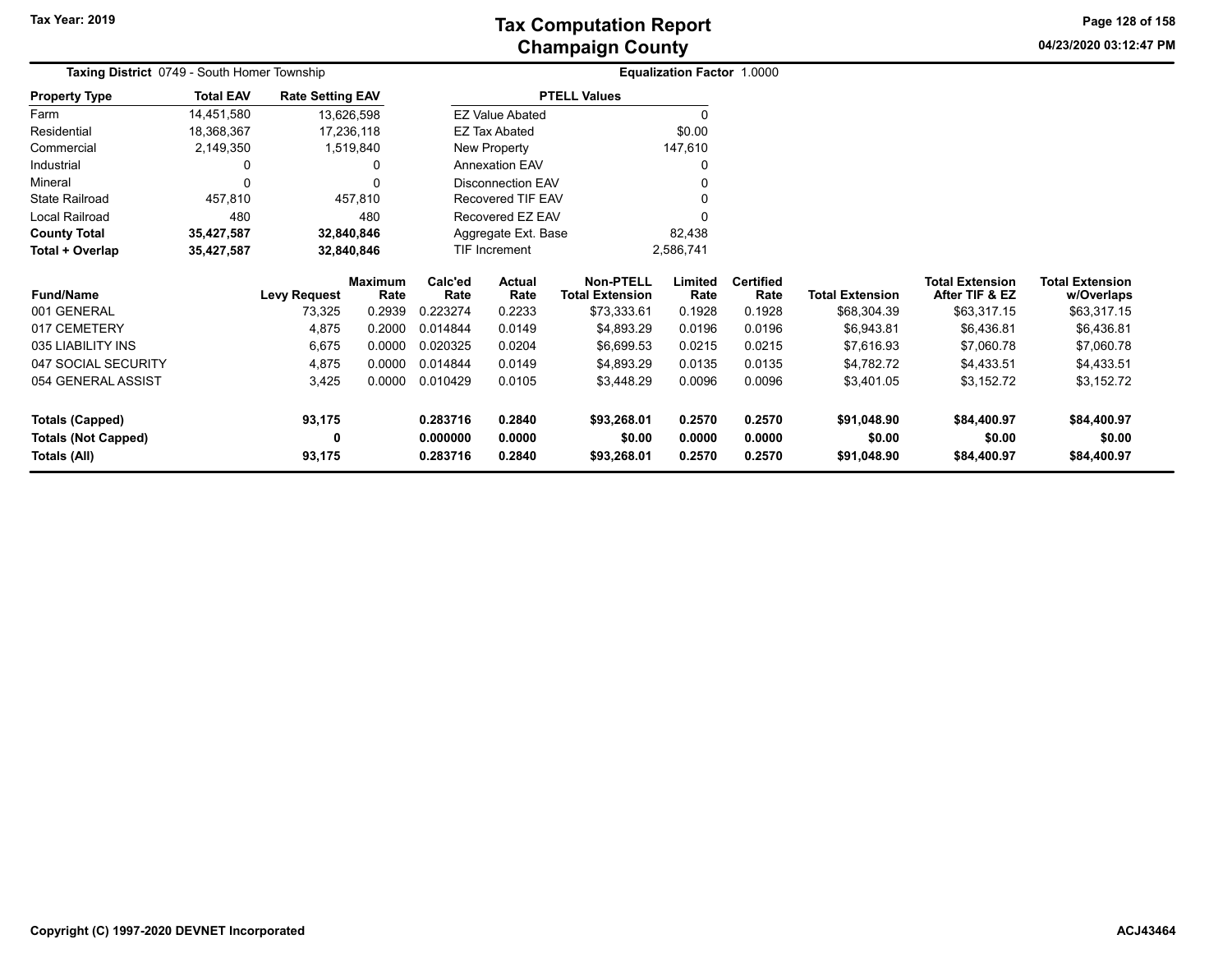## **Champaign County Tax Computation Report**

**04/23/2020 03:12:47 PM Page 129 of 158**

| Taxing District 0750 - South Homer Road & Bridge |                  |                         |                        |                      |                                   |                                            | <b>Equalization Factor 1.0000</b> |                          |                                 |                                          |                                      |
|--------------------------------------------------|------------------|-------------------------|------------------------|----------------------|-----------------------------------|--------------------------------------------|-----------------------------------|--------------------------|---------------------------------|------------------------------------------|--------------------------------------|
| <b>Property Type</b>                             | <b>Total EAV</b> | <b>Rate Setting EAV</b> |                        |                      |                                   | <b>PTELL Values</b>                        |                                   |                          | <b>Road and Bridge Transfer</b> |                                          |                                      |
| Farm                                             | 14,451,580       |                         | 13,626,598             |                      | <b>EZ Value Abated</b>            |                                            |                                   | <b>Municipality</b>      |                                 | Fund                                     | <b>Amount Extended</b>               |
| Residential                                      | 18,368,367       |                         | 17,236,118             |                      | <b>EZ Tax Abated</b>              |                                            | \$0.00                            |                          | 0512 - Homer Village            | 007                                      |                                      |
| Commercial                                       | 2,149,350        |                         | 1,519,840              |                      | New Property                      |                                            | 147,610                           |                          |                                 |                                          | \$6,954.40                           |
| Industrial                                       | 0                |                         | 0                      |                      | <b>Annexation EAV</b>             |                                            |                                   | <b>Total</b>             |                                 |                                          | \$6,954.40                           |
| Mineral                                          | 0                |                         |                        |                      | <b>Disconnection EAV</b>          |                                            |                                   |                          |                                 |                                          |                                      |
| <b>State Railroad</b>                            | 457,810          |                         | 457,810                |                      | Recovered TIF EAV                 |                                            |                                   |                          |                                 |                                          |                                      |
| Local Railroad                                   | 480              |                         | 480                    |                      | Recovered EZ EAV                  |                                            |                                   |                          |                                 |                                          |                                      |
| <b>County Total</b>                              | 35,427,587       |                         | 32,840,846             |                      | Aggregate Ext. Base               |                                            | 112,002                           |                          |                                 |                                          |                                      |
| Total + Overlap                                  | 35,427,587       |                         | 32,840,846             |                      | <b>TIF Increment</b><br>2,586,741 |                                            |                                   |                          |                                 |                                          |                                      |
| <b>Fund/Name</b>                                 |                  | <b>Levy Request</b>     | <b>Maximum</b><br>Rate | Calc'ed<br>Rate      | Actual<br>Rate                    | <b>Non-PTELL</b><br><b>Total Extension</b> | Limited<br>Rate                   | <b>Certified</b><br>Rate | <b>Total Extension</b>          | <b>Total Extension</b><br>After TIF & EZ | <b>Total Extension</b><br>w/Overlaps |
| 007 ROAD & BRIDGE                                |                  | 44,925                  | 0.6600                 | 0.136796             | 0.1368                            | \$44,926.28                                | 0.1129                            | 0.1129                   | \$39,997.75                     | \$37,077.32                              | \$37,077.32                          |
| 008 JOINT BRIDGE                                 |                  | 4,665                   | 0.2500                 | 0.014205             | 0.0143                            | \$4,696.24                                 | 0.0119                            | 0.0119                   | \$4,215.88                      | \$3,908.06                               | \$3,908.06                           |
| 009 PERMANENT ROAD                               |                  | 0                       | 0.2500                 | 0.250000             | 0.2500                            | \$82,102.12                                | 0.1827                            | 0.1827                   | \$64,726.20                     | \$60,000.23                              | \$60,000.23                          |
| 010 BLDG & EQUIPT                                |                  | 6,930                   | 0.1000                 | 0.021102             | 0.0212                            | \$6,962.26                                 | 0.0416                            | 0.0416                   | \$14,737.88                     | \$13,661.79                              | \$13,661.79                          |
| <b>Totals (Capped)</b>                           |                  | 56,520                  |                        | 0.422103             | 0.4223                            | \$138,686.90                               | 0.3491                            | 0.3491                   | \$123,677.71                    | \$114,647.40                             | \$114,647.40                         |
| <b>Totals (Not Capped)</b><br>Totals (All)       |                  | 0<br>56,520             |                        | 0.000000<br>0.422103 | 0.0000<br>0.4223                  | \$0.00<br>\$138,686.90                     | 0.0000<br>0.3491                  | 0.0000<br>0.3491         | \$0.00<br>\$123,677.71          | \$0.00<br>\$114,647.40                   | \$0.00<br>\$114,647.40               |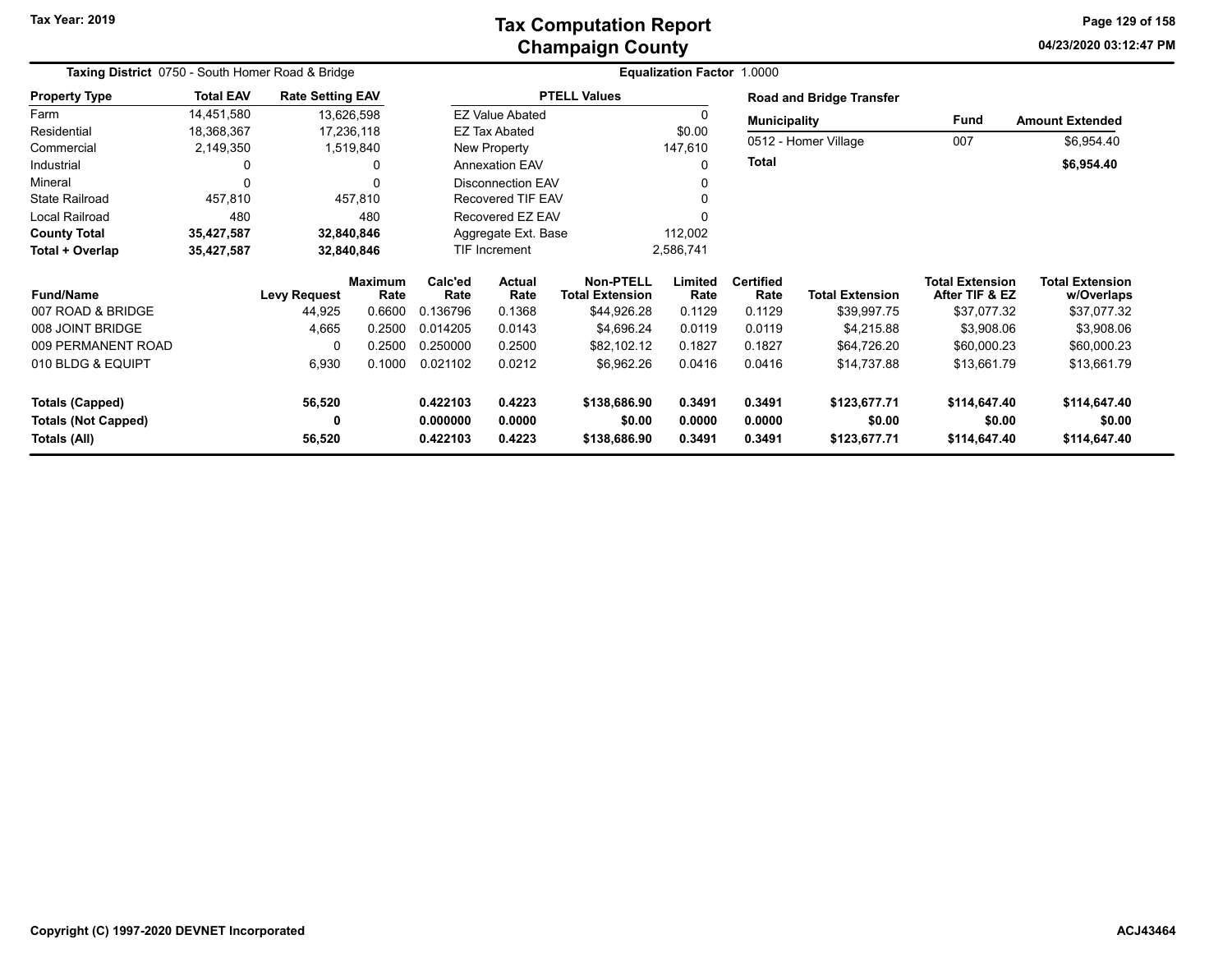**04/23/2020 03:12:47 PM Page 130 of 158**

| <b>Taxing District</b> 0755 - Stanton Township                       |                  |                               |                                  |                                  | <b>Equalization Factor 1.0000</b> |                                                           |                            |                                    |                                       |                                                         |                                                     |  |
|----------------------------------------------------------------------|------------------|-------------------------------|----------------------------------|----------------------------------|-----------------------------------|-----------------------------------------------------------|----------------------------|------------------------------------|---------------------------------------|---------------------------------------------------------|-----------------------------------------------------|--|
| <b>Property Type</b>                                                 | <b>Total EAV</b> | <b>Rate Setting EAV</b>       |                                  |                                  |                                   | <b>PTELL Values</b>                                       |                            |                                    |                                       |                                                         |                                                     |  |
| Farm                                                                 | 17,548,530       |                               | 17,548,530                       |                                  | <b>EZ Value Abated</b>            |                                                           | 0                          |                                    |                                       |                                                         |                                                     |  |
| Residential                                                          | 5,960,250        |                               | 5,960,250                        |                                  | EZ Tax Abated                     |                                                           | \$0.00                     |                                    |                                       |                                                         |                                                     |  |
| Commercial                                                           | 78,480           |                               | 78,480                           |                                  | New Property                      |                                                           | 143,150                    |                                    |                                       |                                                         |                                                     |  |
| Industrial                                                           |                  |                               |                                  |                                  | <b>Annexation EAV</b>             |                                                           | 0                          |                                    |                                       |                                                         |                                                     |  |
| Mineral                                                              | 0                |                               | 0                                |                                  | <b>Disconnection EAV</b>          |                                                           | 0                          |                                    |                                       |                                                         |                                                     |  |
| <b>State Railroad</b>                                                | 0                |                               | 0                                |                                  | <b>Recovered TIF EAV</b>          |                                                           | 0                          |                                    |                                       |                                                         |                                                     |  |
| Local Railroad                                                       |                  |                               | $\Omega$                         |                                  | Recovered EZ EAV                  |                                                           | 0                          |                                    |                                       |                                                         |                                                     |  |
| <b>County Total</b>                                                  | 23,587,260       |                               | 23,587,260                       |                                  | Aggregate Ext. Base               |                                                           | 67,003                     |                                    |                                       |                                                         |                                                     |  |
| Total + Overlap                                                      | 23,587,260       |                               | 23,587,260                       |                                  | TIF Increment                     |                                                           | 0                          |                                    |                                       |                                                         |                                                     |  |
| <b>Fund/Name</b><br>001 GENERAL                                      |                  | <b>Levy Request</b><br>72,000 | <b>Maximum</b><br>Rate<br>0.3800 | Calc'ed<br>Rate<br>0.305250      | <b>Actual</b><br>Rate<br>0.3053   | <b>Non-PTELL</b><br><b>Total Extension</b><br>\$72,011.90 | Limited<br>Rate<br>0.2913  | <b>Certified</b><br>Rate<br>0.2913 | <b>Total Extension</b><br>\$68,709.69 | <b>Total Extension</b><br>After TIF & EZ<br>\$68,709.69 | <b>Total Extension</b><br>w/Overlaps<br>\$68,709.69 |  |
| <b>Totals (Capped)</b><br><b>Totals (Not Capped)</b><br>Totals (All) |                  | 72,000<br>0<br>72,000         |                                  | 0.305250<br>0.000000<br>0.305250 | 0.3053<br>0.0000<br>0.3053        | \$72,011.90<br>\$0.00<br>\$72,011.90                      | 0.2913<br>0.0000<br>0.2913 | 0.2913<br>0.0000<br>0.2913         | \$68,709.69<br>\$0.00<br>\$68,709.69  | \$68,709.69<br>\$0.00<br>\$68,709.69                    | \$68,709.69<br>\$0.00<br>\$68,709.69                |  |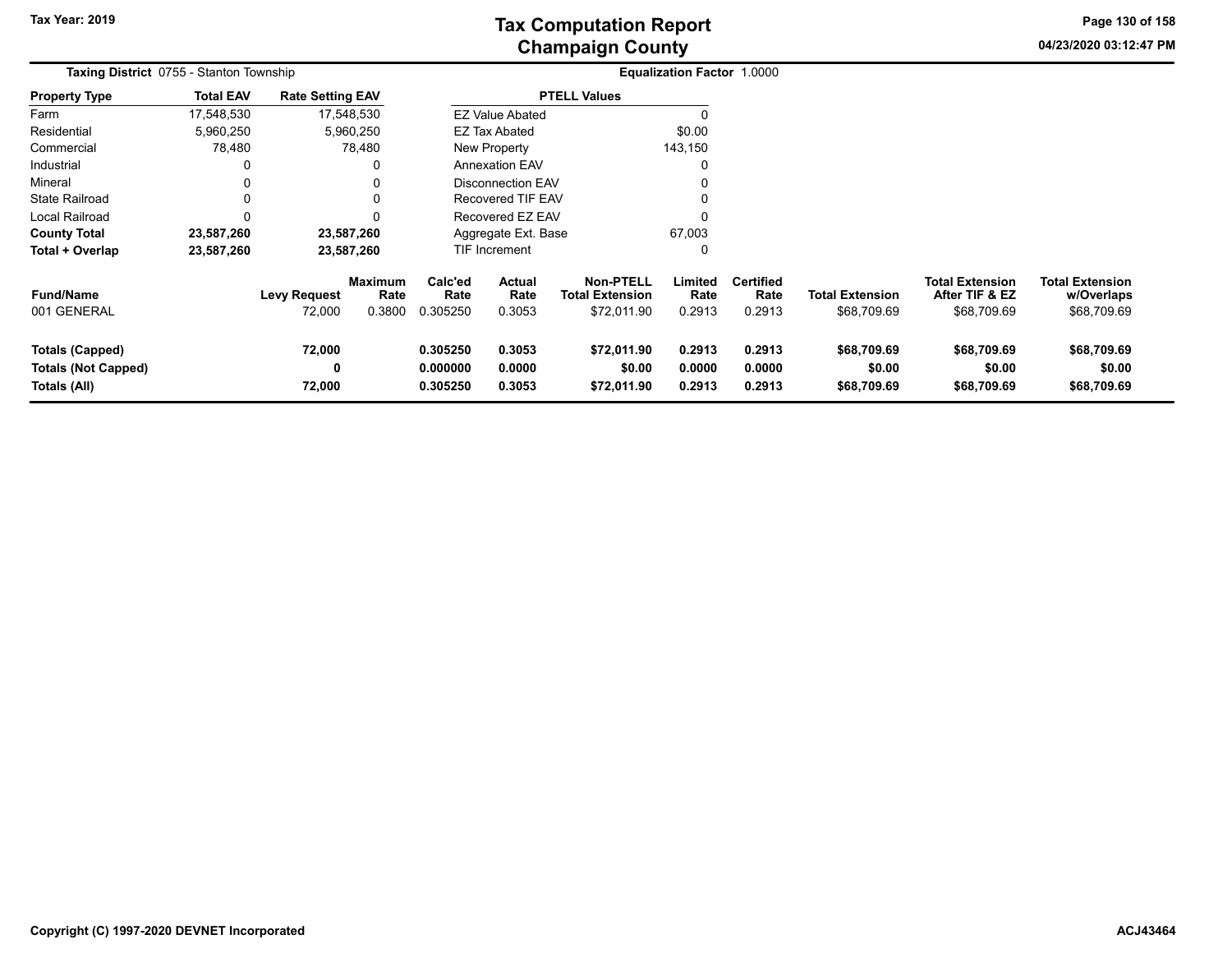**04/23/2020 03:12:47 PM Page 131 of 158**

| Taxing District 0756 - Stanton Road & Bridge |                  |                         |                        |                 | Equalization Factor 1.0000 |                                            |                 |                          |                        |                                          |                                      |  |
|----------------------------------------------|------------------|-------------------------|------------------------|-----------------|----------------------------|--------------------------------------------|-----------------|--------------------------|------------------------|------------------------------------------|--------------------------------------|--|
| <b>Property Type</b>                         | <b>Total EAV</b> | <b>Rate Setting EAV</b> |                        |                 |                            | <b>PTELL Values</b>                        |                 |                          |                        |                                          |                                      |  |
| Farm                                         | 17,548,530       |                         | 17,548,530             |                 | <b>EZ Value Abated</b>     |                                            |                 |                          |                        |                                          |                                      |  |
| Residential                                  | 5,960,250        |                         | 5,960,250              |                 | <b>EZ Tax Abated</b>       |                                            | \$0.00          |                          |                        |                                          |                                      |  |
| Commercial                                   | 78,480           |                         | 78,480                 |                 | New Property               |                                            | 143,150         |                          |                        |                                          |                                      |  |
| Industrial                                   |                  |                         |                        |                 | Annexation EAV             |                                            |                 |                          |                        |                                          |                                      |  |
| Mineral                                      |                  |                         |                        |                 | <b>Disconnection EAV</b>   |                                            |                 |                          |                        |                                          |                                      |  |
| <b>State Railroad</b>                        |                  |                         |                        |                 | <b>Recovered TIF EAV</b>   |                                            |                 |                          |                        |                                          |                                      |  |
| Local Railroad                               |                  |                         |                        |                 | Recovered EZ EAV           |                                            |                 |                          |                        |                                          |                                      |  |
| <b>County Total</b>                          | 23,587,260       | 23,587,260              |                        |                 | Aggregate Ext. Base        |                                            | 87,205          |                          |                        |                                          |                                      |  |
| Total + Overlap                              | 23,587,260       | 23,587,260              |                        |                 | <b>TIF Increment</b>       |                                            | 0               |                          |                        |                                          |                                      |  |
| <b>Fund/Name</b>                             |                  | <b>Levy Request</b>     | <b>Maximum</b><br>Rate | Calc'ed<br>Rate | <b>Actual</b><br>Rate      | <b>Non-PTELL</b><br><b>Total Extension</b> | Limited<br>Rate | <b>Certified</b><br>Rate | <b>Total Extension</b> | <b>Total Extension</b><br>After TIF & EZ | <b>Total Extension</b><br>w/Overlaps |  |
| 007 ROAD & BRIDGE                            |                  | 36,000                  | 0.6600                 | 0.152625        | 0.1527                     | \$36,017.75                                | 0.1504          | 0.1504                   | \$35,475.24            | \$35,475.24                              | \$35,475.24                          |  |
| 008 JOINT BRIDGE                             |                  | 4,400                   | 0.2500                 | 0.018654        | 0.0187                     | \$4,410.82                                 | 0.0185          | 0.0185                   | \$4,363.64             | \$4,363.64                               | \$4,363.64                           |  |
| 009 PERMANENT ROAD                           |                  | 46,000                  | 0.2500                 | 0.195021        | 0.1951                     | \$46,018.74                                | 0.1925          | 0.1925                   | \$45,405.48            | \$45,405.48                              | \$45,405.48                          |  |
| 010 BLDG & EQUIPT                            |                  | 4,200                   | 0.1000                 | 0.017806        | 0.0179                     | \$4,222.12                                 | 0.0177          | 0.0177                   | \$4,174.95             | \$4,174.95                               | \$4,174.95                           |  |
| Totals (Capped)                              |                  | 90,600                  |                        | 0.384106        | 0.3844                     | \$90,669.43                                | 0.3791          | 0.3791                   | \$89,419.31            | \$89,419.31                              | \$89,419.31                          |  |
| <b>Totals (Not Capped)</b>                   |                  |                         |                        | 0.000000        | 0.0000                     | \$0.00                                     | 0.0000          | 0.0000                   | \$0.00                 | \$0.00                                   | \$0.00                               |  |
| Totals (All)                                 |                  | 90,600                  |                        | 0.384106        | 0.3844                     | \$90,669.43                                | 0.3791          | 0.3791                   | \$89,419.31            | \$89,419.31                              | \$89,419.31                          |  |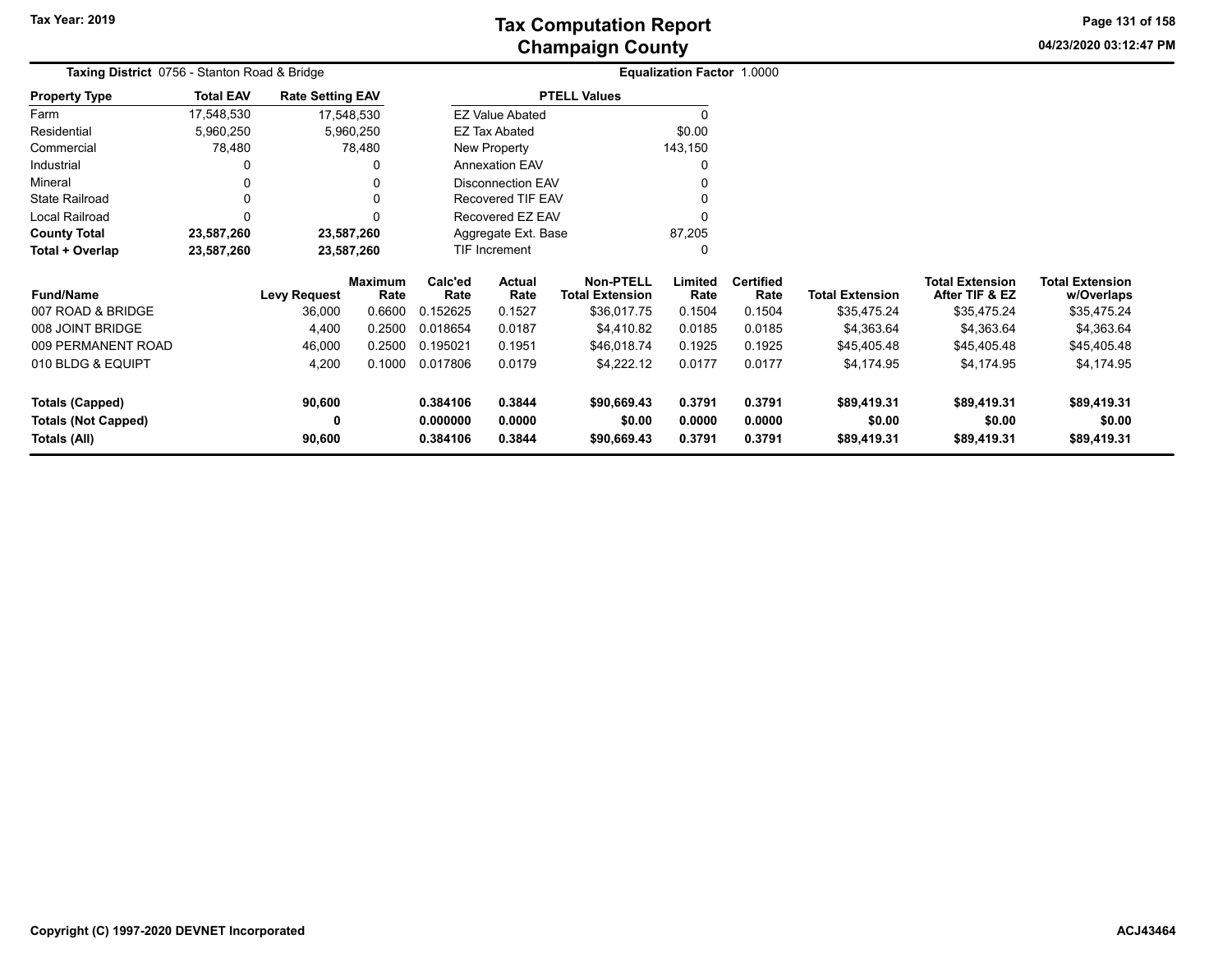**04/23/2020 03:12:47 PM Page 132 of 158**

| Taxing District 0761 - St. Joseph Township | Equalization Factor 1.0000 |                         |                        |                      |                          |                                            |                  |                          |                        |                                          |                                      |
|--------------------------------------------|----------------------------|-------------------------|------------------------|----------------------|--------------------------|--------------------------------------------|------------------|--------------------------|------------------------|------------------------------------------|--------------------------------------|
| <b>Property Type</b>                       | <b>Total EAV</b>           | <b>Rate Setting EAV</b> |                        |                      |                          | <b>PTELL Values</b>                        |                  |                          |                        |                                          |                                      |
| Farm                                       | 19,133,920                 |                         | 19,133,920             |                      | <b>EZ Value Abated</b>   |                                            |                  |                          |                        |                                          |                                      |
| Residential                                | 104,487,049                | 104,487,049             |                        |                      | <b>EZ Tax Abated</b>     |                                            | \$0.00           |                          |                        |                                          |                                      |
| Commercial                                 | 6,216,830                  |                         | 6,216,830              |                      | New Property             |                                            | 467,460          |                          |                        |                                          |                                      |
| Industrial                                 | 0                          |                         | 0                      |                      | <b>Annexation EAV</b>    |                                            |                  |                          |                        |                                          |                                      |
| Mineral                                    | 0                          |                         |                        |                      | <b>Disconnection EAV</b> |                                            |                  |                          |                        |                                          |                                      |
| <b>State Railroad</b>                      | 1,090,204                  |                         | 1,090,204              |                      | <b>Recovered TIF EAV</b> |                                            |                  |                          |                        |                                          |                                      |
| Local Railroad                             | 41,160                     |                         | 41,160                 |                      | Recovered EZ EAV         |                                            |                  |                          |                        |                                          |                                      |
| <b>County Total</b>                        | 130,969,163                | 130,969,163             |                        |                      | Aggregate Ext. Base      |                                            | 351,848          |                          |                        |                                          |                                      |
| Total + Overlap                            | 130,969,163                | 130,969,163             |                        |                      | TIF Increment            |                                            |                  |                          |                        |                                          |                                      |
| <b>Fund/Name</b>                           |                            | <b>Levy Request</b>     | <b>Maximum</b><br>Rate | Calc'ed<br>Rate      | Actual<br>Rate           | <b>Non-PTELL</b><br><b>Total Extension</b> | Limited<br>Rate  | <b>Certified</b><br>Rate | <b>Total Extension</b> | <b>Total Extension</b><br>After TIF & EZ | <b>Total Extension</b><br>w/Overlaps |
| 001 GENERAL                                |                            | 176,200                 | 0.2500                 | 0.134536             | 0.1346                   | \$176,284.49                               | 0.1322           | 0.1322                   | \$173,141.23           | \$173,141.23                             | \$173,141.23                         |
| 005 IMRF                                   |                            | 27,460                  | 0.0000                 | 0.020967             | 0.0210                   | \$27,503.52                                | 0.0207           | 0.0207                   | \$27,110.62            | \$27,110.62                              | \$27,110.62                          |
| 016 LIBRARY                                |                            | 157,000                 | 0.6000                 | 0.119876             | 0.1199                   | \$157,032.03                               | 0.1180           | 0.1180                   | \$154,543.61           | \$154,543.61                             | \$154,543.61                         |
| 054 GENERAL ASSIST                         |                            | 5,050                   | 0.0000                 | 0.003856             | 0.0039                   | \$5,107.80                                 | 0.0039           | 0.0039                   | \$5,107.80             | \$5,107.80                               | \$5,107.80                           |
| <b>Totals (Capped)</b>                     |                            | 365,710                 |                        | 0.279235             | 0.2794                   | \$365,927.84                               | 0.2748           | 0.2748                   | \$359,903.26           | \$359,903.26                             | \$359,903.26                         |
| <b>Totals (Not Capped)</b><br>Totals (All) |                            | 0<br>365,710            |                        | 0.000000<br>0.279235 | 0.0000<br>0.2794         | \$0.00<br>\$365,927.84                     | 0.0000<br>0.2748 | 0.0000<br>0.2748         | \$0.00<br>\$359,903.26 | \$0.00<br>\$359,903.26                   | \$0.00<br>\$359,903.26               |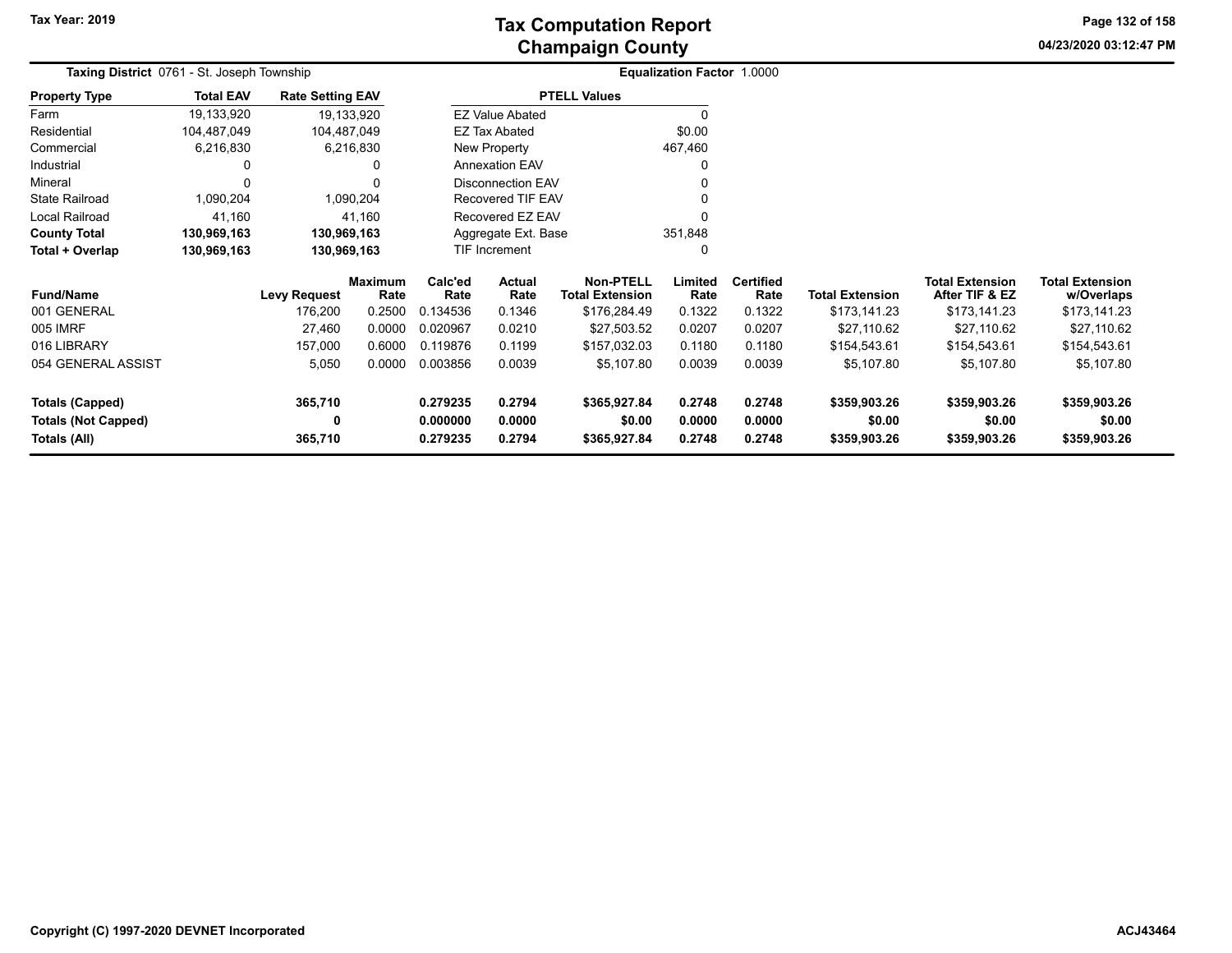### **Champaign County Tax Computation Report**

**04/23/2020 03:12:47 PMPage 133 of 158**

|                                            | Taxing District 0762 - St. Joseph Road & Bridge |                         |                        |                                   |                          |                                            | <b>Equalization Factor 1.0000</b> |                          |                           |                                          |                                      |
|--------------------------------------------|-------------------------------------------------|-------------------------|------------------------|-----------------------------------|--------------------------|--------------------------------------------|-----------------------------------|--------------------------|---------------------------|------------------------------------------|--------------------------------------|
| <b>Property Type</b>                       | <b>Total EAV</b>                                | <b>Rate Setting EAV</b> |                        |                                   |                          | <b>PTELL Values</b>                        |                                   |                          | Road and Bridge Transfer  |                                          |                                      |
| Farm                                       | 19,133,920                                      |                         | 19,133,920             |                                   | <b>EZ Value Abated</b>   |                                            |                                   | <b>Municipality</b>      |                           | Fund                                     | <b>Amount Extended</b>               |
| Residential                                | 104,487,049                                     | 104,487,049             |                        |                                   | <b>EZ Tax Abated</b>     |                                            | \$0.00                            |                          |                           |                                          |                                      |
| Commercial                                 | 6,216,830                                       |                         | 6,216,830              |                                   | New Property             |                                            | 467,460                           |                          | 0524 - St. Joseph Village | 007                                      | \$27,539.51                          |
| Industrial                                 | 0                                               |                         | 0                      |                                   | <b>Annexation EAV</b>    |                                            |                                   | <b>Total</b>             |                           |                                          | \$27,539.51                          |
| Mineral                                    | O                                               |                         | ∩                      |                                   | <b>Disconnection EAV</b> |                                            |                                   |                          |                           |                                          |                                      |
| <b>State Railroad</b>                      | 1,090,204                                       |                         | 1,090,204              |                                   | <b>Recovered TIF EAV</b> |                                            |                                   |                          |                           |                                          |                                      |
| Local Railroad                             | 41,160                                          |                         | 41,160                 |                                   | Recovered EZ EAV         |                                            |                                   |                          |                           |                                          |                                      |
| <b>County Total</b>                        | 130,969,163                                     | 130,969,163             |                        |                                   | Aggregate Ext. Base      |                                            | 387,008                           |                          |                           |                                          |                                      |
| Total + Overlap                            | 130,969,163                                     | 130,969,163             |                        |                                   | TIF Increment            |                                            |                                   |                          |                           |                                          |                                      |
| <b>Fund/Name</b>                           |                                                 | <b>Levy Request</b>     | <b>Maximum</b><br>Rate | Calc'ed<br>Actual<br>Rate<br>Rate |                          | <b>Non-PTELL</b><br><b>Total Extension</b> | Limited<br>Rate                   | <b>Certified</b><br>Rate | <b>Total Extension</b>    | <b>Total Extension</b><br>After TIF & EZ | <b>Total Extension</b><br>w/Overlaps |
| 007 ROAD & BRIDGE                          |                                                 | 115,700                 | 0.6600                 | 0.088341                          | 0.0884                   | \$115,776.74                               | 0.0721                            | 0.0721                   | \$94,428.77               | \$94,428.77                              | \$94,428.77                          |
| 008 JOINT BRIDGE                           |                                                 | 1,050                   | 0.2500                 | 0.000802                          | 0.0009                   | \$1,178.72                                 | 0.0008                            | 0.0008                   | \$1,047.75                | \$1,047.75                               | \$1,047.75                           |
| 009 PERMANENT ROAD                         |                                                 | $\Omega$                | 0.2500                 | 0.250000                          | 0.2500                   | \$327,422.91                               | 0.2045                            | 0.2045                   | \$267,831.94              | \$267,831.94                             | \$267,831.94                         |
| 010 BLDG & EQUIPT                          |                                                 | 39,450                  | 0.1000                 | 0.030122                          | 0.0302                   | \$39,552.69                                | 0.0248                            | 0.0248                   | \$32,480.35               | \$32,480.35                              | \$32,480.35                          |
| <b>Totals (Capped)</b>                     |                                                 | 156,200                 |                        | 0.369265                          | 0.3695                   | \$483,931.06                               | 0.3022                            | 0.3022                   | \$395,788.81              | \$395,788.81                             | \$395,788.81                         |
| <b>Totals (Not Capped)</b><br>Totals (All) |                                                 | 0<br>156,200            |                        | 0.000000<br>0.369265              | 0.0000<br>0.3695         | \$0.00<br>\$483,931.06                     | 0.0000<br>0.3022                  | 0.0000<br>0.3022         | \$0.00<br>\$395,788.81    | \$0.00<br>\$395,788.81                   | \$0.00<br>\$395,788.81               |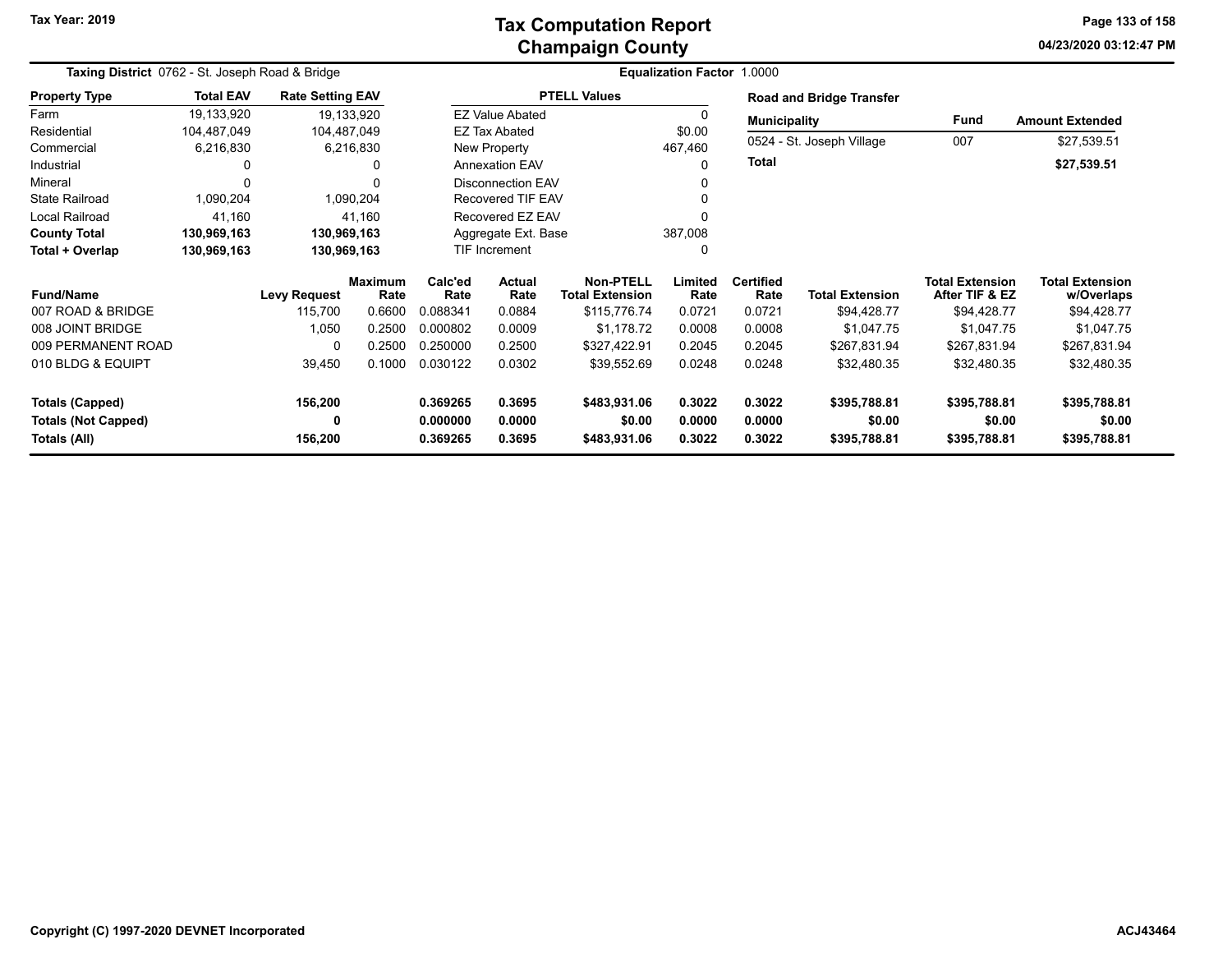**04/23/2020 03:12:47 PM Page 134 of 158**

| Taxing District 0767 - Tolono Township |                  |                         |                        |                                   |                          |                                            | <b>Equalization Factor 1.0000</b> |                          |                        |                                          |                                      |  |
|----------------------------------------|------------------|-------------------------|------------------------|-----------------------------------|--------------------------|--------------------------------------------|-----------------------------------|--------------------------|------------------------|------------------------------------------|--------------------------------------|--|
| <b>Property Type</b>                   | <b>Total EAV</b> | <b>Rate Setting EAV</b> |                        |                                   |                          | <b>PTELL Values</b>                        |                                   |                          |                        |                                          |                                      |  |
| Farm                                   | 16,814,800       |                         | 16,788,681             |                                   | <b>EZ Value Abated</b>   |                                            | $\Omega$                          |                          |                        |                                          |                                      |  |
| Residential                            | 106,350,000      |                         | 88,508,486             |                                   | <b>EZ Tax Abated</b>     |                                            | \$0.00                            |                          |                        |                                          |                                      |  |
| Commercial                             | 23,907,421       |                         | 21,945,569             |                                   | New Property             |                                            | 2,971,950                         |                          |                        |                                          |                                      |  |
| Industrial                             | 122,190          |                         | 122,142                |                                   | <b>Annexation EAV</b>    |                                            |                                   |                          |                        |                                          |                                      |  |
| Mineral                                | $\Omega$         |                         | 0                      |                                   | <b>Disconnection EAV</b> |                                            | $\Omega$                          |                          |                        |                                          |                                      |  |
| <b>State Railroad</b>                  | 1,775,831        |                         | 1,775,831              |                                   | Recovered TIF EAV        |                                            | 71,976                            |                          |                        |                                          |                                      |  |
| Local Railroad                         | 484,090          |                         | 433,110                |                                   | Recovered EZ EAV         |                                            | $\Omega$                          |                          |                        |                                          |                                      |  |
| <b>County Total</b>                    | 149,454,332      | 129,573,819             |                        | Aggregate Ext. Base               |                          |                                            | 261,671                           |                          |                        |                                          |                                      |  |
| Total + Overlap                        | 149,454,332      | 129,573,819             |                        | TIF Increment                     |                          |                                            | 19,880,513                        |                          |                        |                                          |                                      |  |
| <b>Fund/Name</b>                       |                  | <b>Levy Request</b>     | <b>Maximum</b><br>Rate | Calc'ed<br>Actual<br>Rate<br>Rate |                          | <b>Non-PTELL</b><br><b>Total Extension</b> | Limited<br>Rate                   | <b>Certified</b><br>Rate | <b>Total Extension</b> | <b>Total Extension</b><br>After TIF & EZ | <b>Total Extension</b><br>w/Overlaps |  |
| 001 GENERAL                            |                  | 131,242                 | 0.2500                 | 0.101287                          | 0.1013                   | \$131,258.28                               | 0.1003                            | 0.1003                   | \$149,902.69           | \$129,962.54                             | \$129,962.54                         |  |
| 027 AUDIT                              |                  | 1,306                   | 0.0050                 | 0.001008                          | 0.0011                   | \$1,425.31                                 | 0.0011                            | 0.0011                   | \$1,644.00             | \$1,425.31                               | \$1,425.31                           |  |
| 035 LIABILITY INS                      |                  | 16,976                  | 0.0000                 | 0.013101                          | 0.0132                   | \$17,103.74                                | 0.0131                            | 0.0131                   | \$19,578.52            | \$16,974.17                              | \$16,974.17                          |  |
| 047 SOCIAL SECURITY                    |                  | 15,966                  | 0.0000                 | 0.012322                          | 0.0124                   | \$16,067.15                                | 0.0123                            | 0.0123                   | \$18,382.88            | \$15,937.58                              | \$15,937.58                          |  |
| 054 GENERAL ASSIST                     |                  | 109,688                 | 0.0000                 | 0.084653                          | 0.0847                   | \$109,749.02                               | 0.0840                            | 0.0840                   | \$125,541.64           | \$108,842.01                             | \$108,842.01                         |  |
| Totals (Capped)                        |                  | 275,178                 |                        | 0.2127<br>0.212371                |                          | \$275,603.50                               | 0.2108                            | 0.2108                   | \$315,049.73           | \$273,141.61                             | \$273,141.61                         |  |
| <b>Totals (Not Capped)</b>             |                  | 0                       |                        | 0.000000                          | 0.0000                   | \$0.00                                     | 0.0000                            | 0.0000                   | \$0.00                 | \$0.00                                   | \$0.00                               |  |
| Totals (All)                           |                  | 275,178                 |                        | 0.212371                          | 0.2127                   | \$275,603.50                               | 0.2108                            | 0.2108                   | \$315,049.73           | \$273,141.61                             | \$273,141.61                         |  |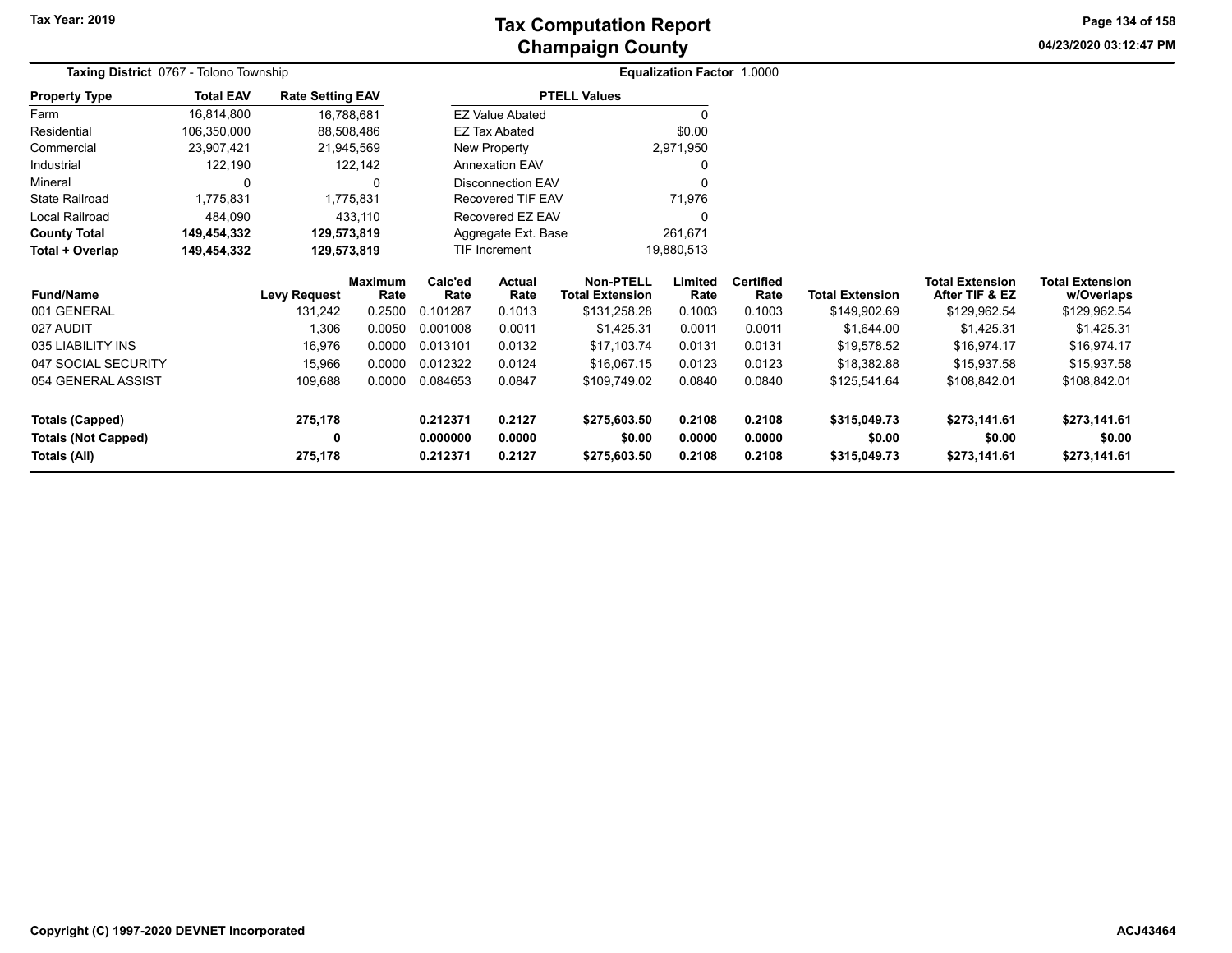#### **Champaign County Tax Computation Report**

**04/23/2020 03:12:47 PMPage 135 of 158**

| Taxing District 0768 - Tolono Road & Bridge |                  |                         |                        |                    |                        |                                            | <b>Equalization Factor 1.0000</b> |                          |                                 |                                          |                                      |
|---------------------------------------------|------------------|-------------------------|------------------------|--------------------|------------------------|--------------------------------------------|-----------------------------------|--------------------------|---------------------------------|------------------------------------------|--------------------------------------|
| <b>Property Type</b>                        | <b>Total EAV</b> | <b>Rate Setting EAV</b> |                        |                    |                        | <b>PTELL Values</b>                        |                                   |                          | <b>Road and Bridge Transfer</b> |                                          |                                      |
| Farm                                        | 16,814,800       | 16,788,681              |                        |                    | <b>EZ Value Abated</b> |                                            |                                   | <b>Municipality</b>      |                                 | Fund                                     | <b>Amount Extended</b>               |
| Residential                                 | 106,350,000      | 88,508,486              |                        |                    | <b>EZ Tax Abated</b>   |                                            | \$0.00                            |                          |                                 |                                          |                                      |
| Commercial                                  | 23,907,421       | 21,945,569              |                        |                    | New Property           |                                            | 2,971,950                         |                          | 0523 - Sadorus Village          | 007                                      | \$31.58                              |
| Industrial                                  | 122,190          |                         | 122,142                |                    | <b>Annexation EAV</b>  |                                            | 0                                 |                          | 0525 - Savoy Village            | 007                                      | \$36,837.39                          |
| Mineral                                     | 0                |                         | 0                      |                    | Disconnection EAV      |                                            | 0                                 |                          | 0528 - Tolono Village           | 007                                      | \$23,936.81                          |
| <b>State Railroad</b>                       | 1,775,831        |                         | 1,775,831              |                    | Recovered TIF EAV      |                                            | 71,976                            | <b>Total</b>             |                                 |                                          | \$60,805.78                          |
| Local Railroad                              | 484,090          |                         | 433,110                |                    | Recovered EZ EAV       |                                            |                                   |                          |                                 |                                          |                                      |
| <b>County Total</b>                         | 149,454,332      | 129,573,819             |                        |                    | Aggregate Ext. Base    |                                            | 488,739                           |                          |                                 |                                          |                                      |
| Total + Overlap                             | 149,454,332      | 129,573,819             |                        |                    | <b>TIF Increment</b>   |                                            | 19,880,513                        |                          |                                 |                                          |                                      |
| <b>Fund/Name</b>                            |                  | <b>Levy Request</b>     | <b>Maximum</b><br>Rate | Calc'ed<br>Rate    | Actual<br>Rate         | <b>Non-PTELL</b><br><b>Total Extension</b> | Limited<br>Rate                   | <b>Certified</b><br>Rate | <b>Total Extension</b>          | <b>Total Extension</b><br>After TIF & EZ | <b>Total Extension</b><br>w/Overlaps |
| 007 ROAD & BRIDGE                           |                  | 199,234                 | 0.6600                 | 0.153761           | 0.1538                 | \$199,284.53                               | 0.1221                            | 0.1221                   | \$182,483.74                    | \$158,209.63                             | \$158,209.63                         |
| 009 PERMANENT ROAD                          |                  | 0                       | 0.2500                 | 0.250000           | 0.2500                 | \$323,934.55                               | 0.1987                            | 0.1987                   | \$296,965.76                    | \$257,463.18                             | \$257,463.18                         |
| 010 BLDG & EQUIPT                           |                  | 118,650                 | 0.1000                 | 0.091569           | 0.0916                 | \$118,689.62                               | 0.0728                            | 0.0728                   | \$108,802.75                    | \$94,329.74                              | \$94,329.74                          |
| <b>Totals (Capped)</b>                      |                  | 317,884                 |                        | 0.495330<br>0.4954 |                        | \$641,908.70                               | 0.3936                            | 0.3936                   | \$588,252.25                    | \$510,002.55                             | \$510,002.55                         |
| <b>Totals (Not Capped)</b>                  |                  | 0                       |                        | 0.000000           | 0.0000                 | \$0.00                                     | 0.0000                            | 0.0000                   | \$0.00                          | \$0.00                                   | \$0.00                               |
| Totals (All)                                |                  | 317,884                 |                        | 0.495330<br>0.4954 |                        | \$641,908.70                               | 0.3936                            | 0.3936                   | \$588,252.25                    | \$510,002.55                             | \$510,002.55                         |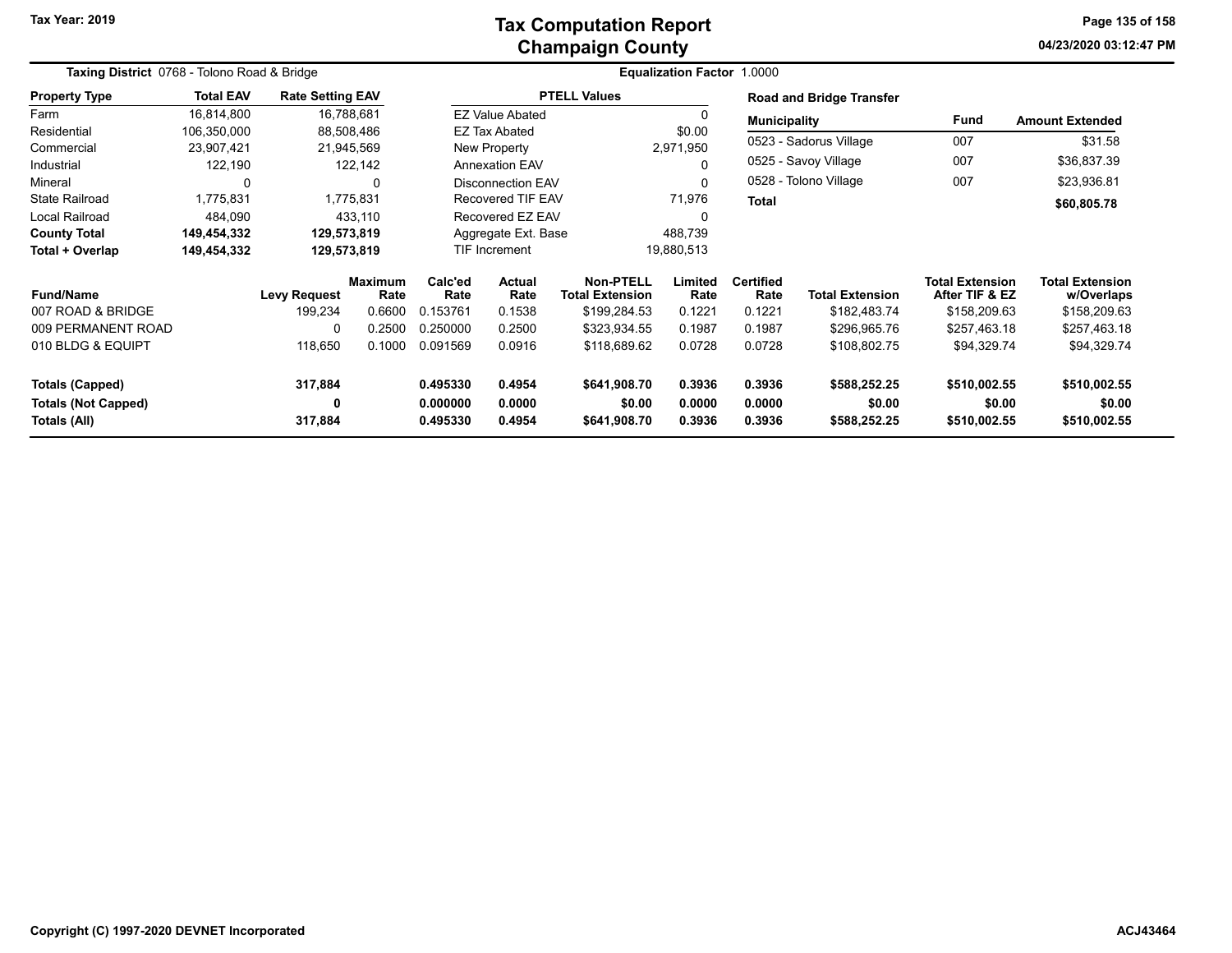**04/23/2020 03:12:47 PM Page 136 of 158**

|                            | <b>Taxing District 0773 - Urbana Township</b> |                         |                 |                                              |                          |                                            | <b>Equalization Factor 1.0000</b> |                          |                        |                                          |                                      |
|----------------------------|-----------------------------------------------|-------------------------|-----------------|----------------------------------------------|--------------------------|--------------------------------------------|-----------------------------------|--------------------------|------------------------|------------------------------------------|--------------------------------------|
| <b>Property Type</b>       | <b>Total EAV</b>                              | <b>Rate Setting EAV</b> |                 |                                              |                          | <b>PTELL Values</b>                        |                                   |                          |                        |                                          |                                      |
| Farm                       | 9,417,060                                     |                         | 9,417,060       |                                              | <b>EZ Value Abated</b>   |                                            | $\Omega$                          |                          |                        |                                          |                                      |
| Residential                | 63,293,370                                    |                         | 63,293,370      |                                              | EZ Tax Abated            |                                            | \$0.00                            |                          |                        |                                          |                                      |
| Commercial                 | 11,628,770                                    |                         | 11,628,770      |                                              | New Property             |                                            | 271,850                           |                          |                        |                                          |                                      |
| Industrial                 | 230,900                                       |                         | 230,900         |                                              | <b>Annexation EAV</b>    |                                            | 0                                 |                          |                        |                                          |                                      |
| Mineral                    | 0                                             |                         |                 |                                              | <b>Disconnection EAV</b> |                                            |                                   |                          |                        |                                          |                                      |
| <b>State Railroad</b>      | 1,209,666                                     |                         | 1,209,666       |                                              | Recovered TIF EAV        |                                            |                                   |                          |                        |                                          |                                      |
| Local Railroad             | 5,100                                         |                         | 5,100           |                                              | Recovered EZ EAV         |                                            | $\Omega$                          |                          |                        |                                          |                                      |
| <b>County Total</b>        | 85,784,866                                    |                         | 85,784,866      |                                              | Aggregate Ext. Base      |                                            | 162,745                           |                          |                        |                                          |                                      |
| Total + Overlap            | 85,784,866                                    |                         | 85,784,866      |                                              | <b>TIF Increment</b>     |                                            | 0                                 |                          |                        |                                          |                                      |
| <b>Fund/Name</b>           |                                               | <b>Levy Request</b>     | Maximum<br>Rate | Calc'ed<br>Rate                              | Actual<br>Rate           | <b>Non-PTELL</b><br><b>Total Extension</b> | Limited<br>Rate                   | <b>Certified</b><br>Rate | <b>Total Extension</b> | <b>Total Extension</b><br>After TIF & EZ | <b>Total Extension</b><br>w/Overlaps |
| 001 GENERAL                |                                               | 127,590                 | 0.2500          | 0.148733                                     | 0.1488                   | \$127,647.88                               | 0.1299                            | 0.1299                   | \$111,434.54           | \$111,434.54                             | \$111,434.54                         |
| 054 GENERAL ASSIST         |                                               | 62,825                  | 0.0000          | 0.073236                                     | 0.0733                   | \$62,880.31                                | 0.0641                            | 0.0641                   | \$54,988.10            | \$54,988.10                              | \$54,988.10                          |
| <b>Totals (Capped)</b>     |                                               | 190,415                 |                 | 0.221969<br>0.2221                           |                          | \$190,528.19                               | 0.1940                            | 0.1940                   | \$166,422.64           | \$166,422.64                             | \$166,422.64                         |
| <b>Totals (Not Capped)</b> |                                               | 0                       |                 | 0.000000<br>0.0000                           |                          | \$0.00                                     | 0.0000                            | 0.0000                   | \$0.00                 | \$0.00                                   | \$0.00                               |
| Totals (All)               |                                               | 190,415                 |                 | 0.221969<br>0.2221<br>\$190,528.19<br>0.1940 |                          |                                            | 0.1940                            | \$166,422.64             | \$166,422.64           | \$166,422.64                             |                                      |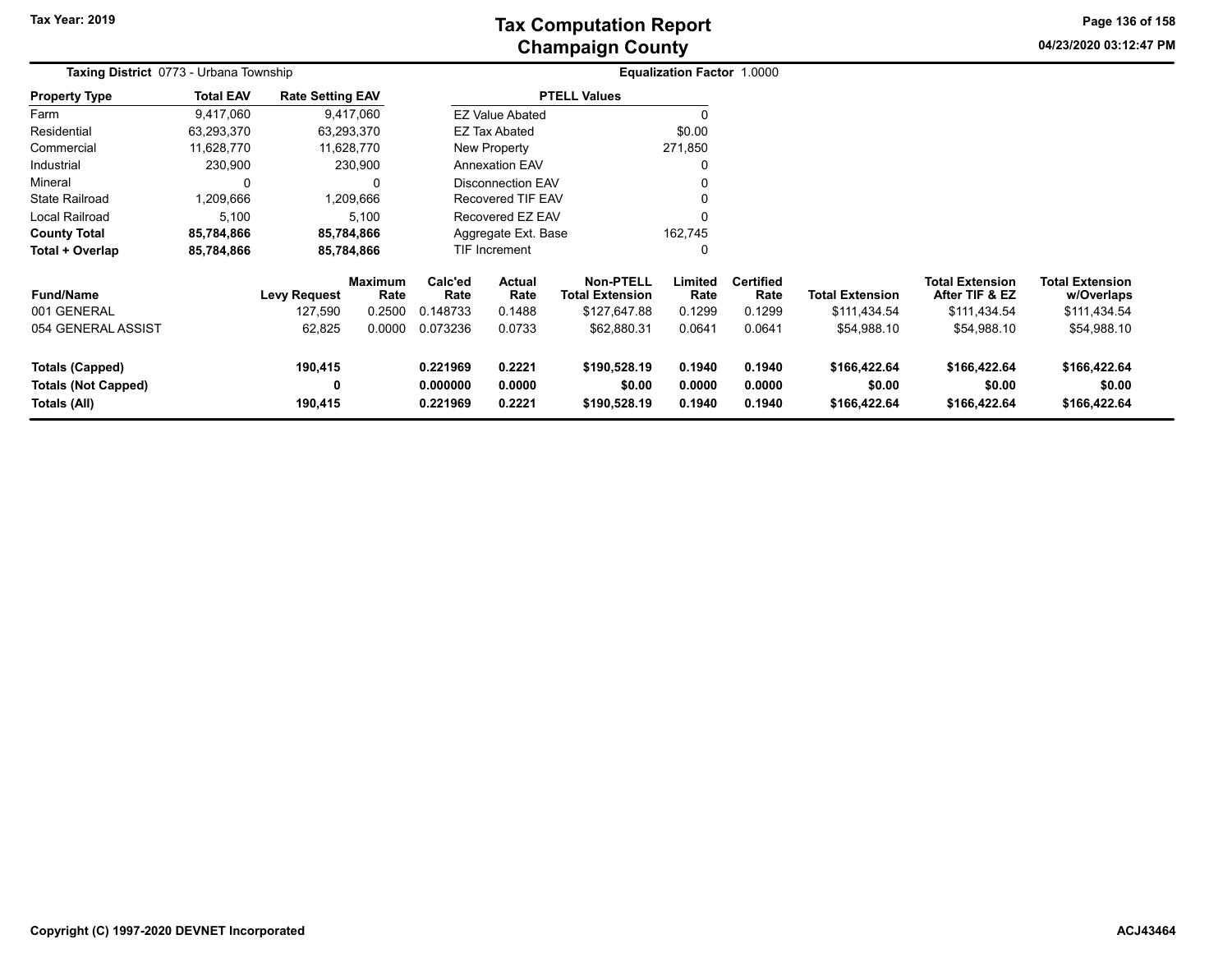**04/23/2020 03:12:47 PMPage 137 of 158**

| Taxing District 0774 - Urbana Road & Bridge |                  |                         |                        |                                          |                                                                  |                                     | Equalization Factor 1.0000 |                          |                        |                                          |                                      |
|---------------------------------------------|------------------|-------------------------|------------------------|------------------------------------------|------------------------------------------------------------------|-------------------------------------|----------------------------|--------------------------|------------------------|------------------------------------------|--------------------------------------|
| <b>Property Type</b>                        | <b>Total EAV</b> | <b>Rate Setting EAV</b> |                        |                                          |                                                                  | <b>PTELL Values</b>                 |                            |                          |                        |                                          |                                      |
| Farm                                        | 9,417,060        | 9,417,060               |                        |                                          | <b>EZ Value Abated</b>                                           |                                     |                            |                          |                        |                                          |                                      |
| Residential                                 | 63,293,370       | 63,293,370              |                        |                                          | EZ Tax Abated                                                    |                                     | \$0.00                     |                          |                        |                                          |                                      |
| Commercial                                  | 11,628,770       | 11,628,770              |                        | New Property                             |                                                                  |                                     | 271,850                    |                          |                        |                                          |                                      |
| Industrial                                  | 230,900          | 230,900                 |                        |                                          | <b>Annexation EAV</b>                                            |                                     |                            |                          |                        |                                          |                                      |
| Mineral                                     | $\Omega$         |                         |                        |                                          | <b>Disconnection EAV</b>                                         |                                     |                            |                          |                        |                                          |                                      |
| <b>State Railroad</b>                       | 1,209,666        | 1,209,666               |                        |                                          | <b>Recovered TIF EAV</b>                                         |                                     |                            |                          |                        |                                          |                                      |
| Local Railroad                              | 5,100            |                         | 5,100                  |                                          | Recovered EZ EAV                                                 |                                     |                            |                          |                        |                                          |                                      |
| <b>County Total</b>                         | 85,784,866       | 85,784,866              |                        |                                          | Aggregate Ext. Base                                              |                                     | 342,241                    |                          |                        |                                          |                                      |
| Total + Overlap                             | 85,784,866       | 85,784,866              |                        |                                          | TIF Increment                                                    |                                     | 0                          |                          |                        |                                          |                                      |
| <b>Fund/Name</b>                            |                  | Levy Request            | <b>Maximum</b><br>Rate | Calc'ed<br><b>Actual</b><br>Rate<br>Rate |                                                                  | Non-PTELL<br><b>Total Extension</b> | Limited<br>Rate            | <b>Certified</b><br>Rate | <b>Total Extension</b> | <b>Total Extension</b><br>After TIF & EZ | <b>Total Extension</b><br>w/Overlaps |
| 007 ROAD & BRIDGE                           |                  | 149,788                 | 0.6600                 | 0.174609                                 | 0.1747                                                           | \$149,866.16                        | 0.1664                     | 0.1664                   | \$142,746.02           | \$142,746.02                             | \$142,746.02                         |
| 008 JOINT BRIDGE                            |                  | 2,488                   | 0.2500                 | 0.002900                                 | 0.0030                                                           | \$2,573.55                          | 0.0029                     | 0.0029                   | \$2,487.76             | \$2,487.76                               | \$2,487.76                           |
| 009 PERMANENT ROAD                          |                  | 183,256                 | 0.2500                 | 0.213623                                 | 0.2137                                                           | \$183,322.26                        | 0.2039                     | 0.2039                   | \$174,915.34           | \$174,915.34                             | \$174,915.34                         |
| 010 BLDG & EQUIPT                           |                  | 31,101                  | 0.1000                 | 0.036255                                 | 0.0363                                                           | \$31,139.91                         | 0.0347                     | 0.0347                   | \$29,767.35            | \$29,767.35                              | \$29,767.35                          |
| <b>Totals (Capped)</b>                      |                  | 366,633                 |                        | 0.427387<br>0.4277                       |                                                                  | \$366,901.88                        | 0.4079                     | 0.4079                   | \$349,916.47           | \$349,916.47                             | \$349,916.47                         |
| <b>Totals (Not Capped)</b><br>Totals (All)  |                  | 0<br>366,633            |                        | 0.427387                                 | 0.000000<br>0.0000<br>\$0.00<br>0.0000<br>0.4277<br>\$366,901.88 |                                     | 0.4079                     | 0.0000<br>0.4079         | \$0.00<br>\$349,916.47 | \$0.00<br>\$349,916.47                   | \$0.00<br>\$349,916.47               |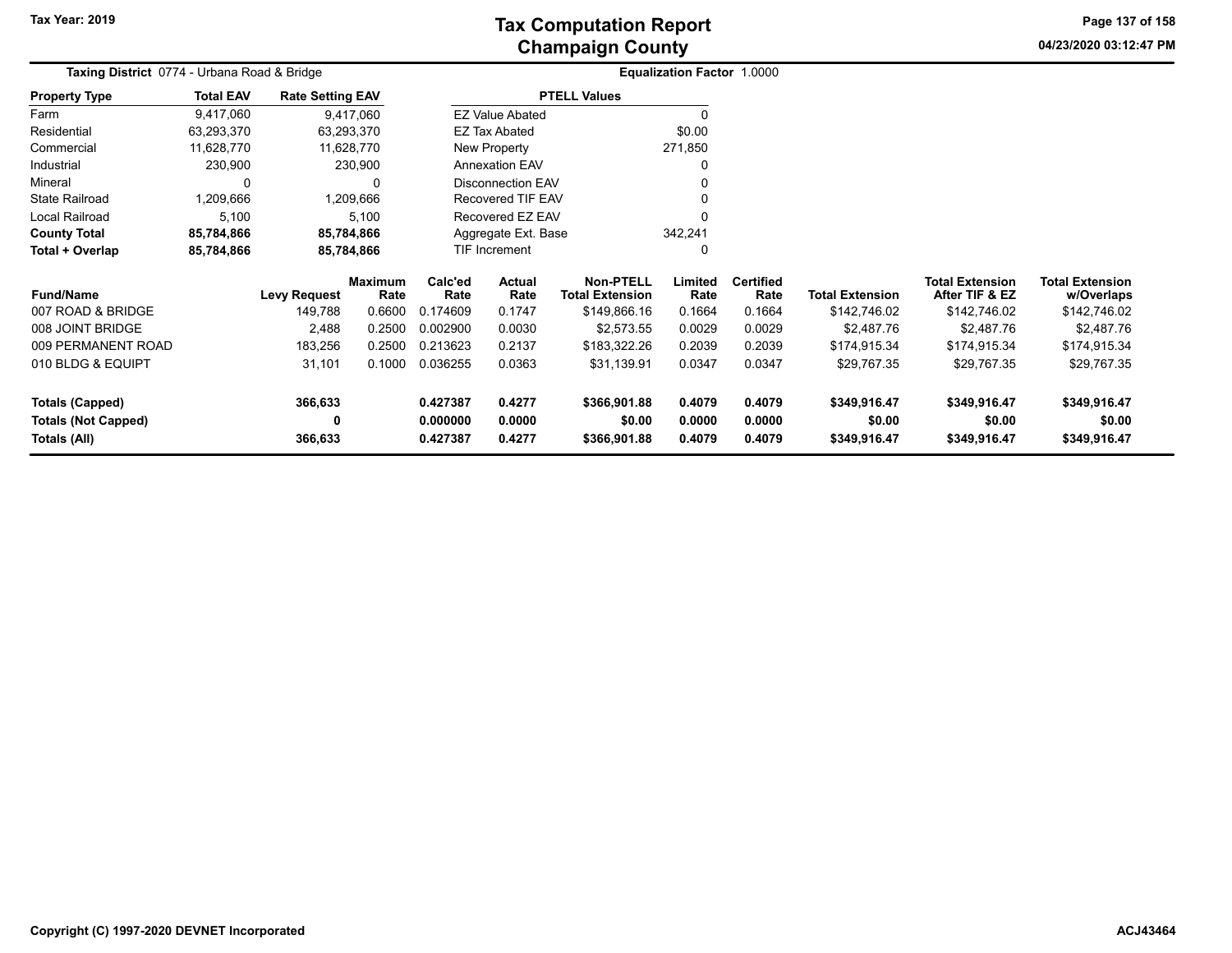**04/23/2020 03:12:47 PM Page 138 of 158**

| <b>Taxing District</b> 0802 - Condit-East Bend Multi-Assmt    |                  |                               |                                  |                                  |                            |                                                           | <b>Equalization Factor 1.0000</b> |                                    |                                       |                                                         |                                                     |
|---------------------------------------------------------------|------------------|-------------------------------|----------------------------------|----------------------------------|----------------------------|-----------------------------------------------------------|-----------------------------------|------------------------------------|---------------------------------------|---------------------------------------------------------|-----------------------------------------------------|
| <b>Property Type</b>                                          | <b>Total EAV</b> | <b>Rate Setting EAV</b>       |                                  |                                  |                            | <b>PTELL Values</b>                                       |                                   |                                    |                                       |                                                         |                                                     |
| Farm                                                          | 59,432,530       |                               | 59,263,766                       |                                  | <b>EZ Value Abated</b>     |                                                           |                                   |                                    |                                       |                                                         |                                                     |
| Residential                                                   | 67,477,901       | 66,359,180                    |                                  |                                  | <b>EZ Tax Abated</b>       |                                                           | \$0.00                            |                                    |                                       |                                                         |                                                     |
| Commercial                                                    | 17,132,740       | 17,015,042                    |                                  |                                  | New Property               |                                                           | 936,340                           |                                    |                                       |                                                         |                                                     |
| Industrial                                                    | 608,068          |                               | 305,338                          |                                  | <b>Annexation EAV</b>      |                                                           |                                   |                                    |                                       |                                                         |                                                     |
| Mineral                                                       |                  |                               | 0                                |                                  | Disconnection EAV          |                                                           |                                   |                                    |                                       |                                                         |                                                     |
| <b>State Railroad</b>                                         | 274,624          |                               | 274.624                          |                                  | Recovered TIF EAV          |                                                           |                                   |                                    |                                       |                                                         |                                                     |
| Local Railroad                                                | 24,440           |                               | 24,440                           |                                  | Recovered EZ EAV           |                                                           |                                   |                                    |                                       |                                                         |                                                     |
| <b>County Total</b>                                           | 144,950,303      | 143,242,390                   |                                  |                                  | Aggregate Ext. Base        |                                                           | 33,475                            |                                    |                                       |                                                         |                                                     |
| Total + Overlap                                               | 144,950,303      | 143,242,390                   |                                  |                                  | TIF Increment              |                                                           | 1,707,913                         |                                    |                                       |                                                         |                                                     |
| <b>Fund/Name</b><br>147 ASSESSING                             |                  | <b>Levy Request</b><br>36,071 | <b>Maximum</b><br>Rate<br>0.0000 | Calc'ed<br>Rate<br>0.025182      | Actual<br>Rate<br>0.0252   | <b>Non-PTELL</b><br><b>Total Extension</b><br>\$36,097.08 | Limited<br>Rate<br>0.0240         | <b>Certified</b><br>Rate<br>0.0240 | <b>Total Extension</b><br>\$34,788.07 | <b>Total Extension</b><br>After TIF & EZ<br>\$34,378.17 | <b>Total Extension</b><br>w/Overlaps<br>\$34,378.17 |
| Totals (Capped)<br><b>Totals (Not Capped)</b><br>Totals (All) |                  | 36,071<br>0<br>36,071         |                                  | 0.025182<br>0.000000<br>0.025182 | 0.0252<br>0.0000<br>0.0252 | \$36,097.08<br>\$0.00<br>\$36,097.08                      | 0.0240<br>0.0000<br>0.0240        | 0.0240<br>0.0000<br>0.0240         | \$34,788.07<br>\$0.00<br>\$34,788.07  | \$34,378.17<br>\$0.00<br>\$34,378.17                    | \$34,378.17<br>\$0.00<br>\$34,378.17                |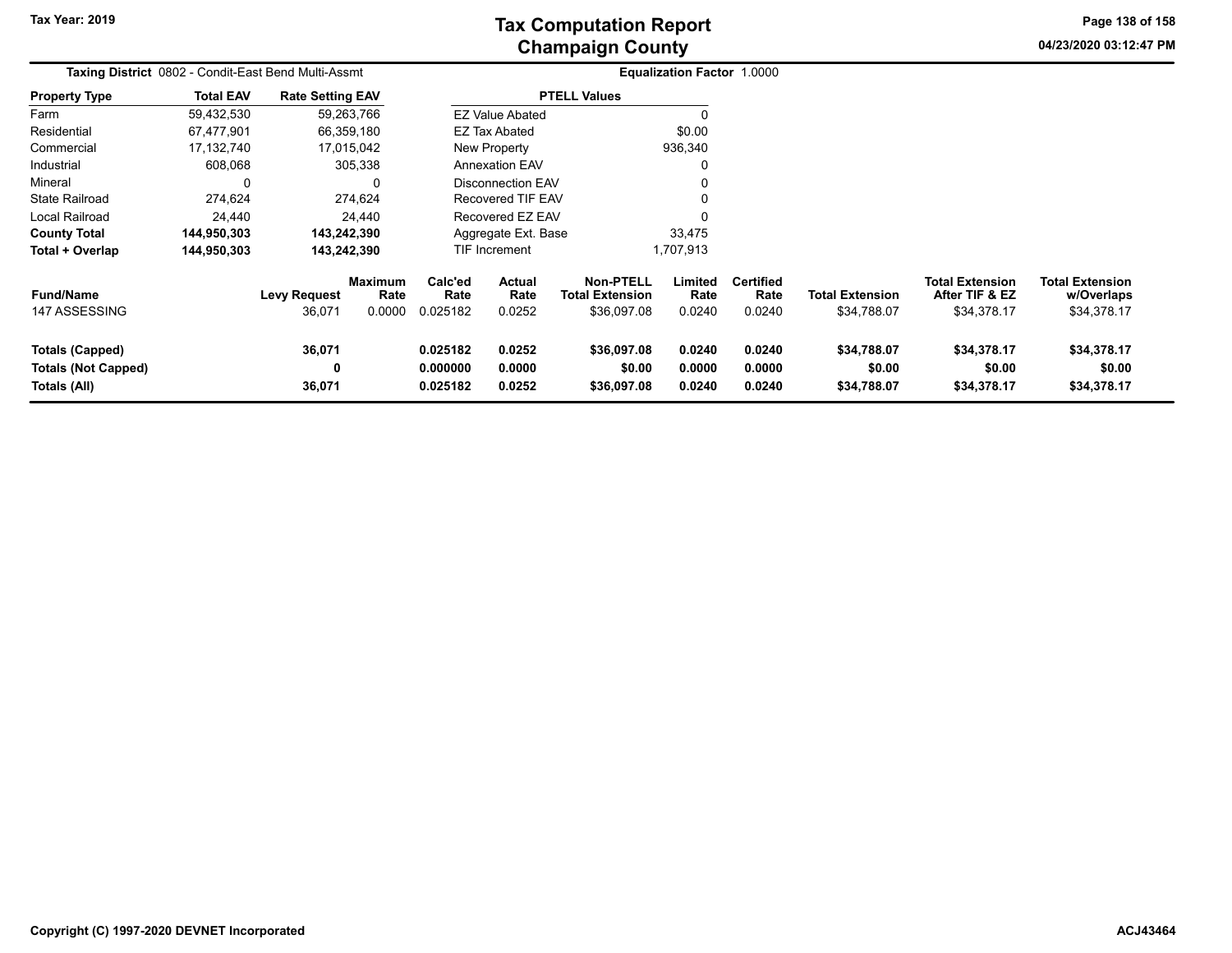## **Champaign County Tax Computation Report**

**04/23/2020 03:12:47 PM Page 139 of 158**

|                                                                      | Taxing District 0803 - Rantoul-Ludlow Multi-Assmt |                               |                                  |                                  |                                 |                                                           | Equalization Factor 1.0000 |                                    |                                       |                                                         |                                                     |  |
|----------------------------------------------------------------------|---------------------------------------------------|-------------------------------|----------------------------------|----------------------------------|---------------------------------|-----------------------------------------------------------|----------------------------|------------------------------------|---------------------------------------|---------------------------------------------------------|-----------------------------------------------------|--|
| <b>Property Type</b>                                                 | <b>Total EAV</b>                                  | <b>Rate Setting EAV</b>       |                                  |                                  |                                 | <b>PTELL Values</b>                                       |                            |                                    |                                       |                                                         |                                                     |  |
| Farm                                                                 | 31,400,700                                        | 31,280,828                    |                                  |                                  | <b>EZ Value Abated</b>          |                                                           |                            |                                    |                                       |                                                         |                                                     |  |
| Residential                                                          | 82,263,460                                        | 82,232,110                    |                                  |                                  | EZ Tax Abated                   |                                                           | \$0.00                     |                                    |                                       |                                                         |                                                     |  |
| Commercial                                                           | 57,922,160                                        | 41,568,002                    |                                  |                                  | New Property                    |                                                           | 5,136,960                  |                                    |                                       |                                                         |                                                     |  |
| Industrial                                                           | 6,860,120                                         |                               | 6,860,120                        |                                  | <b>Annexation EAV</b>           |                                                           |                            |                                    |                                       |                                                         |                                                     |  |
| Mineral                                                              | 0                                                 |                               | 0                                |                                  | Disconnection EAV               |                                                           |                            |                                    |                                       |                                                         |                                                     |  |
| <b>State Railroad</b>                                                | 1,656,959                                         |                               | 1,656,959                        |                                  | Recovered TIF EAV               |                                                           | 13,161,506                 |                                    |                                       |                                                         |                                                     |  |
| Local Railroad                                                       | 852,540                                           |                               | 852,540                          |                                  | Recovered EZ EAV                |                                                           |                            |                                    |                                       |                                                         |                                                     |  |
| <b>County Total</b>                                                  | 180,955,939                                       | 164,450,559                   |                                  |                                  | Aggregate Ext. Base             |                                                           | 56,493                     |                                    |                                       |                                                         |                                                     |  |
| Total + Overlap                                                      | 180,955,939                                       | 164,450,559                   |                                  |                                  | TIF Increment                   |                                                           | 16,505,380                 |                                    |                                       |                                                         |                                                     |  |
| <b>Fund/Name</b><br>147 ASSESSING                                    |                                                   | <b>Levy Request</b><br>76,000 | <b>Maximum</b><br>Rate<br>0.0000 | Calc'ed<br>Rate<br>0.046215      | <b>Actual</b><br>Rate<br>0.0463 | <b>Non-PTELL</b><br><b>Total Extension</b><br>\$76,140.61 | Limited<br>Rate<br>0.0394  | <b>Certified</b><br>Rate<br>0.0394 | <b>Total Extension</b><br>\$71,296.64 | <b>Total Extension</b><br>After TIF & EZ<br>\$64,793.52 | <b>Total Extension</b><br>w/Overlaps<br>\$64,793.52 |  |
| <b>Totals (Capped)</b><br><b>Totals (Not Capped)</b><br>Totals (All) |                                                   | 76,000<br>0<br>76,000         |                                  | 0.046215<br>0.000000<br>0.046215 | 0.0463<br>0.0000<br>0.0463      | \$76,140.61<br>\$0.00<br>\$76,140.61                      | 0.0394<br>0.0000<br>0.0394 | 0.0394<br>0.0000<br>0.0394         | \$71,296.64<br>\$0.00<br>\$71,296.64  | \$64,793.52<br>\$0.00<br>\$64,793.52                    | \$64,793.52<br>\$0.00<br>\$64,793.52                |  |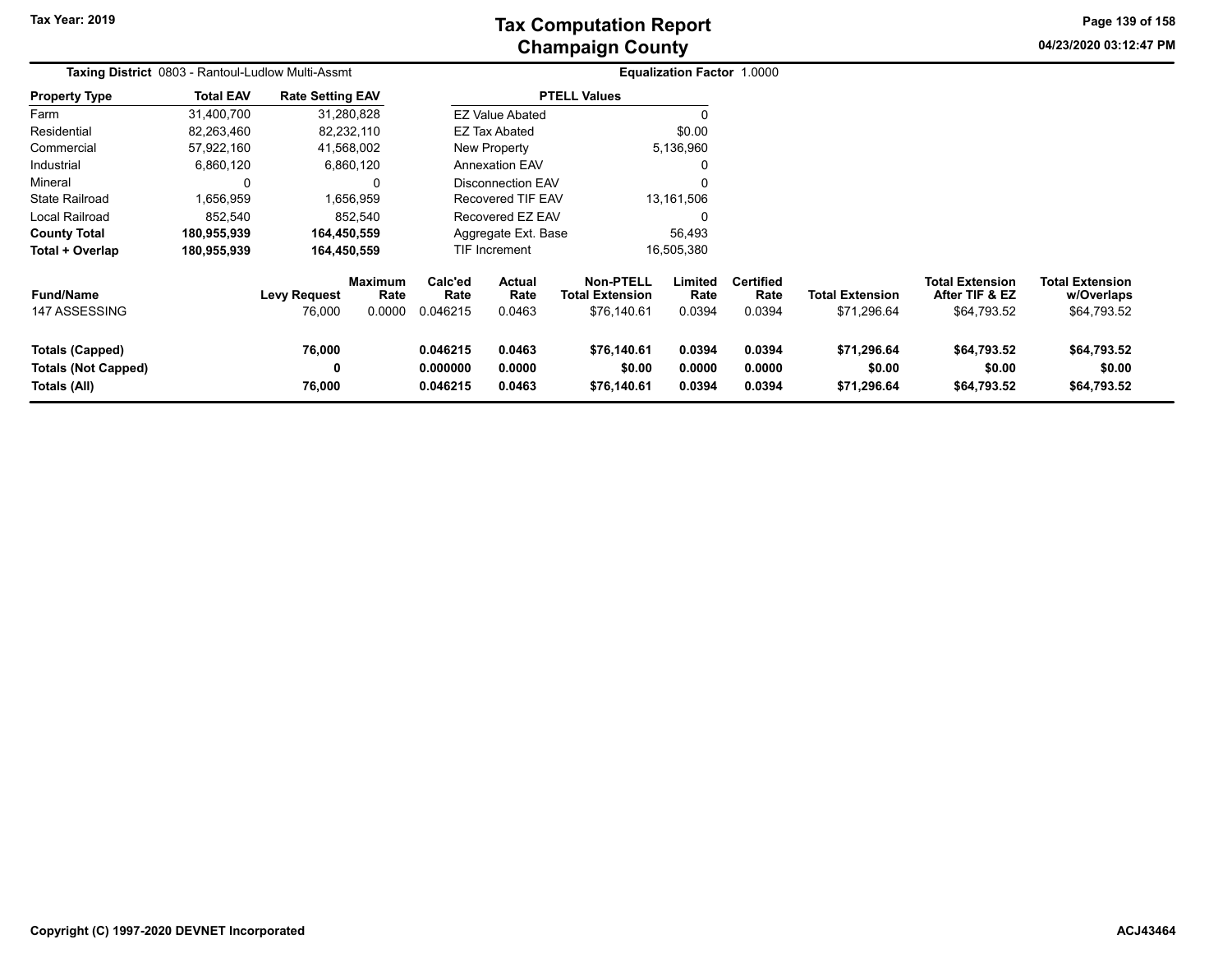# **Champaign County Tax Computation Report**

**04/23/2020 03:12:47 PMPage 140 of 158**

|                                                               | <b>Taxing District 0804 - Harwood-Kerr Multi-Assmt</b> |                               |                                  |                                  |                            |                                                           | Equalization Factor 1.0000 |                                    |                                       |                                                         |                                                     |  |
|---------------------------------------------------------------|--------------------------------------------------------|-------------------------------|----------------------------------|----------------------------------|----------------------------|-----------------------------------------------------------|----------------------------|------------------------------------|---------------------------------------|---------------------------------------------------------|-----------------------------------------------------|--|
| <b>Property Type</b>                                          | <b>Total EAV</b>                                       | <b>Rate Setting EAV</b>       |                                  |                                  |                            | <b>PTELL Values</b>                                       |                            |                                    |                                       |                                                         |                                                     |  |
| Farm                                                          | 31,122,020                                             |                               | 31,122,020                       |                                  | <b>EZ Value Abated</b>     |                                                           | O                          |                                    |                                       |                                                         |                                                     |  |
| Residential                                                   | 22.310.491                                             |                               | 22,310,491                       |                                  | <b>EZ Tax Abated</b>       |                                                           | \$0.00                     |                                    |                                       |                                                         |                                                     |  |
| Commercial                                                    | 7,336,320                                              |                               | 7,336,320                        | New Property                     |                            |                                                           | 118,050                    |                                    |                                       |                                                         |                                                     |  |
| Industrial                                                    | 1,105,300                                              |                               | 1,105,300                        |                                  | <b>Annexation EAV</b>      |                                                           | $\Omega$                   |                                    |                                       |                                                         |                                                     |  |
| Mineral                                                       | 5,224,780                                              |                               | 5,224,780                        |                                  | <b>Disconnection EAV</b>   |                                                           | $\Omega$                   |                                    |                                       |                                                         |                                                     |  |
| <b>State Railroad</b>                                         | 612,455                                                |                               | 612,455                          |                                  | Recovered TIF EAV          |                                                           |                            |                                    |                                       |                                                         |                                                     |  |
| Local Railroad                                                | 27,070                                                 |                               | 27.070                           |                                  | Recovered EZ EAV           |                                                           | $\Omega$                   |                                    |                                       |                                                         |                                                     |  |
| <b>County Total</b>                                           | 67,738,436                                             |                               | 67,738,436                       |                                  | Aggregate Ext. Base        |                                                           | 19,357                     |                                    |                                       |                                                         |                                                     |  |
| Total + Overlap                                               | 67,738,436                                             |                               | 67,738,436                       |                                  | TIF Increment              |                                                           | 0                          |                                    |                                       |                                                         |                                                     |  |
| <b>Fund/Name</b><br>147 ASSESSING                             |                                                        | <b>Levy Request</b><br>20,000 | <b>Maximum</b><br>Rate<br>0.0000 | Calc'ed<br>Rate<br>0.029525      | Actual<br>Rate<br>0.0296   | <b>Non-PTELL</b><br><b>Total Extension</b><br>\$20,050.58 | Limited<br>Rate<br>0.0292  | <b>Certified</b><br>Rate<br>0.0292 | <b>Total Extension</b><br>\$19,779.62 | <b>Total Extension</b><br>After TIF & EZ<br>\$19,779.62 | <b>Total Extension</b><br>w/Overlaps<br>\$19,779.62 |  |
| Totals (Capped)<br><b>Totals (Not Capped)</b><br>Totals (All) |                                                        | 20,000<br>0<br>20,000         |                                  | 0.029525<br>0.000000<br>0.029525 | 0.0296<br>0.0000<br>0.0296 | \$20,050.58<br>\$0.00<br>\$20,050.58                      | 0.0292<br>0.0000<br>0.0292 | 0.0292<br>0.0000<br>0.0292         | \$19,779.62<br>\$0.00<br>\$19,779.62  | \$19,779.62<br>\$0.00<br>\$19,779.62                    | \$19,779.62<br>\$0.00<br>\$19,779.62                |  |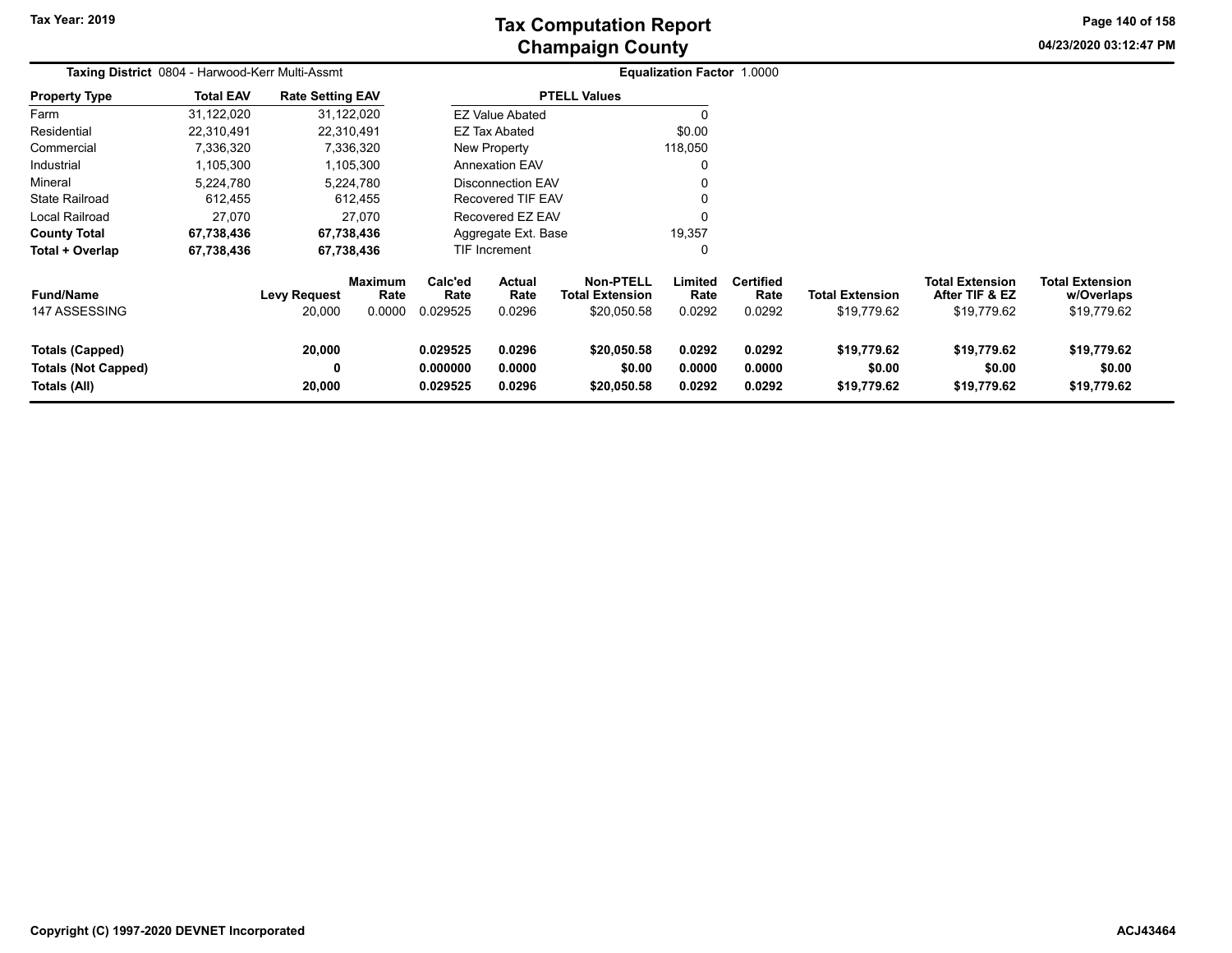# **Champaign County Tax Computation Report**

**04/23/2020 03:12:47 PMPage 141 of 158**

| Taxing District 0805 - Ogden-Stanton Multi-Assmt |                  |                               |                                  |                                          |                          |                                                    | <b>Equalization Factor 1.0000</b> |                                    |                                       |                                                         |                                                     |  |
|--------------------------------------------------|------------------|-------------------------------|----------------------------------|------------------------------------------|--------------------------|----------------------------------------------------|-----------------------------------|------------------------------------|---------------------------------------|---------------------------------------------------------|-----------------------------------------------------|--|
| <b>Property Type</b>                             | <b>Total EAV</b> | <b>Rate Setting EAV</b>       |                                  |                                          |                          | <b>PTELL Values</b>                                |                                   |                                    |                                       |                                                         |                                                     |  |
| Farm                                             | 33,975,762       | 33,975,762                    |                                  |                                          | <b>EZ Value Abated</b>   |                                                    |                                   |                                    |                                       |                                                         |                                                     |  |
| Residential                                      | 30,330,292       | 30,330,292                    |                                  |                                          | <b>EZ Tax Abated</b>     |                                                    | \$0.00                            |                                    |                                       |                                                         |                                                     |  |
| Commercial                                       | 3,557,240        | 3,557,240                     |                                  |                                          | New Property             |                                                    | 660,600                           |                                    |                                       |                                                         |                                                     |  |
| Industrial                                       | 0                |                               | $\Omega$                         |                                          | <b>Annexation EAV</b>    |                                                    |                                   |                                    |                                       |                                                         |                                                     |  |
| Mineral                                          | 376,730          |                               | 376,730                          |                                          | <b>Disconnection EAV</b> |                                                    |                                   |                                    |                                       |                                                         |                                                     |  |
| <b>State Railroad</b>                            | ,340,254         |                               | ,340,254                         |                                          | Recovered TIF EAV        |                                                    |                                   |                                    |                                       |                                                         |                                                     |  |
| Local Railroad                                   | 730,240          |                               | 730,240                          |                                          | Recovered EZ EAV         |                                                    |                                   |                                    |                                       |                                                         |                                                     |  |
| <b>County Total</b>                              | 70,310,518       | 70,310,518                    |                                  |                                          | Aggregate Ext. Base      |                                                    | 24,020                            |                                    |                                       |                                                         |                                                     |  |
| Total + Overlap                                  | 70,310,518       | 70,310,518                    |                                  |                                          | TIF Increment            |                                                    | 0                                 |                                    |                                       |                                                         |                                                     |  |
| <b>Fund/Name</b><br>147 ASSESSING                |                  | <b>Levy Request</b><br>25,200 | <b>Maximum</b><br>Rate<br>0.0000 | Calc'ed<br>Rate<br>0.035841              | Actual<br>Rate<br>0.0359 | Non-PTELL<br><b>Total Extension</b><br>\$25,241.48 | Limited<br>Rate<br>0.0352         | <b>Certified</b><br>Rate<br>0.0352 | <b>Total Extension</b><br>\$24,749.30 | <b>Total Extension</b><br>After TIF & EZ<br>\$24,749.30 | <b>Total Extension</b><br>w/Overlaps<br>\$24,749.30 |  |
| Totals (Capped)<br><b>Totals (Not Capped)</b>    |                  | 25,200<br>0                   |                                  | 0.035841<br>0.0359<br>0.000000<br>0.0000 |                          | \$25,241.48<br>\$0.00                              | 0.0352<br>0.0000                  | 0.0352<br>0.0000                   | \$24,749.30<br>\$0.00                 | \$24,749.30<br>\$0.00                                   | \$24,749.30<br>\$0.00                               |  |
| Totals (All)                                     |                  | 25,200                        |                                  | 0.035841                                 | 0.0359                   | \$25,241.48                                        | 0.0352                            | 0.0352                             | \$24,749.30                           | \$24,749.30                                             | \$24,749.30                                         |  |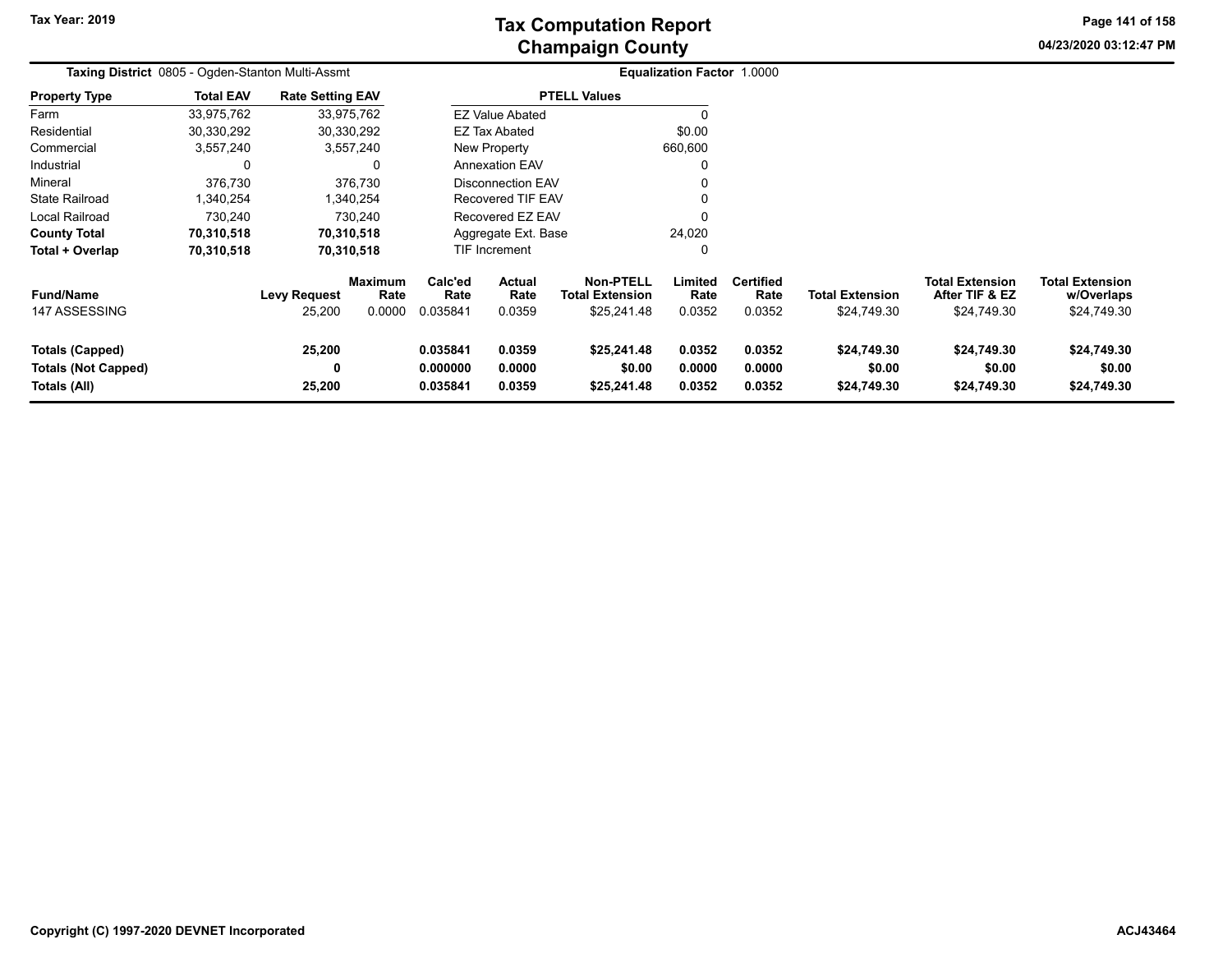**04/23/2020 03:12:47 PM Page 142 of 158**

|                                                                      | Taxing District 0806 - Sadorus-Colfax MA |                          |                                  |                                  |                                 |                                                      | <b>Equalization Factor 1.0000</b> |                                    |                                  |                                                    |                                                |
|----------------------------------------------------------------------|------------------------------------------|--------------------------|----------------------------------|----------------------------------|---------------------------------|------------------------------------------------------|-----------------------------------|------------------------------------|----------------------------------|----------------------------------------------------|------------------------------------------------|
| <b>Property Type</b>                                                 | <b>Total EAV</b>                         | <b>Rate Setting EAV</b>  |                                  |                                  |                                 | <b>PTELL Values</b>                                  |                                   |                                    |                                  |                                                    |                                                |
| Farm                                                                 | 35,764,440                               |                          | 35,764,440                       |                                  | <b>EZ Value Abated</b>          |                                                      |                                   |                                    |                                  |                                                    |                                                |
| Residential                                                          | 12,173,945                               |                          | 12,173,945                       |                                  | <b>EZ Tax Abated</b>            |                                                      | \$0.00                            |                                    |                                  |                                                    |                                                |
| Commercial                                                           | 2,611,150                                |                          | 2,611,150                        |                                  | New Property                    |                                                      | 694,030                           |                                    |                                  |                                                    |                                                |
| Industrial                                                           | 0                                        |                          | 0                                |                                  | <b>Annexation EAV</b>           |                                                      |                                   |                                    |                                  |                                                    |                                                |
| Mineral                                                              | $\Omega$                                 |                          | 0                                |                                  | Disconnection EAV               |                                                      |                                   |                                    |                                  |                                                    |                                                |
| <b>State Railroad</b>                                                | 832,877                                  |                          | 832,877                          |                                  | Recovered TIF EAV               |                                                      |                                   |                                    |                                  |                                                    |                                                |
| Local Railroad                                                       | 490,120                                  |                          | 490,120                          |                                  | Recovered EZ EAV                |                                                      |                                   |                                    |                                  |                                                    |                                                |
| <b>County Total</b>                                                  | 51,872,532                               |                          | 51,872,532                       |                                  | Aggregate Ext. Base             |                                                      | 19,940                            |                                    |                                  |                                                    |                                                |
| Total + Overlap                                                      | 51,872,532                               |                          | 51,872,532                       |                                  | TIF Increment                   |                                                      | 0                                 |                                    |                                  |                                                    |                                                |
| <b>Fund/Name</b><br>147 ASSESSING                                    |                                          | <b>Levy Request</b><br>0 | <b>Maximum</b><br>Rate<br>0.0000 | Calc'ed<br>Rate<br>0.000000      | <b>Actual</b><br>Rate<br>0.0000 | <b>Non-PTELL</b><br><b>Total Extension</b><br>\$0.00 | Limited<br>Rate<br>0.0000         | <b>Certified</b><br>Rate<br>0.0000 | <b>Total Extension</b><br>\$0.00 | <b>Total Extension</b><br>After TIF & EZ<br>\$0.00 | <b>Total Extension</b><br>w/Overlaps<br>\$0.00 |
| <b>Totals (Capped)</b><br><b>Totals (Not Capped)</b><br>Totals (All) |                                          | 0<br>0<br>0              |                                  | 0.000000<br>0.000000<br>0.000000 | 0.0000<br>0.0000<br>0.0000      | \$0.00<br>\$0.00<br>\$0.00                           | 0.0000<br>0.0000<br>0.0000        | 0.0000<br>0.0000<br>0.0000         | \$0.00<br>\$0.00<br>\$0.00       | \$0.00<br>\$0.00<br>\$0.00                         | \$0.00<br>\$0.00<br>\$0.00                     |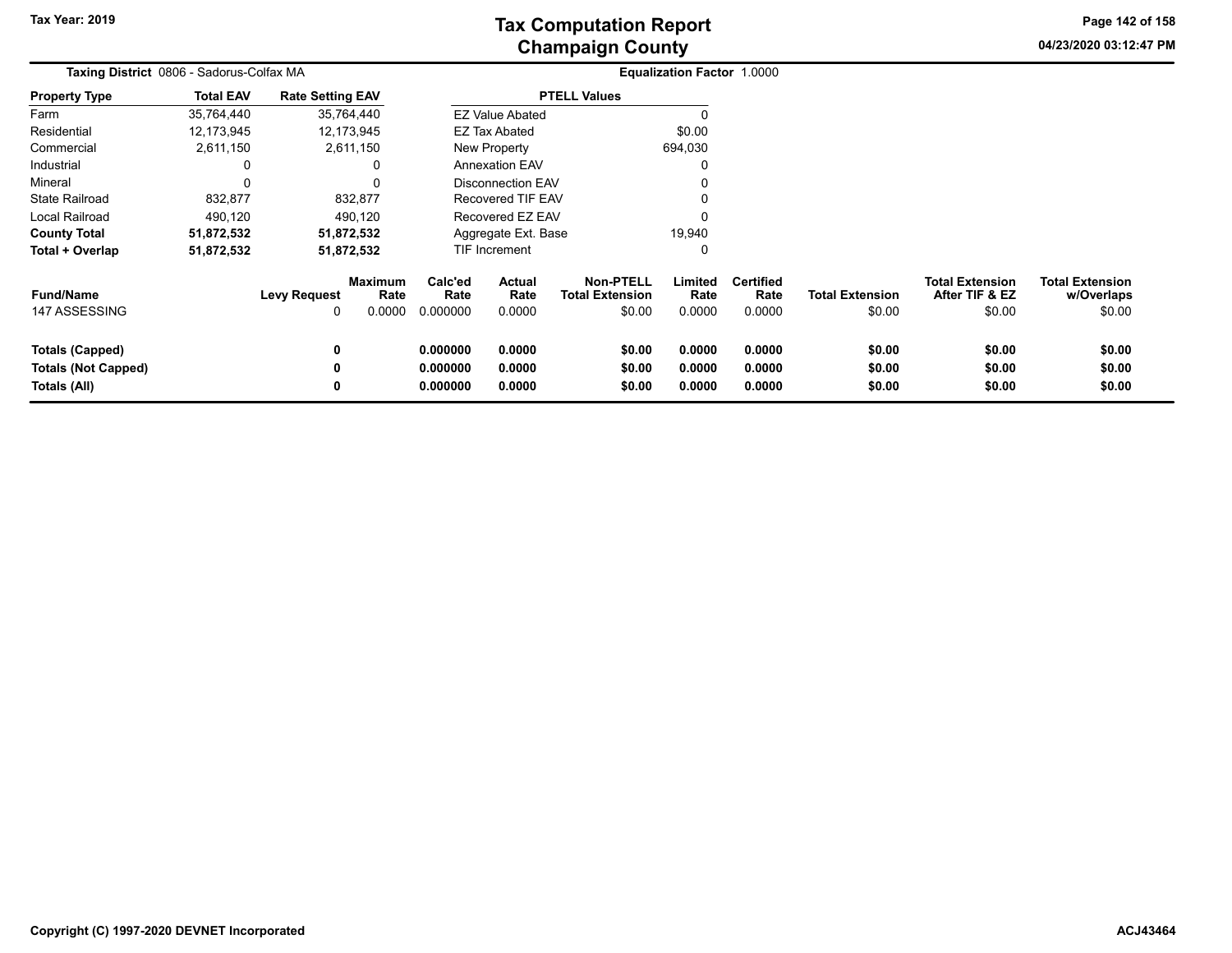**04/23/2020 03:12:47 PM Page 143 of 158**

| Taxing District 0807 - Pesotum-Critt Multi-Assmt              |                  |                              |                                  |                                                                |                                 |                                                          | <b>Equalization Factor 1.0000</b> |                                    |                                      |                                                        |                                                    |
|---------------------------------------------------------------|------------------|------------------------------|----------------------------------|----------------------------------------------------------------|---------------------------------|----------------------------------------------------------|-----------------------------------|------------------------------------|--------------------------------------|--------------------------------------------------------|----------------------------------------------------|
| <b>Property Type</b>                                          | <b>Total EAV</b> | <b>Rate Setting EAV</b>      |                                  |                                                                |                                 | <b>PTELL Values</b>                                      |                                   |                                    |                                      |                                                        |                                                    |
| Farm                                                          | 32,937,090       |                              | 32,937,090                       |                                                                | <b>EZ Value Abated</b>          |                                                          |                                   |                                    |                                      |                                                        |                                                    |
| Residential                                                   | 16,143,750       |                              | 16,143,750                       |                                                                | EZ Tax Abated                   |                                                          | \$0.00                            |                                    |                                      |                                                        |                                                    |
| Commercial                                                    | 807,450          |                              | 807,450                          |                                                                | New Property                    |                                                          | 191,720                           |                                    |                                      |                                                        |                                                    |
| Industrial                                                    | 0                |                              | 0                                |                                                                | <b>Annexation EAV</b>           |                                                          |                                   |                                    |                                      |                                                        |                                                    |
| Mineral                                                       | $\mathbf 0$      |                              | 0                                |                                                                | <b>Disconnection EAV</b>        |                                                          |                                   |                                    |                                      |                                                        |                                                    |
| <b>State Railroad</b>                                         | 1,025,627        |                              | 1,025,627                        |                                                                | Recovered TIF EAV               |                                                          |                                   |                                    |                                      |                                                        |                                                    |
| Local Railroad                                                | $\mathbf 0$      |                              | 0                                |                                                                | Recovered EZ EAV                |                                                          |                                   |                                    |                                      |                                                        |                                                    |
| <b>County Total</b>                                           | 50,913,917       |                              | 50,913,917                       |                                                                | Aggregate Ext. Base             |                                                          | 7,608                             |                                    |                                      |                                                        |                                                    |
| Total + Overlap                                               | 50,913,917       |                              | 50,913,917                       |                                                                | TIF Increment                   |                                                          | 0                                 |                                    |                                      |                                                        |                                                    |
| <b>Fund/Name</b><br>147 ASSESSING                             |                  | <b>Levy Request</b><br>7,842 | <b>Maximum</b><br>Rate<br>0.0000 | Calc'ed<br>Rate<br>0.015403                                    | <b>Actual</b><br>Rate<br>0.0155 | <b>Non-PTELL</b><br><b>Total Extension</b><br>\$7,891.66 | Limited<br>Rate<br>0.0153         | <b>Certified</b><br>Rate<br>0.0153 | <b>Total Extension</b><br>\$7,789.83 | <b>Total Extension</b><br>After TIF & EZ<br>\$7,789.83 | <b>Total Extension</b><br>w/Overlaps<br>\$7,789.83 |
| Totals (Capped)<br><b>Totals (Not Capped)</b><br>Totals (All) |                  | 7,842<br>0<br>7,842          |                                  | 0.015403<br>0.0155<br>0.000000<br>0.0000<br>0.015403<br>0.0155 |                                 | \$7,891.66<br>\$0.00<br>\$7,891.66                       | 0.0153<br>0.0000<br>0.0153        | 0.0153<br>0.0000<br>0.0153         | \$7,789.83<br>\$0.00<br>\$7,789.83   | \$7,789.83<br>\$0.00<br>\$7,789.83                     | \$7,789.83<br>\$0.00<br>\$7,789.83                 |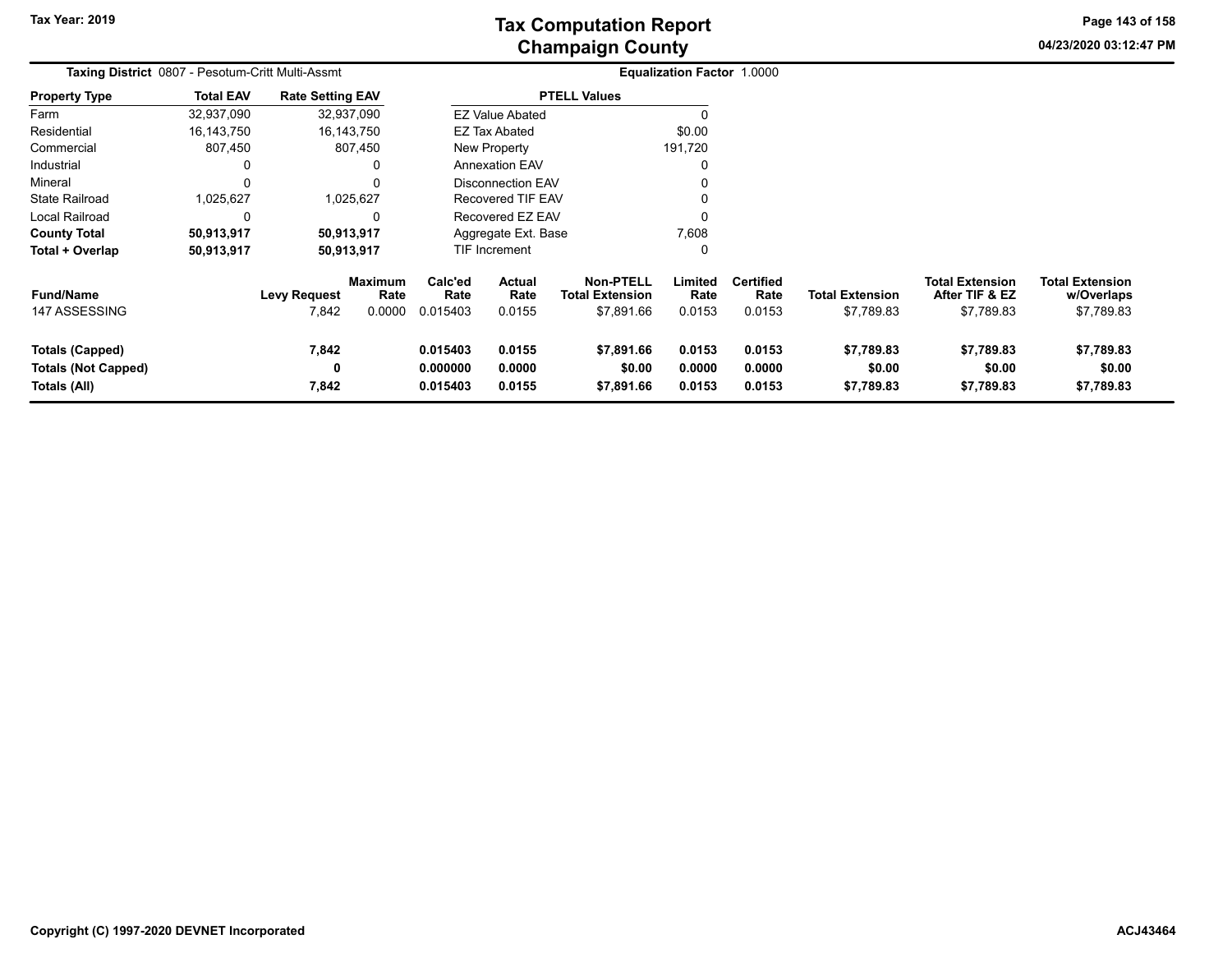# **Champaign County Tax Computation Report**

**04/23/2020 03:12:47 PM**

**Page 144 of 158**

| Taxing District 0808 - Ayers-Raymond Multi-Assmt                     |                  |                               |                                  |                                                                |                                 |                                                    | <b>Equalization Factor 1.0000</b> |                                    |                                       |                                                         |                                                     |
|----------------------------------------------------------------------|------------------|-------------------------------|----------------------------------|----------------------------------------------------------------|---------------------------------|----------------------------------------------------|-----------------------------------|------------------------------------|---------------------------------------|---------------------------------------------------------|-----------------------------------------------------|
| Property Type                                                        | <b>Total EAV</b> | <b>Rate Setting EAV</b>       |                                  |                                                                |                                 | <b>PTELL Values</b>                                |                                   |                                    |                                       |                                                         |                                                     |
| Farm                                                                 | 40,767,387       |                               | 39,942,405                       |                                                                | <b>EZ Value Abated</b>          |                                                    |                                   |                                    |                                       |                                                         |                                                     |
| Residential                                                          | 25,391,427       |                               | 24,259,178                       |                                                                | <b>EZ Tax Abated</b>            |                                                    | \$0.00                            |                                    |                                       |                                                         |                                                     |
| Commercial                                                           | 3,947,020        |                               | 3,317,510                        |                                                                | <b>New Property</b>             |                                                    | 192,940                           |                                    |                                       |                                                         |                                                     |
| Industrial                                                           | 0                |                               |                                  |                                                                | <b>Annexation EAV</b>           |                                                    |                                   |                                    |                                       |                                                         |                                                     |
| Mineral                                                              | 0                |                               |                                  |                                                                | <b>Disconnection EAV</b>        |                                                    |                                   |                                    |                                       |                                                         |                                                     |
| State Railroad                                                       | 1,348,063        |                               | 1,348,063                        |                                                                | <b>Recovered TIF EAV</b>        |                                                    |                                   |                                    |                                       |                                                         |                                                     |
| Local Railroad                                                       | 35,320           |                               | 35,320                           |                                                                | Recovered EZ EAV                |                                                    |                                   |                                    |                                       |                                                         |                                                     |
| <b>County Total</b>                                                  | 71,489,217       |                               | 68,902,476                       |                                                                | Aggregate Ext. Base             |                                                    | 24,857                            |                                    |                                       |                                                         |                                                     |
| Total + Overlap                                                      | 71,489,217       |                               | 68,902,476                       |                                                                | <b>TIF Increment</b>            |                                                    | 2,586,741                         |                                    |                                       |                                                         |                                                     |
| <b>Fund/Name</b><br>147 ASSESSING                                    |                  | <b>Levy Request</b><br>24,800 | <b>Maximum</b><br>Rate<br>0.0000 | Calc'ed<br>Rate<br>0.035993                                    | <b>Actual</b><br>Rate<br>0.0360 | <b>Non-PTELL</b><br>Total Extension<br>\$24,804.89 | Limited<br>Rate<br>0.0360         | <b>Certified</b><br>Rate<br>0.0360 | <b>Total Extension</b><br>\$25,736.12 | <b>Total Extension</b><br>After TIF & EZ<br>\$24,804.89 | <b>Total Extension</b><br>w/Overlaps<br>\$24,804.89 |
| <b>Totals (Capped)</b><br><b>Totals (Not Capped)</b><br>Totals (All) |                  | 24,800<br>0<br>24,800         |                                  | 0.035993<br>0.0360<br>0.000000<br>0.0000<br>0.035993<br>0.0360 |                                 | \$24,804.89<br>\$0.00<br>\$24,804.89               | 0.0360<br>0.0000<br>0.0360        | 0.0360<br>0.0000<br>0.0360         | \$25,736.12<br>\$0.00<br>\$25,736.12  | \$24,804.89<br>\$0.00<br>\$24,804.89                    | \$24,804.89<br>\$0.00<br>\$24,804.89                |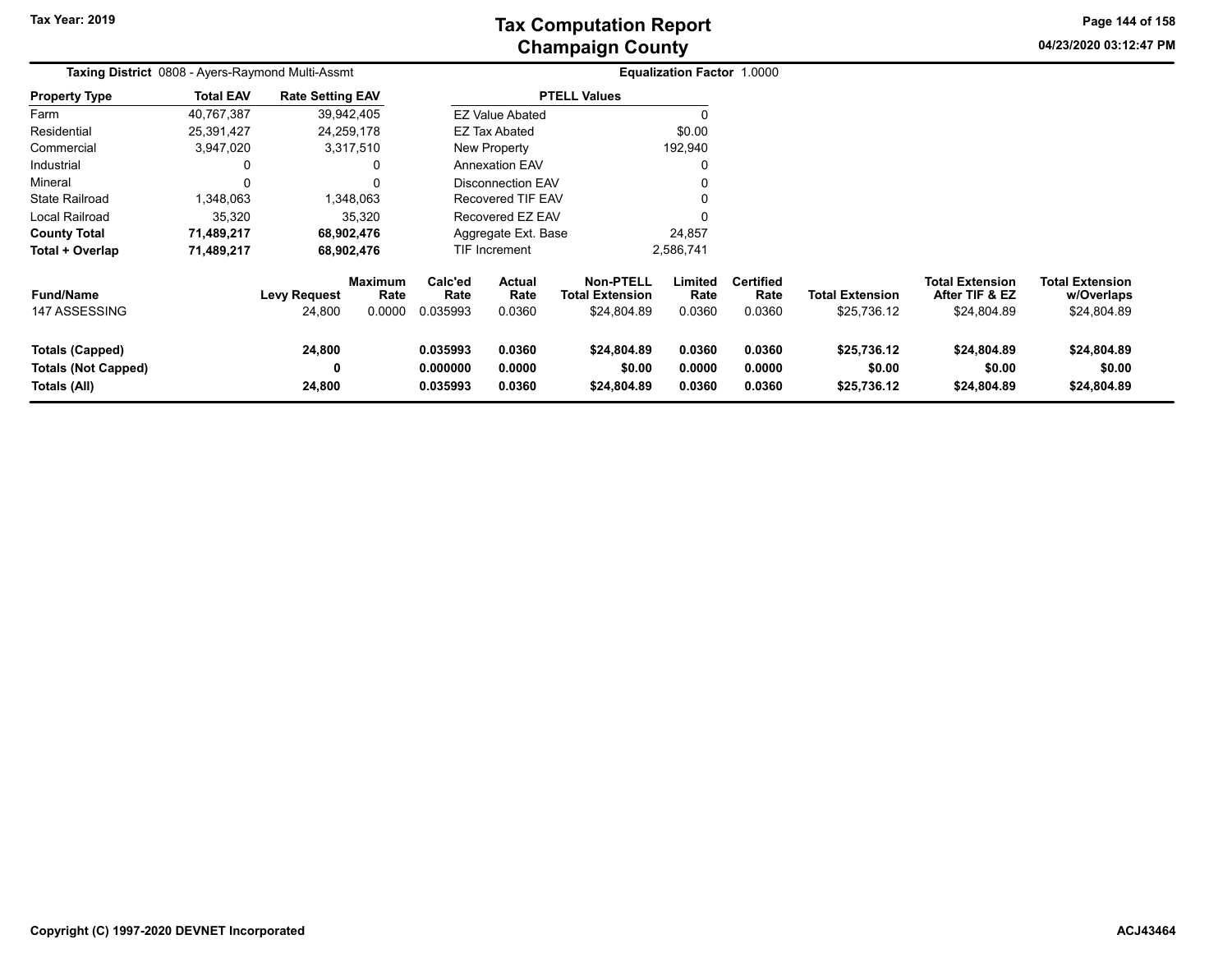**04/23/2020 03:12:47 PM Page 145 of 158**

|                      | Taxing District 0901 - Urbana-Champaign Sanit Distr |                         | <b>Equalization Factor 1.0000</b> |            |  |  |  |  |
|----------------------|-----------------------------------------------------|-------------------------|-----------------------------------|------------|--|--|--|--|
| <b>Property Type</b> | <b>Total EAV</b>                                    | <b>Rate Setting EAV</b> | <b>PTELL Values</b>               |            |  |  |  |  |
| Farm                 | 4,818,330                                           | 4.740.481               | <b>EZ Value Abated</b>            |            |  |  |  |  |
| Residential          | 1,639,897,051                                       | 1,636,637,028           | EZ Tax Abated                     | \$0.00     |  |  |  |  |
| Commercial           | 1,319,679,641                                       | 1,252,705,997           | New Property                      | 64,589,840 |  |  |  |  |
| Industrial           | 48,649,728                                          | 36,151,658              | <b>Annexation EAV</b>             | 134.420    |  |  |  |  |
| Mineral              | 0                                                   | 0                       | Disconnection EAV                 | 0          |  |  |  |  |
| State Railroad       | 2.708.682                                           | 2,708,682               | Recovered TIF EAV                 | 0          |  |  |  |  |
| Local Railroad       | 79.020                                              | 78.510                  | Recovered EZ EAV                  | 0          |  |  |  |  |
| <b>County Total</b>  | 3,015,832,452                                       | 2,933,022,356           | Aggregate Ext. Base               | 0          |  |  |  |  |
| Total + Overlap      | 3,015,832,452                                       | 2,933,022,356           | <b>TIF Increment</b>              | 82,810,096 |  |  |  |  |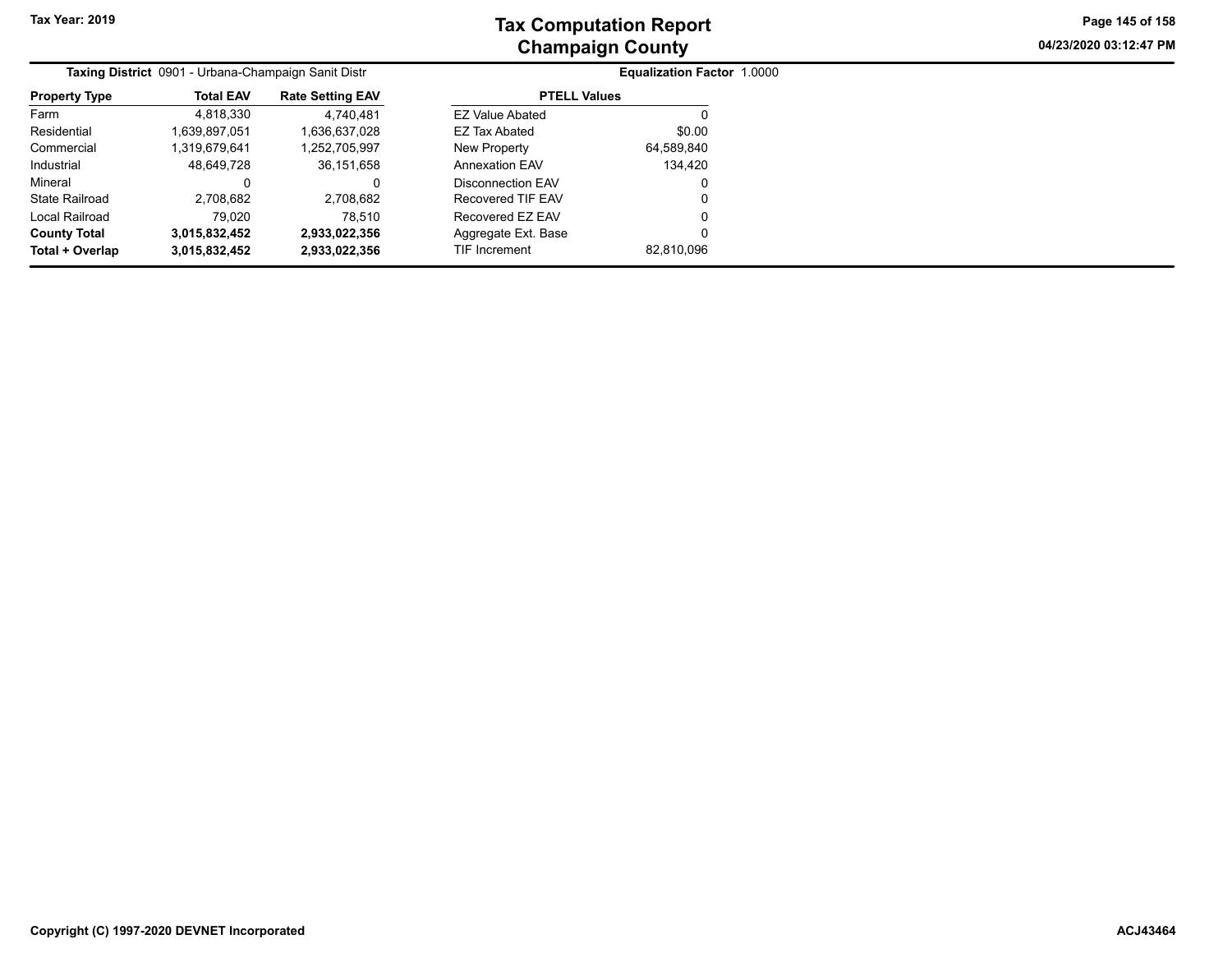**04/23/2020 03:12:47 PM Page 146 of 158**

| Taxing District 0911 - Champaign Park District |                  | <b>Equalization Factor 1.0000</b> |                |                      |                          |                                   |                  |                  |                                   |                                   |                                   |  |
|------------------------------------------------|------------------|-----------------------------------|----------------|----------------------|--------------------------|-----------------------------------|------------------|------------------|-----------------------------------|-----------------------------------|-----------------------------------|--|
| <b>Property Type</b>                           | <b>Total EAV</b> | <b>Rate Setting EAV</b>           |                |                      |                          | <b>PTELL Values</b>               |                  |                  |                                   |                                   |                                   |  |
| Farm                                           | 1,002,800        |                                   | 1,002,800      |                      | <b>EZ Value Abated</b>   |                                   | 2,804,100        |                  |                                   |                                   |                                   |  |
| Residential                                    | 968,529,359      | 967,542,759                       |                |                      | <b>EZ Tax Abated</b>     |                                   | \$20,169.90      |                  |                                   |                                   |                                   |  |
| Commercial                                     | 954,482,237      | 918,888,016                       |                |                      | New Property             |                                   | 50,362,190       |                  |                                   |                                   |                                   |  |
| Industrial                                     | 26,337,310       |                                   | 14,372,090     |                      | <b>Annexation EAV</b>    |                                   | 119,530          |                  |                                   |                                   |                                   |  |
| Mineral                                        | 0                |                                   | 0              |                      | <b>Disconnection EAV</b> |                                   | 0                |                  |                                   |                                   |                                   |  |
| <b>State Railroad</b>                          | 980,608          |                                   | 980,608        |                      | <b>Recovered TIF EAV</b> |                                   | $\Omega$         |                  |                                   |                                   |                                   |  |
| <b>Local Railroad</b>                          | 29,120           |                                   | 28,980         | Recovered EZ EAV     |                          |                                   | 1,014,970        |                  |                                   |                                   |                                   |  |
| <b>County Total</b>                            | 1,951,361,434    | 1,902,815,253                     |                |                      | Aggregate Ext. Base      |                                   | 11,196,641       |                  |                                   |                                   |                                   |  |
| Total + Overlap                                | 1,951,361,434    | 1,902,815,253                     |                | <b>TIF Increment</b> |                          |                                   | 45,742,081       |                  |                                   |                                   |                                   |  |
|                                                |                  |                                   | <b>Maximum</b> | Calc'ed              | <b>Actual</b>            | <b>Non-PTELL</b>                  | Limited          | <b>Certified</b> |                                   | <b>Total Extension</b>            | <b>Total Extension</b>            |  |
| <b>Fund/Name</b>                               |                  | <b>Levy Request</b>               | Rate           | Rate                 | Rate                     | <b>Total Extension</b>            | Rate             | Rate             | <b>Total Extension</b>            | After TIF & EZ                    | w/Overlaps                        |  |
| 001 GENERAL                                    |                  | 6,474,206                         | 0.3500         | 0.340244             | 0.3403                   | \$6,475,280.31                    | 0.3402           | 0.3402           | \$6,638,531.60                    | \$6,473,377.49                    | \$6,473,377.49                    |  |
| 003 BOND                                       |                  | 1,186,434                         | 0.0000         | 0.062352             | 0.0624                   | \$1,187,356.72                    | 0.0631           | 0.0631           | \$1,231,309.06                    | \$1,200,676.42                    | \$1,200,676.42                    |  |
| 005 IMRF                                       |                  | 300,000                           | 0.0000         | 0.015766             | 0.0158                   | \$300,644.81                      | 0.0148           | 0.0148           | \$288,801.49                      | \$281,616.66                      | \$281,616.66                      |  |
| 014 POLICE PROTECT                             |                  | 20,000                            | 0.0250         | 0.001051             | 0.0011                   | \$20,930.97                       | 0.0008           | 0.0008           | \$15,610.89                       | \$15,222.52                       | \$15,222.52                       |  |
| 027 AUDIT                                      |                  | 25,056                            | 0.0050         | 0.001317             | 0.0014                   | \$26,639.41                       | 0.0013           | 0.0013           | \$25,367.70                       | \$24,736.60                       | \$24,736.60                       |  |
| 035 LIABILITY INS                              |                  | 366,210                           | 0.0000         | 0.019246             | 0.0193                   | \$367,243.34                      | 0.0192           | 0.0192           | \$374,661.40                      | \$365,340.53                      | \$365,340.53                      |  |
| 047 SOCIAL SECURITY                            |                  | 415,000                           | 0.0000         | 0.021810             | 0.0219                   | \$416,716.54                      | 0.0210           | 0.0210           | \$409,785.90                      | \$399,591.20                      | \$399,591.20                      |  |
| <b>122 RECREATION</b>                          |                  | 2,323,816                         | 0.3700         | 0.122125             | 0.1222                   | \$2,325,240.24                    | 0.1218           | 0.1218           | \$2,376,758.23                    | \$2,317,628.98                    | \$2,317,628.98                    |  |
| 123 MUSEUM                                     |                  | 1,752,025                         | 0.1500         | 0.092075             | 0.0921                   | \$1,752,492.85                    | 0.0921           | 0.0921           | \$1,797,203.88                    | \$1,752,492.85                    | \$1,752,492.85                    |  |
| 125 PAVING & LIGHT                             |                  | 96,371                            | 0.0050         | 0.005065             | 0.0050                   | \$95,140.76                       | 0.0050           | 0.0050           | \$97,568.07                       | \$95,140.76                       | \$95,140.76                       |  |
| 126 SPEC RECREATION                            |                  | 760,249                           | 0.0400         | 0.039954             | 0.0400                   | \$761,126.10                      | 0.0400           | 0.0400           | \$780,544.57                      | \$761,126.10                      | \$761,126.10                      |  |
| <b>Totals (Capped)</b>                         |                  | 11,772,684                        |                | 0.618699<br>0.6191   |                          | \$11,780,329.23                   | 0.6162           | 0.6162           | \$12,024,289.16                   | \$11,725,147.59                   | \$11,725,147.59                   |  |
| <b>Totals (Not Capped)</b><br>Totals (All)     |                  | 1,946,683<br>13,719,367           |                | 0.102306<br>0.721005 | 0.1024<br>0.7215         | \$1,948,482.82<br>\$13,728,812.05 | 0.1031<br>0.7193 | 0.1031<br>0.7193 | \$2,011,853.63<br>\$14,036,142.79 | \$1,961,802.52<br>\$13,686,950.11 | \$1,961,802.52<br>\$13,686,950.11 |  |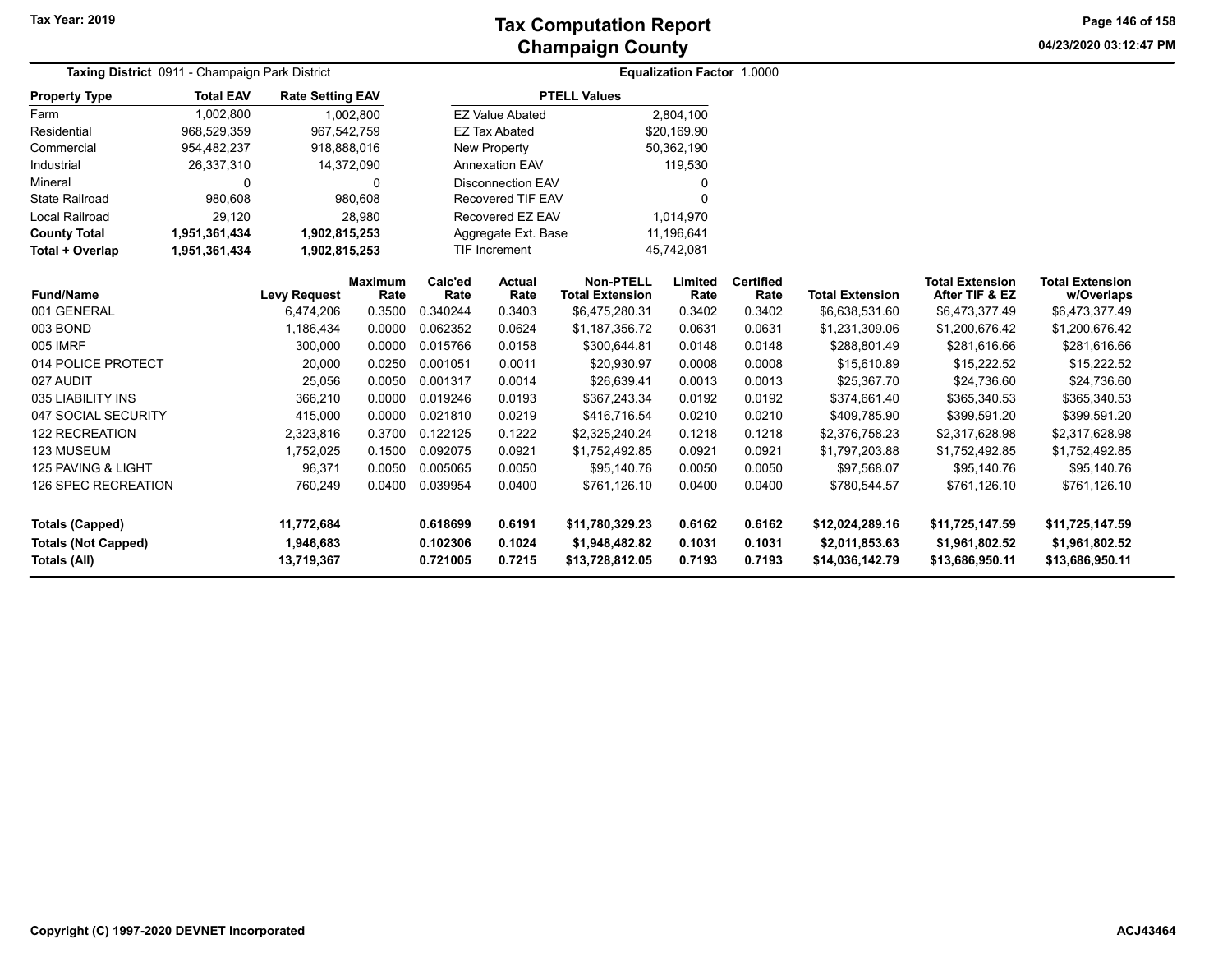**Tax Year: 2019**

# **Champaign County Tax Computation Report**

**04/23/2020 03:12:47 PM Page 147 of 158**

| Taxing District 0912 - Rantoul Park District |                  |                         |                        |                      | Equalization Factor 1.0000 |                                     |                 |                          |                        |                                          |                                      |  |
|----------------------------------------------|------------------|-------------------------|------------------------|----------------------|----------------------------|-------------------------------------|-----------------|--------------------------|------------------------|------------------------------------------|--------------------------------------|--|
| <b>Property Type</b>                         | <b>Total EAV</b> | <b>Rate Setting EAV</b> |                        |                      |                            | <b>PTELL Values</b>                 |                 |                          |                        |                                          |                                      |  |
| Farm                                         | 5,090,660        |                         | 5,038,870              |                      | <b>EZ Value Abated</b>     |                                     |                 |                          |                        |                                          |                                      |  |
| Residential                                  | 63,874,349       |                         | 63,842,999             |                      | <b>EZ Tax Abated</b>       |                                     | \$0.00          |                          |                        |                                          |                                      |  |
| Commercial                                   | 36,668,180       |                         | 34,089,350             |                      | New Property               |                                     | 4,652,120       |                          |                        |                                          |                                      |  |
| Industrial                                   | 6,860,120        |                         | 6,860,120              |                      | <b>Annexation EAV</b>      |                                     |                 |                          |                        |                                          |                                      |  |
| Mineral                                      | 0                |                         | 0                      |                      | <b>Disconnection EAV</b>   |                                     |                 |                          |                        |                                          |                                      |  |
| <b>State Railroad</b>                        | 411,780          |                         | 411,780                |                      | <b>Recovered TIF EAV</b>   |                                     | 13,161,506      |                          |                        |                                          |                                      |  |
| Local Railroad                               | 44,510           |                         | 44,510                 | Recovered EZ EAV     |                            |                                     |                 |                          |                        |                                          |                                      |  |
| <b>County Total</b>                          | 112,949,599      | 110,287,629             |                        | Aggregate Ext. Base  |                            |                                     | 88,560          |                          |                        |                                          |                                      |  |
| Total + Overlap                              | 112,949,599      | 110,287,629             |                        | <b>TIF Increment</b> |                            |                                     | 2,661,970       |                          |                        |                                          |                                      |  |
| <b>Fund/Name</b>                             |                  | <b>Levy Request</b>     | <b>Maximum</b><br>Rate | Calc'ed<br>Rate      | <b>Actual</b><br>Rate      | Non-PTELL<br><b>Total Extension</b> | Limited<br>Rate | <b>Certified</b><br>Rate | <b>Total Extension</b> | <b>Total Extension</b><br>After TIF & EZ | <b>Total Extension</b><br>w/Overlaps |  |
| 001 GENERAL                                  |                  | 82,400                  | 0.3500                 | 0.074714             | 0.0748                     | \$82,495.15                         | 0.0748          | 0.0748                   | \$84,486.30            | \$82,495.15                              | \$82,495.15                          |  |
| 003 BOND                                     |                  | 159,250                 | 0.0000                 | 0.144395             | 0.1444                     | \$159,255.34                        | 0.1459          | 0.1459                   | \$164,793.46           | \$160,909.65                             | \$160,909.65                         |  |
| 005 IMRF                                     |                  | 3,400                   | 0.0000                 | 0.003083             | 0.0031                     | \$3,418.92                          | 0.0031          | 0.0031                   | \$3,501.44             | \$3,418.92                               | \$3,418.92                           |  |
| 027 AUDIT                                    |                  | 0                       | 0.0050                 | 0.000000             | 0.0000                     | \$0.00                              | 0.0000          | 0.0000                   | \$0.00                 | \$0.00                                   | \$0.00                               |  |
| 035 LIABILITY INS                            |                  | 2,000                   | 0.0000                 | 0.001813             | 0.0019                     | \$2,095.46                          | 0.0019          | 0.0019                   | \$2,146.04             | \$2,095.46                               | \$2,095.46                           |  |
| <b>Totals (Capped)</b>                       |                  | 87,800                  |                        | 0.079610             | 0.0798                     | \$88,009.53                         | 0.0798          | 0.0798                   | \$90,133.78            | \$88,009.53                              | \$88,009.53                          |  |
| <b>Totals (Not Capped)</b>                   |                  | 159,250                 |                        | 0.144395             | 0.1444                     | \$159,255.34                        | 0.1459          | 0.1459                   | \$164,793.46           | \$160,909.65                             | \$160,909.65                         |  |
| Totals (All)                                 |                  | 247,050                 |                        | 0.224005<br>0.2242   |                            | \$247,264.87                        | 0.2257          | 0.2257                   | \$254,927.24           | \$248,919.18                             | \$248,919.18                         |  |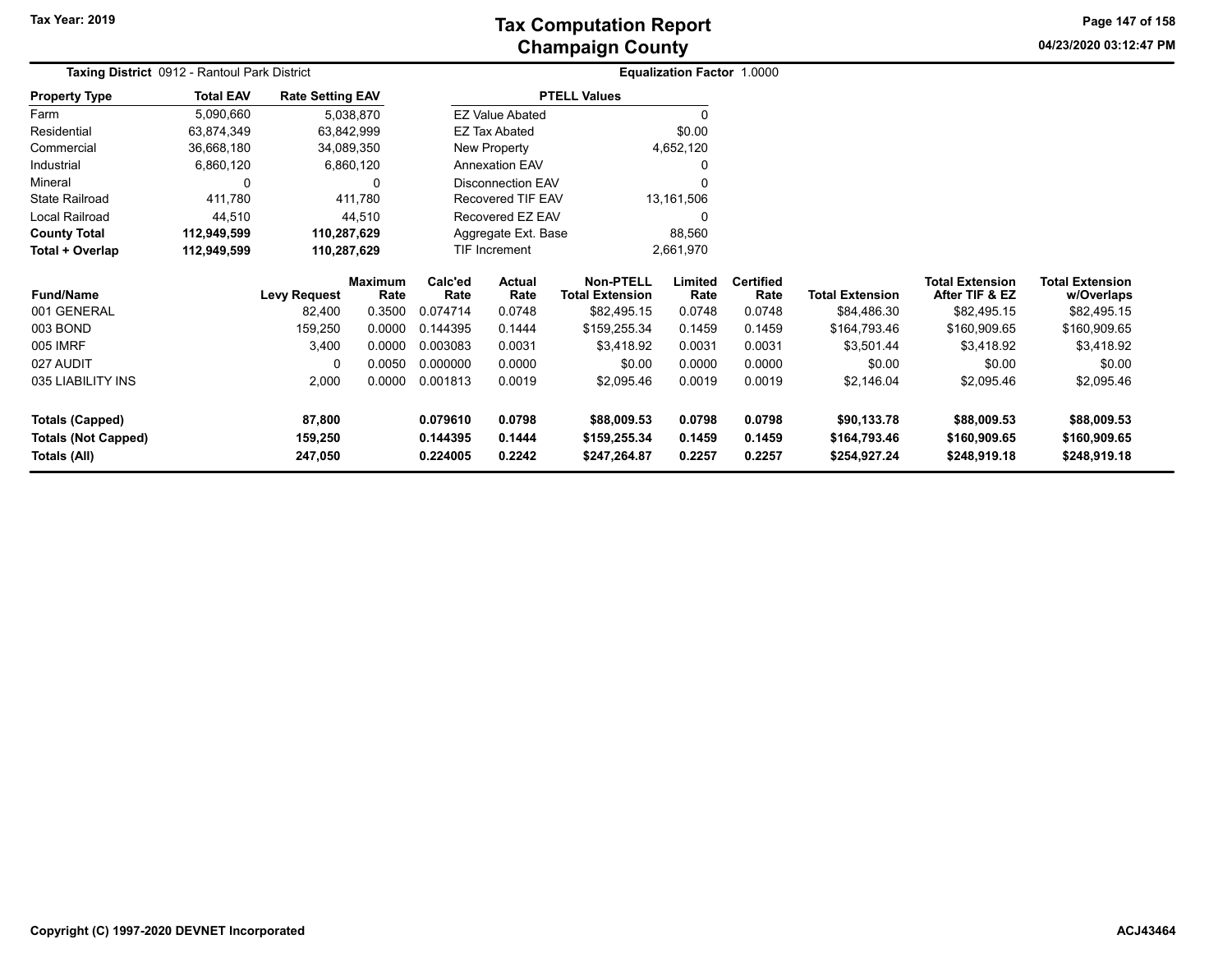**04/23/2020 03:12:47 PM Page 148 of 158**

| Taxing District 0913 - Tolono Park District          |                  |                         |                        |                      |                                    |                                            | Equalization Factor 1.0000 |                          |                             |                                          |                                      |
|------------------------------------------------------|------------------|-------------------------|------------------------|----------------------|------------------------------------|--------------------------------------------|----------------------------|--------------------------|-----------------------------|------------------------------------------|--------------------------------------|
| <b>Property Type</b>                                 | <b>Total EAV</b> | <b>Rate Setting EAV</b> |                        |                      |                                    | <b>PTELL Values</b>                        |                            |                          |                             |                                          |                                      |
| Farm                                                 | 472,650          |                         | 446,531                |                      | <b>EZ Value Abated</b>             |                                            | $\mathbf{0}$               |                          |                             |                                          |                                      |
| Residential                                          | 51,910,697       | 34,253,519              |                        |                      | <b>EZ Tax Abated</b>               |                                            | \$0.00                     |                          |                             |                                          |                                      |
| Commercial                                           | 4,570,851        | 3,254,676               |                        |                      | New Property                       |                                            | 143,790                    |                          |                             |                                          |                                      |
| Industrial                                           | 122,008          |                         | 121,960                |                      | <b>Annexation EAV</b>              |                                            | 0                          |                          |                             |                                          |                                      |
| Mineral                                              |                  |                         | 0                      |                      | <b>Disconnection EAV</b>           |                                            | $\Omega$                   |                          |                             |                                          |                                      |
| <b>State Railroad</b>                                | 587,443          |                         | 587,443                |                      | <b>Recovered TIF EAV</b>           |                                            | 71,976                     |                          |                             |                                          |                                      |
| Local Railroad                                       | 483,100          |                         | 432,490                |                      | Recovered EZ EAV                   |                                            | 0                          |                          |                             |                                          |                                      |
| <b>County Total</b>                                  | 58,146,749       | 39,096,619              |                        |                      | Aggregate Ext. Base                |                                            | 75,979                     |                          |                             |                                          |                                      |
| Total + Overlap                                      | 58,146,749       | 39,096,619              |                        |                      | <b>TIF Increment</b><br>19,050,130 |                                            |                            |                          |                             |                                          |                                      |
| <b>Fund/Name</b>                                     |                  | <b>Levy Request</b>     | <b>Maximum</b><br>Rate | Calc'ed<br>Rate      | Actual<br>Rate                     | <b>Non-PTELL</b><br><b>Total Extension</b> | Limited<br>Rate            | <b>Certified</b><br>Rate | <b>Total Extension</b>      | <b>Total Extension</b><br>After TIF & EZ | <b>Total Extension</b><br>w/Overlaps |
| 001 GENERAL                                          |                  | 58,902                  | 0.3500                 | 0.150658             | 0.1507                             | \$58,918.60                                | 0.0871                     | 0.0871                   | \$50,645.82                 | \$34,053.16                              | \$34,053.16                          |
| 003 BOND                                             |                  | 41,250                  | 0.0000                 | 0.105508             | 0.1056                             | \$41,286.03                                | 0.1067                     | 0.1067                   | \$62,042.58                 | \$41,716.09                              | \$41,716.09                          |
| 027 AUDIT                                            |                  | 1,639                   | 0.0050                 | 0.004192             | 0.0042                             | \$1,642.06                                 | 0.0025                     | 0.0025                   | \$1,453.67                  | \$977.42                                 | \$977.42                             |
| 035 LIABILITY INS                                    |                  | 10,800                  | 0.0000                 | 0.027624             | 0.0277                             | \$10,829.76                                | 0.0161                     | 0.0161                   | \$9,361.63                  | \$6,294.56                               | \$6,294.56                           |
| <b>122 RECREATION</b>                                |                  | 45,200                  | 0.3700                 | 0.115611             | 0.1157                             | \$45,234.79                                | 0.0672                     | 0.0672                   | \$39,074.62                 | \$26,272.93                              | \$26,272.93                          |
| 125 PAVING & LIGHT                                   |                  | 2,150                   | 0.0050                 | 0.005499             | 0.0050                             | \$1,954.83                                 | 0.0030                     | 0.0030                   | \$1,744.40                  | \$1,172.90                               | \$1,172.90                           |
| <b>126 SPEC RECREATION</b>                           |                  | 24,300                  | 0.0400                 | 0.062154             | 0.0400                             | \$15,638.65                                | 0.0233                     | 0.0233                   | \$13,548.19                 | \$9,109.51                               | \$9,109.51                           |
| <b>Totals (Capped)</b><br><b>Totals (Not Capped)</b> |                  | 142,991<br>41,250       |                        | 0.365738<br>0.105508 | 0.3433<br>0.1056                   | \$134,218.69<br>\$41,286.03                | 0.1992<br>0.1067           | 0.1992<br>0.1067         | \$115,828.33<br>\$62,042.58 | \$77,880.48<br>\$41,716.09               | \$77,880.48<br>\$41,716.09           |
| Totals (All)                                         |                  | 184,241                 |                        | 0.471246             | 0.4489                             | \$175,504.72                               | 0.3059                     | 0.3059                   | \$177,870.91                | \$119,596.57                             | \$119,596.57                         |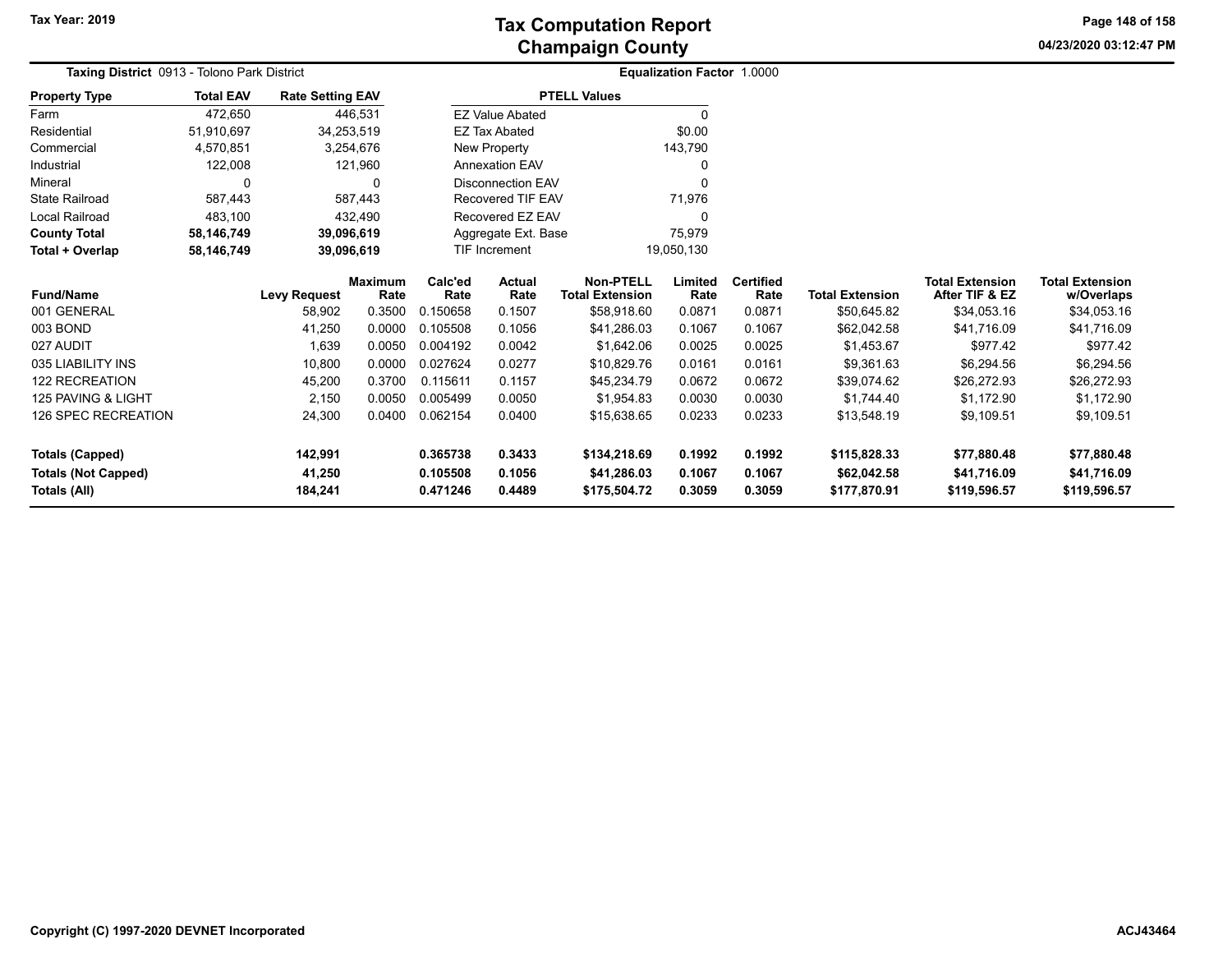**04/23/2020 03:12:47 PM Page 149 of 158**

| Taxing District 0914 - Urbana Park District |                  |                         |                        |                          |                          |                                            | Equalization Factor 1.0000 |                          |                        |                                          |                                      |
|---------------------------------------------|------------------|-------------------------|------------------------|--------------------------|--------------------------|--------------------------------------------|----------------------------|--------------------------|------------------------|------------------------------------------|--------------------------------------|
| <b>Property Type</b>                        | <b>Total EAV</b> | <b>Rate Setting EAV</b> |                        |                          |                          | <b>PTELL Values</b>                        |                            |                          |                        |                                          |                                      |
| Farm                                        | 662,790          |                         | 573,561                |                          | <b>EZ Value Abated</b>   |                                            | 4,792,852                  |                          |                        |                                          |                                      |
| Residential                                 | 347,335,417      | 342,063,940             |                        |                          | <b>EZ Tax Abated</b>     |                                            | \$59,464.89                |                          |                        |                                          |                                      |
| Commercial                                  | 277,106,473      | 247,715,381             |                        |                          | New Property             |                                            | 8,612,890                  |                          |                        |                                          |                                      |
| Industrial                                  | 10,479,910       |                         | 9,947,060              | <b>Annexation EAV</b>    |                          |                                            | 5,110                      |                          |                        |                                          |                                      |
| Mineral                                     | 0                |                         | $\Omega$               |                          | <b>Disconnection EAV</b> |                                            |                            |                          |                        |                                          |                                      |
| <b>State Railroad</b>                       | 171,828          |                         | 171.828                | <b>Recovered TIF EAV</b> |                          |                                            | 0                          |                          |                        |                                          |                                      |
| Local Railroad                              | 16,730           |                         | 16.730                 | Recovered EZ EAV         |                          |                                            | 1,082,292                  |                          |                        |                                          |                                      |
| <b>County Total</b>                         | 635,773,148      | 600,488,500             |                        |                          | Aggregate Ext. Base      |                                            | 6,132,347                  |                          |                        |                                          |                                      |
| Total + Overlap                             | 635,773,148      | 600,488,500             |                        | <b>TIF Increment</b>     |                          |                                            | 30,491,796                 |                          |                        |                                          |                                      |
| <b>Fund/Name</b>                            |                  | <b>Levy Request</b>     | <b>Maximum</b><br>Rate | Calc'ed<br>Rate          | <b>Actual</b><br>Rate    | <b>Non-PTELL</b><br><b>Total Extension</b> | Limited<br>Rate            | <b>Certified</b><br>Rate | <b>Total Extension</b> | <b>Total Extension</b><br>After TIF & EZ | <b>Total Extension</b><br>w/Overlaps |
| 001 GENERAL                                 |                  | 2,704,108               | 0.3500                 | 0.450318                 | 0.3500                   | \$2,101,709.75                             | 0.3499                     | 0.3500                   | \$2,225,206.02         | \$2,101,109.26                           | \$2,101,109.26                       |
| 003 BOND                                    |                  | 849,088                 | 0.0000                 | 0.141400                 | 0.1414                   | \$849,090.74                               | 0.1429                     | 0.1429                   | \$908,519.83           | \$858,098.07                             | \$858,098.07                         |
| 005 IMRF                                    |                  | 350,000                 | 0.0000                 | 0.058286                 | 0.0583                   | \$350,084.80                               | 0.0500                     | 0.0500                   | \$317,886.57           | \$300,244.25                             | \$300,244.25                         |
| 014 POLICE PROTECT                          |                  | 12,500                  | 0.0250                 | 0.002082                 | 0.0021                   | \$12,610.26                                | 0.0025                     | 0.0025                   | \$15,894.33            | \$15,012.21                              | \$15,012.21                          |
| 027 AUDIT                                   |                  | 38,630                  | 0.0050                 | 0.006433                 | 0.0050                   | \$30,024.43                                | 0.0050                     | 0.0050                   | \$31,788.66            | \$30,024.43                              | \$30,024.43                          |
| 035 LIABILITY INS                           |                  | 516,512                 | 0.0000                 | 0.086015                 | 0.0861                   | \$517,020.60                               | 0.0804                     | 0.0804                   | \$511,161.61           | \$482,792.75                             | \$482,792.75                         |
| 047 SOCIAL SECURITY                         |                  | 325,000                 | 0.0000                 | 0.054123                 | 0.0542                   | \$325,464.77                               | 0.0500                     | 0.0500                   | \$317,886.57           | \$300,244.25                             | \$300,244.25                         |
| 122 RECREATION                              |                  | 2,858,629               | 0.3700                 | 0.476051                 | 0.3700                   | \$2,221,807.45                             | 0.3700                     | 0.3700                   | \$2,352,360.65         | \$2,221,807.45                           | \$2,221,807.45                       |
| 123 MUSEUM                                  |                  | 1,103,276               | 0.1500                 | 0.183730                 | 0.1500                   | \$900,732.75                               | 0.1500                     | 0.1500                   | \$953,659.72           | \$900,732.75                             | \$900,732.75                         |
| 126 SPEC RECREATION                         |                  | 309,041                 | 0.0400                 | 0.051465                 | 0.0400                   | \$240.195.40                               | 0.0400                     | 0.0400                   | \$254,309.26           | \$240.195.40                             | \$240,195.40                         |
| <b>Totals (Capped)</b>                      |                  | 7,908,655               |                        | 1.317038                 | 1.0757                   | \$6,459,454.81                             | 1.0578                     | 1.0579                   | \$6,725,844.13         | \$6,351,967.35                           | \$6,351,967.35                       |
| <b>Totals (Not Capped)</b>                  |                  | 1,158,129               |                        | 0.192865                 | 0.1814                   | \$1,089,286.14                             | 0.1829                     | 0.1829                   | \$1,162,829.09         | \$1,098,293.47                           | \$1,098,293.47                       |
| Totals (All)                                |                  | 9,066,784               |                        | 1.509903                 | 1.2571                   | \$7,548,740.95                             | 1.2407                     | 1.2408                   | \$7,888,673.22         | \$7,450,260.82                           | \$7,450,260.82                       |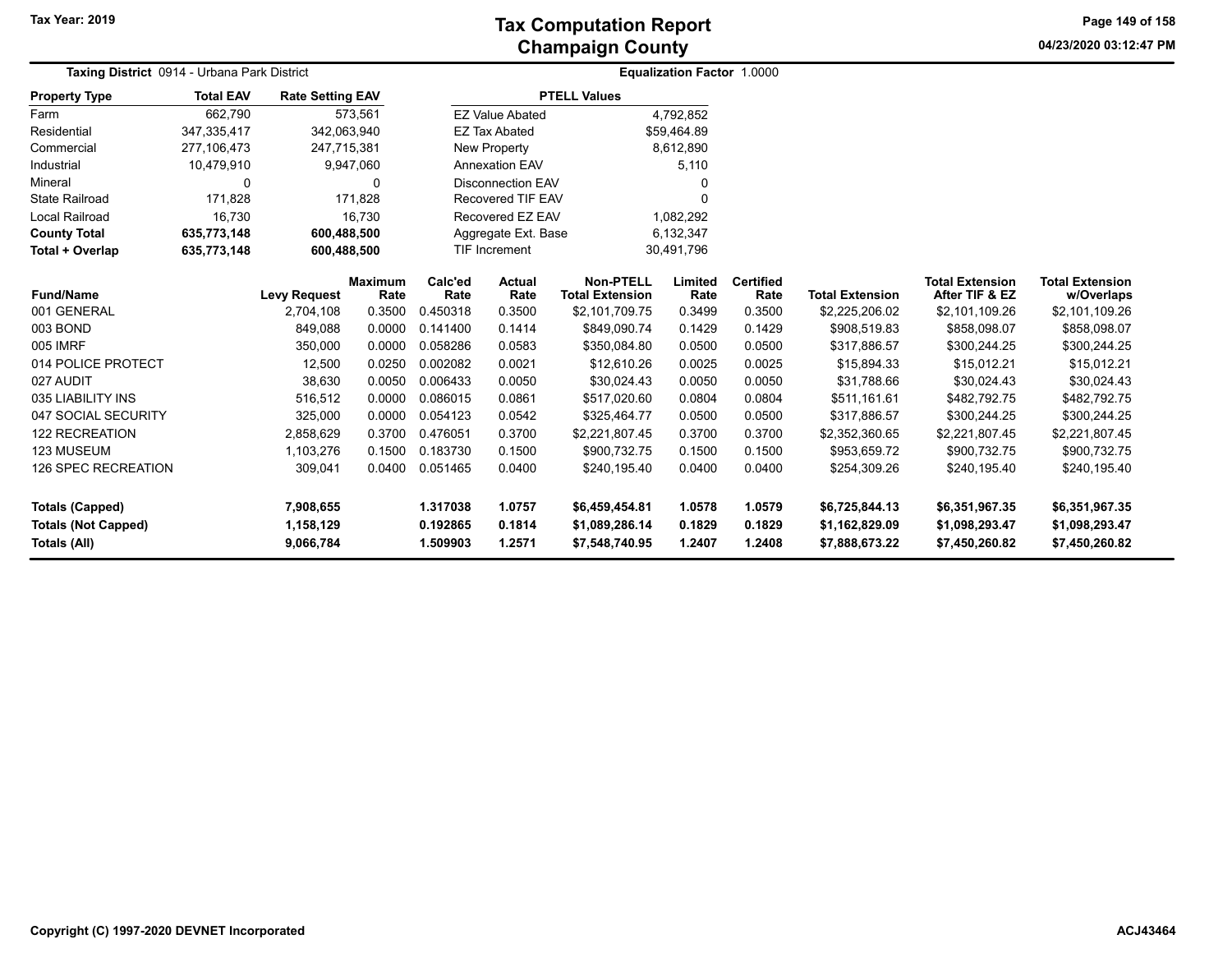**04/23/2020 03:12:47 PM Page 150 of 158**

| Taxing District 0921 - Champaign-Urbana Mass Transit |                  |                         |                        |                          |                        |                                            | Equalization Factor 1.0000 |                          |                        |                                          |                                      |
|------------------------------------------------------|------------------|-------------------------|------------------------|--------------------------|------------------------|--------------------------------------------|----------------------------|--------------------------|------------------------|------------------------------------------|--------------------------------------|
| <b>Property Type</b>                                 | <b>Total EAV</b> | <b>Rate Setting EAV</b> |                        |                          |                        | <b>PTELL Values</b>                        |                            |                          |                        |                                          |                                      |
| Farm                                                 | 4,040,500        |                         | 4,029,121              |                          | <b>EZ Value Abated</b> |                                            | 7,020,372                  |                          |                        |                                          |                                      |
| Residential                                          | 1.516.345.958    | 1.510.147.922           |                        |                          | <b>EZ Tax Abated</b>   | \$23.469.16                                |                            |                          |                        |                                          |                                      |
| Commercial                                           | 1,268,361,797    | 1,204,240,058           |                        |                          | New Property           | 51,432,530                                 |                            |                          |                        |                                          |                                      |
| Industrial                                           | 44,940,278       |                         | 32,951,018             | <b>Annexation EAV</b>    |                        |                                            |                            |                          |                        |                                          |                                      |
| Mineral                                              | 0                |                         | 0                      | <b>Disconnection EAV</b> |                        |                                            |                            |                          |                        |                                          |                                      |
| <b>State Railroad</b>                                | 988,850          |                         | 988,850                | <b>Recovered TIF EAV</b> |                        |                                            |                            |                          |                        |                                          |                                      |
| Local Railroad                                       | 79,020           |                         | 78,510                 | Recovered EZ EAV         |                        |                                            | 2,105,882                  |                          |                        |                                          |                                      |
| <b>County Total</b>                                  | 2,834,756,403    | 2,752,435,479           |                        | Aggregate Ext. Base      |                        | 8,851,768                                  |                            |                          |                        |                                          |                                      |
| Total + Overlap                                      | 2,834,756,403    | 2,752,435,479           |                        | <b>TIF Increment</b>     |                        | 75,300,552                                 |                            |                          |                        |                                          |                                      |
| <b>Fund/Name</b>                                     |                  | <b>Levy Request</b>     | <b>Maximum</b><br>Rate | Calc'ed<br>Rate          | <b>Actual</b><br>Rate  | <b>Non-PTELL</b><br><b>Total Extension</b> | Limited<br>Rate            | <b>Certified</b><br>Rate | <b>Total Extension</b> | <b>Total Extension</b><br>After TIF & EZ | <b>Total Extension</b><br>w/Overlaps |
| 001 GENERAL                                          |                  | 7,256,433               | 0.2500                 | 0.263637                 | 0.2500                 | \$6,881,088.70                             | 0.2242                     | 0.2242                   | \$6,355,523.86         | \$6,170,960.34                           | \$6,170,960.34                       |
| 005 IMRF                                             |                  | 1,500,000               | 0.0000                 | 0.054497                 | 0.0545                 | \$1,500,077.34                             | 0.0490                     | 0.0490                   | \$1,389,030.64         | \$1,348,693.38                           | \$1,348,693.38                       |
| 027 AUDIT                                            |                  | 18,000                  | 0.0050                 | 0.000654                 | 0.0007                 | \$19,267.05                                | 0.0007                     | 0.0007                   | \$19,843.29            | \$19,267.05                              | \$19,267.05                          |
| 035 LIABILITY INS                                    |                  | 700,000                 | 0.0000                 | 0.025432                 | 0.0255                 | \$701,871.05                               | 0.0229                     | 0.0229                   | \$649,159.22           | \$630,307.72                             | \$630,307.72                         |
| 047 SOCIAL SECURITY                                  |                  | 1,000,000               | 0.0000                 | 0.036332                 | 0.0364                 | \$1,001,886.51                             | 0.0327                     | 0.0327                   | \$926,965.34           | \$900,046.40                             | \$900,046.40                         |
| 060 UNEMPLOY INS                                     |                  | 40,000                  | 0.0000                 | 0.001453                 | 0.0015                 | \$41,286.53                                | 0.0014                     | 0.0014                   | \$39,686.59            | \$38,534.10                              | \$38,534.10                          |
| 062 WORKERS COMP                                     |                  | 100,000                 | 0.0000                 | 0.003633                 | 0.0037                 | \$101,840.11                               | 0.0034                     | 0.0034                   | \$96,381.72            | \$93,582.81                              | \$93,582.81                          |
| <b>Totals (Capped)</b>                               |                  | 10,614,433              |                        | 0.385638<br>0.3723       |                        | \$10,247,317.29                            | 0.3343                     | 0.3343                   | \$9,476,590.66         | \$9,201,391.80                           | \$9,201,391.80                       |
| <b>Totals (Not Capped)</b>                           |                  | 0                       |                        | 0.000000                 | 0.0000                 | \$0.00                                     | 0.0000                     | 0.0000                   | \$0.00                 | \$0.00                                   | \$0.00                               |
| Totals (All)                                         |                  | 10,614,433              |                        | 0.385638                 | 0.3723                 | \$10,247,317.29                            | 0.3343                     | 0.3343                   | \$9,476,590.66         | \$9,201,391.80                           | \$9,201,391.80                       |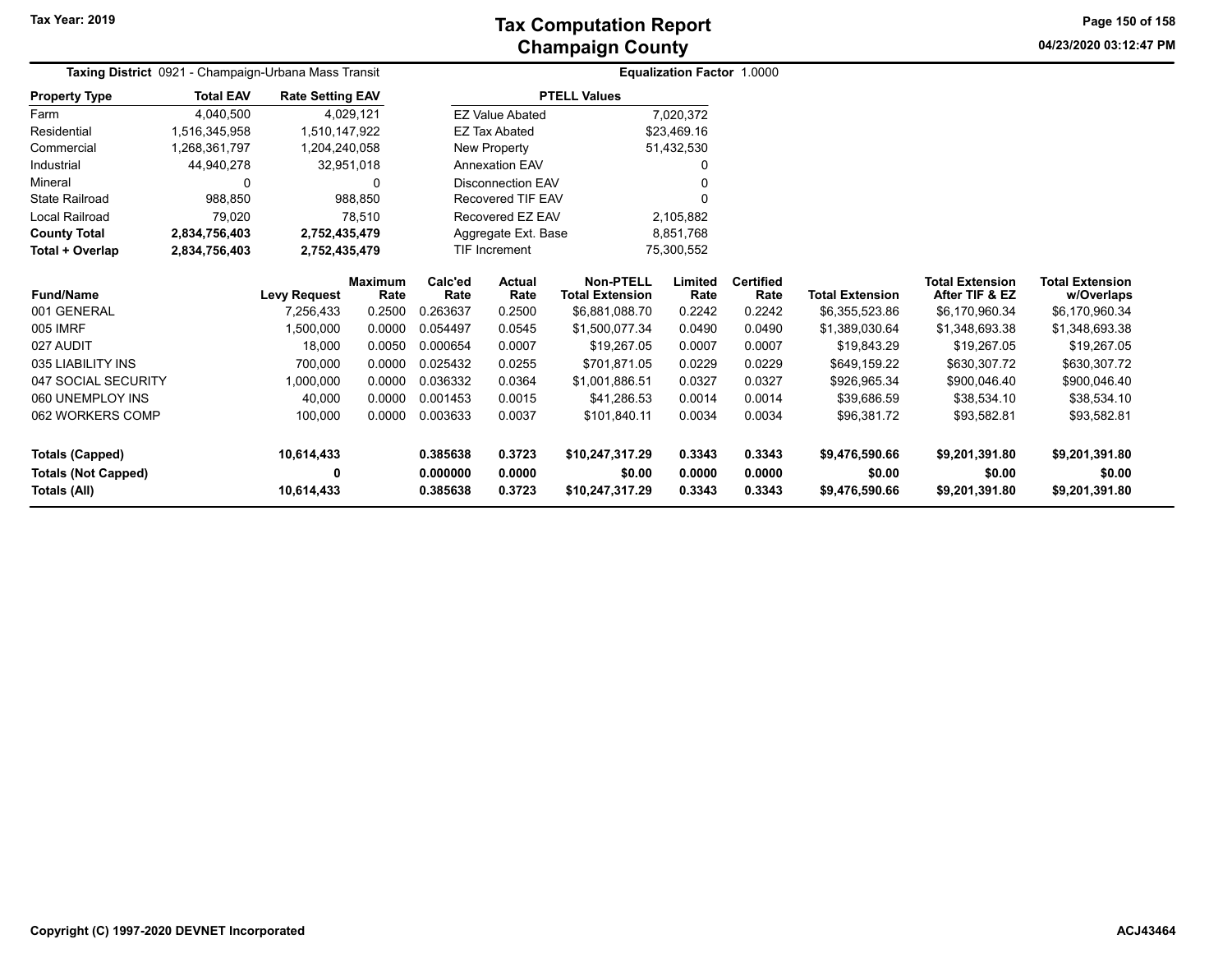**04/23/2020 03:12:47 PM Page 151 of 158**

| Taxing District 0931 - C-U Public Health District |                  |                         |                 |                    | <b>Equalization Factor 1.0000</b> |                                            |                 |                          |                        |                                          |                                      |  |
|---------------------------------------------------|------------------|-------------------------|-----------------|--------------------|-----------------------------------|--------------------------------------------|-----------------|--------------------------|------------------------|------------------------------------------|--------------------------------------|--|
| <b>Property Type</b>                              | <b>Total EAV</b> | <b>Rate Setting EAV</b> |                 |                    |                                   | <b>PTELL Values</b>                        |                 |                          |                        |                                          |                                      |  |
| Farm                                              | 1,624,310        |                         | 1,535,081       |                    | <b>EZ Value Abated</b>            |                                            | $\Omega$        |                          |                        |                                          |                                      |  |
| Residential                                       | 1,216,030,132    | 1,213,288,625           |                 |                    | EZ Tax Abated                     |                                            | \$0.00          |                          |                        |                                          |                                      |  |
| Commercial                                        | 1,230,713,730    | 1,169,808,799           |                 |                    | New Property                      |                                            | 58,129,910      |                          |                        |                                          |                                      |  |
| Industrial                                        | 36,817,220       | 24,319,150              |                 |                    | Annexation EAV                    |                                            | 124,640         |                          |                        |                                          |                                      |  |
| Mineral                                           | O                |                         | 0               |                    | <b>Disconnection EAV</b>          |                                            |                 |                          |                        |                                          |                                      |  |
| <b>State Railroad</b>                             | 1,152,436        |                         | 1,152,436       |                    | Recovered TIF EAV                 |                                            |                 |                          |                        |                                          |                                      |  |
| Local Railroad                                    | 40,750           |                         | 40,610          |                    | Recovered EZ EAV                  |                                            |                 |                          |                        |                                          |                                      |  |
| <b>County Total</b>                               | 2,486,378,578    | 2,410,144,701           |                 |                    | Aggregate Ext. Base               |                                            | 2,983,380       |                          |                        |                                          |                                      |  |
| Total + Overlap                                   | 2,486,378,578    | 2,410,144,701           |                 |                    | TIF Increment                     |                                            | 76,233,877      |                          |                        |                                          |                                      |  |
| <b>Fund/Name</b>                                  |                  | <b>Levy Request</b>     | Maximum<br>Rate | Calc'ed<br>Rate    | <b>Actual</b><br>Rate             | <b>Non-PTELL</b><br><b>Total Extension</b> | Limited<br>Rate | <b>Certified</b><br>Rate | <b>Total Extension</b> | <b>Total Extension</b><br>After TIF & EZ | <b>Total Extension</b><br>w/Overlaps |  |
| 001 GENERAL                                       |                  | 3,631,342               | 0.1500          | 0.150669           | 0.1500                            | \$3,615,217.05                             | 0.1127          | 0.1127                   | \$2,802,148.66         | \$2,716,233.08                           | \$2,716,233.08                       |  |
| 005 IMRF                                          |                  | 345,999                 | 0.0000          | 0.014356           | 0.0144                            | \$347,060.84                               | 0.0109          | 0.0109                   | \$271,015.27           | \$262,705.77                             | \$262,705.77                         |  |
| 027 AUDIT                                         |                  | 22,000                  | 0.0050          | 0.000913           | 0.0010                            | \$24,101.45                                | 0.0008          | 0.0008                   | \$19,891.03            | \$19,281.16                              | \$19,281.16                          |  |
| 035 LIABILITY INS                                 |                  | 155,038                 | 0.0000          | 0.006433           | 0.0065                            | \$156,659.41                               | 0.0049          | 0.0049                   | \$121,832.55           | \$118,097.09                             | \$118,097.09                         |  |
| 109A Uncollected Taxes                            |                  | 576,308                 | 0.0000          | 0.023912           | 0.0240                            | \$578,434.73                               | 0.0240          | 0.0240                   | \$596,730.86           | \$578,434.73                             | \$578,434.73                         |  |
| <b>Totals (Capped)</b>                            |                  | 4,154,379               |                 | 0.172371<br>0.1719 |                                   | \$4,143,038.75                             | 0.1293          | 0.1293                   | \$3,214,887.51         | \$3,116,317.10                           | \$3,116,317.10                       |  |
| <b>Totals (Not Capped)</b>                        |                  | 576,308                 |                 | 0.023912           | 0.0240                            | \$578,434.73                               | 0.0240          | 0.0240                   | \$596,730.86           | \$578,434.73                             | \$578,434.73                         |  |
| Totals (All)                                      |                  | 4,730,687               |                 | 0.196283           | 0.1959<br>\$4,721,473.48          |                                            | 0.1533          | 0.1533                   | \$3,811,618.37         | \$3,694,751.83                           | \$3,694,751.83                       |  |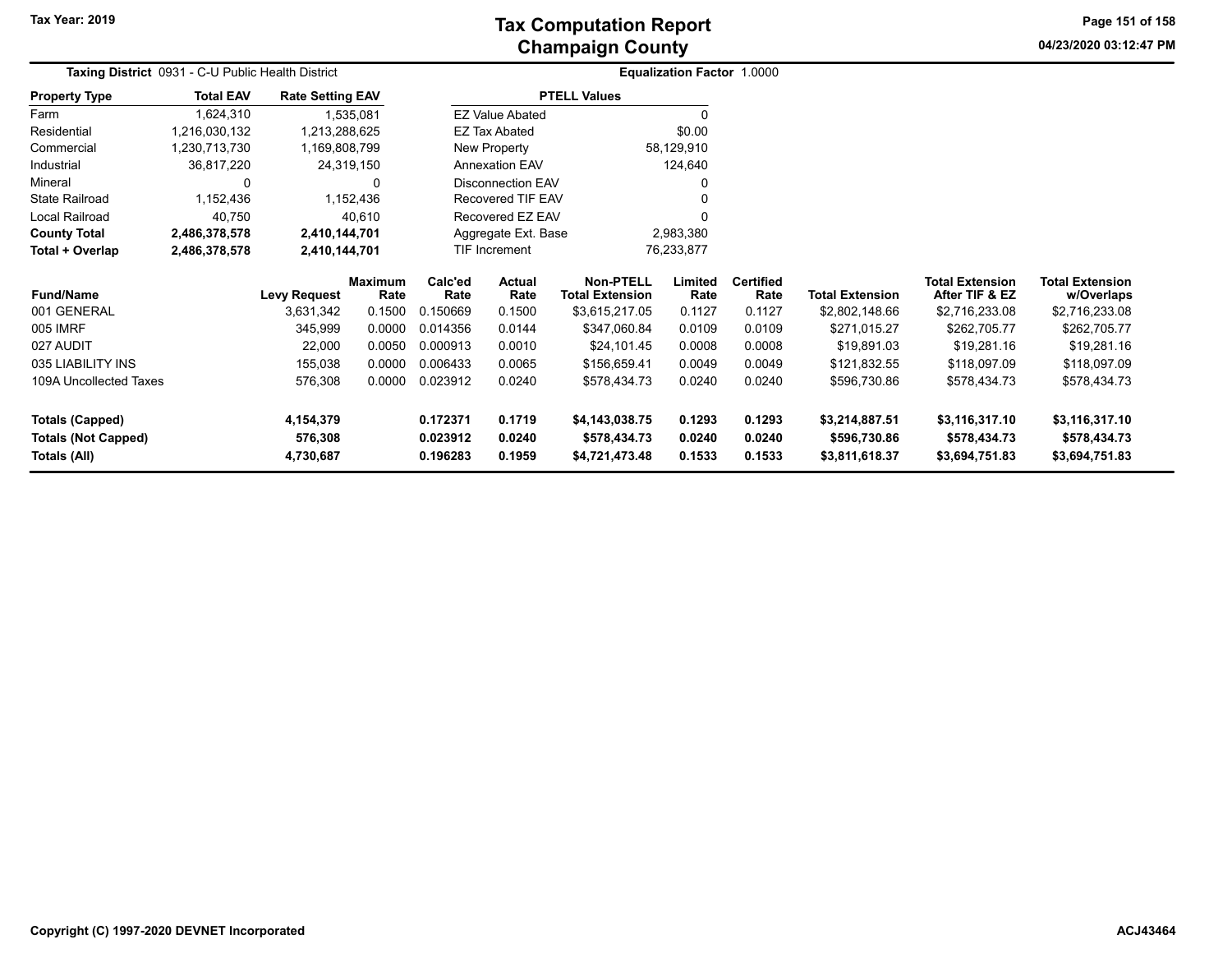**04/23/2020 03:12:47 PM Page 152 of 158**

| Taxing District 0941 - Tolono Library | Equalization Factor 1.0000 |                         |                        |                       |                        |                                            |                 |                          |                        |                                          |                                      |
|---------------------------------------|----------------------------|-------------------------|------------------------|-----------------------|------------------------|--------------------------------------------|-----------------|--------------------------|------------------------|------------------------------------------|--------------------------------------|
| <b>Property Type</b>                  | <b>Total EAV</b>           | <b>Rate Setting EAV</b> |                        |                       |                        | <b>PTELL Values</b>                        |                 |                          |                        |                                          |                                      |
| Farm                                  | 17,670,130                 |                         | 17,644,011             |                       | <b>EZ Value Abated</b> |                                            |                 |                          |                        |                                          |                                      |
| Residential                           | 224,756,639                | 206,580,945             |                        |                       | <b>EZ Tax Abated</b>   |                                            | \$0.00          |                          |                        |                                          |                                      |
| Commercial                            | 79,830,882                 |                         | 72,445,994             |                       | New Property           |                                            | 5,338,400       |                          |                        |                                          |                                      |
| Industrial                            | 122,190                    |                         | 122,142                | <b>Annexation EAV</b> |                        |                                            |                 |                          |                        |                                          |                                      |
| Mineral                               | 0                          |                         | 0                      | Disconnection EAV     |                        |                                            | 0               |                          |                        |                                          |                                      |
| <b>State Railroad</b>                 | 1,938,211                  |                         | 1,938,211              | Recovered TIF EAV     |                        |                                            | 71,976          |                          |                        |                                          |                                      |
| Local Railroad                        | 569,250                    |                         | 518,270                |                       | Recovered EZ EAV       |                                            | 0               |                          |                        |                                          |                                      |
| <b>County Total</b>                   | 324,887,302                | 299,249,573             |                        |                       | Aggregate Ext. Base    |                                            | 377,773         |                          |                        |                                          |                                      |
| Total + Overlap                       | 324,887,302                | 299,249,573             |                        | <b>TIF Increment</b>  |                        |                                            | 25,637,729      |                          |                        |                                          |                                      |
| <b>Fund/Name</b>                      |                            | <b>Levy Request</b>     | <b>Maximum</b><br>Rate | Calc'ed<br>Rate       | Actual<br>Rate         | <b>Non-PTELL</b><br><b>Total Extension</b> | Limited<br>Rate | <b>Certified</b><br>Rate | <b>Total Extension</b> | <b>Total Extension</b><br>After TIF & EZ | <b>Total Extension</b><br>w/Overlaps |
| 001 GENERAL                           |                            | 384,100                 | 0.6000                 | 0.128354              | 0.1284                 | \$384,236.45                               | 0.1218          | 0.1218                   | \$395,712.73           | \$364,485.98                             | \$364,485.98                         |
| 004 BUILD & MAIN                      |                            | 5,500                   | 0.0200                 | 0.001838              | 0.0019                 | \$5,685.74                                 | 0.0019          | 0.0019                   | \$6,172.86             | \$5,685.74                               | \$5,685.74                           |
| 027 AUDIT                             |                            | 5,500                   | 0.0050                 | 0.001838              | 0.0019                 | \$5,685.74                                 | 0.0019          | 0.0019                   | \$6,172.86             | \$5,685.74                               | \$5,685.74                           |
| 035 LIABILITY INS                     |                            | 7,100                   | 0.0000                 | 0.002373              | 0.0024                 | \$7,181.99                                 | 0.0023          | 0.0023                   | \$7,472.41             | \$6,882.74                               | \$6,882.74                           |
| 047 SOCIAL SECURITY                   |                            | 9,800                   | 0.0000                 | 0.003275              | 0.0033                 | \$9,875.24                                 | 0.0032          | 0.0032                   | \$10,396.39            | \$9,575.99                               | \$9,575.99                           |
| <b>Totals (Capped)</b>                |                            | 412,000                 |                        | 0.137678              | 0.1379                 | \$412,665.16                               | 0.1311          | 0.1311                   | \$425,927.25           | \$392,316.19                             | \$392,316.19                         |
| <b>Totals (Not Capped)</b>            |                            | 0                       |                        | 0.000000              | 0.0000                 | \$0.00                                     | 0.0000          | 0.0000                   | \$0.00                 | \$0.00                                   | \$0.00                               |
| Totals (All)                          |                            | 412,000                 |                        | 0.137678              | 0.1379                 | \$412,665.16                               | 0.1311          | 0.1311                   | \$425,927.25           | \$392,316.19                             | \$392,316.19                         |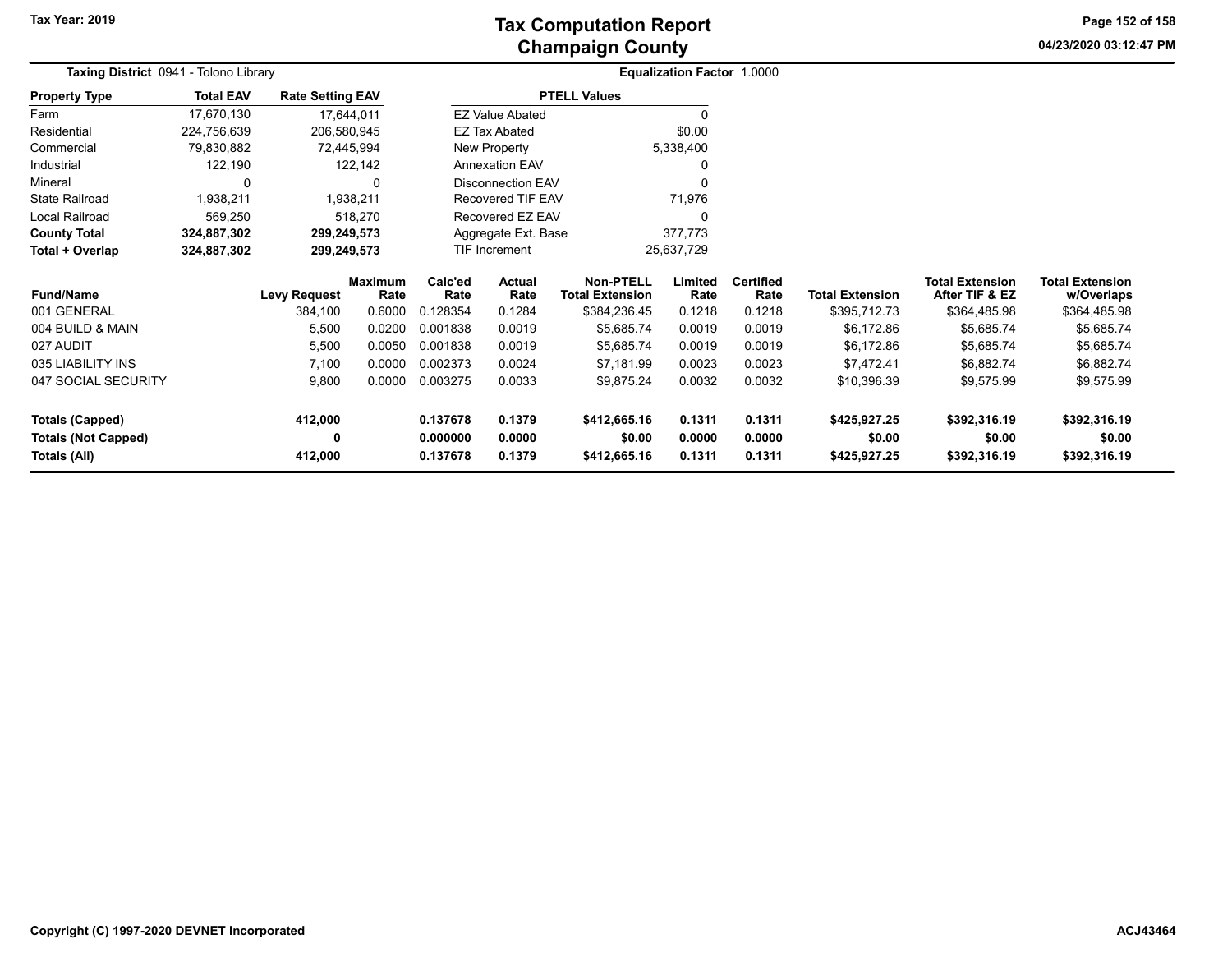**Tax Year: 2019**

# **Champaign County Tax Computation Report**

**04/23/2020 03:12:47 PM Page 153 of 158**

| Taxing District 0942 - Philo Library |                  |                         | <b>Equalization Factor 1.0000</b> |                           |                          |                                            |                 |                          |                        |                                          |                                      |
|--------------------------------------|------------------|-------------------------|-----------------------------------|---------------------------|--------------------------|--------------------------------------------|-----------------|--------------------------|------------------------|------------------------------------------|--------------------------------------|
| <b>Property Type</b>                 | <b>Total EAV</b> | <b>Rate Setting EAV</b> |                                   |                           |                          | <b>PTELL Values</b>                        |                 |                          |                        |                                          |                                      |
| Farm                                 | 16,829,500       |                         | 16,829,500                        |                           | <b>EZ Value Abated</b>   |                                            | $\Omega$        |                          |                        |                                          |                                      |
| Residential                          | 32,952,651       |                         | 32,952,651                        |                           | <b>EZ Tax Abated</b>     |                                            | \$0.00          |                          |                        |                                          |                                      |
| Commercial                           | 2,046,640        |                         | 2,046,640                         |                           | New Property             |                                            | 455,080         |                          |                        |                                          |                                      |
| Industrial                           | 0                |                         | 0                                 |                           | <b>Annexation EAV</b>    |                                            | $\Omega$        |                          |                        |                                          |                                      |
| Mineral                              | $\Omega$         |                         | 0                                 |                           | <b>Disconnection EAV</b> |                                            |                 |                          |                        |                                          |                                      |
| <b>State Railroad</b>                | 528,239          |                         | 528,239                           |                           | Recovered TIF EAV        |                                            |                 |                          |                        |                                          |                                      |
| <b>Local Railroad</b>                | 278,480          |                         | 278,480                           |                           | Recovered EZ EAV         |                                            | $\Omega$        |                          |                        |                                          |                                      |
| <b>County Total</b>                  | 52,635,510       |                         | 52,635,510                        |                           | Aggregate Ext. Base      |                                            | 90,022          |                          |                        |                                          |                                      |
| Total + Overlap                      | 52,635,510       |                         | 52,635,510                        | <b>TIF Increment</b><br>0 |                          |                                            |                 |                          |                        |                                          |                                      |
| <b>Fund/Name</b>                     |                  | <b>Levy Request</b>     | <b>Maximum</b><br>Rate            | Calc'ed<br>Rate           | <b>Actual</b><br>Rate    | <b>Non-PTELL</b><br><b>Total Extension</b> | Limited<br>Rate | <b>Certified</b><br>Rate | <b>Total Extension</b> | <b>Total Extension</b><br>After TIF & EZ | <b>Total Extension</b><br>w/Overlaps |
| 001 GENERAL                          |                  | 75,250                  | 0.6000                            | 0.142964                  | 0.1430                   | \$75,268.78                                | 0.1394          | 0.1394                   | \$73,373.90            | \$73,373.90                              | \$73,373.90                          |
| 004 BUILD & MAIN                     |                  | 8,600                   | 0.0200                            | 0.016339                  | 0.0164                   | \$8,632.22                                 | 0.0161          | 0.0161                   | \$8,474.32             | \$8,474.32                               | \$8,474.32                           |
| 027 AUDIT                            |                  | 1,200                   | 0.0050                            | 0.002280                  | 0.0023                   | \$1,210.62                                 | 0.0023          | 0.0023                   | \$1,210.62             | \$1,210.62                               | \$1,210.62                           |
| 035 LIABILITY INS                    |                  | 5,370                   | 0.0000                            | 0.010202                  | 0.0103                   | \$5,421.46                                 | 0.0101          | 0.0101                   | \$5,316.19             | \$5,316.19                               | \$5,316.19                           |
| 047 SOCIAL SECURITY                  |                  | 2,900                   | 0.0000                            | 0.005510                  | 0.0056                   | \$2,947.59                                 | 0.0055          | 0.0055                   | \$2,894.95             | \$2,894.95                               | \$2,894.95                           |
| 060 UNEMPLOY INS                     |                  | 550                     | 0.0000                            | 0.001045                  | 0.0011                   | \$578.99                                   | 0.0011          | 0.0011                   | \$578.99               | \$578.99                                 | \$578.99                             |
| 062 WORKERS COMP                     |                  | 650                     | 0.0000                            | 0.001235                  | 0.0013                   | \$684.26                                   | 0.0013          | 0.0013                   | \$684.26               | \$684.26                                 | \$684.26                             |
| <b>Totals (Capped)</b>               |                  | 94,520                  |                                   | 0.179575                  | 0.1800                   | \$94,743.92                                | 0.1758          | 0.1758                   | \$92,533.23            | \$92,533.23                              | \$92,533.23                          |
| <b>Totals (Not Capped)</b>           |                  | 0                       |                                   | 0.000000<br>0.0000        |                          | \$0.00                                     | 0.0000          | 0.0000                   | \$0.00                 | \$0.00                                   | \$0.00                               |
| Totals (All)                         |                  | 94,520                  |                                   | 0.179575                  | 0.1800                   | \$94,743.92                                | 0.1758          | 0.1758                   | \$92,533.23            | \$92,533.23                              | \$92,533.23                          |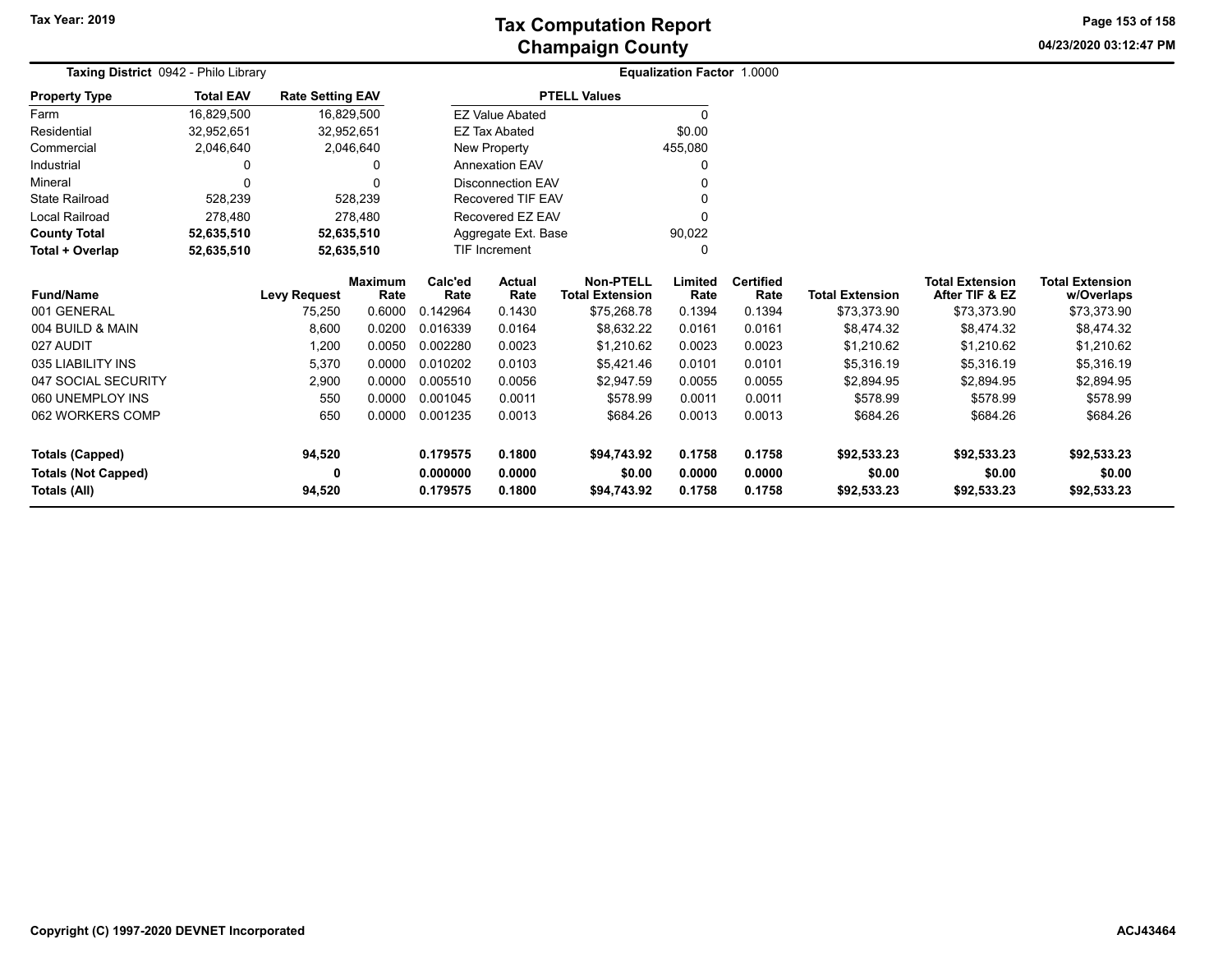**04/23/2020 03:12:47 PM Page 154 of 158**

| Taxing District 0943 - Camargo Library |                  |                         |                        |                                   | Equalization Factor 1.0000 |                                            |                 |                          |                                |                                          |                                      |
|----------------------------------------|------------------|-------------------------|------------------------|-----------------------------------|----------------------------|--------------------------------------------|-----------------|--------------------------|--------------------------------|------------------------------------------|--------------------------------------|
| <b>Property Type</b>                   | <b>Total EAV</b> | <b>Rate Setting EAV</b> |                        |                                   |                            | <b>PTELL Values</b>                        |                 |                          | <b>Overlapping County</b>      | <b>Overlap EAV</b>                       |                                      |
| Farm                                   | 13,627,230       |                         | 13,627,230             |                                   | <b>EZ Value Abated</b>     |                                            | 0               | Douglas County           |                                | *60,231,002                              |                                      |
| Residential                            | 3,022,170        |                         | 3,022,170              |                                   | <b>EZ Tax Abated</b>       |                                            | \$0.00          | <b>Total</b>             |                                | 60,231,002                               |                                      |
| Commercial                             | 0                |                         | 0                      |                                   | New Property               |                                            | 64,530          |                          | * denotes use of estimated EAV |                                          |                                      |
| Industrial                             | 0                |                         | 0                      |                                   | <b>Annexation EAV</b>      |                                            | 0               |                          |                                |                                          |                                      |
| Mineral                                | $\Omega$         |                         | 0                      |                                   | <b>Disconnection EAV</b>   |                                            | 0               |                          |                                |                                          |                                      |
| <b>State Railroad</b>                  | 378,520          |                         | 378,520                |                                   | <b>Recovered TIF EAV</b>   |                                            | 0               |                          |                                |                                          |                                      |
| <b>Local Railroad</b>                  | $\Omega$         |                         | 0                      |                                   | Recovered EZ EAV           |                                            | 0               |                          |                                |                                          |                                      |
| <b>County Total</b>                    | 17,027,920       |                         | 17,027,920             |                                   | Aggregate Ext. Base        |                                            |                 |                          |                                |                                          |                                      |
| Total + Overlap                        | 77,258,922       |                         | 77,258,922             |                                   | <b>TIF Increment</b>       |                                            | 0               |                          |                                |                                          |                                      |
| <b>Fund/Name</b>                       |                  | <b>Levy Request</b>     | <b>Maximum</b><br>Rate | Calc'ed<br>Rate                   | <b>Actual</b><br>Rate      | <b>Non-PTELL</b><br><b>Total Extension</b> | Limited<br>Rate | <b>Certified</b><br>Rate | <b>Total Extension</b>         | <b>Total Extension</b><br>After TIF & EZ | <b>Total Extension</b><br>w/Overlaps |
| 001 GENERAL                            |                  | 120,000                 | 0.1500                 | 0.155322                          | 0.1500                     | \$25,541.88                                | 0.1500          | 0.1500                   | \$25,541.88                    | \$25,541.88                              | \$115,888.38                         |
| 004 BUILD & MAIN                       |                  | 16,000                  | 0.0200                 | 0.020710                          | 0.0200                     | \$3,405.58                                 | 0.0200          | 0.0200                   | \$3,405.58                     | \$3,405.58                               | \$15,451.78                          |
| 005 IMRF                               |                  | 16,000                  | 0.0000                 | 0.020710                          | 0.0208                     | \$3,541.81                                 | 0.0208          | 0.0208                   | \$3,541.81                     | \$3,541.81                               | \$16,069.86                          |
| 027 AUDIT                              |                  | 1,000                   | 0.0050                 | 0.001294                          | 0.0013                     | \$221.36                                   | 0.0013          | 0.0013                   | \$221.36                       | \$221.36                                 | \$1,004.37                           |
| 035 LIABILITY INS                      |                  | 40,000                  | 0.0000                 | 0.051774                          | 0.0518                     | \$8,820.46                                 | 0.0518          | 0.0518                   | \$8,820.46                     | \$8,820.46                               | \$40,020.12                          |
| 047 SOCIAL SECURITY                    |                  | 12,500                  | 0.0000                 | 0.016179                          | 0.0162                     | \$2,758.52                                 | 0.0162          | 0.0162                   | \$2,758.52                     | \$2,758.52                               | \$12,515.95                          |
| <b>Totals (Capped)</b>                 |                  | 0                       |                        | 0.000000                          | 0.0000                     | \$0.00                                     | 0.0000          | 0.0000                   | \$0.00                         | \$0.00                                   | \$0.00                               |
| <b>Totals (Not Capped)</b>             |                  | 205,500                 |                        | 0.2601<br>0.265989                |                            | \$44,289.61                                | 0.2601          | 0.2601                   | \$44,289.61                    | \$44,289.61                              | \$200,950.46                         |
| Totals (All)                           |                  | 205,500                 |                        | 0.265989<br>0.2601<br>\$44,289.61 |                            |                                            | 0.2601          | 0.2601                   | \$44,289.61                    | \$44,289.61                              | \$200,950.46                         |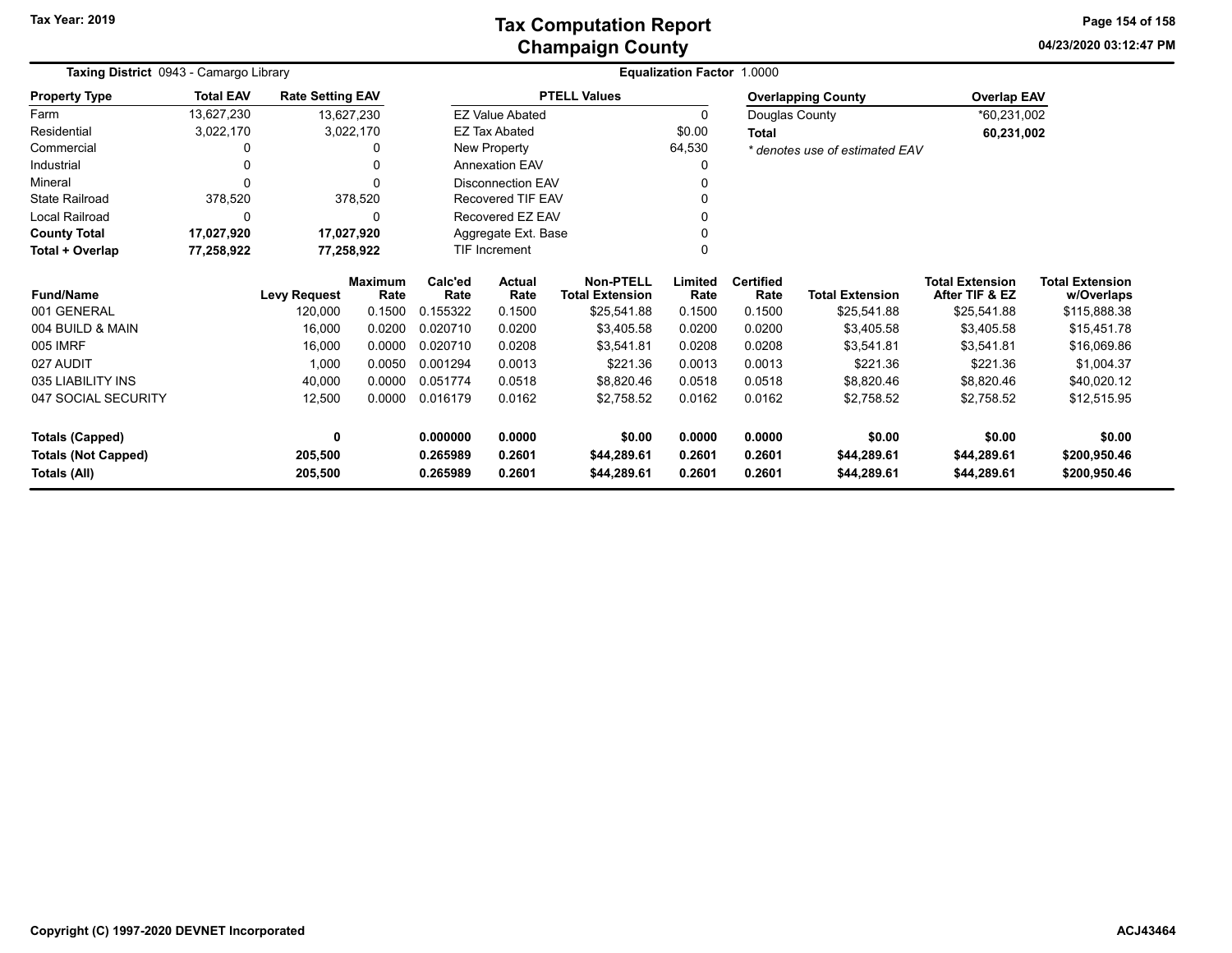**04/23/2020 03:12:47 PM Page 155 of 158**

| Taxing District 0944 - Mahomet Library               |                  |                         |                        |                                          | Equalization Factor 1.0000 |                                            |                  |                          |                              |                                          |                                      |
|------------------------------------------------------|------------------|-------------------------|------------------------|------------------------------------------|----------------------------|--------------------------------------------|------------------|--------------------------|------------------------------|------------------------------------------|--------------------------------------|
| <b>Property Type</b>                                 | <b>Total EAV</b> | <b>Rate Setting EAV</b> |                        |                                          |                            | <b>PTELL Values</b>                        |                  |                          |                              |                                          |                                      |
| Farm                                                 | 15,353,680       |                         | 14,834,753             |                                          | <b>EZ Value Abated</b>     |                                            |                  |                          |                              |                                          |                                      |
| Residential                                          | 286,840,364      | 266,142,061             |                        |                                          | <b>EZ Tax Abated</b>       |                                            | \$0.00           |                          |                              |                                          |                                      |
| Commercial                                           | 30,805,171       |                         | 21,489,051             |                                          | <b>New Property</b>        |                                            | 4,770,700        |                          |                              |                                          |                                      |
| Industrial                                           |                  |                         | 0                      |                                          | <b>Annexation EAV</b>      |                                            |                  |                          |                              |                                          |                                      |
| Mineral                                              | $\Omega$         |                         | $\Omega$               |                                          | <b>Disconnection EAV</b>   |                                            |                  |                          |                              |                                          |                                      |
| <b>State Railroad</b>                                | 523,737          |                         | 523,737                |                                          | <b>Recovered TIF EAV</b>   |                                            |                  |                          |                              |                                          |                                      |
| <b>Local Railroad</b>                                | 270              |                         | 270                    | Recovered EZ EAV                         |                            |                                            |                  |                          |                              |                                          |                                      |
| <b>County Total</b>                                  | 333,523,222      | 302,989,872             |                        | Aggregate Ext. Base                      |                            |                                            | 615,908          |                          |                              |                                          |                                      |
| Total + Overlap                                      | 333,523,222      | 302,989,872             |                        | TIF Increment                            |                            | 30,533,350                                 |                  |                          |                              |                                          |                                      |
| <b>Fund/Name</b>                                     |                  | <b>Levy Request</b>     | <b>Maximum</b><br>Rate | Calc'ed<br>Rate                          | Actual<br>Rate             | <b>Non-PTELL</b><br><b>Total Extension</b> | Limited<br>Rate  | <b>Certified</b><br>Rate | <b>Total Extension</b>       | <b>Total Extension</b><br>After TIF & EZ | <b>Total Extension</b><br>w/Overlaps |
| 001 GENERAL                                          |                  | 500,395                 | 0.6000                 | 0.165152                                 | 0.1652                     | \$500,539.27                               | 0.1630           | 0.1630                   | \$543,642.85                 | \$493,873.49                             | \$493,873.49                         |
| 003 BOND                                             |                  | 287,750                 | 0.0000                 | 0.094970                                 | 0.0950                     | \$287,840.38                               | 0.0960           | 0.0960                   | \$320,182.29                 | \$290,870.28                             | \$290,870.28                         |
| 004 BUILD & MAIN                                     |                  | 61,285                  | 0.0200                 | 0.020227                                 | 0.0200                     | \$60,597.97                                | 0.0198           | 0.0198                   | \$66,037.60                  | \$59,991.99                              | \$59,991.99                          |
| 005 IMRF                                             |                  | 28,000                  | 0.0000                 | 0.009241                                 | 0.0093                     | \$28,178.06                                | 0.0092           | 0.0092                   | \$30,684.14                  | \$27,875.07                              | \$27,875.07                          |
| 027 AUDIT                                            |                  | 15,320                  | 0.0050                 | 0.005056                                 | 0.0050                     | \$15,149.49                                | 0.0050           | 0.0050                   | \$16,676.16                  | \$15,149.49                              | \$15,149.49                          |
| 035 LIABILITY INS                                    |                  | 13,000                  | 0.0000                 | 0.004291                                 | 0.0043                     | \$13,028.56                                | 0.0043           | 0.0043                   | \$14,341.50                  | \$13,028.56                              | \$13,028.56                          |
| 047 SOCIAL SECURITY                                  |                  | 28,000                  | 0.0000                 | 0.009241                                 | 0.0093                     | \$28,178.06                                | 0.0092           | 0.0092                   | \$30,684.14                  | \$27,875.07                              | \$27,875.07                          |
| <b>Totals (Capped)</b><br><b>Totals (Not Capped)</b> |                  | 646,000<br>287,750      |                        | 0.213208<br>0.2131<br>0.094970<br>0.0950 |                            | \$645,671.41<br>\$287,840.38               | 0.2105<br>0.0960 | 0.2105<br>0.0960         | \$702,066.39<br>\$320,182.29 | \$637,793.67<br>\$290,870.28             | \$637,793.67<br>\$290,870.28         |
| Totals (All)                                         |                  | 933,750                 |                        | 0.308178                                 | 0.3081                     | \$933,511.79                               | 0.3065           | 0.3065                   | \$1,022,248.68               | \$928,663.95                             | \$928,663.95                         |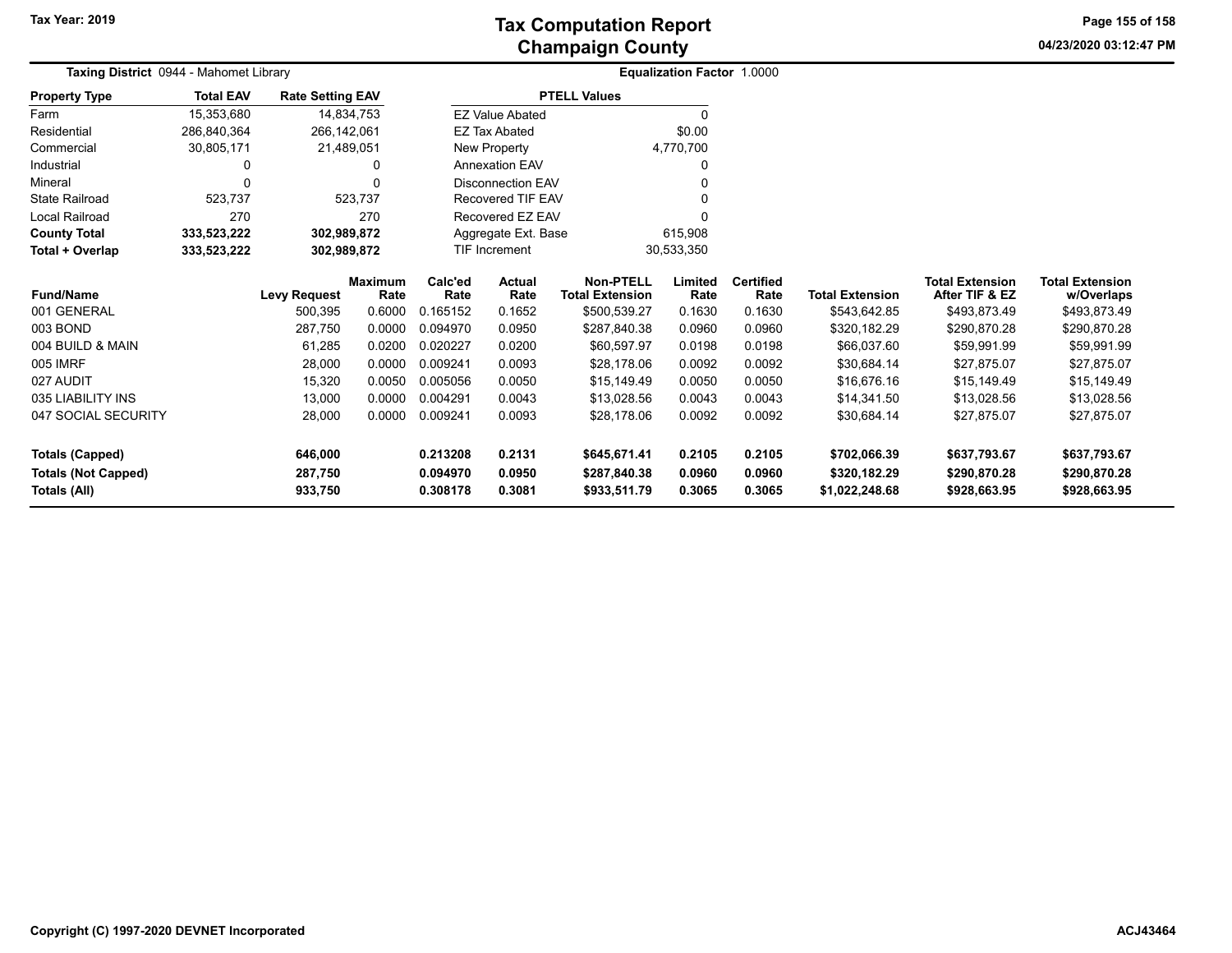**04/23/2020 03:12:47 PM Page 156 of 158**

| Taxing District 0945 - Bement Library |                  |                         |                 | Equalization Factor 1.0000 |                                             |                                            |                 |                          |                                |                                          |                                      |
|---------------------------------------|------------------|-------------------------|-----------------|----------------------------|---------------------------------------------|--------------------------------------------|-----------------|--------------------------|--------------------------------|------------------------------------------|--------------------------------------|
| <b>Property Type</b>                  | <b>Total EAV</b> | <b>Rate Setting EAV</b> |                 |                            |                                             | <b>PTELL Values</b>                        |                 |                          | <b>Overlapping County</b>      | <b>Overlap EAV</b>                       |                                      |
| Farm                                  | 4,202,720        |                         | 4,202,720       |                            | <b>EZ Value Abated</b>                      |                                            | 0               | <b>Piatt County</b>      |                                | 42,249,029                               |                                      |
| Residential                           | 3,099,785        |                         | 3,099,785       |                            | <b>EZ Tax Abated</b>                        |                                            | \$0.00          | <b>Total</b>             |                                | 42,249,029                               |                                      |
| Commercial                            | 610,960          |                         | 610,960         |                            | New Property                                |                                            | 8,840           |                          | * denotes use of estimated EAV |                                          |                                      |
| Industrial                            | 0                |                         |                 |                            | <b>Annexation EAV</b>                       |                                            | 0               |                          |                                |                                          |                                      |
| Mineral                               | $\Omega$         |                         |                 |                            | <b>Disconnection EAV</b>                    |                                            |                 |                          |                                |                                          |                                      |
| <b>State Railroad</b>                 | 176,330          |                         | 176,330         |                            | Recovered TIF EAV                           |                                            |                 |                          |                                |                                          |                                      |
| Local Railroad                        | 430,750          |                         | 430,750         |                            | Recovered EZ EAV                            |                                            |                 |                          |                                |                                          |                                      |
| <b>County Total</b>                   | 8,520,545        |                         | 8,520,545       |                            | Aggregate Ext. Base<br><b>TIF Increment</b> |                                            |                 |                          |                                |                                          |                                      |
| Total + Overlap                       | 50,769,574       |                         | 50,769,574      |                            |                                             |                                            |                 |                          |                                |                                          |                                      |
| <b>Fund/Name</b>                      |                  | <b>Levy Request</b>     | Maximum<br>Rate | Calc'ed<br>Rate            | Actual<br>Rate                              | <b>Non-PTELL</b><br><b>Total Extension</b> | Limited<br>Rate | <b>Certified</b><br>Rate | <b>Total Extension</b>         | <b>Total Extension</b><br>After TIF & EZ | <b>Total Extension</b><br>w/Overlaps |
| 001 GENERAL                           |                  | 103,292                 | 0.3000          | 0.203453                   | 0.2035                                      | \$17,339.31                                | 0.2035          | 0.2035                   | \$17,339.31                    | \$17,339.31                              | \$103,316.08                         |
| 004 BUILD & MAIN                      |                  | 8,810                   | 0.0200          | 0.017353                   | 0.0174                                      | \$1,482.57                                 | 0.0174          | 0.0174                   | \$1,482.57                     | \$1,482.57                               | \$8,833.91                           |
| 027 AUDIT                             |                  | 1,000                   | 0.0050          | 0.001970                   | 0.0020                                      | \$170.41                                   | 0.0020          | 0.0020                   | \$170.41                       | \$170.41                                 | \$1,015.39                           |
| 035 LIABILITY INS                     |                  | 13,040                  | 0.0000          | 0.025685                   | 0.0257                                      | \$2,189.78                                 | 0.0257          | 0.0257                   | \$2,189.78                     | \$2,189.78                               | \$13,047.78                          |
| 047 SOCIAL SECURITY                   |                  | 7,200                   | 0.0000          | 0.014182                   | 0.0142                                      | \$1,209.92                                 | 0.0142          | 0.0142                   | \$1,209.92                     | \$1,209.92                               | \$7,209.28                           |
| 143 MEDICARE INS                      |                  | 2,100                   | 0.0000          | 0.004136                   | 0.0042                                      | \$357.86                                   | 0.0042          | 0.0042                   | \$357.86                       | \$357.86                                 | \$2,132.32                           |
| <b>Totals (Capped)</b>                |                  | 0                       |                 | 0.000000                   | 0.0000                                      | \$0.00                                     | 0.0000          | 0.0000                   | \$0.00                         | \$0.00                                   | \$0.00                               |
| <b>Totals (Not Capped)</b>            |                  | 135,442                 |                 | 0.266779<br>0.2670         |                                             | \$22,749.85                                | 0.2670          | 0.2670                   | \$22,749.85                    | \$22,749.85                              | \$135,554.76                         |
| Totals (All)                          |                  | 135,442                 |                 | 0.266779                   | 0.2670                                      | \$22,749.85                                | 0.2670          | 0.2670                   | \$22,749.85                    | \$22,749.85                              | \$135,554.76                         |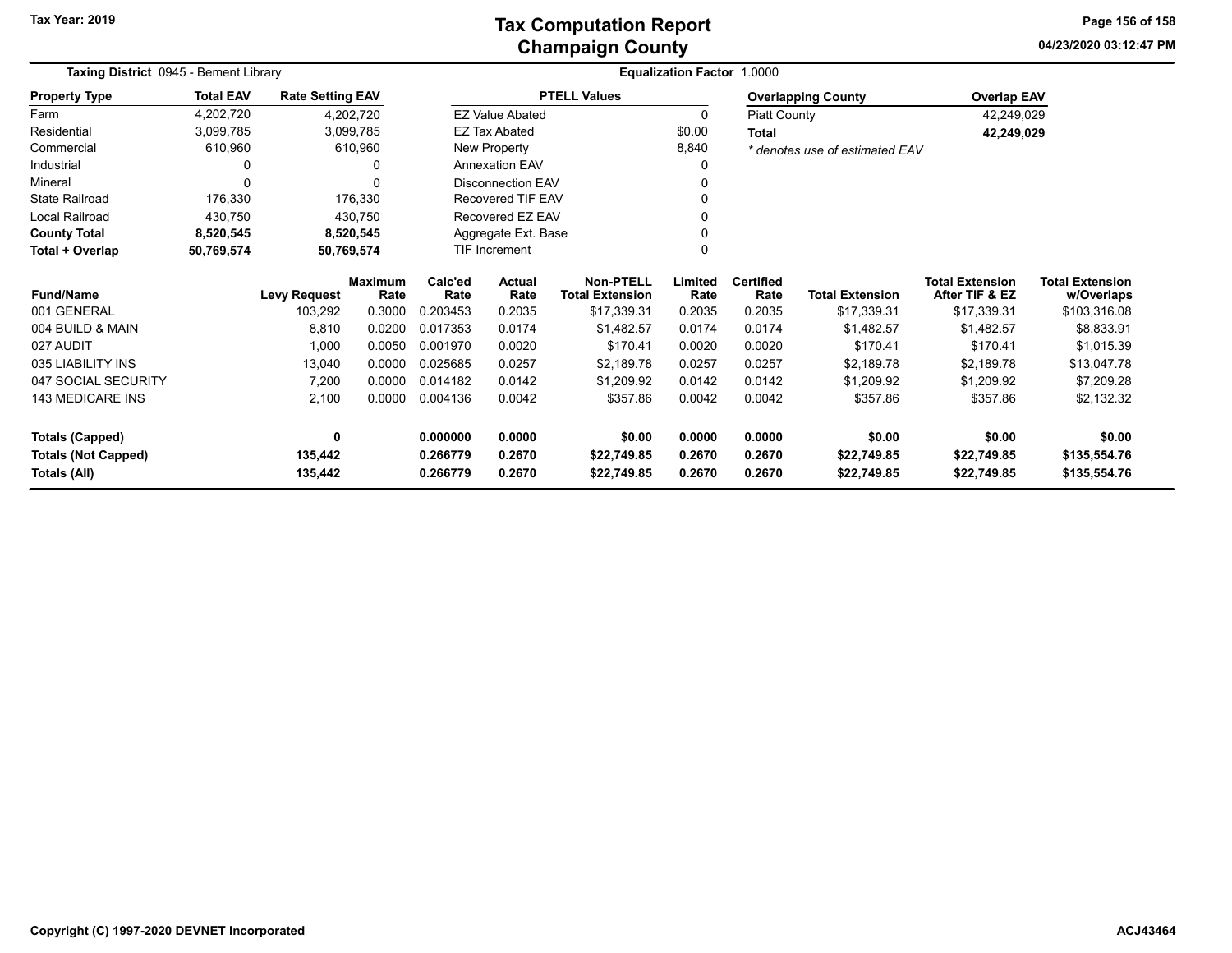**04/23/2020 03:12:47 PM Page 157 of 158**

| Taxing District 0946 - Moyer Library |                  |                         |                        |                 | Equalization Factor 1.0000 |                                            |                                    |                                |                           |                                          |                                      |  |  |
|--------------------------------------|------------------|-------------------------|------------------------|-----------------|----------------------------|--------------------------------------------|------------------------------------|--------------------------------|---------------------------|------------------------------------------|--------------------------------------|--|--|
| <b>Property Type</b>                 | <b>Total EAV</b> | <b>Rate Setting EAV</b> |                        |                 |                            | <b>PTELL Values</b>                        |                                    |                                | <b>Overlapping County</b> | <b>Overlap EAV</b>                       |                                      |  |  |
| Farm                                 | 3,764,120        |                         | 3,764,120              |                 | <b>EZ Value Abated</b>     |                                            |                                    | 0<br>Ford County               |                           | *117,631,716                             |                                      |  |  |
| Residential                          | 678,720          | 678,720                 |                        |                 | <b>EZ Tax Abated</b>       |                                            | \$0.00<br><b>Livingston County</b> |                                |                           | *2,234,406                               |                                      |  |  |
| Commercial                           | 168,060          |                         | 168,060                |                 | New Property               |                                            | 0                                  | McLean County                  |                           | *1,718,634                               |                                      |  |  |
| Industrial                           | 0                |                         | 0                      |                 | <b>Annexation EAV</b>      |                                            |                                    | <b>Total</b>                   |                           | 121,584,756                              |                                      |  |  |
| Mineral                              | $\Omega$         |                         | 0                      |                 | <b>Disconnection EAV</b>   |                                            |                                    | * denotes use of estimated EAV |                           |                                          |                                      |  |  |
| <b>State Railroad</b>                | 258,222          |                         | 258,222                |                 | Recovered TIF EAV          |                                            |                                    |                                |                           |                                          |                                      |  |  |
| Local Railroad                       | 0                |                         | 0                      |                 | Recovered EZ EAV           |                                            |                                    |                                |                           |                                          |                                      |  |  |
| <b>County Total</b>                  | 4,869,122        |                         | 4,869,122              |                 | Aggregate Ext. Base        |                                            |                                    |                                |                           |                                          |                                      |  |  |
| Total + Overlap                      | 126,453,878      | 126,453,878             |                        | TIF Increment   |                            |                                            |                                    |                                |                           |                                          |                                      |  |  |
| <b>Fund/Name</b>                     |                  | <b>Levy Request</b>     | <b>Maximum</b><br>Rate | Calc'ed<br>Rate | <b>Actual</b><br>Rate      | <b>Non-PTELL</b><br><b>Total Extension</b> | Limited<br>Rate                    | <b>Certified</b><br>Rate       | <b>Total Extension</b>    | <b>Total Extension</b><br>After TIF & EZ | <b>Total Extension</b><br>w/Overlaps |  |  |
| 001 GENERAL                          |                  | 190,000                 | 0.1500                 | 0.150252        | 0.1500                     | \$7,303.68                                 | 0.1500                             | 0.1500                         | \$7,303.68                | \$7,303.68                               | \$189,680.82                         |  |  |
| 004 BUILD & MAIN                     |                  | 25,300                  | 0.0200                 | 0.020007        | 0.0200                     | \$973.82                                   | 0.0200                             | 0.0200                         | \$973.82                  | \$973.82                                 | \$25,290.78                          |  |  |
| 005 IMRF                             |                  | 6,400                   | 0.0000                 | 0.005061        | 0.0051                     | \$248.33                                   | 0.0051                             | 0.0051                         | \$248.33                  | \$248.33                                 | \$6,449.15                           |  |  |
| 027 AUDIT                            |                  | 5,000                   | 0.0050                 | 0.003954        | 0.0040                     | \$194.76                                   | 0.0040                             | 0.0040                         | \$194.76                  | \$194.76                                 | \$5,058.16                           |  |  |
| 035 LIABILITY INS                    |                  | 21,675                  | 0.0000                 | 0.017141        | 0.0172                     | \$837.49                                   | 0.0172                             | 0.0172                         | \$837.49                  | \$837.49                                 | \$21,750.07                          |  |  |
| 047 SOCIAL SECURITY                  |                  | 7,500                   | 0.0000                 | 0.005931        | 0.0060                     | \$292.15                                   | 0.0060                             | 0.0060                         | \$292.15                  | \$292.15                                 | \$7,587.23                           |  |  |
| <b>Totals (Capped)</b>               |                  | 0                       |                        | 0.000000        | 0.0000                     | \$0.00                                     | 0.0000                             | 0.0000                         | \$0.00                    | \$0.00                                   | \$0.00                               |  |  |
| <b>Totals (Not Capped)</b>           |                  | 255,875                 |                        | 0.202346        | 0.2023                     | \$9,850.23                                 | 0.2023                             | 0.2023                         | \$9,850.23                | \$9,850.23                               | \$255,816.21                         |  |  |
| Totals (All)                         |                  | 255,875                 |                        | 0.202346        | 0.2023                     | \$9,850.23                                 | 0.2023                             | 0.2023                         | \$9,850.23                | \$9,850.23                               | \$255,816.21                         |  |  |